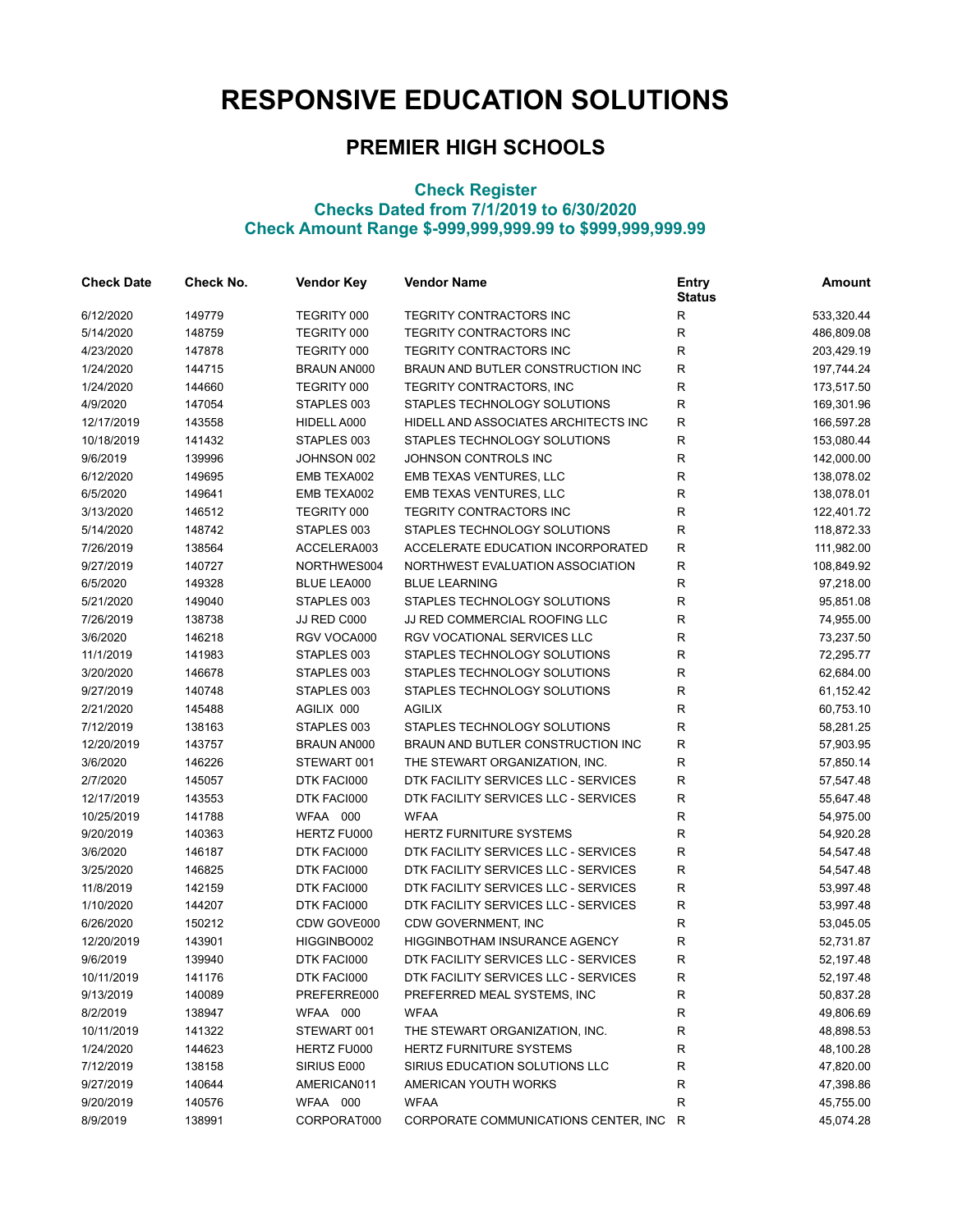| 11/1/2019  | 142086 | TEXAS CH002        | TEXAS CHARTER SCHOOLS ASSOCIATION       | R            | 45,033.60 |
|------------|--------|--------------------|-----------------------------------------|--------------|-----------|
| 4/30/2020  | 148155 | STAPLES 003        | STAPLES TECHNOLOGY SOLUTIONS            | R            | 44,813.17 |
| 5/14/2020  | 148547 | DTK FACI000        | DTK FACILITY SERVICES LLC - SERVICES    | R            | 44,552.91 |
| 8/23/2019  | 139420 | CORPORAT000        | CORPORATE COMMUNICATIONS CENTER, INC    | $\mathsf{R}$ | 43,514.51 |
| 2/21/2020  | 145505 | TEGRITY 000        | TEGRITY CONTRACTORS INC                 | R            | 42,714.02 |
| 10/4/2019  | 140923 | HIDELL A000        | HIDELL AND ASSOCIATES ARCHITECTS INC    | R            | 42,064.41 |
| 8/23/2019  | 139479 | STAPLES 003        | STAPLES TECHNOLOGY SOLUTIONS            | R            | 41,296.47 |
| 7/19/2019  | 138433 | PERFECTI000        | PERFECTION LEARNING CORP                | R            | 39,959.95 |
|            |        |                    |                                         |              |           |
| 12/20/2019 | 143902 | HIGGINBO002        | HIGGINBOTHAM INSURANCE AGENCY           | R            | 39,575.79 |
| 6/12/2020  | 149689 | DTK FACI000        | DTK FACILITY SERVICES LLC - SERVICES    | R            | 38,183.64 |
| 1/24/2020  | 144782 | SANDESAR001        | SARA J SANDERS-BAKER                    | $\mathsf R$  | 37,972.23 |
| 1/17/2020  | 144371 | HIDELL A000        | HIDELL AND ASSOCIATES ARCHITECTS INC    | ${\sf R}$    | 37,528.73 |
| 9/20/2019  | 140465 | TEXAS FI001        | <b>TEXAS FIRE ALARM, INC</b>            | ${\sf R}$    | 37,364.00 |
| 8/30/2019  | 139624 | FLORIDA 002        | FLORIDA VIRTUAL SCHOOL                  | $\mathsf R$  | 37,302.25 |
| 1/24/2020  | 144550 | AGILIX 000         | <b>AGILIX</b>                           | R            | 36,582.00 |
| 10/11/2019 | 141309 | STAPLES 003        | STAPLES TECHNOLOGY SOLUTIONS            | $\mathsf R$  | 33,957.37 |
| 9/13/2019  | 140195 | NAVIANCE000        | <b>NAVIANCE</b>                         | R            | 33,875.12 |
| 8/23/2019  | 139481 | SUMMERS 000        | SUMMERS MILL RETREAT AND CONFERENCE ( R |              | 33,770.00 |
| 10/11/2019 | 141187 | FLORIDA 002        | <b>FLORIDA VIRTUAL SCHOOL</b>           | R            | 33,500.00 |
| 9/13/2019  | 140117 | STAPLES 003        | STAPLES TECHNOLOGY SOLUTIONS            | R            | 33,304.63 |
| 2/1/2020   | 144478 | SATTAR 1000        | SATTAR INVESTMENTS INC                  | R            | 33,218.79 |
| 3/1/2020   | 145800 | SATTAR 1000        | SATTAR INVESTMENTS INC                  | R            | 33,218.79 |
| 7/1/2019   | 137716 | SATTAR 1000        | SATTAR INVESTMENTS INC                  | ${\sf R}$    | 33,132.33 |
| 8/1/2019   | 138555 | SATTAR 1000        | SATTAR INVESTMENTS INC                  | R            | 33,132.33 |
| 9/1/2019   | 139362 | SATTAR 1000        | SATTAR INVESTMENTS INC                  | R            | 33,132.33 |
| 10/1/2019  | 140621 | SATTAR 1000        | SATTAR INVESTMENTS INC                  | $\mathsf R$  | 33,132.33 |
|            |        |                    |                                         |              |           |
| 11/1/2019  | 141530 | SATTAR 1000        | SATTAR INVESTMENTS INC                  | R            | 33,132.33 |
| 12/1/2019  | 142665 | SATTAR 1000        | SATTAR INVESTMENTS INC                  | R            | 33,132.33 |
| 1/1/2020   | 143461 | SATTAR 1000        | SATTAR INVESTMENTS INC                  | R            | 33,132.33 |
| 1/1/2020   | 143424 | <b>BRIDGE P000</b> | <b>BRIDGE PARKWAY ASSOCIATES LLC</b>    | R            | 33,055.71 |
| 2/1/2020   | 144441 | <b>BRIDGE P000</b> | BRIDGE PARKWAY ASSOCIATES LLC           | $\mathsf R$  | 32,885.09 |
| 2/14/2020  | 145245 | AGILIX 000         | <b>AGILIX</b>                           | $\mathsf R$  | 32,865.00 |
| 9/1/2019   | 139326 | <b>BRIDGE P000</b> | <b>BRIDGE PARKWAY ASSOCIATES LLC</b>    | R            | 32,714.47 |
| 10/1/2019  | 140584 | <b>BRIDGE P000</b> | <b>BRIDGE PARKWAY ASSOCIATES LLC</b>    | R            | 32,714.47 |
| 12/1/2019  | 142629 | <b>BRIDGE P000</b> | <b>BRIDGE PARKWAY ASSOCIATES LLC</b>    | R            | 32,714.47 |
| 7/1/2019   | 137684 | <b>BRIDGE P000</b> | <b>BRIDGE PARKWAY ASSOCIATES LLC</b>    | R            | 31,670.71 |
| 8/1/2019   | 138520 | <b>BRIDGE P000</b> | <b>BRIDGE PARKWAY ASSOCIATES LLC</b>    | $\mathsf R$  | 31,670.71 |
| 11/15/2019 | 142532 | RGV VOCA000        | RGV VOCATIONAL SERVICES LLC             | $\mathsf R$  | 31,500.00 |
| 2/14/2020  | 145370 | RGV VOCA000        | RGV VOCATIONAL SERVICES LLC             | R            | 31,500.00 |
| 2/21/2020  | 145502 | RGV VOCA000        | RGV VOCATIONAL SERVICES LLC             | R            | 31,500.00 |
| 11/1/2019  | 141494 | <b>BRIDGE P000</b> | <b>BRIDGE PARKWAY ASSOCIATES LLC</b>    | R            | 31,008.22 |
| 8/23/2019  | 139534 | HIDELL A000        | HIDELL AND ASSOCIATES ARCHITECTS INC    | R            | 30,568.72 |
| 11/15/2019 | 142526 | BLUE LEA000        | <b>BLUE LEARNING</b>                    | R            | 30,453.00 |
| 5/1/2020   | 147499 | SATTAR 1000        | SATTAR INVESTMENTS INC                  | R            | 30,081.04 |
| 6/1/2020   | 148833 | SATTAR 1000        | SATTAR INVESTMENTS INC                  | R            | 30,081.04 |
| 7/12/2019  | 138235 | GAMUT SM000        | <b>GAMUT SMART MEDIA</b>                | R            | 30,000.00 |
|            |        |                    | STAPLES TECHNOLOGY SOLUTIONS            |              |           |
| 9/20/2019  | 140461 | STAPLES 003        |                                         | R            | 29,913.48 |
| 8/16/2019  | 139282 | AMERICAN011        | AMERICAN YOUTH WORKS                    | R            | 29,085.16 |
| 9/20/2019  | 140540 | GAMUT SM000        | <b>GAMUT SMART MEDIA</b>                | R            | 27,500.00 |
| 9/6/2019   | 139947 | EP REMOD000        | EP REMODELING SERVICES LLC              | ${\sf R}$    | 25,300.00 |
| 6/12/2020  | 149662 | BRAUN AN000        | BRAUN AND BUTLER CONSTRUCTION INC       | R            | 25,034.78 |
| 3/25/2020  | 146836 | FEV TUTO000        | FEV TUTOR INC                           | R            | 25,000.00 |
| 5/14/2020  | 148604 | HIDELL A000        | HIDELL AND ASSOCIATES ARCHITECTS INC    | R            | 24,932.55 |
| 1/24/2020  | 144568 | BURNHAM 000        | <b>BURNHAM PROPERTIES LTD</b>           | R            | 23,853.33 |
| 1/17/2020  | 144524 | MCALLEN 003        | MCALLEN CAREERS INSTITUTE               | R            | 23,787.50 |
| 10/18/2019 | 141421 | RGV VOCA000        | RGV VOCATIONAL SERVICES LLC             | R            | 23,625.00 |
| 1/24/2020  | 144566 | BLUE LEA000        | <b>BLUE LEARNING</b>                    | R            | 23,328.00 |
| 2/28/2020  | 145982 | FLIPPEN 000        | THE FLIPPEN GROUP, LLC                  | R            | 23,300.00 |
| 9/13/2019  | 140177 | EDMENTUM000        | EDMENTUM HOLDINGS INC                   | R            | 23,216.50 |
|            |        |                    |                                         |              |           |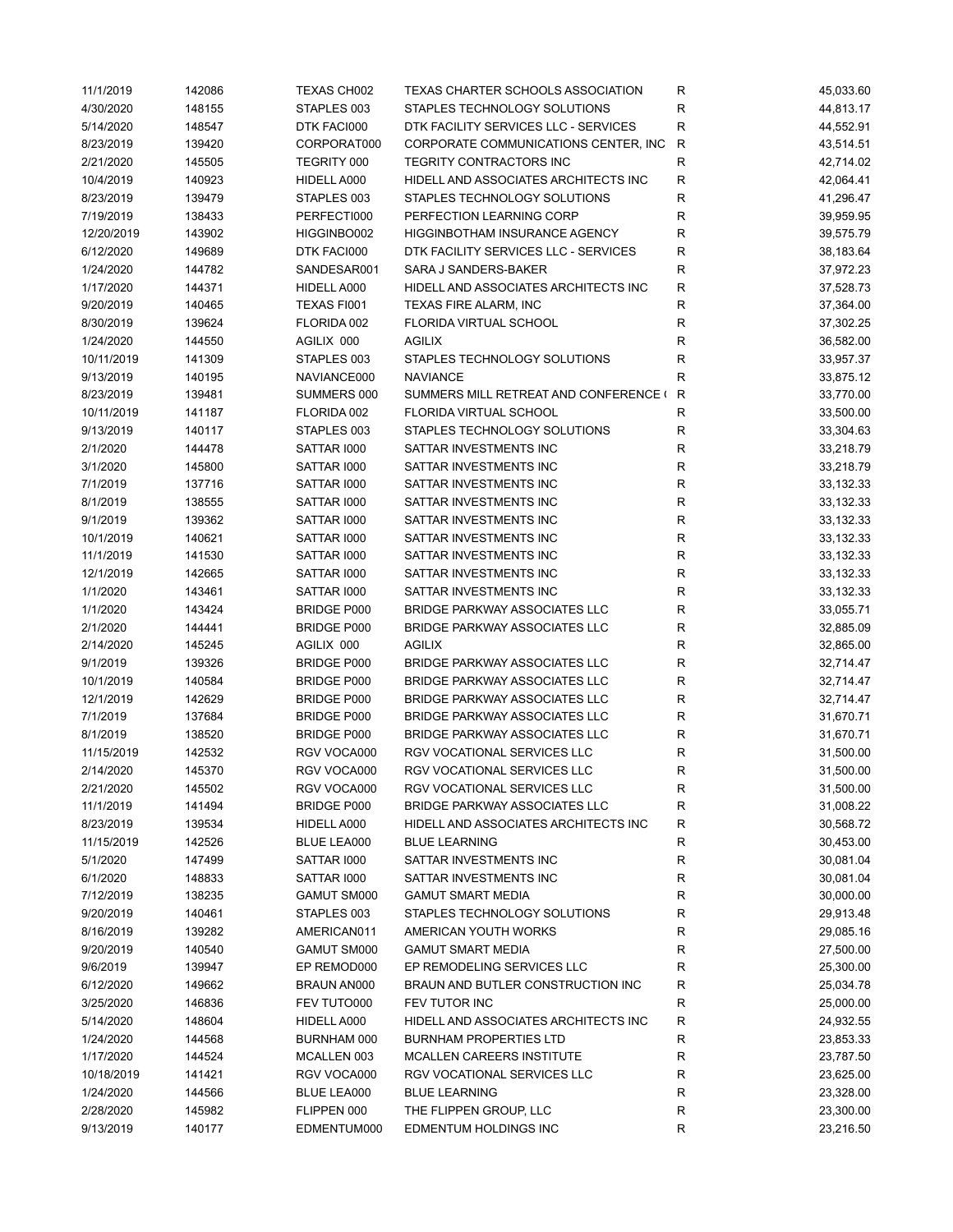| 2/28/2020  | 145956 | BRAUN AN000            | BRAUN AND BUTLER CONSTRUCTION INC     | R           | 23,161.82 |
|------------|--------|------------------------|---------------------------------------|-------------|-----------|
| 9/6/2019   | 139959 | JJ RED C000            | JJ RED COMMERCIAL ROOFING LLC         | R           | 22,907.50 |
| 6/19/2020  | 150085 | STAPLES 003            | STAPLES TECHNOLOGY SOLUTIONS          | R           | 22,663.48 |
| 6/19/2020  | 149827 | <b>B&amp;R ASPH000</b> | <b>B&amp;R ASPHALT LLC</b>            | $\mathsf R$ | 22,546.00 |
| 10/4/2019  | 140916 | FLIPPEN 000            | THE FLIPPEN GROUP, LLC                | R           | 22,500.00 |
| 6/1/2020   | 148830 | RAMPART 000            | RAMPART TEXAS LLC                     | R           | 22,095.97 |
| 8/2/2019   | 138858 | PREMIERE000            | PREMIERE INSTALL MOVERS, LLC          | $\mathsf R$ | 22,003.90 |
| 10/18/2019 | 141402 | MCALLEN 003            | MCALLEN CAREERS INSTITUTE             | $\mathsf R$ | 22,000.00 |
|            |        |                        |                                       | R           |           |
| 1/31/2020  | 144883 | PREFERRE000            | PREFERRED MEAL SYSTEMS, INC           |             | 21,917.63 |
| 8/1/2019   | 138519 | BONIUK 1000            | <b>BONIUK INTERESTS, LTD</b>          | $\mathsf R$ | 21,758.84 |
| 9/1/2019   | 139325 | <b>BONIUK 1000</b>     | <b>BONIUK INTERESTS, LTD</b>          | ${\sf R}$   | 21,758.84 |
| 10/1/2019  | 140583 | <b>BONIUK 1000</b>     | <b>BONIUK INTERESTS, LTD</b>          | ${\sf R}$   | 21,758.84 |
| 11/1/2019  | 141493 | <b>BONIUK 1000</b>     | <b>BONIUK INTERESTS, LTD</b>          | ${\sf R}$   | 21,758.84 |
| 12/1/2019  | 142628 | <b>BONIUK 1000</b>     | <b>BONIUK INTERESTS, LTD</b>          | ${\sf R}$   | 21,758.84 |
| 1/1/2020   | 143423 | BONIUK 1000            | <b>BONIUK INTERESTS, LTD</b>          | $\mathsf R$ | 21,758.84 |
| 2/1/2020   | 144440 | <b>BONIUK 1000</b>     | <b>BONIUK INTERESTS, LTD</b>          | R           | 21,758.84 |
| 3/1/2020   | 145763 | <b>BONIUK 1000</b>     | <b>BONIUK INTERESTS, LTD</b>          | $\mathsf R$ | 21,758.84 |
| 5/1/2020   | 147462 | <b>BONIUK 1000</b>     | <b>BONIUK INTERESTS, LTD</b>          | $\mathsf R$ | 21,758.84 |
| 5/14/2020  | 148449 | BONIUK 1000            | <b>BONIUK INTERESTS, LTD</b>          | $\mathsf R$ | 21,758.84 |
| 6/1/2020   | 148798 | <b>BONIUK 1000</b>     | <b>BONIUK INTERESTS, LTD</b>          | $\mathsf R$ | 21,758.84 |
| 3/6/2020   | 146201 | HIDELL A000            | HIDELL AND ASSOCIATES ARCHITECTS INC  | $\mathsf R$ | 21,718.35 |
| 2/7/2020   | 145237 | WFAA 000               | <b>WFAA</b>                           | $\mathsf R$ | 21,700.00 |
| 4/2/2020   | 147022 | STAPLES 003            | STAPLES TECHNOLOGY SOLUTIONS          | R           | 21,494.16 |
|            |        |                        |                                       |             |           |
| 9/20/2019  | 140425 | PARKER C001            | PARKER CONSTRUCTION LLC               | R           | 21,395.00 |
| 8/2/2019   | 138874 | STAPLES 003            | STAPLES TECHNOLOGY SOLUTIONS          | $\mathsf R$ | 21,130.16 |
| 4/30/2020  | 147971 | <b>BEST QUA000</b>     | <b>BEST QUALITY ELECTRIC</b>          | R           | 20,801.74 |
| 11/1/2019  | 142036 | CORNERST000            | <b>CORNERSTONE STAFFING</b>           | R           | 20,668.27 |
| 4/1/2020   | 146505 | SATTAR 1000            | SATTAR INVESTMENTS INC                | $\mathsf R$ | 20,667.79 |
| 10/11/2019 | 141298 | PREFERRE000            | PREFERRED MEAL SYSTEMS, INC           | R           | 20,479.38 |
| 11/15/2019 | 142489 | RGV VOCA000            | RGV VOCATIONAL SERVICES LLC           | $\mathsf R$ | 20,475.00 |
| 2/7/2020   | 145211 | RGV VOCA000            | RGV VOCATIONAL SERVICES LLC           | $\mathsf R$ | 20,475.00 |
| 1/10/2020  | 144131 | PREFERRE000            | PREFERRED MEAL SYSTEMS, INC           | $\mathsf R$ | 20,443.53 |
| 2/14/2020  | 145473 | HIS PART000            | <b>HIS PARTNERS</b>                   | $\mathsf R$ | 20,331.66 |
| 8/1/2019   | 138542 | JMB JOIN000            | <b>JMB JOINT VENTURE</b>              | $\mathsf R$ | 20,193.68 |
| 12/13/2019 | 143293 | ELECTRO 001            | ELECTRO COOLING SERVICE LLC           | $\mathsf R$ | 20,100.00 |
| 10/1/2019  | 140608 | JMB JOIN000            | <b>JMB JOINT VENTURE</b>              | $\mathsf R$ | 20,005.83 |
| 11/1/2019  | 141517 | JMB JOIN000            | <b>JMB JOINT VENTURE</b>              | R           | 20,005.83 |
| 12/1/2019  | 142652 | JMB JOIN000            | <b>JMB JOINT VENTURE</b>              | ${\sf R}$   | 20,005.83 |
|            |        | JMB JOIN000            |                                       |             |           |
| 1/1/2020   | 143447 |                        | <b>JMB JOINT VENTURE</b>              | R           | 20,005.83 |
| 2/1/2020   | 144464 | JMB JOIN000            | <b>JMB JOINT VENTURE</b>              | R           | 20,005.83 |
| 3/1/2020   | 145786 | JMB JOIN000            | <b>JMB JOINT VENTURE</b>              | R           | 20,005.83 |
| 4/1/2020   | 146491 | JMB JOIN000            | <b>JMB JOINT VENTURE</b>              | R           | 20,005.83 |
| 5/1/2020   | 147485 | JMB JOIN000            | <b>JMB JOINT VENTURE</b>              | R           | 20,005.83 |
| 10/31/2019 | 141868 | TEXAS SE000            | TEXAS SECURE TITLE COMPANY LLC        | R           | 20,000.00 |
| 12/13/2019 | 143538 | TEXAS SE000            | TEXAS SECURE TITLE COMPANY LLC        | R           | 20,000.00 |
| 7/1/2019   | 137703 | JMB JOIN000            | <b>JMB JOINT VENTURE</b>              | R           | 19,802.58 |
| 9/6/2019   | 139939 | DTK FACI000            | DTK FACILITY SERVICES LLC - SERVICES  | $\mathsf R$ | 19,274.33 |
| 8/16/2019  | 139311 | CORPORAT000            | CORPORATE COMMUNICATIONS CENTER, INC. | R           | 19,248.28 |
| 9/27/2019  | 140694 | EDMENTUM000            | EDMENTUM HOLDINGS INC                 | R           | 19,184.16 |
| 9/20/2019  | 140274 | CAMPOS C000            | CAMPOS CONSTRUCTION                   | R           | 19,050.00 |
| 7/19/2019  | 138492 | DTK FACI000            | DTK FACILITY SERVICES LLC - SERVICES  | $\mathsf R$ | 19,033.11 |
| 4/9/2020   | 147047 | <b>BLACK PL000</b>     | <b>BLACK PLUMBING, INC.</b>           | R           | 18,985.00 |
| 12/6/2019  | 143197 | PREFERRE000            | PREFERRED MEAL SYSTEMS, INC           | R           | 18,886.34 |
|            |        |                        |                                       |             |           |
| 5/28/2020  | 149271 | STAPLES 003            | STAPLES TECHNOLOGY SOLUTIONS          | R           | 18,585.41 |
| 11/8/2019  | 142206 | PREFERRE000            | PREFERRED MEAL SYSTEMS, INC           | R           | 18,255.70 |
| 2/21/2020  | 145735 | PREFERRE000            | PREFERRED MEAL SYSTEMS, INC           | R           | 18,000.60 |
| 10/4/2019  | 140933 | NOREDINK000            | <b>NOREDINK CORP</b>                  | R           | 18,000.00 |
| 3/25/2020  | 146873 | PREFERRE000            | PREFERRED MEAL SYSTEMS, INC           | R           | 17,947.53 |
| 12/20/2019 | 143852 | PREFERRE000            | PREFERRED MEAL SYSTEMS, INC           | R           | 17,937.77 |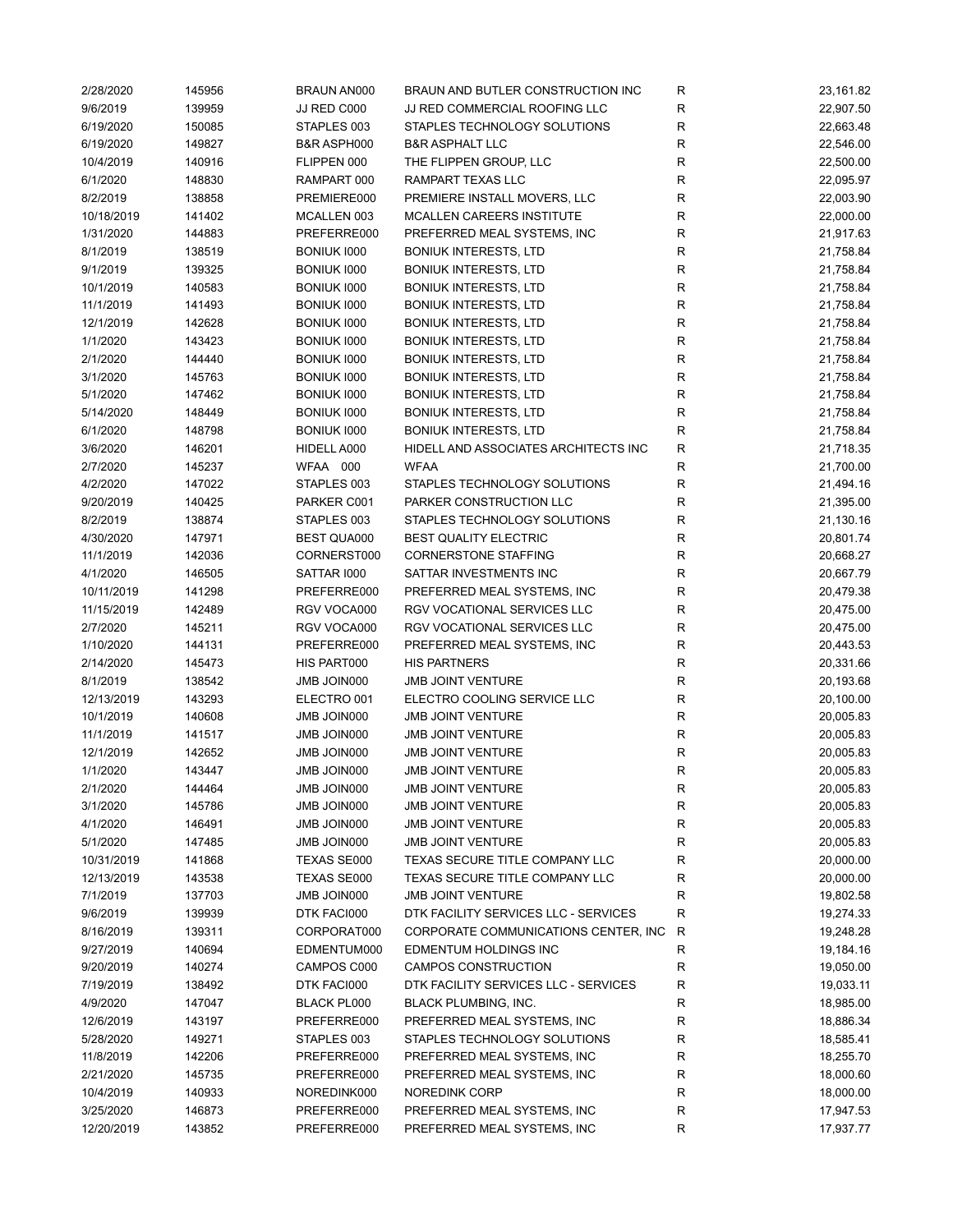| 7/1/2019   | 137720 | <b>TON &amp; NG000</b> | TON & NGUYEN BROS LLC                   | R            | 17,797.54 |
|------------|--------|------------------------|-----------------------------------------|--------------|-----------|
| 8/1/2019   | 138559 | <b>TON &amp; NG000</b> | TON & NGUYEN BROS LLC                   | $\mathsf R$  | 17,797.54 |
| 9/1/2019   | 139366 | <b>TON &amp; NG000</b> | TON & NGUYEN BROS LLC                   | R            | 17,797.54 |
| 10/1/2019  | 140624 | <b>TON &amp; NG000</b> | TON & NGUYEN BROS LLC                   | R            | 17,797.54 |
| 11/1/2019  | 141533 | <b>TON &amp; NG000</b> | TON & NGUYEN BROS LLC                   | R            | 17,797.54 |
| 12/1/2019  | 142668 | TON & NG000            | TON & NGUYEN BROS LLC                   | R            | 17,797.54 |
| 1/1/2020   | 143464 | <b>TON &amp; NG000</b> | TON & NGUYEN BROS LLC                   | $\mathsf R$  | 17,797.54 |
| 2/1/2020   | 144481 | <b>TON &amp; NG000</b> | TON & NGUYEN BROS LLC                   | R            | 17,797.54 |
| 3/1/2020   | 145803 | <b>TON &amp; NG000</b> | TON & NGUYEN BROS LLC                   | R            | 17,797.54 |
| 4/1/2020   | 146508 | <b>TON &amp; NG000</b> | TON & NGUYEN BROS LLC                   | R            | 17,797.54 |
| 5/1/2020   | 147502 | <b>TON &amp; NG000</b> | TON & NGUYEN BROS LLC                   | R            | 17,797.54 |
| 6/1/2020   | 148836 | <b>TON &amp; NG000</b> | TON & NGUYEN BROS LLC                   | R            | 17,797.54 |
| 9/27/2019  | 140813 | IMPERIAL001            | <b>IMPERIAL CREDIT CORP</b>             | R            | 17,493.18 |
| 10/25/2019 | 141751 | RGV VOCA000            | RGV VOCATIONAL SERVICES LLC             | R            | 17,325.00 |
|            |        |                        |                                         |              |           |
| 11/8/2019  | 142227 | RGV VOCA000            | RGV VOCATIONAL SERVICES LLC             | R            | 17,325.00 |
| 4/30/2020  | 148069 | HIDELL A000            | HIDELL AND ASSOCIATES ARCHITECTS INC    | R            | 17,186.56 |
| 3/20/2020  | 146708 | WEST INT000            | WEST INTERACTIVE SERVICES CORP          | R            | 16,800.00 |
| 9/13/2019  | 140124 | TEXAS FI001            | TEXAS FIRE ALARM, INC                   | R            | 16,592.00 |
| 2/7/2020   | 145101 | PREFERRE000            | PREFERRED MEAL SYSTEMS, INC             | R            | 16,591.97 |
| 1/24/2020  | 144784 | IMPERIAL001            | <b>IMPERIAL CREDIT CORP</b>             | R            | 16,562.37 |
| 7/1/2019   | 137697 | GENERAL 001            | GENERAL UNIFIED PARTNERSHIP, LLC        | R            | 16,533.33 |
| 8/1/2019   | 138536 | GENERAL 001            | GENERAL UNIFIED PARTNERSHIP, LLC        | R            | 16,533.33 |
| 9/1/2019   | 139343 | GENERAL 001            | GENERAL UNIFIED PARTNERSHIP, LLC        | R            | 16,533.33 |
| 10/1/2019  | 140602 | GENERAL 001            | GENERAL UNIFIED PARTNERSHIP, LLC        | R            | 16,533.33 |
| 11/1/2019  | 141511 | GENERAL 001            | GENERAL UNIFIED PARTNERSHIP, LLC        | R            | 16,533.33 |
| 12/1/2019  | 142646 | GENERAL 001            | GENERAL UNIFIED PARTNERSHIP, LLC        | R            | 16,533.33 |
| 1/1/2020   | 143441 | GENERAL 001            | GENERAL UNIFIED PARTNERSHIP, LLC        | R            | 16,533.33 |
| 2/1/2020   | 144458 | GENERAL 001            | GENERAL UNIFIED PARTNERSHIP, LLC        | R            | 16,533.33 |
| 3/1/2020   | 145780 | GENERAL 001            | GENERAL UNIFIED PARTNERSHIP, LLC        | R            | 16,533.33 |
| 4/1/2020   | 146485 | GENERAL 001            | <b>GENERAL UNIFIED PARTNERSHIP, LLC</b> | R            | 16,533.33 |
| 5/1/2020   | 147479 | GENERAL 001            | GENERAL UNIFIED PARTNERSHIP, LLC        | R            | 16,533.33 |
| 6/1/2020   | 148815 | GENERAL 001            | GENERAL UNIFIED PARTNERSHIP, LLC        | R            | 16,533.33 |
| 10/18/2019 | 141605 | MCALLEN 003            | MCALLEN CAREERS INSTITUTE               | R            | 16,500.00 |
| 1/24/2020  | 144744 | MCALLEN 003            | MCALLEN CAREERS INSTITUTE               | R            | 16,500.00 |
| 3/25/2020  | 146847 | IMPERIAL001            | <b>IMPERIAL CREDIT CORP</b>             | $\mathsf R$  | 16,264.99 |
| 10/25/2019 | 141683 | CORPORAT000            | CORPORATE COMMUNICATIONS CENTER, INC    | $\mathsf{R}$ | 16,220.11 |
| 3/6/2020   | 146113 | PREFERRE000            | PREFERRED MEAL SYSTEMS, INC             | R            | 16,202.74 |
| 8/9/2019   | 139078 | CORPORAT000            | CORPORATE COMMUNICATIONS CENTER, INC    | $\mathsf{R}$ | 16,153.23 |
| 5/21/2020  | 148962 | IMPERIAL001            | <b>IMPERIAL CREDIT CORP</b>             | R            | 15,975.58 |
|            | 147443 |                        |                                         |              |           |
| 4/16/2020  |        | STEWART 001            | THE STEWART ORGANIZATION, INC.          | $\mathsf R$  | 15,966.16 |
| 4/30/2020  | 148075 | IMPERIAL001            | <b>IMPERIAL CREDIT CORP</b>             | R            | 15,845.56 |
| 1/17/2020  | 144410 | STAPLES 003            | STAPLES TECHNOLOGY SOLUTIONS            | R            | 15,765.18 |
| 9/27/2019  | 140820 | PREFERRE000            | PREFERRED MEAL SYSTEMS, INC             | R            | 15,406.26 |
| 6/26/2020  | 150290 | METLIFE 000            | <b>METLIFE</b>                          | R            | 15,337.06 |
| 7/1/2019   | 137705 | <b>JRC &amp; SG000</b> | JRC & SGC LLP                           | R            | 15,240.00 |
| 8/1/2019   | 138544 | <b>JRC &amp; SG000</b> | JRC & SGC LLP                           | $\mathsf R$  | 15,240.00 |
| 9/1/2019   | 139351 | <b>JRC &amp; SG000</b> | JRC & SGC LLP                           | $\mathsf R$  | 15,240.00 |
| 10/1/2019  | 140610 | <b>JRC &amp; SG000</b> | JRC & SGC LLP                           | R            | 15,240.00 |
| 11/1/2019  | 141519 | <b>JRC &amp; SG000</b> | JRC & SGC LLP                           | $\mathsf R$  | 15,240.00 |
| 12/1/2019  | 142654 | <b>JRC &amp; SG000</b> | JRC & SGC LLP                           | $\mathsf R$  | 15,240.00 |
| 1/1/2020   | 143449 | <b>JRC &amp; SG000</b> | JRC & SGC LLP                           | R            | 15,240.00 |
| 2/1/2020   | 144466 | <b>JRC &amp; SG000</b> | JRC & SGC LLP                           | R            | 15,240.00 |
| 3/1/2020   | 145788 | <b>JRC &amp; SG000</b> | JRC & SGC LLP                           | $\mathsf R$  | 15,240.00 |
| 4/1/2020   | 146493 | JRC & SG000            | JRC & SGC LLP                           | R            | 15,240.00 |
| 5/1/2020   | 147487 | <b>JRC &amp; SG000</b> | JRC & SGC LLP                           | R            | 15,240.00 |
| 6/1/2020   | 148822 | <b>JRC &amp; SG000</b> | JRC & SGC LLP                           | R            | 15,240.00 |
| 10/4/2019  | 141045 | HIDELL A000            | HIDELL AND ASSOCIATES ARCHITECTS INC    | $\mathsf R$  | 15,138.01 |
| 7/12/2019  | 138205 | BUXTON 000             | <b>BUXTON</b>                           | $\mathsf R$  | 15,000.00 |
| 3/4/2020   | 146157 | TEXAS SE000            | TEXAS SECURE TITLE COMPANY LLC          | R            | 15,000.00 |
|            |        |                        |                                         |              |           |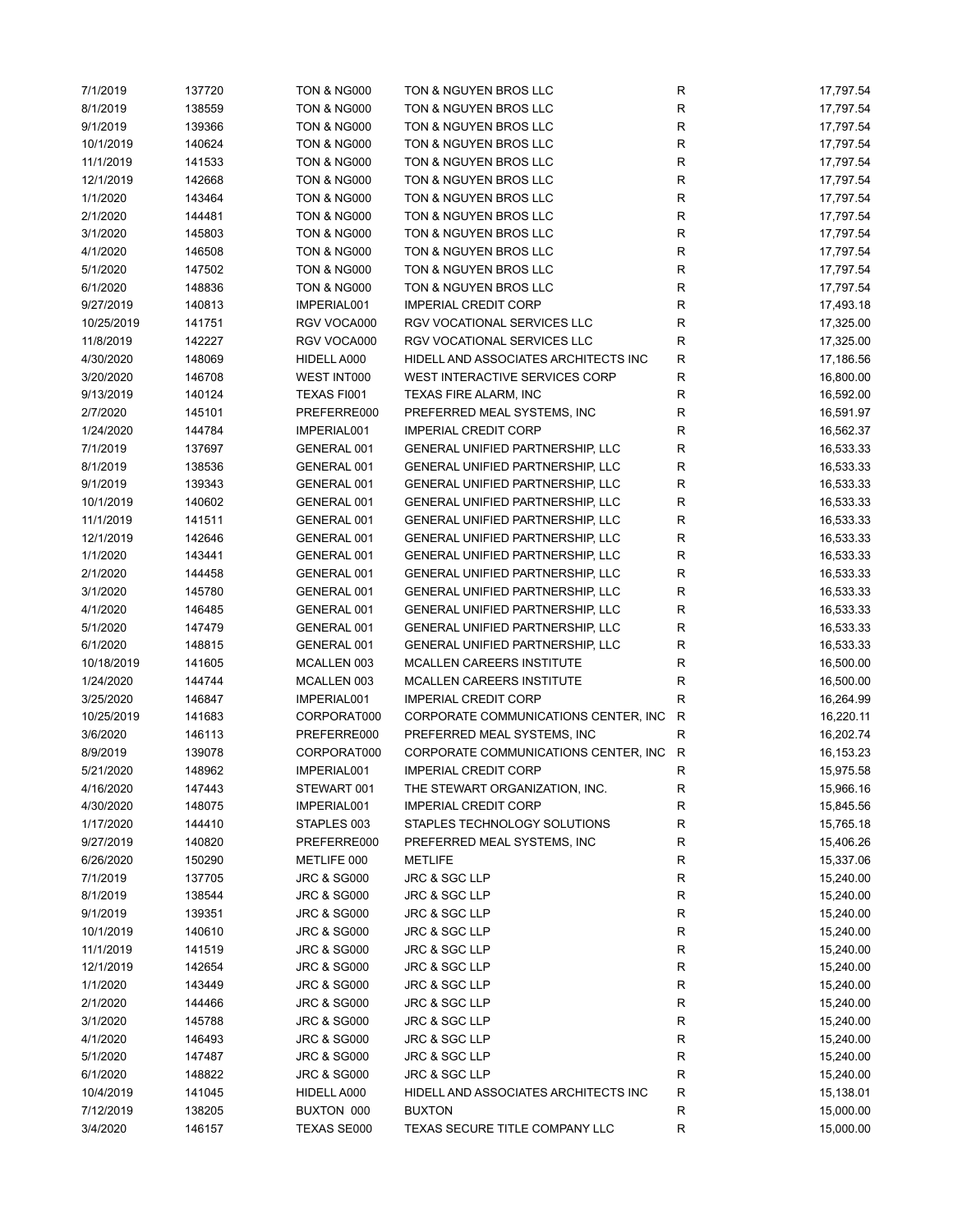| 12/20/2019 | 143886 | TIME WAR008        | TIME WARNER CABLE                     | R            | 14,990.90              |
|------------|--------|--------------------|---------------------------------------|--------------|------------------------|
| 7/1/2019   | 137722 | WAYLAND 000        | <b>WAYLAND PLAZA</b>                  | $\mathsf{R}$ | 14,830.75              |
| 8/1/2019   | 138561 | WAYLAND 000        | <b>WAYLAND PLAZA</b>                  | ${\sf R}$    | 14,830.75              |
| 9/1/2019   | 139368 | WAYLAND 000        | WAYLAND PLAZA                         | ${\sf R}$    | 14,830.75              |
| 10/1/2019  | 140626 | WAYLAND 000        | <b>WAYLAND PLAZA</b>                  | $\mathsf{R}$ | 14,830.75              |
| 11/1/2019  | 141535 | WAYLAND 000        | <b>WAYLAND PLAZA</b>                  | $\mathsf{R}$ | 14,830.75              |
| 12/1/2019  | 142670 | WAYLAND 000        | <b>WAYLAND PLAZA</b>                  | $\mathsf{R}$ | 14,830.75              |
| 1/1/2020   | 143466 | WAYLAND 000        | <b>WAYLAND PLAZA</b>                  | $\mathsf{R}$ | 14,830.75              |
| 2/1/2020   | 144483 | WAYLAND 000        | <b>WAYLAND PLAZA</b>                  | $\mathsf{R}$ | 14,830.75              |
| 3/1/2020   | 145805 | WAYLAND 000        | <b>WAYLAND PLAZA</b>                  | ${\sf R}$    | 14,830.75              |
| 4/1/2020   | 146510 | WAYLAND 000        | <b>WAYLAND PLAZA</b>                  | ${\sf R}$    |                        |
|            | 147504 |                    | <b>WAYLAND PLAZA</b>                  |              | 14,830.75<br>14,830.75 |
| 5/1/2020   |        | WAYLAND 000        |                                       | $\mathsf{R}$ |                        |
| 6/1/2020   | 148838 | WAYLAND 000        | WAYLAND PLAZA                         | $\mathsf{R}$ | 14,830.75              |
| 9/13/2019  | 140199 | PREFERRE000        | PREFERRED MEAL SYSTEMS, INC           | $\mathsf{R}$ | 14,809.11              |
| 9/13/2019  | 140118 | STRATACT000        | STRATACT MEDIA GROUP LLC              | $\mathsf{R}$ | 14,752.00              |
| 1/31/2020  | 144949 | CORPORAT000        | CORPORATE COMMUNICATIONS CENTER, INC. | $\mathsf{R}$ | 14,673.77              |
| 12/13/2019 | 143479 | ASSET SE000        | ASSET SERVICES, INC.                  | R            | 14,636.00              |
| 1/31/2020  | 144918 | 6218 WEL001        | 6218 WELMED LLC                       | R            | 14,622.32              |
| 6/12/2020  | 149661 | <b>BEST QUA000</b> | BEST QUALITY ELECTRIC                 | R            | 14,599.77              |
| 7/26/2019  | 138650 | IMPERIAL001        | <b>IMPERIAL CREDIT CORP</b>           | $\mathsf{R}$ | 14,498.76              |
| 3/1/2020   | 145761 | 6218 WEL001        | 6218 WELMED LLC                       | $\mathsf{R}$ | 14,202.53              |
| 4/1/2020   | 146466 | 6218 WEL001        | 6218 WELMED LLC                       | ${\sf R}$    | 14,202.53              |
| 5/1/2020   | 147460 | 6218 WEL001        | 6218 WELMED LLC                       | ${\sf R}$    | 14,202.53              |
| 6/1/2020   | 148796 | 6218 WEL001        | 6218 WELMED LLC                       | $\mathsf{R}$ | 14,202.53              |
| 11/8/2019  | 142179 | MCALLEN 003        | MCALLEN CAREERS INSTITUTE             | ${\sf R}$    | 14,162.50              |
| 9/13/2019  | 140149 | WFAA 000           | <b>WFAA</b>                           | $\mathsf{R}$ | 14,000.00              |
| 2/21/2020  | 145507 | TIME WAR008        | TIME WARNER CABLE                     | $\mathsf{R}$ | 13,972.63              |
| 5/7/2020   | 148213 | TIME WAR008        | TIME WARNER CABLE                     | $\mathsf{R}$ | 13,971.20              |
| 11/15/2019 | 142483 | PREFERRE000        | PREFERRED MEAL SYSTEMS, INC           | $\mathsf{R}$ | 13,894.97              |
| 3/6/2020   | 146098 | MCALLEN 003        | MCALLEN CAREERS INSTITUTE             | $\mathsf{R}$ | 13,750.00              |
| 7/1/2019   | 137681 | 6218 WEL000        | 6218 WELMED LLC                       | $\mathsf{R}$ | 13,732.73              |
|            |        |                    | 6218 WELMED LLC                       |              |                        |
| 8/1/2019   | 138517 | 6218 WEL000        |                                       | $\mathsf{R}$ | 13,732.73              |
| 9/1/2019   | 139323 | 6218 WEL000        | 6218 WELMED LLC                       | $\mathsf{R}$ | 13,732.73              |
| 10/1/2019  | 140581 | 6218 WEL000        | 6218 WELMED LLC                       | ${\sf R}$    | 13,732.73              |
| 11/1/2019  | 141491 | 6218 WEL000        | 6218 WELMED LLC                       | $\mathsf{R}$ | 13,732.73              |
| 12/1/2019  | 142626 | 6218 WEL000        | 6218 WELMED LLC                       | $\mathsf{R}$ | 13,732.73              |
| 1/1/2020   | 143421 | 6218 WEL000        | 6218 WELMED LLC                       | $\mathsf{R}$ | 13,732.73              |
| 1/31/2020  | 144896 | SCHOOL H000        | SCHOOL HEALTH CORPORATION             | $\mathsf{R}$ | 13,722.78              |
| 8/30/2019  | 139758 | STAPLES 003        | STAPLES TECHNOLOGY SOLUTIONS          | $\mathsf{R}$ | 13,701.79              |
| 8/23/2019  | 139494 | IMPERIAL001        | <b>IMPERIAL CREDIT CORP</b>           | R            | 13,447.48              |
| 12/20/2019 | 143794 | CORPORAT000        | CORPORATE COMMUNICATIONS CENTER, INC. | R            | 13,425.36              |
| 5/21/2020  | 149055 | TIME WAR008        | TIME WARNER CABLE                     | R            | 13,424.05              |
| 10/11/2019 | 141132 | BLACKBOA000        | <b>BLACKBOARD INC</b>                 | R            | 13,400.00              |
| 4/9/2020   | 147050 | METLIFE 000        | <b>METLIFE</b>                        | R            | 13,242.15              |
| 6/19/2020  | 150101 | TIME WAR008        | TIME WARNER CABLE                     | R            | 13,161.01              |
| 8/16/2019  | 139205 | CORPORAT000        | CORPORATE COMMUNICATIONS CENTER, INC  | R            | 13,127.80              |
| 3/1/2020   | 145783 | HIGHLAND001        | HIGHLAND HAWK JOINT VENTURE           | R            | 13,092.52              |
| 4/1/2020   | 146488 | HIGHLAND001        | HIGHLAND HAWK JOINT VENTURE           | R            | 13,092.52              |
| 5/1/2020   | 147482 | HIGHLAND001        | HIGHLAND HAWK JOINT VENTURE           | R            | 13,092.52              |
| 6/1/2020   | 148818 | HIGHLAND001        | HIGHLAND HAWK JOINT VENTURE           | R            | 13,092.52              |
| 3/6/2020   | 146142 | TRIO ELE000        | TRIO ELECTRIC LLC                     | R            | 13,092.03              |
| 3/6/2020   | 146225 | STAPLES 003        | STAPLES TECHNOLOGY SOLUTIONS          | R            | 13,088.82              |
| 7/1/2019   | 137700 | HIGHLAND001        | HIGHLAND HAWK JOINT VENTURE           | R            | 13,066.51              |
| 8/1/2019   | 138539 | HIGHLAND001        | HIGHLAND HAWK JOINT VENTURE           | R            | 13,066.51              |
| 9/1/2019   | 139346 | HIGHLAND001        | HIGHLAND HAWK JOINT VENTURE           | R            | 13,066.51              |
| 10/1/2019  | 140605 | HIGHLAND001        | HIGHLAND HAWK JOINT VENTURE           | R            | 13,066.51              |
| 11/1/2019  | 141514 | HIGHLAND001        | HIGHLAND HAWK JOINT VENTURE           | R            | 13,066.51              |
|            |        |                    |                                       | R            |                        |
| 12/1/2019  | 142649 | HIGHLAND001        | HIGHLAND HAWK JOINT VENTURE           |              | 13,066.51              |
| 1/1/2020   | 143444 | HIGHLAND001        | <b>HIGHLAND HAWK JOINT VENTURE</b>    | R            | 13,066.51              |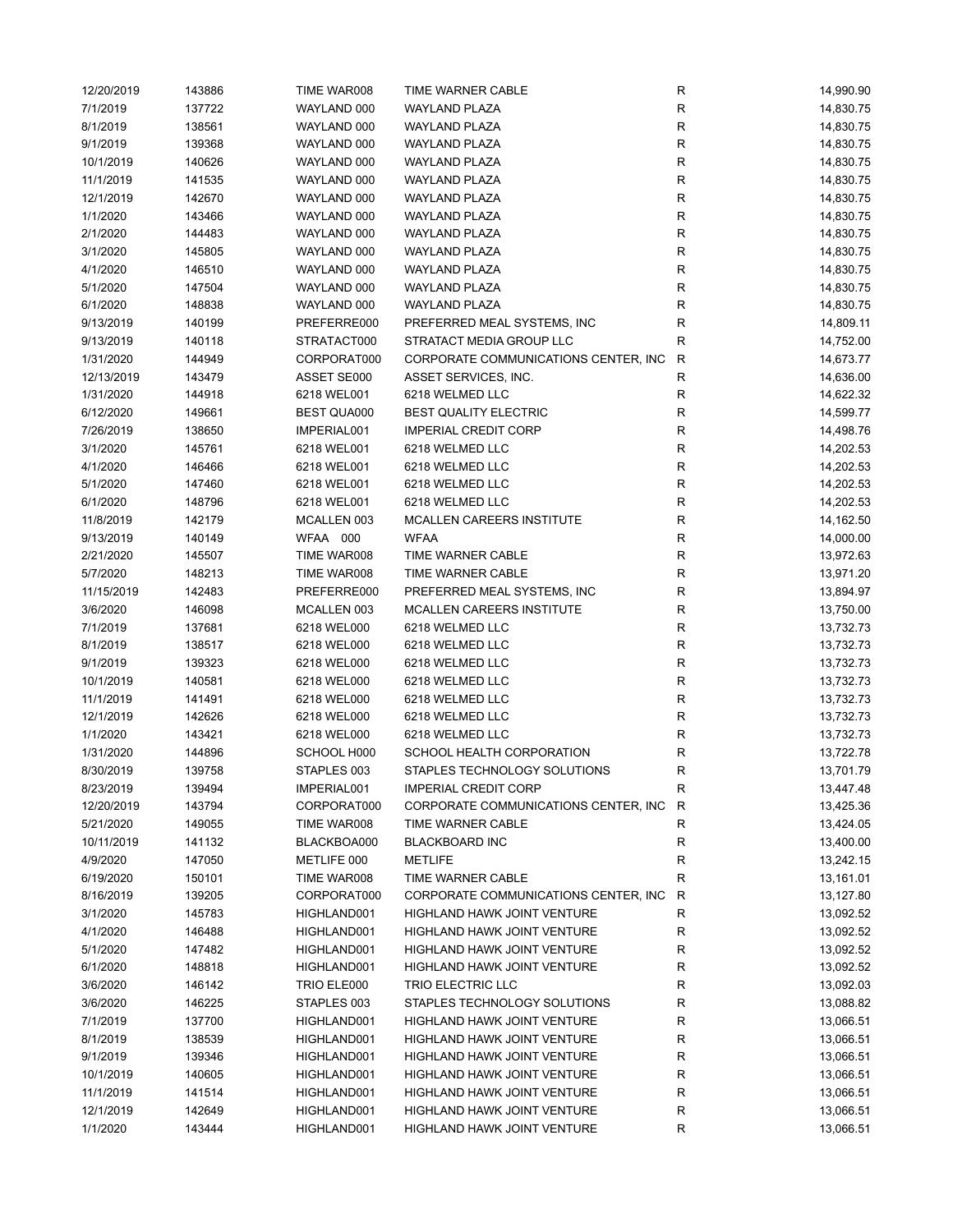| 2/1/2020   | 144461 | HIGHLAND001        | HIGHLAND HAWK JOINT VENTURE           | R                        | 13,066.51 |
|------------|--------|--------------------|---------------------------------------|--------------------------|-----------|
| 10/25/2019 | 141837 | PREFERRE000        | PREFERRED MEAL SYSTEMS, INC           | R                        | 13,034.01 |
| 9/27/2019  | 140698 | EMS LINQ000        | EMS LINQ INC                          | R                        | 13,025.43 |
| 1/10/2020  | 144208 | DTK FACI001        | DTK FACILITY SERVICES LLC - SUPPLIES  | $\mathsf R$              | 13,014.15 |
| 11/22/2019 | 142817 | TEXAS FI001        | TEXAS FIRE ALARM, INC                 | R                        | 13,008.92 |
| 8/23/2019  | 139532 | GAMUT SM000        | <b>GAMUT SMART MEDIA</b>              | R                        | 13,000.00 |
| 8/30/2019  | 139617 | ELECTRO 001        | ELECTRO COOLING SERVICE LLC           | $\mathsf R$              | 13,000.00 |
| 8/2/2019   | 138846 | MAGGIES 000        | <b>MAGGIES CATERING</b>               | ${\sf R}$                | 12,960.00 |
| 10/4/2019  | 141098 | TRIO ELE000        | TRIO ELECTRIC LLC                     | ${\sf R}$                | 12,878.13 |
| 2/21/2020  | 145495 | IMPERIAL001        | <b>IMPERIAL CREDIT CORP</b>           | $\mathsf R$              | 12,654.78 |
| 12/6/2019  | 143030 | FLIPPEN 000        | THE FLIPPEN GROUP, LLC                | ${\sf R}$                | 12,650.00 |
| 4/16/2020  | 147324 | <b>BLACK PL000</b> | <b>BLACK PLUMBING, INC.</b>           | ${\sf R}$                | 12,600.00 |
|            |        |                    |                                       |                          |           |
| 6/1/2020   | 148820 | <b>JIM'S VI000</b> | <b>JIM'S VIDEO, INC</b>               | $\mathsf R$              | 12,578.11 |
| 9/13/2019  | 140202 | REPUBLIC000        | REPUBLIC BUSINESS CREDIT, LLC         | R                        | 12,560.08 |
| 10/25/2019 | 141843 | REPUBLIC000        | REPUBLIC BUSINESS CREDIT, LLC         | $\mathsf R$              | 12,560.08 |
| 8/2/2019   | 138915 | DTK FACI000        | DTK FACILITY SERVICES LLC - SERVICES  | R                        | 12,274.00 |
| 9/20/2019  | 140345 | FLORIDA 002        | FLORIDA VIRTUAL SCHOOL                | R                        | 12,127.00 |
| 11/1/2019  | 142106 | FRONTLIN000        | FRONTLINE EDUCATION                   | $\mathsf R$              | 12,105.34 |
| 6/12/2020  | 149775 | STRONGMI000        | STRONGMIND, INC.                      | ${\sf R}$                | 12,060.00 |
| 3/13/2020  | 146336 | HIDELL A000        | HIDELL AND ASSOCIATES ARCHITECTS INC  | $\mathsf R$              | 12,055.42 |
| 7/1/2019   | 137718 | STONE WA000        | STONE WATER CHURCH                    | $\mathsf R$              | 12,016.11 |
| 8/1/2019   | 138557 | STONE WA000        | STONE WATER CHURCH                    | $\mathsf R$              | 12,016.11 |
| 9/1/2019   | 139364 | STONE WA000        | STONE WATER CHURCH                    | R                        | 12,016.11 |
| 10/1/2019  | 140622 | STONE WA000        | STONE WATER CHURCH                    | ${\sf R}$                | 12,016.11 |
| 11/1/2019  | 141531 | STONE WA000        | STONE WATER CHURCH                    | ${\sf R}$                | 12,016.11 |
| 12/1/2019  | 142666 | STONE WA000        | STONE WATER CHURCH                    | R                        | 12,016.11 |
| 1/1/2020   | 143462 | STONE WA000        | STONE WATER CHURCH                    | $\mathsf R$              | 12,016.11 |
| 2/1/2020   | 144479 | STONE WA000        | STONE WATER CHURCH                    | ${\sf R}$                | 12,016.11 |
| 3/1/2020   | 145801 | STONE WA000        | STONE WATER CHURCH                    | $\mathsf R$              | 12,016.11 |
| 4/1/2020   | 146506 | STONE WA000        | STONE WATER CHURCH                    | R                        | 12,016.11 |
| 5/1/2020   | 147500 | STONE WA000        | STONE WATER CHURCH                    | R                        | 12,016.11 |
| 6/1/2020   | 148834 | STONE WA000        | STONE WATER CHURCH                    | $\mathsf R$              | 12,016.11 |
|            |        |                    |                                       |                          |           |
| 12/20/2019 | 143876 | STAPLES 003        | STAPLES TECHNOLOGY SOLUTIONS          | ${\sf R}$<br>$\mathsf R$ | 12,011.70 |
| 7/1/2019   | 137688 | CITY OF 072        | CITY OF PALMVIEW                      |                          | 12,000.00 |
| 8/1/2019   | 138524 | CITY OF 072        | <b>CITY OF PALMVIEW</b>               | $\mathsf R$              | 12,000.00 |
| 8/2/2019   | 138819 | ELECTRO 001        | ELECTRO COOLING SERVICE LLC           | ${\sf R}$                | 12,000.00 |
| 9/1/2019   | 139330 | CITY OF 072        | <b>CITY OF PALMVIEW</b>               | R                        | 12,000.00 |
| 10/1/2019  | 140589 | CITY OF 072        | CITY OF PALMVIEW                      | ${\sf R}$                | 12,000.00 |
| 11/1/2019  | 141499 | CITY OF 072        | CITY OF PALMVIEW                      | R                        | 12,000.00 |
| 12/1/2019  | 142634 | CITY OF 072        | CITY OF PALMVIEW                      | R                        | 12,000.00 |
| 1/1/2020   | 143429 | CITY OF 072        | <b>CITY OF PALMVIEW</b>               | R                        | 12,000.00 |
| 2/1/2020   | 144446 | CITY OF 072        | CITY OF PALMVIEW                      | R                        | 12,000.00 |
| 3/1/2020   | 145768 | CITY OF 072        | CITY OF PALMVIEW                      | R                        | 12,000.00 |
| 4/1/2020   | 146473 | CITY OF 072        | CITY OF PALMVIEW                      | R                        | 12,000.00 |
| 5/1/2020   | 147467 | CITY OF 072        | <b>CITY OF PALMVIEW</b>               | R                        | 12,000.00 |
| 6/1/2020   | 148803 | CITY OF 072        | <b>CITY OF PALMVIEW</b>               | $\mathsf{R}$             | 12,000.00 |
| 7/1/2019   | 137686 | CENTRO F000        | CENTRO FAMILIAR VINO NUEVO DE EL PASO | R                        | 11,917.91 |
| 8/1/2019   | 138522 | CENTRO F000        | CENTRO FAMILIAR VINO NUEVO DE EL PASO | R                        | 11,917.91 |
| 9/1/2019   | 139328 | CENTRO F000        | CENTRO FAMILIAR VINO NUEVO DE EL PASO | R                        | 11,917.91 |
| 10/1/2019  | 140587 | CENTRO F000        | CENTRO FAMILIAR VINO NUEVO DE EL PASO | R                        | 11,917.91 |
| 11/1/2019  | 141497 | CENTRO F000        | CENTRO FAMILIAR VINO NUEVO DE EL PASO | R                        | 11,917.91 |
| 12/1/2019  | 142632 | CENTRO F000        | CENTRO FAMILIAR VINO NUEVO DE EL PASO | R                        | 11,917.91 |
| 1/1/2020   | 143427 | CENTRO F000        | CENTRO FAMILIAR VINO NUEVO DE EL PASO | R                        | 11,917.91 |
| 2/1/2020   | 144444 | CENTRO F000        | CENTRO FAMILIAR VINO NUEVO DE EL PASO | R                        | 11,917.91 |
| 3/1/2020   | 145766 | CENTRO F000        | CENTRO FAMILIAR VINO NUEVO DE EL PASO | R                        | 11,917.91 |
| 4/1/2020   | 146471 | CENTRO F000        | CENTRO FAMILIAR VINO NUEVO DE EL PASO | R                        | 11,917.91 |
|            |        |                    |                                       |                          |           |
| 5/1/2020   | 147465 | CENTRO F000        | CENTRO FAMILIAR VINO NUEVO DE EL PASO | R                        | 11,917.91 |
| 6/1/2020   | 148801 | CENTRO F000        | CENTRO FAMILIAR VINO NUEVO DE EL PASO | $\mathsf{R}$             | 11,917.91 |
| 2/28/2020  | 145868 | HALL PAS000        | <b>HALL PASS</b>                      | R                        | 11,900.00 |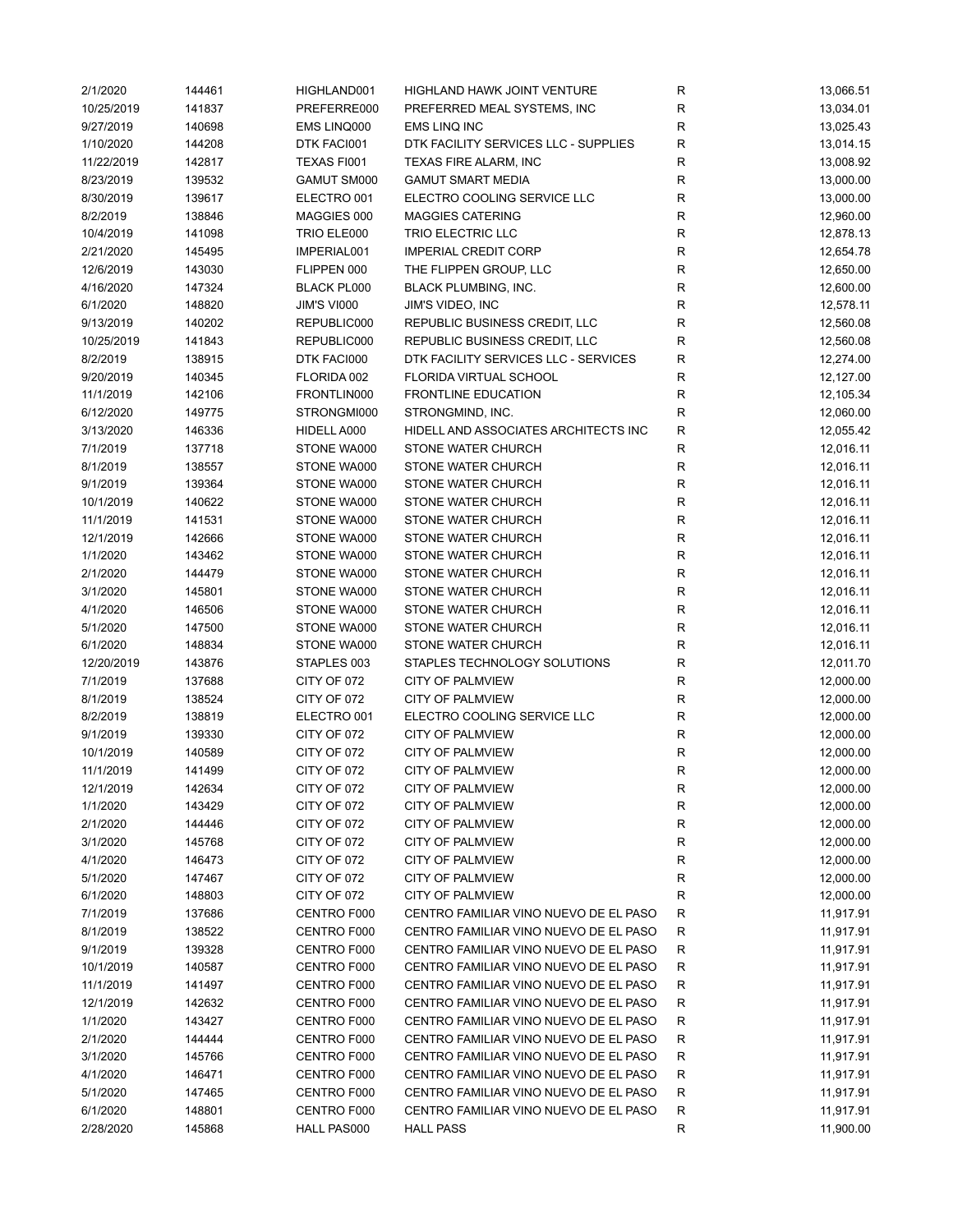| 7/1/2019  | 137701 | JAMAN IN000        | JAMAN INVESTMENTS, LLC            | R         | 11,870.69 |
|-----------|--------|--------------------|-----------------------------------|-----------|-----------|
| 8/1/2019  | 138540 | JAMAN IN000        | JAMAN INVESTMENTS, LLC            | R         | 11,870.69 |
| 9/1/2019  | 139347 | JAMAN IN000        | JAMAN INVESTMENTS, LLC            | R         | 11,870.69 |
| 10/1/2019 | 140606 | JAMAN IN000        | JAMAN INVESTMENTS, LLC            | R         | 11,870.69 |
| 11/1/2019 | 141515 | JAMAN IN000        | JAMAN INVESTMENTS, LLC            | R         | 11,870.69 |
| 12/1/2019 | 142650 | JAMAN IN000        | JAMAN INVESTMENTS, LLC            | R         | 11,870.69 |
| 1/1/2020  | 143445 | JAMAN IN000        | JAMAN INVESTMENTS, LLC            | R         | 11,870.69 |
| 2/1/2020  | 144462 | JAMAN IN000        | JAMAN INVESTMENTS, LLC            | R         | 11,870.69 |
| 3/1/2020  | 145784 | JAMAN IN000        | JAMAN INVESTMENTS, LLC            | R         | 11,870.69 |
| 4/1/2020  | 146489 | JAMAN IN000        | JAMAN INVESTMENTS, LLC            | R         | 11,870.69 |
| 5/1/2020  | 147483 | JAMAN IN000        | JAMAN INVESTMENTS, LLC            | ${\sf R}$ | 11,870.69 |
| 6/1/2020  | 148819 | JAMAN IN000        | JAMAN INVESTMENTS, LLC            | R         | 11,870.69 |
| 7/1/2019  | 137713 | RAMPART 000        | RAMPART TEXAS LLC                 | R         | 11,786.62 |
| 8/1/2019  | 138552 | RAMPART 000        | RAMPART TEXAS LLC                 | ${\sf R}$ | 11,786.62 |
|           |        |                    |                                   |           |           |
| 9/1/2019  | 139359 | RAMPART 000        | RAMPART TEXAS LLC                 | R         | 11,786.62 |
| 10/1/2019 | 140618 | RAMPART 000        | RAMPART TEXAS LLC                 | R         | 11,786.62 |
| 11/1/2019 | 141527 | RAMPART 000        | RAMPART TEXAS LLC                 | R         | 11,786.62 |
| 12/1/2019 | 142662 | RAMPART 000        | RAMPART TEXAS LLC                 | R         | 11,786.62 |
| 1/1/2020  | 143458 | RAMPART 000        | RAMPART TEXAS LLC                 | R         | 11,786.62 |
| 2/1/2020  | 144475 | RAMPART 000        | RAMPART TEXAS LLC                 | R         | 11,786.62 |
| 3/1/2020  | 145797 | RAMPART 000        | RAMPART TEXAS LLC                 | R         | 11,786.62 |
| 4/1/2020  | 146502 | RAMPART 000        | RAMPART TEXAS LLC                 | R         | 11,786.62 |
| 5/1/2020  | 147496 | RAMPART 000        | RAMPART TEXAS LLC                 | ${\sf R}$ | 11,786.62 |
| 10/4/2019 | 141102 | WFAA 000           | <b>WFAA</b>                       | R         | 11,700.00 |
| 1/24/2020 | 144779 | JACKSON 000        | JACKSON SPENCER LAW PLLC          | R         | 11,477.77 |
| 3/13/2020 | 146368 | REF EXPE000        | REF EXPERTS AND HVAC LLC          | R         | 11,449.11 |
| 8/9/2019  | 139112 | SPRINGHI000        | <b>SPRINGHILL SUITES</b>          | R         | 11,365.54 |
| 7/1/2019  | 137702 | JIM'S VI000        | JIM'S VIDEO, INC                  | R         | 11,326.89 |
| 8/1/2019  | 138541 | JIM'S VI000        | JIM'S VIDEO, INC                  | R         | 11,326.89 |
| 9/1/2019  | 139348 | JIM'S VI000        | JIM'S VIDEO, INC                  | R         | 11,326.89 |
| 10/1/2019 | 140607 | <b>JIM'S VI000</b> | JIM'S VIDEO, INC                  | R         | 11,326.89 |
| 11/1/2019 | 141516 | <b>JIM'S VI000</b> | <b>JIM'S VIDEO, INC</b>           | R         | 11,326.89 |
| 12/1/2019 | 142651 | <b>JIM'S VI000</b> | JIM'S VIDEO, INC                  | R         | 11,326.89 |
| 1/1/2020  | 143446 | JIM'S VI000        | JIM'S VIDEO, INC                  | R         | 11,326.89 |
| 2/1/2020  | 144463 | JIM'S VI000        | <b>JIM'S VIDEO, INC</b>           | R         | 11,326.89 |
| 3/1/2020  | 145785 | JIM'S VI000        | JIM'S VIDEO, INC                  | R         | 11,326.89 |
| 4/1/2020  | 146490 | <b>JIM'S VI000</b> | JIM'S VIDEO, INC                  | R         | 11,326.89 |
| 5/1/2020  | 147484 | JIM'S VI000        | JIM'S VIDEO, INC                  | R         | 11,326.89 |
| 7/1/2019  | 137711 | PFLUGERV000        | PFLUGERVILLE CEDARS CENTER, LLC   | R         | 11,210.00 |
| 8/1/2019  | 138550 | PFLUGERV000        | PFLUGERVILLE CEDARS CENTER, LLC   | R         | 11,210.00 |
| 9/1/2019  | 139357 | PFLUGERV000        | PFLUGERVILLE CEDARS CENTER, LLC   | R         | 11,210.00 |
| 10/1/2019 | 140616 | PFLUGERV000        | PFLUGERVILLE CEDARS CENTER, LLC   |           | 11,210.00 |
| 11/1/2019 | 141525 | PFLUGERV000        | PFLUGERVILLE CEDARS CENTER, LLC   | R<br>R    | 11,210.00 |
|           |        |                    |                                   |           |           |
| 12/1/2019 | 142660 | PFLUGERV000        | PFLUGERVILLE CEDARS CENTER, LLC   | R         | 11,210.00 |
| 1/1/2020  | 143456 | PFLUGERV000        | PFLUGERVILLE CEDARS CENTER, LLC   | R         | 11,210.00 |
| 2/1/2020  | 144473 | PFLUGERV000        | PFLUGERVILLE CEDARS CENTER, LLC   | R         | 11,210.00 |
| 3/1/2020  | 145795 | PFLUGERV000        | PFLUGERVILLE CEDARS CENTER, LLC   | ${\sf R}$ | 11,210.00 |
| 4/1/2020  | 146500 | PFLUGERV000        | PFLUGERVILLE CEDARS CENTER, LLC   | R         | 11,210.00 |
| 5/1/2020  | 147494 | PFLUGERV000        | PFLUGERVILLE CEDARS CENTER, LLC   | R         | 11,210.00 |
| 6/1/2020  | 148828 | PFLUGERV000        | PFLUGERVILLE CEDARS CENTER, LLC   | ${\sf R}$ | 11,210.00 |
| 7/19/2019 | 138465 | TOWNEPLA001        | TOWNEPLACE SUITES BY MARRIOTT     | R         | 11,199.90 |
| 6/5/2020  | 149330 | <b>BRAUN AN000</b> | BRAUN AND BUTLER CONSTRUCTION INC | R         | 11,042.93 |
| 6/12/2020 | 149721 | MCALLEN 003        | MCALLEN CAREERS INSTITUTE         | R         | 11,025.00 |
| 6/26/2020 | 150304 | PREMIERE000        | PREMIERE INSTALL MOVERS, LLC      | ${\sf R}$ | 10,888.72 |
| 9/20/2019 | 140459 | SPRINGHI000        | <b>SPRINGHILL SUITES</b>          | ${\sf R}$ | 10,762.67 |
| 5/21/2020 | 148933 | ECS SOUT000        | <b>ECS SOUTHWEST LLP</b>          | ${\sf R}$ | 10,756.25 |
| 7/1/2019  | 137696 | FITNESS 001        | <b>FITNESS VENTURES LTD</b>       | ${\sf R}$ | 10,713.53 |
| 8/1/2019  | 138535 | FITNESS 001        | <b>FITNESS VENTURES LTD</b>       | ${\sf R}$ | 10,713.53 |
| 9/1/2019  | 139342 | FITNESS 001        | <b>FITNESS VENTURES LTD</b>       | R         | 10,713.53 |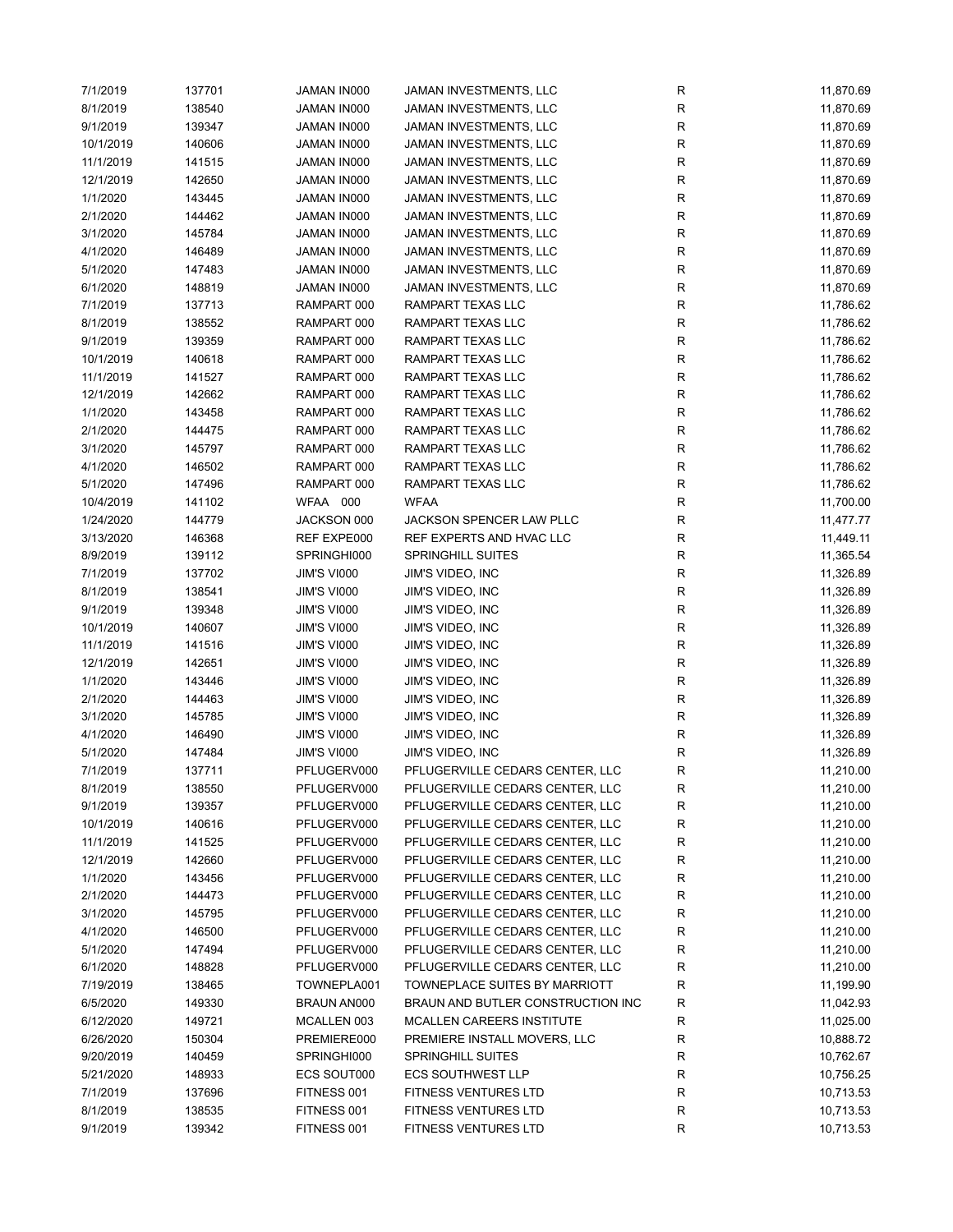| 10/1/2019  | 140601 | FITNESS 001        | <b>FITNESS VENTURES LTD</b>              | R                 | 10,713.53 |
|------------|--------|--------------------|------------------------------------------|-------------------|-----------|
| 11/1/2019  | 141510 | FITNESS 001        | <b>FITNESS VENTURES LTD</b>              | $\mathsf{R}$      | 10,713.53 |
| 12/1/2019  | 142645 | FITNESS 001        | <b>FITNESS VENTURES LTD</b>              | ${\sf R}$         | 10,713.53 |
| 1/1/2020   | 143440 | FITNESS 001        | <b>FITNESS VENTURES LTD</b>              | R                 | 10,713.53 |
| 2/1/2020   | 144457 | FITNESS 001        | <b>FITNESS VENTURES LTD</b>              | $\mathsf{R}$      | 10,713.53 |
| 3/1/2020   | 145779 | FITNESS 001        | FITNESS VENTURES LTD                     | $\mathsf{R}$      | 10,713.53 |
| 4/1/2020   | 146484 | FITNESS 001        | FITNESS VENTURES LTD                     | ${\sf R}$         | 10,713.53 |
| 5/1/2020   | 147478 | FITNESS 001        | <b>FITNESS VENTURES LTD</b>              | $\mathsf{R}$      | 10,713.53 |
| 6/1/2020   | 148814 | FITNESS 001        | <b>FITNESS VENTURES LTD</b>              | $\mathsf{R}$      | 10,713.53 |
| 6/26/2020  | 150253 | DATA REC000        | DATA RECOGNITION CORP.                   | ${\sf R}$         | 10,621.25 |
| 1/31/2020  | 144988 | TIME WAR008        | TIME WARNER CABLE                        | ${\sf R}$         | 10,602.29 |
|            |        |                    |                                          |                   |           |
| 7/26/2019  | 138695 | TEXAS FI001        | TEXAS FIRE ALARM, INC                    | $\mathsf{R}$      | 10,579.92 |
| 9/13/2019  | 140208 | SPRINGHI000        | <b>SPRINGHILL SUITES</b>                 | R                 | 10,560.90 |
| 10/11/2019 | 141246 | STAPLES 003        | STAPLES TECHNOLOGY SOLUTIONS             | $\mathsf{R}$      | 10,552.84 |
| 10/25/2019 | 141819 | INTERNAT007        | INTERNATIONAL CULINARY INSTITUTE SUGAR R |                   | 10,500.00 |
| 2/14/2020  | 145339 | METROPLE000        | METROPLEX EDUCATIONAL CONSULTANTS        | $\mathsf{R}$      | 10,401.22 |
| 5/7/2020   | 148211 | STAPLES 003        | STAPLES TECHNOLOGY SOLUTIONS             | $\mathsf{R}$      | 10,293.42 |
| 10/4/2019  | 140973 | STAPLES 003        | STAPLES TECHNOLOGY SOLUTIONS             | R                 | 10,090.55 |
| 9/13/2019  | 140179 | ELECTRO 001        | ELECTRO COOLING SERVICE LLC              | R                 | 10,050.00 |
| 9/27/2019  | 140736 | PREFERRE000        | PREFERRED MEAL SYSTEMS, INC              | $\mathsf R$       | 10,047.99 |
| 5/7/2020   | 148372 | THE VERT000        | THE VERTEX COMPANIES INC                 | $\mathsf R$       | 10,000.00 |
| 3/6/2020   | 146132 | STAPLES 003        | STAPLES TECHNOLOGY SOLUTIONS             | R                 | 9,988.41  |
| 6/5/2020   | 149483 | METLIFE 000        | <b>METLIFE</b>                           | $\mathsf{R}$      | 9,977.65  |
| 9/20/2019  | 140335 | ELECTRO 001        | ELECTRO COOLING SERVICE LLC              | ${\sf R}$         | 9,850.00  |
| 5/7/2020   | 148208 | METLIFE 000        | <b>METLIFE</b>                           | R                 | 9,746.71  |
| 6/26/2020  | 150238 | COLONIAL002        | COLONIAL ROOFING AND CONSTRUCTION LLC R  |                   | 9,700.00  |
| 3/20/2020  | 146752 | TIME WAR008        | TIME WARNER CABLE                        | $\mathsf R$       | 9,625.39  |
| 11/15/2019 | 142475 | MCALLEN 003        | MCALLEN CAREERS INSTITUTE                | R                 | 9,625.00  |
| 8/23/2019  | 139540 | NAVIANCE000        | <b>NAVIANCE</b>                          | R                 | 9,604.78  |
| 8/23/2019  | 139460 | MAGGIES 000        | MAGGIES CATERING                         | $\mathsf R$       | 9,600.00  |
| 11/22/2019 | 142889 | EP REMOD000        | EP REMODELING SERVICES LLC               | R                 | 9,500.00  |
|            |        |                    |                                          |                   |           |
| 1/31/2020  | 144890 | RGV VOCA000        | RGV VOCATIONAL SERVICES LLC              | R<br>$\mathsf{R}$ | 9,450.00  |
| 8/23/2019  | 139441 | FRONTIER003        | <b>FRONTIER COMMUNICATIONS</b>           |                   | 9,436.59  |
| 10/25/2019 | 141772 | <b>TEXAS FI001</b> | <b>TEXAS FIRE ALARM, INC</b>             | R                 | 9,420.92  |
| 10/25/2019 | 141747 | PREFERRE000        | PREFERRED MEAL SYSTEMS, INC              | R                 | 9,330.58  |
| 5/14/2020  | 148554 | EDUTHING000        | <b>EDUTHINGS LLC</b>                     | $\mathsf{R}$      | 9,328.38  |
| 7/12/2019  | 138250 | RADIO ON000        | RADIO ONE OF TEXAS II LLC                | R                 | 9,250.00  |
| 2/21/2020  | 145493 | DTK FACI001        | DTK FACILITY SERVICES LLC - SUPPLIES     | $\mathsf{R}$      | 9,187.18  |
| 7/12/2019  | 138279 | STRATACT000        | STRATACT MEDIA GROUP LLC                 | R                 | 9,110.00  |
| 5/21/2020  | 148929 | DTK FACI001        | DTK FACILITY SERVICES LLC - SUPPLIES     | R                 | 9,049.30  |
| 2/14/2020  | 145445 | HIS PART000        | <b>HIS PARTNERS</b>                      | R                 | 8,983.33  |
| 3/20/2020  | 146623 | HIDELL A000        | HIDELL AND ASSOCIATES ARCHITECTS INC     | R                 | 8,970.19  |
| 11/1/2019  | 141966 | PREFERRE000        | PREFERRED MEAL SYSTEMS, INC              | R                 | 8,928.08  |
| 10/11/2019 | 141283 | DTK FACI001        | DTK FACILITY SERVICES LLC - SUPPLIES     | R                 | 8,903.10  |
| 6/5/2020   | 149596 | TRIO ELE000        | TRIO ELECTRIC LLC                        | R                 | 8,833.40  |
| 8/30/2019  | 139746 | RADIO ON000        | RADIO ONE OF TEXAS II LLC                | R                 | 8,810.00  |
| 9/20/2019  | 140475 | TIME WAR008        | TIME WARNER CABLE                        | R                 | 8,729.27  |
| 1/17/2020  | 144526 | METLIFE 000        | <b>METLIFE</b>                           | R                 | 8,714.66  |
| 1/1/2020   | 143432 | EASTGATE000        | <b>EASTGATE CHURCH</b>                   | R                 | 8,701.00  |
| 11/8/2019  | 142242 | STAPLES 003        | STAPLES TECHNOLOGY SOLUTIONS             | ${\sf R}$         | 8,667.39  |
| 10/18/2019 | 141613 | PREFERRE000        | PREFERRED MEAL SYSTEMS, INC              | R                 | 8,642.13  |
| 7/1/2019   | 137714 | RAY AUD000         | AUDIE E RAY                              | R                 | 8,640.13  |
| 8/1/2019   | 138553 | RAY AUD000         | AUDIE E RAY                              | R                 | 8,640.13  |
| 9/1/2019   | 139360 | RAY AUD000         | AUDIE E RAY                              | R                 | 8,640.13  |
| 10/1/2019  | 140619 | RAY AUD000         | AUDIE E RAY                              | R                 | 8,640.13  |
| 11/1/2019  | 141528 | RAY AUD000         | AUDIE E RAY                              | R                 | 8,640.13  |
| 12/1/2019  | 142663 | RAY AUD000         | AUDIE E RAY                              | R                 | 8,640.13  |
|            |        |                    |                                          | R                 | 8,640.13  |
| 1/1/2020   | 143459 | RAY AUD000         | AUDIE E RAY                              | R                 |           |
| 2/1/2020   | 144476 | RAY AUD000         | AUDIE E RAY                              |                   | 8,640.13  |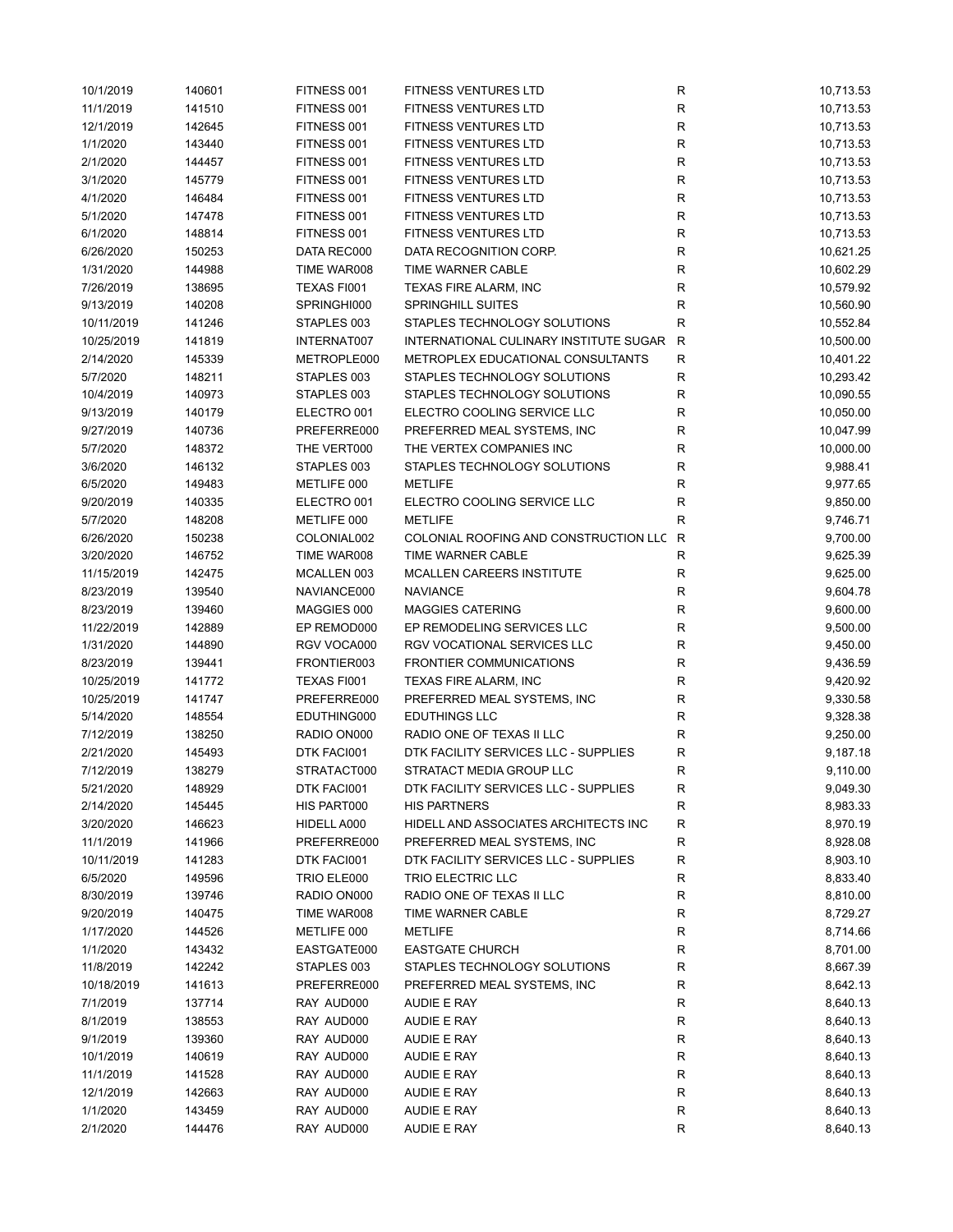| 3/1/2020   | 145798 | RAY AUD000  | <b>AUDIE E RAY</b>                      | R            | 8,640.13 |
|------------|--------|-------------|-----------------------------------------|--------------|----------|
| 4/1/2020   | 146503 | RAY AUD000  | AUDIE E RAY                             | $\mathsf{R}$ | 8,640.13 |
| 5/1/2020   | 147497 | RAY AUD000  | <b>AUDIE E RAY</b>                      | $\mathsf{R}$ | 8,640.13 |
| 6/1/2020   | 148831 | RAY AUD000  | <b>AUDIE E RAY</b>                      | $\mathsf{R}$ | 8,640.13 |
| 7/26/2019  | 138742 | METLIFE 000 | <b>METLIFE</b>                          | R            | 8,624.28 |
| 10/25/2019 | 141851 | STAPLES 003 | STAPLES TECHNOLOGY SOLUTIONS            | $\mathsf{R}$ | 8,607.35 |
| 3/6/2020   | 146099 | METLIFE 000 | <b>METLIFE</b>                          | $\mathsf{R}$ | 8,594.85 |
| 10/11/2019 | 141220 | PREFERRE000 | PREFERRED MEAL SYSTEMS, INC             | $\mathsf{R}$ | 8,544.69 |
| 2/14/2020  | 145410 | WFAA 000    | <b>WFAA</b>                             | $\mathsf{R}$ | 8,500.00 |
| 8/23/2019  | 139487 | TIME WAR008 | <b>TIME WARNER CABLE</b>                | R            | 8,434.54 |
| 1/10/2020  | 144117 | METLIFE 000 | <b>METLIFE</b>                          | $\mathsf{R}$ | 8,426.50 |
| 10/25/2019 |        | TIME WAR008 | TIME WARNER CABLE                       | $\mathsf{R}$ | 8,410.73 |
|            | 141778 |             |                                         |              |          |
| 12/6/2019  | 143225 | TIME WAR008 | TIME WARNER CABLE                       | $\mathsf{R}$ | 8,384.70 |
| 10/31/2019 | 142102 | FRONTLIN000 | <b>FRONTLINE EDUCATION</b>              | $\mathsf{R}$ | 8,376.07 |
| 10/11/2019 | 141138 | CDW GOVE000 | CDW GOVERNMENT, INC                     | $\mathsf{R}$ | 8,344.28 |
| 8/16/2019  | 139255 | SUMMERS 000 | SUMMERS MILL RETREAT AND CONFERENCE ( R |              | 8,270.00 |
| 11/1/2019  | 142059 | MCALLEN 003 | MCALLEN CAREERS INSTITUTE               | R            | 8,250.00 |
| 6/19/2020  | 149999 | MCALLEN 003 | MCALLEN CAREERS INSTITUTE               | R            | 8,250.00 |
| 2/28/2020  | 145985 | HIDELL A000 | HIDELL AND ASSOCIATES ARCHITECTS INC    | R            | 8,100.00 |
| 3/25/2020  | 146789 | BLACKHIL000 | <b>BLACKHILL RESTORATION</b>            | $\mathsf{R}$ | 8,100.00 |
| 1/24/2020  | 144757 | REPUBLIC000 | REPUBLIC BUSINESS CREDIT, LLC           | $\mathsf{R}$ | 8,034.01 |
| 8/30/2019  | 139621 | EPSERVIC000 | EPSERVICESTX REMODELING SERVICES        | $\mathsf{R}$ | 7,980.00 |
| 9/1/2019   | 139349 | JMB JOIN000 | <b>JMB JOINT VENTURE</b>                | R            | 7,955.93 |
| 10/18/2019 | 141616 | RGV VOCA000 | RGV VOCATIONAL SERVICES LLC             | ${\sf R}$    | 7,875.00 |
| 2/21/2020  | 145500 | METROPLE000 | METROPLEX EDUCATIONAL CONSULTANTS       | $\mathsf{R}$ | 7,869.90 |
| 9/6/2019   | 139933 | CORPORAT000 | CORPORATE COMMUNICATIONS CENTER, INC.   | R            | 7,782.34 |
| 12/20/2019 | 143857 | REGION 7000 | <b>REGION 7 EDUC SERV CENTER</b>        | R            | 7,728.56 |
| 10/18/2019 | 141598 | HIGGINBO002 | <b>HIGGINBOTHAM INSURANCE AGENCY</b>    | $\mathsf{R}$ | 7,646.00 |
| 7/1/2019   | 137683 | BONIUK 1000 | <b>BONIUK INTERESTS, LTD</b>            | R            | 7,604.61 |
| 4/2/2020   | 146984 | MINDPLAY000 | <b>MINDPLAY</b>                         | R            | 7,600.00 |
| 8/2/2019   | 138849 | METLIFE 000 | <b>METLIFE</b>                          | $\mathsf{R}$ | 7,557.25 |
|            |        |             |                                         |              |          |
| 8/1/2019   | 138531 | FALLBROO000 | <b>FALLBROOK BAPTIST CHURCH</b>         | $\mathsf{R}$ | 7,500.00 |
| 7/26/2019  | 138592 | BUXTON 000  | <b>BUXTON</b>                           | $\mathsf{R}$ | 7,500.00 |
| 9/1/2019   | 139337 | FALLBROO000 | <b>FALLBROOK BAPTIST CHURCH</b>         | $\mathsf{R}$ | 7,500.00 |
| 9/6/2019   | 139838 | ELECTRO 001 | ELECTRO COOLING SERVICE LLC             | $\mathsf{R}$ | 7,500.00 |
| 10/1/2019  | 140596 | FALLBROO000 | <b>FALLBROOK BAPTIST CHURCH</b>         | $\mathsf{R}$ | 7,500.00 |
| 11/1/2019  | 141506 | FALLBROO000 | <b>FALLBROOK BAPTIST CHURCH</b>         | $\mathsf{R}$ | 7,500.00 |
| 12/1/2019  | 142641 | FALLBROO000 | <b>FALLBROOK BAPTIST CHURCH</b>         | $\mathsf{R}$ | 7,500.00 |
| 1/1/2020   | 143436 | FALLBROO000 | FALLBROOK BAPTIST CHURCH                | $\mathsf{R}$ | 7,500.00 |
| 2/1/2020   | 144453 | FALLBROO000 | <b>FALLBROOK BAPTIST CHURCH</b>         | R            | 7,500.00 |
| 3/1/2020   | 145775 | FALLBROO000 | <b>FALLBROOK BAPTIST CHURCH</b>         | R            | 7,500.00 |
| 4/1/2020   | 146480 | FALLBROO000 | <b>FALLBROOK BAPTIST CHURCH</b>         | R            | 7,500.00 |
| 5/1/2020   | 147474 | FALLBROO000 | <b>FALLBROOK BAPTIST CHURCH</b>         | R            | 7,500.00 |
| 6/1/2020   | 148810 | FALLBROO000 | <b>FALLBROOK BAPTIST CHURCH</b>         | R            | 7,500.00 |
| 7/26/2019  | 138735 | HIDELL A000 | HIDELL AND ASSOCIATES ARCHITECTS INC    | $\mathsf{R}$ | 7,485.70 |
| 6/5/2020   | 149389 | DRYTEC M000 | DRYTEC MOISTURE PROTECTION TECHNOLO( R  |              | 7,450.40 |
| 11/22/2019 | 142831 | METLIFE 000 | <b>METLIFE</b>                          | R            | 7,435.04 |
| 2/7/2020   | 145116 | SCHOOL H000 | SCHOOL HEALTH CORPORATION               | $\mathsf{R}$ | 7,373.25 |
| 11/15/2019 | 142531 | LETSGOLE000 | LETSGOLEARN INC                         | $\mathsf{R}$ | 7,315.00 |
| 11/8/2019  | 142334 | METLIFE 000 | <b>METLIFE</b>                          | $\mathsf{R}$ | 7,298.34 |
| 3/20/2020  | 146742 | STAPLES 002 | <b>STAPLES INC</b>                      | $\mathsf{R}$ | 7,256.80 |
| 3/20/2020  | 146709 | WILLIAMS001 | WILLIAMS SCOTSMAN, INC                  | R            | 7,188.47 |
| 4/2/2020   | 146907 | AMAZON C000 | AMAZON CAPITAL SERVICES INC             | R            |          |
|            |        |             |                                         |              | 7,165.15 |
| 12/6/2019  | 143124 | AT&T 000    | AT&T                                    | R            | 7,125.68 |
| 3/13/2020  | 146395 | STAPLES 002 | <b>STAPLES INC</b>                      | R            | 7,117.06 |
| 7/26/2019  | 138690 | SUMMERS 000 | SUMMERS MILL RETREAT AND CONFERENCE ( R |              | 7,090.00 |
| 2/7/2020   | 145063 | EP REMOD000 | EP REMODELING SERVICES LLC              | R            | 7,050.00 |
| 11/22/2019 | 142833 | PREFERRE000 | PREFERRED MEAL SYSTEMS, INC             | R            | 7,017.12 |
| 8/9/2019   | 139072 | AT&T 000    | AT&T                                    | R            | 7,009.35 |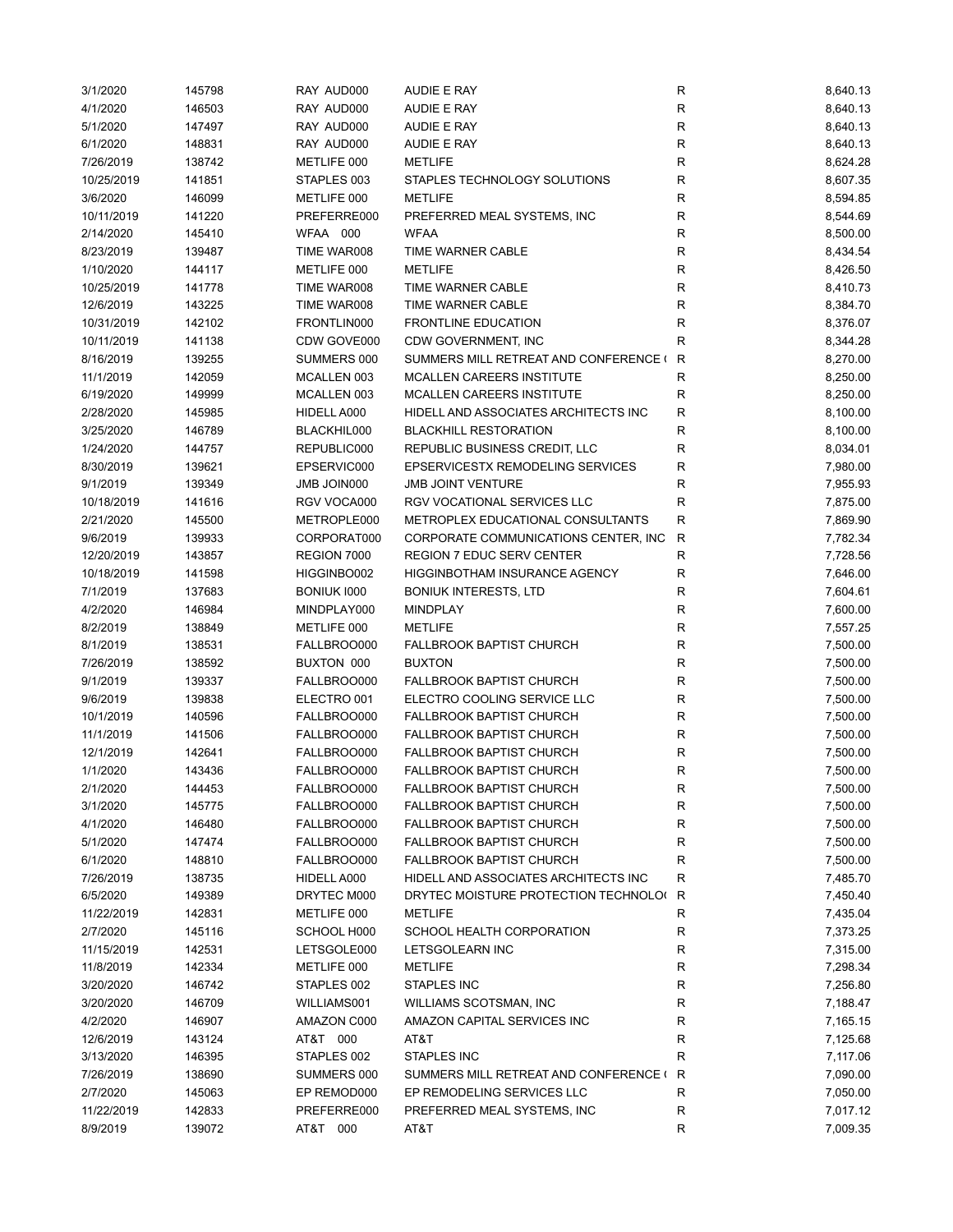| 11/8/2019  | 142169 | INTERNAT007        | INTERNATIONAL CULINARY INSTITUTE SUGAR R |              | 7,000.00 |
|------------|--------|--------------------|------------------------------------------|--------------|----------|
| 4/16/2020  | 147505 | AT&T 000           | AT&T                                     | R            | 6,989.57 |
| 2/7/2020   | 145127 | TEXAS FI001        | TEXAS FIRE ALARM, INC                    | $\mathsf{R}$ | 6,975.00 |
| 7/19/2019  | 138496 | FAMILY F000        | FAMILY FAITH CHURCH - HUNTSVILLE         | R            | 6,949.03 |
| 8/30/2019  | 139663 | STAPLES 003        | STAPLES TECHNOLOGY SOLUTIONS             | R            | 6,880.29 |
| 3/13/2020  | 146320 | ELECTRO 001        | ELECTRO COOLING SERVICE LLC              | R            | 6,870.00 |
| 6/5/2020   | 149316 | AT&T 005           | AT&T                                     | $\mathsf R$  | 6,841.91 |
| 5/7/2020   | 148222 | AT&T 000           | AT&T                                     | R            | 6,836.42 |
| 2/28/2020  | 145997 | PREFERRE000        | PREFERRED MEAL SYSTEMS, INC              | R            | 6,818.36 |
|            |        |                    |                                          |              |          |
| 2/21/2020  | 145506 | TEXAS FI001        | TEXAS FIRE ALARM, INC                    | R            | 6,765.92 |
| 3/6/2020   | 146117 | REGION 7000        | <b>REGION 7 EDUC SERV CENTER</b>         | R            | 6,762.54 |
| 11/15/2019 | 142374 | AT&T 000           | AT&T                                     | R            | 6,760.37 |
| 5/28/2020  | 149274 | TEXAS FI001        | TEXAS FIRE ALARM, INC                    | R            | 6,750.00 |
| 9/6/2019   | 139888 | STAPLES 003        | STAPLES TECHNOLOGY SOLUTIONS             | R            | 6,706.12 |
| 6/12/2020  | 149771 | STAPLES 002        | STAPLES INC                              | $\mathsf{R}$ | 6,693.29 |
| 7/26/2019  | 138687 | STAPLES 003        | STAPLES TECHNOLOGY SOLUTIONS             | R            | 6,678.80 |
| 3/6/2020   | 146029 | AT&T 000           | AT&T                                     | R            | 6,664.43 |
| 9/6/2019   | 139780 | AT&T 000           | AT&T                                     | R            | 6,650.34 |
| 11/22/2019 | 142801 | SCHULMAN000        | SCHULMAN LOPEZ HOFFER & ADELSTEIN LLP    | R            | 6,647.65 |
| 11/22/2019 | 142769 | JONASMAR000        | <b>MARTHA JONAS</b>                      | R            | 6,644.31 |
| 10/4/2019  | 141009 | AT&T 000           | AT&T                                     | R            | 6,601.65 |
| 2/7/2020   | 145004 | AT&T 000           | AT&T                                     | R            | 6,594.32 |
| 2/28/2020  | 145909 | SCHOOL H000        | SCHOOL HEALTH CORPORATION                | R            | 6,507.06 |
| 7/19/2019  | 138329 | AT&T 000           | AT&T                                     | R            | 6,474.90 |
| 7/12/2019  | 138105 | HIGGINBO002        | <b>HIGGINBOTHAM INSURANCE AGENCY</b>     | $\mathsf R$  | 6,438.75 |
| 12/13/2019 | 143242 | AT&T 003           | AT&T                                     | R            | 6,417.14 |
|            |        |                    |                                          | R            |          |
| 9/13/2019  | 140187 | HEINEMAN000        | <b>HEINEMANN</b>                         |              | 6,400.00 |
| 7/19/2019  | 138460 | TIME WAR008        | TIME WARNER CABLE                        | $\mathsf R$  | 6,341.10 |
| 3/25/2020  | 146894 | <b>TURNER S000</b> | TURNER SIGN SYSTEMS INC                  | R            | 6,296.48 |
| 2/14/2020  | 145405 | <b>TURNER S000</b> | TURNER SIGN SYSTEMS INC                  | R            | 6,180.00 |
| 1/10/2020  | 144190 | AT&T 000           | AT&T                                     | $\mathsf R$  | 6,114.19 |
| 10/11/2019 | 141280 | COURTYAR003        | COURTYARD LEWISVILLE                     | R            | 6,101.13 |
| 6/5/2020   | 149396 | EP REMOD000        | EP REMODELING SERVICES LLC               | R            | 6,093.00 |
| 4/16/2020  | 147381 | ELECTRO 001        | ELECTRO COOLING SERVICE LLC              | R            | 6,068.00 |
| 12/6/2019  | 143177 | FAMILY F000        | FAMILY FAITH CHURCH - HUNTSVILLE         | R            | 6,052.86 |
| 3/1/2020   | 145771 | EASTGATE000        | <b>EASTGATE CHURCH</b>                   | R            | 6,016.00 |
| 9/27/2019  | 140760 | VALYNT D000        | <b>VALYNT DIGITAL LLC</b>                | R            | 6,000.00 |
| 6/26/2020  | 150318 | STAPLES 002        | STAPLES INC                              | R            | 5,918.22 |
| 1/10/2020  | 144151 | SCHOOL H000        | SCHOOL HEALTH CORPORATION                | R            | 5,898.60 |
| 2/21/2020  | 145744 | SPRINGHI000        | <b>SPRINGHILL SUITES</b>                 | R            | 5,854.96 |
| 7/1/2019   | 137710 | NORTH LA000        | NORTH LAKE COLLEGE                       | R            | 5,833.33 |
| 8/1/2019   | 138549 | NORTH LA000        | NORTH LAKE COLLEGE                       | R            | 5,833.33 |
| 9/1/2019   | 139356 | NORTH LA000        | NORTH LAKE COLLEGE                       | R            | 5,833.33 |
| 10/1/2019  | 140615 | NORTH LA000        | NORTH LAKE COLLEGE                       | R            | 5,833.33 |
| 11/1/2019  | 141524 | NORTH LA000        | NORTH LAKE COLLEGE                       | R            | 5,833.33 |
| 12/1/2019  | 142659 | NORTH LA000        | NORTH LAKE COLLEGE                       | R            | 5,833.33 |
|            |        |                    |                                          |              |          |
| 1/1/2020   | 143455 | NORTH LA000        | NORTH LAKE COLLEGE                       | R            | 5,833.33 |
| 2/1/2020   | 144472 | NORTH LA000        | NORTH LAKE COLLEGE                       | $\mathsf{R}$ | 5,833.33 |
| 3/1/2020   | 145794 | NORTH LA000        | NORTH LAKE COLLEGE                       | R            | 5,833.33 |
| 4/1/2020   | 146499 | NORTH LA000        | NORTH LAKE COLLEGE                       | R            | 5,833.33 |
| 5/1/2020   | 147493 | NORTH LA000        | NORTH LAKE COLLEGE                       | R            | 5,833.33 |
| 6/1/2020   | 148827 | NORTH LA000        | NORTH LAKE COLLEGE                       | R            | 5,833.33 |
| 9/20/2019  | 140559 | PREFERRE000        | PREFERRED MEAL SYSTEMS, INC              | R            | 5,810.39 |
| 10/18/2019 | 141390 | HERTZ FU000        | HERTZ FURNITURE SYSTEMS                  | R            | 5,798.95 |
| 10/25/2019 | 141864 | TIME WAR004        | TIME WARNER CABLE                        | R            | 5,762.50 |
| 3/25/2020  | 146889 | TEXAS FI001        | TEXAS FIRE ALARM, INC                    | R            | 5,750.00 |
| 5/21/2020  | 149039 | STAPLES 002        | STAPLES INC                              | R            | 5,731.14 |
| 7/26/2019  | 138745 | PARKER C001        | PARKER CONSTRUCTION LLC                  | R            | 5,725.00 |
| 5/28/2020  | 149204 | HONORS G000        | <b>HONORS GRADUATION</b>                 | R            | 5,712.52 |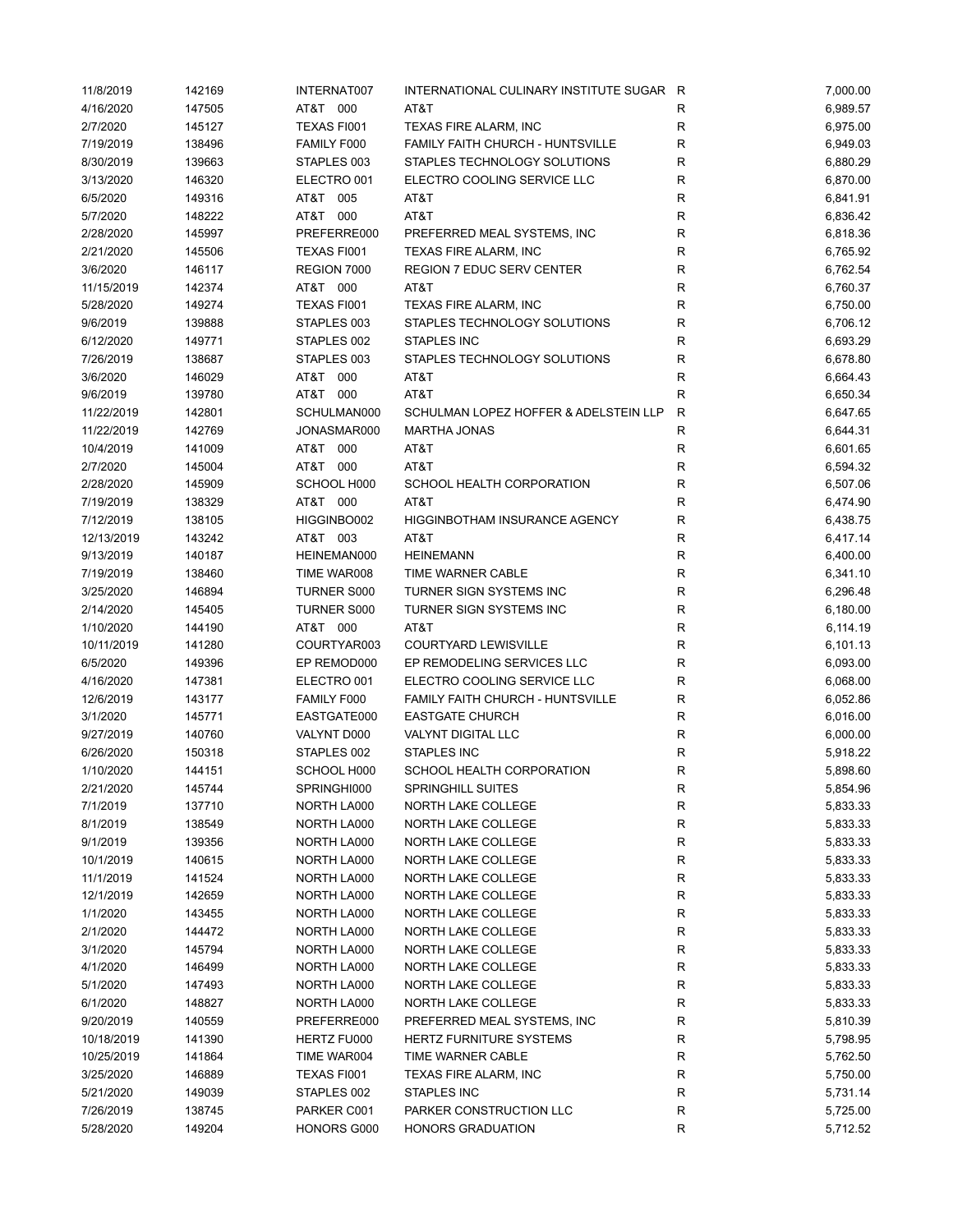| 1/31/2020  | 144884 | PREMIERE000 | PREMIERE INSTALL MOVERS, LLC            | R            | 5,697.87 |
|------------|--------|-------------|-----------------------------------------|--------------|----------|
| 9/13/2019  | 140156 | AMERIPOW000 | AMERIPOWER, LLC                         | ${\sf R}$    | 5,658.64 |
| 2/28/2020  | 146006 | TEXAS FI001 | TEXAS FIRE ALARM, INC                   | R            | 5,642.00 |
| 7/19/2019  | 138388 | DALLAS P001 | DALLAS PRO PAINTING & DRYWALL           | R            | 5,600.00 |
| 5/28/2020  | 149164 | DTK FACI001 | DTK FACILITY SERVICES LLC - SUPPLIES    | R            | 5,544.89 |
| 4/16/2020  | 147429 | REPUBLIC000 | REPUBLIC BUSINESS CREDIT, LLC           | R            | 5,504.01 |
| 5/14/2020  | 148651 | MCALLEN 003 | MCALLEN CAREERS INSTITUTE               | R            | 5,500.00 |
| 6/5/2020   | 149475 | MCALLEN 003 | MCALLEN CAREERS INSTITUTE               | R            | 5,500.00 |
| 3/13/2020  | 146316 | DTK FACI001 | DTK FACILITY SERVICES LLC - SUPPLIES    | R            | 5,499.56 |
| 1/24/2020  | 144741 | LONG ELE000 | LONG ELECTRIC COMPANY                   | R            | 5,480.22 |
| 8/16/2019  |        | THE UNIV007 | THE UNIVERSITY OF TEXAS AT AUSTIN       | R            |          |
|            | 139261 |             |                                         |              | 5,397.20 |
| 6/12/2020  | 149763 | RGV VOCA000 | RGV VOCATIONAL SERVICES LLC             | R            | 5,391.72 |
| 6/19/2020  | 150057 | RGV VOCA000 | RGV VOCATIONAL SERVICES LLC             | R            | 5,391.72 |
| 2/1/2020   | 144451 | EMB TEXA002 | EMB TEXAS VENTURES, LLC                 | $\mathsf R$  | 5,275.47 |
| 3/1/2020   | 145773 | EMB TEXA002 | EMB TEXAS VENTURES, LLC                 | R            | 5,275.47 |
| 4/1/2020   | 146478 | EMB TEXA002 | EMB TEXAS VENTURES, LLC                 | R            | 5,275.47 |
| 5/1/2020   | 147472 | EMB TEXA002 | EMB TEXAS VENTURES, LLC                 | R            | 5,275.47 |
| 6/1/2020   | 148808 | EMB TEXA002 | EMB TEXAS VENTURES, LLC                 | R            | 5,275.47 |
| 12/13/2019 | 143496 | DTK FACI001 | DTK FACILITY SERVICES LLC - SUPPLIES    | R            | 5,230.85 |
| 3/13/2020  | 146348 | METROPLE000 | METROPLEX EDUCATIONAL CONSULTANTS       | R            | 5,225.21 |
| 8/30/2019  | 139662 | STAPLES 002 | STAPLES BUSINESS ADVANTAGE              | R            | 5,220.33 |
| 10/25/2019 | 141832 | MR ELECT002 | MR ELECTRIC OF SAN ANTONIO              | R            | 5,204.05 |
| 1/17/2020  | 144369 | GREAT SC000 | <b>GREAT SCHOOLS INC</b>                | $\mathsf R$  | 5,196.53 |
| 3/6/2020   | 146102 | MMC OWNE000 | MMC OWNERS ASSOCIATION                  | R            | 5,175.22 |
| 7/26/2019  | 138748 | STAPLES 003 | STAPLES TECHNOLOGY SOLUTIONS            | R            | 5,164.49 |
| 7/1/2019   | 137692 | EMB TEXA002 | EMB TEXAS VENTURES, LLC                 | ${\sf R}$    | 5,159.45 |
| 8/1/2019   | 138529 | EMB TEXA002 | EMB TEXAS VENTURES, LLC                 | R            | 5,159.45 |
| 9/1/2019   | 139335 | EMB TEXA002 | EMB TEXAS VENTURES, LLC                 | $\mathsf R$  | 5,159.45 |
| 10/1/2019  | 140594 | EMB TEXA002 | EMB TEXAS VENTURES, LLC                 | R            | 5,159.45 |
| 11/1/2019  | 141504 | EMB TEXA002 | EMB TEXAS VENTURES, LLC                 | R            | 5,159.45 |
| 12/1/2019  | 142639 | EMB TEXA002 | EMB TEXAS VENTURES, LLC                 | R            | 5,159.45 |
|            |        |             |                                         |              |          |
| 1/1/2020   | 143434 | EMB TEXA002 | EMB TEXAS VENTURES, LLC                 | $\mathsf{R}$ | 5,159.45 |
| 2/14/2020  | 145447 | JONASMAR000 | <b>MARTHA JONAS</b>                     | $\mathsf{R}$ | 5,127.93 |
| 4/16/2020  | 147441 | STAPLES 003 | STAPLES TECHNOLOGY SOLUTIONS            | R            | 5,123.04 |
| 5/7/2020   | 148221 | ASBESTOS001 | ASBESTOS INSPECTION MANAGEMENT          | $\mathsf{R}$ | 5,100.00 |
| 4/16/2020  | 147398 | JONASMAR000 | <b>MARTHA JONAS</b>                     | R            | 5,077.20 |
| 9/6/2019   | 139777 | AMERIPOW000 | AMERIPOWER, LLC                         | $\mathsf{R}$ | 5,054.78 |
| 10/4/2019  | 141029 | CORPORAT000 | CORPORATE COMMUNICATIONS CENTER, INC R  |              | 5,027.04 |
| 3/6/2020   | 146191 | ECS SOUT000 | <b>ECS SOUTHWEST LLP</b>                | $\mathsf{R}$ | 5,021.25 |
| 5/21/2020  | 148941 | FAMILY F000 | FAMILY FAITH CHURCH - HUNTSVILLE        | R            | 5,015.54 |
| 8/9/2019   | 139068 | WRIGHT N000 | WRIGHT NATIONAL FLOOD INSURANCE COMP/ R |              | 5,008.00 |
| 8/9/2019   | 139129 | TEXAS SE000 | TEXAS SECURE TITLE COMPANY LLC          | R            | 5,000.00 |
| 2/21/2020  | 145721 | JOHNSON 002 | JOHNSON CONTROLS INC                    | R            | 5,000.00 |
| 3/13/2020  | 146439 | EMB TEXA002 | EMB TEXAS VENTURES, LLC                 | R            | 5,000.00 |
| 3/25/2020  | 146852 | IXL LEAR000 | IXL LEARNING, INC                       | R            | 5,000.00 |
| 12/20/2019 | 143781 | COLONIAL002 | COLONIAL ROOFING AND CONSTRUCTION LLC R |              | 4,999.00 |
| 1/1/2020   | 143438 | FAMILY F000 | <b>FAMILY FAITH CHURCH - HUNTSVILLE</b> | R            | 4,995.00 |
| 8/9/2019   | 139094 | IPEVO IN000 | <b>IPEVO INC</b>                        | R            | 4,875.00 |
| 10/11/2019 | 141195 | JONASMAR000 | <b>MARTHA JONAS</b>                     | R            | 4,872.19 |
| 6/12/2020  | 149741 | PREMIERE000 | PREMIERE INSTALL MOVERS, LLC            | R            | 4,835.30 |
| 7/11/2019  | 138315 | MAGGIES 000 | <b>MAGGIES CATERING</b>                 | R            | 4,800.00 |
| 6/19/2020  | 150054 | REGION 7000 | <b>REGION 7 EDUC SERV CENTER</b>        | R            | 4,788.00 |
| 9/20/2019  | 140380 | JONASMAR000 | <b>MARTHA JONAS</b>                     | R            | 4,787.05 |
| 7/26/2019  | 138570 | AMERIPOW000 | AMERIPOWER, LLC                         | R            | 4,782.90 |
|            |        |             |                                         |              |          |
| 8/9/2019   | 139027 | PREMIERE000 | PREMIERE INSTALL MOVERS, LLC            | R            | 4,696.98 |
| 2/14/2020  | 145351 | PREFERRE000 | PREFERRED MEAL SYSTEMS, INC             | R            | 4,693.13 |
| 4/9/2020   | 147146 | ECS SOUT000 | <b>ECS SOUTHWEST LLP</b>                | R            | 4,670.00 |
| 4/30/2020  | 148015 | CORPORAT000 | CORPORATE COMMUNICATIONS CENTER, INC    | R            | 4,628.74 |
| 12/6/2019  | 143052 | PREFERRE000 | PREFERRED MEAL SYSTEMS, INC             | R            | 4,608.67 |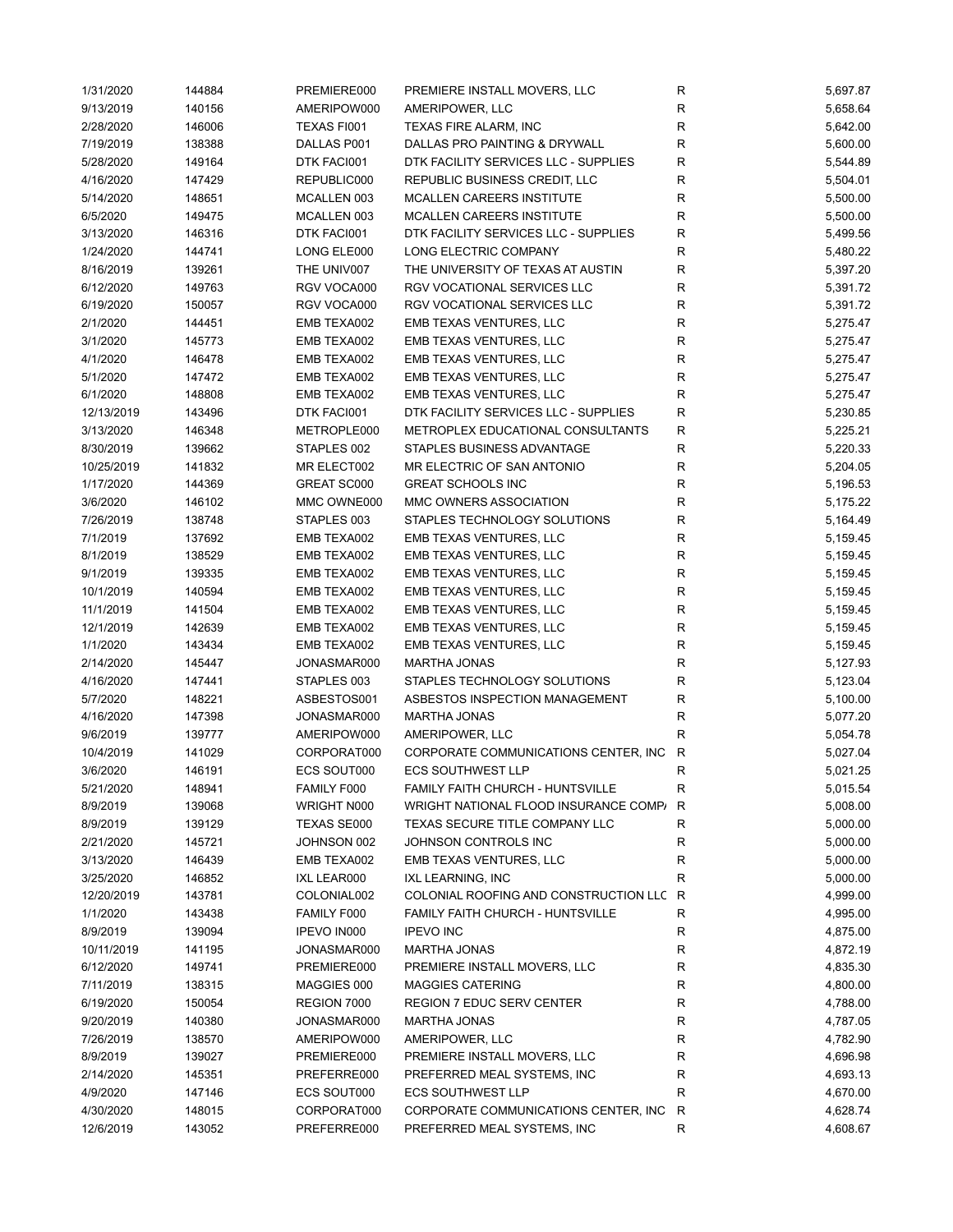| 1/31/2020  | 144954    | GREAT SC000        | <b>GREAT SCHOOLS INC</b>                  | R            | 4,519.10 |
|------------|-----------|--------------------|-------------------------------------------|--------------|----------|
| 7/12/2019  | 138162    | STAPLES 002        | STAPLES BUSINESS ADVANTAGE                | R            | 4,496.93 |
| 5/7/2020   | 192001322 | HIDELL A000        | HIDELL A000                               | Α            | 4,489.95 |
| 8/23/2019  | 139538    | MAGIC VA000        | MAGIC VALLEY ELECTRIC CO-OP               | R            | 4,463.94 |
| 6/26/2020  | 150183    | AMAZON C000        | AMAZON CAPITAL SERVICES INC               | $\mathsf R$  | 4,457.99 |
| 4/2/2020   | 146959    | EDU GAME000        | EDU GAME CHANGERS LLC                     | R            | 4,450.00 |
| 4/23/2020  | 147880    | TEXAS FI001        | TEXAS FIRE ALARM, INC                     | R            | 4,405.00 |
| 9/27/2019  | 140715    | MAGIC VA000        | MAGIC VALLEY ELECTRIC CO-OP               | R            | 4,400.97 |
|            |           |                    |                                           | $\mathsf{R}$ |          |
| 11/1/2019  | 142045    | ELECTRO 001        | ELECTRO COOLING SERVICE LLC               |              | 4,375.00 |
| 2/7/2020   | 145189    | CORPORAT000        | CORPORATE COMMUNICATIONS CENTER, INC      | $\mathsf{R}$ | 4,373.85 |
| 12/20/2019 | 143634    | CORPORAT000        | CORPORATE COMMUNICATIONS CENTER, INC R    |              | 4,372.31 |
| 6/5/2020   | 149523    | PREFERRE000        | PREFERRED MEAL SYSTEMS, INC               | R            | 4,369.84 |
| 6/19/2020  | 150110    | TRIO ELE000        | <b>TRIO ELECTRIC LLC</b>                  | $\mathsf{R}$ | 4,364.01 |
| 6/19/2020  | 150084    | STAPLES 002        | STAPLES INC                               | $\mathsf{R}$ | 4,355.91 |
| 12/13/2019 | 143317    | JONASMAR000        | <b>MARTHA JONAS</b>                       | R            | 4,333.33 |
| 1/24/2020  | 144633    | JONASMAR000        | <b>MARTHA JONAS</b>                       | $\mathsf{R}$ | 4,333.33 |
| 3/13/2020  | 146343    | JONASMAR000        | <b>MARTHA JONAS</b>                       | ${\sf R}$    | 4,333.33 |
| 5/21/2020  | 148970    | JONASMAR000        | <b>MARTHA JONAS</b>                       | $\mathsf R$  | 4,333.33 |
| 6/12/2020  | 149713    | JONASMAR000        | <b>MARTHA JONAS</b>                       | $\mathsf R$  | 4,333.33 |
| 12/13/2019 | 143509    | KLEEN AI000        | KLEEN AIR FILTER SERVICE & SALES          | $\mathsf R$  | 4,295.00 |
| 9/20/2019  | 140386    | KLEEN AI000        | KLEEN AIR FILTER SERVICE & SALES          | R            | 4,292.50 |
| 1/17/2020  | 144389    | MMC OWNE000        | MMC OWNERS ASSOCIATION                    | R            | 4,271.58 |
| 11/1/2019  | 141508    | FAMILY F000        | <b>FAMILY FAITH CHURCH - HUNTSVILLE</b>   | R            | 4,267.50 |
| 3/1/2020   | 145777    | FAMILY F000        | FAMILY FAITH CHURCH - HUNTSVILLE          | R            | 4,245.00 |
| 8/23/2019  | 139477    | SPRINGHI000        | SPRINGHILL SUITES                         | R            | 4,224.36 |
| 2/21/2020  | 145626    | PARKER C001        | PARKER CONSTRUCTION LLC                   | R            | 4,220.00 |
| 2/14/2020  | 145323    | HIDELL A000        | HIDELL AND ASSOCIATES ARCHITECTS INC      | $\mathsf{R}$ | 4,216.27 |
|            |           |                    | CORPORATE COMMUNICATIONS CENTER, INC      | $\mathsf{R}$ |          |
| 2/28/2020  | 145974    | CORPORAT000        |                                           |              | 4,162.48 |
| 9/27/2019  | 140730    | PARKER C001        | PARKER CONSTRUCTION LLC                   | R            | 4,140.00 |
| 3/20/2020  | 146753    | TOWNEPLA001        | TOWNEPLACE SUITES BY MARRIOTT             | R            | 4,122.00 |
| 6/12/2020  | 149709    | <b>IGLESIA 000</b> | IGLESIA PENTECOSTAL DE JESUCRISTO EL FA R |              | 4,100.00 |
| 2/21/2020  | 145522    | ATTAINME000        | ATTAINMENT COMPANY, INC                   | R            | 4,023.92 |
| 12/20/2019 | 143720    | TEXAS FI001        | <b>TEXAS FIRE ALARM, INC</b>              | R            | 4,018.12 |
| 11/1/2019  | 141502    | EASTGATE000        | <b>EASTGATE CHURCH</b>                    | $\mathsf{R}$ | 4,016.00 |
| 11/22/2019 | 142677    | AMAZON C000        | AMAZON CAPITAL SERVICES INC               | R            | 4,012.31 |
| 8/23/2019  | 139506    | <b>AUSTIN C006</b> | AUSTIN COMMUNITY COLLEGE DISTRICT         | $\mathsf{R}$ | 4,000.00 |
| 2/28/2020  | 145943    | WFAA 000           | <b>WFAA</b>                               | $\mathsf{R}$ | 4,000.00 |
| 4/23/2020  | 147917    | WFAA 000           | <b>WFAA</b>                               | $\mathsf{R}$ | 4,000.00 |
| 3/25/2020  | 146844    | HIDELL A000        | HIDELL AND ASSOCIATES ARCHITECTS INC      | R            | 3,972.03 |
| 1/31/2020  | 144981    | STAPLES 002        | STAPLES INC                               | R            | 3,962.37 |
| 11/1/2019  | 142001    | THREE ST000        | THREE STAR NURSE AIDE TRAINING            | R            | 3,960.00 |
| 4/2/2020   | 146958    | EASTGATE000        | <b>EASTGATE CHURCH</b>                    | R            | 3,955.00 |
| 12/20/2019 | 143793    | CORNERST000        | <b>CORNERSTONE STAFFING</b>               | R            | 3,950.24 |
| 9/13/2019  | 140053    | EP REMOD000        | EP REMODELING SERVICES LLC                | R            | 3,950.00 |
| 10/11/2019 | 141252    | TEXAS FI001        | <b>TEXAS FIRE ALARM, INC</b>              | R            | 3,940.00 |
| 10/4/2019  | 140978    | TEXAS FI001        | TEXAS FIRE ALARM, INC                     | R            | 3,911.00 |
| 8/9/2019   | 139069    | YONDR 000          | <b>YONDR</b>                              | $\mathsf{R}$ | 3,910.00 |
| 10/25/2019 | 141710    |                    | HIDELL AND ASSOCIATES ARCHITECTS INC      | R            | 3,907.73 |
|            |           | HIDELL A000        |                                           |              |          |
| 11/15/2019 | 142411    | COLONIAL002        | COLONIAL ROOFING AND CONSTRUCTION LLC R   |              | 3,899.00 |
| 7/26/2019  | 138656    | MAGIC VA000        | MAGIC VALLEY ELECTRIC CO-OP               | R            | 3,897.55 |
| 8/30/2019  | 139619    | ENTERPRI004        | <b>ENTERPRISE RENT-A-CAR</b>              | R            | 3,895.82 |
| 8/23/2019  | 139444    | HIDELL A000        | HIDELL AND ASSOCIATES ARCHITECTS INC      | R            | 3,861.72 |
| 10/11/2019 | 141248    | STYROLIT000        | STYROLITE CHAIR LLC                       | R            | 3,861.70 |
| 5/28/2020  | 149115    | BEST QUA000        | <b>BEST QUALITY ELECTRIC</b>              | R            | 3,827.63 |
| 8/30/2019  | 139672    | TIME WAR004        | TIME WARNER CABLE                         | R            | 3,804.40 |
| 4/2/2020   | 146995    | PREFERRE000        | PREFERRED MEAL SYSTEMS, INC               | R            | 3,783.69 |
| 1/31/2020  | 144968    | PREFERRE000        | PREFERRED MEAL SYSTEMS, INC               | R            | 3,782.99 |
| 4/1/2020   | 146476    | EASTGATE000        | <b>EASTGATE CHURCH</b>                    | R            | 3,773.00 |
| 9/27/2019  | 140751    | TEXAS FI001        | TEXAS FIRE ALARM, INC                     | R            | 3,750.00 |
|            |           |                    |                                           |              |          |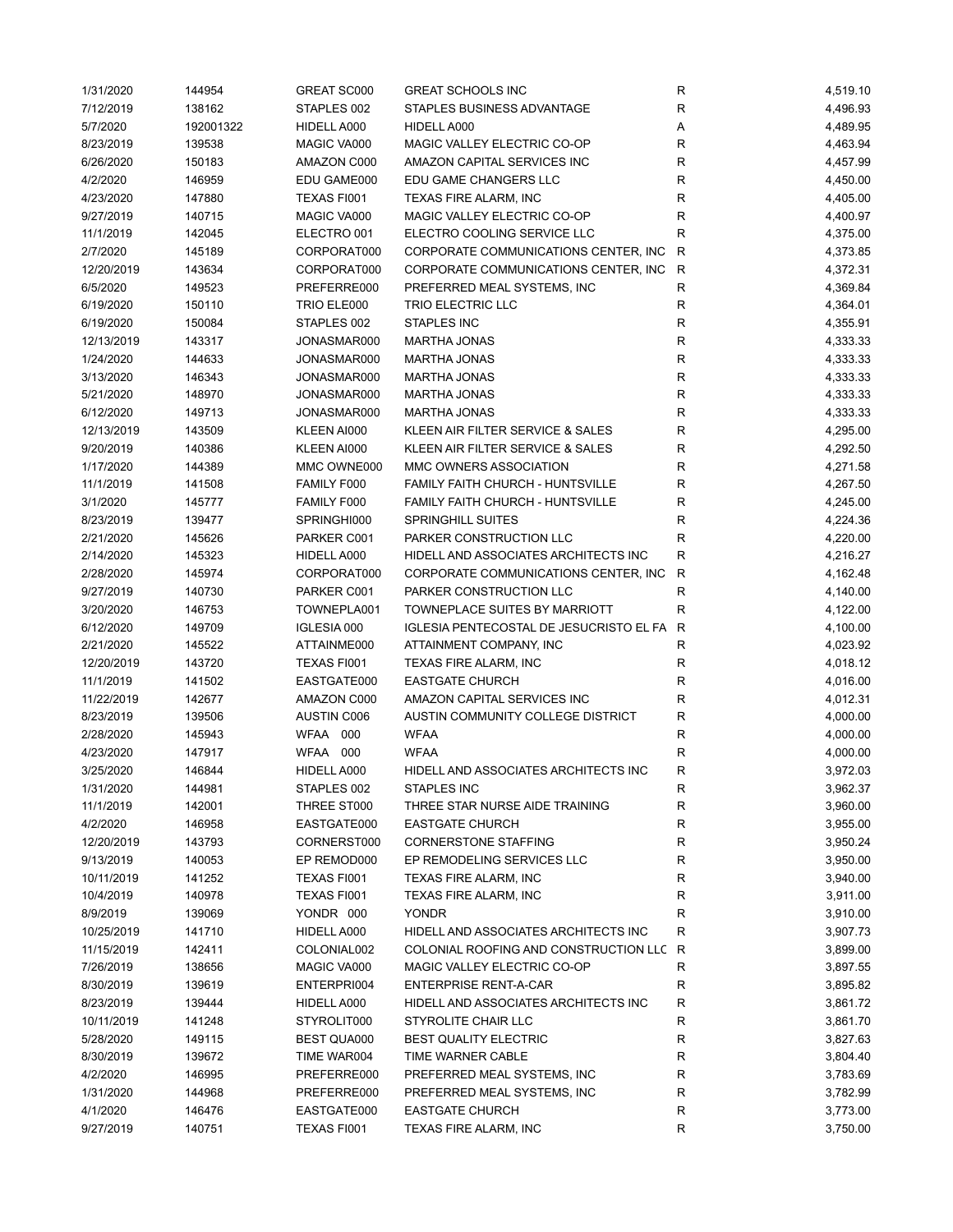| 12/3/2019  | 142964 | BW SPORT000 | <b>BW SPORTS LLC</b>                        | R            | 3,750.00 |
|------------|--------|-------------|---------------------------------------------|--------------|----------|
| 2/14/2020  | 145296 | DANIELS 001 | DANIELS AIR INC                             | $\mathsf{R}$ | 3,736.88 |
| 4/30/2020  | 148154 | STAPLES 002 | <b>STAPLES INC</b>                          | $\mathsf{R}$ | 3,731.39 |
| 6/5/2020   | 149582 | TEXAS FI001 | TEXAS FIRE ALARM, INC                       | $\mathsf{R}$ | 3,730.00 |
| 10/11/2019 | 141241 | SCHOOL H000 | SCHOOL HEALTH CORPORATION                   | $\mathsf{R}$ | 3,725.93 |
| 11/22/2019 | 142834 | TXU ENER000 | <b>TXU ENERGY</b>                           | R            | 3,722.45 |
| 2/1/2020   | 144455 | FAMILY F000 | <b>FAMILY FAITH CHURCH - HUNTSVILLE</b>     | $\mathsf{R}$ | 3,720.00 |
| 10/18/2019 | 141437 | TEXAS FI001 | TEXAS FIRE ALARM, INC                       | $\mathsf{R}$ | 3,708.00 |
| 4/23/2020  | 147639 | DTK FACI001 | DTK FACILITY SERVICES LLC - SUPPLIES        | $\mathsf{R}$ | 3,693.28 |
| 5/1/2020   | 147476 | FAMILY F000 | FAMILY FAITH CHURCH - HUNTSVILLE            | $\mathsf{R}$ | 3,660.00 |
| 6/1/2020   |        | FAMILY F000 | FAMILY FAITH CHURCH - HUNTSVILLE            | $\mathsf{R}$ | 3,660.00 |
|            | 148812 |             |                                             |              |          |
| 8/30/2019  | 139572 | ASSET SE000 | ASSET SERVICES, INC.                        | $\mathsf{R}$ | 3,659.00 |
| 3/13/2020  | 146363 | PREFERRE000 | PREFERRED MEAL SYSTEMS, INC                 | $\mathsf{R}$ | 3,624.78 |
| 10/25/2019 | 141826 | MAGIC VA000 | MAGIC VALLEY ELECTRIC CO-OP                 | $\mathsf{R}$ | 3,620.22 |
| 3/6/2020   | 146100 | METROPLE000 | METROPLEX EDUCATIONAL CONSULTANTS           | $\mathsf{R}$ | 3,607.94 |
| 8/2/2019   | 138767 | ADVANCED006 | <b>ADVANCED</b>                             | R            | 3,600.00 |
| 11/22/2019 | 142825 | VILLECOM000 | <b>VILLECOM LLC</b>                         | R            | 3,600.00 |
| 4/1/2020   | 146482 | FAMILY F000 | FAMILY FAITH CHURCH - HUNTSVILLE            | R            | 3,600.00 |
| 7/19/2019  | 138472 | WILLIAMS001 | WILLIAMS SCOTSMAN, INC                      | $\mathsf{R}$ | 3,567.48 |
| 8/16/2019  | 139276 | WILLIAMS001 | WILLIAMS SCOTSMAN, INC                      | $\mathsf{R}$ | 3,567.48 |
| 9/20/2019  | 140499 | WILLIAMS001 | WILLIAMS SCOTSMAN, INC                      | $\mathsf{R}$ | 3,567.48 |
| 10/18/2019 | 141489 | WILLIAMS001 | WILLIAMS SCOTSMAN, INC                      | $\mathsf{R}$ | 3,567.48 |
| 11/15/2019 | 142623 | WILLIAMS001 | WILLIAMS SCOTSMAN, INC                      | $\mathsf{R}$ | 3,567.48 |
| 12/20/2019 | 143731 | WILLIAMS001 | WILLIAMS SCOTSMAN, INC                      | $\mathsf{R}$ | 3,567.48 |
| 1/17/2020  | 144433 | WILLIAMS001 | WILLIAMS SCOTSMAN, INC                      | $\mathsf{R}$ | 3,567.48 |
| 4/16/2020  | 147456 | WILLIAMS001 | WILLIAMS SCOTSMAN, INC                      | $\mathsf{R}$ | 3,567.48 |
| 5/14/2020  | 148789 | WILLIAMS001 | WILLIAMS SCOTSMAN, INC                      | $\mathsf{R}$ | 3,567.48 |
| 10/25/2019 | 141709 | HARTFORD000 | HARTFORD INS COMP OF THE MIDWEST            | $\mathsf{R}$ | 3,553.00 |
| 6/26/2020  | 150287 | MAGIC VA000 | MAGIC VALLEY ELECTRIC CO-OP                 | R            | 3,543.67 |
| 10/25/2019 | 141717 | INTERNAT007 | INTERNATIONAL CULINARY INSTITUTE SUGAR R    |              | 3,500.00 |
|            |        |             | ELECTRO COOLING SERVICE LLC                 |              |          |
| 6/19/2020  | 149929 | ELECTRO 001 |                                             | R            | 3,500.00 |
| 10/18/2019 | 141326 | AIR COND000 | AIR CONDITIONING INNOVATIVE SOLUTIONS, II R |              | 3,497.50 |
| 1/10/2020  | 144085 | CORNERST000 | <b>CORNERSTONE STAFFING</b>                 | R            | 3,494.56 |
| 1/31/2020  | 144849 | DTK FACI001 | DTK FACILITY SERVICES LLC - SUPPLIES        | $\mathsf{R}$ | 3,432.04 |
| 12/6/2019  | 143057 | REF EXPE000 | REF EXPERTS AND HVAC LLC                    | R            | 3,428.90 |
| 12/20/2019 | 143882 | TEXAS FI001 | TEXAS FIRE ALARM, INC                       | $\mathsf{R}$ | 3,425.00 |
| 6/26/2020  | 150335 | TXU ENER000 | <b>TXU ENERGY</b>                           | $\mathsf{R}$ | 3,400.60 |
| 12/20/2019 | 143856 | REF EXPE000 | REF EXPERTS AND HVAC LLC                    | $\mathsf{R}$ | 3,400.59 |
| 5/1/2020   | 147470 | EASTGATE000 | <b>EASTGATE CHURCH</b>                      | $\mathsf{R}$ | 3,395.00 |
| 6/1/2020   | 148806 | EASTGATE000 | <b>EASTGATE CHURCH</b>                      | R            | 3,395.00 |
| 10/11/2019 | 141178 | ELECTRO 001 | ELECTRO COOLING SERVICE LLC                 | R            | 3,390.00 |
| 12/20/2019 | 143846 | PARKER C001 | PARKER CONSTRUCTION LLC                     | R            | 3,390.00 |
| 11/1/2019  | 141923 | CORNERST000 | <b>CORNERSTONE STAFFING</b>                 | R            | 3,361.83 |
| 7/19/2019  | 138422 | MAGGIES 000 | <b>MAGGIES CATERING</b>                     | R            | 3,360.00 |
| 8/2/2019   | 138925 | KBLZ/KAZ000 | KBLZ/KAZE                                   | $\mathsf{R}$ | 3,333.00 |
| 8/23/2019  | 139452 | KBLZ/KAZ000 | KBLZ/KAZE                                   | $\mathsf{R}$ | 3,333.00 |
| 9/27/2019  | 140713 | KBLZ/KAZ000 | KBLZ/KAZE                                   | $\mathsf{R}$ | 3,333.00 |
| 11/22/2019 | 142772 | KBLZ/KAZ000 | KBLZ/KAZE                                   | $\mathsf{R}$ | 3,333.00 |
| 12/13/2019 | 143506 | KBLZ/KAZ000 | KBLZ/KAZE                                   | $\mathsf{R}$ | 3,333.00 |
| 9/6/2019   | 139990 | TOWNEPLA001 | TOWNEPLACE SUITES BY MARRIOTT               | $\mathsf{R}$ | 3,329.70 |
| 6/5/2020   | 149562 | STAPLES 003 | STAPLES TECHNOLOGY SOLUTIONS                | $\mathsf{R}$ | 3,320.90 |
| 10/11/2019 | 141168 | CORNERST000 | <b>CORNERSTONE STAFFING</b>                 | R            | 3,316.98 |
|            |        |             |                                             |              |          |
| 8/9/2019   | 139135 | UNIVERSI002 | THE UNIVERSITY OF TEXAS AT EL PASO          | R            | 3,276.37 |
| 12/13/2019 | 143373 | STAPLES 003 | STAPLES TECHNOLOGY SOLUTIONS                | R            | 3,256.55 |
| 9/20/2019  | 140518 | CITY OF 004 | <b>CITY OF AUSTIN</b>                       | R            | 3,254.47 |
| 7/26/2019  | 138666 | PARKER C001 | PARKER CONSTRUCTION LLC                     | R            | 3,250.00 |
| 10/25/2019 | 141707 | GILL LIN000 | <b>LINDA GILL</b>                           | $\mathsf{R}$ | 3,250.00 |
| 12/20/2019 | 143817 | GILL LIN000 | <b>LINDA GILL</b>                           | $\mathsf{R}$ | 3,250.00 |
| 12/20/2019 | 143711 | STAPLES 002 | STAPLES BUSINESS ADVANTAGE                  | R            | 3,249.89 |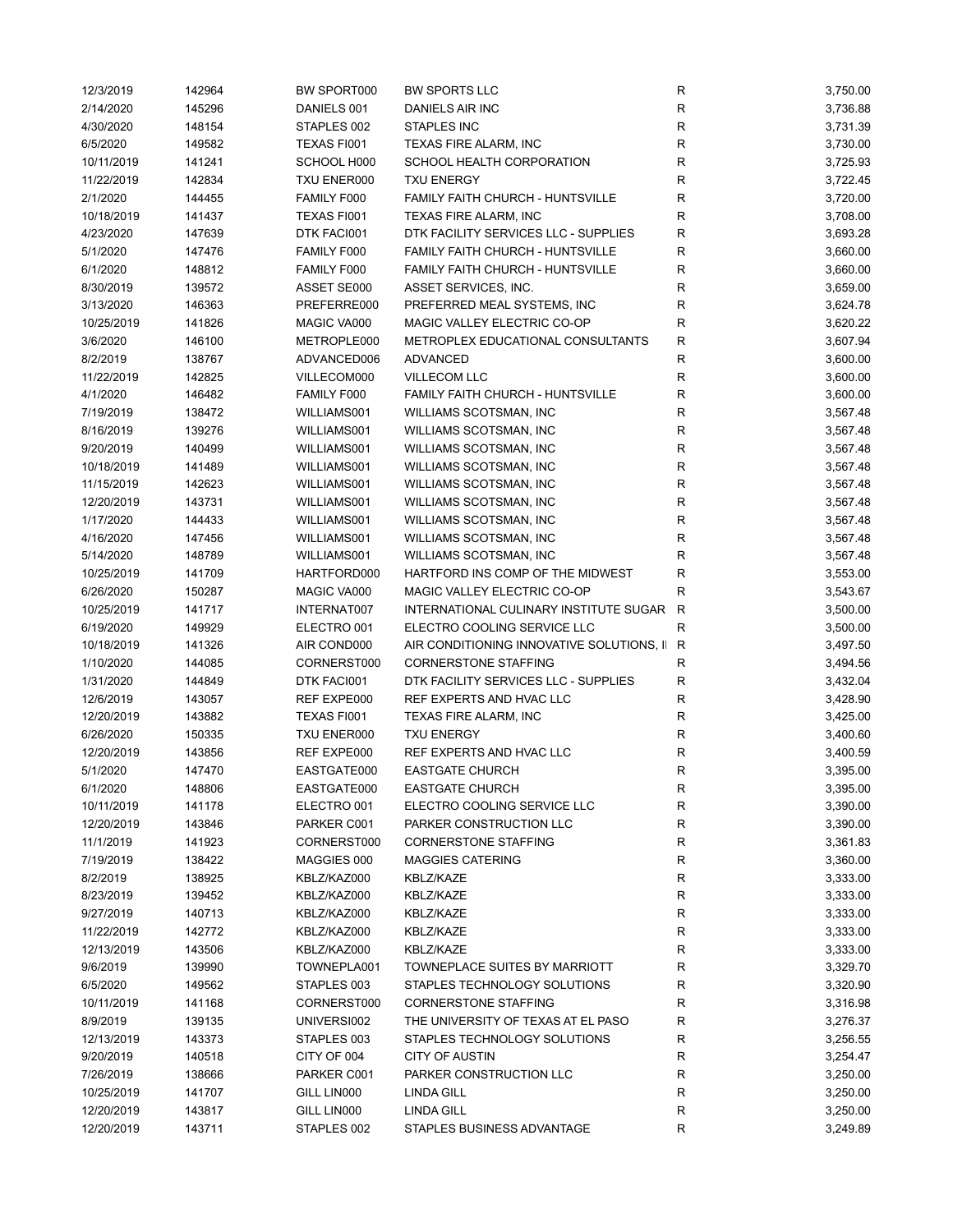| 10/18/2019 | 141446 | TOWNEPLA001 | TOWNEPLACE SUITES BY MARRIOTT          | R           | 3,228.80 |
|------------|--------|-------------|----------------------------------------|-------------|----------|
| 1/10/2020  | 144094 | ERATH CT000 | ERATH CTY TAX ASSESSOR-COLLECT         | R           | 3,227.58 |
| 1/31/2020  | 144797 | AT&T 003    | AT&T                                   | $\mathsf R$ | 3,212.46 |
| 8/2/2019   | 138774 | 003<br>AT&T | AT&T                                   | R           | 3,208.57 |
| 8/30/2019  | 139575 | AT&T<br>003 | AT&T                                   | R           | 3,208.57 |
| 10/4/2019  | 140858 | AT&T<br>003 | AT&T                                   | $\mathsf R$ | 3,208.57 |
| 12/20/2019 | 143746 | AT&T<br>003 | AT&T                                   | $\mathsf R$ | 3,208.57 |
| 2/28/2020  | 145820 | AT&T<br>003 | AT&T                                   | $\mathsf R$ | 3,208.57 |
| 3/25/2020  | 146776 | AT&T<br>003 | AT&T                                   | $\mathsf R$ | 3,208.57 |
| 4/30/2020  | 147961 | AT&T<br>003 | AT&T                                   | ${\sf R}$   | 3,208.57 |
| 5/21/2020  | 148857 | AT&T<br>003 | AT&T                                   | R           | 3,208.57 |
| 6/26/2020  | 150192 | AT&T<br>003 | AT&T                                   | R           | 3,208.57 |
|            |        |             |                                        |             |          |
| 9/6/2019   | 139846 | HEINEMAN000 | <b>HEINEMANN</b>                       | $\mathsf R$ | 3,200.00 |
| 2/21/2020  | 145494 | FAMILY F000 | FAMILY FAITH CHURCH - HUNTSVILLE       | R           | 3,188.47 |
| 2/21/2020  | 145580 | EDMENTUM000 | EDMENTUM HOLDINGS INC                  | R           | 3,142.20 |
| 10/18/2019 | 141379 | DTK FACI001 | DTK FACILITY SERVICES LLC - SUPPLIES   | $\mathsf R$ | 3,135.65 |
| 7/12/2019  | 138099 | FAMILY F000 | FAMILY FAITH CHURCH - HUNTSVILLE       | R           | 3,125.55 |
| 11/8/2019  | 142252 | TOWNSQUA000 | TOWNSQUARE MEDIA W CENTERAL RADIO BC R |             | 3,120.00 |
| 7/12/2019  | 138167 | TEXAS FI001 | <b>TEXAS FIRE ALARM, INC</b>           | R           | 3,090.00 |
| 8/1/2019   | 138533 | FAMILY F000 | FAMILY FAITH CHURCH - HUNTSVILLE       | R           | 3,082.50 |
| 9/1/2019   | 139339 | FAMILY F000 | FAMILY FAITH CHURCH - HUNTSVILLE       | R           | 3,082.50 |
| 10/1/2019  | 140598 | FAMILY F000 | FAMILY FAITH CHURCH - HUNTSVILLE       | R           | 3,082.50 |
| 12/1/2019  | 142643 | FAMILY F000 | FAMILY FAITH CHURCH - HUNTSVILLE       | R           | 3,082.50 |
| 6/26/2020  | 150196 | AT&T MOB000 | <b>AT&amp;T MOBILITY</b>               | R           | 3,080.87 |
| 1/31/2020  | 144976 | SCHULMAN000 | SCHULMAN LOPEZ HOFFER & ADELSTEIN LLP  | R           | 3,046.88 |
| 9/6/2019   | 139794 | CDW GOVE000 | CDW GOVERNMENT, INC                    | R           | 3,021.80 |
| 2/21/2020  | 145508 | TXU ENER000 | <b>TXU ENERGY</b>                      | $\mathsf R$ | 3,010.91 |
| 11/8/2019  | 142266 | VALYNT D000 | <b>VALYNT DIGITAL LLC</b>              | $\mathsf R$ | 3,000.00 |
| 11/8/2019  | 142355 | VALYNT D000 | <b>VALYNT DIGITAL LLC</b>              | $\mathsf R$ | 3,000.00 |
| 1/10/2020  | 144181 | VALYNT D000 | <b>VALYNT DIGITAL LLC</b>              | ${\sf R}$   | 3,000.00 |
| 1/31/2020  | 144909 | VALYNT D000 | VALYNT DIGITAL LLC                     | ${\sf R}$   | 3,000.00 |
| 3/25/2020  | 146790 | BLUE LEA000 | <b>BLUE LEARNING</b>                   | ${\sf R}$   | 3,000.00 |
| 4/30/2020  | 148034 | ECA DIRE000 | <b>ECA DIRECT</b>                      | $\mathsf R$ | 3,000.00 |
| 10/11/2019 | 141266 | AMAZON C000 | AMAZON CAPITAL SERVICES INC            | $\mathsf R$ | 2,949.26 |
| 5/28/2020  | 149227 | MAGIC VA000 | MAGIC VALLEY ELECTRIC CO-OP            | R           | 2,944.81 |
| 12/20/2019 | 143890 | TXU ENER000 | <b>TXU ENERGY</b>                      | R           | 2,943.99 |
| 9/20/2019  |        | PREFERRE000 | PREFERRED MEAL SYSTEMS, INC            | R           | 2,940.87 |
|            | 140433 |             | <b>CITY OF AUSTIN</b>                  |             |          |
| 8/23/2019  | 139516 | CITY OF 004 |                                        | R           | 2,920.70 |
| 2/21/2020  | 145601 | HIDELL A000 | HIDELL AND ASSOCIATES ARCHITECTS INC   | R           | 2,919.25 |
| 4/9/2020   | 147134 | CORNERST000 | <b>CORNERSTONE STAFFING</b>            | R           | 2,919.02 |
| 2/21/2020  | 145723 | KLEEN AI000 | KLEEN AIR FILTER SERVICE & SALES       | R           | 2,917.50 |
| 4/30/2020  | 148090 | MAGIC VA000 | MAGIC VALLEY ELECTRIC CO-OP            | R           | 2,916.13 |
| 6/5/2020   | 149304 | AMARILLO009 | AMARILLO SOD POODLES                   | R           | 2,900.00 |
| 10/11/2019 | 141113 | AMAZON C000 | AMAZON CAPITAL SERVICES INC            | R           | 2,895.39 |
| 11/8/2019  | 142161 | E-THERAP001 | E-THERAPY LLC                          | R           | 2,894.67 |
| 11/8/2019  | 142152 | CORNERST000 | <b>CORNERSTONE STAFFING</b>            | R           | 2,884.63 |
| 3/20/2020  | 146740 | SPRINGHI000 | <b>SPRINGHILL SUITES</b>               | R           | 2,876.16 |
| 1/31/2020  | 144967 | POPE PLU000 | POPE PLUMBING, INC                     | $\mathsf R$ | 2,870.00 |
| 11/1/2019  | 142052 | KINGS AI000 | KINGS AIRE, INC                        | $\mathsf R$ | 2,858.87 |
| 10/18/2019 | 141382 | ELECTRO 001 | ELECTRO COOLING SERVICE LLC            | R           | 2,852.50 |
| 11/22/2019 | 142719 | CORNERST000 | <b>CORNERSTONE STAFFING</b>            | R           | 2,852.35 |
| 9/13/2019  | 140196 | PARKER C001 | PARKER CONSTRUCTION LLC                | R           | 2,850.00 |
| 10/18/2019 | 141562 | CITY OF 004 | <b>CITY OF AUSTIN</b>                  | R           | 2,843.99 |
| 2/7/2020   | 145102 | PREMIERE000 | PREMIERE INSTALL MOVERS, LLC           | R           | 2,832.59 |
| 7/26/2019  | 138583 | AT&T MOB000 | <b>AT&amp;T MOBILITY</b>               | R           | 2,822.37 |
| 9/13/2019  | 140076 | METLIFE 000 | <b>METLIFE</b>                         | R           | 2,817.10 |
| 9/27/2019  | 140660 | BROWNSVI004 | BROWNSVILLE PUBLIC UTILITIES BOARD     | R           | 2,816.59 |
| 2/28/2020  | 146002 | STAPLES 002 | STAPLES INC                            | R           | 2,816.50 |
| 4/16/2020  | 147376 | DTK FACI001 | DTK FACILITY SERVICES LLC - SUPPLIES   | $\mathsf R$ | 2,799.79 |
|            |        |             |                                        |             |          |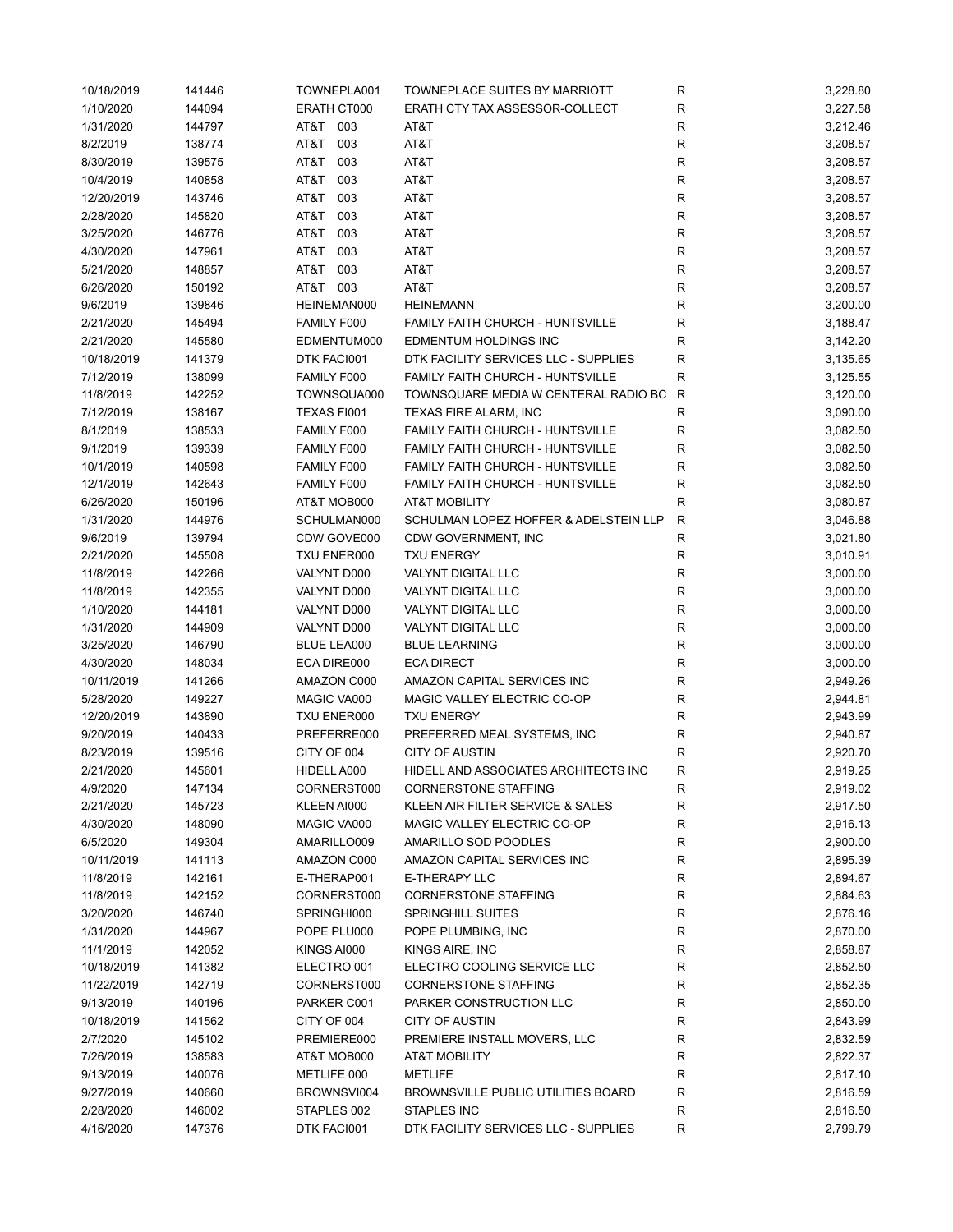| 3/6/2020   | 146107 | ONE STOP001        | ONE STOP PEST CONTROL                     | R            | 2,790.00 |
|------------|--------|--------------------|-------------------------------------------|--------------|----------|
| 5/14/2020  | 148741 | STAPLES 002        | <b>STAPLES INC</b>                        | R            | 2,789.69 |
| 6/5/2020   | 149317 | AT&T MOB000        | <b>AT&amp;T MOBILITY</b>                  | R            | 2,788.90 |
| 10/18/2019 | 141550 | AT&T MOB000        | <b>AT&amp;T MOBILITY</b>                  | R            | 2,768.78 |
| 9/13/2019  | 140209 | STAPLES 002        | STAPLES BUSINESS ADVANTAGE                | R            | 2,763.25 |
| 9/27/2019  | 140782 | AT&T MOB000        | <b>AT&amp;T MOBILITY</b>                  | R            | 2,753.33 |
| 1/17/2020  | 144385 | MCALLEN 003        | MCALLEN CAREERS INSTITUTE                 | $\mathsf R$  | 2,750.00 |
| 10/18/2019 | 141628 | TXU ENER000        | <b>TXU ENERGY</b>                         | R            | 2,749.58 |
| 8/1/2019   | 138527 | EASTGATE000        | <b>EASTGATE CHURCH</b>                    | R            | 2,744.00 |
| 9/1/2019   | 139333 | EASTGATE000        | <b>EASTGATE CHURCH</b>                    | $\mathsf{R}$ | 2,744.00 |
| 10/1/2019  |        | EASTGATE000        | <b>EASTGATE CHURCH</b>                    | $\mathsf{R}$ |          |
|            | 140592 |                    |                                           |              | 2,744.00 |
| 12/1/2019  | 142637 | EASTGATE000        | <b>EASTGATE CHURCH</b>                    | $\mathsf{R}$ | 2,744.00 |
| 11/22/2019 | 142902 | MAGIC VA000        | MAGIC VALLEY ELECTRIC CO-OP               | R            | 2,724.33 |
| 1/17/2020  | 144308 | AT&T MOB000        | <b>AT&amp;T MOBILITY</b>                  | R            | 2,719.18 |
| 5/7/2020   | 148210 | SCHULMAN000        | SCHULMAN LOPEZ HOFFER & ADELSTEIN LLP     | R            | 2,713.13 |
| 4/9/2020   | 147048 | FALLBROO000        | <b>FALLBROOK BAPTIST CHURCH</b>           | R            | 2,702.62 |
| 9/6/2019   | 139887 | STAPLES 002        | STAPLES BUSINESS ADVANTAGE                | R            | 2,682.48 |
| 11/22/2019 | 142853 | BROWNSVI004        | <b>BROWNSVILLE PUBLIC UTILITIES BOARD</b> | R            | 2,680.15 |
| 7/12/2019  | 138095 | EASTGATE000        | <b>EASTGATE CHURCH</b>                    | R            | 2,674.00 |
| 8/16/2019  | 139290 | AT&T MOB000        | <b>AT&amp;T MOBILITY</b>                  | R            | 2,672.60 |
| 4/30/2020  | 148031 | DTK FACI001        | DTK FACILITY SERVICES LLC - SUPPLIES      | R            | 2,665.71 |
| 10/18/2019 | 141396 | LAKESHOR000        | LAKESHORE LEARNING MATERIALS              | R            | 2,662.45 |
| 9/13/2019  | 140116 | STAPLES 002        | STAPLES BUSINESS ADVANTAGE                | R            | 2,661.93 |
| 11/15/2019 | 142586 | <b>ROTO ROO004</b> | ROTO ROOTER                               | R            | 2,646.39 |
| 5/28/2020  | 149103 | ASBESTOS001        | ASBESTOS INSPECTION MANAGEMENT            | R            | 2,640.00 |
| 8/2/2019   | 138781 | BROWNSVI004        | <b>BROWNSVILLE PUBLIC UTILITIES BOARD</b> | R            | 2,633.07 |
| 4/9/2020   | 147253 | <b>ROTO ROO004</b> | ROTO ROOTER                               | R            | 2,615.49 |
| 11/1/2019  | 142064 | MR ELECT002        | MR ELECTRIC OF SAN ANTONIO                | R            | 2,611.00 |
| 6/26/2020  | 150319 | STAPLES 003        | STAPLES TECHNOLOGY SOLUTIONS              | R            | 2,608.28 |
| 6/19/2020  | 150095 | TEXAS SO000        | <b>TEXAS SOUTHMOST COLLEGE</b>            | R            | 2,604.74 |
| 6/26/2020  | 150347 | GREAT EV000        | <b>GREAT EVENTS</b>                       | R            | 2,604.55 |
|            |        |                    |                                           |              |          |
| 3/13/2020  | 146430 | AT&T MOB000        | <b>AT&amp;T MOBILITY</b>                  | R            | 2,602.99 |
| 4/23/2020  | 147526 | AT&T MOB000        | <b>AT&amp;T MOBILITY</b>                  | $\mathsf{R}$ | 2,602.61 |
| 12/20/2019 | 143749 | AT&T MOB000        | <b>AT&amp;T MOBILITY</b>                  | $\mathsf{R}$ | 2,593.56 |
| 1/24/2020  | 144661 | TEXAS FI001        | <b>TEXAS FIRE ALARM, INC</b>              | $\mathsf{R}$ | 2,588.72 |
| 2/21/2020  | 145489 | AT&T MOB000        | <b>AT&amp;T MOBILITY</b>                  | $\mathsf{R}$ | 2,578.06 |
| 11/15/2019 | 142525 | AT&T MOB000        | <b>AT&amp;T MOBILITY</b>                  | R            | 2,576.57 |
| 8/30/2019  | 139585 | BROWNSVI004        | <b>BROWNSVILLE PUBLIC UTILITIES BOARD</b> | R            | 2,575.17 |
| 11/1/2019  | 141890 | BROWNSVI004        | <b>BROWNSVILLE PUBLIC UTILITIES BOARD</b> | R            | 2,570.01 |
| 3/20/2020  | 146606 | EXPENSE 000        | <b>EXPENSE REDUCTION SERVICES, INC.</b>   | R            | 2,555.45 |
| 10/25/2019 | 141765 | STAPLES 002        | STAPLES BUSINESS ADVANTAGE                | R            | 2,552.47 |
| 2/21/2020  | 145713 | EP REMOD000        | EP REMODELING SERVICES LLC                | R            | 2,550.00 |
| 6/12/2020  | 149791 | UPS<br>001         | <b>UPS</b>                                | R            | 2,534.23 |
| 8/23/2019  | 139530 | ENTERPRI004        | <b>ENTERPRISE RENT-A-CAR</b>              | R            | 2,532.70 |
| 3/25/2020  | 146860 | MAGIC VA000        | MAGIC VALLEY ELECTRIC CO-OP               | R            | 2,532.05 |
| 12/27/2019 | 143915 | BROWNSVI004        | BROWNSVILLE PUBLIC UTILITIES BOARD        | R            | 2,522.76 |
| 6/5/2020   | 149561 | STAPLES 002        | STAPLES INC                               | R            | 2,504.52 |
| 9/6/2019   | 139945 | ELECTRO 001        | ELECTRO COOLING SERVICE LLC               | R            | 2,500.00 |
| 4/23/2020  | 147871 | STRIVVEN000        | STRIVVEN MEDIA LLC                        | R            | 2,500.00 |
| 10/4/2019  | 140890 | CONSTELL001        | CONSTELLATION NEWENERGY INC               | R            | 2,497.37 |
| 11/22/2019 | 142674 | ADOBE IN000        | ADOBE INC                                 | R            | 2,496.00 |
| 2/28/2020  | 145989 | M & H SO000        | M & H SOLUTIONS                           | $\mathsf R$  | 2,495.00 |
| 6/12/2020  | 149777 | SUPERIOR007        | SUPERIOR SIGN AND LIGHTING                | R            | 2,490.39 |
| 8/2/2019   | 138919 | FOCALLY 000        | <b>FOCALLY LLC</b>                        | R            | 2,480.00 |
| 8/16/2019  | 139280 | YONDR 000          | <b>YONDR</b>                              | R            | 2,480.00 |
|            |        |                    |                                           |              |          |
| 9/27/2019  | 140656 | BINSWANG000        | <b>BINSWANGER GLASS</b>                   | R            | 2,478.37 |
| 1/24/2020  | 144665 | TXU ENER000        | <b>TXU ENERGY</b>                         | R            | 2,472.85 |
| 10/18/2019 | 141619 | SAN ANGE001        | SAN ANGELO DOOR COMPANY                   | R            | 2,469.50 |
| 11/8/2019  | 142232 | SAN ANGE001        | SAN ANGELO DOOR COMPANY                   | R            | 2,469.50 |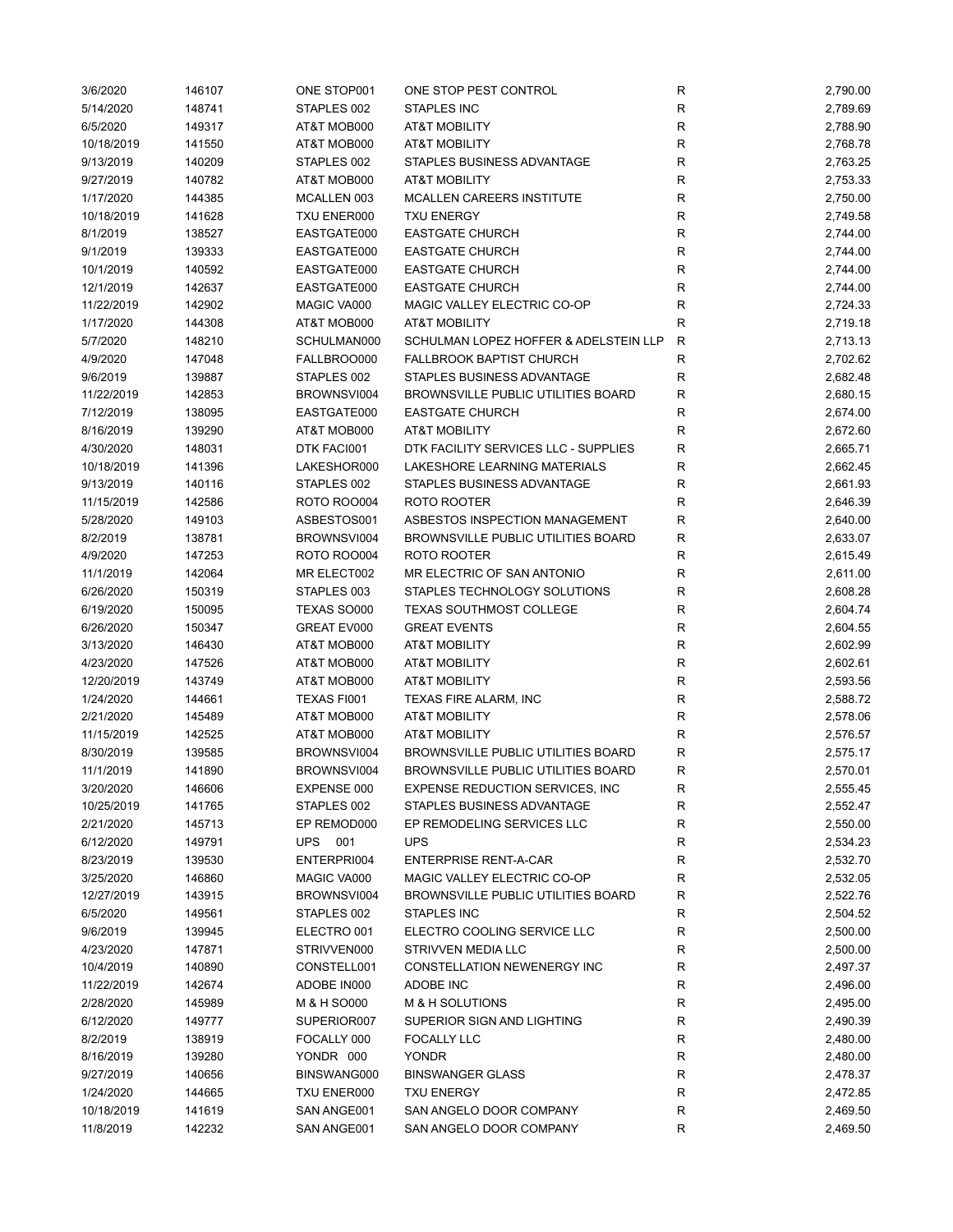| 3/6/2020   | 146137 | TEXAS FI001 | TEXAS FIRE ALARM, INC                 | R           | 2,465.00 |
|------------|--------|-------------|---------------------------------------|-------------|----------|
| 9/20/2019  | 140469 | TEXTHELP000 | <b>TEXTHELP INC</b>                   | R           | 2,450.75 |
| 12/6/2019  | 143176 | FALLBROO000 | <b>FALLBROOK BAPTIST CHURCH</b>       | R           | 2,450.23 |
| 5/28/2020  | 149214 | JOSTENS 003 | JOSTENS, THE CLASS RING COMPANY       | R           | 2,432.25 |
| 1/10/2020  | 144260 | TEXAS FI001 | TEXAS FIRE ALARM, INC                 | R           | 2,430.00 |
| 3/25/2020  | 146900 | TXU ENER000 | <b>TXU ENERGY</b>                     | R           | 2,428.83 |
| 5/7/2020   | 148206 | DTK FACI001 | DTK FACILITY SERVICES LLC - SUPPLIES  | R           | 2,422.85 |
| 8/2/2019   | 138769 | AMAZON C000 | AMAZON CAPITAL SERVICES INC           | R           | 2,416.78 |
| 2/7/2020   | 144998 | AMAZON C000 | AMAZON CAPITAL SERVICES INC           | R           | 2,416.58 |
| 1/17/2020  | 144538 | STAPLES 003 | STAPLES TECHNOLOGY SOLUTIONS          | R           | 2,415.77 |
|            |        |             |                                       | $\mathsf R$ |          |
| 10/4/2019  | 140934 | PARKER C001 | PARKER CONSTRUCTION LLC               |             | 2,415.00 |
| 2/28/2020  | 145875 | KLEEN AI000 | KLEEN AIR FILTER SERVICE & SALES      | R           | 2,401.25 |
| 10/4/2019  | 141097 | TRINITY 005 | <b>TRINITY METRO</b>                  | R           | 2,400.00 |
| 10/25/2019 | 141856 | TRINITY 005 | <b>TRINITY METRO</b>                  | R           | 2,400.00 |
| 10/11/2019 | 141296 | ONE STOP001 | ONE STOP PEST CONTROL                 | R           | 2,375.00 |
| 1/31/2020  | 144880 | ONE STOP001 | ONE STOP PEST CONTROL                 | $\mathsf R$ | 2,375.00 |
| 4/9/2020   | 147205 | ONE STOP001 | ONE STOP PEST CONTROL                 | R           | 2,375.00 |
| 8/16/2019  | 139248 | SCHULMAN000 | SCHULMAN LOPEZ HOFFER & ADELSTEIN LLP | R           | 2,369.91 |
| 2/28/2020  | 145830 | BROWNSVI004 | BROWNSVILLE PUBLIC UTILITIES BOARD    | R           | 2,366.70 |
| 1/24/2020  | 144720 | CITY OF 004 | <b>CITY OF AUSTIN</b>                 | R           | 2,365.39 |
| 1/24/2020  | 144742 | MAGIC VA000 | MAGIC VALLEY ELECTRIC CO-OP           | $\mathsf R$ | 2,326.87 |
| 7/26/2019  | 138606 | CITY OF 004 | <b>CITY OF AUSTIN</b>                 | R           | 2,326.25 |
| 2/21/2020  | 145579 | E-THERAP001 | E-THERAPY LLC                         | $\mathsf R$ | 2,317.16 |
| 6/26/2020  | 150350 | STAPLES 002 | <b>STAPLES INC</b>                    | R           | 2,305.07 |
| 7/19/2019  | 138480 | ASBESTOS001 | ASBESTOS INSPECTION MANAGEMENT        | R           | 2,300.00 |
| 3/20/2020  | 146724 | CITY OF 004 | <b>CITY OF AUSTIN</b>                 | $\mathsf R$ | 2,298.18 |
| 7/19/2019  | 138511 | STAPLES 002 | STAPLES BUSINESS ADVANTAGE            | R           | 2,295.83 |
| 1/17/2020  | 144409 | STAPLES 002 | <b>STAPLES INC</b>                    | R           | 2,293.29 |
| 12/20/2019 | 143772 | CITY OF 004 | <b>CITY OF AUSTIN</b>                 | $\mathsf R$ | 2,273.97 |
| 5/21/2020  | 148940 | FALLBROO000 | <b>FALLBROOK BAPTIST CHURCH</b>       | R           | 2,268.77 |
|            |        |             | MAGIC VALLEY ELECTRIC CO-OP           | $\mathsf R$ |          |
| 12/20/2019 | 143832 | MAGIC VA000 |                                       |             | 2,261.49 |
| 9/13/2019  | 140078 | MR ELECT003 | MR ELECTRIC OF AUSTIN                 | $\mathsf R$ | 2,252.13 |
| 10/4/2019  | 141053 | LEWISVIL004 | <b>LEWISVILLE ISD</b>                 | R           | 2,250.00 |
| 1/10/2020  | 144255 | STAPLES 003 | STAPLES TECHNOLOGY SOLUTIONS          | R           | 2,239.28 |
| 2/28/2020  | 145878 | MAGIC VA000 | MAGIC VALLEY ELECTRIC CO-OP           | ${\sf R}$   | 2,238.03 |
| 8/9/2019   | 139077 | COMMUNIT010 | COMMUNITY IMPACT NEWSPAPER            | R           | 2,235.00 |
| 9/13/2019  | 140051 | ELECTRO 001 | ELECTRO COOLING SERVICE LLC           | $\mathsf R$ | 2,233.50 |
| 4/16/2020  | 147450 | TXU ENER000 | <b>TXU ENERGY</b>                     | $\mathsf R$ | 2,221.40 |
| 8/9/2019   | 139139 | YONDR 000   | <b>YONDR</b>                          | R           | 2,220.00 |
| 2/14/2020  | 145448 | KLEEN AI000 | KLEEN AIR FILTER SERVICE & SALES      | R           | 2,217.50 |
| 10/11/2019 | 141174 | DANIELS 002 | DANIELS PLUMBING                      | R           | 2,217.00 |
| 11/22/2019 | 142863 | CITY OF 004 | <b>CITY OF AUSTIN</b>                 | R           | 2,213.65 |
| 8/23/2019  | 139478 | STAPLES 002 | STAPLES BUSINESS ADVANTAGE            | R           | 2,211.47 |
| 2/7/2020   | 145065 | FALLBROO000 | <b>FALLBROOK BAPTIST CHURCH</b>       | R           | 2,206.49 |
| 11/1/2019  | 141915 | CONSTELL001 | CONSTELLATION NEWENERGY INC           | R           | 2,202.67 |
| 11/15/2019 | 142502 | TEXAS FI001 | TEXAS FIRE ALARM, INC                 | R           | 2,200.00 |
| 2/7/2020   | 145197 | ELECTRO 001 | ELECTRO COOLING SERVICE LLC           | R           | 2,200.00 |
| 3/6/2020   | 146247 | UNIVERSI011 | UNIVERSITY OF TEXAS RIO GRANDE VALLEY | R           | 2,200.00 |
| 9/20/2019  | 140568 | STAPLES 002 | STAPLES BUSINESS ADVANTAGE            | R           | 2,199.04 |
| 10/25/2019 | 141692 | ELECTRO 001 | ELECTRO COOLING SERVICE LLC           | R           | 2,195.00 |
| 12/20/2019 | 143593 | BLACK PL000 | BLACK PLUMBING, INC.                  | R           | 2,192.64 |
| 4/2/2020   | 147043 | WM CORPO000 | WM CORPORATE SERVICES INC             | R           | 2,192.10 |
| 10/18/2019 | 141381 | E-THERAP001 | E-THERAPY LLC                         | R           | 2,180.00 |
|            |        |             |                                       |             |          |
| 11/8/2019  | 142247 | THE BACH000 | THE BACH COMPANY                      | R           | 2,180.00 |
| 2/7/2020   | 145130 | TRINITY 005 | TRINITY METRO                         | R           | 2,160.00 |
| 2/21/2020  | 145691 | CITY OF 004 | <b>CITY OF AUSTIN</b>                 | R           | 2,158.32 |
| 12/20/2019 | 143631 | CONSTELL001 | CONSTELLATION NEWENERGY INC           | R           | 2,154.96 |
| 3/25/2020  | 146791 | BROWNSVI004 | BROWNSVILLE PUBLIC UTILITIES BOARD    | R           | 2,152.84 |
| 3/6/2020   | 146131 | STAPLES 002 | STAPLES INC                           | R           | 2,145.93 |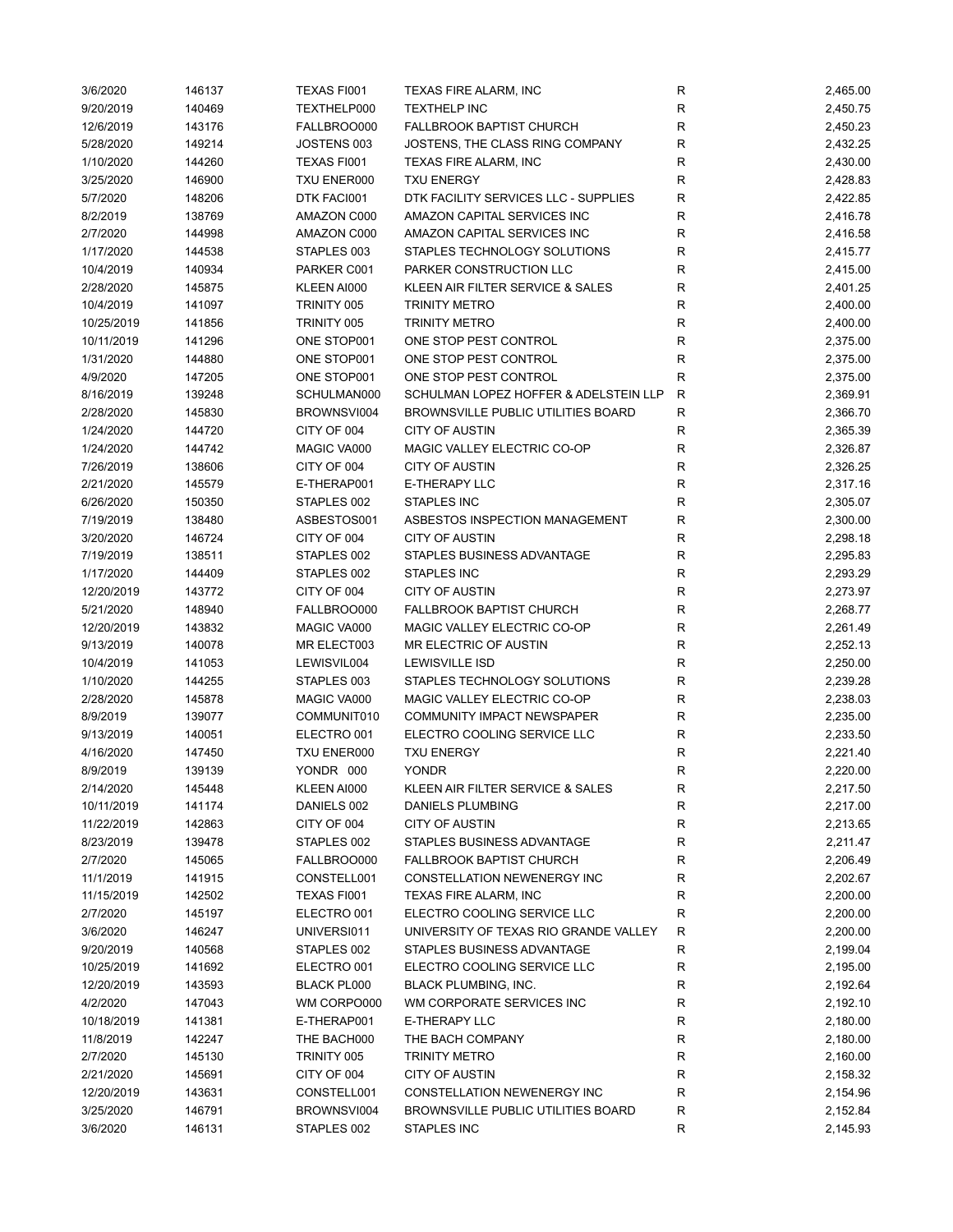| 11/22/2019 | 142934 | STAPLES 003 | STAPLES TECHNOLOGY SOLUTIONS              | R            | 2,145.87 |
|------------|--------|-------------|-------------------------------------------|--------------|----------|
| 9/6/2019   | 139830 | CORPORAT000 | CORPORATE COMMUNICATIONS CENTER, INC      | R            | 2,144.27 |
| 8/16/2019  | 139210 | EL PASO 001 | EL PASO ELECTRIC                          | R            | 2,126.18 |
| 1/31/2020  | 144808 | BROWNSVI004 | BROWNSVILLE PUBLIC UTILITIES BOARD        | $\mathsf{R}$ | 2,121.15 |
| 1/31/2020  | 144871 | METROPLE000 | METROPLEX EDUCATIONAL CONSULTANTS         | R            | 2,112.00 |
| 2/7/2020   | 145084 | MR ELECT003 | MR ELECTRIC OF AUSTIN                     | R            | 2,110.21 |
| 12/6/2019  | 143065 | SCHULMAN000 | SCHULMAN LOPEZ HOFFER & ADELSTEIN LLP     | R            | 2,108.76 |
| 1/10/2020  | 144204 | CORNERST000 | <b>CORNERSTONE STAFFING</b>               | R            | 2,106.00 |
| 10/18/2019 | 141431 | STAPLES 002 | STAPLES BUSINESS ADVANTAGE                | R            | 2,100.39 |
| 7/1/2019   | 137690 | EARLY MU000 | EARLY MUNICIPAL DEVELOPMENT DISTRICT      | $\mathsf{R}$ | 2,100.00 |
|            |        |             |                                           |              |          |
| 8/1/2019   | 138526 | EARLY MU000 | EARLY MUNICIPAL DEVELOPMENT DISTRICT      | ${\sf R}$    | 2,100.00 |
| 9/1/2019   | 139332 | EARLY MU000 | EARLY MUNICIPAL DEVELOPMENT DISTRICT      | ${\sf R}$    | 2,100.00 |
| 10/1/2019  | 140591 | EARLY MU000 | EARLY MUNICIPAL DEVELOPMENT DISTRICT      | ${\sf R}$    | 2,100.00 |
| 11/1/2019  | 141501 | EARLY MU000 | EARLY MUNICIPAL DEVELOPMENT DISTRICT      | ${\sf R}$    | 2,100.00 |
| 10/25/2019 | 141740 | PARKER C001 | PARKER CONSTRUCTION LLC                   | $\mathsf{R}$ | 2,100.00 |
| 12/1/2019  | 142636 | EARLY MU000 | EARLY MUNICIPAL DEVELOPMENT DISTRICT      | ${\sf R}$    | 2,100.00 |
| 1/1/2020   | 143431 | EARLY MU000 | EARLY MUNICIPAL DEVELOPMENT DISTRICT      | R            | 2,100.00 |
| 2/1/2020   | 144448 | EARLY MU000 | EARLY MUNICIPAL DEVELOPMENT DISTRICT      | R            | 2,100.00 |
| 3/1/2020   | 145770 | EARLY MU000 | EARLY MUNICIPAL DEVELOPMENT DISTRICT      | R            | 2,100.00 |
| 4/1/2020   | 146475 | EARLY MU000 | EARLY MUNICIPAL DEVELOPMENT DISTRICT      | R            | 2,100.00 |
| 5/1/2020   | 147469 | EARLY MU000 | EARLY MUNICIPAL DEVELOPMENT DISTRICT      | $\mathsf R$  | 2,100.00 |
| 6/1/2020   | 148805 | EARLY MU000 | EARLY MUNICIPAL DEVELOPMENT DISTRICT      | ${\sf R}$    | 2,100.00 |
| 10/4/2019  | 141033 | E-THERAP001 | <b>E-THERAPY LLC</b>                      | R            | 2,099.00 |
| 6/26/2020  | 150207 | BROWNSVI004 | BROWNSVILLE PUBLIC UTILITIES BOARD        | R            | 2,091.25 |
| 9/6/2019   | 139793 | BRACKETT000 | <b>BRACKETT &amp; ELLIS</b>               | R            | 2,087.50 |
| 7/9/2019   | 138019 | AMERIPOW000 | AMERIPOWER, LLC                           | $\mathsf R$  | 2,086.04 |
| 2/7/2020   | 145125 | STONE WA000 | STONE WATER CHURCH                        | R            | 2,081.24 |
| 7/12/2019  | 138064 | AMAZON C000 | AMAZON CAPITAL SERVICES INC               | R            | 2,056.83 |
| 3/13/2020  | 146427 | WM CORPO000 | WM CORPORATE SERVICES INC                 | R            | 2,048.42 |
| 3/13/2020  | 146436 | CORNERST000 | <b>CORNERSTONE STAFFING</b>               | R            | 2,040.26 |
| 11/22/2019 | 142791 | REF EXPE000 | REF EXPERTS AND HVAC LLC                  | $\mathsf R$  | 2,039.37 |
|            |        |             |                                           |              |          |
| 8/30/2019  | 139605 | CONSTELL001 | CONSTELLATION NEWENERGY INC               | R            | 2,039.08 |
| 7/19/2019  | 138444 | SAN ANTO006 | SAN ANTONIO FOOD BANK                     | R            | 2,037.72 |
| 1/24/2020  | 144609 | ELECTRO 001 | ELECTRO COOLING SERVICE LLC               | R            | 2,035.00 |
| 11/1/2019  | 142050 | INTERQUE002 | <b>INTERQUEST GROUP, INC</b>              | R            | 2,030.00 |
| 5/21/2020  | 148847 | AMAZON C000 | AMAZON CAPITAL SERVICES INC               | R            | 2,028.59 |
| 2/21/2020  | 145631 | POCKET 000  | POCKET NURSE                              | R            | 2,023.72 |
| 3/20/2020  | 146729 | DRYTEC M000 | DRYTEC MOISTURE PROTECTION TECHNOLO( R    |              | 2,021.95 |
| 8/2/2019   | 138809 | CORPORAT000 | CORPORATE COMMUNICATIONS CENTER, INC R    |              | 2,013.06 |
| 5/7/2020   | 148396 | WM CORPO000 | WM CORPORATE SERVICES INC                 | R            | 2,001.39 |
| 1/10/2020  | 144169 | TRINITY 005 | <b>TRINITY METRO</b>                      | R            | 2,000.00 |
| 7/19/2019  | 138395 | ENTERPRI004 | <b>ENTERPRISE RENT-A-CAR</b>              | R            | 1,996.58 |
| 10/4/2019  | 140974 | STONE WA000 | STONE WATER CHURCH                        | R            | 1,996.03 |
| 7/26/2019  | 138625 | CRAWSLEI000 | <b>LEIGH HERBERT CRAWSHAW</b>             | R            | 1,995.39 |
| 11/22/2019 | 142805 | STAPLES 002 | STAPLES BUSINESS ADVANTAGE                | R            | 1,994.81 |
| 2/7/2020   | 145049 | CORNERST000 | <b>CORNERSTONE STAFFING</b>               | R            | 1,991.32 |
| 9/6/2019   | 139852 | MAIN EVE001 | MAIN EVENT ENTERTAINMENT, LP              | R            | 1,990.96 |
| 6/5/2020   | 149635 | WM CORPO000 | WM CORPORATE SERVICES INC                 | R            | 1,990.47 |
| 7/26/2019  | 138591 | BRACKETT000 | <b>BRACKETT &amp; ELLIS</b>               | R            | 1,989.06 |
| 11/1/2019  | 141879 | AT&T LON000 | AT&T LONG DISTANCE                        | R            | 1,977.01 |
| 12/20/2019 | 143730 | WASTE MA000 | <b>WASTE MANAGEMENT</b>                   | R            | 1,975.97 |
| 11/15/2019 | 142519 | WASTE MA000 | <b>WASTE MANAGEMENT</b>                   | R            | 1,973.67 |
| 1/17/2020  | 144432 | WASTE MA000 | <b>WASTE MANAGEMENT</b>                   | R            | 1,972.57 |
| 7/12/2019  | 138196 | A.I.M. 000  | ASSESSMENT INTERVENTION MANAGEMENT, I R   |              | 1,971.25 |
|            |        |             |                                           |              |          |
| 7/12/2019  | 138239 | IGLESIA 000 | IGLESIA PENTECOSTAL DE JESUCRISTO EL FA R |              | 1,968.78 |
| 11/1/2019  | 142003 | TIME WAR004 | TIME WARNER CABLE                         | R            | 1,962.59 |
| 9/20/2019  | 140398 | M & H SO000 | M & H SOLUTIONS                           | R            | 1,950.00 |
| 10/18/2019 | 141487 | WASTE MA000 | <b>WASTE MANAGEMENT</b>                   | R            | 1,945.34 |
| 7/12/2019  | 138188 | WASTE MA000 | <b>WASTE MANAGEMENT</b>                   | R            | 1,944.31 |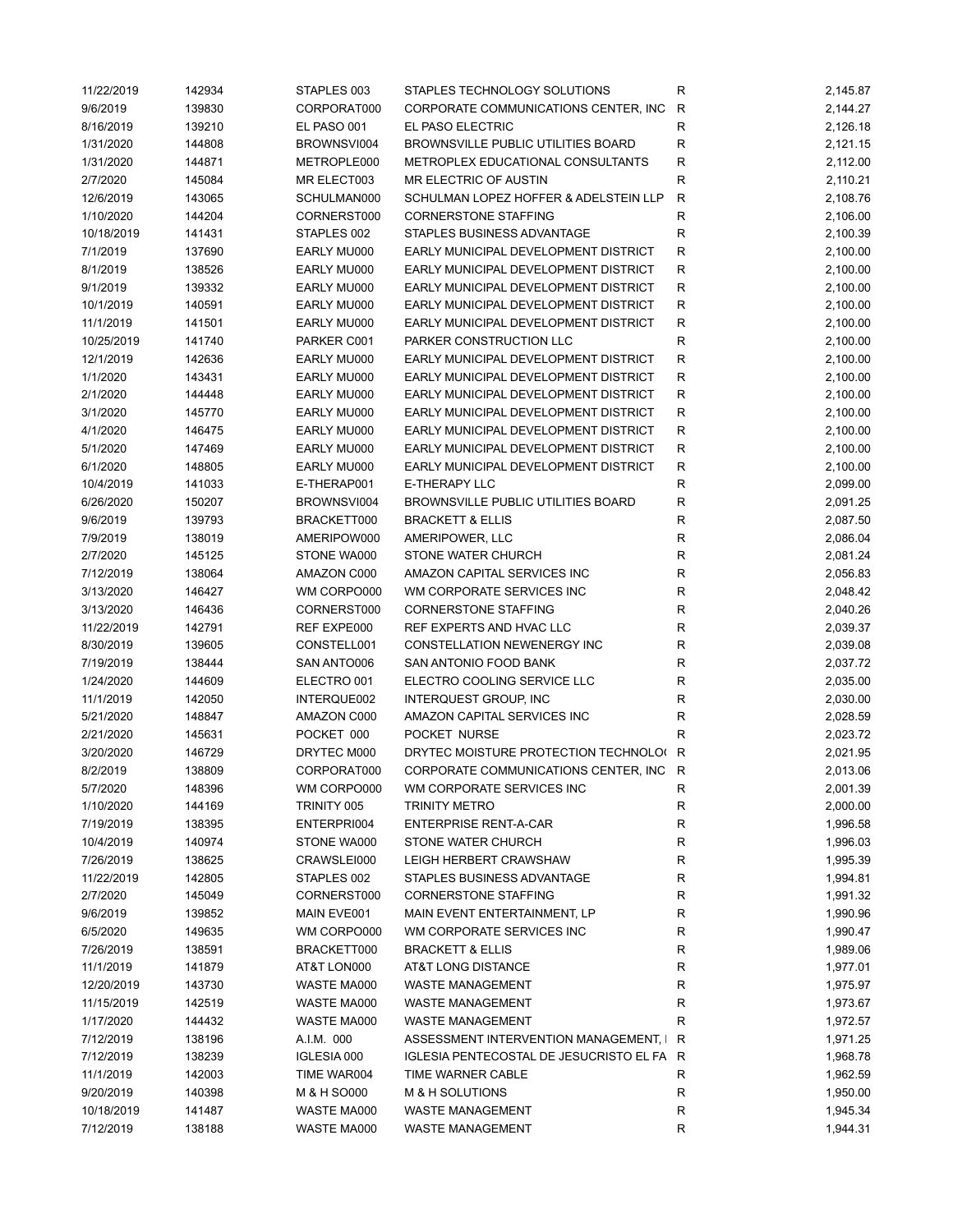| 8/16/2019  | 139274 | WASTE MA000 | <b>WASTE MANAGEMENT</b>                   | R            | 1,940.97 |
|------------|--------|-------------|-------------------------------------------|--------------|----------|
| 9/13/2019  | 140145 | WASTE MA000 | <b>WASTE MANAGEMENT</b>                   | $\mathsf{R}$ | 1,935.66 |
| 12/6/2019  | 143089 | TRINITY 005 | <b>TRINITY METRO</b>                      | $\mathsf{R}$ | 1,920.00 |
| 9/13/2019  | 140210 | STAPLES 003 | STAPLES TECHNOLOGY SOLUTIONS              | $\mathsf{R}$ | 1,918.92 |
| 3/20/2020  | 146726 | CORNERST000 | <b>CORNERSTONE STAFFING</b>               | $\mathsf{R}$ | 1,914.95 |
| 4/23/2020  | 147594 | CITY OF 004 | <b>CITY OF AUSTIN</b>                     | R            | 1,913.46 |
| 11/15/2019 | 142470 | KLEEN AI000 | KLEEN AIR FILTER SERVICE & SALES          | $\mathsf{R}$ | 1,902.50 |
| 8/2/2019   | 138801 | CONSTELL001 | CONSTELLATION NEWENERGY INC               | $\mathsf{R}$ | 1,901.64 |
|            |        |             |                                           | $\mathsf{R}$ |          |
| 9/20/2019  | 140473 | TIME WAR004 | TIME WARNER CABLE                         |              | 1,901.17 |
| 10/25/2019 | 141776 | TIME WAR004 | TIME WARNER CABLE                         | $\mathsf{R}$ | 1,901.17 |
| 8/9/2019   | 139102 | ONE STOP001 | ONE STOP PEST CONTROL                     | $\mathsf{R}$ | 1,900.00 |
| 10/11/2019 | 141308 | STAPLES 002 | STAPLES BUSINESS ADVANTAGE                | $\mathsf{R}$ | 1,895.87 |
| 1/17/2020  | 144341 | CORNERST000 | <b>CORNERSTONE STAFFING</b>               | $\mathsf{R}$ | 1,887.28 |
| 2/14/2020  | 145341 | MR ELECT002 | MR ELECTRIC OF SAN ANTONIO                | $\mathsf{R}$ | 1,887.02 |
| 9/27/2019  | 140780 | AT&T LON000 | AT&T LONG DISTANCE                        | $\mathsf{R}$ | 1,885.30 |
| 4/2/2020   | 147020 | SPECIALI000 | SPECIALIZED ASSESSMENT & CONSULTING, LI R |              | 1,882.50 |
| 6/26/2020  | 150221 | CITY OF 004 | <b>CITY OF AUSTIN</b>                     | R            | 1,881.68 |
| 3/20/2020  | 146629 | JIVE COM000 | JIVE COMMUNICATIONS, INC                  | R            | 1,874.09 |
| 7/12/2019  | 138218 | CONSTELL001 | CONSTELLATION NEWENERGY INC               | R            | 1,869.81 |
| 9/27/2019  | 140740 | REF EXPE000 | REF EXPERTS AND HVAC LLC                  | $\mathsf{R}$ | 1,865.25 |
| 8/30/2019  | 139762 | TEXAS FI001 | TEXAS FIRE ALARM, INC                     | $\mathsf{R}$ | 1,865.00 |
| 5/21/2020  | 149049 | TEXAS FI001 | TEXAS FIRE ALARM, INC                     | $\mathsf{R}$ | 1,865.00 |
| 6/5/2020   | 149305 | AMAZON C000 | AMAZON CAPITAL SERVICES INC               | $\mathsf{R}$ | 1,854.18 |
| 8/2/2019   | 138920 | FOUR STA000 | FOUR STATES LIVING MAGAZINE               | $\mathsf{R}$ | 1,850.00 |
| 4/9/2020   | 147274 | TEXAS FI001 | TEXAS FIRE ALARM, INC                     | $\mathsf{R}$ | 1,850.00 |
| 5/14/2020  |        | TRADEWIN000 | <b>TRADEWIND SOUND</b>                    | $\mathsf{R}$ | 1,850.00 |
|            | 148768 |             |                                           |              |          |
| 3/20/2020  | 146599 | E-THERAP001 | E-THERAPY LLC                             | $\mathsf{R}$ | 1,843.75 |
| 6/19/2020  | 149912 | CRAWSLEI000 | LEIGH HERBERT CRAWSHAW                    | $\mathsf{R}$ | 1,843.20 |
| 6/19/2020  | 149973 | JIVE COM000 | JIVE COMMUNICATIONS, INC                  | $\mathsf{R}$ | 1,841.73 |
| 3/20/2020  | 146690 | TRINITY 005 | <b>TRINITY METRO</b>                      | R            | 1,840.00 |
| 4/30/2020  | 147978 | BROWNSVI004 | BROWNSVILLE PUBLIC UTILITIES BOARD        | R            | 1,834.95 |
| 9/13/2019  | 140038 | CONSTELL001 | CONSTELLATION NEWENERGY INC               | R            | 1,818.02 |
| 6/19/2020  | 150047 | PREFERRE000 | PREFERRED MEAL SYSTEMS, INC               | $\mathsf{R}$ | 1,815.59 |
| 10/11/2019 | 141165 | CONSTELL001 | CONSTELLATION NEWENERGY INC               | $\mathsf{R}$ | 1,812.74 |
| 4/9/2020   | 147049 | JIVE COM000 | JIVE COMMUNICATIONS, INC                  | R            | 1,806.51 |
| 3/13/2020  | 146398 | TEXAS EL001 | TEXAS ELECTRICAL CONTRACTORS, LLC         | R            | 1,806.00 |
| 12/13/2019 | 143289 | DTK FACI001 | DTK FACILITY SERVICES LLC - SUPPLIES      | $\mathsf{R}$ | 1,803.68 |
| 9/27/2019  | 140670 | CITY OF 089 | <b>CITY OF AMARILLO</b>                   | $\mathsf{R}$ | 1,800.00 |
| 1/10/2020  | 144182 | VILLECOM000 | <b>VILLECOM LLC</b>                       | ${\sf R}$    | 1,800.00 |
| 5/21/2020  | 148934 | EDU GAME000 | EDU GAME CHANGERS LLC                     | R            | 1,800.00 |
| 3/6/2020   | 146202 | ID WHOLE000 | ID WHOLESALER                             | $\mathsf{R}$ | 1,799.05 |
| 6/12/2020  | 149772 | STAPLES 003 | STAPLES TECHNOLOGY SOLUTIONS              | R            | 1,798.78 |
| 3/6/2020   | 146133 | STONE WA000 | STONE WATER CHURCH                        | R            | 1,794.54 |
| 5/14/2020  | 148550 | E-THERAP001 | E-THERAPY LLC                             | R            | 1,790.25 |
|            | 140684 | CPS ENER000 | <b>CPS ENERGY</b>                         | $\mathsf{R}$ | 1,789.14 |
| 9/27/2019  |        |             |                                           |              |          |
| 11/22/2019 | 142886 | E-THERAP001 | E-THERAPY LLC                             | $\mathsf{R}$ | 1,777.42 |
| 5/14/2020  | 148615 | JIVE COM000 | JIVE COMMUNICATIONS, INC                  | $\mathsf{R}$ | 1,775.42 |
| 12/20/2019 | 143679 | KLAQ/KSI000 | KLAQ/KSII/KROD                            | $\mathsf{R}$ | 1,755.00 |
| 8/30/2019  | 139723 | ELECTRO 001 | ELECTRO COOLING SERVICE LLC               | $\mathsf{R}$ | 1,750.00 |
| 9/6/2019   | 139994 | WFAA 000    | <b>WFAA</b>                               | $\mathsf{R}$ | 1,750.00 |
| 9/6/2019   | 139995 | ZAMORABE000 | <b>ABEL ZAMORA</b>                        | $\mathsf{R}$ | 1,750.00 |
| 2/14/2020  | 145384 | STAPLES 003 | STAPLES TECHNOLOGY SOLUTIONS              | $\mathsf{R}$ | 1,748.81 |
| 8/16/2019  | 139254 | STAPLES 003 | STAPLES TECHNOLOGY SOLUTIONS              | R            | 1,743.11 |
| 9/20/2019  | 140523 | CITY OF 085 | CITY OF LUBBOCK UTILITIES                 | R            | 1,741.35 |
| 12/13/2019 | 143310 | INTERQUE002 | <b>INTERQUEST GROUP, INC</b>              | R            | 1,740.00 |
| 12/13/2019 | 143504 | INTERQUE002 | <b>INTERQUEST GROUP, INC</b>              | R            | 1,740.00 |
| 10/4/2019  | 141027 | CITY OF 062 | CITY OF WACO                              | R            | 1,736.10 |
| 10/18/2019 | 141367 | CONSTELL001 | CONSTELLATION NEWENERGY INC               | $\mathsf{R}$ | 1,726.88 |
| 2/7/2020   | 145087 | PARKER C001 | PARKER CONSTRUCTION LLC                   | R            | 1,725.00 |
|            |        |             |                                           |              |          |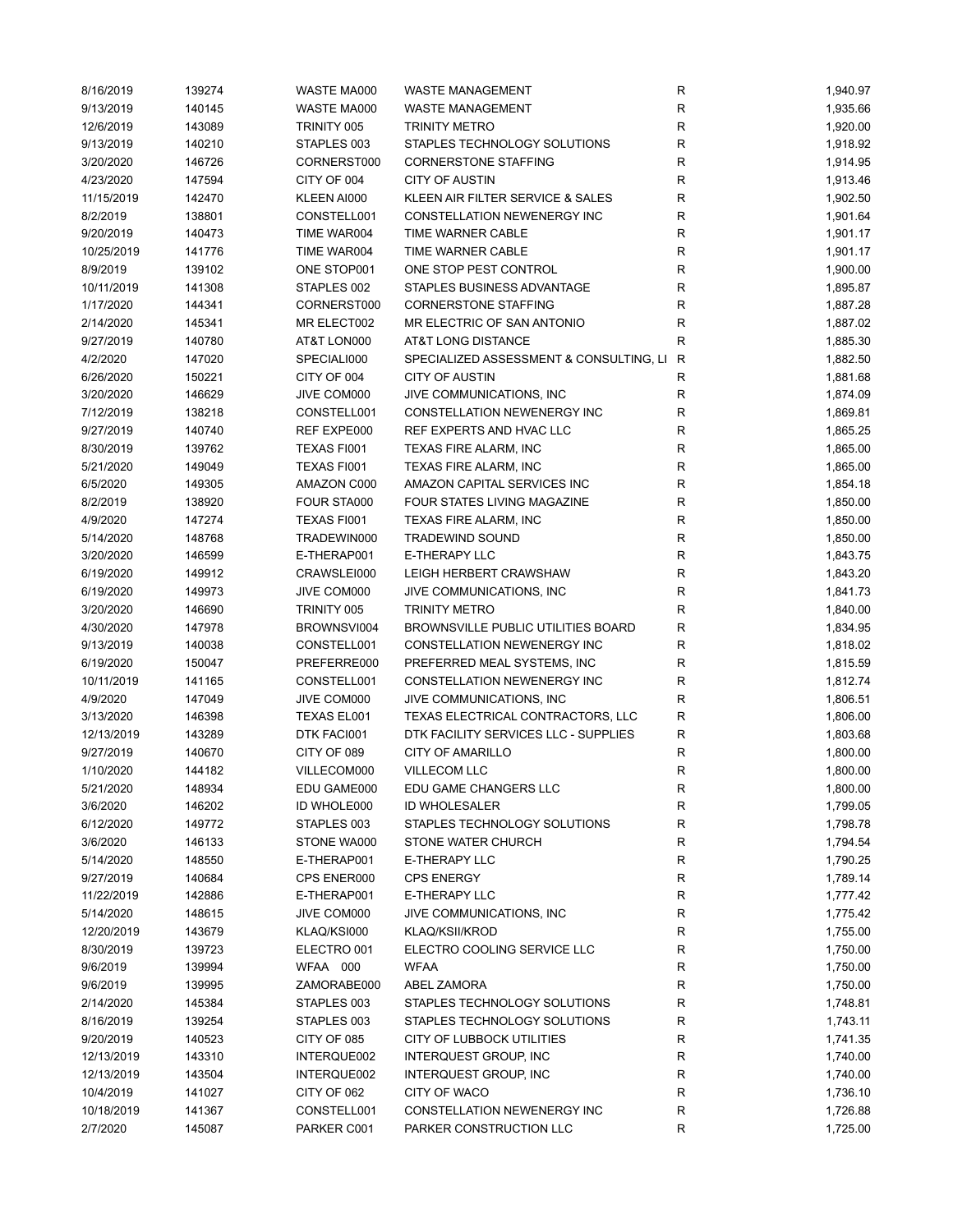| 8/23/2019  | 139521 | CITY OF 085        | CITY OF LUBBOCK UTILITIES                 | R           | 1,724.80 |
|------------|--------|--------------------|-------------------------------------------|-------------|----------|
| 3/13/2020  | 146456 | STAPLES 003        | STAPLES TECHNOLOGY SOLUTIONS              | R           | 1,724.45 |
| 4/23/2020  | 147523 | ASBESTOS001        | ASBESTOS INSPECTION MANAGEMENT            | R           | 1,720.00 |
| 5/28/2020  | 149143 | COLLEGE 002        | THE COLLEGE BOARD                         | R           | 1,719.00 |
| 11/8/2019  | 142297 | CORNERST000        | <b>CORNERSTONE STAFFING</b>               | R           | 1,718.58 |
| 9/6/2019   | 139899 | TOWNEPLA001        | TOWNEPLACE SUITES BY MARRIOTT             | R           | 1,715.30 |
| 6/5/2020   | 149452 | KLEEN AI000        | KLEEN AIR FILTER SERVICE & SALES          | R           | 1,707.50 |
| 5/28/2020  | 149122 | BROWNSVI004        | BROWNSVILLE PUBLIC UTILITIES BOARD        | R           | 1,701.49 |
| 10/11/2019 | 141317 | WAYFAIR 000        | <b>WAYFAIR LLC</b>                        | R           | 1,701.04 |
| 8/9/2019   | 139113 | STAPLES 002        | STAPLES BUSINESS ADVANTAGE                | R           | 1,698.18 |
| 12/20/2019 | 143712 | STAPLES 003        | STAPLES TECHNOLOGY SOLUTIONS              | R           | 1,697.28 |
| 7/1/2019   | 137708 | MMC OWNE000        | MMC OWNERS ASSOCIATION                    | R           | 1,696.60 |
|            |        | MMC OWNE000        |                                           | R           |          |
| 8/1/2019   | 138547 |                    | MMC OWNERS ASSOCIATION                    | R           | 1,696.60 |
| 9/1/2019   | 139354 | MMC OWNE000        | MMC OWNERS ASSOCIATION                    |             | 1,696.60 |
| 10/1/2019  | 140613 | MMC OWNE000        | MMC OWNERS ASSOCIATION                    | R           | 1,696.60 |
| 11/1/2019  | 141522 | MMC OWNE000        | MMC OWNERS ASSOCIATION                    | R           | 1,696.60 |
| 12/1/2019  | 142657 | MMC OWNE000        | MMC OWNERS ASSOCIATION                    | $\mathsf R$ | 1,696.60 |
| 1/1/2020   | 143452 | MMC OWNE000        | MMC OWNERS ASSOCIATION                    | R           | 1,696.60 |
| 2/1/2020   | 144469 | MMC OWNE000        | MMC OWNERS ASSOCIATION                    | R           | 1,696.60 |
| 3/1/2020   | 145791 | MMC OWNE000        | MMC OWNERS ASSOCIATION                    | R           | 1,696.60 |
| 4/1/2020   | 146496 | MMC OWNE000        | MMC OWNERS ASSOCIATION                    | R           | 1,696.60 |
| 5/1/2020   | 147490 | MMC OWNE000        | MMC OWNERS ASSOCIATION                    | R           | 1,696.60 |
| 6/1/2020   | 148824 | MMC OWNE000        | MMC OWNERS ASSOCIATION                    | $\mathsf R$ | 1,696.60 |
| 12/6/2019  | 143022 | E-THERAP001        | <b>E-THERAPY LLC</b>                      | R           | 1,692.33 |
| 10/25/2019 | 141783 | USA TEST000        | USA TESTPREP LLC                          | ${\sf R}$   | 1,685.13 |
| 9/20/2019  | 140486 | <b>UPS</b><br>001  | <b>UPS</b>                                | R           | 1,680.08 |
| 11/8/2019  | 142322 | JIVE COM000        | JIVE COMMUNICATIONS, INC                  | R           | 1,675.90 |
| 10/18/2019 | 141327 | ALEX PLU000        | <b>ALEX PLUMBING</b>                      | R           | 1,673.29 |
| 1/3/2020   | 144017 | STONE WA000        | STONE WATER CHURCH                        | R           | 1,661.12 |
| 12/20/2019 | 143787 | CONSTELL001        | CONSTELLATION NEWENERGY INC               | R           | 1,652.46 |
| 8/16/2019  | 139188 | CONSTELL001        | CONSTELLATION NEWENERGY INC               | R           | 1,650.36 |
| 7/19/2019  | 138377 | CONSTELL001        | CONSTELLATION NEWENERGY INC               | R           | 1,650.00 |
| 4/23/2020  | 147518 | AMAZON C000        | AMAZON CAPITAL SERVICES INC               | R           | 1,648.73 |
| 2/21/2020  | 145734 | POPE PLU000        | POPE PLUMBING, INC                        | R           | 1,648.15 |
| 5/28/2020  | 149205 | HUMBLE S000        | HUMBLE SIGN CO                            | R           | 1,647.20 |
| 7/19/2019  | 138456 | <b>TEXAS ED000</b> | <b>TEXAS EDUCATION AGENCY</b>             | R           | 1,645.00 |
| 2/21/2020  | 145583 | ELECTRO 001        | ELECTRO COOLING SERVICE LLC               | $\mathsf R$ | 1,642.50 |
| 5/28/2020  | 149136 | CITY OF 004        | <b>CITY OF AUSTIN</b>                     | $\mathsf R$ | 1,633.38 |
| 10/25/2019 | 141850 | STAPLES 002        | STAPLES BUSINESS ADVANTAGE                | R           | 1,632.84 |
|            |        |                    |                                           |             |          |
| 8/23/2019  | 139412 | COMMUNIT010        | COMMUNITY IMPACT NEWSPAPER                | R           | 1,630.00 |
| 10/25/2019 | 141721 | JIVE COM000        | JIVE COMMUNICATIONS, INC.                 | R           | 1,617.86 |
| 7/19/2019  | 138412 | HIDELL A000        | HIDELL AND ASSOCIATES ARCHITECTS INC      | R           | 1,617.55 |
| 11/8/2019  | 142243 | STONE WA000        | STONE WATER CHURCH                        | R           | 1,613.73 |
| 9/20/2019  | 140304 | CONSTELL001        | CONSTELLATION NEWENERGY INC               | R           | 1,608.28 |
| 11/8/2019  | 142296 | CONSTELL001        | CONSTELLATION NEWENERGY INC               | R           | 1,606.03 |
| 9/13/2019  | 140135 | TRINITY 005        | <b>TRINITY METRO</b>                      | R           | 1,600.00 |
| 3/6/2020   | 146123 | <b>ROTO ROO004</b> | ROTO ROOTER                               | R           | 1,600.00 |
| 1/31/2020  | 144889 | REF EXPE000        | REF EXPERTS AND HVAC LLC                  | R           | 1,595.97 |
| 11/8/2019  | 142348 | SPECIALI000        | SPECIALIZED ASSESSMENT & CONSULTING, LI R |             | 1,585.00 |
| 3/13/2020  | 146322 | EP REMOD000        | EP REMODELING SERVICES LLC                | R           | 1,580.00 |
| 3/6/2020   | 146077 | E-THERAP001        | E-THERAPY LLC                             | R           | 1,578.50 |
| 10/25/2019 | 141746 | POCKET 000         | POCKET NURSE                              | R           | 1,569.23 |
| 9/13/2019  | 140046 | CPS ENER000        | <b>CPS ENERGY</b>                         | R           | 1,566.54 |
| 4/30/2020  | 148100 | MICHAEL'002        | MICHAEL'S KEYS, INC                       | R           | 1,560.86 |
| 8/16/2019  | 139247 | SCHOOL H000        | SCHOOL HEALTH CORPORATION                 | R           | 1,560.60 |
| 6/26/2020  | 150320 | STONE WA000        | STONE WATER CHURCH                        | R           | 1,560.40 |
| 12/6/2019  | 143071 | STAPLES 003        | STAPLES TECHNOLOGY SOLUTIONS              | R           | 1,560.28 |
| 2/21/2020  | 145650 | STAPLES 002        | STAPLES INC                               | R           | 1,559.54 |
| 10/4/2019  | 140967 | SCHOOL H000        | SCHOOL HEALTH CORPORATION                 | R           | 1,557.63 |
|            |        |                    |                                           |             |          |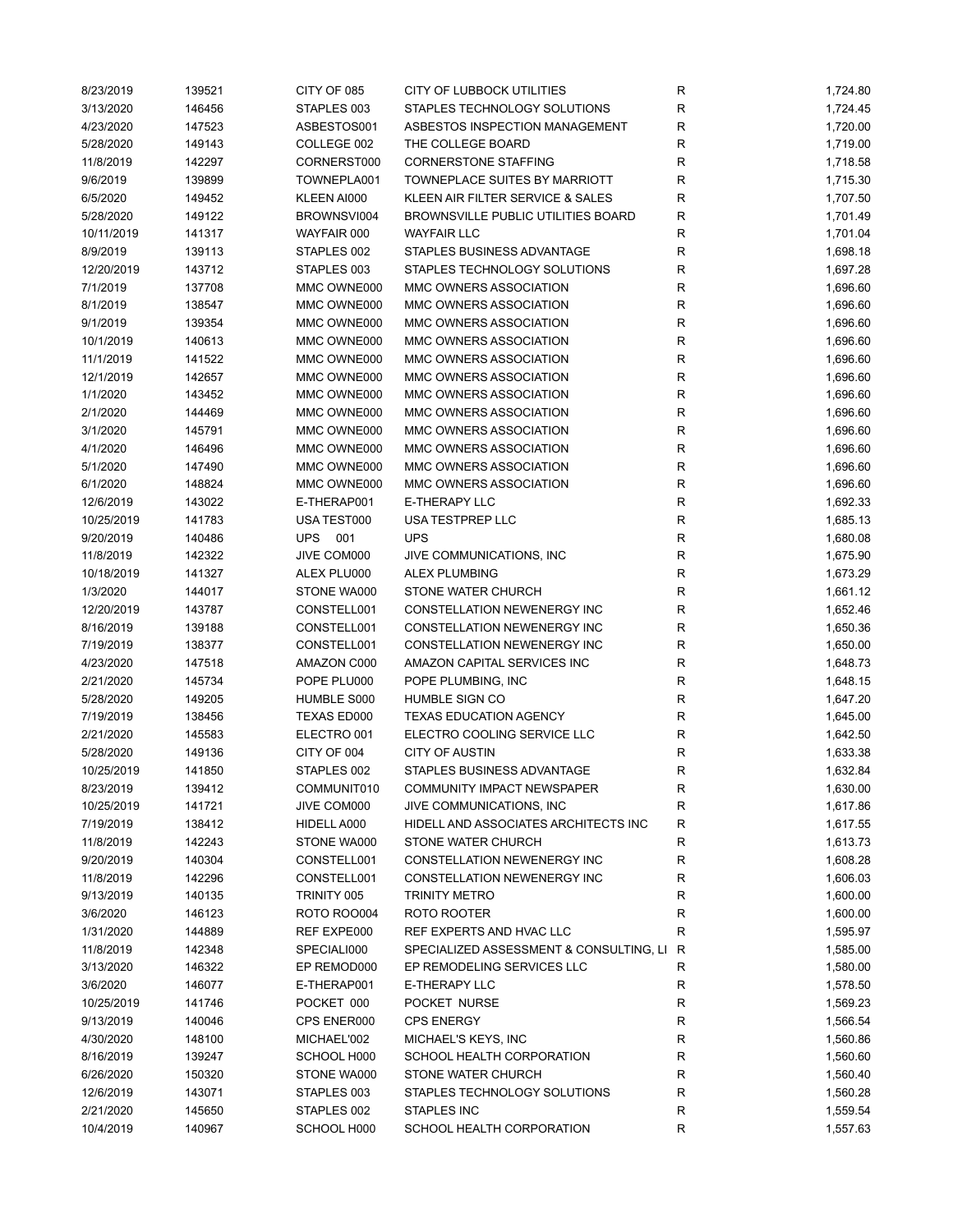| 3/6/2020   | 146041 | <b>BLACK PL000</b>     | BLACK PLUMBING, INC.                      | R            | 1,557.41 |
|------------|--------|------------------------|-------------------------------------------|--------------|----------|
| 3/25/2020  | 146827 | ECS SOUT000            | <b>ECS SOUTHWEST LLP</b>                  | $\mathsf{R}$ | 1,556.25 |
| 11/8/2019  | 142349 | STAPLES 002            | STAPLES BUSINESS ADVANTAGE                | $\mathsf{R}$ | 1,551.15 |
| 2/28/2020  | 145917 | SPECIALI000            | SPECIALIZED ASSESSMENT & CONSULTING, LI R |              | 1,550.00 |
| 5/28/2020  | 149285 | TXU ENER000            | <b>TXU ENERGY</b>                         | R            | 1,546.07 |
| 3/20/2020  | 146586 | CONSTELL001            | CONSTELLATION NEWENERGY INC               | R            | 1,543.85 |
| 11/22/2019 | 142874 | CONSTELL001            | CONSTELLATION NEWENERGY INC               | R            | 1,542.57 |
| 4/9/2020   | 147053 | PREFERRE000            | PREFERRED MEAL SYSTEMS, INC               | R            | 1,532.57 |
| 9/20/2019  | 140337 | ENTERPRI004            | <b>ENTERPRISE RENT-A-CAR</b>              | R            | 1,531.87 |
| 4/2/2020   | 147021 | STAPLES 002            | STAPLES INC                               | $\mathsf{R}$ | 1,528.24 |
| 9/13/2019  | 140052 | ENTERPRI004            | <b>ENTERPRISE RENT-A-CAR</b>              | $\mathsf{R}$ | 1,527.11 |
| 2/7/2020   | 145058 | E-THERAP001            | E-THERAPY LLC                             | $\mathsf{R}$ | 1,525.50 |
|            |        |                        |                                           |              |          |
| 6/5/2020   | 149390 | DTK FACI001            | DTK FACILITY SERVICES LLC - SUPPLIES      | $\mathsf{R}$ | 1,524.04 |
| 4/9/2020   | 147119 | CONSTELL001            | CONSTELLATION NEWENERGY INC               | $\mathsf{R}$ | 1,521.02 |
| 9/20/2019  | 140334 | EL PASO 001            | EL PASO ELECTRIC                          | $\mathsf{R}$ | 1,519.20 |
| 12/3/2019  | 142978 | CONSTELL001            | CONSTELLATION NEWENERGY INC               | $\mathsf{R}$ | 1,514.79 |
| 3/6/2020   | 146087 | HIDELL A000            | HIDELL AND ASSOCIATES ARCHITECTS INC      | $\mathsf{R}$ | 1,512.96 |
| 1/24/2020  | 144607 | E-THERAP001            | <b>E-THERAPY LLC</b>                      | R            | 1,507.94 |
| 9/13/2019  | 140184 | <b>FUSION C000</b>     | <b>FUSION CLOUD SERVICES LLC</b>          | R            | 1,506.60 |
| 10/4/2019  | 140865 | BRACKETT000            | <b>BRACKETT &amp; ELLIS</b>               | $\mathsf{R}$ | 1,505.05 |
| 4/16/2020  | 147377 | E-THERAP001            | E-THERAPY LLC                             | $\mathsf{R}$ | 1,501.50 |
| 8/30/2019  | 139669 | TEXAS SO000            | <b>TEXAS SOUTHMOST COLLEGE</b>            | R            | 1,500.00 |
| 12/20/2019 | 143873 | SPECIALI000            | SPECIALIZED ASSESSMENT & CONSULTING, LI R |              | 1,500.00 |
| 12/20/2019 | 143877 | STOCK WO000            | <b>STOCK WOODWORK</b>                     | R            | 1,500.00 |
| 1/10/2020  | 144092 | EP REMOD000            | EP REMODELING SERVICES LLC                | R            | 1,500.00 |
| 2/28/2020  | 145986 | HIDELL A000            | HIDELL AND ASSOCIATES ARCHITECTS INC      | $\mathsf{R}$ | 1,500.00 |
| 3/6/2020   | 146112 | POPE PLU000            | POPE PLUMBING, INC                        | $\mathsf{R}$ | 1,500.00 |
| 5/7/2020   | 148398 | <b>STARS &amp; 000</b> | STARS & STRIPES DRIVE-IN THEATRE          | $\mathsf{R}$ | 1,500.00 |
| 6/26/2020  | 150338 | VARGAKEV000            | <b>KEVIN LEE VARGAS</b>                   | $\mathsf{R}$ | 1,500.00 |
| 4/9/2020   | 147201 | MYNARMAR000            | <b>MARY D MYNAR</b>                       | R            | 1,489.36 |
| 1/31/2020  | 144986 | TEXAS EL001            | TEXAS ELECTRICAL CONTRACTORS, LLC         | R            | 1,485.19 |
| 8/23/2019  | 139443 | GARZAART000            | ARTHUR GARZA JR                           | R            | 1,484.00 |
| 9/20/2019  | 140538 | EL PASO 001            | EL PASO ELECTRIC                          | $\mathsf{R}$ | 1,479.08 |
| 8/16/2019  | 139220 | <b>FUSION C000</b>     | <b>FUSION CLOUD SERVICES LLC</b>          | $\mathsf{R}$ | 1,478.14 |
| 12/20/2019 | 143865 | SCHOOL H000            | SCHOOL HEALTH CORPORATION                 | $\mathsf{R}$ | 1,474.65 |
| 2/21/2020  | 145503 | SCHOOL H000            | SCHOOL HEALTH CORPORATION                 | $\mathsf{R}$ | 1,474.65 |
|            |        |                        |                                           |              |          |
| 10/25/2019 | 141857 | TRIO ELE000            | TRIO ELECTRIC LLC                         | R            | 1,472.20 |
| 7/12/2019  | 138116 | MOBILE M000            | MOBILE MODULAR MANAGEMENT CORP            | $\mathsf{R}$ | 1,470.00 |
| 8/9/2019   | 139014 | MOBILE M000            | MOBILE MODULAR MANAGEMENT CORP            | $\mathsf{R}$ | 1,470.00 |
| 9/6/2019   | 139964 | MOBILE M000            | MOBILE MODULAR MANAGEMENT CORP            | R            | 1,470.00 |
| 10/4/2019  | 141057 | MOBILE M000            | MOBILE MODULAR MANAGEMENT CORP            | $\mathsf{R}$ | 1,470.00 |
| 11/8/2019  | 142187 | MOBILE M000            | MOBILE MODULAR MANAGEMENT CORP            | R            | 1,470.00 |
| 12/6/2019  | 143191 | MOBILE M000            | MOBILE MODULAR MANAGEMENT CORP            | R            | 1,470.00 |
| 1/10/2020  | 144118 | MOBILE M000            | MOBILE MODULAR MANAGEMENT CORP            | R            | 1,470.00 |
| 1/31/2020  | 144963 | MOBILE M000            | MOBILE MODULAR MANAGEMENT CORP            | R            | 1,470.00 |
| 3/6/2020   | 146103 | MOBILE M000            | MOBILE MODULAR MANAGEMENT CORP            | R            | 1,470.00 |
| 4/2/2020   | 146985 | MOBILE M000            | MOBILE MODULAR MANAGEMENT CORP            | R            | 1,470.00 |
| 5/7/2020   | 148326 | MOBILE M000            | MOBILE MODULAR MANAGEMENT CORP            | R            | 1,470.00 |
| 5/28/2020  | 149233 | MOBILE M000            | MOBILE MODULAR MANAGEMENT CORP            | R            | 1,470.00 |
| 6/5/2020   | 149359 | CONSTELL001            | CONSTELLATION NEWENERGY INC               | R            | 1,469.07 |
| 12/6/2019  | 143217 | STONE WA000            | STONE WATER CHURCH                        | R            | 1,468.95 |
| 11/1/2019  | 141958 | N2Y LLC 000            | N <sub>2</sub> Y LLC                      | R            | 1,467.76 |
| 1/31/2020  | 144854 | ENTERPRI004            | <b>ENTERPRISE RENT-A-CAR</b>              | $\mathsf{R}$ | 1,465.10 |
| 1/17/2020  | 144351 | E-THERAP001            | E-THERAPY LLC                             | R            | 1,463.00 |
| 12/27/2019 | 143928 | CONSTELL001            | CONSTELLATION NEWENERGY INC               | R            | 1,462.76 |
| 1/31/2020  | 144832 | CONSTELL001            | CONSTELLATION NEWENERGY INC               | R            | 1,459.88 |
| 12/6/2019  | 143050 | POPE PLU000            | POPE PLUMBING, INC                        | R            | 1,459.63 |
| 3/6/2020   | 146224 | STAPLES 002            | STAPLES INC                               | R            | 1,459.13 |
| 9/20/2019  | 140243 | AT&T 000               | AT&T                                      | $\mathsf{R}$ | 1,458.53 |
|            |        |                        |                                           |              |          |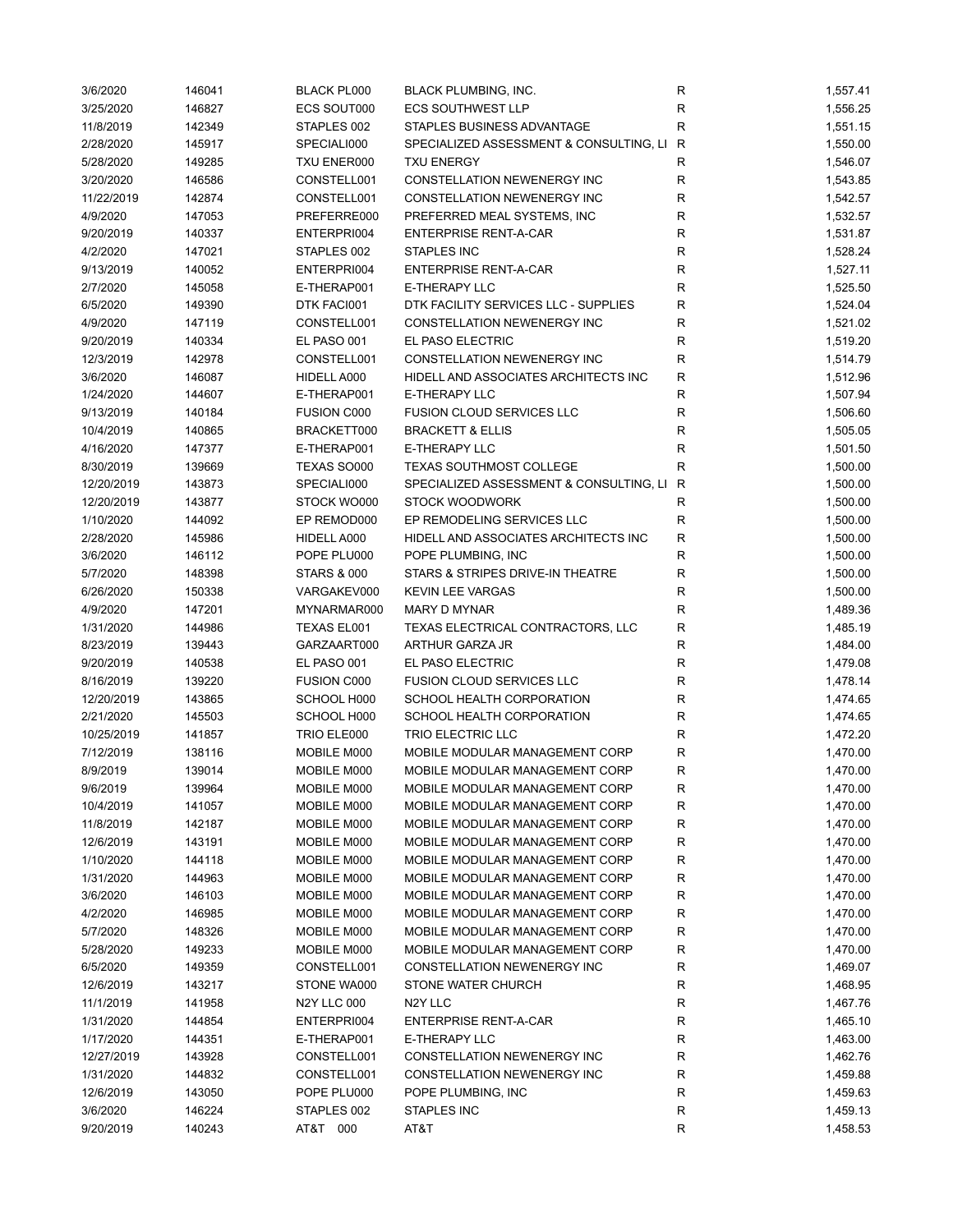| 1/31/2020  | 144900 | STAPLES 002       | <b>STAPLES INC</b>                    | R            | 1,457.61 |
|------------|--------|-------------------|---------------------------------------|--------------|----------|
| 8/23/2019  | 139488 | ULINE 000         | <b>ULINE</b>                          | $\mathsf{R}$ | 1,450.04 |
| 7/26/2019  | 138613 | CITY OF 085       | CITY OF LUBBOCK UTILITIES             | $\mathsf{R}$ | 1,450.01 |
| 5/28/2020  | 149190 | GILL LIN000       | <b>LINDA GILL</b>                     | $\mathsf{R}$ | 1,450.00 |
| 8/9/2019   | 139058 | ULINE 000         | <b>ULINE</b>                          | R            | 1,449.38 |
| 2/28/2020  | 145972 | CONSTELL001       | CONSTELLATION NEWENERGY INC           | R            | 1,446.00 |
| 3/13/2020  | 146254 | AMAZON C000       | AMAZON CAPITAL SERVICES INC           | R            | 1,441.27 |
| 3/25/2020  | 146892 | TRINITY 005       | <b>TRINITY METRO</b>                  | R            | 1,440.00 |
| 5/28/2020  | 149118 | BRACKETT000       | <b>BRACKETT &amp; ELLIS</b>           | $\mathsf{R}$ | 1,437.46 |
| 5/28/2020  | 149218 | KLEEN AI000       | KLEEN AIR FILTER SERVICE & SALES      | $\mathsf{R}$ | 1,436.25 |
| 3/6/2020   | 146207 | METROPLE000       | METROPLEX EDUCATIONAL CONSULTANTS     | R            | 1,432.15 |
|            |        |                   | EL PASO DISPOSAL                      |              |          |
| 9/6/2019   | 139944 | EL PASO 000       |                                       | R            | 1,430.13 |
| 4/30/2020  | 147944 | AMAZON C000       | AMAZON CAPITAL SERVICES INC           | $\mathsf{R}$ | 1,430.06 |
| 7/12/2019  | 138096 | EL PASO 000       | EL PASO DISPOSAL                      | $\mathsf{R}$ | 1,429.53 |
| 8/9/2019   | 138999 | EL PASO 000       | EL PASO DISPOSAL                      | $\mathsf{R}$ | 1,429.53 |
| 11/8/2019  | 142162 | EL PASO 000       | EL PASO DISPOSAL                      | $\mathsf{R}$ | 1,429.53 |
| 12/6/2019  | 143173 | EL PASO 000       | EL PASO DISPOSAL                      | R            | 1,429.53 |
| 1/3/2020   | 143994 | EL PASO 000       | EL PASO DISPOSAL                      | R            | 1,429.53 |
| 2/7/2020   | 145060 | EL PASO 000       | EL PASO DISPOSAL                      | R            | 1,429.53 |
| 3/6/2020   | 146193 | EL PASO 000       | EL PASO DISPOSAL                      | $\mathsf{R}$ | 1,429.53 |
| 4/9/2020   | 147148 | EL PASO 000       | EL PASO DISPOSAL                      | $\mathsf{R}$ | 1,429.53 |
| 5/7/2020   | 148296 | EL PASO 000       | EL PASO DISPOSAL                      | $\mathsf{R}$ | 1,429.53 |
| 6/5/2020   | 149393 | EL PASO 000       | EL PASO DISPOSAL                      | $\mathsf{R}$ | 1,429.53 |
| 10/25/2019 | 141810 | CPS ENER000       | <b>CPS ENERGY</b>                     | $\mathsf{R}$ | 1,428.97 |
| 10/4/2019  | 141035 | EL PASO 000       | EL PASO DISPOSAL                      | $\mathsf{R}$ | 1,428.93 |
| 8/2/2019   | 138940 | STAPLES 003       | STAPLES TECHNOLOGY SOLUTIONS          | $\mathsf{R}$ | 1,426.44 |
| 3/13/2020  | 146354 | PARKER C001       | PARKER CONSTRUCTION LLC               | $\mathsf{R}$ | 1,425.00 |
| 3/20/2020  | 146748 | TEXAS ED000       | TEXAS EDUCATION AGENCY                | R            | 1,425.00 |
| 1/24/2020  | 144697 | WOODLAND002       | <b>WOODLANDS SPRINGHILL SUITES</b>    | $\mathsf{R}$ | 1,424.17 |
| 8/23/2019  | 139416 | CONSTELL001       | CONSTELLATION NEWENERGY INC           | R            | 1,423.58 |
| 3/6/2020   | 146097 | KLEEN AI000       | KLEEN AIR FILTER SERVICE & SALES      | R            | 1,422.50 |
| 9/20/2019  | 140504 | ASBESTOS001       | ASBESTOS INSPECTION MANAGEMENT        | R            | 1,421.00 |
| 9/20/2019  | 140577 | XCEL ENE000       | <b>XCEL ENERGY</b>                    | R            |          |
|            |        |                   |                                       | $\mathsf{R}$ | 1,419.94 |
| 11/15/2019 | 142580 | METROPLE000       | METROPLEX EDUCATIONAL CONSULTANTS     |              | 1,411.92 |
| 8/16/2019  | 139232 | MIDTOWN 000       | MIDTOWN PLUMBING CO                   | $\mathsf{R}$ | 1,410.00 |
| 10/4/2019  | 140908 | CPS ENER000       | <b>CPS ENERGY</b>                     | R            | 1,407.67 |
| 4/30/2020  | 148180 | <b>UPS</b><br>001 | <b>UPS</b>                            | $\mathsf{R}$ | 1,407.37 |
| 6/26/2020  | 150312 | SCHOOL H000       | SCHOOL HEALTH CORPORATION             | $\mathsf{R}$ | 1,405.36 |
| 10/18/2019 | 141375 | CPS ENER000       | <b>CPS ENERGY</b>                     | R            | 1,404.88 |
| 2/28/2020  | 145822 | AT&T LON000       | AT&T LONG DISTANCE                    | R            | 1,404.79 |
| 10/18/2019 | 141588 | EL PASO 001       | EL PASO ELECTRIC                      | $\mathsf{R}$ | 1,404.62 |
| 8/9/2019   | 139055 | STONE WA000       | STONE WATER CHURCH                    | R            | 1,401.42 |
| 6/19/2020  | 150087 | STEWART 001       | THE STEWART ORGANIZATION, INC.        | R            | 1,400.19 |
| 1/17/2020  | 144378 | JOESEJUL001       | <b>JULIE JOESEL</b>                   | R            | 1,400.00 |
| 6/5/2020   | 149544 | SCHULMAN000       | SCHULMAN LOPEZ HOFFER & ADELSTEIN LLP | R            | 1,394.38 |
| 4/16/2020  | 147445 | TEMPEMAR000       | MARY JOANNE TEMPELMEYER               | R            | 1,387.50 |
| 2/21/2020  | 145518 | AMAZON C000       | AMAZON CAPITAL SERVICES INC           | R            | 1,380.85 |
| 1/10/2020  | 144106 | JIVE COM000       | JIVE COMMUNICATIONS, INC              | R            | 1,378.91 |
| 10/18/2019 | 141373 | CORNERST000       | <b>CORNERSTONE STAFFING</b>           | R            | 1,366.97 |
| 2/7/2020   | 145205 | JIVE COM000       | JIVE COMMUNICATIONS, INC              | $\mathsf{R}$ | 1,366.95 |
| 1/10/2020  | 144132 | PREMIERE000       | PREMIERE INSTALL MOVERS, LLC          | R            | 1,365.66 |
| 2/21/2020  | 145520 | ASBESTOS001       | ASBESTOS INSPECTION MANAGEMENT        | R            | 1,365.00 |
| 6/5/2020   | 149355 | COLLEGE 002       | THE COLLEGE BOARD                     | R            | 1,365.00 |
| 9/27/2019  | 140643 | AMAZON C000       | AMAZON CAPITAL SERVICES INC           | R            | 1,364.96 |
| 9/20/2019  | 140460 | STAPLES 002       | STAPLES BUSINESS ADVANTAGE            | R            | 1,361.78 |
| 7/19/2019  | 138478 | AMAZON C000       | AMAZON CAPITAL SERVICES INC           | R            | 1,361.50 |
| 12/13/2019 | 143312 | JIVE COM000       | JIVE COMMUNICATIONS, INC              | R            | 1,358.88 |
| 10/25/2019 | 141735 | NBU (NEW000       | NBU (NEW BRAUNFELS UTILITIES)         | $\mathsf{R}$ | 1,357.96 |
| 3/6/2020   | 146078 | ELECTRO 001       | ELECTRO COOLING SERVICE LLC           | R            | 1,352.50 |
|            |        |                   |                                       |              |          |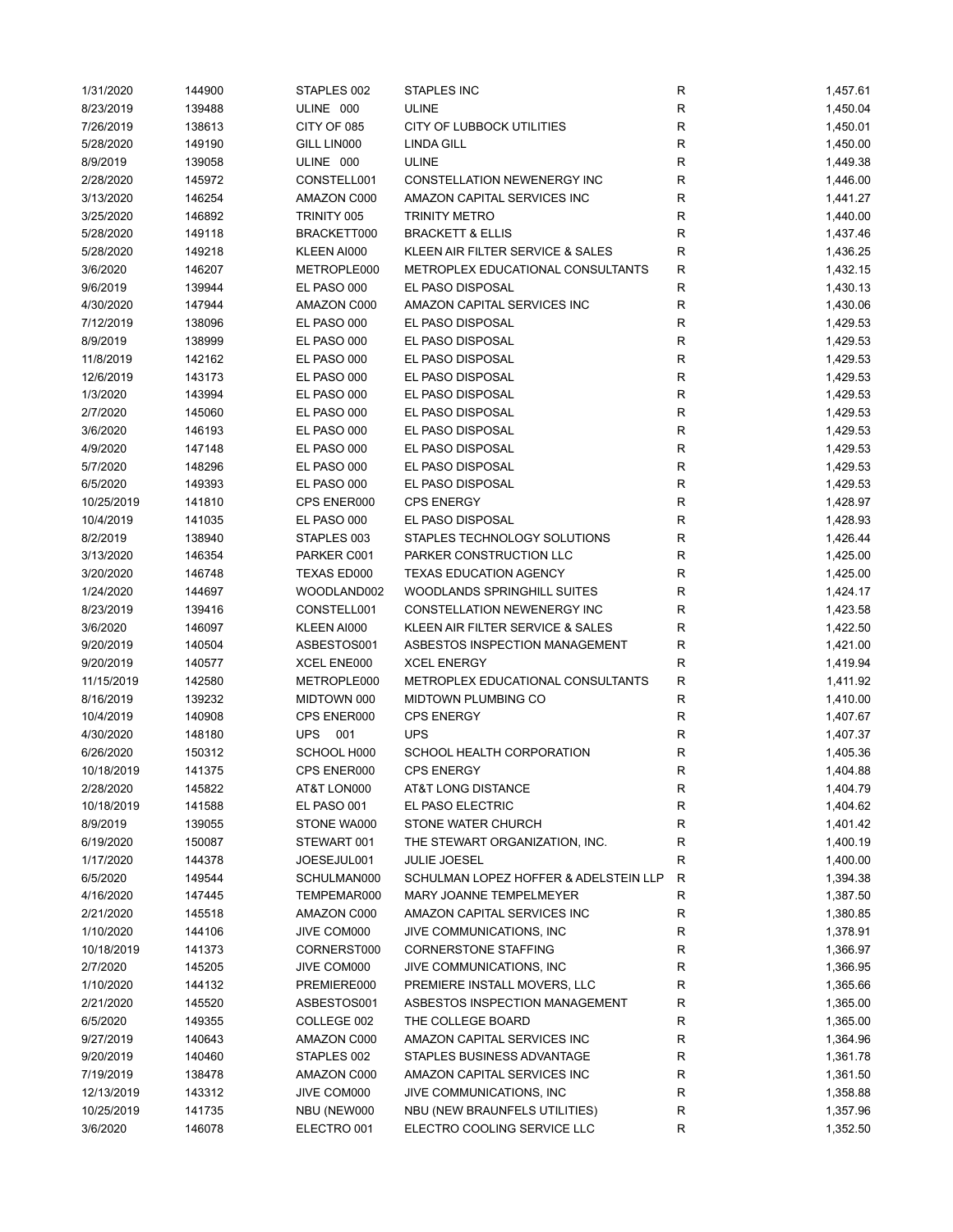| 10/18/2019 | 141401    | M & H SO000 | M & H SOLUTIONS                         | R            | 1,350.00 |
|------------|-----------|-------------|-----------------------------------------|--------------|----------|
| 10/25/2019 | 141848    | SOUTH PL000 | SOUTH PLAINS COLLEGE                    | R            | 1,350.00 |
| 8/30/2019  | 139757    | STAPLES 002 | STAPLES BUSINESS ADVANTAGE              | R            | 1,349.06 |
| 7/26/2019  | 138623    | CPS ENER000 | <b>CPS ENERGY</b>                       | R            | 1,344.22 |
| 10/4/2019  | 141056    | METROPLE000 | METROPLEX EDUCATIONAL CONSULTANTS       | R            | 1,344.00 |
| 8/23/2019  | 139523    | CPS ENER000 | <b>CPS ENERGY</b>                       | R            | 1,343.46 |
| 4/30/2020  | 148010    | CONSTELL001 | CONSTELLATION NEWENERGY INC             | $\mathsf{R}$ | 1,340.73 |
| 2/14/2020  | 145406    | ULINE 000   | ULINE                                   | R            | 1,337.25 |
| 10/25/2019 | 141674    | CITY OF 085 | CITY OF LUBBOCK UTILITIES               | R            | 1,332.97 |
|            |           |             |                                         |              |          |
| 8/30/2019  | 139683    | VIA METR000 | <b>VIA METROPOLITAN TRANSIT</b>         | R            | 1,330.00 |
| 1/17/2020  | 144517    | FASTSIGN011 | <b>FASTSIGNS - AUSTIN</b>               | R            | 1,329.60 |
| 9/13/2019  | 140065    | GOSSNER 000 | GOSSNER FOODS INC                       | R            | 1,329.40 |
| 4/9/2020   | 147149    | ELECTRO 001 | ELECTRO COOLING SERVICE LLC             | R            | 1,325.00 |
| 5/28/2020  | 149241    | POPE PLU000 | POPE PLUMBING, INC                      | R            | 1,325.00 |
| 11/8/2019  | 142277    | ARLINGTO003 | <b>ARLINGTON UTILITIES</b>              | R            | 1,324.28 |
| 11/1/2019  | 141945    | JAMAN IN000 | JAMAN INVESTMENTS, LLC                  | R            | 1,324.25 |
| 9/6/2019   | 139832    | CPS ENER000 | <b>CPS ENERGY</b>                       | R            | 1,322.77 |
| 10/18/2019 | 141589    | EL PASO 001 | EL PASO ELECTRIC                        | $\mathsf{R}$ | 1,321.84 |
| 8/30/2019  | 139687    | XCEL ENE000 | <b>XCEL ENERGY</b>                      | $\mathsf{R}$ | 1,320.32 |
| 8/30/2019  | 139749    | RIVERAS 000 | RIVERAS LAWN CARE                       | R            | 1,320.00 |
| 8/9/2019   | 139053    | STAPLES 003 | STAPLES TECHNOLOGY SOLUTIONS            | R            | 1,311.05 |
| 9/6/2019   | 139889    | STONE WA000 | STONE WATER CHURCH                      | R            | 1,309.44 |
| 11/22/2019 | 142840    | AT&T LON000 | <b>AT&amp;T LONG DISTANCE</b>           | R            | 1,302.64 |
| 11/15/2019 | 142437    | DTK FACI001 | DTK FACILITY SERVICES LLC - SUPPLIES    | R            | 1,302.50 |
| 2/14/2020  | 145343    | PARKER C001 | PARKER CONSTRUCTION LLC                 | R            | 1,300.00 |
| 2/28/2020  | 145897    | POPE PLU000 | POPE PLUMBING, INC                      | R            | 1,296.86 |
|            |           |             |                                         |              |          |
| 4/30/2020  | 148032    | E-THERAP001 | E-THERAPY LLC                           | R            | 1,290.50 |
| 9/13/2019  | 140080    | PARKER C001 | PARKER CONSTRUCTION LLC                 | R            | 1,285.00 |
| 8/30/2019  | 139733    | HOME DEP000 | <b>HOME DEPOT</b>                       | ${\sf R}$    | 1,283.23 |
| 10/25/2019 | 141677    | COMANCHE001 | <b>COMANCHE CHIEF</b>                   | R            | 1,274.50 |
| 6/19/2020  | 192001421 | CITY OF 085 | CITY OF 085                             | Α            | 1,273.71 |
| 9/6/2019   | 139875    | RPI ELEC000 | <b>RPI ELECTRIC</b>                     | $\mathsf{R}$ | 1,273.35 |
| 1/24/2020  | 144593    | CONSTELL001 | CONSTELLATION NEWENERGY INC             | R            | 1,270.31 |
| 9/6/2019   | 139991    | UPS 001     | <b>UPS</b>                              | $\mathsf{R}$ | 1,264.50 |
| 12/13/2019 | 143276    | CONSTELL001 | CONSTELLATION NEWENERGY INC             | R            | 1,262.97 |
| 1/17/2020  | 144334    | CITY OF 070 | <b>CITY OF EDINBURG</b>                 | $\mathsf R$  | 1,261.65 |
| 5/7/2020   | 148239    | ATTAINME000 | ATTAINMENT COMPANY, INC                 | $\mathsf{R}$ | 1,257.90 |
| 7/26/2019  | 138630    | DATA REC000 | DATA RECOGNITION CORP.                  | $\mathsf R$  | 1,253.75 |
| 9/27/2019  | 140725    | NBU (NEW000 | NBU (NEW BRAUNFELS UTILITIES)           | R            | 1,251.59 |
| 3/13/2020  | 146346    | LEWISVIL004 | <b>LEWISVILLE ISD</b>                   | R            | 1,250.00 |
| 3/20/2020  | 146605    | EP REMOD000 | EP REMODELING SERVICES LLC              | R            | 1,250.00 |
| 5/21/2020  | 148850    | ASBESTOS001 | ASBESTOS INSPECTION MANAGEMENT          | R            | 1,250.00 |
| 7/19/2019  | 138413    | JIVE COM000 | JIVE COMMUNICATIONS, INC                | R            | 1,245.54 |
| 2/7/2020   | 145061    | ELECTRO 001 | ELECTRO COOLING SERVICE LLC             | R            | 1,243.00 |
| 5/7/2020   | 148218    | AMAZON C000 | AMAZON CAPITAL SERVICES INC             | R            | 1,242.72 |
|            |           |             |                                         |              |          |
| 8/30/2019  | 139667    | TEXAS FI001 | TEXAS FIRE ALARM, INC                   | R            | 1,240.92 |
| 10/4/2019  | 140898    | CONSTELL001 | CONSTELLATION NEWENERGY INC             | R            | 1,239.55 |
| 2/28/2020  | 145857    | E-THERAP001 | E-THERAPY LLC                           | R            | 1,238.42 |
| 3/25/2020  | 146861    | MANGUM L000 | MANGUM LANDSCAPE, INC                   | R            | 1,225.00 |
| 8/16/2019  | 139278    | WRIGHT G000 | WRIGHT GROUP ARCHITECTS PLANNERS, PLL R |              | 1,223.65 |
| 9/20/2019  | 140564    | ROTO ROO002 | ROTO ROOTER PLUMBING AND SERVICE        | R            | 1,219.48 |
| 9/27/2019  | 140747    | STAPLES 002 | STAPLES BUSINESS ADVANTAGE              | R            | 1,218.81 |
| 10/25/2019 | 141729    | KLEEN AI000 | KLEEN AIR FILTER SERVICE & SALES        | R            | 1,217.50 |
| 6/26/2020  | 150263    | FASTSIGN001 | FASTSIGNS-MCALLEN                       | R            | 1,210.63 |
| 9/6/2019   | 139814    | CONSTELL001 | CONSTELLATION NEWENERGY INC             | R            | 1,206.36 |
| 8/16/2019  | 139208    | CPS ENER000 | <b>CPS ENERGY</b>                       | R            | 1,205.22 |
| 10/11/2019 | 141118    | ARLINGTO003 | <b>ARLINGTON UTILITIES</b>              | R            | 1,203.36 |
| 7/12/2019  | 138165    | STOCK WO000 | <b>STOCK WOODWORK</b>                   | R            | 1,200.00 |
| 7/26/2019  | 138707    | ADVANCED006 | <b>ADVANCED</b>                         | R            | 1,200.00 |
|            |           |             |                                         |              |          |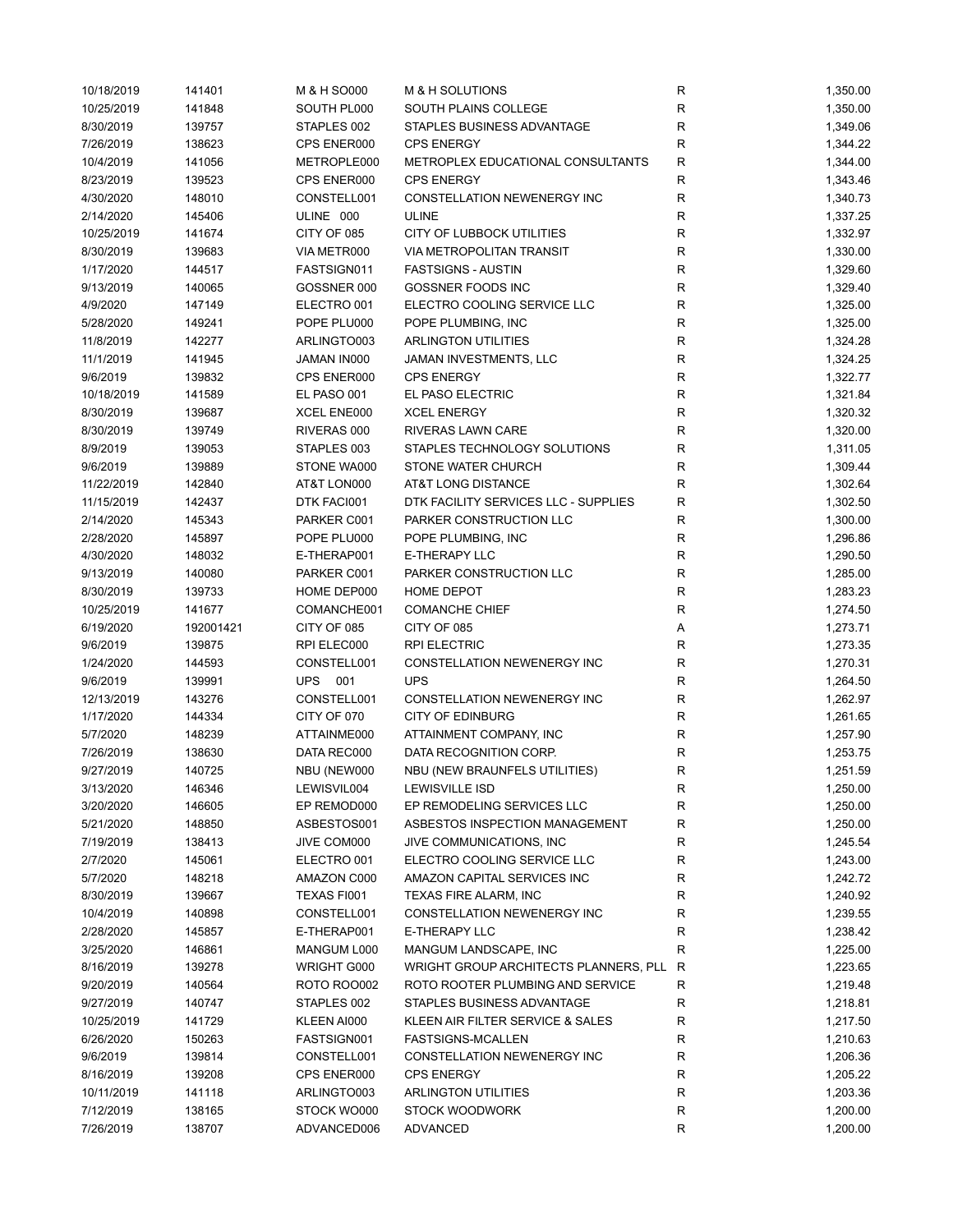| 10/4/2019  | 141089 | SUN METR000       | <b>SUN METRO</b>                          | R           | 1,200.00 |
|------------|--------|-------------------|-------------------------------------------|-------------|----------|
| 12/20/2019 | 143893 | VARGAKEV000       | <b>KEVIN LEE VARGAS</b>                   | R           | 1,200.00 |
| 2/14/2020  | 145461 | SPARTAN 000       | SPARTAN PSYCHOLOGICAL CONSULTING          | R           | 1,200.00 |
| 2/24/2020  | 145806 | SALAZHIR001       | <b>HIRAM SALAZAR</b>                      | $\mathsf R$ | 1,200.00 |
| 9/13/2019  | 140033 | CITY OF 070       | <b>CITY OF EDINBURG</b>                   | R           | 1,199.64 |
| 10/18/2019 | 141355 | CONSTELL001       | CONSTELLATION NEWENERGY INC               | R           | 1,197.57 |
| 6/26/2020  | 150302 | PREFERRE000       | PREFERRED MEAL SYSTEMS, INC               | R           | 1,194.28 |
| 5/28/2020  | 149166 | E-THERAP001       | E-THERAPY LLC                             | R           | 1,193.50 |
| 2/14/2020  | 145462 | STAPLES 002       | STAPLES INC                               | R           | 1,191.09 |
| 9/6/2019   | 139884 | SOUTHWES006       | SOUTHWESTERN ELECTRIC POWER               | R           | 1,190.92 |
| 11/1/2019  | 142032 | CITY OF 062       | CITY OF WACO                              | R           | 1,187.23 |
|            |        |                   |                                           |             |          |
| 11/1/2019  | 141981 | SPECIALI000       | SPECIALIZED ASSESSMENT & CONSULTING, LI R |             | 1,185.00 |
| 4/16/2020  | 147369 | CONSTELL001       | CONSTELLATION NEWENERGY INC               | R           | 1,184.61 |
| 5/28/2020  | 149272 | STEWART 001       | THE STEWART ORGANIZATION, INC.            | R           | 1,182.87 |
| 3/25/2020  | 146778 | AT&T LON000       | AT&T LONG DISTANCE                        | $\mathsf R$ | 1,176.41 |
| 2/14/2020  | 145412 | WM CORPO000       | WM CORPORATE SERVICES INC                 | $\mathsf R$ | 1,176.31 |
| 6/19/2020  | 149888 | CONSTELL001       | CONSTELLATION NEWENERGY INC               | R           | 1,174.91 |
| 11/1/2019  | 141950 | LAKESHOR000       | LAKESHORE LEARNING MATERIALS              | R           | 1,173.14 |
| 10/4/2019  | 141036 | ELECTRO 001       | ELECTRO COOLING SERVICE LLC               | R           | 1,171.00 |
| 4/2/2020   | 146948 | CORNERST000       | <b>CORNERSTONE STAFFING</b>               | R           | 1,166.33 |
| 9/27/2019  | 140744 | SCHOOL H000       | SCHOOL HEALTH CORPORATION                 | R           | 1,165.32 |
| 5/14/2020  | 148525 | CONSTELL001       | CONSTELLATION NEWENERGY INC               | R           | 1,161.22 |
| 8/2/2019   | 138794 | COLLEGE 002       | THE COLLEGE BOARD                         | R           | 1,159.50 |
| 1/10/2020  | 144158 | STAPLES 002       | <b>STAPLES INC</b>                        | R           | 1,154.95 |
| 11/1/2019  | 141922 | CONSTELL001       | CONSTELLATION NEWENERGY INC               | $\mathsf R$ | 1,154.43 |
| 3/13/2020  | 146445 | METROPLE000       | METROPLEX EDUCATIONAL CONSULTANTS         | $\mathsf R$ | 1,154.39 |
| 4/2/2020   | 147023 | STONE WA000       | STONE WATER CHURCH                        | $\mathsf R$ | 1,153.22 |
| 3/13/2020  | 146420 | <b>UPS</b><br>001 | <b>UPS</b>                                | R           | 1,152.99 |
| 10/4/2019  | 140970 | SOUTHWES006       | SOUTHWESTERN ELECTRIC POWER               | R           | 1,152.63 |
| 6/26/2020  | 150247 | CPS ENER000       | <b>CPS ENERGY</b>                         | R           | 1,151.46 |
| 1/31/2020  | 144881 | PARKER C001       | PARKER CONSTRUCTION LLC                   | $\mathsf R$ | 1,150.00 |
|            |        |                   | THE COLLEGE BOARD                         | $\mathsf R$ |          |
| 6/26/2020  | 150237 | COLLEGE 002       |                                           |             | 1,149.00 |
| 12/13/2019 | 143280 | CORNERST000       | <b>CORNERSTONE STAFFING</b>               | R           | 1,148.11 |
| 6/19/2020  | 150006 | MICHAEL'002       | MICHAEL'S KEYS, INC                       | R           | 1,146.35 |
| 12/13/2019 | 143532 | STAPLES 002       | STAPLES BUSINESS ADVANTAGE                | R           | 1,146.03 |
| 2/21/2020  | 145568 | CONSTELL001       | CONSTELLATION NEWENERGY INC               | R           | 1,145.06 |
| 5/7/2020   | 148383 | <b>UPS</b><br>001 | <b>UPS</b>                                | $\mathsf R$ | 1,143.74 |
| 10/18/2019 | 141391 | HIGGINBO002       | <b>HIGGINBOTHAM INSURANCE AGENCY</b>      | R           | 1,143.00 |
| 9/13/2019  | 140217 | <b>UPS</b><br>001 | <b>UPS</b>                                | R           | 1,141.35 |
| 8/9/2019   | 138976 | CONSTELL001       | CONSTELLATION NEWENERGY INC               | R           | 1,139.17 |
| 9/20/2019  | 140236 | AMAZON C000       | AMAZON CAPITAL SERVICES INC               | R           | 1,135.32 |
| 7/1/2019   | 137691 | EMB TEXA002       | EMB TEXAS VENTURES, LLC                   | R           | 1,133.18 |
| 8/1/2019   | 138528 | EMB TEXA002       | EMB TEXAS VENTURES, LLC                   | R           | 1,133.18 |
| 9/1/2019   | 139334 | EMB TEXA002       | EMB TEXAS VENTURES, LLC                   | R           | 1,133.18 |
| 10/1/2019  | 140593 | EMB TEXA002       | EMB TEXAS VENTURES, LLC                   | R           | 1,133.18 |
| 11/1/2019  | 141503 | EMB TEXA002       | EMB TEXAS VENTURES, LLC                   | R           | 1,133.18 |
| 12/1/2019  | 142638 | EMB TEXA002       | EMB TEXAS VENTURES, LLC                   | R           | 1,133.18 |
| 1/1/2020   | 143433 | EMB TEXA002       | EMB TEXAS VENTURES, LLC                   | R           | 1,133.18 |
| 2/1/2020   | 144450 | EMB TEXA002       | EMB TEXAS VENTURES, LLC                   | R           | 1,133.18 |
| 4/1/2020   | 146477 | EMB TEXA002       | EMB TEXAS VENTURES, LLC                   | R           | 1,133.18 |
| 4/16/2020  | 147382 | EMB TEXA002       | EMB TEXAS VENTURES, LLC                   | R           | 1,133.18 |
| 5/1/2020   | 147471 | EMB TEXA002       | EMB TEXAS VENTURES, LLC                   | R           | 1,133.18 |
| 6/1/2020   | 148807 | EMB TEXA002       | EMB TEXAS VENTURES, LLC                   | R           | 1,133.18 |
| 11/1/2019  | 141906 | COMANCHE001       | <b>COMANCHE CHIEF</b>                     | R           | 1,115.00 |
| 5/14/2020  | 148507 | CONSTELL001       | CONSTELLATION NEWENERGY INC               | R           | 1,114.22 |
|            |        |                   |                                           |             |          |
| 2/7/2020   | 144993 | A SIGN O000       | A SIGN OF QUALITY                         | R           | 1,114.00 |
| 6/12/2020  | 149646 | AMAZON C000       | AMAZON CAPITAL SERVICES INC               | R           | 1,111.70 |
| 7/19/2019  | 138387 | CPS ENER000       | <b>CPS ENERGY</b>                         | R           | 1,109.56 |
| 10/11/2019 | 141196 | JOSTENS 001       | JOSTENS - MIDLAND                         | R           | 1,101.22 |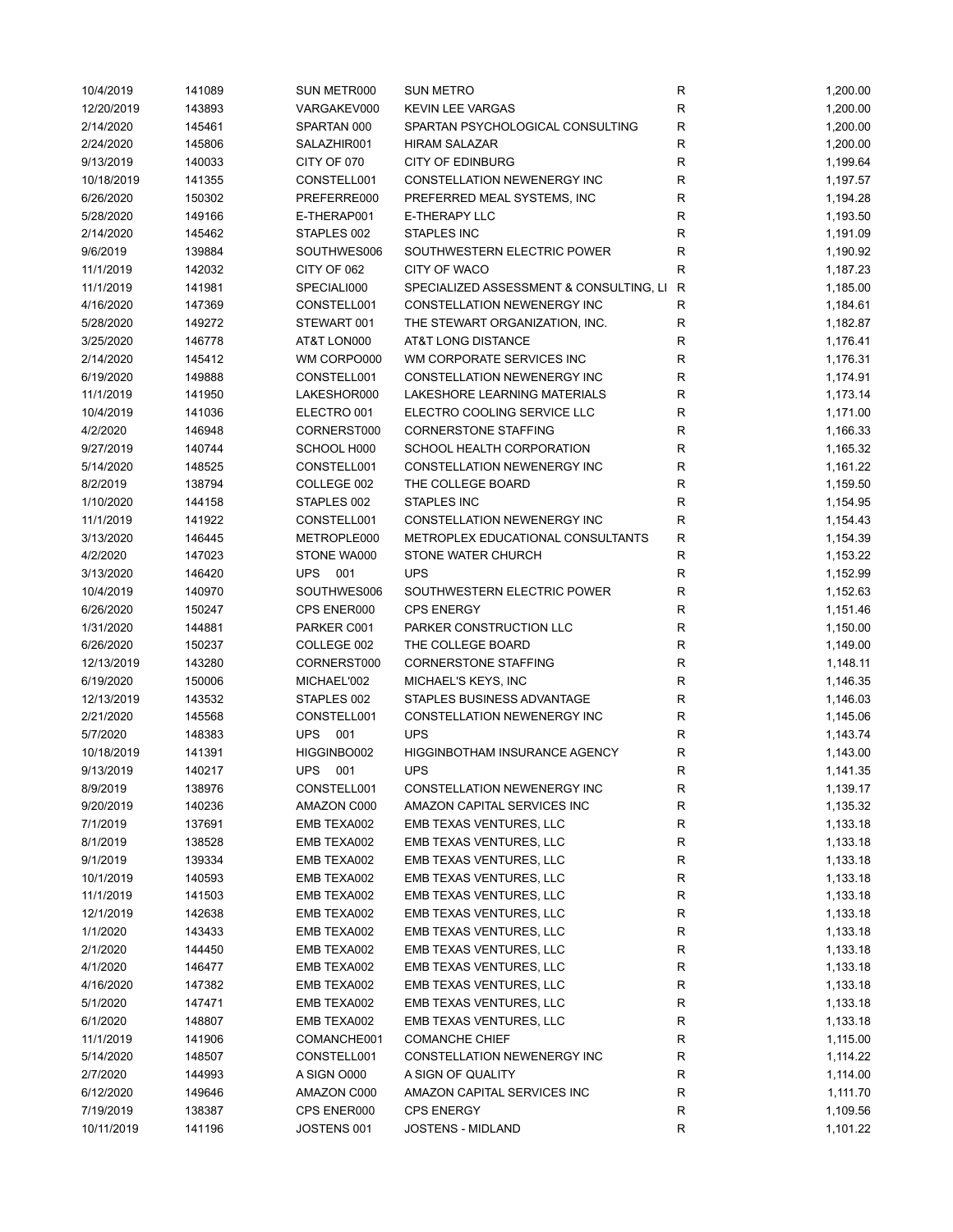| 7/26/2019  | 138763    | ACE FLYE000 | ACE FLYER DISTRIBUTION                | R            | 1,100.00 |
|------------|-----------|-------------|---------------------------------------|--------------|----------|
| 4/16/2020  | 147305    | ASBESTOS001 | ASBESTOS INSPECTION MANAGEMENT        | R            | 1,100.00 |
| 11/1/2019  | 142007    | WINDSTRE000 | <b>WINDSTREAM</b>                     | R            | 1,095.60 |
| 9/20/2019  | 140567    | SOUTH PL000 | SOUTH PLAINS COLLEGE                  | R            | 1,095.00 |
| 10/25/2019 | 141862    | XCEL ENE000 | <b>XCEL ENERGY</b>                    | R            | 1,094.93 |
| 6/19/2020  | 149905    | CONSTELL001 | CONSTELLATION NEWENERGY INC           | R            | 1,092.37 |
| 10/11/2019 | 141209    | METROPLE000 | METROPLEX EDUCATIONAL CONSULTANTS     | R            | 1,092.00 |
|            | 144086    | CORPORAT000 | CORPORATE COMMUNICATIONS CENTER, INC  | R            | 1,081.00 |
| 1/10/2020  |           |             |                                       |              |          |
| 2/14/2020  | 145249    | AMAZON C000 | AMAZON CAPITAL SERVICES INC           | $\mathsf{R}$ | 1,074.78 |
| 9/6/2019   | 139978    | STAPLES 002 | STAPLES BUSINESS ADVANTAGE            | $\mathsf{R}$ | 1,071.41 |
| 12/6/2019  | 143123    | ARLINGTO003 | <b>ARLINGTON UTILITIES</b>            | R            | 1,068.00 |
| 12/6/2019  | 143017    | COMPUDAT001 | COMPUDATA SOLUTIONS, LLC              | R            | 1,059.75 |
| 8/2/2019   | 138811    | CPS ENER000 | <b>CPS ENERGY</b>                     | R            | 1,059.09 |
| 5/14/2020  | 148486    | CITY OF 070 | <b>CITY OF EDINBURG</b>               | $\mathsf{R}$ | 1,057.77 |
| 10/18/2019 | 141354    | CITY OF 070 | <b>CITY OF EDINBURG</b>               | R            | 1,053.91 |
| 11/1/2019  | 141999    | TEXAS FI001 | TEXAS FIRE ALARM, INC                 | R            | 1,052.00 |
| 12/20/2019 | 143748    | AT&T LON000 | AT&T LONG DISTANCE                    | $\mathsf R$  | 1,050.59 |
| 9/13/2019  | 140039    | CONSTELL001 | CONSTELLATION NEWENERGY INC           | $\mathsf R$  | 1,050.47 |
| 10/18/2019 | 141433    | SUN METR000 | <b>SUN METRO</b>                      | $\mathsf R$  | 1,050.00 |
| 11/1/2019  | 141970    | RIVERAS 000 | RIVERAS LAWN CARE                     | $\mathsf R$  | 1,050.00 |
| 2/7/2020   | 145126    | SUN METR000 | <b>SUN METRO</b>                      | R            | 1,050.00 |
| 4/16/2020  | 147431    | RIVERAS 000 | RIVERAS LAWN CARE                     | R            | 1,050.00 |
| 11/1/2019  | 141926    | CPS ENER000 | <b>CPS ENERGY</b>                     | $\mathsf{R}$ | 1,049.01 |
|            |           |             |                                       |              |          |
| 6/12/2020  | 149687    | CRAWSLEI000 | LEIGH HERBERT CRAWSHAW                | R            | 1,048.90 |
| 10/25/2019 | 141690    | E-THERAP001 | E-THERAPY LLC                         | R            | 1,039.50 |
| 12/20/2019 | 143645    | E-THERAP001 | E-THERAPY LLC                         | R            | 1,039.50 |
| 9/6/2019   | 139776    | AMAZON C000 | AMAZON CAPITAL SERVICES INC           | R            | 1,033.85 |
| 4/9/2020   | 147260    | STAPLES 002 | <b>STAPLES INC</b>                    | R            | 1,032.70 |
| 10/18/2019 | 141361    | CONSTELL001 | CONSTELLATION NEWENERGY INC           | R            | 1,031.60 |
| 2/21/2020  | 145742    | ROTO ROO008 | ROTO ROOTER SERVICE CO                | R            | 1,029.80 |
| 3/6/2020   | 146072    | CORNERST000 | <b>CORNERSTONE STAFFING</b>           | R            | 1,028.16 |
| 4/16/2020  | 147371    | CORNERST000 | <b>CORNERSTONE STAFFING</b>           | $\mathsf{R}$ | 1,028.16 |
| 12/20/2019 | 143874    | SPRINGHI000 | <b>SPRINGHILL SUITES</b>              | $\mathsf R$  | 1,027.20 |
| 11/1/2019  | 142022    | AT&T 000    | AT&T                                  | R            | 1,024.98 |
| 2/28/2020  | 145981    | FALLBROO000 | <b>FALLBROOK BAPTIST CHURCH</b>       | $\mathsf{R}$ | 1,023.12 |
| 2/14/2020  | 145383    | STAPLES 002 | <b>STAPLES INC</b>                    | R            | 1,023.01 |
| 3/25/2020  | 146881    | SCHOOL H000 | SCHOOL HEALTH CORPORATION             | $\mathsf{R}$ | 1,020.76 |
| 8/30/2019  | 139639    | NBU (NEW000 | NBU (NEW BRAUNFELS UTILITIES)         | $\mathsf{R}$ | 1,020.10 |
|            |           |             |                                       | $\mathsf R$  | 1,020.00 |
| 10/25/2019 | 141697    | FIRST ST000 | FIRST STUDENT INC                     |              |          |
| 7/19/2019  | 138493    | EL PASO 001 | EL PASO ELECTRIC                      | R            | 1,016.32 |
| 11/15/2019 | 142432    | CPS ENER000 | <b>CPS ENERGY</b>                     | R            | 1,015.89 |
| 2/14/2020  | 145294    | CPS ENER000 | <b>CPS ENERGY</b>                     | R            | 1,015.89 |
| 4/30/2020  | 148014    | CORNERST000 | <b>CORNERSTONE STAFFING</b>           | R            | 1,015.31 |
| 4/16/2020  | 147440    | STAPLES 002 | STAPLES INC                           | R            | 1,014.84 |
| 8/2/2019   | 138792    | CITY OF 062 | CITY OF WACO                          | R            | 1,014.45 |
| 7/9/2019   | 138038    | CITY OF 062 | CITY OF WACO                          | R            | 1,013.60 |
| 4/16/2020  | 147351    | CONSTELL001 | CONSTELLATION NEWENERGY INC           | $\mathsf{R}$ | 1,013.07 |
| 1/31/2020  | 144992    | UNIVERSI011 | UNIVERSITY OF TEXAS RIO GRANDE VALLEY | R            | 1,012.50 |
| 3/6/2020   | 146143    | UNIVERSI011 | UNIVERSITY OF TEXAS RIO GRANDE VALLEY | R            | 1,012.50 |
| 10/4/2019  | 140894    | CONSTELL001 | CONSTELLATION NEWENERGY INC           | $\mathsf{R}$ | 1,010.98 |
| 11/22/2019 | 192000807 | CREACLAU000 | CREACLAU000                           | Α            | 1,010.05 |
| 5/14/2020  | 148506    | CONSTELL001 | CONSTELLATION NEWENERGY INC           | R            | 1,008.70 |
|            |           |             |                                       |              |          |
| 2/7/2020   | 145124    | STAPLES 002 | STAPLES INC                           | R            | 1,005.85 |
| 11/15/2019 | 142409    | CITY OF 070 | <b>CITY OF EDINBURG</b>               | R            | 1,005.12 |
| 5/14/2020  | 148779    | UPS 001     | <b>UPS</b>                            | R            | 1,003.34 |
| 12/6/2019  | 143070    | STAPLES 002 | STAPLES BUSINESS ADVANTAGE            | R            | 1,001.47 |
| 12/6/2019  | 143001    | AT&T 000    | AT&T                                  | R            | 1,000.71 |
| 3/13/2020  | 146297    | CITY OF 070 | <b>CITY OF EDINBURG</b>               | R            | 1,000.60 |
| 1/17/2020  | 144339    | CONSTELL001 | CONSTELLATION NEWENERGY INC           | R            | 1,000.02 |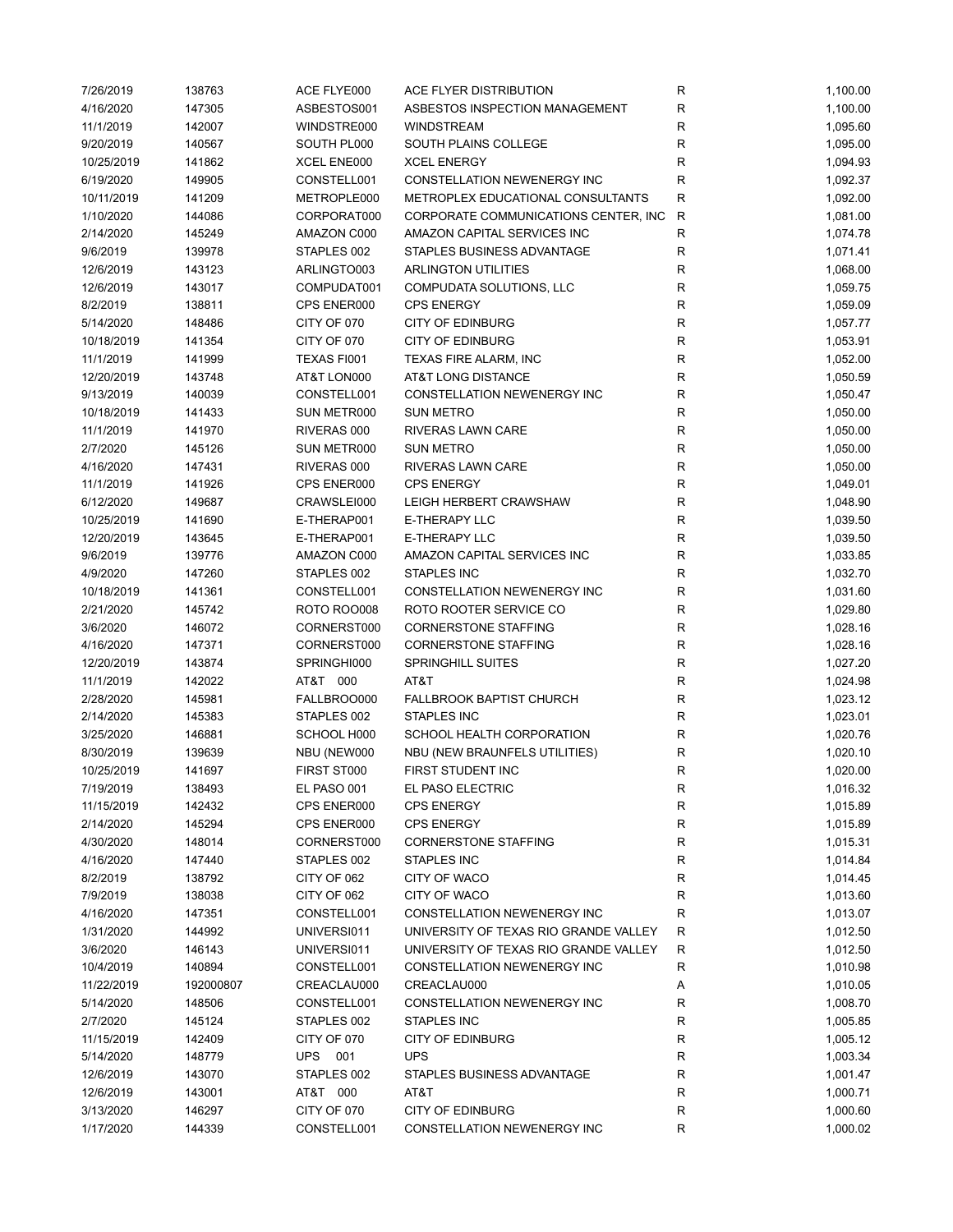| 7/12/2019  | 138244 | LUCKY DO000       | <b>LUCKY DOG GRAPHICS</b>          | $\mathsf{R}$ | 1,000.00 |
|------------|--------|-------------------|------------------------------------|--------------|----------|
| 10/11/2019 | 141225 | READING 001       | <b>READING HORIZONS</b>            | $\mathsf{R}$ | 1,000.00 |
| 10/25/2019 | 141824 | LEWISVIL004       | <b>LEWISVILLE ISD</b>              | R            | 1,000.00 |
| 11/22/2019 | 142881 | CPS ENER000       | <b>CPS ENERGY</b>                  | R            | 1,000.00 |
| 4/23/2020  | 147728 | KLEEN AI000       | KLEEN AIR FILTER SERVICE & SALES   | R            | 997.50   |
| 3/25/2020  | 146767 | AMAZON C000       | AMAZON CAPITAL SERVICES INC        | R            | 997.44   |
| 9/6/2019   | 139807 | CITY OF 062       | CITY OF WACO                       | R            | 997.39   |
| 3/13/2020  | 146314 | CPS ENER000       | <b>CPS ENERGY</b>                  | R            | 996.78   |
| 4/30/2020  | 147947 | ASBESTOS001       | ASBESTOS INSPECTION MANAGEMENT     | R            | 995.00   |
|            |        | COLLEGE 002       |                                    | $\mathsf{R}$ |          |
| 3/6/2020   | 146065 |                   | THE COLLEGE BOARD                  | $\mathsf{R}$ | 993.50   |
| 1/17/2020  | 144343 | CPS ENER000       | <b>CPS ENERGY</b>                  |              | 985.33   |
| 12/13/2019 | 143552 | NBU (NEW000       | NBU (NEW BRAUNFELS UTILITIES)      | R            | 981.12   |
| 9/6/2019   | 139904 | <b>UPS</b><br>001 | <b>UPS</b>                         | $\mathsf{R}$ | 980.59   |
| 11/22/2019 | 142872 | CITY OF 085       | CITY OF LUBBOCK UTILITIES          | $\mathsf{R}$ | 977.68   |
| 11/1/2019  | 142020 | AT&T 000          | AT&T                               | $\mathsf{R}$ | 977.43   |
| 1/3/2020   | 143954 | AT&T<br>000       | AT&T                               | $\mathsf{R}$ | 972.93   |
| 10/25/2019 | 141720 | JIVE COM000       | JIVE COMMUNICATIONS, INC           | R            | 972.34   |
| 5/7/2020   | 148308 | JIVE COM000       | JIVE COMMUNICATIONS, INC           | R            | 969.21   |
| 10/4/2019  | 141012 | AT&T 000          | AT&T                               | $\mathsf{R}$ | 968.51   |
| 1/31/2020  | 144931 | AT&T 000          | AT&T                               | $\mathsf{R}$ | 968.43   |
| 3/25/2020  | 146845 | HOME DEP000       | HOME DEPOT                         | $\mathsf{R}$ | 967.78   |
| 10/18/2019 | 141325 | ADDAX LO000       | ADDAX LOCKSMITH COMPANY            | $\mathsf{R}$ | 965.97   |
| 4/9/2020   | 147105 | CITY OF 070       | <b>CITY OF EDINBURG</b>            | $\mathsf{R}$ | 965.57   |
| 6/19/2020  | 149831 | BEYER PL000       | BEYER PLUMBING COMPANY, LTD        | R            | 965.18   |
| 11/1/2019  | 141917 | CONSTELL001       | <b>CONSTELLATION NEWENERGY INC</b> | $\mathsf{R}$ | 965.11   |
| 8/2/2019   | 138896 | AT&T 000          | AT&T                               | $\mathsf{R}$ | 964.83   |
| 9/27/2019  | 140829 | STAPLES 002       | STAPLES BUSINESS ADVANTAGE         | R            | 963.03   |
| 9/6/2019   | 139782 | AT&T 000          | AT&T                               | $\mathsf{R}$ | 962.98   |
| 12/13/2019 | 143266 | CITY OF 070       | <b>CITY OF EDINBURG</b>            | $\mathsf{R}$ | 961.46   |
| 2/7/2020   | 145151 | <b>UPS</b><br>001 | <b>UPS</b>                         | R            | 958.18   |
|            |        |                   |                                    |              |          |
| 7/9/2019   | 138024 | AT&T 000          | AT&T                               | $\mathsf{R}$ | 957.55   |
| 2/14/2020  | 145281 | CITY OF 070       | <b>CITY OF EDINBURG</b>            | $\mathsf{R}$ | 956.81   |
| 10/11/2019 | 141166 | CONSTELL001       | CONSTELLATION NEWENERGY INC        | $\mathsf{R}$ | 956.27   |
| 3/13/2020  | 146309 | CONSTELL001       | CONSTELLATION NEWENERGY INC        | $\mathsf{R}$ | 956.20   |
| 2/14/2020  | 145287 | CONSTELL001       | CONSTELLATION NEWENERGY INC        | $\mathsf{R}$ | 954.95   |
| 2/7/2020   | 145215 | STAPLES 002       | STAPLES INC                        | $\mathsf{R}$ | 953.55   |
| 11/1/2019  | 142046 | FIRST ST000       | FIRST STUDENT INC                  | $\mathsf{R}$ | 952.00   |
| 1/3/2020   | 144029 | ZAMORABE000       | <b>ABEL ZAMORA</b>                 | $\mathsf{R}$ | 950.00   |
| 3/20/2020  | 146569 | CITY OF 085       | CITY OF LUBBOCK UTILITIES          | R            | 943.27   |
| 5/21/2020  | 149066 | UPS<br>001        | <b>UPS</b>                         | R            | 942.91   |
| 6/5/2020   | 149441 | JIVE COM000       | JIVE COMMUNICATIONS, INC           | $\mathsf{R}$ | 942.81   |
| 2/14/2020  | 145318 | GILL LIN000       | <b>LINDA GILL</b>                  | R            | 937.68   |
| 11/15/2019 | 142589 | STAPLES 002       | STAPLES BUSINESS ADVANTAGE         | R            | 937.56   |
| 1/10/2020  | 144159 | STAPLES 003       | STAPLES TECHNOLOGY SOLUTIONS       | R            | 936.99   |
| 9/20/2019  | 140569 | STAPLES 003       | STAPLES TECHNOLOGY SOLUTIONS       | R            | 932.78   |
| 7/12/2019  | 138221 | CONSTELL001       | CONSTELLATION NEWENERGY INC        | $\mathsf{R}$ | 929.35   |
| 9/6/2019   | 139915 | ARLINGTO003       | <b>ARLINGTON UTILITIES</b>         | $\mathsf{R}$ | 921.07   |
| 3/20/2020  | 146685 | TEXAS FI001       | TEXAS FIRE ALARM, INC              | R            | 920.97   |
| 5/14/2020  | 148761 | TEXAS FI001       | TEXAS FIRE ALARM, INC              | $\mathsf{R}$ | 920.97   |
| 6/26/2020  | 150327 | TEXAS FI001       | TEXAS FIRE ALARM, INC              | $\mathsf{R}$ | 920.97   |
| 8/23/2019  | 139556 | TEXAS FI001       | TEXAS FIRE ALARM, INC              | $\mathsf{R}$ | 920.00   |
|            |        |                   |                                    |              |          |
| 6/5/2020   | 149537 | ROTO ROO008       | ROTO ROOTER SERVICE CO             | $\mathsf{R}$ | 920.00   |
| 10/4/2019  | 140905 | CORNERST000       | <b>CORNERSTONE STAFFING</b>        | R            | 918.49   |
| 10/18/2019 | 141472 | UPS 001           | <b>UPS</b>                         | R            | 914.50   |
| 10/18/2019 | 141570 | CONSTELL001       | CONSTELLATION NEWENERGY INC        | R            | 914.18   |
| 11/22/2019 | 142952 | XCEL ENE000       | <b>XCEL ENERGY</b>                 | R            | 914.06   |
| 4/9/2020   | 147181 | JIVE COM000       | JIVE COMMUNICATIONS, INC.          | $\mathsf{R}$ | 912.81   |
| 4/30/2020  | 148168 | TEXAS FI001       | TEXAS FIRE ALARM, INC              | $\mathsf{R}$ | 911.12   |
| 12/20/2019 | 143880 | TEXARKAN000       | <b>TEXARKANA COLLEGE</b>           | R            | 910.20   |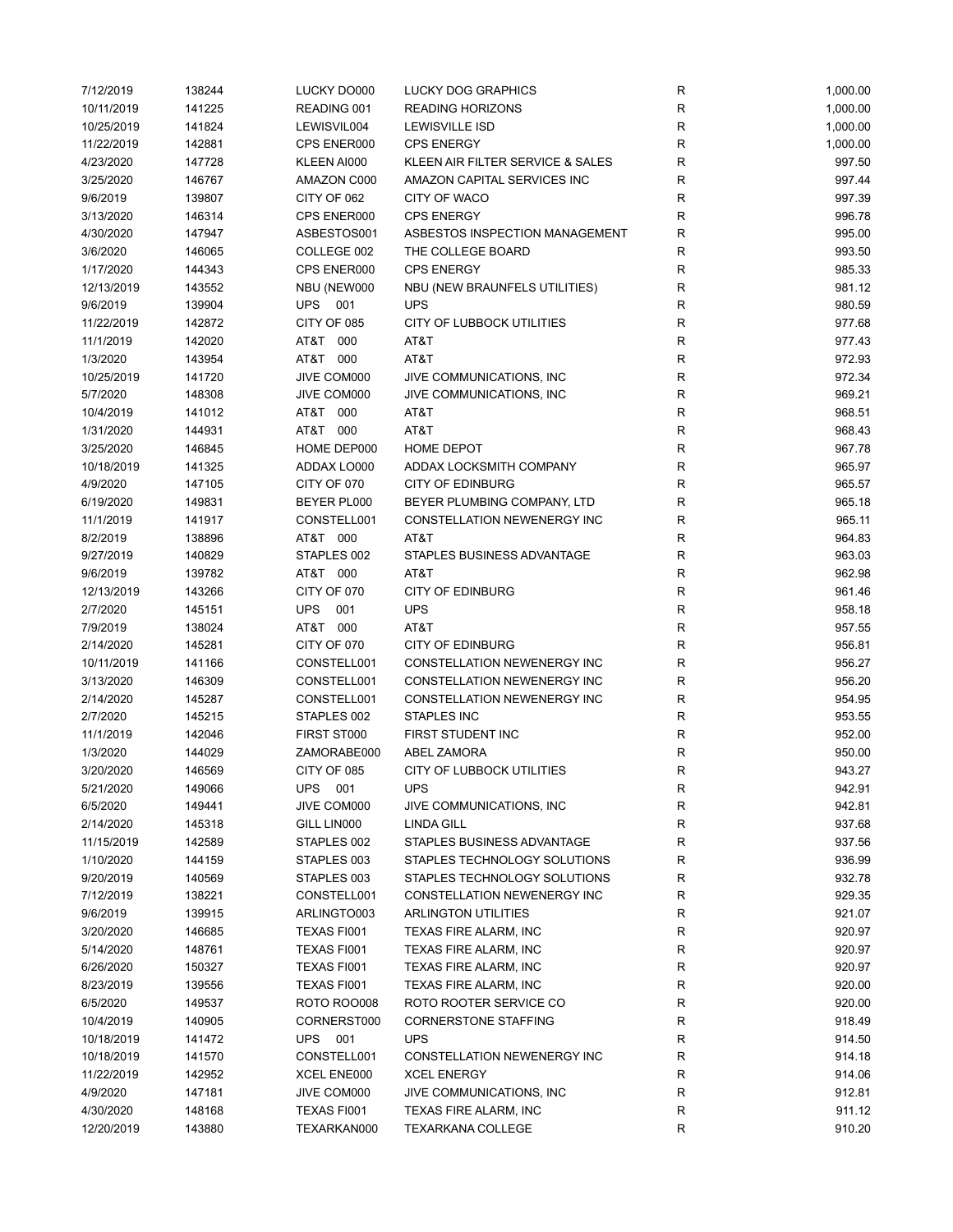| 1/17/2020  | 144353 | EL PASO 001        | EL PASO ELECTRIC                            | R           | 910.04 |
|------------|--------|--------------------|---------------------------------------------|-------------|--------|
| 10/18/2019 | 141601 | KLEEN AI000        | KLEEN AIR FILTER SERVICE & SALES            | R           | 910.00 |
| 6/26/2020  | 150202 | BALFOUR 003        | <b>BALFOUR</b>                              | R           | 908.15 |
| 9/20/2019  | 140305 | CONSTELL001        | CONSTELLATION NEWENERGY INC                 | R           | 907.69 |
| 10/4/2019  | 141005 | ASBESTOS001        | ASBESTOS INSPECTION MANAGEMENT              | R           | 905.00 |
| 11/22/2019 | 142832 | METROPLE000        | METROPLEX EDUCATIONAL CONSULTANTS           | R           | 904.55 |
| 10/11/2019 | 141185 | FITNESS 001        | <b>FITNESS VENTURES LTD</b>                 | R           | 904.16 |
| 12/6/2019  | 143003 | AT&T 000           | AT&T                                        | R           | 903.41 |
| 1/3/2020   | 143956 | AT&T 000           | AT&T                                        | R           | 903.41 |
| 7/26/2019  | 138663 | NBU (NEW000        | NBU (NEW BRAUNFELS UTILITIES)               | R           | 901.19 |
| 10/18/2019 | 141335 | BEYER ME000        | BEYER MECHANICAL LTD                        | R           | 901.00 |
| 1/17/2020  | 144316 | <b>BEYER ME000</b> | BEYER MECHANICAL LTD                        | R           | 901.00 |
|            |        |                    |                                             |             |        |
| 5/21/2020  | 148876 | BEYER ME000        | BEYER MECHANICAL LTD                        | R           | 901.00 |
| 6/12/2020  | 149677 | CITY OF 070        | <b>CITY OF EDINBURG</b>                     | R           | 900.49 |
| 8/2/2019   | 138827 | FOUR STA000        | FOUR STATES LIVING MAGAZINE                 | $\mathsf R$ | 900.00 |
| 4/2/2020   | 146915 | AT&T 000           | AT&T                                        | R           | 899.25 |
| 7/26/2019  | 138706 | XCEL ENE000        | <b>XCEL ENERGY</b>                          | R           | 898.26 |
| 1/31/2020  | 144933 | AT&T 000           | AT&T                                        | $\mathsf R$ | 898.08 |
| 3/6/2020   | 146033 | AT&T 000           | AT&T                                        | R           | 897.88 |
| 12/6/2019  | 143153 | CONSTELL001        | CONSTELLATION NEWENERGY INC                 | R           | 897.70 |
| 6/5/2020   | 149311 | AT&T<br>000        | AT&T                                        | R           | 897.70 |
| 4/30/2020  | 147957 | AT&T<br>000        | AT&T                                        | R           | 897.25 |
| 8/2/2019   | 138898 | AT&T<br>000        | AT&T                                        | R           | 896.56 |
| 4/23/2020  | 147600 | CITY OF 085        | CITY OF LUBBOCK UTILITIES                   | R           | 895.08 |
| 9/6/2019   | 139784 | AT&T 000           | AT&T                                        | R           | 894.71 |
| 4/2/2020   | 146981 | MAY WAN000         | WANDA G MAY                                 | R           | 893.40 |
| 11/22/2019 | 142910 | OUR LADY000        | OUR LADY OF THE LAKE UNIVERSITY             | R           | 891.25 |
| 2/7/2020   | 145239 | OUR LADY000        | OUR LADY OF THE LAKE UNIVERSITY             | R           | 891.25 |
| 12/20/2019 | 143776 | CITY OF 085        | CITY OF LUBBOCK UTILITIES                   | R           | 889.87 |
| 11/22/2019 | 142680 | ASBESTOS001        | ASBESTOS INSPECTION MANAGEMENT              | R           | 889.48 |
| 11/15/2019 | 142424 | CONSTELL001        | CONSTELLATION NEWENERGY INC                 | R           | 889.28 |
| 7/9/2019   | 138026 | AT&T 000           | AT&T                                        | R           | 888.42 |
| 9/20/2019  | 140296 | CONSTELL001        | CONSTELLATION NEWENERGY INC                 | R           | 885.85 |
|            |        |                    |                                             |             |        |
| 11/1/2019  | 141982 | STAPLES 002        | STAPLES BUSINESS ADVANTAGE                  | R           | 883.98 |
| 2/14/2020  | 145470 | <b>UPS</b><br>001  | <b>UPS</b>                                  | R           | 883.05 |
| 10/18/2019 | 141473 | <b>UPS</b><br>001  | <b>UPS</b>                                  | R           | 882.71 |
| 8/30/2019  | 139609 | CONSTELL001        | CONSTELLATION NEWENERGY INC                 | R           | 880.88 |
| 7/26/2019  | 138616 | COLLEGE 002        | THE COLLEGE BOARD                           | R           | 878.75 |
| 11/15/2019 | 142419 | CONSTELL001        | CONSTELLATION NEWENERGY INC                 | R           | 877.23 |
| 7/26/2019  | 138721 | BEYER ME000        | BEYER MECHANICAL LTD                        | R           | 875.00 |
| 11/22/2019 | 142767 | INTERQUE002        | <b>INTERQUEST GROUP, INC</b>                | R           | 870.00 |
| 8/30/2019  | 139577 | AT&T LON000        | AT&T LONG DISTANCE                          | R           | 869.52 |
| 9/13/2019  | 140180 | FITNESS 001        | <b>FITNESS VENTURES LTD</b>                 | R           | 866.17 |
| 4/16/2020  | 147380 | EL PASO 001        | EL PASO ELECTRIC                            | R           | 861.85 |
| 6/19/2020  | 149813 | ARLINGTO003        | <b>ARLINGTON UTILITIES</b>                  | R           | 853.69 |
| 8/2/2019   | 138782 | BROWNSVI004        | <b>BROWNSVILLE PUBLIC UTILITIES BOARD</b>   | R           | 852.90 |
| 11/8/2019  | 142323 | JIVE COM000        | JIVE COMMUNICATIONS, INC.                   | R           | 852.80 |
| 3/25/2020  | 146820 | CPS ENER000        | <b>CPS ENERGY</b>                           | R           | 852.73 |
| 9/27/2019  | 140642 | AIR COND000        | AIR CONDITIONING INNOVATIVE SOLUTIONS, II R |             | 852.16 |
| 11/8/2019  | 142231 | RPI ELEC000        | <b>RPI ELECTRIC</b>                         | $\mathsf R$ | 850.36 |
| 1/10/2020  | 144253 | SPECIALI000        | SPECIALIZED ASSESSMENT & CONSULTING, LI R   |             | 850.00 |
| 1/10/2020  | 144108 | JIVE COM000        | JIVE COMMUNICATIONS, INC.                   | R           | 846.54 |
| 8/9/2019   | 138952 | ARLINGTO003        | <b>ARLINGTON UTILITIES</b>                  | R           | 845.52 |
| 2/28/2020  | 145902 | REF EXPE000        | REF EXPERTS AND HVAC LLC                    | R           | 845.00 |
| 12/13/2019 | 143314 | JIVE COM000        | JIVE COMMUNICATIONS, INC.                   | R           | 844.67 |
| 3/6/2020   |        |                    | JIVE COMMUNICATIONS, INC.                   | R           | 842.76 |
|            | 146203 | JIVE COM000        |                                             |             |        |
| 2/14/2020  | 145330 | JIVE COM000        | JIVE COMMUNICATIONS, INC.                   | R           | 842.32 |
| 7/12/2019  | 138228 | EL PASO 001        | EL PASO ELECTRIC                            | R           | 841.86 |
| 8/16/2019  | 139187 | CONSTELL001        | CONSTELLATION NEWENERGY INC                 | R           | 839.32 |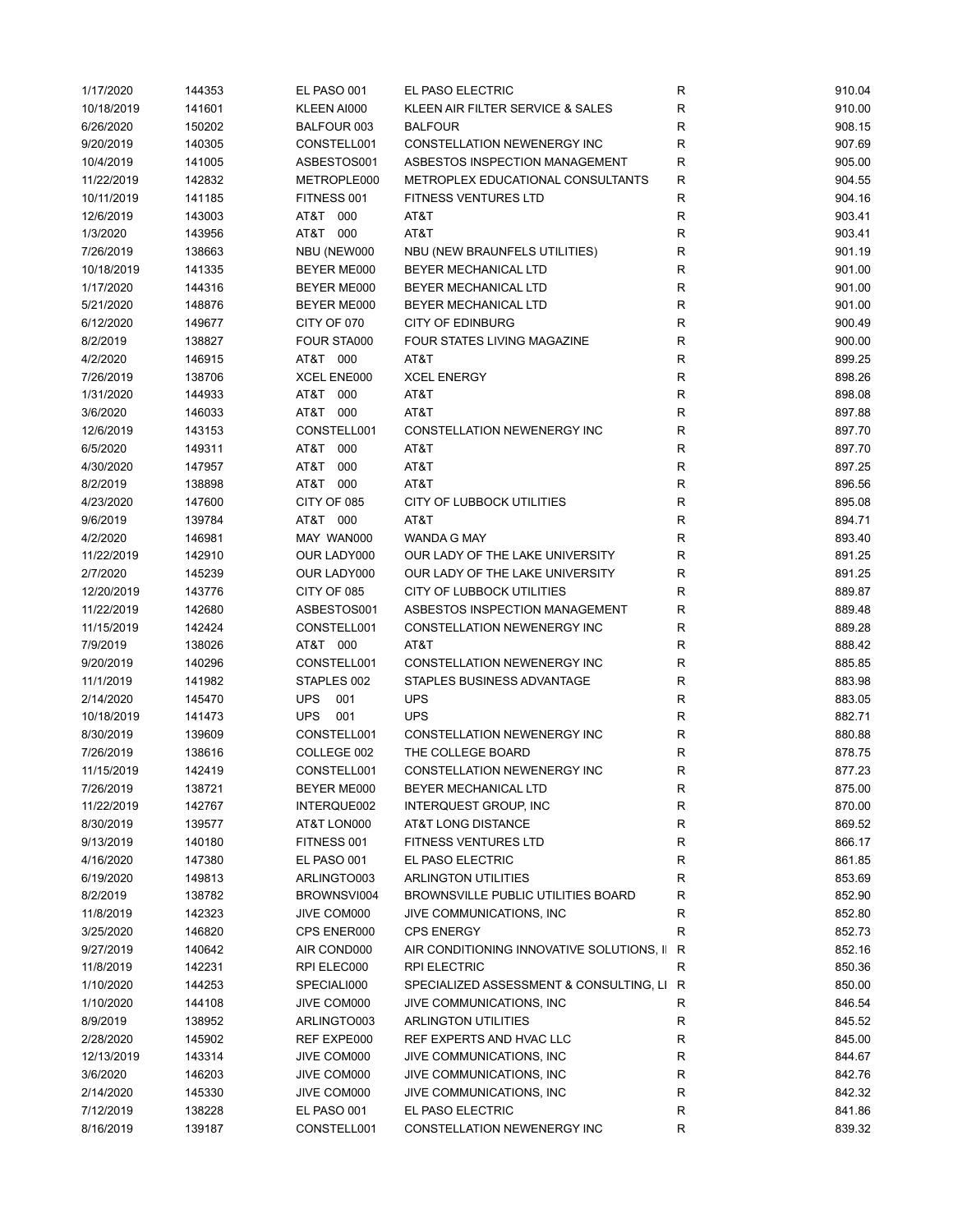| 9/20/2019  | 140372 | JIVE COM000       | JIVE COMMUNICATIONS, INC                    | R         | 838.53 |
|------------|--------|-------------------|---------------------------------------------|-----------|--------|
| 3/13/2020  | 146308 | CONSTELL001       | <b>CONSTELLATION NEWENERGY INC</b>          | R         | 837.85 |
| 9/27/2019  | 140831 | TEXAS FI001       | TEXAS FIRE ALARM, INC                       | R         | 835.92 |
| 2/21/2020  | 145551 | CITY OF 085       | CITY OF LUBBOCK UTILITIES                   | R         | 835.04 |
| 1/10/2020  | 144157 | SPECIALI000       | SPECIALIZED ASSESSMENT & CONSULTING, LI R   |           | 835.00 |
| 2/28/2020  | 145847 | CPS ENER000       | <b>CPS ENERGY</b>                           | R         | 832.72 |
| 5/21/2020  | 148951 | GAYLE LY000       | GAYLE LYON TVI/COMS INC                     | R         | 831.25 |
| 6/19/2020  | 150050 | PURCHASE000       | PURCHASE POWER                              | R         | 829.98 |
|            |        |                   | CONSTELLATION NEWENERGY INC                 |           |        |
| 2/14/2020  | 145286 | CONSTELL001       |                                             | R         | 829.96 |
| 12/20/2019 | 143626 | CONSTELL001       | <b>CONSTELLATION NEWENERGY INC</b>          | R         | 829.15 |
| 10/11/2019 | 141167 | CONSTELL001       | CONSTELLATION NEWENERGY INC                 | R         | 828.60 |
| 10/18/2019 | 141590 | ENTERPRI004       | <b>ENTERPRISE RENT-A-CAR</b>                | R         | 826.93 |
| 10/25/2019 | 141787 | WEATHERF000       | <b>WEATHERFORD COLLEGE</b>                  | R         | 825.00 |
| 3/6/2020   | 146141 | TOWNEPLA001       | TOWNEPLACE SUITES BY MARRIOTT               | ${\sf R}$ | 824.40 |
| 8/23/2019  | 139380 | ASBESTOS001       | ASBESTOS INSPECTION MANAGEMENT              | R         | 824.00 |
| 3/6/2020   | 146161 | ASBESTOS001       | ASBESTOS INSPECTION MANAGEMENT              | R         | 824.00 |
| 7/9/2019   | 138020 | ARLINGTO003       | <b>ARLINGTON UTILITIES</b>                  | R         | 823.85 |
| 4/23/2020  | 147608 | CORNERST000       | <b>CORNERSTONE STAFFING</b>                 | R         | 822.53 |
| 3/6/2020   | 146024 | AMAZON C000       | AMAZON CAPITAL SERVICES INC                 | R         | 821.02 |
| 10/11/2019 | 141316 | <b>UPS</b><br>001 | <b>UPS</b>                                  | R         | 819.29 |
| 9/20/2019  | 140573 | TXU ENER000       | <b>TXU ENERGY</b>                           | R         | 818.87 |
| 12/20/2019 | 143636 | CPS ENER000       | <b>CPS ENERGY</b>                           | R         | 817.73 |
| 11/8/2019  | 142268 | VIA METR000       | <b>VIA METROPOLITAN TRANSIT</b>             | R         | 817.00 |
| 11/15/2019 | 142621 | VIA METR000       | <b>VIA METROPOLITAN TRANSIT</b>             | R         | 817.00 |
| 12/13/2019 | 143416 | VIA METR000       | <b>VIA METROPOLITAN TRANSIT</b>             | R         | 817.00 |
| 1/17/2020  | 144429 | VIA METR000       | <b>VIA METROPOLITAN TRANSIT</b>             | R         | 817.00 |
| 2/7/2020   | 145236 | VIA METR000       | <b>VIA METROPOLITAN TRANSIT</b>             | R         | 817.00 |
| 3/20/2020  | 146577 | CONSTELL001       | CONSTELLATION NEWENERGY INC                 | R         | 816.58 |
|            |        |                   |                                             |           |        |
| 9/13/2019  | 140041 | CONSTELL001       | CONSTELLATION NEWENERGY INC                 | ${\sf R}$ | 816.51 |
| 8/23/2019  | 139448 | JIVE COM000       | JIVE COMMUNICATIONS, INC                    | R         | 816.09 |
| 11/15/2019 | 142612 | <b>UPS</b><br>001 | <b>UPS</b>                                  | R         | 815.24 |
| 3/6/2020   | 146079 | ENTERPRI004       | <b>ENTERPRISE RENT-A-CAR</b>                | R         | 813.76 |
| 2/7/2020   | 145047 | CONSTELL001       | CONSTELLATION NEWENERGY INC                 | R         | 813.75 |
| 1/31/2020  | 144799 | AT&T LON000       | AT&T LONG DISTANCE                          | R         | 812.38 |
| 1/10/2020  | 144213 | EMB TEXA002       | EMB TEXAS VENTURES, LLC                     | R         | 812.15 |
| 1/3/2020   | 143945 | ADVANTAG009       | ADVANTAGE BUSINESS CAPITAL INC              | R         | 810.00 |
| 9/26/2019  | 140844 | CITY OF 096       | <b>CITY OF GRANBURY</b>                     | R         | 805.00 |
| 9/13/2019  | 140040 | CONSTELL001       | CONSTELLATION NEWENERGY INC                 | R         | 804.67 |
| 12/13/2019 | 143279 | CONSTELL001       | CONSTELLATION NEWENERGY INC                 | R         | 804.28 |
| 6/19/2020  | 149808 | AMAZON C000       | AMAZON CAPITAL SERVICES INC                 | R         | 803.55 |
| 6/12/2020  | 149691 | E-THERAP001       | <b>E-THERAPY LLC</b>                        | R         | 803.50 |
| 2/14/2020  | 145397 | TEXAS FI001       | <b>TEXAS FIRE ALARM, INC</b>                | R         | 803.00 |
| 11/8/2019  | 142312 | FITNESS 001       | <b>FITNESS VENTURES LTD</b>                 | R         | 802.74 |
| 11/8/2019  | 142188 | MR ELECT001       | <b>MR ELECTRIC</b>                          | R         | 801.77 |
| 12/20/2019 | 143803 | CPS ENER000       | <b>CPS ENERGY</b>                           | R         | 801.16 |
| 11/15/2019 | 142417 | CONSTELL001       | <b>CONSTELLATION NEWENERGY INC</b>          | R         | 801.07 |
| 2/28/2020  | 145950 | ASBESTOS001       | ASBESTOS INSPECTION MANAGEMENT              | R         | 800.00 |
| 3/13/2020  | 146256 | ASBESTOS001       | ASBESTOS INSPECTION MANAGEMENT              | R         | 800.00 |
| 10/4/2019  | 140972 | STAPLES 002       | STAPLES BUSINESS ADVANTAGE                  | R         | 799.78 |
| 1/3/2020   | 143981 | CONSTELL001       | CONSTELLATION NEWENERGY INC                 | R         | 798.90 |
| 4/9/2020   | 147067 | ARLINGTO003       | <b>ARLINGTON UTILITIES</b>                  | R         | 798.62 |
| 7/12/2019  | 138222 | CONSTELL001       | CONSTELLATION NEWENERGY INC                 | R         | 797.30 |
|            |        |                   |                                             |           |        |
| 11/8/2019  | 142239 | SOUTHWES006       | SOUTHWESTERN ELECTRIC POWER                 | R         | 796.49 |
| 1/24/2020  | 144588 | CITY OF 085       | CITY OF LUBBOCK UTILITIES                   | R         | 795.06 |
| 8/2/2019   | 138871 | SOUTHWES006       | SOUTHWESTERN ELECTRIC POWER                 | R         | 794.26 |
| 5/28/2020  | 149157 | CPS ENER000       | <b>CPS ENERGY</b>                           | R         | 791.02 |
| 6/5/2020   | 149309 | AT&T 000          | AT&T                                        | R         | 790.05 |
| 4/30/2020  | 147954 | AT&T 000          | AT&T                                        | R         | 789.68 |
| 12/13/2019 | 143472 | AIR COND000       | AIR CONDITIONING INNOVATIVE SOLUTIONS, II R |           | 785.00 |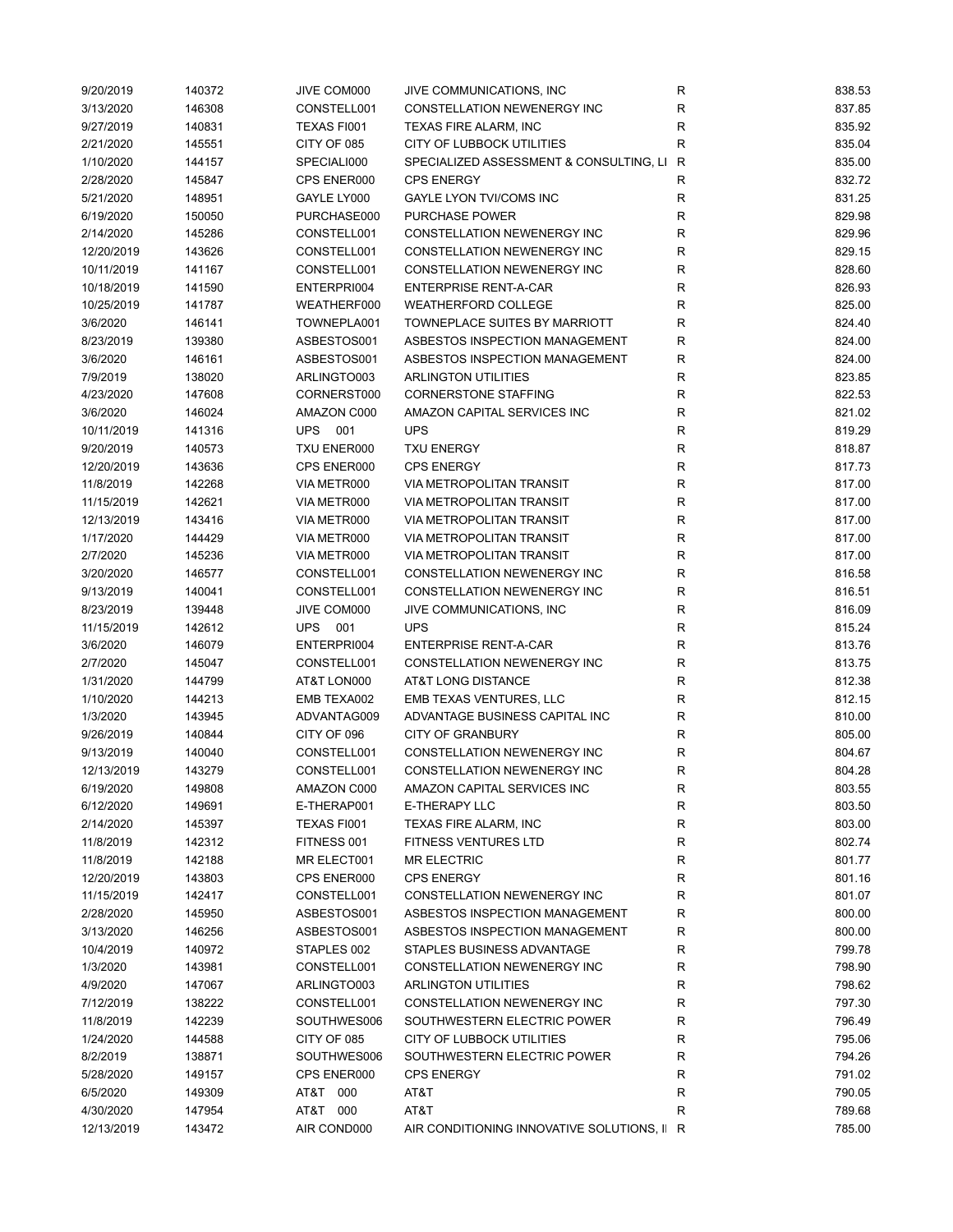| 8/23/2019  | 192000260 | HAM AIM000        | HAM AIM000                                | Α            | 783.20 |
|------------|-----------|-------------------|-------------------------------------------|--------------|--------|
| 6/5/2020   | 149368    | CONSTELL001       | CONSTELLATION NEWENERGY INC               | R            | 781.95 |
| 6/26/2020  | 150258    | EL PASO 001       | EL PASO ELECTRIC                          | R            | 781.24 |
| 10/11/2019 | 141305    | SCHULMAN000       | SCHULMAN LOPEZ HOFFER & ADELSTEIN LLP     | R            | 778.76 |
| 12/20/2019 | 143565    | AMAZON C000       | AMAZON CAPITAL SERVICES INC               | R            | 778.45 |
| 4/2/2020   | 146913    | AT&T 000          | AT&T                                      | R            | 776.15 |
| 10/4/2019  |           | AT&T 000          | AT&T                                      |              | 773.44 |
|            | 141014    |                   |                                           | R            |        |
| 1/17/2020  | 144340    | CONSTELL001       | CONSTELLATION NEWENERGY INC               | R            | 773.41 |
| 7/26/2019  | 192000135 | ALCANVER000       | ALCANVER000                               | Α            | 772.92 |
| 3/6/2020   | 146026    | ARLINGTO003       | <b>ARLINGTON UTILITIES</b>                | R            | 771.63 |
| 3/6/2020   | 146031    | AT&T 000          | AT&T                                      | R            | 770.24 |
| 2/21/2020  | 145677    | ATMOS EN000       | <b>ATMOS ENERGY</b>                       | R            | 768.65 |
| 1/24/2020  | 144554    | AQUA CHI000       | AQUA CHILL OF AUSTIN                      | R            | 768.00 |
| 5/21/2020  | 148848    | AQUA CHI000       | AQUA CHILL OF AUSTIN                      | R            | 768.00 |
| 8/2/2019   | 138805    | CONSTELL001       | CONSTELLATION NEWENERGY INC               | R            | 767.06 |
| 5/28/2020  | 149270    | STAPLES 002       | <b>STAPLES INC</b>                        | R            | 766.27 |
| 8/16/2019  | 139191    | CONSTELL001       | CONSTELLATION NEWENERGY INC               | R            | 760.91 |
| 6/5/2020   | 149363    | CONSTELL001       | CONSTELLATION NEWENERGY INC               | R            | 758.93 |
| 4/9/2020   | 147121    | CONSTELL001       | CONSTELLATION NEWENERGY INC               | R            | 757.51 |
| 11/8/2019  | 142261    | <b>UPS</b><br>001 | <b>UPS</b>                                | R            | 756.32 |
| 8/2/2019   | 138865    | SAM'S CL000       | SAM'S CLUB DIRECT #080                    | R            | 753.81 |
|            |           |                   |                                           |              |        |
| 1/24/2020  | 144713    | ATMOS EN000       | <b>ATMOS ENERGY</b>                       | R            | 753.46 |
| 4/9/2020   | 147127    | CONSTELL001       | <b>CONSTELLATION NEWENERGY INC</b>        | R            | 752.21 |
| 12/3/2019  | 142985    | FRONTIER003       | <b>FRONTIER COMMUNICATIONS</b>            | R            | 750.85 |
| 2/28/2020  | 145869    | HD SUPPL000       | <b>HD SUPPLY</b>                          | R            | 750.60 |
| 8/2/2019   | 138857    | POPE PLU000       | POPE PLUMBING, INC                        | R            | 750.00 |
| 11/1/2019  | 142080    | SPECIALI000       | SPECIALIZED ASSESSMENT & CONSULTING, LI R |              | 750.00 |
| 12/13/2019 | 143531    | SPECIALI000       | SPECIALIZED ASSESSMENT & CONSULTING, LI R |              | 750.00 |
| 1/31/2020  | 144870    | LEWISVIL004       | <b>LEWISVILLE ISD</b>                     | R            | 750.00 |
| 3/13/2020  | 146342    | JOESEJUL001       | <b>JULIE JOESEL</b>                       | R            | 750.00 |
| 5/28/2020  | 149268    | SPECIALI000       | SPECIALIZED ASSESSMENT & CONSULTING, LI R |              | 750.00 |
| 6/12/2020  | 149645    | AMARILLO009       | AMARILLO SOD POODLES                      | R            | 750.00 |
| 2/7/2020   | 145044    | CONSTELL001       | CONSTELLATION NEWENERGY INC               | R            | 749.10 |
| 8/16/2019  | 139190    | CONSTELL001       | CONSTELLATION NEWENERGY INC               | R            | 745.66 |
| 11/1/2019  | 141869    | ABILITIE000       | ABILITIES THERAPY AND CONSULTING, LLC     | R            | 745.20 |
| 11/8/2019  | 142189    | MYNARMAR000       | <b>MARY D MYNAR</b>                       | R            | 744.68 |
| 1/31/2020  | 144792    | AMAZON C000       | AMAZON CAPITAL SERVICES INC               | R            | 742.45 |
|            |           |                   |                                           |              |        |
| 11/15/2019 | 142418    | CONSTELL001       | CONSTELLATION NEWENERGY INC               | R            | 740.44 |
| 11/15/2019 | 142542    | ASBESTOS001       | ASBESTOS INSPECTION MANAGEMENT            | R            | 738.00 |
| 7/12/2019  | 138238    | HOME DEP000       | <b>HOME DEPOT</b>                         | R            | 736.18 |
| 7/12/2019  | 138277    | STAPLES 002       | STAPLES BUSINESS ADVANTAGE                | R            | 735.70 |
| 7/26/2019  | 138569    | AMERIPOW000       | AMERIPOWER, LLC                           | R            | 735.17 |
| 3/6/2020   | 146068    | CONSTELL001       | CONSTELLATION NEWENERGY INC               | R            | 733.85 |
| 7/26/2019  | 138703    | UPS<br>001        | <b>UPS</b>                                | R            | 733.28 |
| 11/22/2019 | 142875    | CONSTELL001       | CONSTELLATION NEWENERGY INC               | R            | 731.94 |
| 8/23/2019  | 139559    | TXU ENER000       | <b>TXU ENERGY</b>                         | R            | 731.60 |
| 2/28/2020  | 145811    | AMAZON C000       | AMAZON CAPITAL SERVICES INC               | R            | 730.32 |
| 8/9/2019   | 139057    | THE LINC000       | THE LINCOLN NATIONAL LIFE INSURANCE CON R |              | 729.89 |
| 12/20/2019 | 143600    | CDW GOVE000       | CDW GOVERNMENT, INC                       | R            | 729.45 |
| 12/20/2019 | 143742    | AT&T 000          | AT&T                                      | $\mathsf{R}$ | 726.82 |
| 11/22/2019 | 142758    | HIDELL A000       | HIDELL AND ASSOCIATES ARCHITECTS INC      | $\mathsf R$  | 726.65 |
| 5/7/2020   | 148328    | MR ELECT003       | MR ELECTRIC OF AUSTIN                     | R            | 725.86 |
|            |           |                   |                                           |              |        |
| 10/25/2019 | 141644    | AT&T 000          | AT&T                                      | R            | 725.01 |
| 1/31/2020  | 144905    | TEXAS FI001       | TEXAS FIRE ALARM, INC                     | R            | 725.00 |
| 6/5/2020   | 149470    | MANGUM L000       | MANGUM LANDSCAPE, INC                     | R            | 725.00 |
| 6/12/2020  | 149720    | MANGUM L000       | MANGUM LANDSCAPE, INC                     | R            | 725.00 |
| 11/22/2019 | 142681    | AT&T 000          | AT&T                                      | R            | 724.79 |
| 1/17/2020  | 144487    | AT&T 000          | AT&T                                      | R            | 723.06 |
| 12/6/2019  | 143150    | CONSTELL001       | CONSTELLATION NEWENERGY INC               | R            | 721.69 |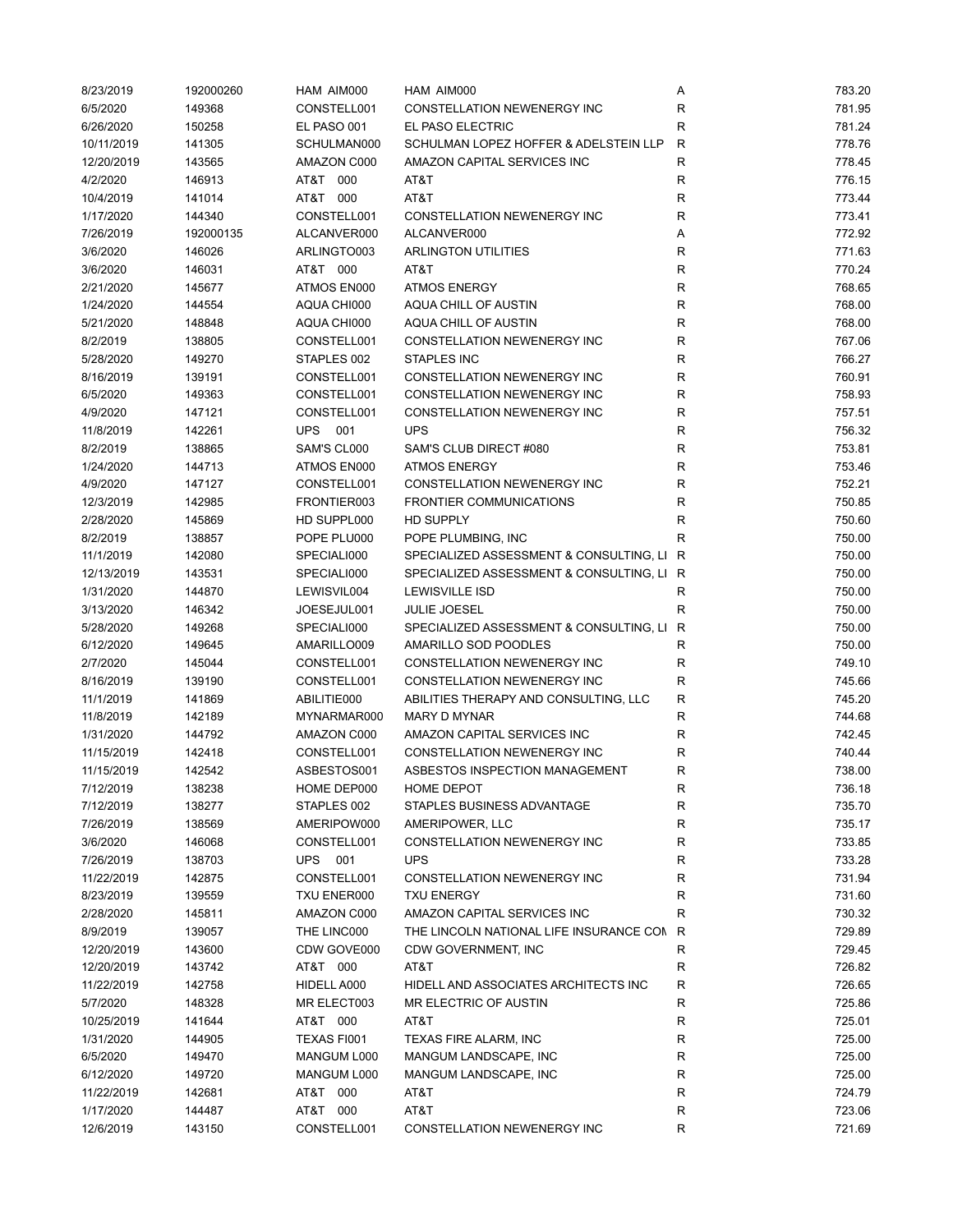| 2/21/2020            | 145674           | AT&T<br>000        | AT&T                                     | R           | 721.51           |
|----------------------|------------------|--------------------|------------------------------------------|-------------|------------------|
| 3/20/2020            | 146519           | AT&T<br>000        | AT&T                                     | R           | 721.51           |
| 1/31/2020            | 144842           | CPS ENER000        | <b>CPS ENERGY</b>                        | R           | 720.95           |
| 4/16/2020            | 147306           | AT&T 000           | AT&T                                     | $\mathsf R$ | 720.85           |
| 4/16/2020            | 147359           | CONSTELL001        | <b>CONSTELLATION NEWENERGY INC</b>       | R           | 720.30           |
| 5/21/2020            | 148851           | AT&T 000           | AT&T                                     | R           | 720.29           |
| 6/19/2020            | 149814           | AT&T 000           | AT&T                                     | R           | 720.29           |
| 4/2/2020             | 147027           | TEXAS ST010        | <b>TEXAS STATE FLORISTS' ASSOCIATION</b> | R           | 720.00           |
| 8/23/2019            | 139382           | AT&T<br>000        | AT&T                                     | R           | 717.97           |
| 9/6/2019             | 139905           | <b>UPS</b><br>001  | <b>UPS</b>                               | R           | 717.48           |
| 7/26/2019            | 138575           | AT&T<br>000        | AT&T                                     | R           | 715.93           |
| 8/23/2019            | 139417           | CONSTELL001        | CONSTELLATION NEWENERGY INC              | R           | 715.44           |
| 3/6/2020             | 146177           | CONSTELL001        | CONSTELLATION NEWENERGY INC              | $\mathsf R$ | 715.08           |
| 2/7/2020             | 145001           | ARLINGTO003        | <b>ARLINGTON UTILITIES</b>               | R           | 715.03           |
| 1/24/2020            | 144619           | <b>FUSION C000</b> | <b>FUSION CLOUD SERVICES LLC</b>         | R           | 715.02           |
| 12/6/2019            | 143189           | LYONSKRI000        | <b>KRISTEN NICOLE LYONS</b>              | $\mathsf R$ | 715.00           |
| 9/27/2019            | 140647           | AT&T 000           | AT&T                                     | R           | 714.62           |
| 7/19/2019            | 138348           | CHARTER 000        | CHARTER COMMUNICATIONS                   | R           | 714.00           |
| 8/16/2019            | 139168           | CHARTER 000        | <b>CHARTER COMMUNICATIONS</b>            | R           | 714.00           |
| 9/13/2019            | 140165           | CHARTER 000        | CHARTER COMMUNICATIONS                   | R           | 714.00           |
| 10/11/2019           | 141274           | CHARTER 000        | <b>CHARTER COMMUNICATIONS</b>            | R           | 714.00           |
| 11/15/2019           | 142393           | CHARTER 000        | CHARTER COMMUNICATIONS                   | R           | 714.00           |
| 12/13/2019           | 143488           | CHARTER 000        | CHARTER COMMUNICATIONS                   | R           | 714.00           |
| 1/10/2020            | 144056           | CHARTER 000        | <b>CHARTER COMMUNICATIONS</b>            | R           | 714.00           |
| 2/14/2020            | 145268           | CHARTER 000        | <b>CHARTER COMMUNICATIONS</b>            | $\mathsf R$ | 714.00           |
| 9/13/2019            | 140129           | TIDMORE 001        | <b>TIDMORE FLAGS</b>                     | R           | 713.90           |
| 12/27/2019           | 143930           | CONSTELL001        | CONSTELLATION NEWENERGY INC              | R           | 713.63           |
| 7/12/2019            | 138219           | CONSTELL001        | CONSTELLATION NEWENERGY INC              | $\mathsf R$ | 713.14           |
| 12/27/2019           | 143943           | XCEL ENE000        | <b>XCEL ENERGY</b>                       | R           | 712.84           |
| 11/1/2019            | 141904           | COLLEGE 002        | THE COLLEGE BOARD                        | R           | 712.50           |
| 12/6/2019            | 143025           | ENTERPRI004        | <b>ENTERPRISE RENT-A-CAR</b>             | $\mathsf R$ | 711.27           |
| 3/20/2020            | 146646           | MYNARMAR000        | <b>MARY D MYNAR</b>                      | $\mathsf R$ | 711.04           |
| 11/8/2019            | 142307           | ELECTRO 001        | ELECTRO COOLING SERVICE LLC              | R           | 710.00           |
| 11/8/2019            | 142340           | REF EXPE000        | REF EXPERTS AND HVAC LLC                 | R           | 709.80           |
| 2/7/2020             | 145076           | JAMAN IN000        | JAMAN INVESTMENTS, LLC                   | R           | 709.63           |
| 7/19/2019            | 138376           | CONSTELL001        | CONSTELLATION NEWENERGY INC              | R           | 708.88           |
| 7/12/2019            |                  | CONSTELL001        | <b>CONSTELLATION NEWENERGY INC</b>       | $\mathsf R$ | 706.45           |
|                      | 138086           |                    |                                          |             |                  |
| 7/19/2019            | 138469<br>138054 | <b>UPS</b><br>001  | <b>UPS</b><br>SUDDENLINK COMMUNICATIONS  | R<br>R      | 705.60<br>705.34 |
| 7/9/2019<br>8/9/2019 |                  | SUDDENLI001        |                                          |             | 705.34           |
|                      | 139115           | SUDDENLI000        | <b>SUDDENLINK</b>                        | R           |                  |
| 10/4/2019            | 141082           | SUDDENLI000        | <b>SUDDENLINK</b>                        | R           | 705.34           |
| 4/23/2020            | 147617           | CPS ENER000        | <b>CPS ENERGY</b>                        | R           | 705.32           |
| 5/21/2020            | 148911           | CITY OF 085        | CITY OF LUBBOCK UTILITIES                | R           | 705.23           |
| 12/6/2019            | 143154           | CONSTELL001        | <b>CONSTELLATION NEWENERGY INC</b>       | R           | 704.99           |
| 2/14/2020            | 145409           | WAYFAIR 000        | <b>WAYFAIR LLC</b>                       | R           | 704.58           |
| 7/26/2019            | 138736           | HOUSTON 012        | <b>HOUSTON CHRONICLE</b>                 | $\mathsf R$ | 704.01           |
| 10/18/2019           | 141586           | E-THERAP001        | E-THERAPY LLC                            | $\mathsf R$ | 704.00           |
| 5/7/2020             | 148313           | JOSTENS 001        | <b>JOSTENS - MIDLAND</b>                 | ${\sf R}$   | 702.05           |
| 12/3/2019            | 142971           | CITY OF 062        | CITY OF WACO                             | ${\sf R}$   | 701.88           |
| 11/22/2019           | 142810           | SUDDENLI000        | <b>SUDDENLINK</b>                        | $\mathsf R$ | 701.01           |
| 12/6/2019            | 143078           | SUDDENLI000        | <b>SUDDENLINK</b>                        | R           | 701.01           |
| 11/1/2019            | 141990           | SUDDENLI000        | <b>SUDDENLINK</b>                        | R           | 701.00           |
| 3/13/2020            | 146403           | THE PARE000        | THE PARENT INSTITUTE                     | R           | 700.20           |
| 1/3/2020             | 144005           | PERALJUA000        | <b>JUAN PERALEZ</b>                      | R           | 700.00           |
| 1/10/2020            | 144245           | RIVERAS 000        | RIVERAS LAWN CARE                        | R           | 700.00           |
| 3/25/2020            | 146830           | ELECTRO 001        | ELECTRO COOLING SERVICE LLC              | R           | 700.00           |
| 6/26/2020            | 150309           | RIVERAS 000        | RIVERAS LAWN CARE                        | $\mathsf R$ | 700.00           |
| 1/17/2020            | 144414           | SUDDENLI000        | <b>SUDDENLINK</b>                        | ${\sf R}$   | 699.24           |
| 2/7/2020             | 145217           | SUDDENLI000        | <b>SUDDENLINK</b>                        | R           | 699.24           |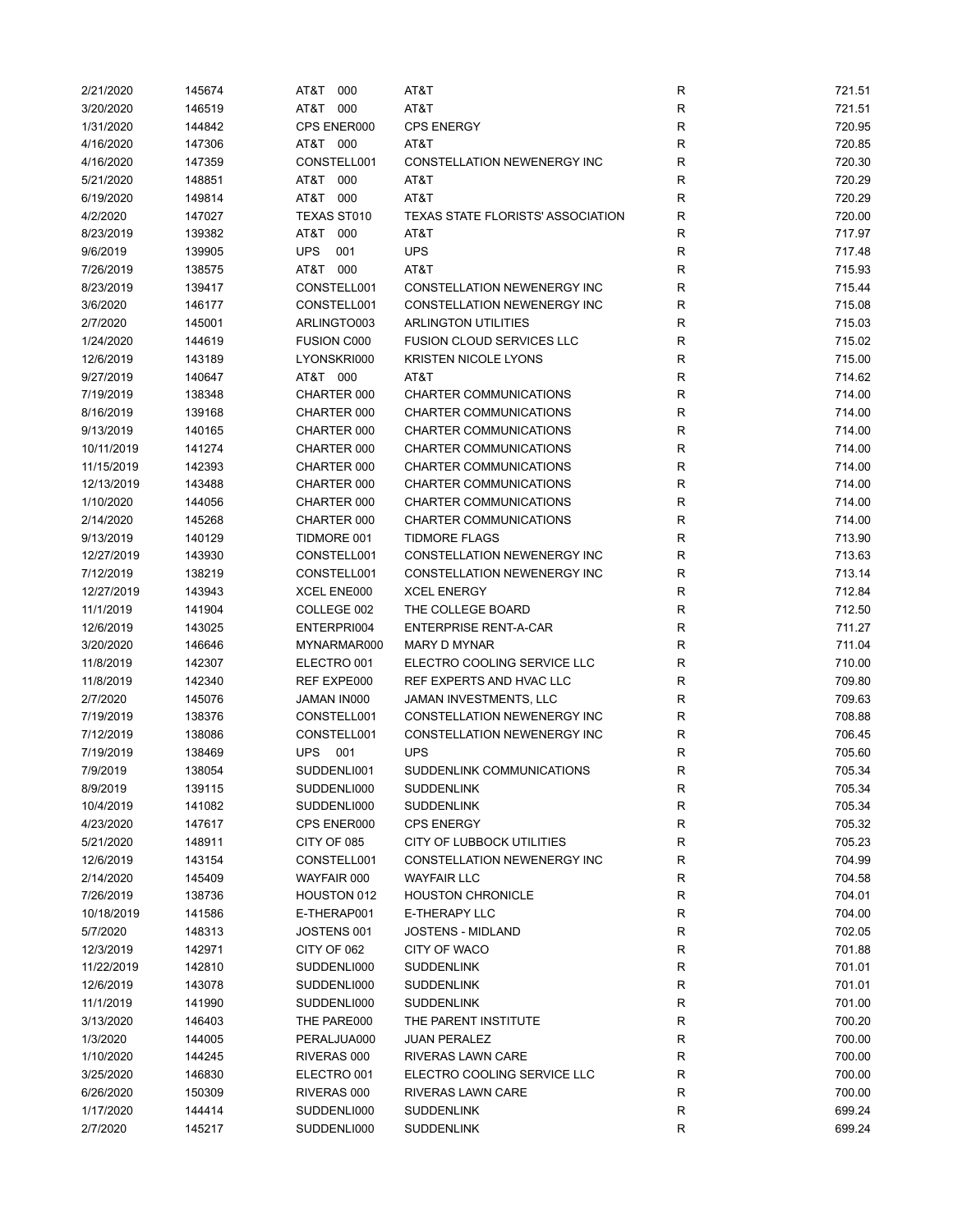| 3/6/2020   | 146230 | SUDDENLI000        | <b>SUDDENLINK</b>                     | R           | 699.24 |
|------------|--------|--------------------|---------------------------------------|-------------|--------|
| 1/17/2020  | 144506 | CONSTELL001        | CONSTELLATION NEWENERGY INC           | R           | 699.01 |
| 1/10/2020  | 144038 | ARLINGTO003        | <b>ARLINGTON UTILITIES</b>            | R           | 698.58 |
| 4/9/2020   | 147267 | SUDDENLI000        | <b>SUDDENLINK</b>                     | $\mathsf R$ | 698.52 |
| 5/14/2020  | 148751 | SUDDENLI000        | <b>SUDDENLINK</b>                     | R           | 698.52 |
| 6/5/2020   | 149571 | SUDDENLI000        | <b>SUDDENLINK</b>                     | R           | 698.52 |
| 3/13/2020  | 146325 | FITNESS 001        | <b>FITNESS VENTURES LTD</b>           | R           | 697.51 |
| 2/28/2020  | 145845 | CORNERST000        | <b>CORNERSTONE STAFFING</b>           | R           | 697.22 |
| 2/7/2020   | 145052 | CPS ENER000        | <b>CPS ENERGY</b>                     | R           | 696.68 |
| 9/20/2019  | 140541 | GLASS DO000        | <b>GLASS DOCTOR OF AMARILLO</b>       | R           | 696.53 |
| 5/7/2020   | 148274 | CONSTELL001        | CONSTELLATION NEWENERGY INC           | R           | 694.67 |
| 11/22/2019 | 142737 | E-THERAP001        | E-THERAPY LLC                         | R           | 693.00 |
| 5/14/2020  | 148582 | <b>FUSION C000</b> | <b>FUSION CLOUD SERVICES LLC</b>      | R           | 690.81 |
|            |        |                    |                                       |             |        |
| 6/5/2020   | 149409 | <b>FUSION C000</b> | <b>FUSION CLOUD SERVICES LLC</b>      | R           | 690.81 |
| 9/13/2019  | 140152 | A & J LA000        | A & J LAWN SERVICE                    | R           | 690.00 |
| 3/20/2020  | 146602 | ELECTRO 001        | ELECTRO COOLING SERVICE LLC           | R           | 690.00 |
| 10/4/2019  | 140899 | CONSTELL001        | CONSTELLATION NEWENERGY INC           | R           | 688.16 |
| 8/9/2019   | 138979 | CONSTELL001        | CONSTELLATION NEWENERGY INC           | R           | 686.21 |
| 1/31/2020  | 144835 | CONSTELL001        | CONSTELLATION NEWENERGY INC           | R           | 685.45 |
| 5/28/2020  | 149159 | CRAWSLEI000        | <b>LEIGH HERBERT CRAWSHAW</b>         | R           | 684.80 |
| 11/8/2019  | 142141 | CONSTELL001        | CONSTELLATION NEWENERGY INC           | R           | 683.71 |
| 12/27/2019 | 143921 | CITY OF 017        | CITY OF DEL RIO                       | R           | 682.10 |
| 4/16/2020  | 147350 | CONSTELL001        | CONSTELLATION NEWENERGY INC           | R           | 680.84 |
| 2/7/2020   | 145232 | <b>UPS</b><br>001  | <b>UPS</b>                            | R           | 680.24 |
| 1/10/2020  | 144178 | <b>UPS</b><br>001  | <b>UPS</b>                            | R           | 680.01 |
| 7/26/2019  | 138629 | DANIELS 002        | DANIELS PLUMBING                      | R           | 679.50 |
| 11/1/2019  | 142038 | DANIELS 000        | DANIELS BROTHERS PLUMBING CO          | R           | 679.50 |
| 11/15/2019 | 142500 | STAPLES 003        | STAPLES TECHNOLOGY SOLUTIONS          | R           | 677.63 |
| 10/18/2019 | 141596 | <b>FUSION C000</b> | <b>FUSION CLOUD SERVICES LLC</b>      | R           | 677.43 |
| 9/13/2019  | 140183 | <b>FUSION C000</b> | <b>FUSION CLOUD SERVICES LLC</b>      | R           | 676.85 |
| 10/25/2019 | 141858 | VARGAKEV000        | <b>KEVIN LEE VARGAS</b>               | R           | 675.00 |
| 6/26/2020  | 150174 | A & J LA000        | A & J LAWN SERVICE                    | R           | 675.00 |
| 11/22/2019 |        | <b>FUSION C000</b> | <b>FUSION CLOUD SERVICES LLC</b>      | R           | 673.54 |
|            | 142752 |                    |                                       |             |        |
| 12/20/2019 | 143664 | <b>FUSION C000</b> | <b>FUSION CLOUD SERVICES LLC</b>      | $\mathsf R$ | 673.54 |
| 1/31/2020  | 144824 | COLLEGE 002        | THE COLLEGE BOARD                     | R           | 673.50 |
| 4/2/2020   | 147039 | <b>UPS</b><br>001  | <b>UPS</b>                            | R           | 671.42 |
| 2/21/2020  | 145592 | <b>FUSION C000</b> | <b>FUSION CLOUD SERVICES LLC</b>      | R           | 671.24 |
| 3/20/2020  | 146615 | <b>FUSION C000</b> | <b>FUSION CLOUD SERVICES LLC</b>      | R           | 671.24 |
| 3/6/2020   | 146071 | CONSTELL001        | <b>CONSTELLATION NEWENERGY INC</b>    | R           | 670.36 |
| 10/18/2019 | 141621 | STAPLES 002        | STAPLES BUSINESS ADVANTAGE            | R           | 670.25 |
| 4/9/2020   | 147169 | <b>FUSION C000</b> | <b>FUSION CLOUD SERVICES LLC</b>      | R           | 670.21 |
| 4/2/2020   | 147012 | SCHULMAN000        | SCHULMAN LOPEZ HOFFER & ADELSTEIN LLP | R           | 670.14 |
| 10/25/2019 | 141659 | BUXTON 000         | <b>BUXTON</b>                         | R           | 670.00 |
| 3/25/2020  | 146779 | AT&T LON000        | AT&T LONG DISTANCE                    | R           | 669.53 |
| 10/18/2019 | 141569 | COMCAST 000        | <b>COMCAST</b>                        | R           | 666.26 |
| 8/23/2019  | 139553 | SUPERIOR006        | SUPERIOR LAWN SCAPES                  | $\mathsf R$ | 663.81 |
| 12/6/2019  | 142996 | AMAZON C000        | AMAZON CAPITAL SERVICES INC           | R           | 661.74 |
| 7/19/2019  | 138403 | <b>FUSION C000</b> | <b>FUSION CLOUD SERVICES LLC</b>      | R           | 661.46 |
| 8/16/2019  | 139219 | <b>FUSION C000</b> | <b>FUSION CLOUD SERVICES LLC</b>      | R           | 661.45 |
| 7/12/2019  | 138310 | <b>UPS</b><br>001  | <b>UPS</b>                            | R           | 661.07 |
| 11/22/2019 | 142796 | <b>ROTO ROO004</b> | ROTO ROOTER                           | R           | 660.38 |
| 1/17/2020  | 144344 | CROSSROA000        | <b>CROSSROADS BAPTIST CHURCH</b>      | R           | 660.00 |
| 6/5/2020   | 149394 | EL PASO 001        | EL PASO ELECTRIC                      | R           | 659.05 |
| 6/12/2020  | 149694 | EL PASO 001        | EL PASO ELECTRIC                      | R           | 656.55 |
|            |        |                    |                                       | $\mathsf R$ |        |
| 8/2/2019   | 138863 | RIGHTEOU000        | <b>RIGHTEOUS BBQ</b>                  |             | 656.25 |
| 8/2/2019   | 138929 | PEARSON 004        | PEARSON CLINICAL ASSESSMENT           | R           | 655.09 |
| 3/25/2020  | 146787 | BEYER PL000        | BEYER PLUMBING COMPANY, LTD           | R           | 655.00 |
| 12/13/2019 | 143278 | CONSTELL001        | CONSTELLATION NEWENERGY INC           | ${\sf R}$   | 652.13 |
| 1/3/2020   | 143978 | CONSTELL001        | CONSTELLATION NEWENERGY INC           | R           | 652.02 |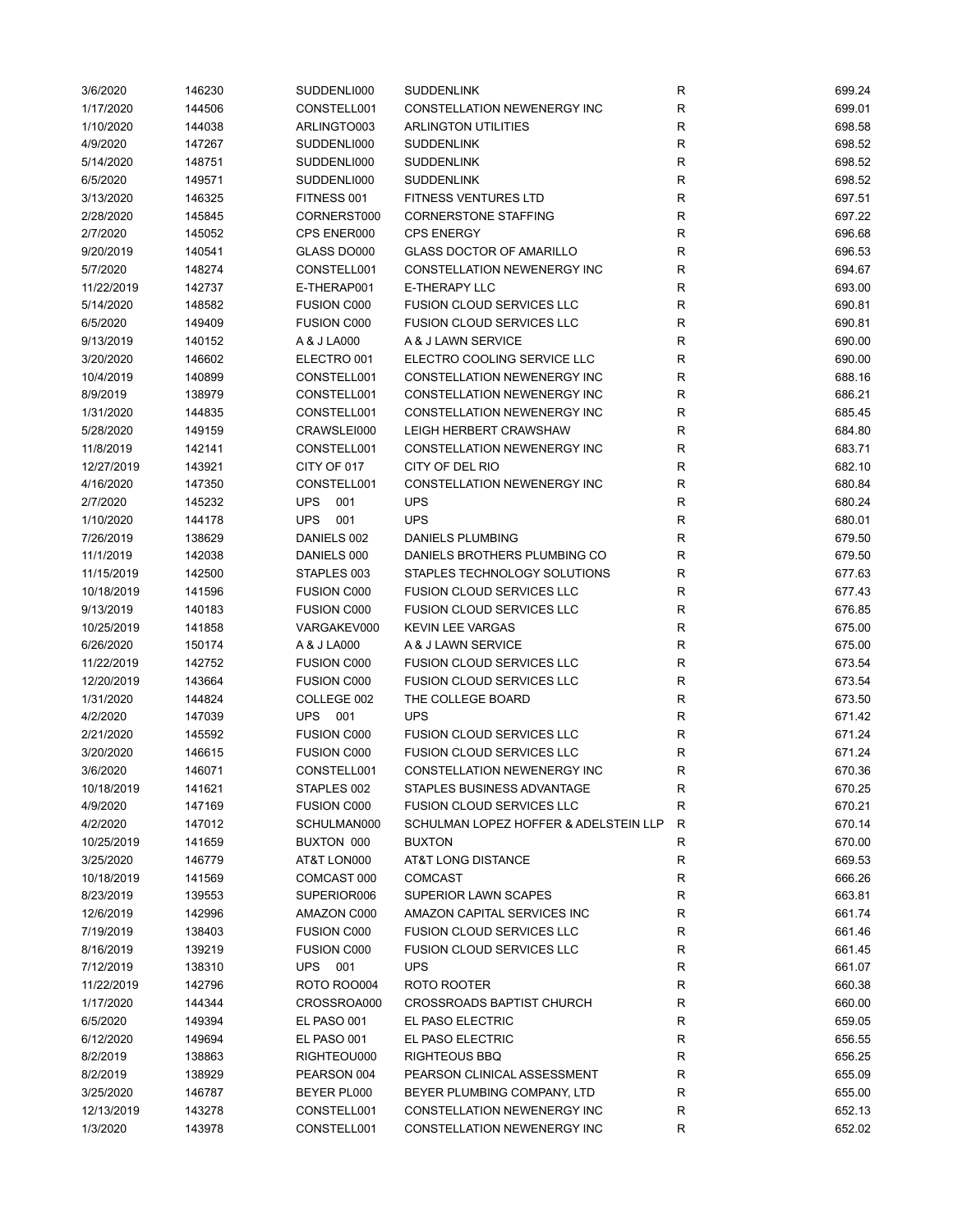| 1/24/2020  | 144723    | CONSTELL001 | <b>CONSTELLATION NEWENERGY INC</b>        | R            | 651.36 |
|------------|-----------|-------------|-------------------------------------------|--------------|--------|
| 12/20/2019 | 192000913 | CREACLAU000 | CREACLAU000                               | Α            | 651.30 |
| 2/21/2020  | 145658    | UPS<br>001  | <b>UPS</b>                                | $\mathsf{R}$ | 650.48 |
| 8/2/2019   | 138832    | GILL LIN000 | <b>LINDA GILL</b>                         | ${\sf R}$    | 650.00 |
| 5/21/2020  | 148952    | GILL LIN000 | <b>LINDA GILL</b>                         | $\mathsf{R}$ | 650.00 |
| 6/5/2020   | 149412    | GILL LIN000 | <b>LINDA GILL</b>                         | $\mathsf{R}$ | 650.00 |
| 8/16/2019  | 139275    | WAYFAIR 000 | <b>WAYFAIR LLC</b>                        | $\mathsf{R}$ | 648.45 |
| 3/25/2020  | 146826    | E-THERAP001 | E-THERAPY LLC                             | $\mathsf{R}$ | 648.08 |
| 7/9/2019   | 138049    | SOUTHWES006 | SOUTHWESTERN ELECTRIC POWER               | R            | 647.57 |
| 7/19/2019  | 138424    | MASTERWO000 | MASTERWORD SERVICES, INC.                 | $\mathsf{R}$ | 647.19 |
| 9/27/2019  | 140785    | BROWNSVI004 | <b>BROWNSVILLE PUBLIC UTILITIES BOARD</b> | R            | 647.16 |
|            |           |             |                                           |              |        |
| 2/7/2020   | 145077    | JM LAWNC001 | <b>JM LAWNCARE &amp; SPRINKLER</b>        | R            | 646.65 |
| 8/2/2019   | 138841    | JOHNSON 001 | JOHNSON CONTROLS SECURITY SOLUTIONS       | R            | 646.19 |
| 10/25/2019 | 141820    | JOHNSON 001 | JOHNSON CONTROLS SECURITY SOLUTIONS       | R            | 646.19 |
| 1/31/2020  | 144866    | JOHNSON 001 | JOHNSON CONTROLS SECURITY SOLUTIONS       | R            | 646.19 |
| 4/23/2020  | 147721    | JOHNSON 001 | JOHNSON CONTROLS SECURITY SOLUTIONS       | $\mathsf{R}$ | 646.19 |
| 5/7/2020   | 148220    | ARLINGTO003 | <b>ARLINGTON UTILITIES</b>                | $\mathsf{R}$ | 645.47 |
| 4/30/2020  | 148012    | CONSTELL001 | CONSTELLATION NEWENERGY INC               | R            | 643.50 |
| 2/21/2020  | 145487    | ABILITIE000 | ABILITIES THERAPY AND CONSULTING, LLC     | R            | 640.00 |
| 7/19/2019  | 138430    | NITEL IN000 | NITEL, INC                                | R            | 639.27 |
| 8/23/2019  | 139463    | NITEL IN000 | NITEL, INC                                | $\mathsf{R}$ | 639.27 |
| 9/20/2019  | 140419    | NITEL IN000 | NITEL, INC                                | $\mathsf{R}$ | 639.27 |
| 10/25/2019 | 141737    | NITEL IN000 | NITEL, INC                                | $\mathsf{R}$ | 639.27 |
| 11/22/2019 | 142782    | NITEL IN000 | NITEL, INC                                | $\mathsf{R}$ | 639.27 |
| 12/20/2019 | 143689    | NITEL IN000 | NITEL, INC                                | $\mathsf{R}$ | 639.27 |
| 1/24/2020  | 144647    | NITEL IN000 | NITEL, INC                                | $\mathsf{R}$ | 639.27 |
| 2/21/2020  | 145624    | NITEL IN000 | NITEL, INC                                | $\mathsf{R}$ | 639.27 |
| 3/20/2020  | 146647    | NITEL IN000 | NITEL, INC                                | $\mathsf{R}$ | 639.27 |
| 4/9/2020   | 147204    | NITEL IN000 | NITEL, INC                                | $\mathsf{R}$ | 639.27 |
| 5/14/2020  | 148673    | NITEL IN000 | NITEL, INC                                | $\mathsf{R}$ | 639.27 |
| 6/5/2020   | 149496    | NITEL IN000 | NITEL, INC                                | $\mathsf{R}$ | 639.27 |
|            |           |             |                                           |              |        |
| 12/3/2019  | 142982    | CPS ENER000 | <b>CPS ENERGY</b>                         | $\mathsf{R}$ | 638.40 |
| 3/6/2020   | 192001223 | POND MYR000 | POND MYR000                               | Α            | 637.22 |
| 6/26/2020  | 150345    | BK EVENT000 | BK EVENT PARTY RENTALS                    | $\mathsf{R}$ | 635.00 |
| 11/1/2019  | 142089    | TIME WAR004 | TIME WARNER CABLE                         | $\mathsf{R}$ | 634.99 |
| 12/3/2019  | 142989    | TIME WAR004 | TIME WARNER CABLE                         | $\mathsf{R}$ | 634.99 |
| 1/3/2020   | 144025    | TIME WAR004 | TIME WARNER CABLE                         | $\mathsf{R}$ | 634.99 |
| 12/20/2019 | 143875    | STAPLES 002 | STAPLES BUSINESS ADVANTAGE                | $\mathsf{R}$ | 634.66 |
| 6/19/2020  | 149891    | CONSTELL001 | CONSTELLATION NEWENERGY INC               | R            | 633.63 |
| 10/25/2019 | 141818    | HOME DEP000 | HOME DEPOT                                | R            | 632.76 |
| 9/6/2019   | 139815    | CONSTELL001 | CONSTELLATION NEWENERGY INC               | $\mathsf{R}$ | 631.90 |
| 2/28/2020  | 145967    | CONSTELL001 | CONSTELLATION NEWENERGY INC               | R            | 631.60 |
| 3/25/2020  | 146899    | XCEL ENE000 | <b>XCEL ENERGY</b>                        | R            | 630.69 |
| 9/13/2019  | 140003    | AQUA CHI000 | AQUA CHILL OF AUSTIN                      | R            | 630.00 |
| 9/27/2019  | 140781    | AT&T LON000 | AT&T LONG DISTANCE                        | R            | 629.60 |
| 2/28/2020  | 145966    | COLLEGE 002 | THE COLLEGE BOARD                         | R            | 628.50 |
| 11/15/2019 | 142567    | EL PASO 001 | EL PASO ELECTRIC                          | $\mathsf{R}$ | 628.20 |
| 2/28/2020  | 146012    | HOME DEP000 | HOME DEPOT                                | R            | 626.56 |
| 7/12/2019  | 138288    | TIME WAR004 | TIME WARNER CABLE                         | R            | 625.88 |
| 2/21/2020  | 145561    | CONSTELL001 | CONSTELLATION NEWENERGY INC               | R            | 624.58 |
| 2/14/2020  | 192001122 | CREACLAU000 | CREACLAU000                               | Α            | 623.35 |
| 11/8/2019  | 142350    | STAPLES 003 | STAPLES TECHNOLOGY SOLUTIONS              | R            | 623.24 |
| 10/4/2019  | 192000619 | CREACLAU000 | CREACLAU000                               | Α            | 622.01 |
| 1/31/2020  | 144987    | TIME WAR004 | TIME WARNER CABLE                         | R            | 621.61 |
|            |           |             | TIME WARNER CABLE                         |              |        |
| 3/6/2020   | 146138    | TIME WAR004 |                                           | R            | 621.61 |
| 2/28/2020  | 146009    | XCEL ENE000 | <b>XCEL ENERGY</b>                        | R            | 621.40 |
| 11/22/2019 | 142773    | KLEEN AI000 | KLEEN AIR FILTER SERVICE & SALES          | R            | 620.00 |
| 4/2/2020   | 146977    | KLEEN AI000 | KLEEN AIR FILTER SERVICE & SALES          | R            | 620.00 |
| 4/30/2020  | 148082    | KLEEN AI000 | KLEEN AIR FILTER SERVICE & SALES          | R            | 620.00 |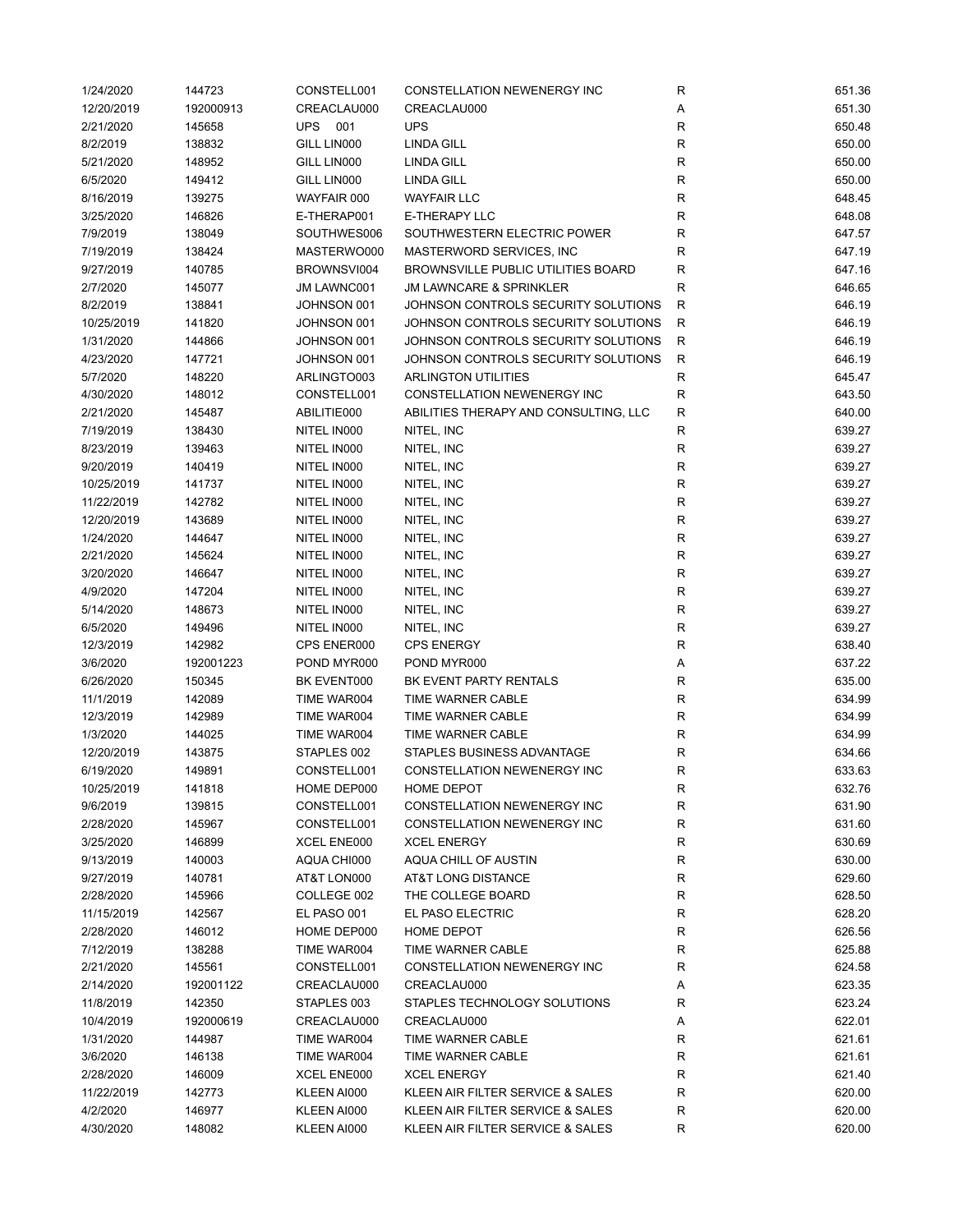| 12/6/2019  | 143156    | CONSTELL001 | CONSTELLATION NEWENERGY INC                 | $\mathsf{R}$ | 619.95 |
|------------|-----------|-------------|---------------------------------------------|--------------|--------|
| 1/10/2020  | 144095    | FITNESS 001 | <b>FITNESS VENTURES LTD</b>                 | ${\sf R}$    | 619.90 |
| 5/21/2020  | 148901    | CITY OF 012 | <b>CITY OF CORINTH</b>                      | R            | 619.84 |
| 11/15/2019 | 142476    | METROPLE000 | METROPLEX EDUCATIONAL CONSULTANTS           | $\mathsf{R}$ | 619.36 |
| 2/14/2020  | 145356    | READY RE000 | <b>READY REFRESH</b>                        | R            | 618.84 |
| 2/21/2020  | 145756    | TOWNEPLA001 | TOWNEPLACE SUITES BY MARRIOTT               | R            | 618.30 |
| 10/18/2019 | 141405    | METROPLE000 | METROPLEX EDUCATIONAL CONSULTANTS           | R            | 616.00 |
| 12/13/2019 | 143372    | STAPLES 002 | STAPLES BUSINESS ADVANTAGE                  | R            | 616.00 |
| 3/13/2020  | 146443    | LUBBOCK 005 | LUBBOCK COOPER ISD                          | R            | 614.75 |
| 7/12/2019  | 138084    | COLLEGE 002 | THE COLLEGE BOARD                           | R            | 614.50 |
| 7/12/2019  | 192000030 | MCINTPAM000 | MCINTPAM000                                 | Α            | 613.79 |
| 6/19/2020  |           | CONSTELL001 | CONSTELLATION NEWENERGY INC                 | R            | 613.22 |
|            | 149887    |             |                                             |              |        |
| 2/7/2020   | 145091    | PFLUGERV000 | PFLUGERVILLE CEDARS CENTER, LLC             | R            | 611.02 |
| 1/31/2020  | 144810    | CAMPOS C000 | CAMPOS CONSTRUCTION                         | $\mathsf R$  | 610.00 |
| 9/6/2019   | 139877    | SCHOOL H000 | SCHOOL HEALTH CORPORATION                   | R            | 609.41 |
| 7/19/2019  | 138508    | PURCHASE000 | <b>PURCHASE POWER</b>                       | R            | 609.00 |
| 4/30/2020  | 147963    | AT&T LON000 | AT&T LONG DISTANCE                          | R            | 608.98 |
| 3/13/2020  | 146392    | SOUTH PL000 | SOUTH PLAINS COLLEGE                        | R            | 607.60 |
| 1/17/2020  | 192001038 | CREACLAU000 | CREACLAU000                                 | Α            | 607.49 |
| 3/25/2020  | 146819    | CPS ENER000 | <b>CPS ENERGY</b>                           | $\mathsf R$  | 606.79 |
| 3/13/2020  | 146312    | CONSTELL001 | CONSTELLATION NEWENERGY INC                 | R            | 606.75 |
| 2/21/2020  | 192001168 | CREACLAU000 | CREACLAU000                                 | Α            | 605.85 |
| 8/30/2019  | 139765    | TOWNEPLA001 | <b>TOWNEPLACE SUITES BY MARRIOTT</b>        | $\mathsf{R}$ | 605.40 |
| 4/23/2020  | 147622    | DANIELS 004 | <b>DANIELS PLUMBING</b>                     | R            | 605.09 |
| 9/20/2019  | 140231    | AIR COND000 | AIR CONDITIONING INNOVATIVE SOLUTIONS, II R |              | 605.00 |
| 5/21/2020  | 148939    | EL PASO 001 | EL PASO ELECTRIC                            | R            | 603.97 |
| 11/22/2019 | 142739    | EL PASO 001 | EL PASO ELECTRIC                            | R            | 603.27 |
| 4/30/2020  | 148157    | STONE WA000 | STONE WATER CHURCH                          | R            | 602.84 |
| 8/9/2019   | 139003    | FITNESS 001 | <b>FITNESS VENTURES LTD</b>                 | $\mathsf R$  | 601.53 |
| 11/1/2019  | 141873    | AMAZON C000 | AMAZON CAPITAL SERVICES INC                 | R            | 601.23 |
| 6/12/2020  | 149686    | CPS ENER000 | <b>CPS ENERGY</b>                           | R            | 600.60 |
| 7/16/2019  | 138317    | SALAZHIR001 | <b>HIRAM SALAZAR</b>                        | R            | 600.00 |
|            |           |             |                                             | R            |        |
| 8/9/2019   | 139108    | SALAZHIR001 | <b>HIRAM SALAZAR</b>                        |              | 600.00 |
| 8/23/2019  | 139546    | SALAZHIR001 | <b>HIRAM SALAZAR</b>                        | $\mathsf{R}$ | 600.00 |
| 9/20/2019  | 140330    | ECS LEAR000 | ECS LEARNING SYSTEMS, INC                   | $\mathsf{R}$ | 600.00 |
| 10/4/2019  | 141073    | SALAZHIR001 | <b>HIRAM SALAZAR</b>                        | R            | 600.00 |
| 11/1/2019  | 141973    | SALAZHIR001 | <b>HIRAM SALAZAR</b>                        | $\mathsf{R}$ | 600.00 |
| 11/22/2019 | 142927    | SALAZHIR001 | <b>HIRAM SALAZAR</b>                        | $\mathsf{R}$ | 600.00 |
| 12/27/2019 | 143939    | SALAZHIR001 | <b>HIRAM SALAZAR</b>                        | $\mathsf R$  | 600.00 |
| 3/20/2020  | 146670    | SALAZHIR001 | <b>HIRAM SALAZAR</b>                        | R            | 600.00 |
| 4/16/2020  | 147327    | BROOKHOL000 | BROOKHOLLOW SHOPPING CENTER NORTH, I R      |              | 600.00 |
| 4/23/2020  | 147833    | SALAZHIR001 | <b>HIRAM SALAZAR</b>                        | R            | 600.00 |
| 5/21/2020  | 148880    | BRAZOS D000 | <b>BRAZOS DRIVE-IN THEATRE</b>              | R            | 600.00 |
| 6/26/2020  | 150182    | ALVAROSC000 | OSCAR DANIEL ALVAREZ                        | R            | 600.00 |
| 6/19/2020  | 192001434 | SALAZHIR001 | SALAZHIR001                                 | Α            | 600.00 |
| 7/9/2019   | 138032    | CABLE ON001 | CABLE ONE BUSINESS                          | R            | 598.65 |
| 12/6/2019  | 143179    | FITNESS 001 | <b>FITNESS VENTURES LTD</b>                 | R            | 597.72 |
| 1/17/2020  | 144537    | STAPLES 002 | STAPLES INC                                 | R            | 597.44 |
| 12/20/2019 | 143789    | CONSTELL001 | CONSTELLATION NEWENERGY INC                 | R            | 595.60 |
| 5/14/2020  | 148505    | CONSTELL001 | CONSTELLATION NEWENERGY INC                 | R            | 594.50 |
| 1/31/2020  | 192001081 | HOWE BRI000 | HOWE BRI000                                 | Α            | 592.98 |
| 12/13/2019 | 143277    | CONSTELL001 | CONSTELLATION NEWENERGY INC                 | R            | 592.18 |
| 6/19/2020  | 149896    | CONSTELL001 | CONSTELLATION NEWENERGY INC                 | R            | 591.44 |
| 9/6/2019   | 139885    | SPARKLIG000 | SPARKLIGHT                                  | R            | 591.12 |
| 7/12/2019  | 138108    | KTRG, KK000 | KTRG, KKTK, KPYN                            | R            | 590.00 |
|            |           |             | KTRG, KKTK, KPYN                            |              |        |
| 8/23/2019  | 139537    | KTRG, KK000 |                                             | R            | 590.00 |
| 9/20/2019  | 140388    | KTRG, KK000 | KTRG, KKTK, KPYN                            | R            | 590.00 |
| 2/7/2020   | 145150    | UPS<br>001  | <b>UPS</b>                                  | R            | 589.68 |
| 11/22/2019 | 142851    | BEYER ME000 | BEYER MECHANICAL LTD                        | R            | 587.16 |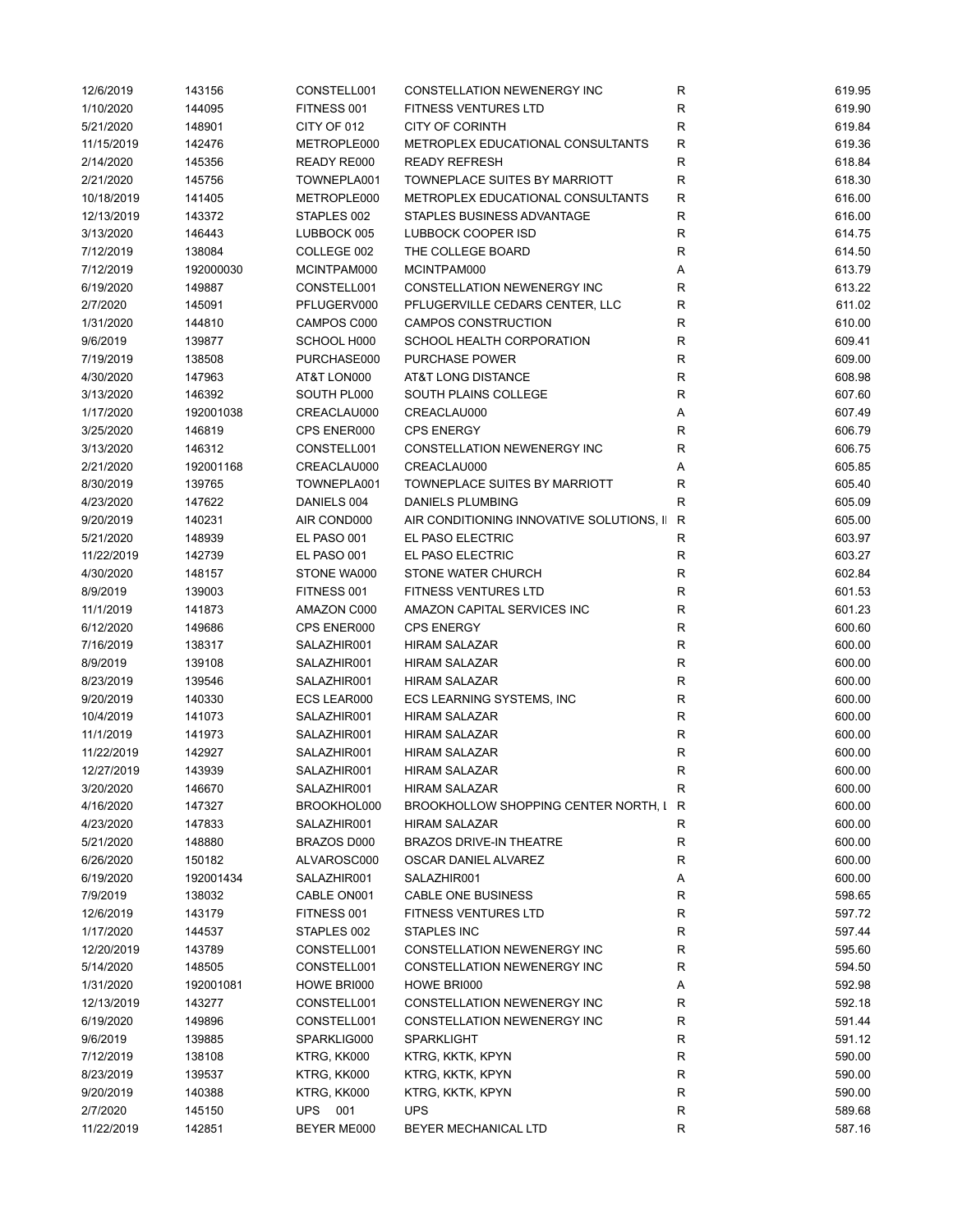| 11/1/2019  | 142082    | STAPLES 002       | STAPLES BUSINESS ADVANTAGE                | R            | 586.62 |
|------------|-----------|-------------------|-------------------------------------------|--------------|--------|
| 8/2/2019   | 138872    | SPARKLIG000       | <b>SPARKLIGHT</b>                         | R            | 586.27 |
| 5/21/2020  | 149044    | STONE WA000       | STONE WATER CHURCH                        | R            | 585.85 |
| 1/24/2020  | 144701    | XCEL ENE000       | <b>XCEL ENERGY</b>                        | $\mathsf R$  | 584.55 |
| 10/11/2019 | 141287    | INTERQUE002       | <b>INTERQUEST GROUP, INC</b>              | $\mathsf R$  | 580.00 |
| 2/7/2020   | 145019    | CENTRAL 002       | CENTRAL TEXAS REFUSE, INC                 | $\mathsf R$  | 578.70 |
| 8/30/2019  | 192000317 | FALKEDOL000       | FALKEDOL000                               | Α            | 577.68 |
| 4/23/2020  | 147932    | XCEL ENE000       | <b>XCEL ENERGY</b>                        | R            | 577.11 |
| 4/9/2020   | 147114    | CONSTELL001       | CONSTELLATION NEWENERGY INC               | $\mathsf R$  | 576.92 |
|            |           |                   |                                           | $\mathsf R$  |        |
| 12/13/2019 | 143492    | CORNERST000       | <b>CORNERSTONE STAFFING</b>               |              | 574.06 |
| 1/31/2020  | 144837    | CORNERST000       | <b>CORNERSTONE STAFFING</b>               | $\mathsf R$  | 574.06 |
| 2/14/2020  | 145292    | CORNERST000       | <b>CORNERSTONE STAFFING</b>               | $\mathsf R$  | 574.06 |
| 11/22/2019 | 142879    | CONSTELL001       | CONSTELLATION NEWENERGY INC               | $\mathsf R$  | 573.81 |
| 1/17/2020  | 144497    | CONSTELL001       | CONSTELLATION NEWENERGY INC               | $\mathsf R$  | 573.02 |
| 6/26/2020  | 150321    | SUDDENLI000       | <b>SUDDENLINK</b>                         | $\mathsf R$  | 572.56 |
| 8/2/2019   | 138894    | AT&T 000          | AT&T                                      | R            | 571.69 |
| 11/1/2019  | 141980    | SPARKLIG000       | <b>SPARKLIGHT</b>                         | $\mathsf R$  | 571.48 |
| 12/27/2019 | 143940    | SPARKLIG000       | <b>SPARKLIGHT</b>                         | R            | 570.95 |
| 4/16/2020  | 147402    | KLEEN AI000       | KLEEN AIR FILTER SERVICE & SALES          | R            | 570.00 |
| 12/20/2019 | 143750    | ATMOS EN000       | <b>ATMOS ENERGY</b>                       | R            | 568.21 |
| 2/28/2020  | 145915    | SPARKLIG000       | <b>SPARKLIGHT</b>                         | $\mathsf R$  | 566.86 |
| 6/12/2020  | 149690    | DTK FACI001       | DTK FACILITY SERVICES LLC - SUPPLIES      | $\mathsf R$  | 565.70 |
| 9/13/2019  | 140095    | REF EXPE000       | REF EXPERTS AND HVAC LLC                  | $\mathsf R$  | 565.50 |
| 11/8/2019  | 192000757 | CREACLAU000       | CREACLAU000                               | Α            | 564.82 |
| 7/12/2019  | 138231    | FITNESS 001       | <b>FITNESS VENTURES LTD</b>               | R            | 564.37 |
| 5/14/2020  | 148514    | CONSTELL001       | CONSTELLATION NEWENERGY INC               | $\mathsf R$  | 564.09 |
| 1/31/2020  | 144979    | SPARKLIG000       | <b>SPARKLIGHT</b>                         | $\mathsf R$  | 562.36 |
| 12/3/2019  | 142986    | SPARKLIG000       | SPARKLIGHT                                | R            | 561.78 |
| 6/5/2020   | 149611    | <b>UPS</b><br>001 | <b>UPS</b>                                | $\mathsf R$  | 561.49 |
| 6/5/2020   | 149383    | CPS ENER000       | <b>CPS ENERGY</b>                         | $\mathsf R$  | 560.70 |
|            |           |                   | <b>UPS</b>                                |              |        |
| 7/12/2019  | 138179    | <b>UPS</b><br>001 |                                           | R            | 560.33 |
| 8/9/2019   | 138981    | CONSTELL001       | CONSTELLATION NEWENERGY INC               | R            | 560.26 |
| 1/31/2020  | 144956    | HOWARD C000       | <b>HOWARD COLLEGE</b>                     | $\mathsf R$  | 560.00 |
| 11/1/2019  | 141891    | BROWNSVI004       | <b>BROWNSVILLE PUBLIC UTILITIES BOARD</b> | $\mathsf R$  | 559.82 |
| 8/2/2019   | 138873    | STAPLES 002       | STAPLES BUSINESS ADVANTAGE                | $\mathsf R$  | 558.95 |
| 9/27/2019  | 140828    | SPARKLIG000       | <b>SPARKLIGHT</b>                         | $\mathsf R$  | 557.68 |
| 11/8/2019  | 142282    | AT&T 000          | AT&T                                      | R            | 555.08 |
| 12/6/2019  | 143103    | <b>UPS</b><br>001 | <b>UPS</b>                                | $\mathsf R$  | 553.38 |
| 5/14/2020  | 148695    | REPUBLIC001       | <b>REPUBLIC SERVICES #688</b>             | R            | 552.37 |
| 3/13/2020  | 146310    | CONSTELL001       | CONSTELLATION NEWENERGY INC               | R            | 552.03 |
| 8/9/2019   | 139046    | RIVERSID002       | RIVERSIDE INSIGHTS                        | $\mathsf R$  | 551.28 |
| 1/31/2020  | 192001079 | CREACLAU000       | CREACLAU000                               | Α            | 550.26 |
| 8/23/2019  | 139471    | RIVERSID002       | <b>RIVERSIDE INSIGHTS</b>                 | R            | 550.18 |
| 1/31/2020  | 144955    | HIGHLAND001       | <b>HIGHLAND HAWK JOINT VENTURE</b>        | R            | 549.63 |
| 12/6/2019  | 142998    | AT&T 000          | AT&T                                      | R            | 549.42 |
| 1/3/2020   | 143950    | AT&T 000          | AT&T                                      | $\mathsf R$  | 549.42 |
| 12/20/2019 | 143788    | CONSTELL001       | CONSTELLATION NEWENERGY INC               | $\mathsf R$  | 548.66 |
| 3/6/2020   | 146027    | AT&T 000          | AT&T                                      | $\mathsf R$  | 546.90 |
| 4/2/2020   | 146910    | AT&T 000          | AT&T                                      | R            | 546.90 |
| 6/26/2020  | 150342    | XCEL ENE000       | <b>XCEL ENERGY</b>                        | R            | 546.27 |
| 6/5/2020   | 149306    | AT&T<br>000       | AT&T                                      | $\mathsf{R}$ | 545.92 |
| 1/31/2020  |           | AT&T<br>000       | AT&T                                      | $\mathsf{R}$ | 545.38 |
|            | 144928    |                   |                                           |              |        |
| 4/30/2020  | 147949    | AT&T 000          | AT&T                                      | $\mathsf{R}$ | 545.34 |
| 10/4/2019  | 140927    | KINGS AI000       | KINGS AIRE, INC                           | R            | 545.00 |
| 3/6/2020   | 146096    | KINGS AI000       | KINGS AIRE, INC                           | R            | 545.00 |
| 3/20/2020  | 146703    | <b>UPS</b><br>001 | <b>UPS</b>                                | R            | 544.53 |
| 11/1/2019  | 142095    | <b>UPS</b><br>001 | <b>UPS</b>                                | R            | 542.74 |
| 4/9/2020   | 147123    | CONSTELL001       | CONSTELLATION NEWENERGY INC               | R            | 542.24 |
| 1/10/2020  | 144152    | SCHULMAN000       | SCHULMAN LOPEZ HOFFER & ADELSTEIN LLP     | R            | 541.25 |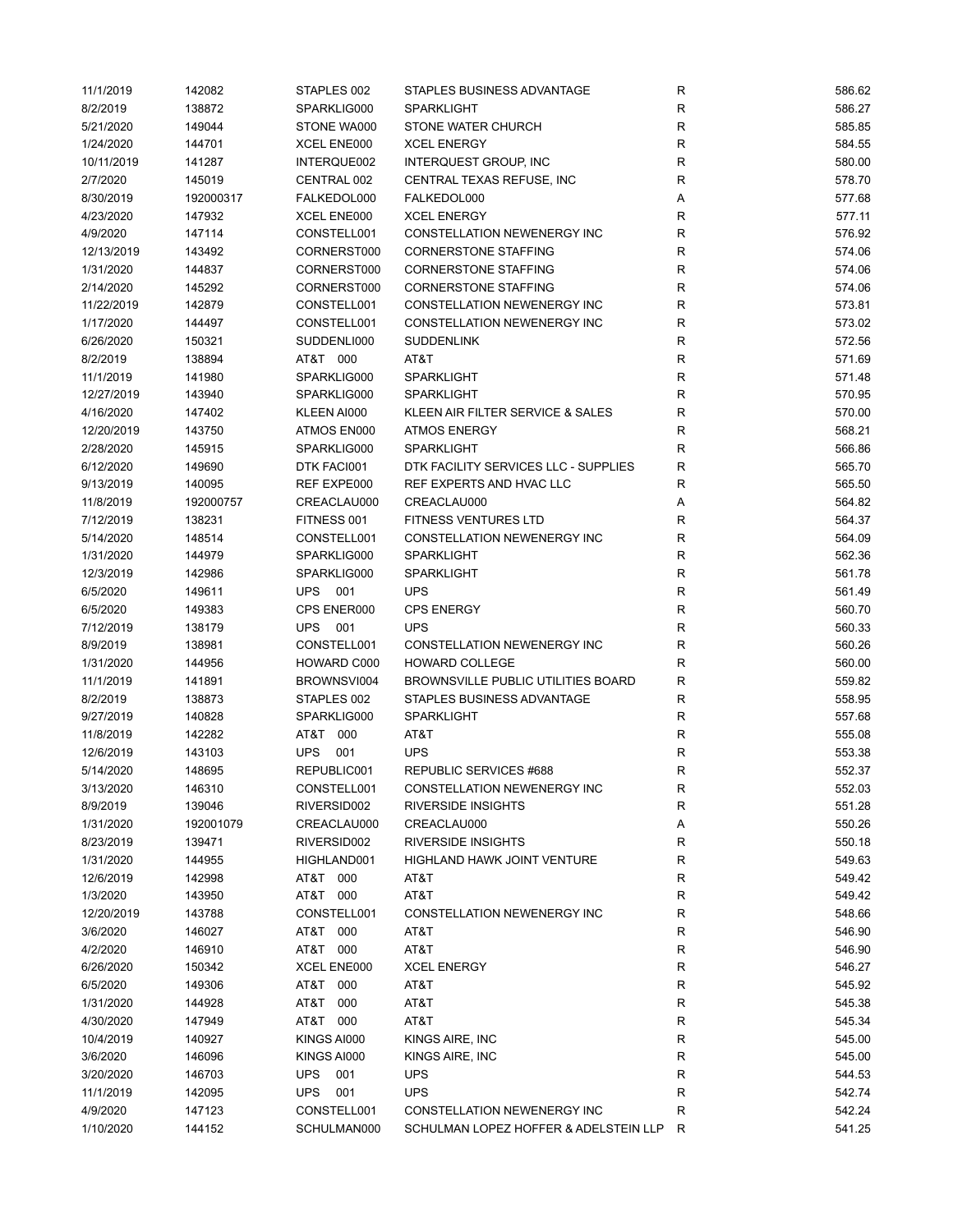| 9/13/2019  | 140042    | CONSTELL001        | <b>CONSTELLATION NEWENERGY INC</b>      | R           | 541.01 |
|------------|-----------|--------------------|-----------------------------------------|-------------|--------|
| 1/24/2020  | 144592    | CONSTELL001        | CONSTELLATION NEWENERGY INC             | R           | 540.63 |
| 2/28/2020  | 145946    | ABCO FIR000        | ABCO FIRE ALARM LLC                     | R           | 540.00 |
| 9/6/2019   | 139778    | AT&T<br>000        | AT&T                                    | R           | 538.91 |
| 10/4/2019  | 141007    | AT&T 000           | AT&T                                    | R           | 538.91 |
| 5/14/2020  | 148509    | CONSTELL001        | <b>CONSTELLATION NEWENERGY INC</b>      | R           | 538.02 |
| 7/19/2019  | 138368    | CONSTELL001        | CONSTELLATION NEWENERGY INC             | R           | 537.52 |
| 2/14/2020  | 145290    | CONSTELL001        | CONSTELLATION NEWENERGY INC             | R           | 537.33 |
| 1/31/2020  | 144874    | NBU (NEW000        | NBU (NEW BRAUNFELS UTILITIES)           | R           | 536.35 |
| 1/31/2020  | 144869    | LAKESHOR000        | LAKESHORE LEARNING MATERIALS            | R           | 534.83 |
| 7/26/2019  | 138716    | AT&T LON000        | AT&T LONG DISTANCE                      | $\mathsf R$ | 534.76 |
|            | 138327    |                    |                                         |             |        |
| 7/19/2019  |           | AT&T 000           | AT&T                                    | R           | 534.49 |
| 7/26/2019  | 138764    | HOME DEP000        | HOME DEPOT                              | R           | 534.12 |
| 4/2/2020   | 146951    | CPS ENER000        | <b>CPS ENERGY</b>                       | R           | 534.03 |
| 11/15/2019 | 142371    | AMAZON C000        | AMAZON CAPITAL SERVICES INC             | R           | 533.99 |
| 5/7/2020   | 148285    | CPS ENER000        | <b>CPS ENERGY</b>                       | R           | 533.51 |
| 10/18/2019 | 141356    | CONSTELL001        | CONSTELLATION NEWENERGY INC             | R           | 529.91 |
| 7/26/2019  | 138678    | SAN ANTO002        | SAN ANTONIO EXPRESS-NEWS                | R           | 529.67 |
| 9/27/2019  | 140697    | ELECTRO 001        | ELECTRO COOLING SERVICE LLC             | R           | 527.50 |
| 8/9/2019   | 192000213 | VALLIKAR000        | VALLIKAR000                             | Α           | 526.30 |
| 4/16/2020  | 147354    | CONSTELL001        | CONSTELLATION NEWENERGY INC             | R           | 525.55 |
| 2/7/2020   | 145035    | CITY OF 062        | CITY OF WACO                            | R           | 525.15 |
| 7/19/2019  | 138419    | LINDHTAY000        | <b>TAYLOR LINDHOLM</b>                  | $\mathsf R$ | 525.00 |
| 7/19/2019  | 138423    | MARTIRIC001        | RICARDO MARTINEZ JR                     | R           | 525.00 |
| 8/30/2019  | 139735    | LINDHTAY000        | <b>TAYLOR LINDHOLM</b>                  | R           | 525.00 |
| 8/30/2019  | 139738    | MARTIRIC001        | RICARDO MARTINEZ JR                     | R           | 525.00 |
| 9/6/2019   | 139963    | MARTIRIC001        | RICARDO MARTINEZ JR                     | R           | 525.00 |
| 3/20/2020  | 146666    | RIVERMAR001        | <b>MARIA G RIVERA</b>                   | R           | 525.00 |
| 4/9/2020   | 147195    | MARTIRIC001        | RICARDO MARTINEZ JR                     | R           | 525.00 |
| 6/5/2020   | 149472    | MARTIRIC001        | RICARDO MARTINEZ JR                     | R           | 525.00 |
| 10/4/2019  | 140903    | CONSTELL001        | CONSTELLATION NEWENERGY INC             | R           | 524.35 |
|            |           | MARDEL C000        | <b>MARDEL CHRISTIAN &amp; EDUCATION</b> | $\mathsf R$ |        |
| 7/26/2019  | 138741    |                    |                                         |             | 524.34 |
| 11/22/2019 | 142930    | SOUTHERN006        | SOUTHERN FLORAL COMPANY                 | R           | 524.17 |
| 8/16/2019  | 139196    | CONSTELL001        | CONSTELLATION NEWENERGY INC             | R           | 523.72 |
| 12/13/2019 | 143292    | EL PASO 001        | EL PASO ELECTRIC                        | $\mathsf R$ | 522.80 |
| 9/13/2019  | 140012    | <b>BLACK PL000</b> | BLACK PLUMBING, INC.                    | R           | 522.66 |
| 7/12/2019  | 138142    | PURCHASE000        | <b>PURCHASE POWER</b>                   | R           | 520.99 |
| 5/21/2020  | 149011    | PURCHASE000        | <b>PURCHASE POWER</b>                   | $\mathsf R$ | 520.99 |
| 6/26/2020  | 150307    | PURCHASE000        | <b>PURCHASE POWER</b>                   | R           | 520.99 |
| 7/26/2019  | 138689    | SUDDENLI000        | <b>SUDDENLINK</b>                       | R           | 520.09 |
| 8/23/2019  | 139480    | SUDDENLI000        | <b>SUDDENLINK</b>                       | R           | 520.09 |
| 6/19/2020  | 192001423 | CREACLAU000        | CREACLAU000                             | Α           | 519.71 |
| 12/6/2019  | 143004    | AT&T LON000        | AT&T LONG DISTANCE                      | R           | 518.98 |
| 2/14/2020  | 145303    | EL PASO 001        | EL PASO ELECTRIC                        | R           | 518.21 |
| 4/30/2020  | 147935    | 1800 PLU001        | 1800 PLUMBER OF TEXAS PAN HANDLE        | R           | 516.00 |
| 11/1/2019  | 141995    | SUDDENLI001        | <b>SUDDENLINK</b>                       | R           | 515.86 |
| 12/3/2019  | 142987    | SUDDENLI001        | <b>SUDDENLINK</b>                       | R           | 515.85 |
| 12/20/2019 | 143715    | SUDDENLI001        | <b>SUDDENLINK</b>                       | R           | 515.85 |
| 11/1/2019  | 141994    | SUDDENLI001        | <b>SUDDENLINK</b>                       | R           | 515.50 |
| 12/20/2019 | 143684    | MAXI AID000        | MAXI AIDS INC.                          | R           | 514.90 |
| 12/20/2019 | 143638    | D & S EL000        | D & S ELECTRIC SERVICES, INC.           | R           | 514.19 |
| 5/7/2020   | 148281    | CORNERST000        | <b>CORNERSTONE STAFFING</b>             | R           | 514.08 |
| 5/14/2020  | 148527    | CORNERST000        | <b>CORNERSTONE STAFFING</b>             | R           | 514.08 |
| 5/21/2020  | 148920    | CORNERST000        | <b>CORNERSTONE STAFFING</b>             | R           | 514.08 |
|            |           |                    | <b>CORNERSTONE STAFFING</b>             |             |        |
| 5/28/2020  | 149153    | CORNERST000        |                                         | R           | 514.08 |
| 6/5/2020   | 149380    | CORNERST000        | <b>CORNERSTONE STAFFING</b>             | R           | 514.08 |
| 11/8/2019  | 142140    | CONSTELL001        | CONSTELLATION NEWENERGY INC             | R           | 514.01 |
| 1/31/2020  | 144983    | SUDDENLI001        | <b>SUDDENLINK</b>                       | R           | 513.65 |
| 2/21/2020  | 145747    | SUDDENLI000        | <b>SUDDENLINK</b>                       | R           | 513.65 |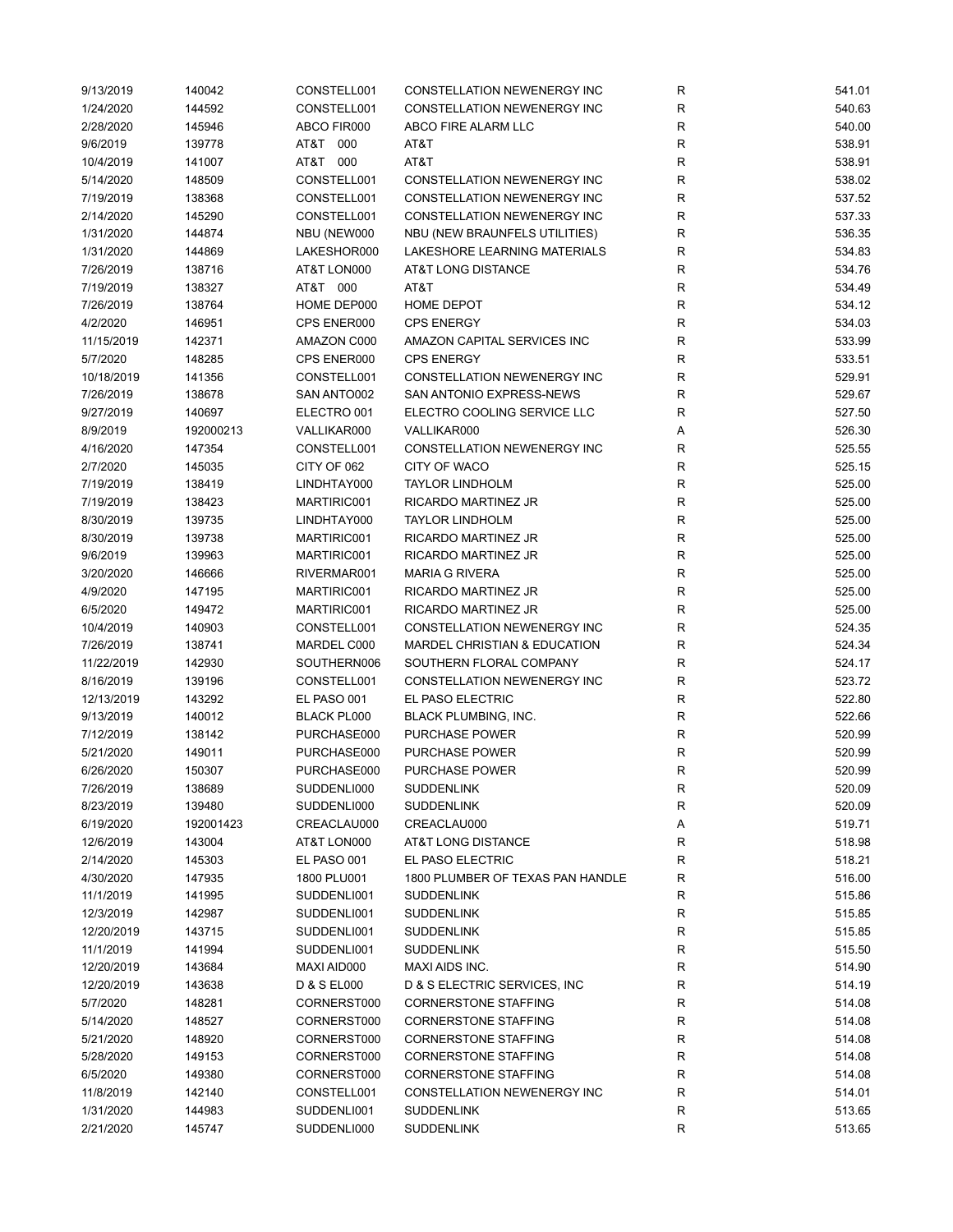| 3/20/2020  | 146680 | SUDDENLI000       | <b>SUDDENLINK</b>                           | R           | 513.65 |
|------------|--------|-------------------|---------------------------------------------|-------------|--------|
| 4/30/2020  | 148159 | SUDDENLI000       | <b>SUDDENLINK</b>                           | R           | 512.72 |
| 5/28/2020  | 149273 | SUDDENLI000       | <b>SUDDENLINK</b>                           | R           | 512.72 |
| 10/4/2019  | 140896 | CONSTELL001       | CONSTELLATION NEWENERGY INC                 | R           | 512.40 |
| 10/18/2019 | 141471 | <b>UPS</b><br>001 | <b>UPS</b>                                  | $\mathsf R$ | 511.50 |
| 4/9/2020   | 147196 | MGM PRIN000       | MGM PRINTING SERVICES, INC.                 | R           | 509.60 |
| 1/3/2020   | 143989 | CPS ENER000       | <b>CPS ENERGY</b>                           | R           | 508.97 |
| 7/12/2019  | 138087 | CONSTELL001       | CONSTELLATION NEWENERGY INC                 | R           | 507.51 |
| 4/16/2020  | 147353 | CONSTELL001       | CONSTELLATION NEWENERGY INC                 | R           | 506.47 |
| 9/6/2019   | 139812 | CONSTELL001       | <b>CONSTELLATION NEWENERGY INC</b>          | R           | 505.05 |
| 1/24/2020  | 144612 | FERNALUI000       | LUIS FERNANDEZ JR                           | R           | 505.00 |
|            |        |                   |                                             |             |        |
| 10/4/2019  | 141079 | STAPLES 003       | STAPLES TECHNOLOGY SOLUTIONS                | R           | 501.66 |
| 10/25/2019 | 141766 | STAPLES 003       | STAPLES TECHNOLOGY SOLUTIONS                | R           | 501.66 |
| 11/15/2019 | 142429 | CONSTELL001       | CONSTELLATION NEWENERGY INC                 | $\mathsf R$ | 501.22 |
| 8/23/2019  | 139543 | PURCHASE000       | <b>PURCHASE POWER</b>                       | R           | 500.13 |
| 7/19/2019  | 138503 | MANNIMAR000       | MANNING PEST CONTROL                        | R           | 500.00 |
| 7/26/2019  | 138637 | ELECTRO 001       | ELECTRO COOLING SERVICE LLC                 | R           | 500.00 |
| 8/9/2019   | 139065 | WALSH GA000       | WALSH GALLEGOS TREVINO RUSSO & KYLE P       | R           | 500.00 |
| 11/1/2019  | 141952 | MANNIMAR000       | <b>MANNING PEST CONTROL</b>                 | R           | 500.00 |
| 11/8/2019  | 142122 | BLANDDAP000       | <b>DAPHNIA FRY BLAND</b>                    | R           | 500.00 |
| 11/8/2019  | 142287 | CITY OF 002       | <b>CITY OF ABILENE</b>                      | R           | 500.00 |
| 2/14/2020  | 145337 | MANNIMAR000       | MANNING PEST CONTROL                        | R           | 500.00 |
| 2/21/2020  | 145540 | CITY OF 002       | <b>CITY OF ABILENE</b>                      | $\mathsf R$ | 500.00 |
| 2/28/2020  | 145921 | TEXAS SO000       | <b>TEXAS SOUTHMOST COLLEGE</b>              | R           | 500.00 |
| 4/23/2020  | 147749 | MANNIMAR000       | MANNING PEST CONTROL                        | R           | 500.00 |
| 4/30/2020  | 148150 | SPARTAN 000       | SPARTAN PSYCHOLOGICAL CONSULTING            | $\mathsf R$ | 500.00 |
| 5/7/2020   | 148247 | CITY OF 002       | <b>CITY OF ABILENE</b>                      | R           | 500.00 |
| 5/7/2020   | 148374 | TONY SME000       | TONY SMEATON PEST CONTROL                   | R           | 500.00 |
| 3/13/2020  | 146393 | SOUTHERN006       | SOUTHERN FLORAL COMPANY                     | $\mathsf R$ | 499.85 |
| 4/2/2020   | 146973 | HOME SCI000       | HOME SCIENCE TOOLS                          | R           | 499.37 |
| 1/17/2020  | 144496 | CONSTELL001       | CONSTELLATION NEWENERGY INC                 | R           | 498.10 |
| 4/9/2020   | 147155 | FITNESS 001       | FITNESS VENTURES LTD                        | R           | 497.41 |
| 3/6/2020   | 146153 | 001<br>UPS        | <b>UPS</b>                                  | R           | 496.03 |
|            |        |                   |                                             |             |        |
| 2/28/2020  | 145859 | ELECTRO 001       | ELECTRO COOLING SERVICE LLC                 | R           | 496.00 |
| 2/21/2020  | 145712 | ENTERPRI004       | <b>ENTERPRISE RENT-A-CAR</b>                | R           | 495.48 |
| 8/9/2019   | 138963 | CENTRAL 002       | CENTRAL TEXAS REFUSE, INC                   | R           | 495.45 |
| 9/13/2019  | 140020 | CENTRAL 002       | CENTRAL TEXAS REFUSE, INC                   | $\mathsf R$ | 495.45 |
| 10/11/2019 | 141141 | CENTRAL 002       | CENTRAL TEXAS REFUSE, INC                   | R           | 495.45 |
| 11/8/2019  | 142126 | CENTRAL 002       | CENTRAL TEXAS REFUSE, INC                   | R           | 495.45 |
| 12/13/2019 | 143256 | CENTRAL 002       | CENTRAL TEXAS REFUSE, INC                   | R           | 495.45 |
| 1/10/2020  | 144055 | CENTRAL 002       | CENTRAL TEXAS REFUSE, INC                   | R           | 495.45 |
| 3/13/2020  | 146286 | CENTRAL 002       | CENTRAL TEXAS REFUSE, INC                   | R           | 495.45 |
| 4/9/2020   | 147090 | CENTRAL 002       | CENTRAL TEXAS REFUSE, INC                   | R           | 495.45 |
| 5/7/2020   | 148245 | CENTRAL 002       | CENTRAL TEXAS REFUSE, INC                   | R           | 495.45 |
| 6/12/2020  | 149666 | CENTRAL 002       | CENTRAL TEXAS REFUSE, INC                   | R           | 495.45 |
| 12/13/2019 | 143476 | AMARILLO000       | AMARILLO COLLEGE                            | R           | 495.00 |
| 11/8/2019  | 142121 | AT&T LON000       | AT&T LONG DISTANCE                          | R           | 494.46 |
| 3/13/2020  | 146438 | EL PASO 001       | EL PASO ELECTRIC                            | R           | 494.15 |
| 1/17/2020  | 144515 | E-THERAP001       | E-THERAPY LLC                               | R           | 492.50 |
| 4/23/2020  | 147644 | E-THERAP001       | E-THERAPY LLC                               | R           | 492.50 |
| 2/7/2020   | 145199 | FITNESS 001       | <b>FITNESS VENTURES LTD</b>                 | R           | 492.06 |
| 8/2/2019   | 138868 | SCHOOL H000       | SCHOOL HEALTH CORPORATION                   | R           | 490.68 |
| 6/26/2020  | 150294 | NBU (NEW000       | NBU (NEW BRAUNFELS UTILITIES)               | R           | 490.13 |
| 2/7/2020   | 145038 | COLLEGE 002       | THE COLLEGE BOARD                           | R           | 490.00 |
| 10/25/2019 | 141635 | ABILITIE000       | ABILITIES THERAPY AND CONSULTING, LLC       | R           | 488.25 |
| 3/25/2020  | 146865 | NBU (NEW000       | NBU (NEW BRAUNFELS UTILITIES)               | R           | 488.01 |
| 12/20/2019 | 143685 | MICHAEL'002       | MICHAEL'S KEYS, INC                         | R           | 485.98 |
|            |        |                   |                                             |             |        |
| 10/4/2019  | 140852 | AIR COND000       | AIR CONDITIONING INNOVATIVE SOLUTIONS, II R |             | 485.00 |
| 10/25/2019 | 141771 | TEXAS CH002       | TEXAS CHARTER SCHOOLS ASSOCIATION           | R           | 485.00 |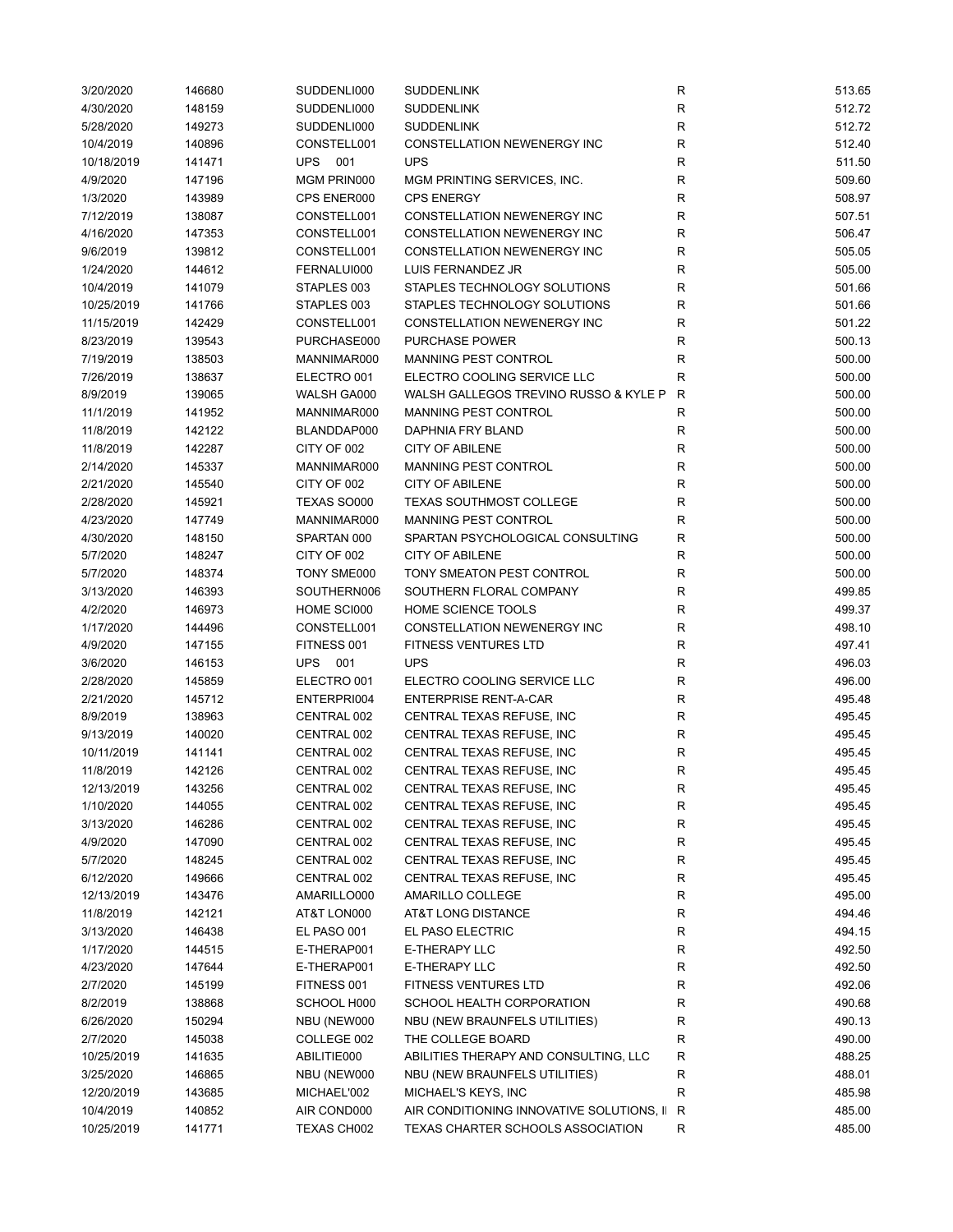| 12/20/2019 | 143719    | TEXAS EL001        | TEXAS ELECTRICAL CONTRACTORS, LLC       | R            | 484.91 |
|------------|-----------|--------------------|-----------------------------------------|--------------|--------|
| 3/13/2020  | 146311    | CONSTELL001        | CONSTELLATION NEWENERGY INC             | R            | 484.37 |
| 4/9/2020   | 147187    | JOHNSON 001        | JOHNSON CONTROLS SECURITY SOLUTIONS     | $\mathsf{R}$ | 484.04 |
| 1/24/2020  | 144759    | <b>ROTO ROO008</b> | ROTO ROOTER SERVICE CO                  | $\mathsf{R}$ | 483.30 |
| 5/14/2020  | 148766    | TMF TOUR000        | TMF TOURS AND TRAVEL                    | R            | 481.00 |
| 10/18/2019 | 141417    | POPE PLU000        | POPE PLUMBING, INC                      | R            | 479.88 |
| 9/13/2019  | 140002    | AMAZON C000        | AMAZON CAPITAL SERVICES INC             | R            | 477.98 |
| 12/6/2019  | 143102    | UPS<br>001         | <b>UPS</b>                              | R            | 477.73 |
| 1/17/2020  | 144309    | ATMOS EN000        | <b>ATMOS ENERGY</b>                     | R            | 476.82 |
| 6/19/2020  | 149890    | CONSTELL001        | CONSTELLATION NEWENERGY INC             | R            | 476.42 |
| 9/27/2019  | 140795    | CITY OF 017        | CITY OF DEL RIO                         | R            | 476.38 |
| 6/5/2020   |           | FITNESS 001        | <b>FITNESS VENTURES LTD</b>             | R            | 476.32 |
|            | 149398    |                    |                                         |              |        |
| 2/28/2020  | 145935    | <b>UPS</b><br>001  | <b>UPS</b>                              | R            | 476.10 |
| 11/15/2019 | 142611    | <b>UPS</b><br>001  | <b>UPS</b>                              | R            | 475.12 |
| 7/19/2019  | 138429    | NEW BRAU000        | NEW BRAUNFELS CIVIC/CONVENTION CENTEF R |              | 475.00 |
| 7/19/2019  | 138506    | ONE STOP001        | ONE STOP PEST CONTROL                   | $\mathsf{R}$ | 475.00 |
| 2/28/2020  | 145888    | NEW BRAU000        | NEW BRAUNFELS CIVIC/CONVENTION CENTEF R |              | 475.00 |
| 6/26/2020  | 150348    | HIGGINBO002        | <b>HIGGINBOTHAM INSURANCE AGENCY</b>    | R            | 474.00 |
| 9/6/2019   | 139816    | CONSTELL001        | CONSTELLATION NEWENERGY INC             | R            | 472.83 |
| 10/11/2019 | 192000657 | CREACLAU000        | CREACLAU000                             | Α            | 472.58 |
| 3/20/2020  | 146587    | CONSTELL001        | CONSTELLATION NEWENERGY INC             | R            | 472.51 |
| 2/14/2020  | 145289    | CONSTELL001        | CONSTELLATION NEWENERGY INC             | R            | 471.28 |
| 3/6/2020   | 146018    | ACET 000           | ACET                                    | R            | 470.00 |
| 2/21/2020  | 145701    | CORNERST000        | <b>CORNERSTONE STAFFING</b>             | R            | 469.10 |
| 2/21/2020  | 145567    | CONSTELL001        | CONSTELLATION NEWENERGY INC             | R            | 468.26 |
| 11/22/2019 | 142678    | AQUA CHI000        | AQUA CHILL OF AUSTIN                    | R            | 468.00 |
| 11/15/2019 | 142465    | JALENLAU000        | <b>LAURIE JALENAK</b>                   | R            | 467.50 |
| 12/6/2019  | 143015    | COLLEGE 002        | THE COLLEGE BOARD                       | R            | 467.50 |
| 1/10/2020  | 144283    | <b>UPS</b><br>001  | <b>UPS</b>                              | $\mathsf R$  | 467.18 |
| 12/6/2019  | 192000863 | SCHOBJEN000        | SCHOBJEN000                             | Α            | 467.11 |
| 2/14/2020  | 145264    | CDW GOVE000        | CDW GOVERNMENT, INC                     | R            | 465.49 |
| 2/21/2020  | 192001157 | PINSOREB000        | PINSOREB000                             | Α            | 464.26 |
| 2/7/2020   | 145100    | POPE PLU000        | POPE PLUMBING, INC                      | R            | 464.13 |
| 9/27/2019  | 140676    | CONSTELL001        | CONSTELLATION NEWENERGY INC             | R            | 463.75 |
|            | 143937    |                    | <b>HOME DEPOT</b>                       | R            |        |
| 12/27/2019 |           | HOME DEP000        |                                         |              | 463.40 |
| 7/19/2019  | 192000112 | PITCHLEA000        | PITCHLEA000                             | Α            | 463.32 |
| 5/14/2020  | 148508    | CONSTELL001        | <b>CONSTELLATION NEWENERGY INC</b>      | R            | 462.43 |
| 11/8/2019  | 142303    | DANIELS 002        | <b>DANIELS PLUMBING</b>                 | R            | 462.00 |
| 1/17/2020  | 192001016 | FORT AND000        | FORT AND000                             | Α            | 461.68 |
| 7/12/2019  | 138076    | CENTRAL 002        | CENTRAL TEXAS REFUSE, INC               | R            | 460.45 |
| 8/23/2019  | 139435    | ENTERPRI004        | <b>ENTERPRISE RENT-A-CAR</b>            | R            | 460.05 |
| 8/30/2019  | 139730    | G G SAL,000        | G G SAL, INC.                           | R            | 460.00 |
| 10/4/2019  | 141039    | G G SAL,000        | G G SAL, INC.                           | R            | 460.00 |
| 12/6/2019  | 143182    | G G SAL,000        | G G SAL, INC.                           | R            | 460.00 |
| 4/23/2020  | 147675    | G G SAL,000        | G G SAL, INC.                           | R            | 460.00 |
| 5/21/2020  | 148949    | G G SAL,000        | G G SAL, INC.                           | R            | 460.00 |
| 4/2/2020   | 147028    | THE CREA000        | THE CREATIVITY INSTITUTE                | R            | 459.48 |
| 11/1/2019  | 192000711 | CREACLAU000        | CREACLAU000                             | Α            | 458.68 |
| 12/13/2019 | 143378    | THE HUNT000        | THE HUNTSVILLE ITEM                     | R            | 458.64 |
| 8/9/2019   | 138980    | CONSTELL001        | CONSTELLATION NEWENERGY INC             | R            | 457.81 |
| 11/8/2019  | 142144    | CONSTELL001        | CONSTELLATION NEWENERGY INC             | R            | 457.48 |
| 7/12/2019  | 192000038 | PINSOREB000        | PINSOREB000                             | Α            | 457.48 |
| 6/26/2020  | 150242    | CONSTELL001        | CONSTELLATION NEWENERGY INC             | R            | 457.13 |
| 6/5/2020   | 149524    | PREMIERE000        | PREMIERE INSTALL MOVERS, LLC            | R            | 456.00 |
| 3/6/2020   | 192001213 | ALVARMAR000        | ALVARMAR000                             | Α            | 455.00 |
| 11/8/2019  | 142138    | CONSTELL001        | CONSTELLATION NEWENERGY INC             | R            | 453.74 |
| 10/25/2019 | 141816    | FRONTIER003        | <b>FRONTIER COMMUNICATIONS</b>          | R            | 452.10 |
| 11/22/2019 | 142750    | FRONTIER003        | <b>FRONTIER COMMUNICATIONS</b>          | R            | 452.10 |
| 1/3/2020   | 143995    | FRONTIER003        | <b>FRONTIER COMMUNICATIONS</b>          | R            | 452.10 |
|            |           |                    |                                         |              |        |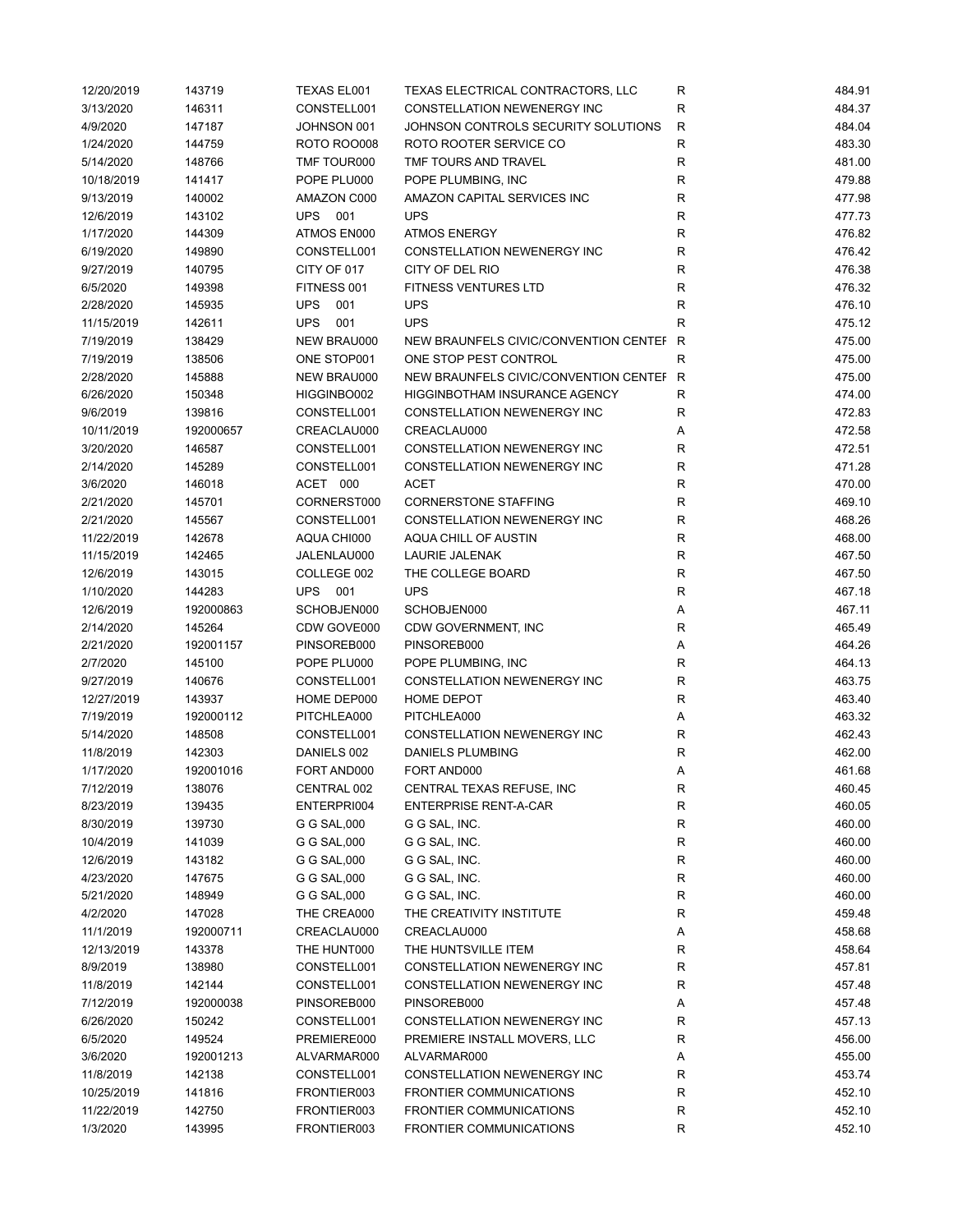| 12/20/2019 | 143647    | EL PASO 001 | EL PASO ELECTRIC                                      | R           | 451.44 |
|------------|-----------|-------------|-------------------------------------------------------|-------------|--------|
| 11/22/2019 | 142933    | STAPLES 002 | STAPLES BUSINESS ADVANTAGE                            | R           | 450.18 |
| 7/12/2019  | 138077    | CHURCH O001 | CHURCH OF THE OPEN DOOR OF WACO                       | R           | 450.00 |
| 7/26/2019  | 138574    | ASBESTOS001 | ASBESTOS INSPECTION MANAGEMENT                        | R           | 450.00 |
| 1/24/2020  | 144644    | LONGODIA000 | <b>DIANA LONGORIA</b>                                 | R           | 450.00 |
| 2/14/2020  | 145305    | EP REMOD000 | EP REMODELING SERVICES LLC                            | R           | 450.00 |
| 6/5/2020   | 149369    | CONSTELL001 | CONSTELLATION NEWENERGY INC                           | R           | 449.08 |
| 10/4/2019  | 140900    | CONSTELL001 | CONSTELLATION NEWENERGY INC                           | R           | 449.04 |
| 1/31/2020  | 144856    | FRONTIER003 | <b>FRONTIER COMMUNICATIONS</b>                        | R           | 447.95 |
| 2/28/2020  | 145863    | FRONTIER003 | <b>FRONTIER COMMUNICATIONS</b>                        | R           | 447.95 |
| 3/25/2020  | 146838    | FRONTIER003 | <b>FRONTIER COMMUNICATIONS</b>                        | R           | 447.95 |
| 3/13/2020  | 146369    | REPUBLIC001 | REPUBLIC SERVICES #688                                | R           | 446.67 |
| 4/30/2020  | 148052    | FRONTIER003 | <b>FRONTIER COMMUNICATIONS</b>                        | R           | 446.16 |
| 5/21/2020  | 148947    | FRONTIER003 | <b>FRONTIER COMMUNICATIONS</b>                        | R           | 446.16 |
| 6/26/2020  | 150266    | FRONTIER003 | <b>FRONTIER COMMUNICATIONS</b>                        | R           | 446.16 |
| 11/8/2019  | 142111    | AMAZON C000 | AMAZON CAPITAL SERVICES INC                           | R           | 445.86 |
| 3/20/2020  | 146601    | EL PASO 001 | EL PASO ELECTRIC                                      | $\mathsf R$ | 445.04 |
| 4/9/2020   | 147232    | PURCHASE000 | <b>PURCHASE POWER</b>                                 | R           | 444.93 |
| 8/30/2019  | 192000408 | SCASTHEA000 | SCASTHEA000                                           | А           | 444.04 |
| 7/12/2019  | 192000015 | COKERTER001 | COKERTER001                                           | Α           | 443.55 |
| 2/21/2020  | 145710    | EL PASO 001 | EL PASO ELECTRIC                                      | $\mathsf R$ | 443.11 |
| 12/20/2019 | 143841    | NBU (NEW000 | NBU (NEW BRAUNFELS UTILITIES)                         | R           | 442.23 |
| 3/6/2020   | 146062    | CITY OF 062 | CITY OF WACO                                          | R           | 442.00 |
| 7/12/2019  | 192000024 | KRETZBRY000 | KRETZBRY000                                           | Α           | 440.98 |
| 7/26/2019  | 138642    | FRONTIER003 | <b>FRONTIER COMMUNICATIONS</b>                        | R           | 440.38 |
| 8/30/2019  | 139625    | FRONTIER003 | <b>FRONTIER COMMUNICATIONS</b>                        | R           | 440.38 |
| 9/27/2019  | 140810    | FRONTIER003 | <b>FRONTIER COMMUNICATIONS</b>                        | R           | 440.38 |
| 12/6/2019  | 143157    | CONSTELL001 | CONSTELLATION NEWENERGY INC                           | R           | 439.40 |
| 10/18/2019 | 141398    | LONG ELE000 | LONG ELECTRIC COMPANY                                 | R           | 439.12 |
| 11/1/2019  | 141934    | EFAX COR000 | <b>EFAX CORPORATE</b>                                 | R           | 437.50 |
| 12/6/2019  | 143023    | EFAX COR000 | <b>EFAX CORPORATE</b>                                 | R           | 437.50 |
| 12/20/2019 | 143646    | EFAX COR000 | <b>EFAX CORPORATE</b>                                 | R           | 437.50 |
| 1/24/2020  | 144608    | EFAX COR000 | <b>EFAX CORPORATE</b>                                 | $\mathsf R$ | 437.50 |
| 8/9/2019   | 139087    | FRONTIER003 | <b>FRONTIER COMMUNICATIONS</b>                        | R           | 434.64 |
| 7/26/2019  | 138605    | CITY OF 004 | <b>CITY OF AUSTIN</b>                                 | R           | 434.59 |
| 11/8/2019  | 142142    | CONSTELL001 | CONSTELLATION NEWENERGY INC                           | R           | 433.55 |
| 12/6/2019  | 143171    | E-THERAP001 | E-THERAPY LLC                                         | $\mathsf R$ | 433.00 |
| 7/9/2019   | 138035    | CITY OF 051 | <b>CITY OF MISSION</b>                                | R           | 431.76 |
| 11/8/2019  | 142213    | REPUBLIC001 | REPUBLIC SERVICES #688                                | R           | 431.01 |
| 2/14/2020  | 145457    | REPUBLIC001 | REPUBLIC SERVICES #688                                | R           | 431.01 |
| 12/13/2019 | 143349    | REPUBLIC001 | REPUBLIC SERVICES #688                                | R           | 430.75 |
| 1/10/2020  | 144134    | REPUBLIC001 | REPUBLIC SERVICES #688                                | R           | 430.75 |
| 8/16/2019  | 192000222 | BERRYMAR000 | BERRYMAR000                                           |             | 430.57 |
| 3/20/2020  | 146626    | HUGHES N000 | HUGHES NETWORK SYSTEMS, LLC                           | Α<br>R      | 430.36 |
|            | 138641    | FRONTIER003 | <b>FRONTIER COMMUNICATIONS</b>                        | R           | 430.21 |
| 7/26/2019  |           |             |                                                       |             |        |
| 9/13/2019  | 140203    | REPUBLIC001 | REPUBLIC SERVICES #688                                | R           | 429.99 |
| 10/4/2019  | 140902    | CONSTELL001 | CONSTELLATION NEWENERGY INC<br>REPUBLIC SERVICES #688 | R           | 429.83 |
| 10/11/2019 | 141226    | REPUBLIC001 | <b>CONSTELLATION NEWENERGY INC</b>                    | R           | 428.75 |
| 1/17/2020  | 144495    | CONSTELL001 |                                                       | R           | 426.75 |
| 4/16/2020  | 147373    | CPS ENER000 | <b>CPS ENERGY</b>                                     | R           | 426.09 |
| 4/9/2020   | 147238    | REPUBLIC001 | REPUBLIC SERVICES #688                                | R           | 425.86 |
| 1/10/2020  | 144093    | ERATH CT000 | ERATH CTY TAX ASSESSOR-COLLECT                        | R           | 425.80 |
| 8/9/2019   | 139031    | REPUBLIC001 | REPUBLIC SERVICES #688                                | R           | 425.20 |
| 2/21/2020  | 145582    | EFAX COR000 | <b>EFAX CORPORATE</b>                                 | R           | 425.00 |
| 2/21/2020  | 145755    | THE UNIV006 | THE UNIVERSITY OF TEXAS AT AUSTIN                     | R           | 425.00 |
| 3/20/2020  | 146600    | EFAX COR000 | <b>EFAX CORPORATE</b>                                 | R           | 425.00 |
| 4/16/2020  | 147379    | EFAX COR000 | <b>EFAX CORPORATE</b>                                 | R           | 425.00 |
| 5/14/2020  | 148555    | EFAX COR000 | <b>EFAX CORPORATE</b>                                 | R           | 425.00 |
| 6/12/2020  | 149693    | EFAX COR000 | <b>EFAX CORPORATE</b>                                 | R           | 425.00 |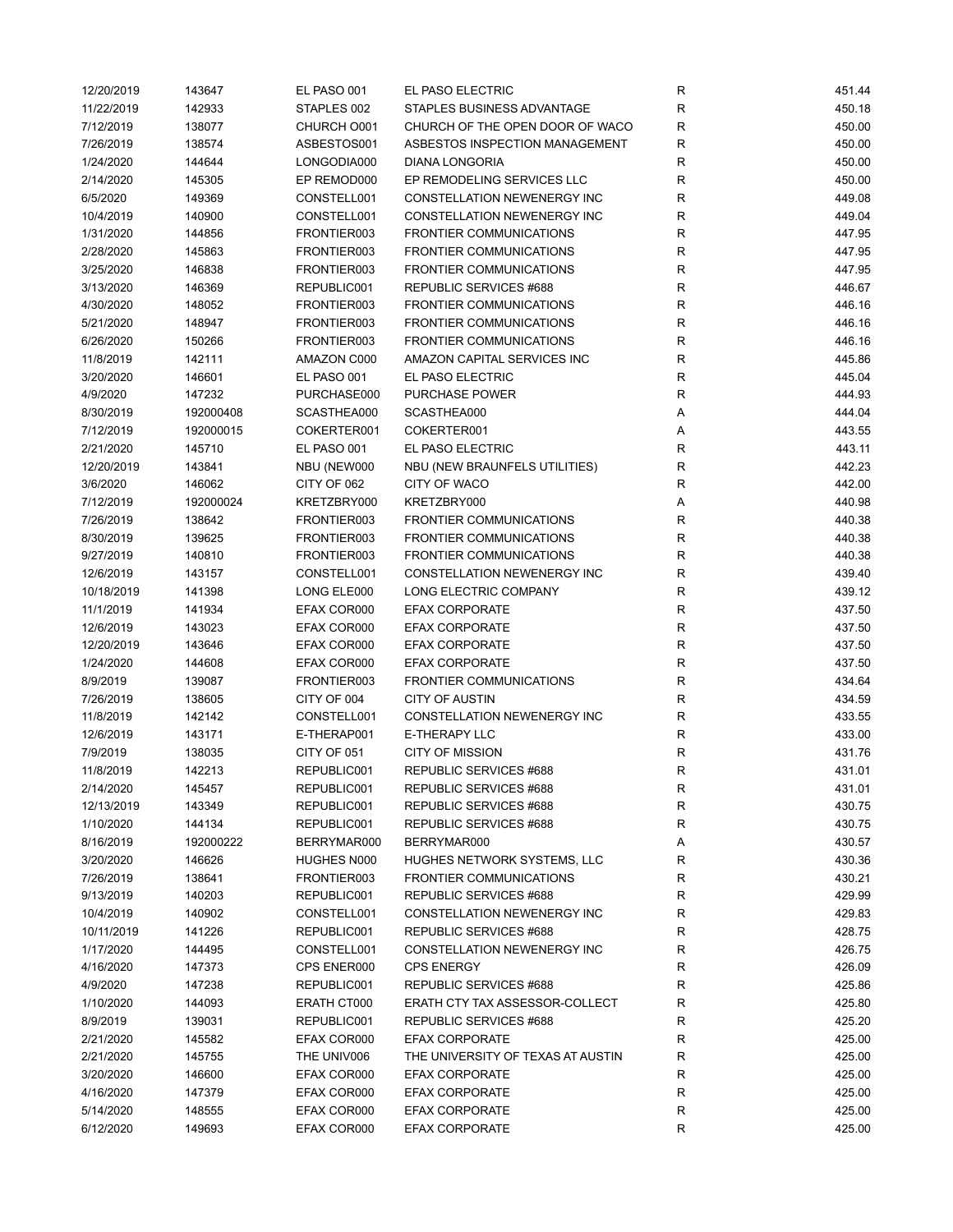| 6/19/2020  | 149866    | CITY OF 012        | <b>CITY OF CORINTH</b>                      | R            | 424.46 |
|------------|-----------|--------------------|---------------------------------------------|--------------|--------|
| 8/2/2019   | 138806    | CONSTELL001        | CONSTELLATION NEWENERGY INC                 | R            | 423.58 |
| 11/1/2019  | 141909    | CONSTELL001        | CONSTELLATION NEWENERGY INC                 | $\mathsf{R}$ | 423.47 |
| 11/22/2019 | 142876    | CONSTELL001        | CONSTELLATION NEWENERGY INC                 | R            | 422.32 |
| 10/18/2019 | 192000677 | MEADOABB000        | MEADOABB000                                 | Α            | 421.08 |
| 10/4/2019  | 140855    | AMAZON C000        | AMAZON CAPITAL SERVICES INC                 | R            | 420.98 |
| 1/3/2020   | 144012    | SAM'S CL001        | SAM'S CLUB DIRECT #457                      | R            | 420.16 |
| 9/13/2019  | 140014    | BROWNSVI000        | BROWNSVILLE CHAMBER OF COMMERCE             | R            | 420.00 |
| 12/20/2019 | 192000944 | COKERTER001        | COKERTER001                                 | Α            | 419.74 |
|            |           |                    | <b>HOME DEPOT</b>                           |              |        |
| 10/4/2019  | 140924    | HOME DEP000        |                                             | R            | 418.39 |
| 2/21/2020  | 145498    | MANGUM L000        | MANGUM LANDSCAPE, INC                       | R            | 417.50 |
| 2/14/2020  | 145416    | WM CORPO000        | WM CORPORATE SERVICES INC                   | $\mathsf{R}$ | 417.37 |
| 7/12/2019  | 192000091 | WITHRKAT000        | WITHRKAT000                                 | Α            | 416.69 |
| 10/18/2019 | 141374    | CORPORAT000        | CORPORATE COMMUNICATIONS CENTER, INC.       | R            | 416.68 |
| 1/31/2020  | 144879    | ONE CALL001        | ONE CALL NOW                                | R            | 416.59 |
| 8/2/2019   | 138840    | <b>JM LAWNC001</b> | <b>JM LAWNCARE &amp; SPRINKLER</b>          | $\mathsf{R}$ | 416.00 |
| 9/6/2019   | 139849    | JM LAWNC001        | <b>JM LAWNCARE &amp; SPRINKLER</b>          | R            | 416.00 |
| 6/12/2020  | 149746    | REPUBLIC001        | REPUBLIC SERVICES #688                      | R            | 415.68 |
| 3/6/2020   | 146094    | JOHNSON 001        | JOHNSON CONTROLS SECURITY SOLUTIONS         | R            | 415.48 |
| 7/19/2019  | 192000098 | DOWNSSAR000        | DOWNSSAR000                                 | Α            | 415.10 |
| 12/6/2019  | 143214    | SOUTHWES006        | SOUTHWESTERN ELECTRIC POWER                 | R            | 414.26 |
| 9/20/2019  | 140554    | MIDLAND 002        | MIDLAND COLLEGE                             | R            | 414.00 |
| 2/14/2020  | 145298    | DTK FACI001        | DTK FACILITY SERVICES LLC - SUPPLIES        | $\mathsf{R}$ | 413.99 |
| 10/4/2019  | 140999    | <b>WRIGHT G000</b> | WRIGHT GROUP ARCHITECTS PLANNERS, PLL R     |              | 413.45 |
| 2/28/2020  | 145867    | GARBO'S 000        | <b>GARBO'S LOCKSMITH, INC</b>               | R            | 413.00 |
| 8/30/2019  | 139586    | BROWNSVI004        | BROWNSVILLE PUBLIC UTILITIES BOARD          | $\mathsf{R}$ | 412.74 |
| 4/23/2020  | 147862    | STAPLES 002        | <b>STAPLES INC</b>                          | $\mathsf{R}$ | 412.26 |
| 1/24/2020  | 144664    | TOWNEPLA001        | TOWNEPLACE SUITES BY MARRIOTT               | R            | 412.20 |
| 6/12/2020  | 149790    | <b>UPS</b><br>001  | <b>UPS</b>                                  | $\mathsf{R}$ | 411.55 |
| 6/12/2020  | 149684    | CORNERST000        | <b>CORNERSTONE STAFFING</b>                 | $\mathsf{R}$ | 411.26 |
|            |           |                    |                                             |              |        |
| 11/22/2019 | 142842    | ATMOS EN000        | <b>ATMOS ENERGY</b>                         | R            | 411.07 |
| 12/13/2019 | 143371    | SPRINGHI000        | <b>SPRINGHILL SUITES</b>                    | $\mathsf{R}$ | 410.88 |
| 1/3/2020   | 143983    | CONSTELL001        | CONSTELLATION NEWENERGY INC                 | $\mathsf{R}$ | 410.27 |
| 5/14/2020  | 148780    | <b>UPS</b> 001     | <b>UPS</b>                                  | $\mathsf{R}$ | 409.41 |
| 8/23/2019  | 192000272 | PINSOREB000        | PINSOREB000                                 | Α            | 408.89 |
| 8/2/2019   | 138892    | ASCD 000           | ASCD                                        | $\mathsf{R}$ | 408.31 |
| 7/12/2019  | 138287    | THE COLL000        | THE COLLEGE BOARD                           | $\mathsf{R}$ | 408.00 |
| 10/18/2019 | 141344    | CISCO CO000        | <b>CISCO COLLEGE</b>                        | $\mathsf{R}$ | 408.00 |
| 1/17/2020  | 144492    | CISCO CO000        | CISCO COLLEGE                               | R            | 408.00 |
| 4/16/2020  | 147370    | CONSTELL001        | CONSTELLATION NEWENERGY INC                 | R            | 407.02 |
| 3/25/2020  | 146780    | ATMOS EN000        | <b>ATMOS ENERGY</b>                         | R            | 404.81 |
| 7/19/2019  | 192000107 | MARTIAMY000        | MARTIAMY000                                 | Α            | 403.64 |
| 7/12/2019  | 192000059 | CLEMELAU000        | CLEMELAU000                                 | Α            | 403.62 |
| 9/6/2019   | 139956    | JIVE COM000        | JIVE COMMUNICATIONS, INC                    | R            | 402.80 |
| 8/23/2019  | 139433    | EFAX COR000        | <b>EFAX CORPORATE</b>                       | R            | 402.50 |
| 9/6/2019   | 139773    | AIR COND000        | AIR CONDITIONING INNOVATIVE SOLUTIONS, II R |              | 402.50 |
| 9/20/2019  | 140333    | EFAX COR000        | <b>EFAX CORPORATE</b>                       | R            | 402.50 |
| 10/18/2019 | 141430    | SPRINGHI000        | <b>SPRINGHILL SUITES</b>                    | R            | 402.32 |
| 3/20/2020  | 146725    | COLLEGE 002        | THE COLLEGE BOARD                           | R            | 402.00 |
| 9/13/2019  | 192000484 | HACK KAT000        | HACK KAT000                                 | Α            | 401.68 |
| 2/28/2020  | 145980    | ENTERPRI004        | <b>ENTERPRISE RENT-A-CAR</b>                | R            | 401.04 |
| 2/7/2020   | 145059    | EDINBURG000        | <b>EDINBURG CISD</b>                        | R            | 400.40 |
| 2/14/2020  | 145428    | ATMOS EN000        | <b>ATMOS ENERGY</b>                         | $\mathsf{R}$ | 400.01 |
|            |           |                    |                                             |              |        |
| 10/4/2019  | 140870    | CAMPOS C000        | CAMPOS CONSTRUCTION                         | R            | 400.00 |
| 1/10/2020  | 144224    | MID VALL000        | MID VALLEY PEST CONTROL, LLC                | R            | 400.00 |
| 1/24/2020  | 144709    | ABILITIE000        | ABILITIES THERAPY AND CONSULTING, LLC       | R            | 400.00 |
| 3/13/2020  | 146455    | STAPLES 002        | STAPLES INC                                 | R            | 399.80 |
| 8/16/2019  | 139189    | CONSTELL001        | CONSTELLATION NEWENERGY INC                 | $\mathsf{R}$ | 399.47 |
| 11/22/2019 | 142854    | BROWNSVI004        | <b>BROWNSVILLE PUBLIC UTILITIES BOARD</b>   | R            | 399.35 |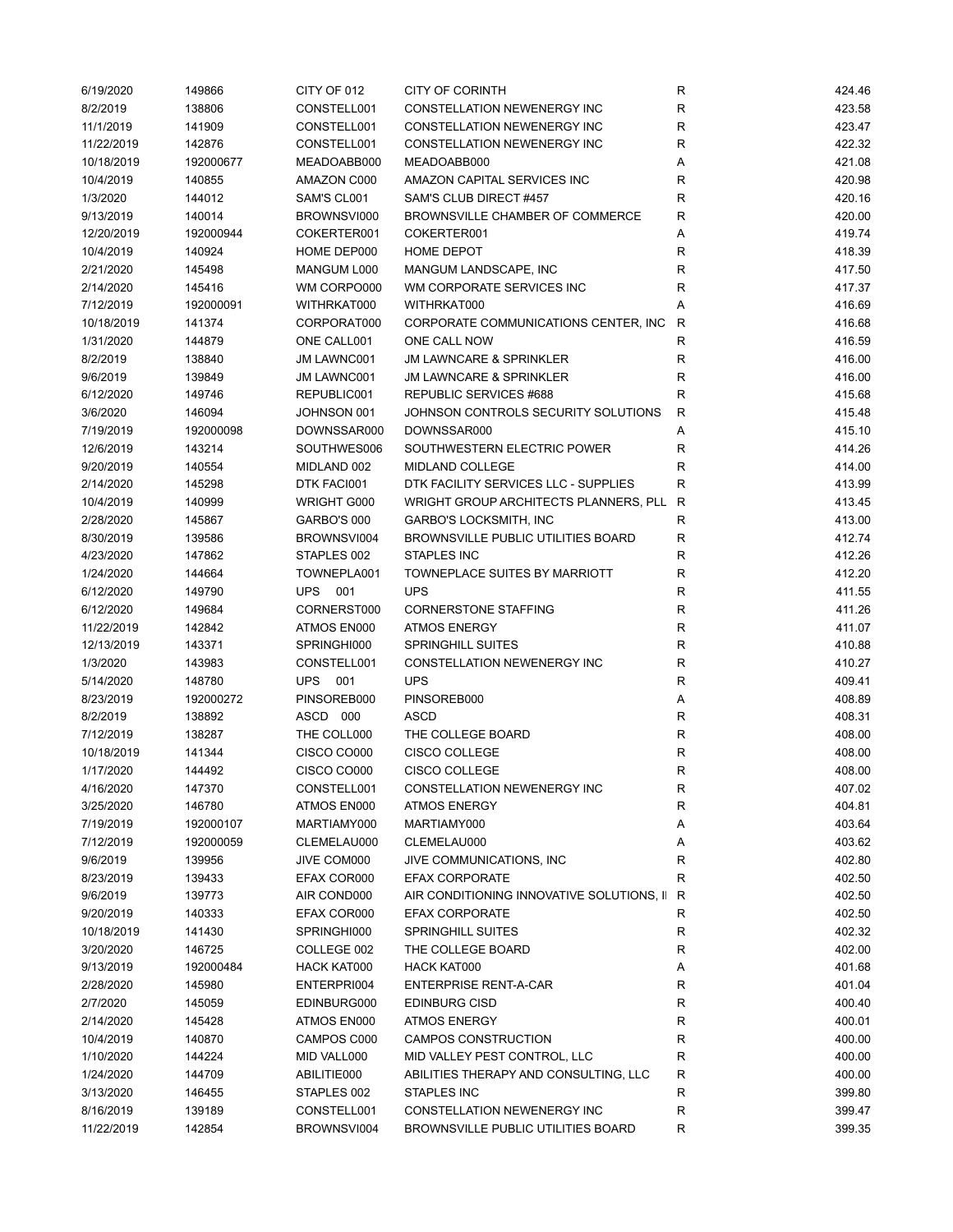| 7/26/2019  | 192000136 | ALVARMAR000        | ALVARMAR000                          | Α           | 397.00 |
|------------|-----------|--------------------|--------------------------------------|-------------|--------|
| 2/14/2020  | 145288    | CONSTELL001        | <b>CONSTELLATION NEWENERGY INC</b>   | R           | 396.49 |
| 3/20/2020  | 146723    | CITY OF 004        | <b>CITY OF AUSTIN</b>                | R           | 396.09 |
| 6/5/2020   | 149480    | MCM SPOR000        | <b>MCM SPORTING GOODS</b>            | R           | 396.00 |
| 8/30/2019  | 139569    | AMAZON C000        | AMAZON CAPITAL SERVICES INC          | R           | 394.12 |
| 4/9/2020   | 147131    | CONSTELL001        | <b>CONSTELLATION NEWENERGY INC</b>   | R           | 392.41 |
| 9/6/2019   | 139818    | CONSTELL001        | <b>CONSTELLATION NEWENERGY INC</b>   | R           | 392.35 |
| 6/19/2020  | 150071    | SCHOOL H000        | SCHOOL HEALTH CORPORATION            | R           | 392.08 |
| 7/12/2019  | 138227    | EFAX COR000        | <b>EFAX CORPORATE</b>                | R           | 391.00 |
| 7/19/2019  | 138393    | EFAX COR000        | <b>EFAX CORPORATE</b>                | R           | 391.00 |
|            |           | CITY OF 062        | CITY OF WACO                         | $\mathsf R$ |        |
| 1/10/2020  | 144076    |                    |                                      |             | 390.53 |
| 3/25/2020  | 146887    | STAPLES 002        | <b>STAPLES INC</b>                   | R           | 390.29 |
| 1/24/2020  | 144761    | STONE WA000        | STONE WATER CHURCH                   | R           | 390.00 |
| 2/21/2020  | 145596    | GEE SHE000         | SHERRIA GEE                          | R           | 390.00 |
| 9/13/2019  | 192000468 | <b>BELL TAN000</b> | <b>BELL TAN000</b>                   | Α           | 389.76 |
| 10/4/2019  | 140901    | CONSTELL001        | CONSTELLATION NEWENERGY INC          | R           | 387.25 |
| 2/21/2020  | 192001142 | <b>BELL TAN000</b> | <b>BELL TAN000</b>                   | Α           | 386.40 |
| 9/27/2019  | 140710    | INTERSTA000        | <b>INTERSTATE ALL BATTERY CENTER</b> | R           | 385.60 |
| 2/28/2020  | 145885    | NBU (NEW000        | NBU (NEW BRAUNFELS UTILITIES)        | R           | 385.44 |
| 9/20/2019  | 140297    | CONSTELL001        | <b>CONSTELLATION NEWENERGY INC</b>   | R           | 383.71 |
| 8/2/2019   | 192000161 | BRUCKCRA000        | BRUCKCRA000                          | Α           | 383.00 |
| 8/30/2019  | 192000396 | NORD CHA000        | NORD CHA000                          | Α           | 383.00 |
| 9/13/2019  | 192000497 | REASOTAI000        | REASOTAI000                          | Α           | 383.00 |
| 7/12/2019  | 138088    | CONSTELL001        | CONSTELLATION NEWENERGY INC          | R           | 382.20 |
| 6/5/2020   | 149558    | SOUTHWES006        | SOUTHWESTERN ELECTRIC POWER          | R           | 381.45 |
| 5/14/2020  | 148524    | CONSTELL001        | CONSTELLATION NEWENERGY INC          | R           | 381.36 |
| 5/14/2020  | 148426    | AT&T MOB000        | <b>AT&amp;T MOBILITY</b>             | R           | 380.36 |
| 5/14/2020  | 148530    | CPS ENER000        | <b>CPS ENERGY</b>                    | R           | 380.33 |
| 3/6/2020   | 146180    | CONSTELL001        | CONSTELLATION NEWENERGY INC          | R           | 378.10 |
| 4/23/2020  | 147605    | CONSTELL001        | CONSTELLATION NEWENERGY INC          | R           | 378.09 |
|            | 146585    | CONSTELL001        | CONSTELLATION NEWENERGY INC          |             |        |
| 3/20/2020  |           |                    |                                      | R           | 377.14 |
| 8/30/2019  | 192000331 | LAWSOJEN000        | LAWSOJEN000                          | Α           | 376.47 |
| 4/2/2020   | 146942    | CITY OF 062        | CITY OF WACO                         | R           | 375.86 |
| 1/3/2020   | 144009    | REF EXPE000        | REF EXPERTS AND HVAC LLC             | R           | 375.70 |
| 11/15/2019 | 142499    | STAPLES 002        | STAPLES BUSINESS ADVANTAGE           | R           | 375.11 |
| 8/30/2019  | 139616    | EL METRO000        | EL METRO                             | R           | 375.00 |
| 8/30/2019  | 139682    | VARGAKEV000        | <b>KEVIN LEE VARGAS</b>              | $\mathsf R$ | 375.00 |
| 9/27/2019  | 140695    | EL METRO000        | EL METRO                             | $\mathsf R$ | 375.00 |
| 11/1/2019  | 142011    | ABSOLUTE000        | ABSOLUTE LAWN CARE, INC              | R           | 375.00 |
| 12/13/2019 | 143320    | LINDHTAY000        | <b>TAYLOR LINDHOLM</b>               | R           | 375.00 |
| 2/14/2020  | 145450    | LINDHTAY000        | <b>TAYLOR LINDHOLM</b>               | R           | 375.00 |
| 3/20/2020  | 146637    | KLEEN AI000        | KLEEN AIR FILTER SERVICE & SALES     | R           | 375.00 |
| 8/30/2019  | 192000306 | BELL TAN000        | <b>BELL TAN000</b>                   | Α           | 374.68 |
| 8/30/2019  | 139598    | CONSTELL001        | CONSTELLATION NEWENERGY INC          | R           | 374.09 |
| 5/7/2020   | 148275    | CONSTELL001        | CONSTELLATION NEWENERGY INC          | R           | 373.83 |
| 3/6/2020   | 146128    | SOUTHERN006        | SOUTHERN FLORAL COMPANY              | R           | 372.14 |
| 9/13/2019  | 192000498 | RIOS AUD000        | RIOS AUD000                          | Α           | 371.52 |
| 3/6/2020   | 146129    | SOUTHWES006        | SOUTHWESTERN ELECTRIC POWER          | R           | 370.77 |
| 11/8/2019  | 142143    | CONSTELL001        | <b>CONSTELLATION NEWENERGY INC</b>   | R           | 370.53 |
| 7/12/2019  | 192000012 | CAMARELI000        | CAMARELI000                          | Α           | 369.99 |
| 5/28/2020  | 149135    | CITY OF 004        | CITY OF AUSTIN                       | R           | 369.78 |
| 12/20/2019 | 143701    | READY RE000        | <b>READY REFRESH</b>                 | R           | 369.09 |
| 4/2/2020   | 147017    | SOUTHWES006        | SOUTHWESTERN ELECTRIC POWER          | R           | 368.01 |
| 9/20/2019  | 192000541 | PINSOREB000        | PINSOREB000                          | Α           | 366.81 |
| 9/13/2019  | 192000483 | GONZARUB002        | GONZARUB002                          | Α           | 366.28 |
|            |           |                    |                                      |             |        |
| 1/3/2020   | 143996    | FRONTIER003        | <b>FRONTIER COMMUNICATIONS</b>       | R           | 366.27 |
| 7/19/2019  | 138362    | COMMUNIC000        | COMMUNICATION BY HAND, LLC           | R           | 366.00 |
| 2/7/2020   | 145177    | CONSTELL001        | CONSTELLATION NEWENERGY INC          | R           | 365.72 |
| 9/27/2019  | 140836    | TRIPLE L001        | TRIPLE L PEST CONTROL                | R           | 365.00 |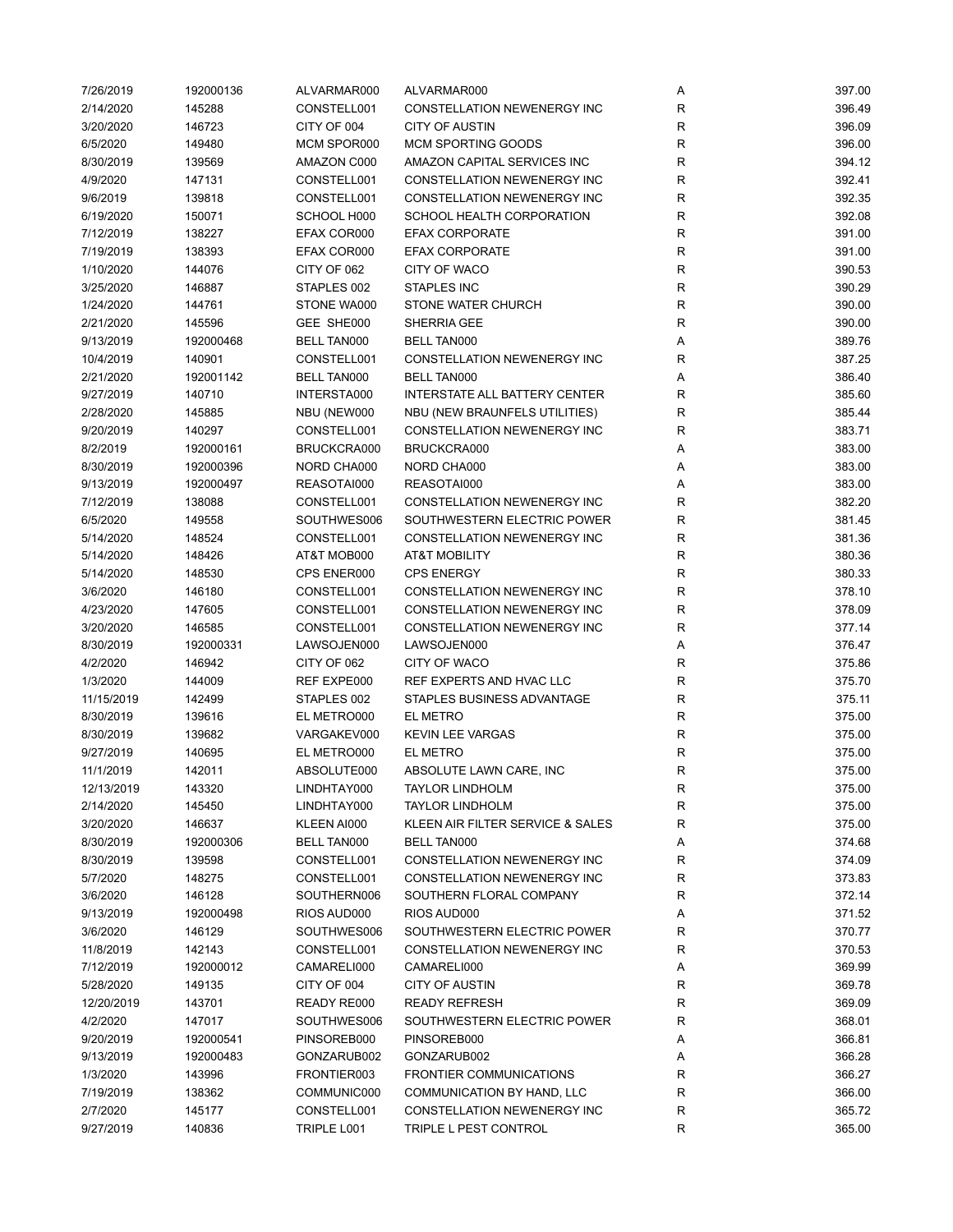| 9/20/2019  | 140317    | DANIELS 001        | <b>DANIELS AIR INC</b>                    | R            | 364.45 |
|------------|-----------|--------------------|-------------------------------------------|--------------|--------|
| 12/20/2019 | 192000924 | KLEINGAY000        | KLEINGAY000                               | Α            | 364.42 |
| 9/13/2019  | 140093    | RAMIRGIL001        | <b>GILBERTO ELOY RAMIREZ</b>              | R            | 363.40 |
| 7/12/2019  | 138220    | CONSTELL001        | CONSTELLATION NEWENERGY INC               | R            | 362.61 |
| 1/31/2020  | 144857    | FRONTIER003        | <b>FRONTIER COMMUNICATIONS</b>            | $\mathsf{R}$ | 362.45 |
| 2/28/2020  | 145864    | FRONTIER003        | <b>FRONTIER COMMUNICATIONS</b>            | R            | 362.45 |
| 3/25/2020  | 146839    | FRONTIER003        | <b>FRONTIER COMMUNICATIONS</b>            | $\mathsf{R}$ | 362.45 |
| 9/20/2019  | 140422    | ONE CALL001        | ONE CALL NOW                              | $\mathsf{R}$ | 362.25 |
| 4/30/2020  | 148053    | FRONTIER003        | <b>FRONTIER COMMUNICATIONS</b>            | $\mathsf{R}$ | 361.15 |
| 5/28/2020  | 149183    | FRONTIER003        | <b>FRONTIER COMMUNICATIONS</b>            | $\mathsf{R}$ | 361.15 |
| 6/26/2020  | 150267    | FRONTIER003        | <b>FRONTIER COMMUNICATIONS</b>            | $\mathsf{R}$ | 361.15 |
|            |           |                    | DOUGHSHU000                               |              |        |
| 2/28/2020  | 192001201 | DOUGHSHU000        |                                           | Α            | 360.59 |
| 9/13/2019  | 140022    | CITY OF 008        | <b>CITY OF BROWNSVILLE</b>                | $\mathsf{R}$ | 360.00 |
| 11/8/2019  | 142332    | MARAKBIZ000        | <b>MARAKBIZ LLC</b>                       | $\mathsf{R}$ | 360.00 |
| 11/15/2019 | 142396    | CITY OF 008        | <b>CITY OF BROWNSVILLE</b>                | $\mathsf{R}$ | 360.00 |
| 11/15/2019 | 142568    | FIRETROL000        | FIRETROL PROTECTION SYSTEMS, INC.         | $\mathsf{R}$ | 360.00 |
| 1/10/2020  | 144059    | CITY OF 008        | <b>CITY OF BROWNSVILLE</b>                | R            | 360.00 |
| 4/2/2020   | 146901    | ABILITIE000        | ABILITIES THERAPY AND CONSULTING, LLC     | R            | 360.00 |
| 9/20/2019  | 140517    | CITY OF 004        | <b>CITY OF AUSTIN</b>                     | R            | 359.79 |
| 11/22/2019 | 142749    | FRONTIER003        | <b>FRONTIER COMMUNICATIONS</b>            | $\mathsf{R}$ | 359.78 |
| 3/6/2020   | 146038    | <b>AUSTIN T000</b> | AUSTIN TRAVIS COUNTY HEALTH DEPT          | $\mathsf{R}$ | 359.00 |
| 8/2/2019   | 138828    | FRONTIER003        | <b>FRONTIER COMMUNICATIONS</b>            | $\mathsf{R}$ | 358.57 |
| 8/30/2019  | 139626    | FRONTIER003        | <b>FRONTIER COMMUNICATIONS</b>            | $\mathsf{R}$ | 358.57 |
| 10/4/2019  | 140917    | FRONTIER003        | <b>FRONTIER COMMUNICATIONS</b>            | R            | 358.57 |
| 12/20/2019 | 143658    | FRONTIER003        | <b>FRONTIER COMMUNICATIONS</b>            | $\mathsf{R}$ | 358.34 |
| 4/9/2020   | 147070    | AT&T 000           | AT&T                                      | $\mathsf{R}$ | 358.07 |
| 8/9/2019   | 139079    | CULPEPPE001        | CULPEPPER PLUMBING SERVICES INC           | R            | 357.49 |
| 6/19/2020  | 192001418 | ADER DIA000        | ADER DIA000                               | Α            | 355.35 |
| 4/30/2020  | 147979    | BROWNSVI004        | <b>BROWNSVILLE PUBLIC UTILITIES BOARD</b> | R            | 355.30 |
| 6/19/2020  | 149826    | <b>AUSTIN C007</b> | <b>AUSTIN CHARTER SERVICE</b>             | R            | 355.00 |
| 1/3/2020   | 192000966 | HARMOCAS000        | HARMOCAS000                               | Α            | 354.30 |
|            |           |                    |                                           |              |        |
| 7/12/2019  | 138262    | REPUBLIC005        | REPUBLIC SERVICES #615                    | R            | 354.28 |
| 5/28/2020  | 149123    | BROWNSVI004        | BROWNSVILLE PUBLIC UTILITIES BOARD        | $\mathsf{R}$ | 352.97 |
| 8/9/2019   | 138983    | CONSTELL001        | CONSTELLATION NEWENERGY INC               | $\mathsf{R}$ | 352.93 |
| 9/6/2019   | 192000453 | WILSODIO000        | WILSODIO000                               | Α            | 352.16 |
| 11/22/2019 | 142692    | <b>BLACK PL000</b> | <b>BLACK PLUMBING, INC.</b>               | R            | 352.00 |
| 9/27/2019  | 192000548 | BROOKALI000        | BROOKALI000                               | Α            | 351.05 |
| 9/6/2019   | 139979    | SUDDENLI000        | <b>SUDDENLINK</b>                         | $\mathsf{R}$ | 350.76 |
| 10/4/2019  | 141078    | STAPLES 002        | STAPLES BUSINESS ADVANTAGE                | R            | 350.63 |
| 12/13/2019 | 143402    | UPS<br>001         | <b>UPS</b>                                | R            | 350.03 |
| 7/12/2019  | 138266    | RIVERAS 000        | RIVERAS LAWN CARE                         | $\mathsf{R}$ | 350.00 |
| 7/19/2019  | 138515    | ALVAROSC000        | OSCAR DANIEL ALVAREZ                      | R            | 350.00 |
| 8/30/2019  | 139732    | GARCIEST000        | <b>ESTEBAN NAVA GARCIA</b>                | R            | 350.00 |
| 9/13/2019  | 140064    | GARCIEST000        | ESTEBAN NAVA GARCIA                       | R            | 350.00 |
| 9/20/2019  | 140351    | GARCIEST000        | ESTEBAN NAVA GARCIA                       | $\mathsf{R}$ | 350.00 |
| 10/11/2019 | 141189    | GARCIEST000        | ESTEBAN NAVA GARCIA                       | $\mathsf{R}$ | 350.00 |
| 10/11/2019 | 141206    | MARTIRIC001        | RICARDO MARTINEZ JR                       | $\mathsf{R}$ | 350.00 |
| 11/8/2019  | 142229    | RIVERAS 000        | RIVERAS LAWN CARE                         | R            | 350.00 |
| 11/8/2019  | 142316    | GARCIEST000        | ESTEBAN NAVA GARCIA                       | $\mathsf{R}$ | 350.00 |
| 11/22/2019 | 142890    | GARCIEST000        | ESTEBAN NAVA GARCIA                       | $\mathsf{R}$ | 350.00 |
| 12/20/2019 | 143816    | GARCIEST000        | ESTEBAN NAVA GARCIA                       | $\mathsf{R}$ | 350.00 |
| 1/3/2020   | 144004    | <b>JM LAWNC001</b> | <b>JM LAWNCARE &amp; SPRINKLER</b>        | $\mathsf{R}$ | 350.00 |
| 1/24/2020  | 144621    | GARCIEST000        | <b>ESTEBAN NAVA GARCIA</b>                | R            | 350.00 |
| 1/24/2020  | 144743    | MARTIRIC001        | RICARDO MARTINEZ JR                       | R            | 350.00 |
|            |           |                    |                                           |              |        |
| 1/31/2020  | 144892    | RIVERAS 000        | RIVERAS LAWN CARE                         | R            | 350.00 |
| 2/21/2020  | 145595    | GARCIEST000        | <b>ESTEBAN NAVA GARCIA</b>                | R            | 350.00 |
| 2/28/2020  | 145810    | ALVARJUA000        | JUAN FERNANDO ALVARADO SR                 | $\mathsf{R}$ | 350.00 |
| 3/13/2020  | 146444    | MARTIRIC001        | RICARDO MARTINEZ JR                       | $\mathsf{R}$ | 350.00 |
| 5/7/2020   | 148321    | MARTIRIC001        | RICARDO MARTINEZ JR                       | R            | 350.00 |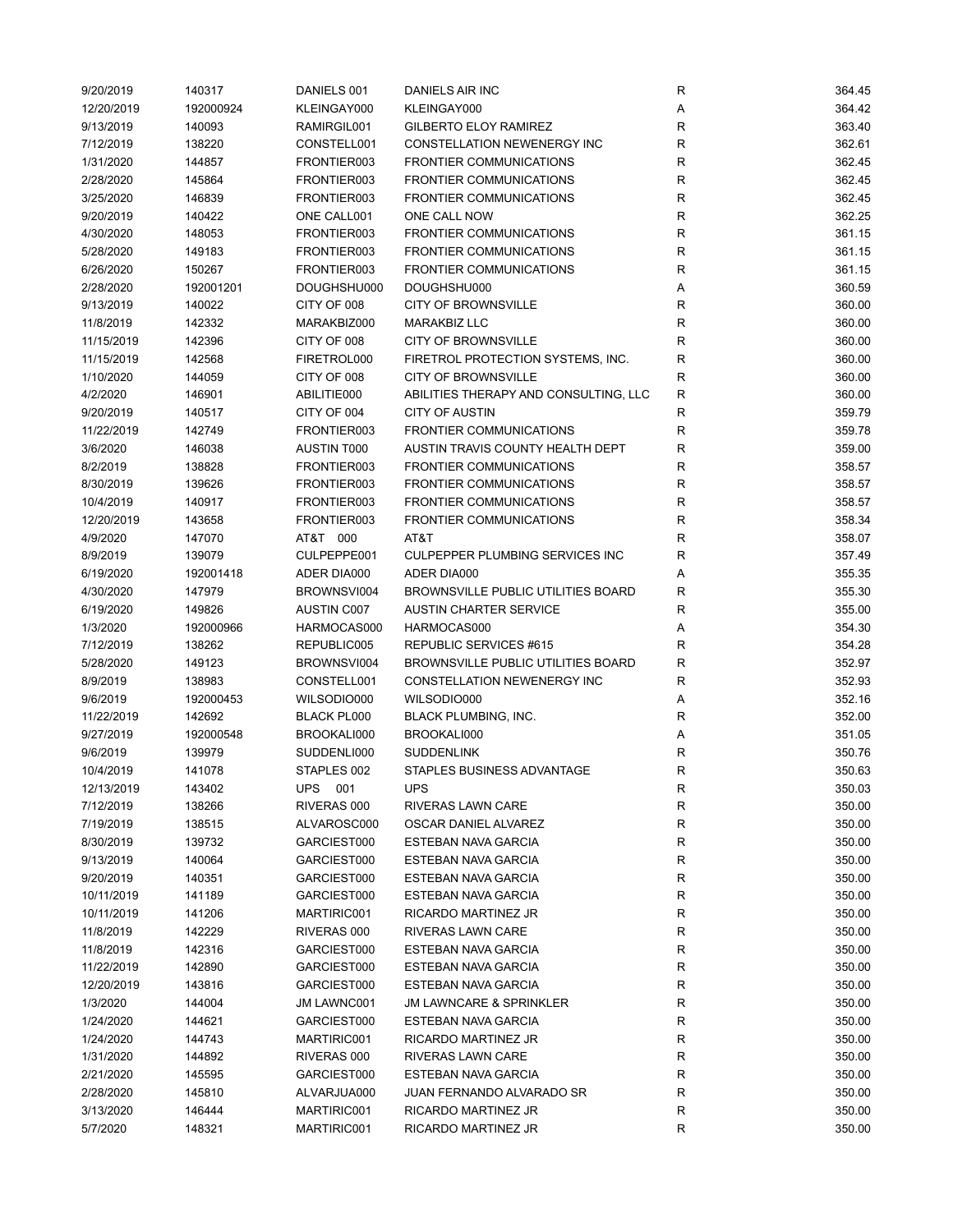| 5/14/2020  | 148587    | GARCIEST000        | <b>ESTEBAN NAVA GARCIA</b>                              | R            | 350.00 |
|------------|-----------|--------------------|---------------------------------------------------------|--------------|--------|
| 6/26/2020  | 150270    | GARCIEST000        | ESTEBAN NAVA GARCIA                                     | $\mathsf{R}$ | 350.00 |
| 6/26/2020  | 150271    | GARCIEST000        | <b>ESTEBAN NAVA GARCIA</b>                              | R            | 350.00 |
| 6/26/2020  | 150272    | GARCIEST000        | <b>ESTEBAN NAVA GARCIA</b>                              | $\mathsf{R}$ | 350.00 |
| 2/21/2020  | 145715    | FRONTIER003        | <b>FRONTIER COMMUNICATIONS</b>                          | R            | 349.46 |
| 4/16/2020  | 147420    | PREFERRE000        | PREFERRED MEAL SYSTEMS, INC                             | R            | 349.24 |
| 12/13/2019 | 143245    | ATMOS EN000        | <b>ATMOS ENERGY</b>                                     | R            | 349.18 |
| 10/25/2019 | 141703    | FRONTIER003        | <b>FRONTIER COMMUNICATIONS</b>                          | $\mathsf{R}$ | 349.16 |
| 7/9/2019   | 138055    | SUDDENLI001        | SUDDENLINK COMMUNICATIONS                               | $\mathsf{R}$ | 349.09 |
|            |           |                    |                                                         | $\mathsf{R}$ |        |
| 10/11/2019 | 141310    | SUDDENLI000        | <b>SUDDENLINK</b><br><b>CONSTELLATION NEWENERGY INC</b> | $\mathsf{R}$ | 348.76 |
| 9/6/2019   | 139820    | CONSTELL001        |                                                         |              | 348.71 |
| 8/9/2019   | 139061    | UPS<br>001         | <b>UPS</b>                                              | R            | 347.90 |
| 10/4/2019  | 192000597 | GONZALAU000        | GONZALAU000                                             | Α            | 347.76 |
| 1/24/2020  | 144712    | AT&T 000           | AT&T                                                    | $\mathsf{R}$ | 347.03 |
| 10/18/2019 | 141329    | AMAZON C000        | AMAZON CAPITAL SERVICES INC                             | $\mathsf{R}$ | 346.18 |
| 10/11/2019 | 141106    | A & J LA000        | A & J LAWN SERVICE                                      | $\mathsf{R}$ | 345.00 |
| 11/8/2019  | 142108    | A & J LA000        | A & J LAWN SERVICE                                      | R            | 345.00 |
| 12/13/2019 | 143228    | A & J LA000        | A & J LAWN SERVICE                                      | R            | 345.00 |
| 1/17/2020  | 144291    | A & J LA000        | A & J LAWN SERVICE                                      | R            | 345.00 |
| 1/31/2020  | 144919    | A & J LA000        | A & J LAWN SERVICE                                      | $\mathsf{R}$ | 345.00 |
| 2/21/2020  | 145640    | <b>ROTO ROO007</b> | ROTO ROOTER                                             | $\mathsf{R}$ | 345.00 |
| 2/28/2020  | 145945    | A & J LA000        | A & J LAWN SERVICE                                      | $\mathsf{R}$ | 345.00 |
| 3/25/2020  | 146761    | A & J LA000        | A & J LAWN SERVICE                                      | $\mathsf{R}$ | 345.00 |
| 4/23/2020  | 147508    | A & J LA000        | A & J LAWN SERVICE                                      | $\mathsf{R}$ | 345.00 |
| 5/21/2020  | 148839    | A & J LA000        | A & J LAWN SERVICE                                      | $\mathsf{R}$ | 345.00 |
| 6/19/2020  | 149802    | A & J LA000        | A & J LAWN SERVICE                                      | $\mathsf{R}$ | 345.00 |
| 3/20/2020  | 146612    | FRONTIER003        | <b>FRONTIER COMMUNICATIONS</b>                          | $\mathsf{R}$ | 344.66 |
| 1/31/2020  | 144978    | SOUTHERN006        | SOUTHERN FLORAL COMPANY                                 | $\mathsf{R}$ | 344.62 |
| 2/21/2020  | 145693    | CITY OF 017        | CITY OF DEL RIO                                         | R            | 344.00 |
|            |           |                    |                                                         |              |        |
| 9/6/2019   | 139819    | CONSTELL001        | CONSTELLATION NEWENERGY INC                             | R            | 343.98 |
| 7/9/2019   | 138050    | SUDDENLI001        | SUDDENLINK COMMUNICATIONS                               | R            | 343.81 |
| 7/26/2019  | 138638    | ENTERPRI004        | <b>ENTERPRISE RENT-A-CAR</b>                            | R            | 343.81 |
| 8/9/2019   | 138982    | CONSTELL001        | CONSTELLATION NEWENERGY INC                             | $\mathsf{R}$ | 341.87 |
| 9/27/2019  | 140702    | FRONTIER003        | <b>FRONTIER COMMUNICATIONS</b>                          | $\mathsf{R}$ | 341.07 |
| 6/19/2020  | 149945    | FRONTIER003        | <b>FRONTIER COMMUNICATIONS</b>                          | $\mathsf{R}$ | 340.70 |
| 1/24/2020  | 144617    | FRONTIER003        | <b>FRONTIER COMMUNICATIONS</b>                          | R            | 340.69 |
| 12/20/2019 | 143596    | BRACKETT000        | <b>BRACKETT &amp; ELLIS</b>                             | $\mathsf{R}$ | 340.25 |
| 2/28/2020  | 145823    | AT&T LON000        | AT&T LONG DISTANCE                                      | $\mathsf{R}$ | 340.03 |
| 6/12/2020  | 149784    | THE COLL000        | THE COLLEGE BOARD                                       | R            | 340.00 |
| 12/6/2019  | 143160    | CONSTELL001        | CONSTELLATION NEWENERGY INC                             | R            | 339.87 |
| 4/16/2020  | 147352    | CONSTELL001        | CONSTELLATION NEWENERGY INC                             | $\mathsf{R}$ | 338.83 |
| 11/15/2019 | 142501    | SUDDENLI000        | <b>SUDDENLINK</b>                                       | R            | 338.77 |
| 12/6/2019  | 143074    | SUDDENLI000        | <b>SUDDENLINK</b>                                       | R            | 338.77 |
| 11/22/2019 | 192000811 | LEWISTAR000        | LEWISTAR000                                             | Α            | 338.71 |
| 11/22/2019 | 142803    | SOUTHERN006        | SOUTHERN FLORAL COMPANY                                 | R            | 338.55 |
| 12/20/2019 | 143729    | WALSH GA000        | WALSH GALLEGOS TREVINO RUSSO & KYLE P R                 |              | 337.85 |
| 1/17/2020  | 144411    | SUDDENLI000        | <b>SUDDENLINK</b>                                       | R            | 337.71 |
| 2/14/2020  | 145386    | SUDDENLI000        | <b>SUDDENLINK</b>                                       | R            | 337.71 |
| 3/6/2020   | 146134    | SUDDENLI000        | <b>SUDDENLINK</b>                                       | $\mathsf{R}$ | 337.71 |
| 4/9/2020   | 147262    | SUDDENLI000        | <b>SUDDENLINK</b>                                       | $\mathsf{R}$ | 337.27 |
|            |           |                    |                                                         |              |        |
| 5/14/2020  | 148745    | SUDDENLI000        | <b>SUDDENLINK</b>                                       | $\mathsf{R}$ | 337.27 |
| 6/5/2020   | 149566    | SUDDENLI000        | <b>SUDDENLINK</b>                                       | $\mathsf{R}$ | 337.27 |
| 5/14/2020  | 148571    | FRONTIER003        | <b>FRONTIER COMMUNICATIONS</b>                          | R            | 337.25 |
| 11/22/2019 | 142867    | CITY OF 043        | CITY OF LAREDO UTILITIES                                | R            | 336.72 |
| 4/16/2020  | 147386    | FRONTIER003        | <b>FRONTIER COMMUNICATIONS</b>                          | R            | 335.92 |
| 4/23/2020  | 147710    | HOME DEP000        | HOME DEPOT                                              | R            | 335.60 |
| 11/1/2019  | 142019    | AT&T 000           | AT&T                                                    | $\mathsf{R}$ | 334.19 |
| 8/2/2019   | 138941    | SUDDENLI000        | <b>SUDDENLINK</b>                                       | $\mathsf{R}$ | 333.65 |
| 12/6/2019  | 143000    | AT&T 000           | AT&T                                                    | $\mathsf{R}$ | 332.61 |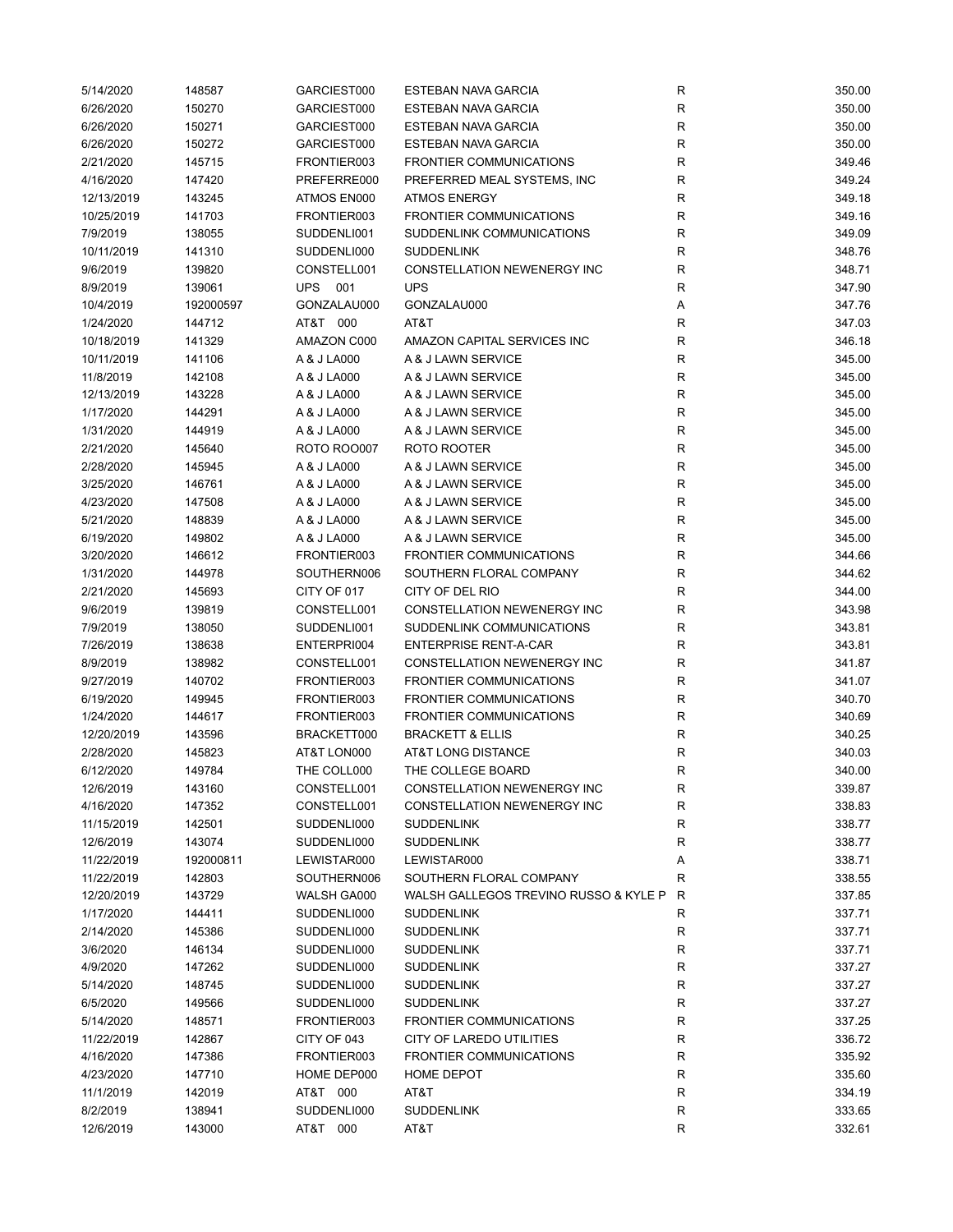| 1/3/2020   | 143953    | AT&T<br>000        | AT&T                            | R           | 332.61 |
|------------|-----------|--------------------|---------------------------------|-------------|--------|
| 3/6/2020   | 146030    | AT&T<br>000        | AT&T                            | R           | 331.83 |
| 4/2/2020   | 146912    | AT&T<br>000        | AT&T                            | R           | 331.83 |
| 5/28/2020  | 149105    | AT&T<br>000        | AT&T                            | R           | 331.53 |
| 1/31/2020  | 144930    | AT&T<br>000        | AT&T                            | R           | 331.42 |
| 10/18/2019 | 141429    | SOUTHERN006        | SOUTHERN FLORAL COMPANY         | R           | 331.38 |
| 4/30/2020  | 147953    | AT&T 000           | AT&T                            | R           | 331.37 |
| 8/23/2019  | 139442    | FRONTIER003        | <b>FRONTIER COMMUNICATIONS</b>  | R           | 331.29 |
| 9/13/2019  | 140128    | THE COLL000        | THE COLLEGE BOARD               | R           | 330.00 |
| 8/2/2019   | 138771    | AT&T<br>000        | AT&T                            | R           | 329.90 |
| 9/6/2019   | 139781    | AT&T<br>000        | AT&T                            | R           | 329.25 |
| 10/4/2019  | 141011    | AT&T<br>000        | AT&T                            | R           | 329.25 |
|            |           |                    |                                 |             |        |
| 12/6/2019  | 143158    | CONSTELL001        | CONSTELLATION NEWENERGY INC     | R           | 329.15 |
| 11/15/2019 | 142523    | WINDSTRE000        | <b>WINDSTREAM</b>               | R           | 328.85 |
| 5/7/2020   | 148263    | CITY OF 062        | CITY OF WACO                    | R           | 328.47 |
| 12/6/2019  | 143159    | CONSTELL001        | CONSTELLATION NEWENERGY INC     | R           | 327.99 |
| 2/7/2020   | 145121    | SOUTHWES006        | SOUTHWESTERN ELECTRIC POWER     | R           | 327.97 |
| 7/9/2019   | 138023    | AT&T 000           | AT&T                            | R           | 327.79 |
| 7/12/2019  | 138214    | CITY OF 070        | <b>CITY OF EDINBURG</b>         | R           | 327.71 |
| 3/13/2020  | 146431    | ATMOS EN000        | <b>ATMOS ENERGY</b>             | R           | 326.52 |
| 3/20/2020  | 146517    | AMAZON C000        | AMAZON CAPITAL SERVICES INC     | R           | 326.36 |
| 1/10/2020  | 144252    | SOUTHERN006        | SOUTHERN FLORAL COMPANY         | R           | 326.35 |
| 9/6/2019   | 139903    | <b>UPS</b><br>001  | <b>UPS</b>                      | R           | 325.49 |
| 9/6/2019   | 139775    | AMARILLO007        | AMARILLO CPR CENTER, LLC        | R           | 325.00 |
| 1/10/2020  | 144168    | TRC WIND000        | TRC WINDOW CLEANING LLC         | R           | 325.00 |
| 6/5/2020   | 149349    | CITY OF 062        | CITY OF WACO                    | R           | 324.89 |
| 10/25/2019 | 141797    | AT&T 000           | AT&T                            | R           | 324.69 |
| 10/18/2019 | 141567    | CITY OF 043        | <b>CITY OF LAREDO UTILITIES</b> | R           | 323.90 |
| 11/22/2019 | 142684    | AT&T<br>000        | AT&T                            | R           | 323.79 |
| 1/3/2020   | 143952    | AT&T 000           | AT&T                            | R           | 323.79 |
| 5/7/2020   | 148364    | STAPLES 002        | <b>STAPLES INC</b>              | R           | 323.19 |
| 2/28/2020  | 145817    | AT&T<br>000        | AT&T                            | R           | 323.01 |
| 3/25/2020  | 146772    | AT&T 000           | AT&T                            | R           | 323.01 |
| 10/4/2019  | 140932    | NASCO 000          | <b>NASCO</b>                    | R           | 322.84 |
| 5/21/2020  | 148854    | AT&T<br>000        | AT&T                            | R           | 322.71 |
|            |           | 000                |                                 | R           | 322.71 |
| 6/26/2020  | 150188    | AT&T               | AT&T                            |             |        |
| 4/30/2020  | 147952    | AT&T<br>000        | AT&T                            | R           | 322.61 |
| 9/13/2019  | 140035    | COLLEGE 002        | THE COLLEGE BOARD               | R           | 322.50 |
| 9/20/2019  | 140291    | COLLEGE 002        | THE COLLEGE BOARD               | R           | 322.50 |
| 7/26/2019  | 138620    | CONSTELL001        | CONSTELLATION NEWENERGY INC     | R           | 322.25 |
| 9/20/2019  | 140272    | <b>BUG BLAS000</b> | <b>BUG BLASTERS, INC</b>        | R           | 322.00 |
| 6/19/2020  | 149841    | <b>BUG BLAS000</b> | <b>BUG BLASTERS, INC</b>        | R           | 322.00 |
| 6/19/2020  | 149842    | <b>BUG BLAS000</b> | <b>BUG BLASTERS, INC</b>        | R           | 322.00 |
| 6/26/2020  | 150209    | <b>BUG BLAS000</b> | <b>BUG BLASTERS, INC</b>        | R           | 322.00 |
| 6/26/2020  | 150278    | HERFF JO008        | <b>HERFF JONES</b>              | R           | 321.50 |
| 3/6/2020   | 146246    | WEATHERF000        | <b>WEATHERFORD COLLEGE</b>      | R           | 321.00 |
| 1/31/2020  | 144888    | PURCHASE000        | <b>PURCHASE POWER</b>           | R           | 320.99 |
| 7/26/2019  | 138713    | AT&T 000           | AT&T                            | $\mathsf R$ | 320.82 |
| 8/23/2019  | 139385    | AT&T<br>000        | AT&T                            | R           | 320.43 |
| 9/27/2019  | 140776    | AT&T 000           | AT&T                            | R           | 320.43 |
| 1/10/2020  | 144254    | STAPLES 002        | STAPLES INC                     | R           | 320.41 |
| 6/26/2020  | 150324    | TEXARKAN000        | <b>TEXARKANA COLLEGE</b>        | R           | 320.00 |
| 10/18/2019 | 192000684 | GOFF GUA000        | GOFF GUA000                     | Α           | 318.40 |
| 6/12/2020  | 149651    | AT&T 000           | AT&T                            | R           | 318.09 |
| 2/7/2020   | 145115    | <b>ROTO ROO007</b> | ROTO ROOTER                     | R           | 318.00 |
| 1/31/2020  | 144876    | NBU (NEW000        | NBU (NEW BRAUNFELS UTILITIES)   | R           | 317.92 |
| 5/14/2020  | 148421    | AT&T 000           | AT&T                            | R           | 317.83 |
| 5/28/2020  | 149294    | XCEL ENE000        | <b>XCEL ENERGY</b>              | R           | 316.34 |
| 2/14/2020  | 145456    | PITNEY B002        | PITNEY BOWES, INC               | R           | 315.65 |
|            |           |                    |                                 |             |        |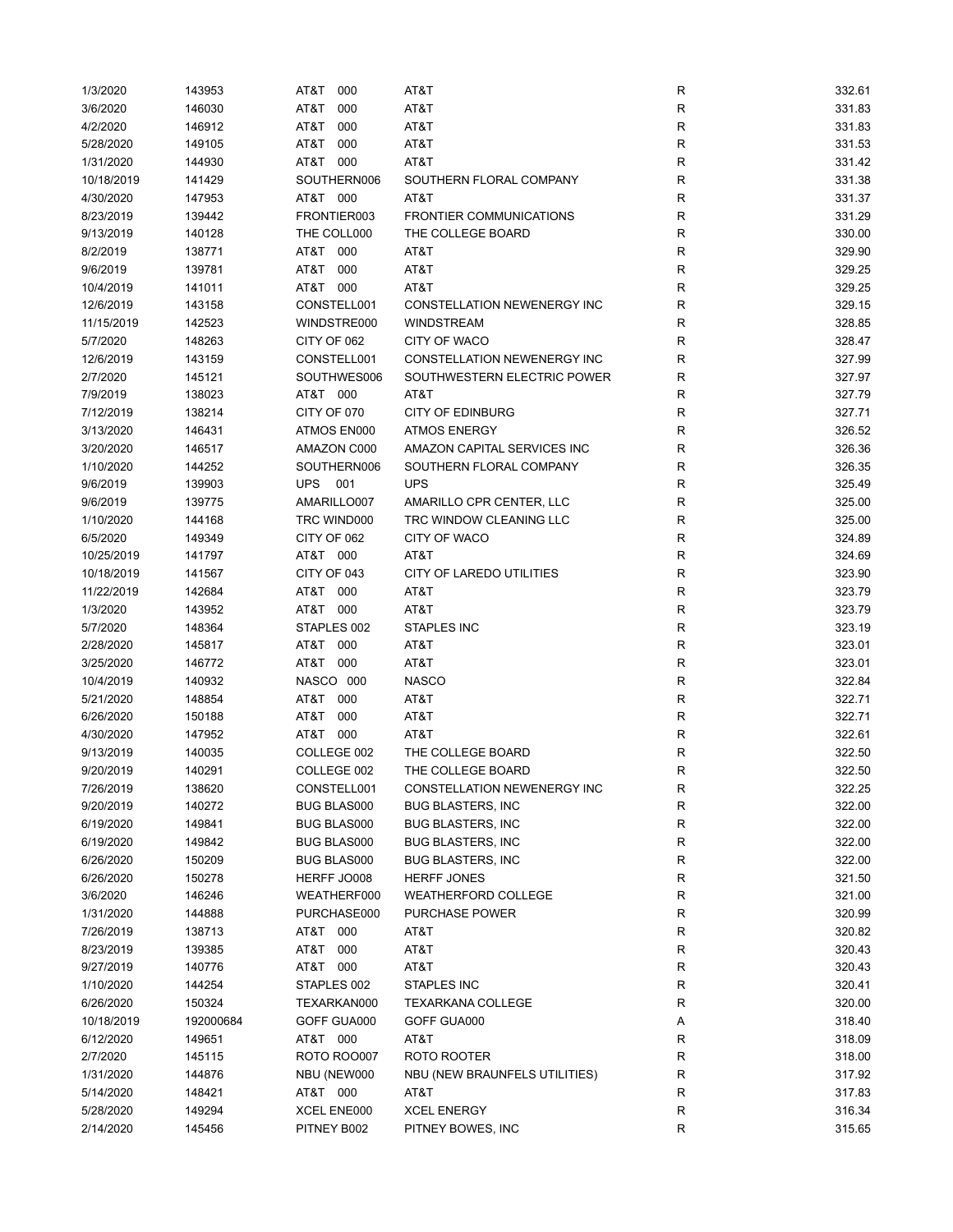| 2/21/2020  | 145641    | SAN ANTO004 | SAN ANTONIO WATER SYSTEM               | R            | 315.63 |
|------------|-----------|-------------|----------------------------------------|--------------|--------|
| 5/21/2020  | 149000    | NBU (NEW000 | NBU (NEW BRAUNFELS UTILITIES)          | R            | 314.70 |
| 9/6/2019   | 192000435 | GOMEZERI001 | GOMEZERI001                            | Α            | 314.70 |
| 8/9/2019   | 192000197 | FLEMIJOH000 | FLEMIJOH000                            | Α            | 314.63 |
| 12/6/2019  | 192000860 | LONGOJOA000 | LONGOJOA000                            | Α            | 313.45 |
| 1/31/2020  | 144887    | PURCHASE000 | <b>PURCHASE POWER</b>                  | $\mathsf R$  | 311.99 |
| 9/20/2019  | 140300    | CONSTELL001 | CONSTELLATION NEWENERGY INC            | R            | 311.68 |
| 12/20/2019 | 143785    | CONSTELL001 | CONSTELLATION NEWENERGY INC            | R            | 311.22 |
| 1/17/2020  | 144314    | ATMOS EN000 | <b>ATMOS ENERGY</b>                    | R            | 309.15 |
| 2/7/2020   | 145224    | TOWNEPLA001 | TOWNEPLACE SUITES BY MARRIOTT          | R            | 309.15 |
| 11/22/2019 | 142862    | CITY OF 004 | <b>CITY OF AUSTIN</b>                  | R            | 308.67 |
|            |           |             |                                        |              |        |
| 8/16/2019  | 139277    | WINDSTRE000 | WINDSTREAM                             | R            | 308.56 |
| 10/18/2019 | 141545    | AT&T 000    | AT&T                                   | R            | 308.39 |
| 2/21/2020  | 145554    | CONSTELL001 | CONSTELLATION NEWENERGY INC            | R            | 308.30 |
| 8/16/2019  | 139214    | FRONTIER003 | <b>FRONTIER COMMUNICATIONS</b>         | $\mathsf R$  | 308.20 |
| 6/5/2020   | 149504    | ORIENTAL000 | ORIENTAL TRADING AND MINDWARE          | R            | 307.28 |
| 10/18/2019 | 141420    | READY RE000 | <b>READY REFRESH</b>                   | R            | 307.18 |
| 8/2/2019   | 138851    | MR ELECT003 | MR ELECTRIC OF AUSTIN                  | R            | 307.16 |
| 4/30/2020  | 192001313 | FALKEDOL000 | FALKEDOL000                            | Α            | 307.05 |
| 12/27/2019 | 143914    | ATMOS EN000 | <b>ATMOS ENERGY</b>                    | $\mathsf{R}$ | 306.96 |
| 1/17/2020  | 192001021 | KELLYWIL001 | KELLYWIL001                            | Α            | 306.60 |
| 2/14/2020  | 145432    | ATMOS EN000 | <b>ATMOS ENERGY</b>                    | R            | 306.55 |
| 7/19/2019  | 138473    | WINDSTRE000 | <b>WINDSTREAM</b>                      | $\mathsf{R}$ | 306.51 |
| 8/30/2019  | 192000341 | PEREZGRA000 | PEREZGRA000                            | Α            | 306.45 |
| 10/11/2019 | 192000632 | FLEMIJOH000 | FLEMIJOH000                            | Α            | 306.00 |
| 10/25/2019 | 141821    | KLEEN AI000 | KLEEN AIR FILTER SERVICE & SALES       | R            | 305.00 |
| 7/26/2019  | 138660    | MICHAEL'002 | MICHAEL'S KEYS, INC                    | R            | 304.95 |
| 8/16/2019  | 139319    | STAPLES 002 | STAPLES BUSINESS ADVANTAGE             | $\mathsf R$  | 304.42 |
| 9/13/2019  | 140201    | READY RE000 | <b>READY REFRESH</b>                   | R            | 303.13 |
| 10/4/2019  | 140966    | SAM'S CL004 | SAM'S CLUB DIRECT #866                 | $\mathsf R$  | 303.08 |
| 7/26/2019  | 138671    | REF EXPE000 | REF EXPERTS AND HVAC LLC               | R            | 302.50 |
|            |           |             | <b>CENTERPOINT ENERGY</b>              |              | 301.69 |
| 2/14/2020  | 145266    | CENTERPO000 |                                        | R            |        |
| 9/27/2019  | 140743    | SCANTRON000 | <b>SCANTRON CORPORATION</b>            | $\mathsf R$  | 301.58 |
| 12/20/2019 | 143561    | ABILENE 004 | ABILENE GOODWILL INDUSTRIES INC        | R            | 301.02 |
| 8/16/2019  | 139197    | CONSTELL001 | CONSTELLATION NEWENERGY INC            | R            | 300.38 |
| 1/3/2020   | 143986    | CONSTELL001 | CONSTELLATION NEWENERGY INC            | R            | 300.30 |
| 7/12/2019  | 138192    | A & J LA000 | A & J LAWN SERVICE                     | R            | 300.00 |
| 7/26/2019  | 138688    | STOCK WO000 | <b>STOCK WOODWORK</b>                  | R            | 300.00 |
| 8/2/2019   | 138818    | EL METRO000 | EL METRO                               | R            | 300.00 |
| 8/30/2019  | 139767    | VARGAKEV000 | <b>KEVIN LEE VARGAS</b>                | R            | 300.00 |
| 11/22/2019 | 142939    | THE UNIV006 | THE UNIVERSITY OF TEXAS AT AUSTIN      | R            | 300.00 |
| 12/6/2019  | 143024    | EL METRO000 | EL METRO                               | R            | 300.00 |
| 12/6/2019  | 143085    | SUDDENLI001 | <b>SUDDENLINK</b>                      | R            | 300.00 |
| 1/10/2020  | 144264    | TRIPLE L001 | TRIPLE L PEST CONTROL                  | R            | 300.00 |
| 1/31/2020  | 144859    | GREATER 006 | GREATER NEW BRAUNFELS CHAMBER OF COI R |              | 300.00 |
| 3/6/2020   | 146044    | BUXTON 000  | <b>BUXTON</b>                          | R            | 300.00 |
| 3/6/2020   | 146192    | EL METRO000 | EL METRO                               | R            | 300.00 |
| 3/13/2020  | 146454    | SPARTAN 000 | SPARTAN PSYCHOLOGICAL CONSULTING       | R            | 300.00 |
| 4/9/2020   | 147144    | E-THERAP001 | E-THERAPY LLC                          | R            | 300.00 |
| 6/19/2020  | 149986    | LAREDO F001 | LAREDO FIRST ASSEMBLY OF GOD           | R            | 300.00 |
| 6/26/2020  | 150333    | TRIPLE L001 | TRIPLE L PEST CONTROL LLC              | $\mathsf R$  | 300.00 |
| 6/5/2020   | 149574    | SUDDENLI000 | <b>SUDDENLINK</b>                      | R            | 299.96 |
| 10/18/2019 | 141561    | CITY OF 004 | <b>CITY OF AUSTIN</b>                  | R            | 299.95 |
| 10/25/2019 | 141704    | FRONTIER003 | <b>FRONTIER COMMUNICATIONS</b>         | R            | 298.90 |
|            |           |             | AT&T LONG DISTANCE                     |              | 297.44 |
| 6/26/2020  | 150194    | AT&T LON000 |                                        | R            |        |
| 1/28/2020  | 144785    | HOME DEP000 | <b>HOME DEPOT</b>                      | R            | 297.43 |
| 8/23/2019  | 139376    | AMAZON C000 | AMAZON CAPITAL SERVICES INC            | R            | 297.03 |
| 8/30/2019  | 139690    | ABSOLUTE000 | ABSOLUTE LAWN CARE, INC                | R            | 296.88 |
| 1/31/2020  | 144906    | TEXAS GA000 | <b>TEXAS GAS SERVICE</b>               | R            | 296.42 |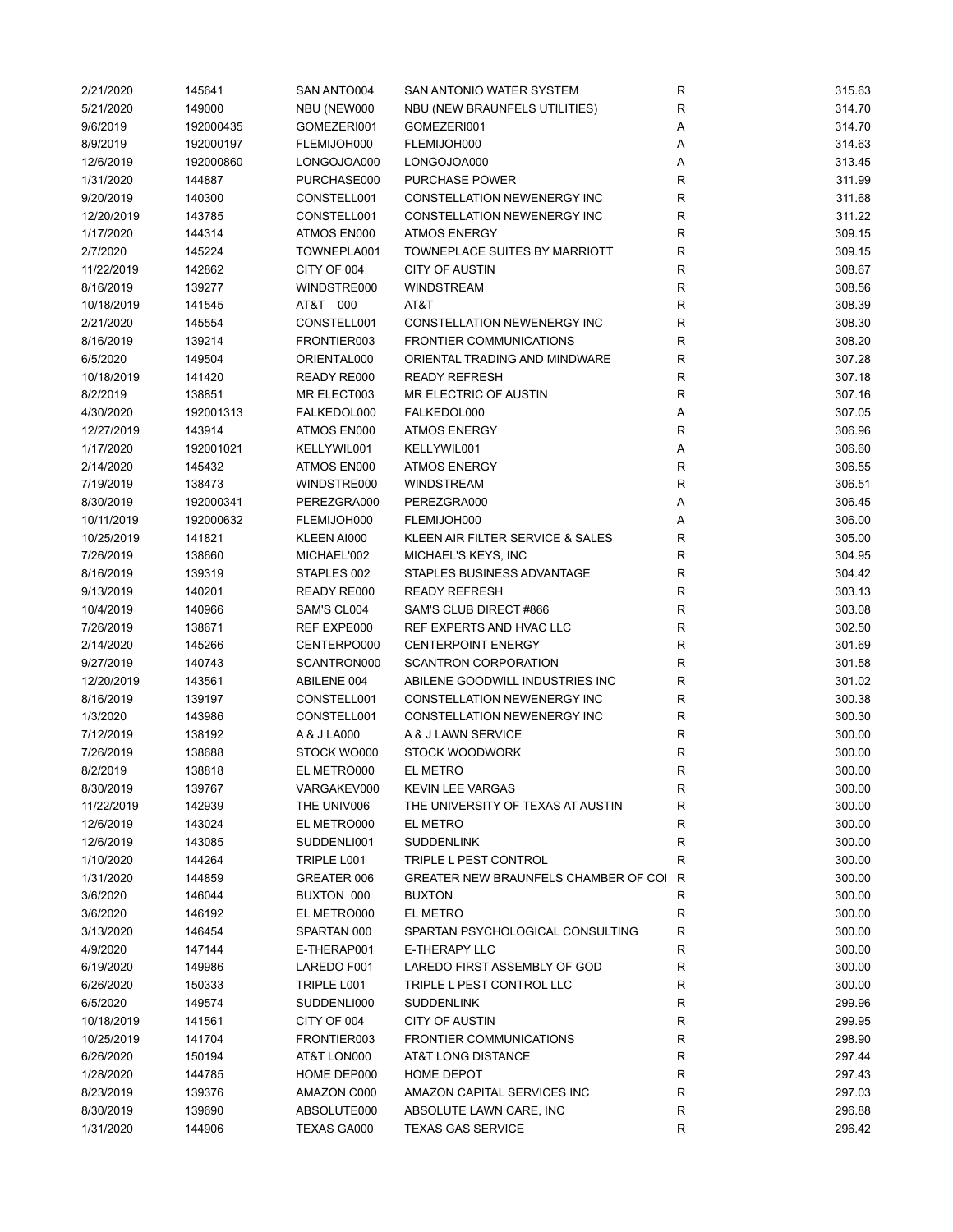| 7/12/2019  | 192000037 | PABENANN000        | PABENANN000                               | Α            | 295.48 |
|------------|-----------|--------------------|-------------------------------------------|--------------|--------|
| 5/7/2020   | 148299    | FITNESS 001        | <b>FITNESS VENTURES LTD</b>               | R            | 295.27 |
| 8/9/2019   | 139080    | DAW PEST000        | DAW PEST CONTROL                          | R            | 295.00 |
| 2/21/2020  | 145574    | DAW PEST000        | DAW PEST CONTROL                          | R            | 295.00 |
| 11/1/2019  | 141996    | SUDDENLI001        | <b>SUDDENLINK</b>                         | $\mathsf R$  | 294.68 |
| 2/21/2020  | 145690    | CITY OF 004        | <b>CITY OF AUSTIN</b>                     | $\mathsf R$  | 294.10 |
| 3/25/2020  | 146829    | EL PASO 006        | EL PASO WATER UTILITIES                   | R            | 293.65 |
| 9/20/2019  | 140349    | FRONTIER003        | <b>FRONTIER COMMUNICATIONS</b>            | $\mathsf R$  | 293.56 |
| 1/10/2020  | 144065    | CITY OF 011        | CITY OF COMANCHE                          | R            | 293.52 |
| 4/23/2020  | 147772    | NBU (NEW000        | NBU (NEW BRAUNFELS UTILITIES)             | R            | 293.06 |
| 8/9/2019   |           | <b>ROTO ROO004</b> | ROTO ROOTER                               | R            | 293.00 |
|            | 139047    |                    |                                           |              |        |
| 8/9/2019   | 139086    | FRONTIER003        | <b>FRONTIER COMMUNICATIONS</b>            | R            | 292.88 |
| 10/18/2019 | 141362    | CONSTELL001        | CONSTELLATION NEWENERGY INC               | R            | 292.79 |
| 11/15/2019 | 142447    | FRONTIER003        | <b>FRONTIER COMMUNICATIONS</b>            | $\mathsf R$  | 292.50 |
| 6/26/2020  | 150208    | BROWNSVI004        | <b>BROWNSVILLE PUBLIC UTILITIES BOARD</b> | R            | 292.43 |
| 3/6/2020   | 192001222 | PHILLVER001        | PHILLVER001                               | Α            | 291.69 |
| 8/23/2019  | 139449    | JIVE COM000        | JIVE COMMUNICATIONS, INC                  | R            | 291.61 |
| 9/20/2019  | 140374    | JIVE COM000        | JIVE COMMUNICATIONS, INC                  | R            | 291.52 |
| 9/6/2019   | 139918    | BEYER PL000        | BEYER PLUMBING COMPANY, LTD               | R            | 291.50 |
| 7/19/2019  | 138414    | JIVE COM000        | JIVE COMMUNICATIONS, INC                  | $\mathsf R$  | 291.46 |
| 4/16/2020  | 147367    | CONSTELL001        | CONSTELLATION NEWENERGY INC               | R            | 290.83 |
| 3/6/2020   | 146233    | SUDDENLI000        | <b>SUDDENLINK</b>                         | R            | 290.27 |
| 11/1/2019  | 141944    | INTERQUE002        | <b>INTERQUEST GROUP, INC</b>              | $\mathsf R$  | 290.00 |
| 11/22/2019 | 142815    | SUDDENLI001        | <b>SUDDENLINK</b>                         | R            | 290.00 |
| 2/21/2020  | 145718    | INTERQUE002        | <b>INTERQUEST GROUP, INC</b>              | R            | 290.00 |
| 3/13/2020  | 146341    | INTERQUE002        | <b>INTERQUEST GROUP, INC</b>              | ${\sf R}$    | 290.00 |
| 3/20/2020  | 146545    | CENTEX R000        | <b>CENTEX RECOGNITION</b>                 | $\mathsf R$  | 290.00 |
| 5/7/2020   | 148307    | INTERQUE002        | <b>INTERQUEST GROUP, INC</b>              | R            | 290.00 |
| 6/12/2020  | 149670    | CITY OF 028        | CITY OF FORT WORTH                        | $\mathsf R$  | 290.00 |
| 4/9/2020   | 147270    | SUDDENLI000        | <b>SUDDENLINK</b>                         | R            | 289.96 |
|            |           |                    | <b>SUDDENLINK</b>                         | R            |        |
| 5/14/2020  | 148754    | SUDDENLI000        |                                           |              | 289.96 |
| 3/6/2020   | 146116    | REF EXPE000        | REF EXPERTS AND HVAC LLC                  | R            | 289.90 |
| 12/6/2019  | 143210    | SAM'S CL001        | SAM'S CLUB DIRECT #457                    | R            | 289.60 |
| 7/12/2019  | 192000062 | GARZAMIC000        | GARZAMIC000                               | Α            | 289.28 |
| 1/17/2020  | 144417    | SUDDENLI001        | <b>SUDDENLINK</b>                         | $\mathsf{R}$ | 289.18 |
| 2/14/2020  | 145392    | SUDDENLI000        | <b>SUDDENLINK</b>                         | R            | 289.18 |
| 1/10/2020  | 144184    | WINDSTRE000        | <b>WINDSTREAM</b>                         | $\mathsf{R}$ | 288.72 |
| 12/20/2019 | 143659    | FRONTIER003        | <b>FRONTIER COMMUNICATIONS</b>            | R            | 288.15 |
| 7/26/2019  | 138572    | AQUA CHI000        | AQUA CHILL OF AUSTIN                      | R            | 288.00 |
| 8/23/2019  | 139378    | AQUA CHI000        | AQUA CHILL OF AUSTIN                      | R            | 288.00 |
| 9/20/2019  | 140239    | AQUA CHI000        | AQUA CHILL OF AUSTIN                      | R            | 288.00 |
| 10/25/2019 | 141642    | AQUA CHI000        | AQUA CHILL OF AUSTIN                      | R            | 288.00 |
| 1/3/2020   | 143947    | AQUA CHI000        | AQUA CHILL OF AUSTIN                      | R            | 288.00 |
| 4/23/2020  | 147521    | AQUA CHI000        | AQUA CHILL OF AUSTIN                      | R            | 288.00 |
| 6/19/2020  | 149811    | AQUA CHI000        | AQUA CHILL OF AUSTIN                      | R            | 288.00 |
| 10/11/2019 | 192000629 | CASTLGAY001        | CASTLGAY001                               | Α            | 287.70 |
| 11/15/2019 | 142425    | CONSTELL001        | CONSTELLATION NEWENERGY INC               | R            | 286.84 |
| 1/17/2020  | 192001017 | GALLECRY000        | GALLECRY000                               | Α            | 286.81 |
| 1/24/2020  | 144766    | TEXAS GA000        | <b>TEXAS GAS SERVICE</b>                  | R            | 285.38 |
| 6/5/2020   | 149371    | CONSTELL001        | CONSTELLATION NEWENERGY INC               | R            | 284.89 |
| 2/7/2020   | 145182    | CONSTELL001        | CONSTELLATION NEWENERGY INC               | R            | 283.76 |
| 1/10/2020  | 144084    | CONSTELL001        | CONSTELLATION NEWENERGY INC               | R            | 282.80 |
| 1/31/2020  | 144800    | AT&T LON000        | AT&T LONG DISTANCE                        | R            | 282.60 |
|            |           |                    |                                           |              |        |
| 9/13/2019  | 140007    | AT&T 002           | AT&T                                      | R            | 282.22 |
| 9/13/2019  | 140219    | WINDSTRE000        | <b>WINDSTREAM</b>                         | R            | 281.69 |
| 3/25/2020  | 146792    | BROWNSVI004        | <b>BROWNSVILLE PUBLIC UTILITIES BOARD</b> | R            | 281.65 |
| 1/17/2020  | 144358    | FRONTIER003        | <b>FRONTIER COMMUNICATIONS</b>            | R            | 281.62 |
| 2/14/2020  | 145308    | FRONTIER003        | <b>FRONTIER COMMUNICATIONS</b>            | R            | 281.62 |
| 3/20/2020  | 146613    | FRONTIER003        | <b>FRONTIER COMMUNICATIONS</b>            | R            | 281.62 |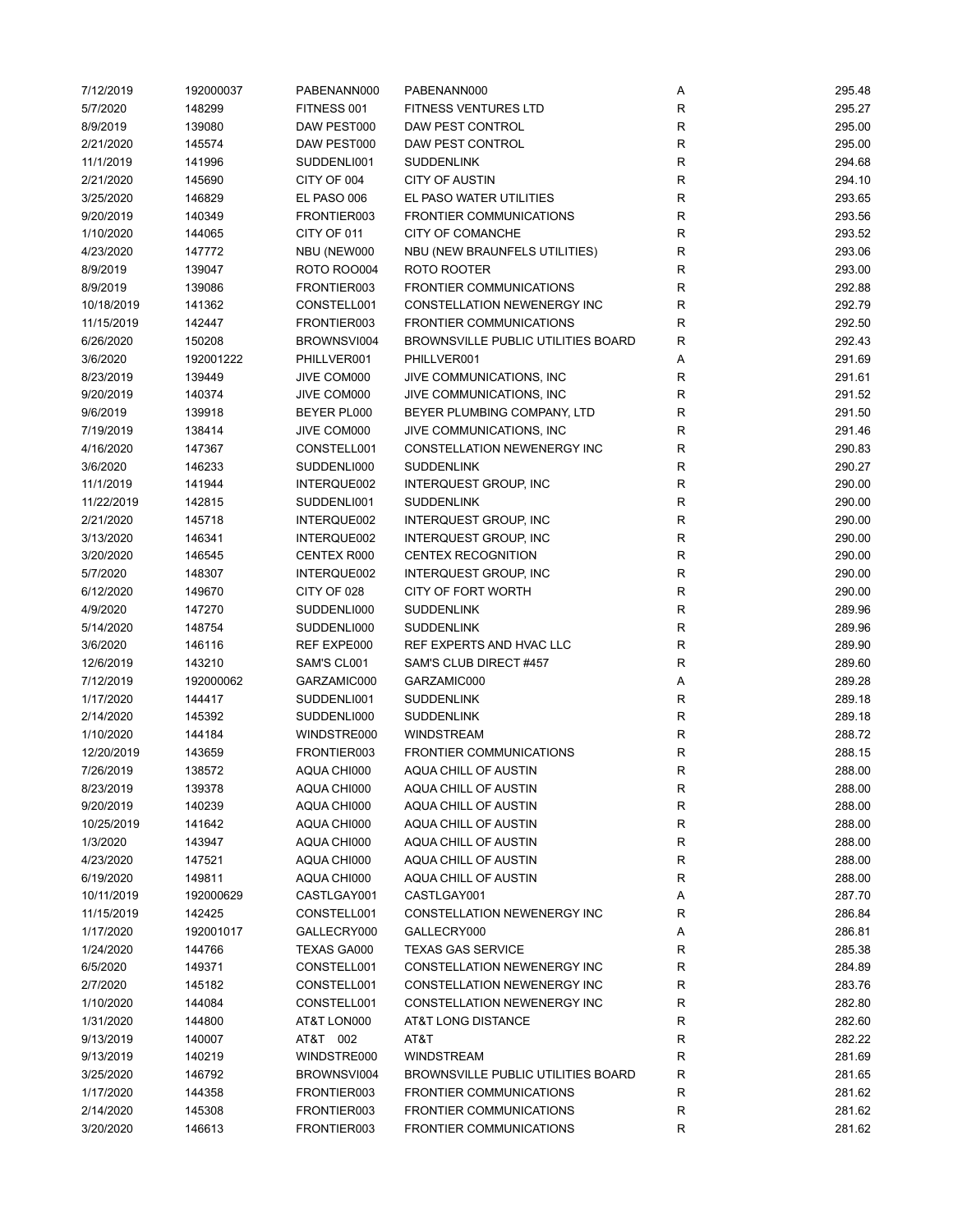| 6/19/2020  | 149870    | CITY OF 043 | CITY OF LAREDO UTILITIES              | R            | 281.62 |
|------------|-----------|-------------|---------------------------------------|--------------|--------|
| 10/11/2019 | 141150    | CITY OF 051 | <b>CITY OF MISSION</b>                | R            | 281.61 |
| 4/9/2020   | 147132    | CONSTELL001 | <b>CONSTELLATION NEWENERGY INC</b>    | R            | 280.73 |
| 7/12/2019  | 138280    | SUDDENLI000 | <b>SUDDENLINK</b>                     | R            | 280.71 |
| 8/2/2019   | 138942    | SUDDENLI000 | <b>SUDDENLINK</b>                     | R            | 280.71 |
| 9/13/2019  | 140119    | SUDDENLI000 | <b>SUDDENLINK</b>                     | R            | 280.71 |
| 8/2/2019   | 192000186 | MARTIAMY000 | MARTIAMY000                           | Α            | 280.56 |
| 10/25/2019 | 141708    | GOODWILL000 | GOODWILL INDUSTRIES OF EAST TEXAS INC | R            | 280.00 |
| 6/5/2020   | 149431    | HOWARD C000 | <b>HOWARD COLLEGE</b>                 | R            | 280.00 |
| 6/12/2020  | 149644    | ALVAROSC000 | OSCAR DANIEL ALVAREZ                  | R            | 280.00 |
| 6/5/2020   | 149373    | CONSTELL001 | <b>CONSTELLATION NEWENERGY INC</b>    | R            | 279.83 |
|            |           |             |                                       |              |        |
| 10/25/2019 | 141640    | AMAZON C000 | AMAZON CAPITAL SERVICES INC           | R            | 279.57 |
| 4/23/2020  | 147593    | CITY OF 004 | <b>CITY OF AUSTIN</b>                 | R            | 279.53 |
| 7/19/2019  | 192000104 | HINOJMAR000 | HINOJMAR000                           | Α            | 279.36 |
| 9/6/2019   | 192000421 | ALVARMAR000 | ALVARMAR000                           | Α            | 279.36 |
| 10/4/2019  | 141101    | WASTE CO000 | <b>WASTE CONNECTIONS</b>              | R            | 279.17 |
| 11/8/2019  | 142269    | WASTE CO000 | <b>WASTE CONNECTIONS</b>              | R            | 279.17 |
| 12/3/2019  | 142991    | WASTE CO000 | <b>WASTE CONNECTIONS</b>              | R            | 279.17 |
| 1/3/2020   | 144027    | WASTE CO000 | <b>WASTE CONNECTIONS</b>              | R            | 279.17 |
| 2/7/2020   | 145159    | WASTE CO000 | <b>WASTE CONNECTIONS</b>              | $\mathsf R$  | 279.17 |
| 3/6/2020   | 146155    | WASTE CO000 | <b>WASTE CONNECTIONS</b>              | $\mathsf R$  | 279.17 |
| 5/7/2020   | 148393    | WASTE CO000 | <b>WASTE CONNECTIONS</b>              | R            | 279.17 |
| 6/5/2020   | 149624    | WASTE CO000 | <b>WASTE CONNECTIONS</b>              | $\mathsf{R}$ | 279.17 |
| 7/12/2019  | 138187    | WASTE CO000 | <b>WASTE CONNECTIONS</b>              | R            | 279.16 |
| 8/9/2019   | 139066    | WASTE CO000 | <b>WASTE CONNECTIONS</b>              | R            | 279.16 |
| 4/9/2020   | 147160    | FRONTIER003 | <b>FRONTIER COMMUNICATIONS</b>        | R            | 278.85 |
| 5/14/2020  | 148572    | FRONTIER003 | <b>FRONTIER COMMUNICATIONS</b>        | R            | 278.85 |
| 6/12/2020  | 149702    | FRONTIER003 | <b>FRONTIER COMMUNICATIONS</b>        | R            | 278.85 |
| 1/10/2020  | 192000973 | BOOTHJUL000 | BOOTHJUL000                           | Α            | 278.72 |
| 5/7/2020   | 148270    | CONSTELL001 | CONSTELLATION NEWENERGY INC           | R            | 278.11 |
| 9/6/2019   | 139993    | WASTE CO000 | <b>WASTE CONNECTIONS</b>              | R            | 277.97 |
| 8/9/2019   | 139008    | JM LAWNC001 | <b>JM LAWNCARE &amp; SPRINKLER</b>    | R            | 277.73 |
| 2/21/2020  | 145711    | EL PASO 006 | EL PASO WATER UTILITIES               | R            | 277.59 |
| 3/25/2020  | 146832    | ENTERPRI004 | <b>ENTERPRISE RENT-A-CAR</b>          | R            | 276.93 |
| 12/20/2019 | 143708    | SOUTHERN006 | SOUTHERN FLORAL COMPANY               | R            | 276.63 |
| 11/15/2019 | 142376    | AT&T 000    | AT&T                                  | R            | 276.07 |
|            |           |             |                                       |              |        |
| 8/9/2019   | 192000206 | PINEDFLO000 | PINEDFLO000                           | Α            | 276.00 |
| 10/25/2019 | 141813    | EL PASO 006 | EL PASO WATER UTILITIES               | R            | 275.35 |
| 11/22/2019 | 142888    | EL PASO 006 | EL PASO WATER UTILITIES               | R            | 275.35 |
| 10/25/2019 | 141762    | SOUTHERN006 | SOUTHERN FLORAL COMPANY               | R            | 275.06 |
| 9/27/2019  | 140641    | ADAMS EX001 | ADAMS EXTERMINATING COMPANY           | R            | 275.00 |
| 3/6/2020   | 146159    | ADAMS EX001 | ADAMS EXTERMINATING COMPANY           | R            | 275.00 |
| 9/20/2019  | 140295    | CONSTELL001 | CONSTELLATION NEWENERGY INC           | R            | 274.35 |
| 4/9/2020   | 147294    | WASTE CO000 | <b>WASTE CONNECTIONS</b>              | R            | 274.01 |
| 1/3/2020   | 143984    | CONSTELL001 | <b>CONSTELLATION NEWENERGY INC</b>    | R            | 273.91 |
| 5/28/2020  | 149087    | ABILITIE000 | ABILITIES THERAPY AND CONSULTING, LLC | R            | 273.76 |
| 12/13/2019 | 143483    | AT&T 000    | AT&T                                  | $\mathsf{R}$ | 273.37 |
| 1/10/2020  | 144043    | AT&T 000    | AT&T                                  | $\mathsf{R}$ | 273.37 |
| 12/20/2019 | 143812    | EL PASO 006 | EL PASO WATER UTILITIES               | R            | 273.11 |
| 8/30/2019  | 192000316 | EVANSKAR000 | EVANSKAR000                           | Α            | 273.07 |
| 12/20/2019 | 143698    | PREFERRE000 | PREFERRED MEAL SYSTEMS, INC           | $\mathsf R$  | 272.91 |
| 3/13/2020  | 146259    | AT&T 000    | AT&T                                  | R            | 272.60 |
| 10/25/2019 | 141656    | BRACKETT000 | <b>BRACKETT &amp; ELLIS</b>           | R            | 272.50 |
| 8/16/2019  | 139200    | CONSTELL001 | CONSTELLATION NEWENERGY INC           | R            | 272.09 |
| 2/14/2020  | 145253    | AT&T 000    | AT&T                                  | R            | 271.93 |
| 11/22/2019 | 142797    | RPI ELEC000 | <b>RPI ELECTRIC</b>                   | R            | 271.33 |
| 8/30/2019  | 192000411 | SLATTTAR000 | SLATTTAR000                           | Α            | 271.32 |
| 8/16/2019  | 139316    | PURCHASE000 | PURCHASE POWER                        | R            | 270.99 |
| 12/13/2019 | 143339    | PURCHASE000 | PURCHASE POWER                        | R            | 270.99 |
|            |           |             |                                       |              |        |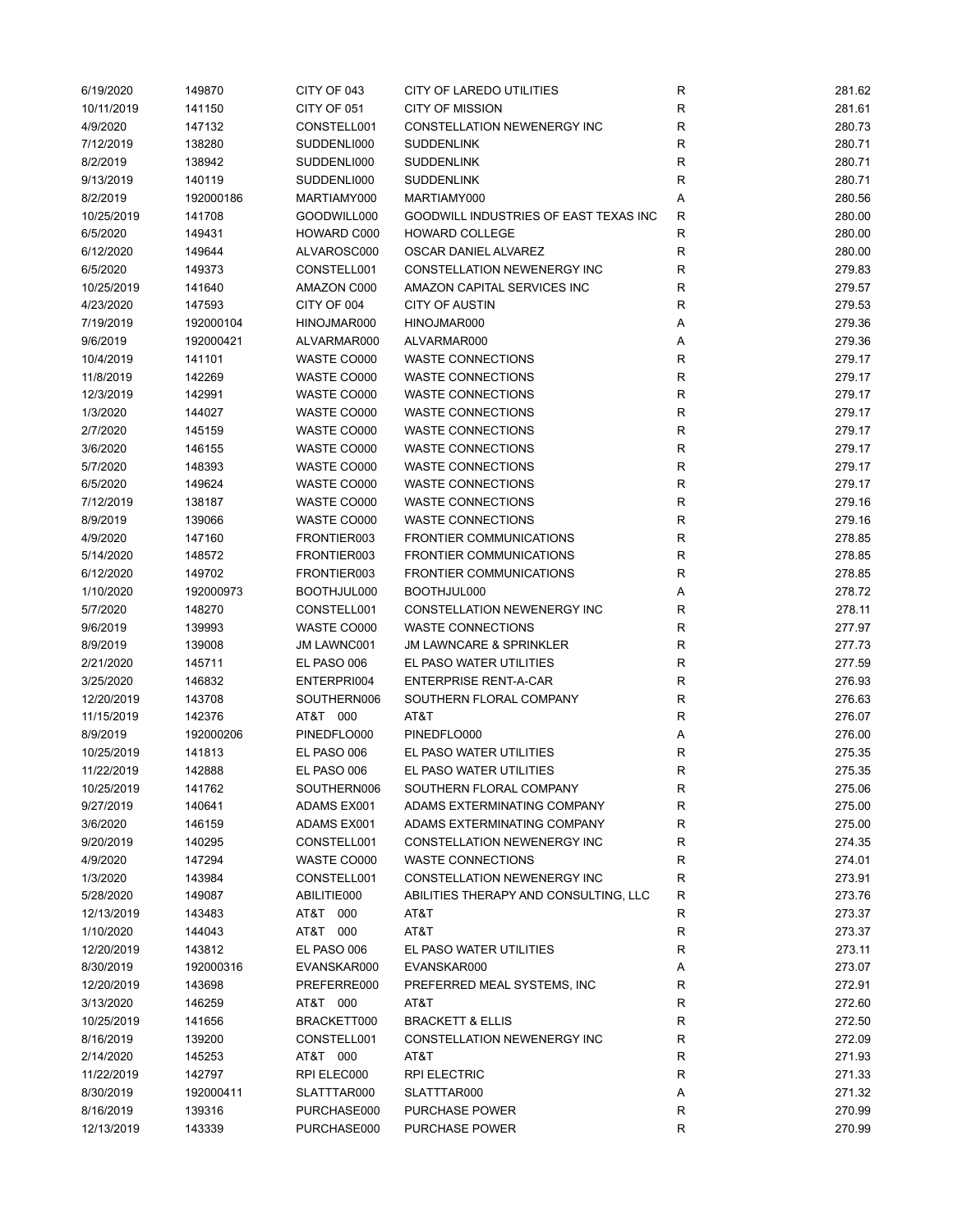| 2/28/2020  | 145957    | BROWNSVI004        | <b>BROWNSVILLE PUBLIC UTILITIES BOARD</b> | R            | 270.91 |
|------------|-----------|--------------------|-------------------------------------------|--------------|--------|
| 3/13/2020  | 192001240 | BRIDGHAN000        | BRIDGHAN000                               | Α            | 270.27 |
| 9/27/2019  | 140696    | EL PASO 006        | EL PASO WATER UTILITIES                   | $\mathsf{R}$ | 269.94 |
| 5/7/2020   | 148280    | CONSTELL001        | CONSTELLATION NEWENERGY INC               | R            | 269.68 |
| 8/30/2019  | 192000335 | MENDORAC000        | MENDORAC000                               | Α            | 269.56 |
| 10/4/2019  | 141077    | SOUTHERN006        | SOUTHERN FLORAL COMPANY                   | R            | 268.81 |
| 12/6/2019  | 143129    | BRACKETT000        | <b>BRACKETT &amp; ELLIS</b>               | R            | 268.75 |
| 2/28/2020  | 192001193 | TURNEDEV000        | TURNEDEV000                               | Α            | 267.95 |
| 9/6/2019   | 139977    | SOUTHWES001        | SOUTHWEST TEXAS JUNIOR COLLEGE            | R            | 267.53 |
|            |           | <b>ROTO ROO004</b> |                                           | $\mathsf{R}$ |        |
| 2/28/2020  | 145907    |                    | ROTO ROOTER                               |              | 267.46 |
| 10/25/2019 | 141693    | ENTERPRI004        | <b>ENTERPRISE RENT-A-CAR</b>              | $\mathsf{R}$ | 267.30 |
| 12/27/2019 | 143916    | BROWNSVI004        | <b>BROWNSVILLE PUBLIC UTILITIES BOARD</b> | R            | 266.96 |
| 2/14/2020  | 145277    | CITY OF 051        | <b>CITY OF MISSION</b>                    | $\mathsf{R}$ | 266.81 |
| 2/28/2020  | 145887    | NBU (NEW000        | NBU (NEW BRAUNFELS UTILITIES)             | $\mathsf{R}$ | 266.52 |
| 2/14/2020  | 145437    | CITY OF 017        | CITY OF DEL RIO                           | $\mathsf{R}$ | 266.39 |
| 6/5/2020   | 149612    | <b>UPS</b><br>001  | <b>UPS</b>                                | $\mathsf{R}$ | 265.78 |
| 9/13/2019  | 140160    | AT&T 000           | AT&T                                      | R            | 265.74 |
| 3/25/2020  | 146855    | KLEEN AI000        | KLEEN AIR FILTER SERVICE & SALES          | R            | 265.00 |
| 3/20/2020  | 146578    | CONSTELL001        | CONSTELLATION NEWENERGY INC               | R            | 264.82 |
| 9/20/2019  | 140522    | CITY OF 043        | CITY OF LAREDO UTILITIES                  | $\mathsf{R}$ | 264.76 |
| 3/20/2020  | 146669    | <b>ROTO ROO007</b> | ROTO ROOTER                               | $\mathsf{R}$ | 262.54 |
| 10/11/2019 | 141184    | FIRST ST000        | FIRST STUDENT INC                         | $\mathsf{R}$ | 262.50 |
| 4/16/2020  | 147388    | GAYLE LY000        | GAYLE LYON TVI/COMS INC                   | $\mathsf{R}$ | 262.50 |
| 9/20/2019  | 192000516 | FRANKVAL000        | FRANKVAL000                               | A            | 262.35 |
| 12/13/2019 | 143547    | WINDSTRE000        | <b>WINDSTREAM</b>                         | $\mathsf{R}$ | 262.34 |
| 2/14/2020  | 145411    | WINDSTRE000        | WINDSTREAM                                | $\mathsf{R}$ | 262.23 |
| 3/13/2020  | 146426    | WINDSTRE000        | WINDSTREAM                                | $\mathsf{R}$ | 262.23 |
| 4/9/2020   | 147297    | WINDSTRE000        | <b>WINDSTREAM</b>                         | $\mathsf{R}$ | 262.19 |
|            |           |                    |                                           | $\mathsf{R}$ |        |
| 5/14/2020  | 148790    | WINDSTRE000        | <b>WINDSTREAM</b>                         |              | 262.19 |
| 6/5/2020   | 149634    | WINDSTRE000        | <b>WINDSTREAM</b>                         | $\mathsf{R}$ | 262.19 |
| 2/21/2020  | 145639    | <b>ROTO ROO004</b> | ROTO ROOTER                               | $\mathsf{R}$ | 262.15 |
| 7/9/2019   | 138034    | CITY OF 024        | CITY OF DUBLIN                            | $\mathsf{R}$ | 262.13 |
| 12/20/2019 | 143587    | ATMOS EN000        | <b>ATMOS ENERGY</b>                       | $\mathsf{R}$ | 261.54 |
| 12/20/2019 | 143843    | NBU (NEW000        | NBU (NEW BRAUNFELS UTILITIES)             | $\mathsf{R}$ | 261.35 |
| 1/10/2020  | 192001005 | STEELASH000        | STEELASH000                               | Α            | 261.00 |
| 8/16/2019  | 139195    | CONSTELL001        | CONSTELLATION NEWENERGY INC               | $\mathsf{R}$ | 260.50 |
| 10/18/2019 | 141365    | CONSTELL001        | <b>CONSTELLATION NEWENERGY INC</b>        | $\mathsf{R}$ | 259.95 |
| 2/14/2020  | 145436    | CITY OF 017        | CITY OF DEL RIO                           | $\mathsf{R}$ | 259.94 |
| 9/13/2019  | 192000488 | LEONACAN000        | LEONACAN000                               | Α            | 259.84 |
| 1/10/2020  | 144073    | CITY OF 051        | <b>CITY OF MISSION</b>                    | R            | 259.51 |
| 9/20/2019  | 140373    | JIVE COM000        | JIVE COMMUNICATIONS, INC                  | $\mathsf{R}$ | 258.35 |
| 2/28/2020  | 146005    | TEXAS DE003        | TEXAS DEPARTMENT OF STATE HEALTH SERV     | R            | 258.00 |
| 12/13/2019 | 143311    | JAMAN IN000        | JAMAN INVESTMENTS, LLC                    | R            | 257.80 |
| 3/13/2020  | 146284    | CENTERPO000        | <b>CENTERPOINT ENERGY</b>                 | R            | 257.59 |
| 8/23/2019  | 139551    | STAPLES 002        | STAPLES BUSINESS ADVANTAGE                | $\mathsf{R}$ | 257.35 |
| 12/3/2019  | 142960    | ATMOS EN000        | <b>ATMOS ENERGY</b>                       | $\mathsf{R}$ | 257.17 |
| 3/6/2020   | 146183    | CONSTELL001        | CONSTELLATION NEWENERGY INC               | R            | 256.61 |
| 4/30/2020  | 148149    | SPARKLIG000        | SPARKLIGHT                                | R            | 256.48 |
| 2/7/2020   | 145000    | AQUAONE 000        | AQUAONE INC                               | $\mathsf{R}$ | 256.37 |
| 12/6/2019  |           |                    |                                           | Α            | 256.36 |
|            | 192000842 | CASH ALL000        | CASH ALL000                               |              |        |
| 5/28/2020  | 149267    | SPARKLIG000        | SPARKLIGHT                                | R            | 256.33 |
| 8/9/2019   | 138951    | AMAZON C000        | AMAZON CAPITAL SERVICES INC               | R            | 256.09 |
| 3/25/2020  | 146867    | NBU (NEW000        | NBU (NEW BRAUNFELS UTILITIES)             | R            | 255.90 |
| 9/13/2019  | 140050    | DTK FACI001        | DTK FACILITY SERVICES LLC - SUPPLIES      | R            | 255.76 |
| 7/19/2019  | 138378    | CORPORAT000        | CORPORATE COMMUNICATIONS CENTER, INC      | R            | 255.60 |
| 2/7/2020   | 145179    | CONSTELL001        | CONSTELLATION NEWENERGY INC               | R            | 255.45 |
| 8/30/2019  | 139655    | SCHOOL H000        | SCHOOL HEALTH CORPORATION                 | R            | 255.26 |
| 1/3/2020   | 143958    | AT&T LON000        | AT&T LONG DISTANCE                        | $\mathsf{R}$ | 255.13 |
| 11/15/2019 | 142538    | ABILITIE000        | ABILITIES THERAPY AND CONSULTING, LLC     | $\mathsf{R}$ | 255.01 |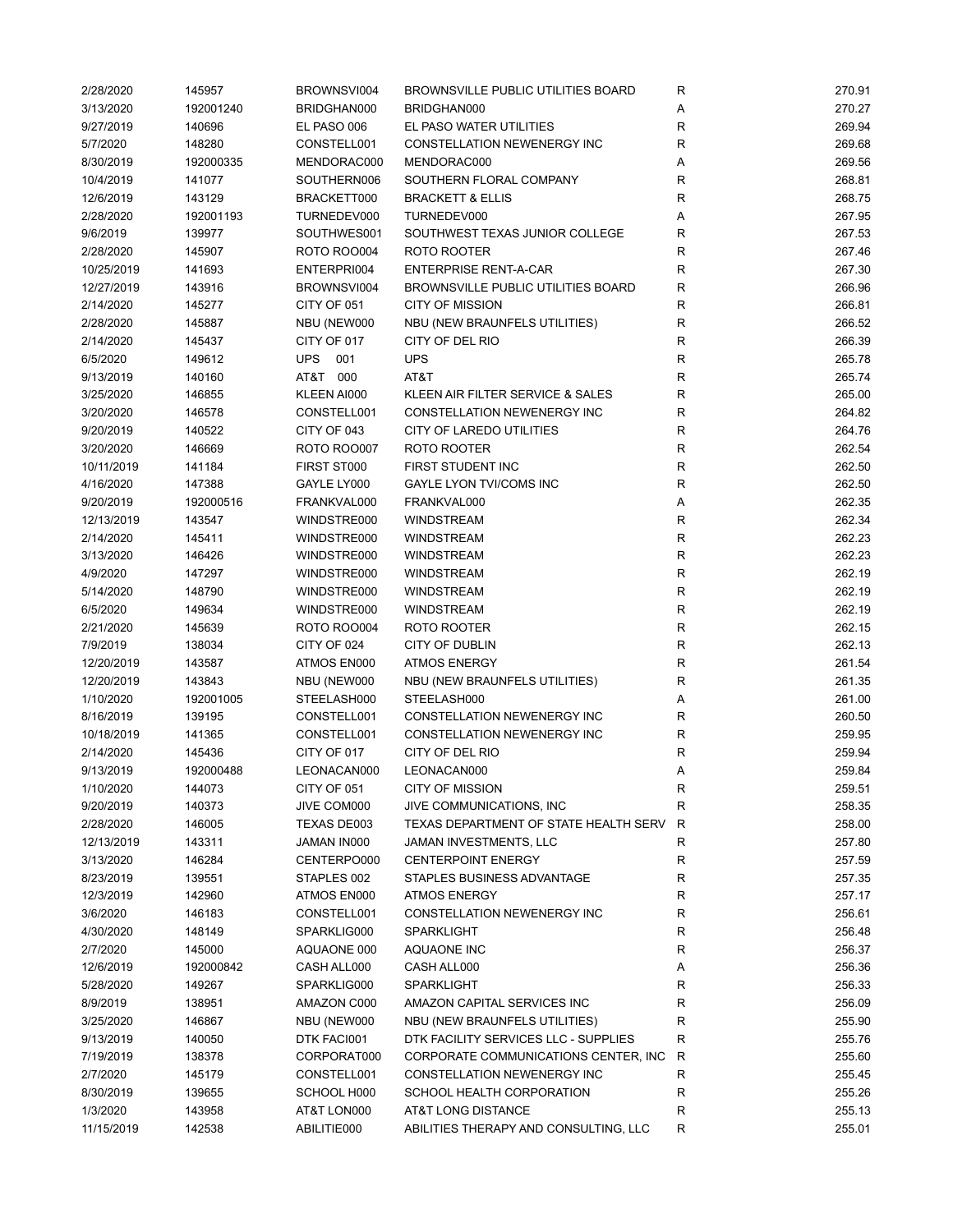| 2/28/2020  | 145923    | THE COLL000 | THE COLLEGE BOARD                      | $\mathsf R$  | 255.00 |
|------------|-----------|-------------|----------------------------------------|--------------|--------|
| 4/16/2020  | 147299    | ABSOLUTE000 | ABSOLUTE LAWN CARE, INC                | R            | 255.00 |
| 7/9/2019   | 138056    | SUDDENLI001 | SUDDENLINK COMMUNICATIONS              | R            | 254.95 |
| 8/9/2019   | 139117    | SUDDENLI000 | <b>SUDDENLINK</b>                      | R            | 254.95 |
| 10/4/2019  | 141083    | SUDDENLI000 | <b>SUDDENLINK</b>                      | R            | 254.95 |
| 11/1/2019  | 141989    | SUDDENLI000 | <b>SUDDENLINK</b>                      | R            | 254.95 |
| 11/22/2019 | 142809    | SUDDENLI000 | <b>SUDDENLINK</b>                      | R            | 254.95 |
| 11/22/2019 | 142813    | SUDDENLI001 | <b>SUDDENLINK</b>                      | R            | 254.95 |
|            |           |             |                                        |              |        |
| 12/6/2019  | 143077    | SUDDENLI000 | <b>SUDDENLINK</b>                      | R            | 254.95 |
| 12/6/2019  | 143083    | SUDDENLI001 | <b>SUDDENLINK</b>                      | R            | 254.95 |
| 1/17/2020  | 144413    | SUDDENLI000 | <b>SUDDENLINK</b>                      | R            | 254.95 |
| 2/14/2020  | 145389    | SUDDENLI000 | <b>SUDDENLINK</b>                      | R            | 254.95 |
| 3/6/2020   | 146229    | SUDDENLI000 | <b>SUDDENLINK</b>                      | R            | 254.95 |
| 4/9/2020   | 147266    | SUDDENLI000 | <b>SUDDENLINK</b>                      | R            | 254.95 |
| 5/14/2020  | 148750    | SUDDENLI000 | <b>SUDDENLINK</b>                      | R            | 254.95 |
| 6/5/2020   | 149568    | SUDDENLI000 | <b>SUDDENLINK</b>                      | R            | 254.95 |
| 6/5/2020   | 149570    | SUDDENLI000 | <b>SUDDENLINK</b>                      | R            | 254.95 |
| 1/10/2020  | 192000994 | TIBBIMAR000 | TIBBIMAR000                            | Α            | 254.59 |
| 9/13/2019  | 140120    | SUPERIOR006 | <b>SUPERIOR LAWN SCAPES</b>            | R            | 254.16 |
| 10/11/2019 | 141249    | SUPERIOR006 | SUPERIOR LAWN SCAPES                   | R            | 254.16 |
| 11/15/2019 | 142591    | SUPERIOR006 | SUPERIOR LAWN SCAPES                   | R            | 254.16 |
| 12/20/2019 | 143878    | SUPERIOR006 | <b>SUPERIOR LAWN SCAPES</b>            | R            | 254.16 |
| 8/23/2019  | 192000293 | EMPSOALI000 | EMPSOALI000                            | Α            | 253.71 |
| 1/3/2020   | 192000970 | SCHNESAN000 | SCHNESAN000                            | Α            | 253.57 |
|            |           |             |                                        |              |        |
| 1/10/2020  | 192000993 | TALLEEAR000 | TALLEEAR000                            | Α            | 252.30 |
| 8/23/2019  | 192000290 | VARNEAMB000 | VARNEAMB000                            | Α            | 252.04 |
| 11/8/2019  | 142241    | STAPLES 002 | STAPLES BUSINESS ADVANTAGE             | R            | 251.68 |
| 8/16/2019  | 139243    | READY RE000 | <b>READY REFRESH</b>                   | R            | 250.86 |
| 8/16/2019  | 139308    | CITY OF 070 | <b>CITY OF EDINBURG</b>                | R            | 250.83 |
| 4/9/2020   | 147133    | CONSTELL001 | CONSTELLATION NEWENERGY INC            | R            | 250.76 |
| 7/19/2019  | 138350    | CITY OF 001 | <b>CITY OF ABILENE</b>                 | R            | 250.00 |
| 9/13/2019  | 140169    | CITY OF 002 | <b>CITY OF ABILENE</b>                 | R            | 250.00 |
| 9/27/2019  | 140719    | MID VALL000 | MID VALLEY PEST CONTROL, LLC           | R            | 250.00 |
| 10/11/2019 | 141144    | CITY OF 002 | <b>CITY OF ABILENE</b>                 | R            | 250.00 |
| 10/11/2019 | 141214    | ONTIME P000 | ONTIME PEST CONTROL                    | R            | 250.00 |
| 10/25/2019 | 141823    | LEAD4WAR000 | LEAD4WARD                              | R            | 250.00 |
| 11/8/2019  | 142245    | TEXAS TE001 | <b>TEXAS TECH UNIVERSITY ISD</b>       | R            | 250.00 |
| 11/8/2019  | 142329    | LEWISVIL004 | <b>LEWISVILLE ISD</b>                  | $\mathsf R$  | 250.00 |
| 12/6/2019  | 143188    | LEWISVIL002 | <b>LEWISVILLE ISD</b>                  | R            | 250.00 |
| 12/13/2019 | 143327    | ONTIME P000 | ONTIME PEST CONTROL                    | R            | 250.00 |
| 12/20/2019 | 143602    | CITY OF 002 | <b>CITY OF ABILENE</b>                 | R            | 250.00 |
| 2/21/2020  | 145728    |             | MICHAEL'S KEYS, INC                    | R            | 250.00 |
|            |           | MICHAEL'002 |                                        |              |        |
| 4/2/2020   | 146988    | ONTIME P000 | ONTIME PEST CONTROL                    | R            | 250.00 |
| 7/19/2019  | 138352    | CITY OF 043 | <b>CITY OF LAREDO UTILITIES</b>        | R            | 249.98 |
| 1/24/2020  | 144659    | STAPLES 002 | STAPLES INC                            | R            | 249.80 |
| 7/19/2019  | 138420    | LONE STA007 | LONE STAR SHREDDING & DOCUMENT STORA R |              | 249.00 |
| 10/18/2019 | 141544    | AT&T 000    | AT&T                                   | $\mathsf{R}$ | 248.20 |
| 11/22/2019 | 142788    | PURCHASE000 | <b>PURCHASE POWER</b>                  | R            | 247.65 |
| 12/20/2019 | 143605    | CITY OF 017 | CITY OF DEL RIO                        | R            | 247.60 |
| 4/2/2020   | 146983    | MCDOUGAL001 | MCDOUGAL SERVICES                      | R            | 247.24 |
| 12/13/2019 | 143316    | JIVE COM000 | JIVE COMMUNICATIONS, INC.              | R            | 246.93 |
| 12/6/2019  | 143141    | CITY OF 011 | CITY OF COMANCHE                       | R            | 246.56 |
| 12/13/2019 | 143296    | FRONTIER003 | <b>FRONTIER COMMUNICATIONS</b>         | R            | 246.24 |
| 1/10/2020  | 144096    | FRONTIER003 | <b>FRONTIER COMMUNICATIONS</b>         | R            | 246.24 |
| 6/5/2020   | 149365    | CONSTELL001 | CONSTELLATION NEWENERGY INC            | R            | 246.04 |
| 7/19/2019  | 138331    | AT&T 000    | AT&T                                   | R            | 245.79 |
| 9/13/2019  | 140058    | FRONTIER003 | <b>FRONTIER COMMUNICATIONS</b>         | R            | 245.59 |
| 3/6/2020   | 146204    | JIVE COM000 |                                        | R            | 245.50 |
|            |           |             | JIVE COMMUNICATIONS, INC.              |              |        |
| 1/24/2020  | 144560    | ATMOS EN000 | <b>ATMOS ENERGY</b>                    | R            | 245.22 |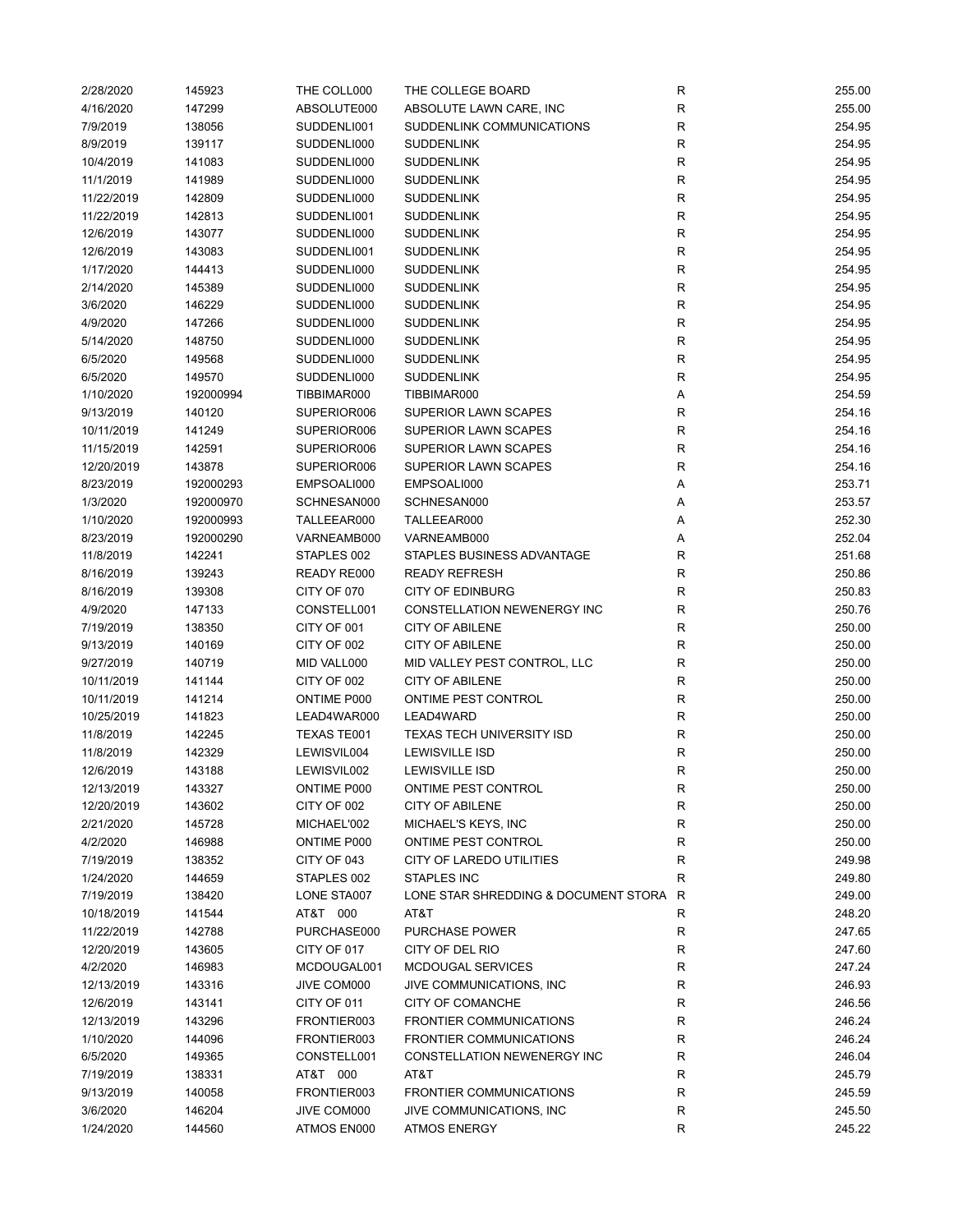| 2/14/2020  | 145332    | JIVE COM000        | JIVE COMMUNICATIONS, INC              | R           | 245.16 |
|------------|-----------|--------------------|---------------------------------------|-------------|--------|
| 1/10/2020  | 144110    | JIVE COM000        | JIVE COMMUNICATIONS, INC.             | R           | 245.14 |
| 8/16/2019  | 139173    | CITY OF 043        | CITY OF LAREDO UTILITIES              | R           | 245.06 |
| 7/12/2019  | 138283    | TEXAS ED000        | <b>TEXAS EDUCATION AGENCY</b>         | R           | 245.00 |
| 6/19/2020  | 150060    | <b>ROTO ROO004</b> | ROTO ROOTER                           | R           | 245.00 |
| 7/9/2019   | 138053    | SUDDENLI001        | SUDDENLINK COMMUNICATIONS             | R           | 244.95 |
| 8/9/2019   | 139121    | SUDDENLI001        | SUDDENLINK COMMUNICATIONS             | R           | 244.95 |
| 10/4/2019  | 141086    | SUDDENLI001        | SUDDENLINK COMMUNICATIONS             | R           | 244.95 |
| 11/1/2019  | 141992    | SUDDENLI001        | <b>SUDDENLINK</b>                     | R           | 244.95 |
| 1/10/2020  | 144257    | SUDDENLI001        | <b>SUDDENLINK</b>                     | R           | 244.95 |
|            |           |                    |                                       | $\mathsf R$ |        |
| 2/14/2020  | 145388    | SUDDENLI000        | <b>SUDDENLINK</b>                     |             | 244.95 |
| 3/6/2020   | 146228    | SUDDENLI000        | <b>SUDDENLINK</b>                     | ${\sf R}$   | 244.95 |
| 4/9/2020   | 147264    | SUDDENLI000        | <b>SUDDENLINK</b>                     | R           | 244.95 |
| 5/14/2020  | 148748    | SUDDENLI000        | <b>SUDDENLINK</b>                     | R           | 244.95 |
| 4/9/2020   | 147183    | JIVE COM000        | JIVE COMMUNICATIONS, INC.             | R           | 244.74 |
| 5/7/2020   | 148309    | JIVE COM000        | JIVE COMMUNICATIONS, INC.             | R           | 244.74 |
| 6/5/2020   | 149440    | JIVE COM000        | JIVE COMMUNICATIONS, INC.             | R           | 244.74 |
| 1/10/2020  | 144155    | SOUTHWES006        | SOUTHWESTERN ELECTRIC POWER           | R           | 244.72 |
| 2/14/2020  | 145398    | <b>TEXAS GA000</b> | <b>TEXAS GAS SERVICE</b>              | R           | 244.69 |
| 1/17/2020  | 144325    | CITY OF 017        | CITY OF DEL RIO                       | R           | 244.60 |
| 3/13/2020  | 146434    | CITY OF 017        | CITY OF DEL RIO                       | R           | 244.60 |
| 4/16/2020  | 147332    | CITY OF 017        | CITY OF DEL RIO                       | R           | 244.60 |
| 5/14/2020  | 148480    | CITY OF 017        | CITY OF DEL RIO                       | ${\sf R}$   | 244.60 |
| 6/12/2020  | 149669    | CITY OF 017        | CITY OF DEL RIO                       | R           | 244.60 |
| 2/28/2020  | 145955    | ATMOS EN000        | <b>ATMOS ENERGY</b>                   | R           | 244.46 |
| 3/6/2020   | 146181    | CONSTELL001        | CONSTELLATION NEWENERGY INC           | R           | 244.43 |
| 11/8/2019  | 142325    | JIVE COM000        | JIVE COMMUNICATIONS, INC.             | R           | 244.37 |
| 8/16/2019  | 139273    | <b>UPS</b><br>001  | <b>UPS</b>                            | R           | 243.92 |
| 10/25/2019 | 141723    | JIVE COM000        | JIVE COMMUNICATIONS, INC.             | R           | 243.91 |
| 9/6/2019   | 139957    | JIVE COM000        | JIVE COMMUNICATIONS, INC.             | R           | 243.87 |
| 10/18/2019 | 141363    | CONSTELL001        | CONSTELLATION NEWENERGY INC           | R           | 243.61 |
| 4/16/2020  | 147414    | ONE STOP001        | ONE STOP PEST CONTROL                 | R           | 243.56 |
|            |           |                    |                                       | R           | 243.50 |
| 2/21/2020  | 145699    | COLLEGE 002        | THE COLLEGE BOARD                     |             |        |
| 6/12/2020  | 149770    | SOUTHERN003        | SOUTHERN SANITATION                   | R           | 243.43 |
| 1/31/2020  | 144936    | ATMOS EN000        | <b>ATMOS ENERGY</b>                   | R           | 242.36 |
| 2/14/2020  | 145309    | FRONTIER003        | <b>FRONTIER COMMUNICATIONS</b>        | R           | 241.65 |
| 3/13/2020  | 146328    | FRONTIER003        | <b>FRONTIER COMMUNICATIONS</b>        | $\mathsf R$ | 241.65 |
| 4/9/2020   | 147161    | FRONTIER003        | <b>FRONTIER COMMUNICATIONS</b>        | $\mathsf R$ | 241.65 |
| 11/15/2019 | 142558    | CITY OF 017        | CITY OF DEL RIO                       | R           | 241.60 |
| 1/31/2020  | 192001074 | VARNEAMB000        | VARNEAMB000                           | Α           | 241.35 |
| 12/6/2019  | 143216    | STAPLES 002        | STAPLES BUSINESS ADVANTAGE            | R           | 240.75 |
| 8/9/2019   | 139116    | SUDDENLI000        | <b>SUDDENLINK</b>                     | R           | 240.36 |
| 10/4/2019  | 140975    | SUDDENLI000        | <b>SUDDENLINK</b>                     | R           | 240.32 |
| 8/2/2019   | 192000179 | SHERWBRE000        | SHERWBRE000                           | Α           | 240.12 |
| 2/7/2020   | 144994    | ABILITIE000        | ABILITIES THERAPY AND CONSULTING, LLC | R           | 240.00 |
| 6/19/2020  | 149862    | CITY OF 002        | <b>CITY OF ABILENE</b>                | R           | 240.00 |
| 11/1/2019  | 141988    | SUDDENLI000        | <b>SUDDENLINK</b>                     | R           | 239.95 |
| 11/8/2019  | 142351    | SUDDENLI000        | <b>SUDDENLINK</b>                     | R           | 239.95 |
| 12/6/2019  | 143076    | SUDDENLI000        | <b>SUDDENLINK</b>                     | R           | 239.95 |
| 1/10/2020  | 144161    | SUDDENLI000        | <b>SUDDENLINK</b>                     | R           | 239.95 |
| 2/7/2020   | 145216    | SUDDENLI000        | <b>SUDDENLINK</b>                     | R           | 239.95 |
| 2/28/2020  | 146003    | SUDDENLI000        | <b>SUDDENLINK</b>                     | R           | 239.95 |
| 3/6/2020   | 146135    | SUDDENLI000        | <b>SUDDENLINK</b>                     | R           | 239.95 |
| 4/9/2020   | 147265    | SUDDENLI000        | <b>SUDDENLINK</b>                     | R           | 239.95 |
| 5/14/2020  | 148749    | SUDDENLI000        | <b>SUDDENLINK</b>                     | R           | 239.95 |
| 6/5/2020   | 149569    | SUDDENLI000        | <b>SUDDENLINK</b>                     | R           | 239.95 |
| 5/14/2020  | 148573    | FRONTIER003        | <b>FRONTIER COMMUNICATIONS</b>        | R           | 239.70 |
| 6/5/2020   | 149401    | FRONTIER003        | <b>FRONTIER COMMUNICATIONS</b>        | R           | 239.70 |
| 9/20/2019  | 140299    | CONSTELL001        | CONSTELLATION NEWENERGY INC           | R           | 239.42 |
|            |           |                    |                                       |             |        |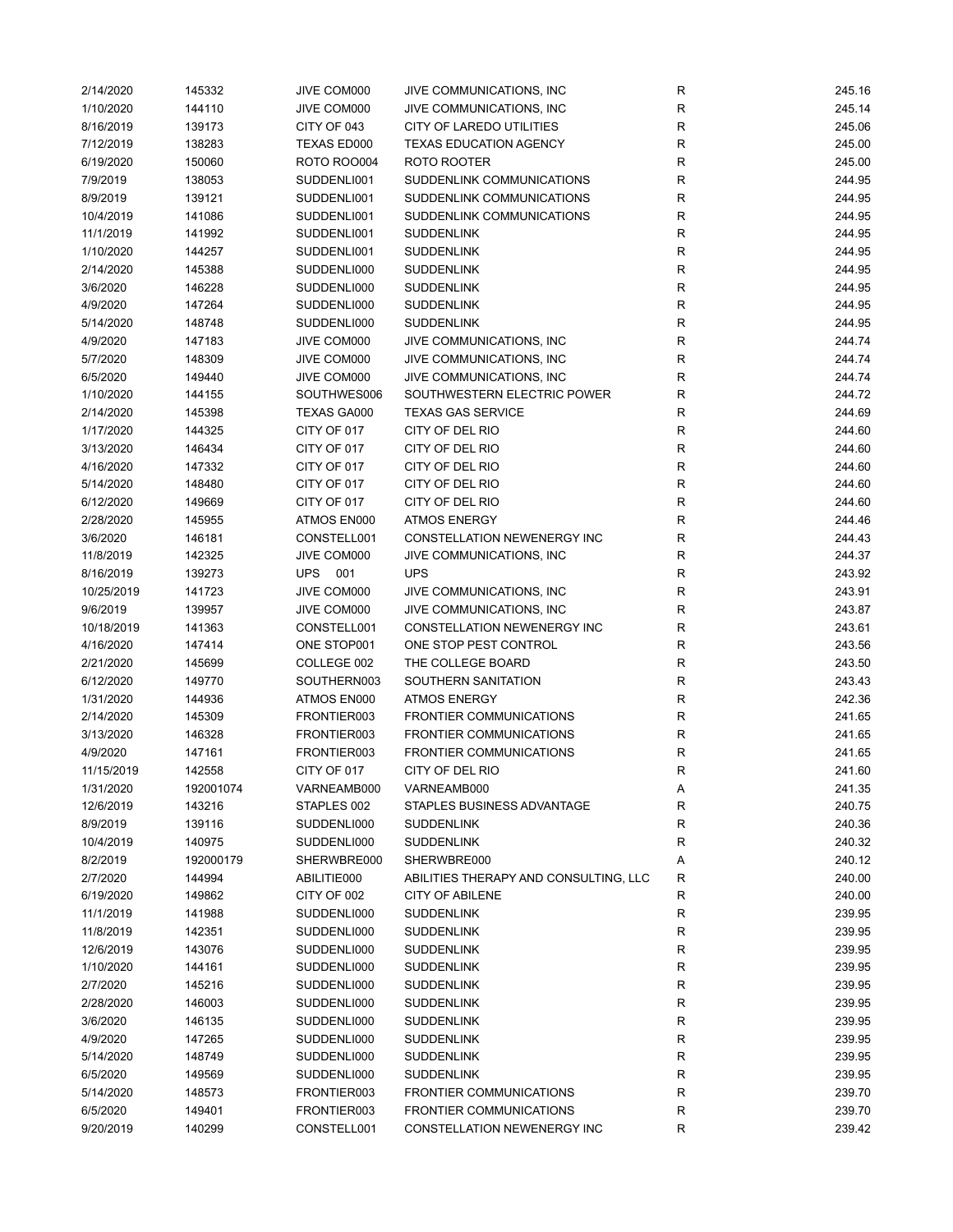| 2/14/2020  | 145417    | WM CORPO000 | WM CORPORATE SERVICES INC          | R           | 237.88 |
|------------|-----------|-------------|------------------------------------|-------------|--------|
| 7/19/2019  | 138369    | CONSTELL001 | <b>CONSTELLATION NEWENERGY INC</b> | R           | 237.30 |
| 12/13/2019 | 143307    | HOME DEP000 | <b>HOME DEPOT</b>                  | $\mathsf R$ | 236.87 |
| 12/20/2019 | 143627    | CONSTELL001 | CONSTELLATION NEWENERGY INC        | ${\sf R}$   | 236.54 |
| 6/5/2020   | 149370    | CONSTELL001 | CONSTELLATION NEWENERGY INC        | ${\sf R}$   | 236.29 |
| 2/21/2020  | 145695    | CITY OF 043 | <b>CITY OF LAREDO UTILITIES</b>    | $\mathsf R$ | 235.94 |
| 12/20/2019 | 143771    | CITY OF 004 | <b>CITY OF AUSTIN</b>              | R           | 235.82 |
| 11/8/2019  | 142288    | CITY OF 011 | CITY OF COMANCHE                   | R           | 235.73 |
| 9/20/2019  | 192000517 | HILBEFRA000 | HILBEFRA000                        | Α           | 235.48 |
|            |           |             | POND MYR000                        |             |        |
| 10/4/2019  | 192000606 | POND MYR000 |                                    | Α           | 235.48 |
| 10/25/2019 | 192000702 | GOODNMER000 | GOODNMER000                        | Α           | 235.48 |
| 12/20/2019 | 143814    | FALLBROO000 | FALLBROOK BAPTIST CHURCH           | R           | 235.41 |
| 10/4/2019  | 141022    | CITY OF 011 | CITY OF COMANCHE                   | $\mathsf R$ | 235.19 |
| 3/25/2020  | 146760    | 4IMPRINT000 | 4IMPRINT, INC                      | ${\sf R}$   | 234.97 |
| 5/7/2020   | 148277    | CONSTELL001 | CONSTELLATION NEWENERGY INC        | ${\sf R}$   | 234.62 |
| 3/6/2020   | 146056    | CITY OF 011 | CITY OF COMANCHE                   | $\mathsf R$ | 234.52 |
| 1/3/2020   | 143960    | ATMOS EN000 | <b>ATMOS ENERGY</b>                | $\mathsf R$ | 234.29 |
| 12/3/2019  | 142970    | CITY OF 059 | <b>CITY OF SAN JUAN</b>            | R           | 234.01 |
| 3/6/2020   | 146173    | CITY OF 059 | <b>CITY OF SAN JUAN</b>            | R           | 234.01 |
| 12/13/2019 | 143264    | CITY OF 051 | <b>CITY OF MISSION</b>             | R           | 233.96 |
| 2/21/2020  | 145671    | ABSOLUTE000 | ABSOLUTE LAWN CARE, INC            | $\mathsf R$ | 233.44 |
| 10/4/2019  | 140941    | PITNEY B001 | PITNEY BOWES GLOBAL FINANCIAL      | R           | 233.41 |
| 10/4/2019  | 140943    | PITNEY B001 | PITNEY BOWES GLOBAL FINANCIAL      | $\mathsf R$ | 233.41 |
| 10/4/2019  | 140944    | PITNEY B001 | PITNEY BOWES GLOBAL FINANCIAL      | $\mathsf R$ | 233.41 |
| 10/4/2019  | 140945    | PITNEY B001 | PITNEY BOWES GLOBAL FINANCIAL      | $\mathsf R$ | 233.41 |
| 10/4/2019  | 140946    | PITNEY B001 | PITNEY BOWES GLOBAL FINANCIAL      | ${\sf R}$   | 233.41 |
| 10/4/2019  | 140947    | PITNEY B001 | PITNEY BOWES GLOBAL FINANCIAL      | $\mathsf R$ | 233.41 |
| 10/4/2019  | 140948    | PITNEY B001 | PITNEY BOWES GLOBAL FINANCIAL      | $\mathsf R$ | 233.41 |
| 10/4/2019  | 140949    | PITNEY B001 | PITNEY BOWES GLOBAL FINANCIAL      | $\mathsf R$ | 233.41 |
| 10/4/2019  | 140950    | PITNEY B001 | PITNEY BOWES GLOBAL FINANCIAL      | R           | 233.41 |
| 10/4/2019  | 140951    | PITNEY B001 | PITNEY BOWES GLOBAL FINANCIAL      | R           | 233.41 |
| 10/4/2019  | 140952    | PITNEY B001 | PITNEY BOWES GLOBAL FINANCIAL      | R           | 233.41 |
| 10/4/2019  | 140953    | PITNEY B001 | PITNEY BOWES GLOBAL FINANCIAL      | R           | 233.41 |
|            |           |             | PITNEY BOWES GLOBAL FINANCIAL      |             |        |
| 10/4/2019  | 140954    | PITNEY B001 |                                    | R           | 233.41 |
| 10/4/2019  | 140956    | PITNEY B001 | PITNEY BOWES GLOBAL FINANCIAL      | R           | 233.41 |
| 11/8/2019  | 142198    | PITNEY B001 | PITNEY BOWES GLOBAL FINANCIAL      | R           | 233.41 |
| 11/8/2019  | 142199    | PITNEY B001 | PITNEY BOWES GLOBAL FINANCIAL      | R           | 233.41 |
| 11/8/2019  | 142200    | PITNEY B001 | PITNEY BOWES GLOBAL FINANCIAL      | R           | 233.41 |
| 11/8/2019  | 142201    | PITNEY B001 | PITNEY BOWES GLOBAL FINANCIAL      | $\mathsf R$ | 233.41 |
| 11/8/2019  | 142202    | PITNEY B001 | PITNEY BOWES GLOBAL FINANCIAL      | R           | 233.41 |
| 11/8/2019  | 142203    | PITNEY B001 | PITNEY BOWES GLOBAL FINANCIAL      | R           | 233.41 |
| 7/12/2019  | 138120    | PITNEY B001 | PITNEY BOWES GLOBAL FINANCIAL      | R           | 233.40 |
| 7/12/2019  | 138121    | PITNEY B001 | PITNEY BOWES GLOBAL FINANCIAL      | R           | 233.40 |
| 7/12/2019  | 138125    | PITNEY B001 | PITNEY BOWES GLOBAL FINANCIAL      | R           | 233.40 |
| 7/12/2019  | 138126    | PITNEY B001 | PITNEY BOWES GLOBAL FINANCIAL      | R           | 233.40 |
| 7/12/2019  | 138127    | PITNEY B001 | PITNEY BOWES GLOBAL FINANCIAL      | R           | 233.40 |
| 7/12/2019  | 138128    | PITNEY B001 | PITNEY BOWES GLOBAL FINANCIAL      | R           | 233.40 |
| 7/12/2019  | 138129    | PITNEY B001 | PITNEY BOWES GLOBAL FINANCIAL      | R           | 233.40 |
| 7/12/2019  | 138130    | PITNEY B001 | PITNEY BOWES GLOBAL FINANCIAL      | R           | 233.40 |
| 7/12/2019  | 138131    | PITNEY B001 | PITNEY BOWES GLOBAL FINANCIAL      | R           | 233.40 |
| 7/12/2019  | 138132    | PITNEY B001 | PITNEY BOWES GLOBAL FINANCIAL      | R           | 233.40 |
| 7/12/2019  | 138133    | PITNEY B001 | PITNEY BOWES GLOBAL FINANCIAL      | R           | 233.40 |
| 7/12/2019  | 138134    | PITNEY B001 | PITNEY BOWES GLOBAL FINANCIAL      | R           | 233.40 |
| 7/12/2019  | 138135    | PITNEY B001 | PITNEY BOWES GLOBAL FINANCIAL      | R           | 233.40 |
| 7/12/2019  | 138136    | PITNEY B001 | PITNEY BOWES GLOBAL FINANCIAL      | R           | 233.40 |
| 7/12/2019  | 138137    | PITNEY B001 | PITNEY BOWES GLOBAL FINANCIAL      | R           | 233.40 |
| 7/12/2019  | 138138    | PITNEY B001 | PITNEY BOWES GLOBAL FINANCIAL      | R           | 233.40 |
| 7/19/2019  | 138434    | PITNEY B001 | PITNEY BOWES GLOBAL FINANCIAL      | R           | 233.40 |
| 8/2/2019   | 138932    | PITNEY B001 | PITNEY BOWES GLOBAL FINANCIAL      | R           | 233.40 |
|            |           |             |                                    |             |        |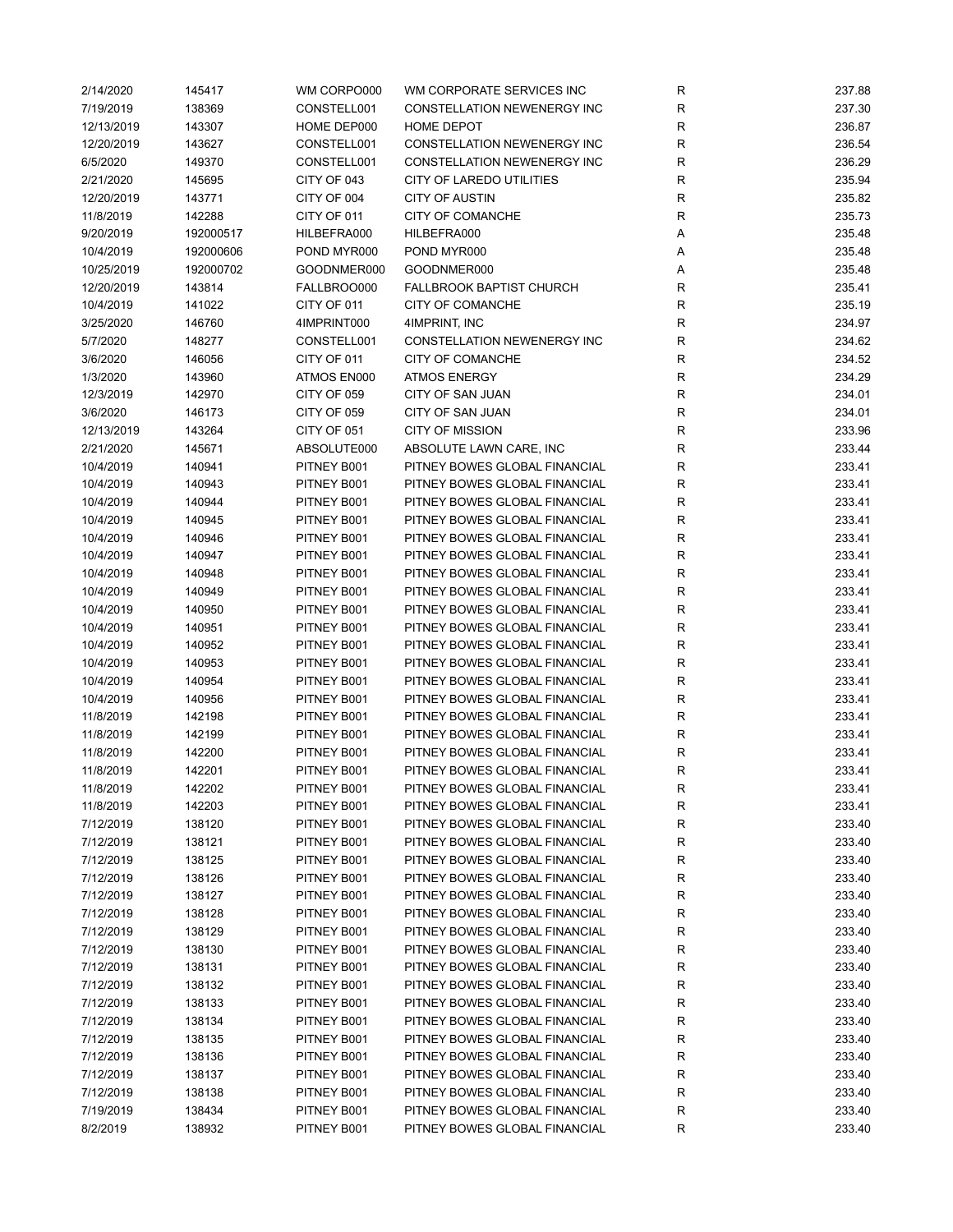| 8/2/2019   | 138933    | PITNEY B001 | PITNEY BOWES GLOBAL FINANCIAL         | R           | 233.40 |
|------------|-----------|-------------|---------------------------------------|-------------|--------|
| 8/9/2019   | 139025    | PITNEY B001 | PITNEY BOWES GLOBAL FINANCIAL         | R           | 233.40 |
| 8/9/2019   | 139026    | PITNEY B001 | PITNEY BOWES GLOBAL FINANCIAL         | ${\sf R}$   | 233.40 |
| 8/16/2019  | 139234    | PITNEY B001 | PITNEY BOWES GLOBAL FINANCIAL         | ${\sf R}$   | 233.40 |
| 8/16/2019  | 139235    | PITNEY B001 | PITNEY BOWES GLOBAL FINANCIAL         | R           | 233.40 |
| 8/16/2019  | 139236    | PITNEY B001 | PITNEY BOWES GLOBAL FINANCIAL         | R           | 233.40 |
| 9/6/2019   | 139969    | PITNEY B001 | PITNEY BOWES GLOBAL FINANCIAL         | R           | 233.40 |
| 10/4/2019  | 140955    | PITNEY B001 | PITNEY BOWES GLOBAL FINANCIAL         | R           | 233.40 |
| 11/8/2019  | 142204    | PITNEY B001 | PITNEY BOWES GLOBAL FINANCIAL         | ${\sf R}$   | 233.40 |
| 3/13/2020  | 146359    | PITNEY B001 | PITNEY BOWES GLOBAL FINANCIAL         | ${\sf R}$   | 233.40 |
| 3/13/2020  | 146347    | LUBBOCK 002 | LUBBOCK LOCK & KEY                    | R           | 232.75 |
| 7/19/2019  | 138372    | CONSTELL001 | CONSTELLATION NEWENERGY INC           | ${\sf R}$   | 232.22 |
| 2/7/2020   | 145027    | CITY OF 011 | CITY OF COMANCHE                      | $\mathsf R$ | 232.12 |
| 11/1/2019  | 192000719 | POND MYR000 | POND MYR000                           | Α           | 231.87 |
| 3/13/2020  | 146318    | E-THERAP001 | E-THERAPY LLC                         | ${\sf R}$   | 231.00 |
| 11/8/2019  | 142292    | COLLEGE 002 | THE COLLEGE BOARD                     | R           | 230.50 |
| 9/13/2019  | 140206    | SOUTHERN006 | SOUTHERN FLORAL COMPANY               | R           | 230.37 |
| 11/8/2019  | 142131    | CITY OF 051 | <b>CITY OF MISSION</b>                | R           | 230.31 |
| 3/13/2020  | 146294    | CITY OF 051 | <b>CITY OF MISSION</b>                | ${\sf R}$   | 230.31 |
| 4/9/2020   | 147101    | CITY OF 051 | <b>CITY OF MISSION</b>                | $\mathsf R$ | 230.31 |
| 9/27/2019  | 192000551 | CASTLGAY001 | CASTLGAY001                           | Α           | 230.16 |
| 7/19/2019  | 138340    | ATMOS EN000 | <b>ATMOS ENERGY</b>                   | ${\sf R}$   | 230.15 |
| 1/31/2020  | 144948    | CORNERST000 | <b>CORNERSTONE STAFFING</b>           | ${\sf R}$   | 229.62 |
| 8/23/2019  | 192000258 | GARCIEUT000 | GARCIEUT000                           | Α           | 229.45 |
| 11/22/2019 | 142938    | THE HUNT000 | THE HUNTSVILLE ITEM                   | ${\sf R}$   | 229.32 |
| 11/15/2019 | 142448    | FRONTIER003 | <b>FRONTIER COMMUNICATIONS</b>        | ${\sf R}$   | 229.24 |
| 12/13/2019 | 143247    | BEYER PL000 | BEYER PLUMBING COMPANY, LTD           | $\mathsf R$ | 229.00 |
| 7/26/2019  | 192000155 | WEBB LAN000 | WEBB LAN000                           | Α           | 228.52 |
| 8/30/2019  | 192000381 | HOWE BRI000 | HOWE BRI000                           |             | 228.52 |
|            |           |             |                                       | Α           |        |
| 12/20/2019 | 192000954 | RECORCAT000 | RECORCAT000                           | Α           | 228.52 |
| 4/9/2020   | 147095    | CITY OF 011 | CITY OF COMANCHE                      | R           | 228.50 |
| 11/15/2019 | 142549    | ATMOS EN000 | <b>ATMOS ENERGY</b>                   | ${\sf R}$   | 227.67 |
| 4/2/2020   | 146941    | CITY OF 059 | CITY OF SAN JUAN                      | ${\sf R}$   | 227.41 |
| 9/27/2019  | 192000586 | POND MYR000 | POND MYR000                           | Α           | 227.36 |
| 12/6/2019  | 143142    | CITY OF 024 | <b>CITY OF DUBLIN</b>                 | R           | 227.34 |
| 1/10/2020  | 144068    | CITY OF 024 | CITY OF DUBLIN                        | ${\sf R}$   | 227.34 |
| 1/17/2020  | 144500    | CONSTELL001 | <b>CONSTELLATION NEWENERGY INC</b>    | ${\sf R}$   | 227.29 |
| 6/19/2020  | 149880    | COLLEGE 002 | THE COLLEGE BOARD                     | R           | 227.00 |
| 7/12/2019  | 138139    | PITNEY B002 | PITNEY BOWES, INC                     | ${\sf R}$   | 226.77 |
| 2/21/2020  | 192001151 | HOWE BRI000 | HOWE BRI000                           | Α           | 226.55 |
| 10/18/2019 | 141360    | CONSTELL001 | <b>CONSTELLATION NEWENERGY INC</b>    | R           | 226.35 |
| 9/6/2019   | 139881    | SCHULMAN000 | SCHULMAN LOPEZ HOFFER & ADELSTEIN LLP | R           | 225.63 |
| 9/20/2019  | 140307    | CONSTELL001 | <b>CONSTELLATION NEWENERGY INC</b>    | R           | 225.55 |
| 8/30/2019  | 139766    | TRIPLE L001 | TRIPLE L PEST CONTROL                 | R           | 225.00 |
| 9/27/2019  | 140756    | TRIPLE L001 | TRIPLE L PEST CONTROL                 | ${\sf R}$   | 225.00 |
| 11/15/2019 | 142597    | TRIPLE L001 | TRIPLE L PEST CONTROL                 | R           | 225.00 |
| 11/22/2019 | 142746    | FIRST ST000 | FIRST STUDENT INC                     | R           | 225.00 |
| 11/22/2019 | 142823    | TRIPLE L001 | TRIPLE L PEST CONTROL                 | ${\sf R}$   | 225.00 |
| 2/14/2020  | 145463    | TRIPLE L001 | TRIPLE L PEST CONTROL LLC             | $\mathsf R$ | 225.00 |
| 2/21/2020  | 145655    | TRIPLE L001 | TRIPLE L PEST CONTROL LLC             | ${\sf R}$   | 225.00 |
| 5/21/2020  | 149058    | TRIPLE L001 | TRIPLE L PEST CONTROL LLC             | ${\sf R}$   | 225.00 |
| 6/12/2020  | 149786    | TRIPLE L001 | TRIPLE L PEST CONTROL LLC             | R           | 225.00 |
| 7/12/2019  | 138211    | CITY OF 017 | CITY OF DEL RIO                       | R           | 224.40 |
| 8/16/2019  | 139172    | CITY OF 017 | CITY OF DEL RIO                       | R           | 224.40 |
| 9/13/2019  | 140024    | CITY OF 017 | CITY OF DEL RIO                       | R           | 224.40 |
| 10/25/2019 | 141671    | CITY OF 017 | CITY OF DEL RIO                       | ${\sf R}$   | 224.40 |
| 10/4/2019  | 141026    | CITY OF 059 | CITY OF SAN JUAN                      | ${\sf R}$   | 224.11 |
| 11/8/2019  | 142291    | CITY OF 059 | CITY OF SAN JUAN                      | R           | 224.11 |
| 2/21/2020  | 145519    | AQUA CHI000 | AQUA CHILL OF AUSTIN                  | R           | 224.00 |
|            |           |             |                                       |             |        |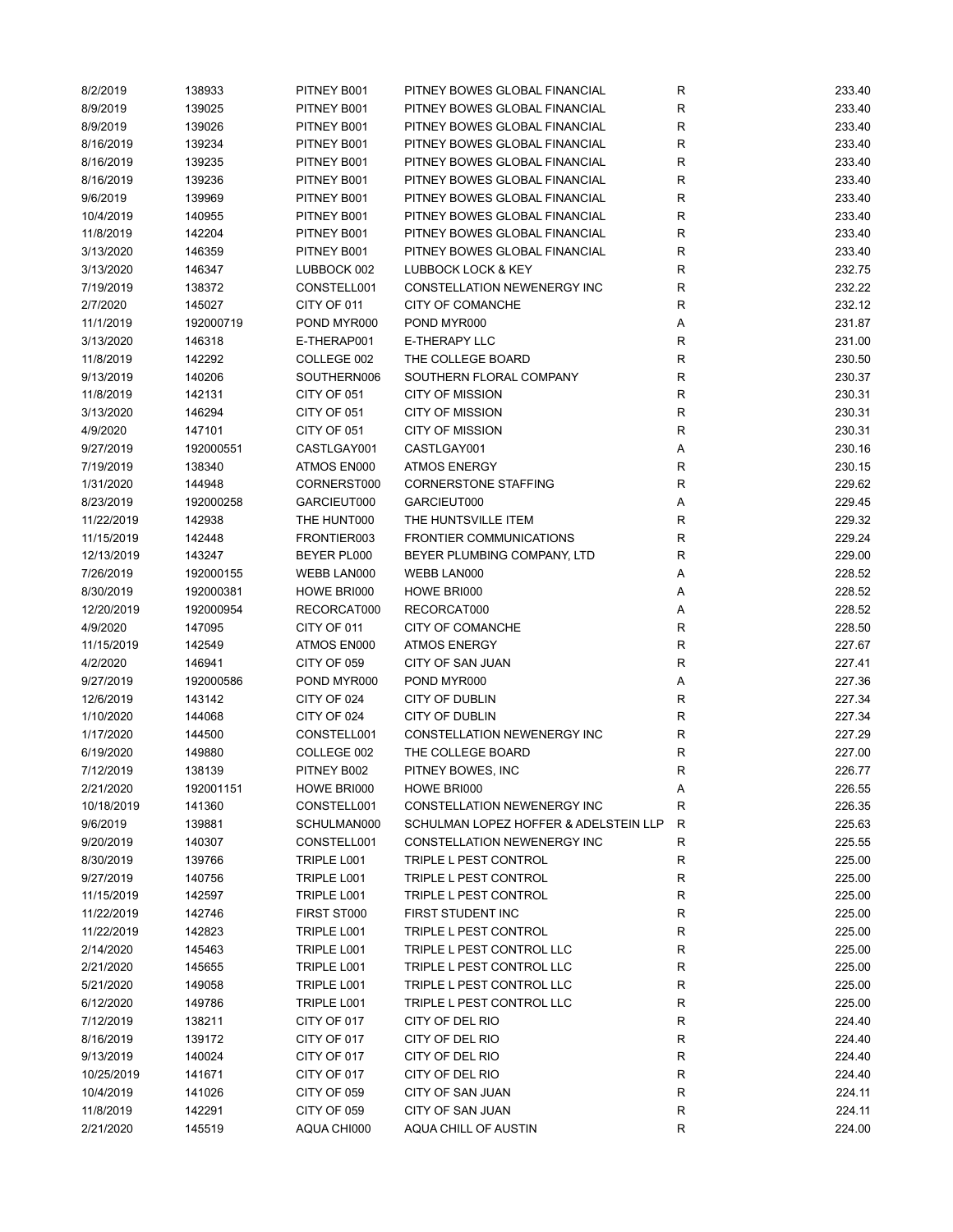| 3/25/2020  | 146770    | AQUA CHI000        | AQUA CHILL OF AUSTIN               | R | 224.00 |
|------------|-----------|--------------------|------------------------------------|---|--------|
| 11/1/2019  | 142005    | USI EDUC000        | USI EDUCATION & GOVERNMENT SALES   | R | 223.94 |
| 1/17/2020  | 144507    | CONSTELL001        | CONSTELLATION NEWENERGY INC        | R | 223.58 |
| 8/23/2019  | 139552    | STAPLES 003        | STAPLES TECHNOLOGY SOLUTIONS       | R | 223.14 |
| 1/24/2020  | 144584    | CITY OF 043        | CITY OF LAREDO UTILITIES           | R | 222.90 |
| 8/23/2019  | 192000255 | DUPRIDIA000        | DUPRIDIA000                        | Α | 222.72 |
| 8/9/2019   | 138965    | CITY OF 024        | CITY OF DUBLIN                     | R | 222.58 |
| 9/6/2019   | 139926    | CITY OF 024        | CITY OF DUBLIN                     | R | 222.58 |
|            | 141023    |                    | CITY OF DUBLIN                     | R | 222.58 |
| 10/4/2019  |           | CITY OF 024        |                                    |   |        |
| 3/13/2020  | 146400    | <b>TEXAS GA000</b> | <b>TEXAS GAS SERVICE</b>           | R | 222.44 |
| 4/16/2020  | 147360    | CONSTELL001        | CONSTELLATION NEWENERGY INC        | R | 222.28 |
| 1/10/2020  | 144074    | CITY OF 059        | CITY OF SAN JUAN                   | R | 222.08 |
| 10/18/2019 | 141591    | FRONTIER003        | <b>FRONTIER COMMUNICATIONS</b>     | R | 221.52 |
| 12/20/2019 | 143702    | REF EXPE000        | REF EXPERTS AND HVAC LLC           | R | 220.87 |
| 1/10/2020  | 144075    | CITY OF 059        | CITY OF SAN JUAN                   | R | 220.81 |
| 2/7/2020   | 192001107 | WHITEBRA001        | WHITEBRA001                        | Α | 220.40 |
| 1/17/2020  | 192001013 | COOPEASH000        | COOPEASH000                        | Α | 220.23 |
| 2/28/2020  | 145872    | JAMAN IN000        | JAMAN INVESTMENTS, LLC             | R | 220.03 |
| 12/13/2019 | 143322    | LOWRY EL000        | <b>LOWRY ELECTRICAL</b>            | R | 220.00 |
| 6/5/2020   | 149533    | RIGGIRAN000        | <b>RANDALL G RIGGINS</b>           | R | 220.00 |
| 1/10/2020  | 144194    | CENTERPO001        | <b>CENTERPOINT ENERGY</b>          | R | 219.52 |
| 8/16/2019  | 139198    | CONSTELL001        | CONSTELLATION NEWENERGY INC        | R | 219.28 |
| 4/23/2020  | 147651    | EL PASO 006        | EL PASO WATER UTILITIES            | R | 219.21 |
| 5/28/2020  | 149170    | EL PASO 006        | EL PASO WATER UTILITIES            | R | 219.21 |
| 6/26/2020  | 150259    | EL PASO 006        | EL PASO WATER UTILITIES            | R | 219.21 |
| 1/31/2020  | 144809    | BROWNSVI004        | BROWNSVILLE PUBLIC UTILITIES BOARD | R | 218.75 |
| 3/25/2020  | 146853    | JAMAN IN000        | JAMAN INVESTMENTS, LLC             | R | 218.68 |
| 10/25/2019 | 192000701 | CARTEFRA000        | CARTEFRA000                        |   | 218.66 |
|            |           |                    |                                    | Α |        |
| 4/16/2020  | 147333    | CITY OF 043        | CITY OF LAREDO UTILITIES           | R | 218.55 |
| 9/13/2019  | 192000487 | KRAZESUZ000        | KRAZESUZ000                        | Α | 218.08 |
| 4/9/2020   | 147180    | JAMAN IN000        | JAMAN INVESTMENTS, LLC             | R | 217.86 |
| 7/9/2019   | 138037    | CITY OF 059        | CITY OF SAN JUAN                   | R | 217.51 |
| 2/7/2020   | 145031    | CITY OF 059        | CITY OF SAN JUAN                   | R | 217.51 |
| 7/12/2019  | 138271    | SOUTHERN003        | SOUTHERN SANITATION                | R | 217.35 |
| 8/16/2019  | 139249    | SOUTHERN003        | SOUTHERN SANITATION                | R | 217.35 |
| 9/13/2019  | 140114    | SOUTHERN003        | SOUTHERN SANITATION                | R | 217.35 |
| 10/18/2019 | 141428    | SOUTHERN003        | SOUTHERN SANITATION                | R | 217.35 |
| 11/15/2019 | 142587    | SOUTHERN003        | SOUTHERN SANITATION                | R | 217.35 |
| 12/20/2019 | 143871    | SOUTHERN003        | SOUTHERN SANITATION                | R | 217.35 |
| 1/17/2020  | 144405    | SOUTHERN003        | SOUTHERN SANITATION                | R | 217.35 |
| 2/14/2020  | 145381    | SOUTHERN003        | SOUTHERN SANITATION                | R | 217.35 |
| 3/13/2020  | 146452    | SOUTHERN003        | SOUTHERN SANITATION                | R | 217.35 |
| 4/16/2020  | 147437    | SOUTHERN003        | SOUTHERN SANITATION                | R | 217.35 |
| 5/14/2020  | 148734    | SOUTHERN003        | SOUTHERN SANITATION                | R | 217.35 |
| 12/6/2019  | 192000874 | WHITEBRA001        | WHITEBRA001                        | Α | 217.02 |
| 3/13/2020  | 146285    | CENTERPO001        | <b>CENTERPOINT ENERGY</b>          | R | 216.72 |
| 2/14/2020  | 145375    | SCHOOL H000        | SCHOOL HEALTH CORPORATION          | R | 216.39 |
| 12/20/2019 | 192000952 | MCADACAR000        | MCADACAR000                        | Α | 215.76 |
| 8/9/2019   | 138966    | CITY OF 051        | <b>CITY OF MISSION</b>             | R | 215.71 |
| 1/24/2020  | 144734    | EL PASO 006        | EL PASO WATER UTILITIES            | R | 215.64 |
|            |           |                    |                                    |   |        |
| 7/9/2019   | 138036    | CITY OF 059        | CITY OF SAN JUAN                   | R | 215.48 |
| 10/4/2019  | 141025    | CITY OF 059        | CITY OF SAN JUAN                   | R | 215.48 |
| 11/8/2019  | 142132    | CITY OF 059        | CITY OF SAN JUAN                   | R | 215.48 |
| 12/3/2019  | 142969    | CITY OF 059        | CITY OF SAN JUAN                   | R | 215.48 |
| 3/6/2020   | 146172    | CITY OF 059        | CITY OF SAN JUAN                   | R | 215.48 |
| 1/3/2020   | 143985    | CONSTELL001        | CONSTELLATION NEWENERGY INC        | R | 215.21 |
| 12/20/2019 | 143673    | HUGHES N000        | HUGHES NETWORK SYSTEMS, LLC        | R | 215.18 |
| 1/24/2020  | 144626    | HUGHES N000        | HUGHES NETWORK SYSTEMS, LLC        | R | 215.18 |
| 4/30/2020  | 148072    | HUGHES N000        | HUGHES NETWORK SYSTEMS, LLC        | R | 215.18 |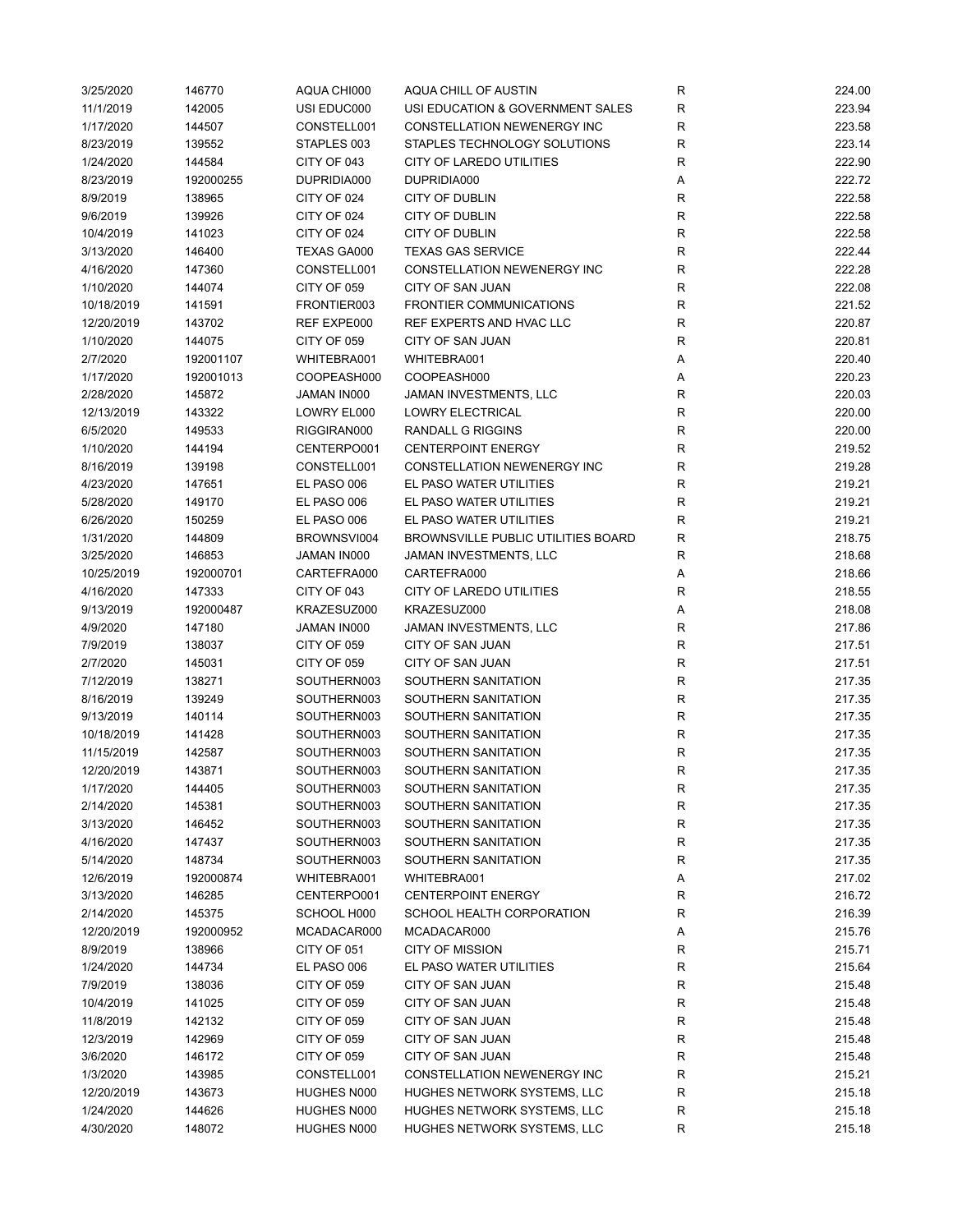| 5/14/2020  | 148611    | HUGHES N000 | HUGHES NETWORK SYSTEMS, LLC        | R           | 215.18 |
|------------|-----------|-------------|------------------------------------|-------------|--------|
| 6/26/2020  | 150279    | HUGHES N000 | HUGHES NETWORK SYSTEMS, LLC        | R           | 215.18 |
| 7/26/2019  | 138648    | HUGHES N000 | HUGHES NETWORK SYSTEMS, LLC        | R           | 215.17 |
| 8/23/2019  | 139445    | HUGHES N000 | HUGHES NETWORK SYSTEMS, LLC        | R           | 215.17 |
| 9/27/2019  | 140812    | HUGHES N000 | HUGHES NETWORK SYSTEMS, LLC        | R           | 215.17 |
| 10/25/2019 | 141712    | HUGHES N000 | HUGHES NETWORK SYSTEMS, LLC        | R           | 215.17 |
| 11/22/2019 | 142763    | HUGHES N000 | HUGHES NETWORK SYSTEMS, LLC        | R           | 215.17 |
| 8/23/2019  | 192000285 | SOLISAND000 | SOLISAND000                        | Α           | 214.95 |
| 9/13/2019  | 192000493 | POWELAMA000 | POWELAMA000                        | Α           | 214.60 |
| 10/4/2019  | 140895    | CONSTELL001 | <b>CONSTELLATION NEWENERGY INC</b> | R           | 214.07 |
| 9/13/2019  | 192000505 | WESTEMAR000 | WESTEMAR000                        | Α           | 214.02 |
|            | 192000947 |             |                                    |             | 213.92 |
| 12/20/2019 |           | GREENJEN000 | GREENJEN000                        | Α           |        |
| 7/9/2019   | 138033    | CITY OF 011 | CITY OF COMANCHE                   | R           | 212.59 |
| 11/15/2019 | 192000797 | LIDDLDAV000 | LIDDLDAV000                        | Α           | 212.40 |
| 9/13/2019  | 140030    | CITY OF 051 | <b>CITY OF MISSION</b>             | ${\sf R}$   | 212.06 |
| 6/5/2020   | 149346    | CITY OF 051 | <b>CITY OF MISSION</b>             | ${\sf R}$   | 212.06 |
| 10/4/2019  | 192000600 | HAMILKRI000 | HAMILKRI000                        | Α           | 212.04 |
| 12/13/2019 | 143258    | CITY OF 017 | CITY OF DEL RIO                    | R           | 211.00 |
| 9/6/2019   | 139928    | CITY OF 059 | <b>CITY OF SAN JUAN</b>            | ${\sf R}$   | 210.91 |
| 6/26/2020  | 150189    | AT&T 000    | AT&T                               | R           | 210.50 |
| 2/21/2020  | 192001150 | HAMILKRI000 | HAMILKRI000                        | Α           | 210.35 |
| 2/28/2020  | 192001211 | VARNEAMB000 | VARNEAMB000                        | Α           | 210.35 |
| 11/8/2019  | 142304    | DAW PEST000 | DAW PEST CONTROL                   | R           | 210.00 |
| 6/12/2020  | 149727    | NASCO 000   | <b>NASCO</b>                       | R           | 209.75 |
| 9/6/2019   | 139925    | CITY OF 011 | CITY OF COMANCHE                   | ${\sf R}$   | 209.28 |
| 7/12/2019  | 138141    | PURCHASE000 | <b>PURCHASE POWER</b>              | R           | 208.99 |
| 7/12/2019  | 138143    | PURCHASE000 | <b>PURCHASE POWER</b>              | ${\sf R}$   | 208.99 |
| 7/19/2019  | 138507    | PURCHASE000 | <b>PURCHASE POWER</b>              | ${\sf R}$   | 208.99 |
| 10/11/2019 | 141224    | PURCHASE000 | <b>PURCHASE POWER</b>              | R           | 208.99 |
| 11/1/2019  | 141968    | PURCHASE000 | <b>PURCHASE POWER</b>              | R           | 208.99 |
| 11/15/2019 | 142485    | PURCHASE000 | <b>PURCHASE POWER</b>              | R           | 208.99 |
| 11/15/2019 | 142486    | PURCHASE000 | <b>PURCHASE POWER</b>              | ${\sf R}$   | 208.99 |
| 11/22/2019 | 142787    | PURCHASE000 | PURCHASE POWER                     | ${\sf R}$   | 208.99 |
| 11/22/2019 | 142921    | PURCHASE000 | <b>PURCHASE POWER</b>              | ${\sf R}$   | 208.99 |
| 12/6/2019  | 143199    | PURCHASE000 | <b>PURCHASE POWER</b>              | R           | 208.99 |
| 12/13/2019 |           |             |                                    |             |        |
|            | 143340    | PURCHASE000 | <b>PURCHASE POWER</b>              | $\mathsf R$ | 208.99 |
| 12/13/2019 | 143341    | PURCHASE000 | PURCHASE POWER                     | $\mathsf R$ | 208.99 |
| 1/10/2020  | 144240    | PURCHASE000 | <b>PURCHASE POWER</b>              | R           | 208.99 |
| 2/14/2020  | 145355    | PURCHASE000 | <b>PURCHASE POWER</b>              | R           | 208.99 |
| 3/13/2020  | 146366    | PURCHASE000 | PURCHASE POWER                     | R           | 208.99 |
| 3/13/2020  | 146367    | PURCHASE000 | <b>PURCHASE POWER</b>              | ${\sf R}$   | 208.99 |
| 3/13/2020  | 146451    | PURCHASE000 | PURCHASE POWER                     | R           | 208.99 |
| 3/20/2020  | 146657    | PURCHASE000 | <b>PURCHASE POWER</b>              | R           | 208.99 |
| 3/20/2020  | 146737    | PURCHASE000 | <b>PURCHASE POWER</b>              | R           | 208.99 |
| 4/9/2020   | 147231    | PURCHASE000 | PURCHASE POWER                     | R           | 208.99 |
| 4/16/2020  | 147422    | PURCHASE000 | <b>PURCHASE POWER</b>              | R           | 208.99 |
| 6/19/2020  | 150049    | PURCHASE000 | <b>PURCHASE POWER</b>              | $\mathsf R$ | 208.99 |
| 4/2/2020   | 146940    | CITY OF 059 | CITY OF SAN JUAN                   | R           | 208.88 |
| 9/13/2019  | 192000480 | GARZASAR000 | GARZASAR000                        | Α           | 208.80 |
| 5/7/2020   | 192001318 | CITY OF 011 | CITY OF 011                        | Α           | 208.75 |
| 8/9/2019   | 138964    | CITY OF 011 | CITY OF COMANCHE                   | $\mathsf R$ | 208.45 |
| 5/7/2020   | 148258    | CITY OF 051 | <b>CITY OF MISSION</b>             | R           | 208.41 |
| 6/5/2020   | 192001388 | CITY OF 011 | CITY OF 011                        | Α           | 208.34 |
| 8/30/2019  | 192000328 | HYLANDEN000 | HYLANDEN000                        | Α           | 208.30 |
| 10/11/2019 | 141299    | PURCHASE000 | <b>PURCHASE POWER</b>              | R           | 208.01 |
| 10/25/2019 | 141647    | AT&T 000    | AT&T                               | R           | 207.84 |
| 4/30/2020  | 147955    | AT&T 000    | AT&T                               | R           | 207.67 |
| 10/4/2019  | 192000601 | HERNANAN000 | HERNANAN000                        | Α           | 207.64 |
| 8/9/2019   | 138968    | CITY OF 059 | CITY OF SAN JUAN                   | R           | 207.61 |
|            |           |             |                                    |             |        |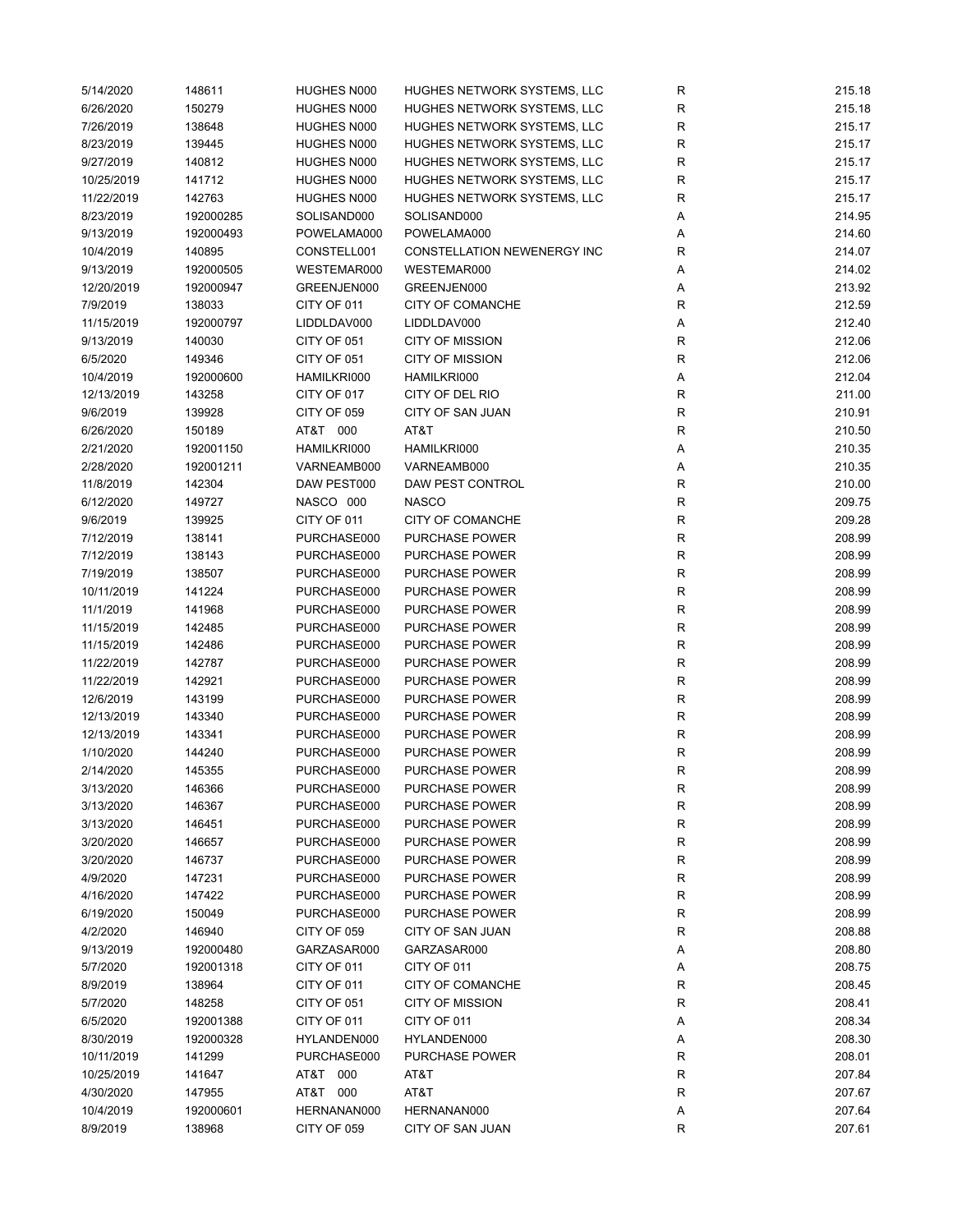| 5/7/2020   | 148260    | CITY OF 059       | CITY OF SAN JUAN                      | R           | 207.61 |
|------------|-----------|-------------------|---------------------------------------|-------------|--------|
| 6/5/2020   | 149348    | CITY OF 059       | <b>CITY OF SAN JUAN</b>               | R           | 207.61 |
| 4/16/2020  | 147298    | ABILITIE000       | ABILITIES THERAPY AND CONSULTING, LLC | $\mathsf R$ | 207.07 |
| 11/22/2019 | 142685    | AT&T<br>000       | AT&T                                  | R           | 206.95 |
| 12/20/2019 | 143744    | AT&T 000          | AT&T                                  | R           | 206.95 |
| 12/20/2019 | 143866    | SCHULMAN000       | SCHULMAN LOPEZ HOFFER & ADELSTEIN LLP | R           | 206.92 |
| 7/26/2019  | 138636    | EL PASO 006       | EL PASO WATER UTILITIES               | R           | 205.75 |
| 8/9/2019   | 138967    | CITY OF 059       | CITY OF SAN JUAN                      | R           | 205.58 |
| 9/6/2019   | 139927    |                   | CITY OF SAN JUAN                      | R           | 205.58 |
|            |           | CITY OF 059       |                                       |             |        |
| 2/21/2020  | 145676    | AT&T 000          | AT&T                                  | R           | 205.58 |
| 3/20/2020  | 146525    | AT&T 000          | AT&T                                  | R           | 205.58 |
| 6/5/2020   | 149347    | CITY OF 059       | <b>CITY OF SAN JUAN</b>               | R           | 205.58 |
| 1/10/2020  | 192000981 | HYLANDEN000       | HYLANDEN000                           | Α           | 205.33 |
| 1/24/2020  | 144557    | AT&T 000          | AT&T                                  | R           | 205.31 |
| 5/21/2020  | 148855    | AT&T 000          | AT&T                                  | R           | 205.04 |
| 8/23/2019  | 139439    | FRONTIER003       | <b>FRONTIER COMMUNICATIONS</b>        | R           | 204.96 |
| 8/30/2019  | 192000308 | BLUNDKEN000       | BLUNDKEN000                           | Α           | 204.84 |
| 4/2/2020   | 147009    | SAM'S CL001       | SAM'S CLUB DIRECT #457                | R           | 204.68 |
| 7/26/2019  | 138686    | STAPLES 002       | STAPLES BUSINESS ADVANTAGE            | R           | 204.24 |
| 3/6/2020   | 146179    | CONSTELL001       | CONSTELLATION NEWENERGY INC           | R           | 204.11 |
| 3/13/2020  | 146433    | ATMOS EN000       | <b>ATMOS ENERGY</b>                   | R           | 203.56 |
| 8/23/2019  | 139529    | EL PASO 006       | EL PASO WATER UTILITIES               | R           | 203.51 |
| 12/20/2019 | 143768    | CITY OF 000       | <b>CITY OF ABILENE</b>                | R           | 202.65 |
| 8/16/2019  | 139199    | CONSTELL001       | <b>CONSTELLATION NEWENERGY INC</b>    | R           | 202.37 |
| 2/7/2020   | 145030    | CITY OF 059       | CITY OF SAN JUAN                      | R           | 202.28 |
| 5/7/2020   | 148259    | CITY OF 059       | CITY OF SAN JUAN                      | R           | 202.28 |
| 6/5/2020   | 149372    | CONSTELL001       | CONSTELLATION NEWENERGY INC           | R           | 202.16 |
| 5/28/2020  | 149147    | CONSTELL001       | CONSTELLATION NEWENERGY INC           | R           | 201.87 |
| 8/30/2019  | 192000378 | DOWNSSAR000       | DOWNSSAR000                           | Α           | 201.60 |
| 1/10/2020  | 192000991 | STAMPBYR000       | STAMPBYR000                           |             | 201.55 |
|            |           |                   |                                       | Α           |        |
| 6/26/2020  | 150331    | THE TROP000       | THE TROPHY HOUSE                      | R           | 201.45 |
| 8/16/2019  | 139252    | SPRINGHI000       | <b>SPRINGHILL SUITES</b>              | R           | 201.16 |
| 11/1/2019  | 142072    | PURCHASE000       | <b>PURCHASE POWER</b>                 | $\mathsf R$ | 201.00 |
| 5/7/2020   | 148384    | <b>UPS</b><br>001 | <b>UPS</b>                            | R           | 200.99 |
| 7/26/2019  | 138714    | AT&T 000          | AT&T                                  | R           | 200.82 |
| 4/9/2020   | 147128    | CONSTELL001       | CONSTELLATION NEWENERGY INC           | R           | 200.55 |
| 8/23/2019  | 139386    | AT&T<br>000       | AT&T                                  | R           | 200.43 |
| 9/27/2019  | 140777    | 000<br>AT&T       | AT&T                                  | R           | 200.43 |
| 9/27/2019  | 192000571 | PEREZANA000       | PEREZANA000                           | Α           | 200.16 |
| 7/12/2019  | 138267    | ROMAN'S 000       | ROMAN'S LANDSCAPING                   | R           | 200.00 |
| 7/19/2019  | 138436    | PURCHASE000       | <b>PURCHASE POWER</b>                 | R           | 200.00 |
| 7/19/2019  | 138437    | REGION 1009       | <b>REGION 15 EDUC SERV CENTER</b>     | R           | 200.00 |
| 7/19/2019  | 138440    | ROMAN'S 000       | ROMAN'S LANDSCAPING                   | R           | 200.00 |
| 8/9/2019   | 139107    | ROMAN'S 000       | <b>ROMAN'S LANDSCAPING</b>            | R           | 200.00 |
| 8/30/2019  | 139740    | MID VALL000       | MID VALLEY PEST CONTROL, LLC          | R           | 200.00 |
| 9/13/2019  | 140108    | ROMAN'S 000       | ROMAN'S LANDSCAPING                   | R           | 200.00 |
| 10/18/2019 | 141440    | TONY SME000       | TONY SMEATON PEST CONTROL             | R           | 200.00 |
| 10/18/2019 | 141618    | ROMAN'S 000       | ROMAN'S LANDSCAPING                   | R           | 200.00 |
| 11/8/2019  | 142335    | MR ELECT001       | <b>MR ELECTRIC</b>                    | R           | 200.00 |
| 11/22/2019 | 142794    | ROMAN'S 000       | ROMAN'S LANDSCAPING                   | R           | 200.00 |
| 12/20/2019 | 143704    | ROMAN'S 000       | ROMAN'S LANDSCAPING                   | R           | 200.00 |
| 12/20/2019 | 143854    | PURCHASE000       | PURCHASE POWER                        | R           | 200.00 |
| 1/31/2020  | 144972    | ROMAN'S 000       | ROMAN'S LANDSCAPING                   | R           | 200.00 |
| 2/7/2020   | 145175    | CITY OF 049       | CITY OF LUBBOCK                       | R           | 200.00 |
|            |           |                   |                                       |             |        |
| 2/21/2020  | 145638    | ROMAN'S 000       | ROMAN'S LANDSCAPING                   | R           | 200.00 |
| 2/28/2020  | 145992    | MID VALL000       | MID VALLEY PEST CONTROL, LLC          | R           | 200.00 |
| 3/20/2020  | 146667    | ROMAN'S 000       | ROMAN'S LANDSCAPING                   | R           | 200.00 |
| 4/9/2020   | 147251    | ROMAN'S 000       | ROMAN'S LANDSCAPING                   | R           | 200.00 |
| 5/14/2020  | 148714    | ROMAN'S 000       | ROMAN'S LANDSCAPING                   | R           | 200.00 |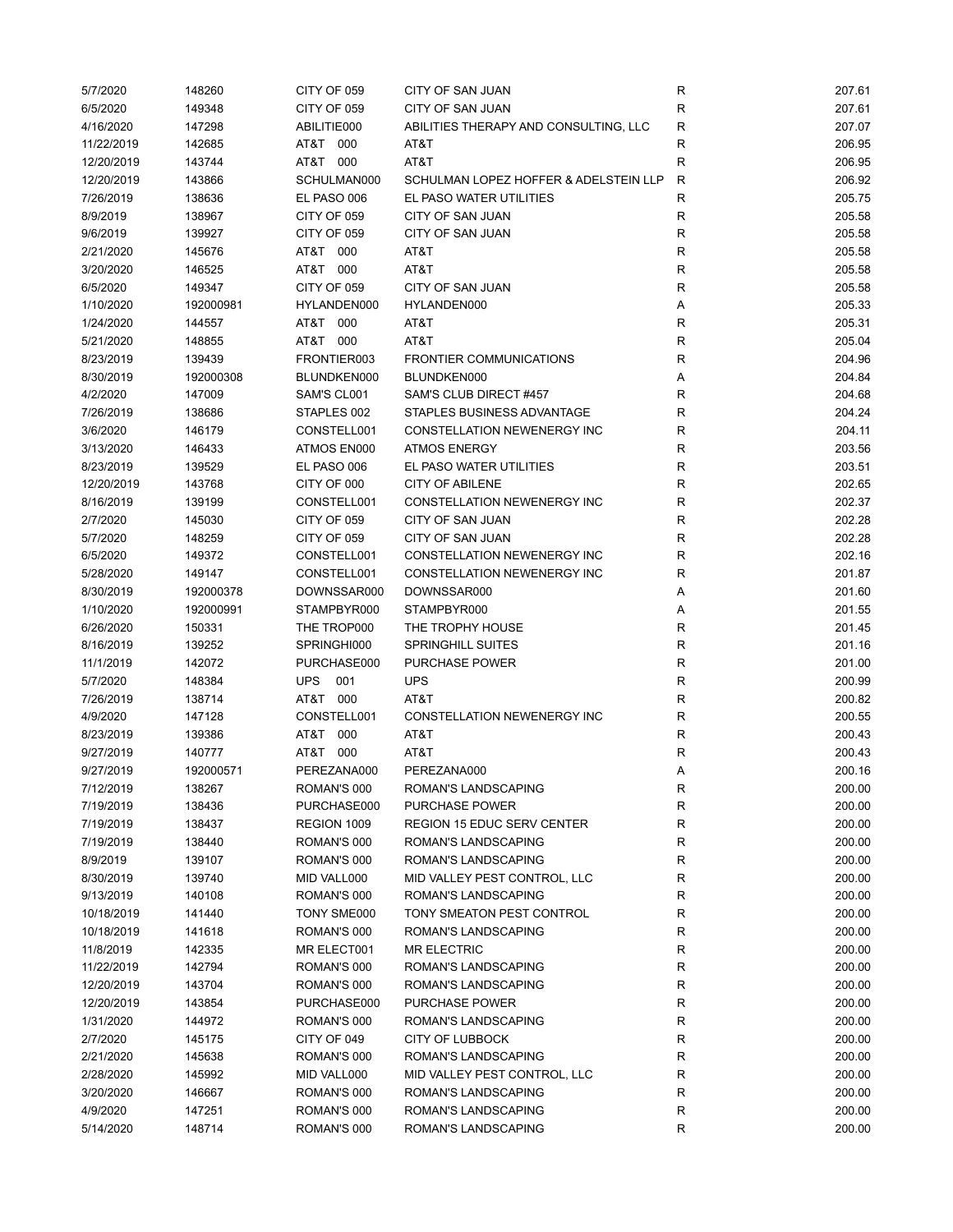| 5/21/2020  | 148844    | ALAMO CO000 | ALAMO COLLEGES DISTRICT              | R            | 200.00 |
|------------|-----------|-------------|--------------------------------------|--------------|--------|
| 5/21/2020  | 148983    | LEWISVIL004 | <b>LEWISVILLE ISD</b>                | R            | 200.00 |
| 6/12/2020  | 149719    | LEWISVIL004 | <b>LEWISVILLE ISD</b>                | R            | 200.00 |
| 6/26/2020  | 150291    | MIC'D MU000 | <b>MIC'D MUSIC LLC</b>               | $\mathsf R$  | 200.00 |
| 11/8/2019  | 142251    | TOBII DY000 | <b>TOBII DYNAVOX LLC</b>             | R            | 199.00 |
| 8/30/2019  | 192000383 | HUNGEASH000 | HUNGEASH000                          | Α            | 198.36 |
| 11/8/2019  | 142139    | CONSTELL001 | CONSTELLATION NEWENERGY INC          | R            | 197.87 |
| 11/8/2019  | 142233    | SAN ANTO004 | SAN ANTONIO WATER SYSTEM             | R            | 197.54 |
| 9/20/2019  | 140298    | CONSTELL001 | CONSTELLATION NEWENERGY INC          | R            | 196.99 |
| 2/21/2020  | 192001147 | GARCIEUT000 | GARCIEUT000                          | Α            | 196.96 |
| 8/9/2019   | 192000193 | BLUNDKEN000 | BLUNDKEN000                          | Α            | 196.87 |
| 11/15/2019 | 192000777 | HANSEKRI000 | HANSEKRI000                          | Α            | 196.87 |
| 9/6/2019   | 139811    | CONSTELL001 | <b>CONSTELLATION NEWENERGY INC</b>   | R            | 196.79 |
| 1/24/2020  | 144611    | ENTERPRI004 | <b>ENTERPRISE RENT-A-CAR</b>         | R            | 196.45 |
|            |           |             |                                      |              |        |
| 2/7/2020   | 145178    | CONSTELL001 | CONSTELLATION NEWENERGY INC          | R            | 196.29 |
| 9/20/2019  | 140308    | CONSTELL001 | CONSTELLATION NEWENERGY INC          | R            | 196.25 |
| 10/25/2019 | 141694    | EZ RIDER000 | <b>EZ RIDER</b>                      | R            | 196.00 |
| 7/12/2019  | 192000090 | WALKESUS000 | WALKESUS000                          | Α            | 195.72 |
| 8/23/2019  | 139515    | CITY OF 004 | <b>CITY OF AUSTIN</b>                | R            | 195.23 |
| 5/21/2020  | 149069    | UPS 001     | <b>UPS</b>                           | R            | 195.13 |
| 3/13/2020  | 146385    | SAN ANTO004 | SAN ANTONIO WATER SYSTEM             | R            | 195.09 |
| 5/7/2020   | 148315    | KLEEN AI000 | KLEEN AIR FILTER SERVICE & SALES     | R            | 195.00 |
| 8/23/2019  | 192000257 | FLEMIJOH000 | FLEMIJOH000                          | Α            | 194.88 |
| 2/21/2020  | 145562    | CONSTELL001 | CONSTELLATION NEWENERGY INC          | R            | 194.71 |
| 5/14/2020  | 148519    | CONSTELL001 | CONSTELLATION NEWENERGY INC          | R            | 194.29 |
| 12/6/2019  | 192000855 | GOFF GUA000 | GOFF GUA000                          | Α            | 194.14 |
| 8/2/2019   | 192000165 | GARCIEUT000 | GARCIEUT000                          | Α            | 192.79 |
| 9/20/2019  | 140451    | SCHOOL S000 | <b>SCHOOL SPECIALTY</b>              | R            | 192.51 |
| 9/20/2019  | 140561    | PURCHASE000 | <b>PURCHASE POWER</b>                | R            | 192.22 |
| 1/24/2020  | 144719    | CITY OF 004 | <b>CITY OF AUSTIN</b>                | R            | 192.11 |
| 5/7/2020   | 148362    | SOUTHWES006 | SOUTHWESTERN ELECTRIC POWER          | R            | 192.11 |
| 10/11/2019 | 141237    | REPUBLIC006 | REPUBLIC SERVICES #691               | R            | 191.78 |
| 11/8/2019  | 142226    | REPUBLIC006 | REPUBLIC SERVICES #691               | R            | 191.78 |
| 12/13/2019 | 143360    | REPUBLIC006 | REPUBLIC SERVICES #691               | R            | 191.78 |
| 1/10/2020  | 144148    | REPUBLIC006 | REPUBLIC SERVICES #691               | R            | 191.78 |
| 2/14/2020  | 145369    | REPUBLIC006 | REPUBLIC SERVICES #691               | R            | 191.78 |
| 3/13/2020  | 146378    | REPUBLIC005 | REPUBLIC SERVICES #615               | $\mathsf R$  | 191.78 |
| 4/9/2020   | 147249    | REPUBLIC006 | REPUBLIC SERVICES #691               | R            | 191.78 |
| 5/14/2020  | 148705    | REPUBLIC006 | REPUBLIC SERVICES #691               | R            | 191.78 |
| 6/12/2020  | 149761    | REPUBLIC006 | REPUBLIC SERVICES #691               | R            | 191.78 |
| 12/13/2019 | 143363    | SAN ANTO004 | SAN ANTONIO WATER SYSTEM             | R            | 191.22 |
| 10/25/2019 | 141839    | PURCHASE000 | <b>PURCHASE POWER</b>                | R            | 190.45 |
|            |           |             |                                      |              |        |
| 7/12/2019  | 138290    | TOTELCOM000 | TOTELCOM NETWORKS LLC                | ${\sf R}$    | 190.40 |
| 8/9/2019   | 139133    | TOTELCOM000 | TOTELCOM NETWORKS LLC                | R            | 190.40 |
| 9/6/2019   | 139989    | TOTELCOM000 | TOTELCOM NETWORKS LLC                | R            | 190.40 |
| 10/11/2019 | 141314    | TOTELCOM000 | TOTELCOM NETWORKS LLC                | R            | 190.40 |
| 11/15/2019 | 142506    | TOTELCOM000 | TOTELCOM NETWORKS LLC                | R            | 190.40 |
| 12/13/2019 | 143380    | TOTELCOM000 | TOTELCOM NETWORKS LLC                | R            | 190.40 |
| 1/10/2020  | 144166    | TOTELCOM000 | TOTELCOM NETWORKS LLC                | $\mathsf R$  | 190.40 |
| 2/7/2020   | 145129    | TOTELCOM000 | TOTELCOM NETWORKS LLC                | $\mathsf R$  | 190.40 |
| 3/6/2020   | 146140    | TOTELCOM000 | TOTELCOM NETWORKS LLC                | R            | 190.40 |
| 4/9/2020   | 147281    | TOTELCOM000 | TOTELCOM NETWORKS LLC                | R            | 190.40 |
| 5/7/2020   | 148375    | TOTELCOM000 | TOTELCOM NETWORKS LLC                | R            | 190.40 |
| 6/5/2020   | 149589    | TOTELCOM000 | TOTELCOM NETWORKS LLC                | R            | 190.40 |
| 7/19/2019  | 192000122 | DOMINVAN000 | DOMINVAN000                          | Α            | 190.02 |
|            |           |             |                                      |              |        |
| 10/25/2019 | 141750    | RESIDENT000 | RESIDENTIAL IMPROVEMENT SERVICES LLC | R            | 188.95 |
| 11/15/2019 | 142428    | CONSTELL001 | CONSTELLATION NEWENERGY INC          | $\mathsf{R}$ | 188.83 |
| 10/18/2019 | 141358    | CONSTELL001 | CONSTELLATION NEWENERGY INC          | R            | 188.70 |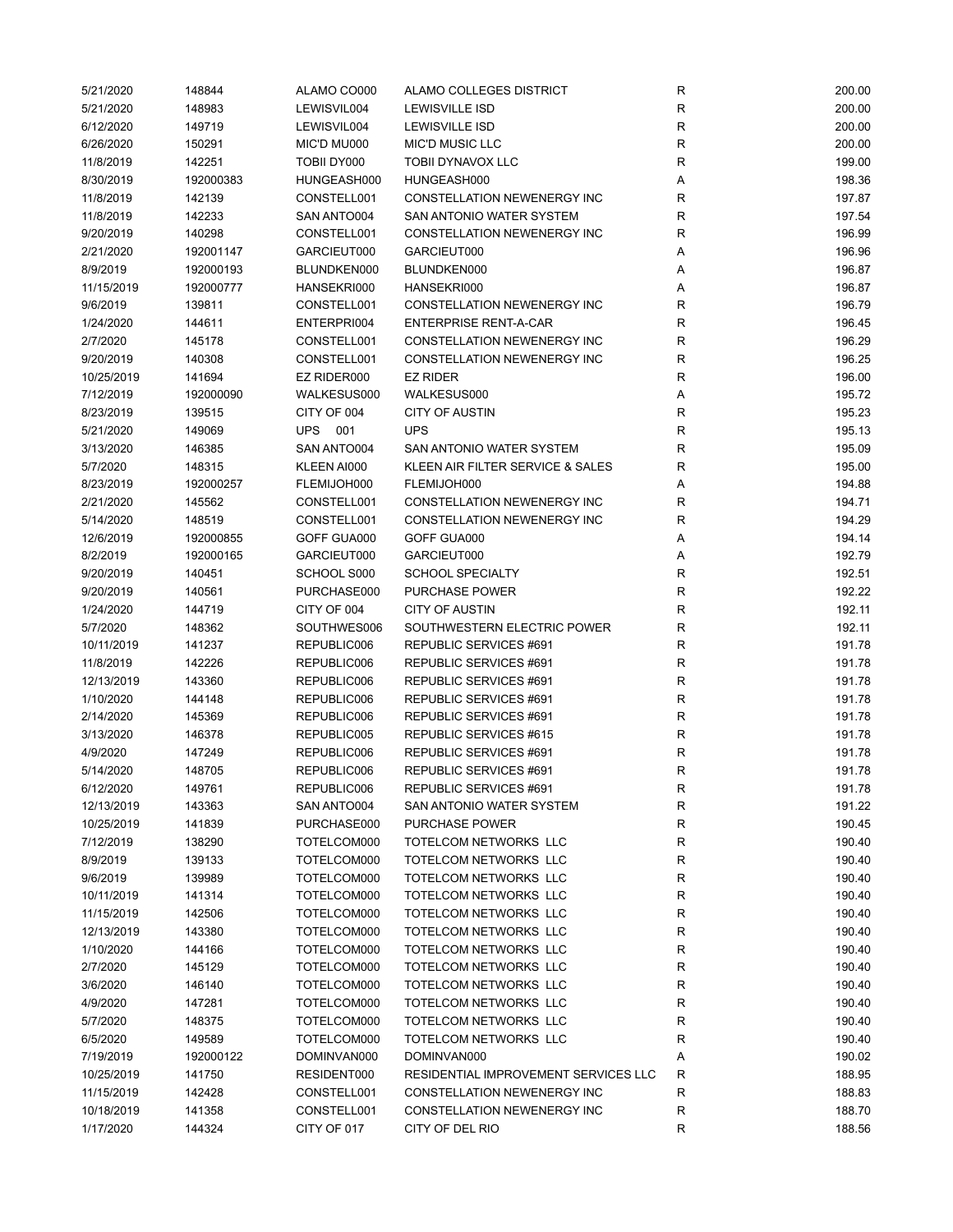| 6/26/2020  | 150296    | NBU (NEW000        | NBU (NEW BRAUNFELS UTILITIES)      | R           | 188.15 |
|------------|-----------|--------------------|------------------------------------|-------------|--------|
| 10/18/2019 | 141424    | SCHOOL H000        | SCHOOL HEALTH CORPORATION          | R           | 187.65 |
| 1/31/2020  | 144952    | ELECTRO 001        | ELECTRO COOLING SERVICE LLC        | R           | 187.50 |
| 2/28/2020  | 192001194 | VILLAFEL000        | VILLAFEL000                        | Α           | 187.45 |
| 1/3/2020   | 192000968 | JOHNSJAD000        | JOHNSJAD000                        | Α           | 187.34 |
| 5/7/2020   | 148278    | CONSTELL001        | CONSTELLATION NEWENERGY INC        | R           | 187.23 |
| 3/20/2020  | 192001272 | WILLIANG001        | ANGELA ROSE WILLIAMS               | Α           | 186.82 |
| 8/2/2019   | 192000190 | SHARPBRA000        | SHARPBRA000                        | Α           | 186.76 |
| 4/2/2020   | 192001278 | CUELLSTE000        | CUELLSTE000                        | Α           | 186.68 |
| 9/13/2019  | 140086    | PFLUGERV000        | PFLUGERVILLE CEDARS CENTER, LLC    | R           | 186.55 |
| 8/9/2019   | 139024    | PITNEY B001        | PITNEY BOWES GLOBAL FINANCIAL      | R           | 186.42 |
| 8/16/2019  | 139239    | PITNEY B001        | PITNEY BOWES GLOBAL FINANCIAL      | R           | 186.42 |
| 9/13/2019  |           | PITNEY B001        | PITNEY BOWES GLOBAL FINANCIAL      | $\mathsf R$ | 186.42 |
|            | 140087    |                    |                                    | $\mathsf R$ |        |
| 9/20/2019  | 140430    | PITNEY B001        | PITNEY BOWES GLOBAL FINANCIAL      |             | 186.42 |
| 11/1/2019  | 141964    | PITNEY B001        | PITNEY BOWES GLOBAL FINANCIAL      | R           | 186.42 |
| 11/15/2019 | 142480    | PITNEY B001        | PITNEY BOWES GLOBAL FINANCIAL      | R           | 186.42 |
| 12/13/2019 | 143336    | PITNEY B001        | PITNEY BOWES GLOBAL FINANCIAL      | R           | 186.42 |
| 12/20/2019 | 143695    | PITNEY B001        | PITNEY BOWES GLOBAL FINANCIAL      | R           | 186.42 |
| 2/7/2020   | 145092    | PITNEY B001        | PITNEY BOWES GLOBAL FINANCIAL      | R           | 186.42 |
| 2/14/2020  | 145349    | PITNEY B001        | PITNEY BOWES GLOBAL FINANCIAL      | R           | 186.42 |
| 3/13/2020  | 146360    | PITNEY B001        | PITNEY BOWES GLOBAL FINANCIAL      | R           | 186.42 |
| 3/20/2020  | 146652    | PITNEY B001        | PITNEY BOWES GLOBAL FINANCIAL      | $\mathsf R$ | 186.42 |
| 4/30/2020  | 148119    | PITNEY B001        | PITNEY BOWES GLOBAL FINANCIAL      | $\mathsf R$ | 186.42 |
| 5/21/2020  | 149008    | PITNEY B001        | PITNEY BOWES GLOBAL FINANCIAL      | $\mathsf R$ | 186.42 |
| 6/19/2020  | 150041    | PITNEY B001        | PITNEY BOWES GLOBAL FINANCIAL      | $\mathsf R$ | 186.42 |
| 6/19/2020  | 150043    | PITNEY B001        | PITNEY BOWES GLOBAL FINANCIAL      | $\mathsf R$ | 186.42 |
| 7/19/2019  | 138367    | CONSTELL001        | CONSTELLATION NEWENERGY INC        | $\mathsf R$ | 186.38 |
| 8/9/2019   | 139045    | REPUBLIC006        | REPUBLIC SERVICES #691             | R           | 186.37 |
| 9/13/2019  | 140104    | REPUBLIC005        | REPUBLIC SERVICES #615             | R           | 186.37 |
| 7/12/2019  | 192000074 | MIRELCAR000        | MIRELCAR000                        | Α           | 185.60 |
| 5/28/2020  | 149100    | AQUAONE 000        | <b>AQUAONE INC</b>                 | R           | 185.37 |
| 6/5/2020   | 149530    | REF EXPE000        | REF EXPERTS AND HVAC LLC           | R           | 185.00 |
| 2/28/2020  | 145951    | ATMOS EN000        | <b>ATMOS ENERGY</b>                | R           | 184.86 |
| 3/20/2020  | 146560    | CITY OF 043        | CITY OF LAREDO UTILITIES           | R           | 184.47 |
| 8/30/2019  | 192000370 | BODY POR000        | BODY POR000                        | Α           | 184.20 |
| 4/9/2020   | 147130    | CONSTELL001        | CONSTELLATION NEWENERGY INC        | R           | 184.11 |
|            |           |                    |                                    |             |        |
| 1/24/2020  | 144578    | CITY OF 000        | CITY OF ABILENE                    | $\mathsf R$ | 183.09 |
| 6/19/2020  | 149900    | CONSTELL001        | CONSTELLATION NEWENERGY INC        | R           | 182.95 |
| 6/5/2020   | 149437    | JAMAN IN000        | JAMAN INVESTMENTS, LLC             | R           | 182.88 |
| 4/16/2020  | 147316    | ATMOS EN000        | <b>ATMOS ENERGY</b>                | R           | 182.82 |
| 4/23/2020  | 147841    | SCHOOL H000        | SCHOOL HEALTH CORPORATION          | R           | 182.58 |
| 12/20/2019 | 143678    | KINGS AI000        | KINGS AIRE, INC                    | R           | 182.50 |
| 8/9/2019   | 139006    | JAMAN IN000        | JAMAN INVESTMENTS, LLC             | R           | 182.46 |
| 9/6/2019   | 139839    | ENTERPRI004        | <b>ENTERPRISE RENT-A-CAR</b>       | R           | 182.23 |
| 10/4/2019  | 140926    | JAMAN IN000        | JAMAN INVESTMENTS, LLC             | R           | 182.18 |
| 1/31/2020  | 144895    | <b>ROTO ROO007</b> | ROTO ROOTER                        | R           | 181.00 |
| 7/12/2019  | 192000020 | GUERRSHE000        | GUERRSHE000                        | Α           | 180.96 |
| 7/19/2019  | 192000111 | PINEDFLO000        | PINEDFLO000                        | Α           | 180.50 |
| 8/9/2019   | 139100    | MARSHALL000        | MARSHALL SHREDDING CO, LLC         | R           | 180.00 |
| 4/23/2020  | 147838    | SC TREE 000        | SC TREE AND LAWN SERVICE           | R           | 180.00 |
| 9/13/2019  | 140109    | SAN ANTO004        | SAN ANTONIO WATER SYSTEM           | R           | 179.88 |
| 10/25/2019 | 141661    | CAROLINA000        | CAROLINA BIOLOGICAL SUPPLY COMPANY | R           | 179.00 |
| 9/6/2019   | 192000439 | GUTIENAH000        | GUTIENAH000                        | Α           | 178.64 |
| 8/2/2019   | 192000184 | JARAMMYR000        | JARAMMYR000                        | Α           | 178.53 |
| 10/4/2019  | 140887    | COLLEGE 002        | THE COLLEGE BOARD                  | R           | 178.00 |
| 8/16/2019  | 139303    | CITY OF 070        | <b>CITY OF EDINBURG</b>            | R           | 177.43 |
| 3/6/2020   | 146182    | CONSTELL001        | CONSTELLATION NEWENERGY INC        | R           | 177.25 |
| 1/31/2020  | 192001060 | DUPRIDIA000        | DUPRIDIA000                        | Α           | 177.04 |
| 2/14/2020  | 145374    | SAN ANTO004        | SAN ANTONIO WATER SYSTEM           | R           | 176.53 |
|            |           |                    |                                    |             |        |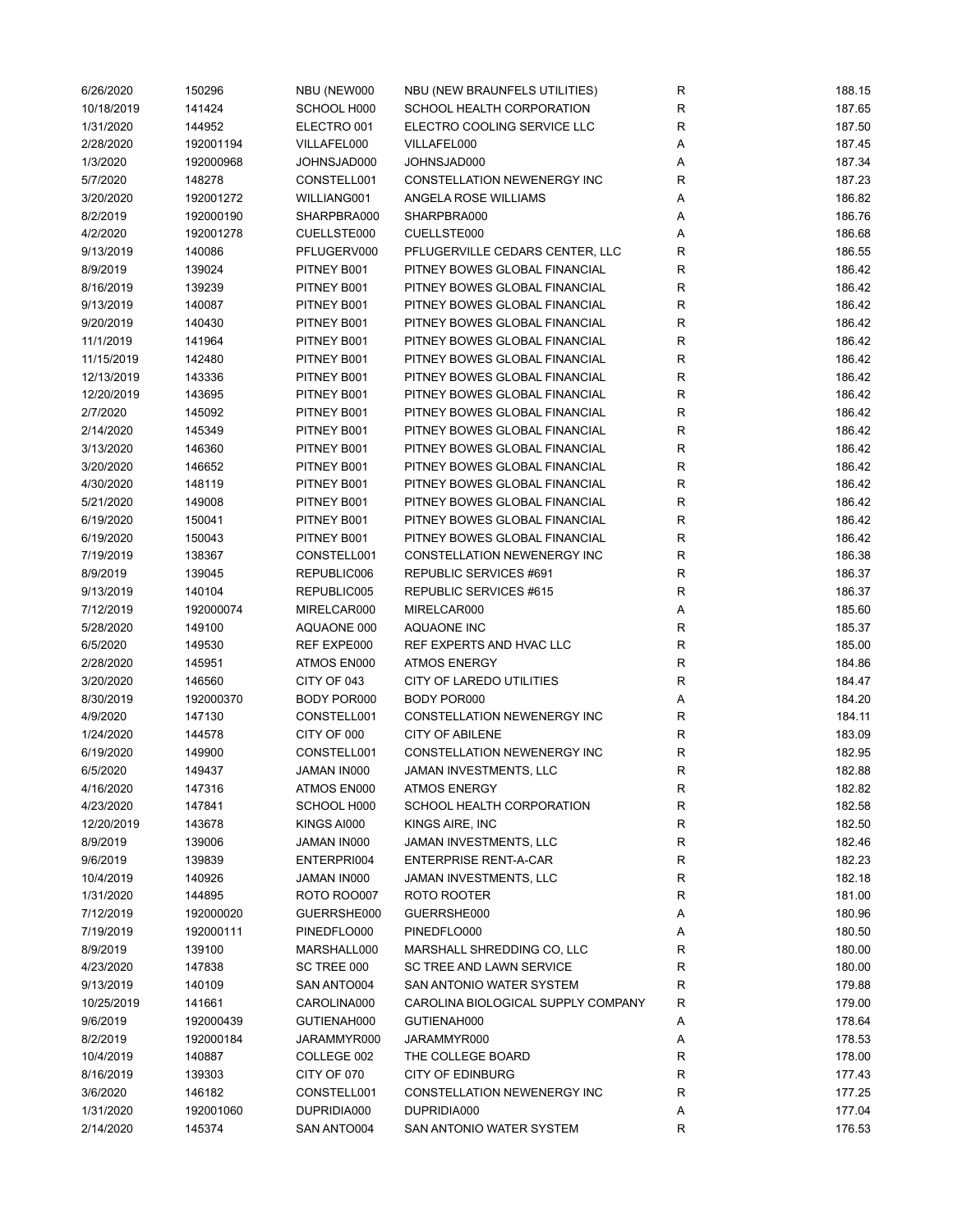| 8/30/2019  | 139578 | AT&T LON000 | AT&T LONG DISTANCE                    | R            | 176.18 |
|------------|--------|-------------|---------------------------------------|--------------|--------|
| 12/6/2019  | 143190 | MARTIRIC001 | RICARDO MARTINEZ JR                   | ${\sf R}$    | 175.00 |
| 2/7/2020   | 145083 | MID VALL000 | MID VALLEY PEST CONTROL, LLC          | ${\sf R}$    | 175.00 |
| 2/7/2020   | 145206 | MARTIRIC001 | RICARDO MARTINEZ JR                   | ${\sf R}$    | 175.00 |
| 7/19/2019  | 138365 | CONSTELL001 | CONSTELLATION NEWENERGY INC           | $\mathsf R$  | 174.57 |
| 3/13/2020  | 146388 | SCHULMAN000 | SCHULMAN LOPEZ HOFFER & ADELSTEIN LLP | R            | 174.38 |
| 10/18/2019 | 141338 | BRACKETT000 | <b>BRACKETT &amp; ELLIS</b>           | R            | 174.03 |
| 4/16/2020  | 147319 | ATMOS EN000 | <b>ATMOS ENERGY</b>                   | R            | 173.83 |
|            |        |             |                                       |              |        |
| 11/15/2019 | 142423 | CONSTELL001 | CONSTELLATION NEWENERGY INC           | R            | 173.71 |
| 7/26/2019  | 138612 | CITY OF 060 | CITY OF TYLER                         | $\mathsf R$  | 173.53 |
| 8/23/2019  | 139408 | CITY OF 060 | CITY OF TYLER                         | $\mathsf R$  | 173.53 |
| 9/20/2019  | 140284 | CITY OF 060 | CITY OF TYLER                         | ${\sf R}$    | 173.53 |
| 10/18/2019 | 141352 | CITY OF 060 | CITY OF TYLER                         | ${\sf R}$    | 173.53 |
| 11/15/2019 | 142408 | CITY OF 060 | CITY OF TYLER                         | ${\sf R}$    | 173.53 |
| 12/20/2019 | 143615 | CITY OF 060 | CITY OF TYLER                         | ${\sf R}$    | 173.53 |
| 1/24/2020  | 144587 | CITY OF 060 | CITY OF TYLER                         | ${\sf R}$    | 173.53 |
| 2/21/2020  | 145550 | CITY OF 060 | CITY OF TYLER                         | ${\sf R}$    | 173.53 |
| 3/20/2020  | 146567 | CITY OF 060 | CITY OF TYLER                         | R            | 173.53 |
| 4/9/2020   | 147103 | CITY OF 060 | <b>CITY OF TYLER</b>                  | R            | 173.53 |
| 5/7/2020   | 148262 | CITY OF 060 | CITY OF TYLER                         | ${\sf R}$    | 173.53 |
| 6/12/2020  | 149676 | CITY OF 060 | CITY OF TYLER                         | ${\sf R}$    | 173.53 |
| 12/13/2019 | 143294 | ENTERPRI004 | <b>ENTERPRISE RENT-A-CAR</b>          | ${\sf R}$    | 172.94 |
| 11/15/2019 | 142466 | JAMAN IN000 | JAMAN INVESTMENTS, LLC                | $\mathsf R$  | 172.83 |
| 4/9/2020   | 147275 | TEXAS GA000 | <b>TEXAS GAS SERVICE</b>              | $\mathsf{R}$ | 172.64 |
|            |        |             | <b>TEXAS GAS SERVICE</b>              |              |        |
| 12/13/2019 | 143377 | TEXAS GA000 |                                       | R            | 172.37 |
| 1/17/2020  | 144490 | BROWNSVI003 | BROWNSVILLE PUBLIC HEALTH DEPARTMENT  | $\mathsf{R}$ | 172.00 |
| 7/19/2019  | 138371 | CONSTELL001 | CONSTELLATION NEWENERGY INC           | R            | 171.99 |
| 10/18/2019 | 141364 | CONSTELL001 | CONSTELLATION NEWENERGY INC           | ${\sf R}$    | 171.54 |
| 9/13/2019  | 140069 | JAMAN IN000 | JAMAN INVESTMENTS, LLC                | R            | 171.34 |
| 7/12/2019  | 138124 | PITNEY B001 | PITNEY BOWES GLOBAL FINANCIAL         | R            | 170.31 |
| 8/2/2019   | 138931 | PITNEY B001 | PITNEY BOWES GLOBAL FINANCIAL         | R            | 170.31 |
| 9/6/2019   | 139971 | PITNEY B001 | PITNEY BOWES GLOBAL FINANCIAL         | R            | 170.31 |
| 10/4/2019  | 140939 | PITNEY B001 | PITNEY BOWES GLOBAL FINANCIAL         | R            | 170.31 |
| 11/8/2019  | 142197 | PITNEY B001 | PITNEY BOWES GLOBAL FINANCIAL         | R            | 170.31 |
| 12/13/2019 | 143332 | PITNEY B001 | PITNEY BOWES GLOBAL FINANCIAL         | ${\sf R}$    | 170.31 |
| 12/13/2019 | 143334 | PITNEY B001 | PITNEY BOWES GLOBAL FINANCIAL         | R            | 170.31 |
| 1/10/2020  | 144123 | PITNEY B001 | PITNEY BOWES GLOBAL FINANCIAL         | R            | 170.31 |
| 1/10/2020  | 144124 | PITNEY B001 | PITNEY BOWES GLOBAL FINANCIAL         | ${\sf R}$    | 170.31 |
| 1/10/2020  | 144125 | PITNEY B001 | PITNEY BOWES GLOBAL FINANCIAL         | $\mathsf R$  | 170.31 |
| 1/10/2020  | 144126 | PITNEY B001 | PITNEY BOWES GLOBAL FINANCIAL         | R            | 170.31 |
| 1/10/2020  | 144127 | PITNEY B001 | PITNEY BOWES GLOBAL FINANCIAL         | ${\sf R}$    | 170.31 |
| 1/10/2020  | 144128 | PITNEY B001 | PITNEY BOWES GLOBAL FINANCIAL         | R            | 170.31 |
| 1/10/2020  | 144129 | PITNEY B001 | PITNEY BOWES GLOBAL FINANCIAL         | R            | 170.31 |
| 1/10/2020  |        | PITNEY B001 | PITNEY BOWES GLOBAL FINANCIAL         |              | 170.31 |
|            | 144130 |             | PITNEY BOWES GLOBAL FINANCIAL         | R            |        |
| 1/10/2020  | 144231 | PITNEY B001 |                                       | R            | 170.31 |
| 1/10/2020  | 144233 | PITNEY B001 | PITNEY BOWES GLOBAL FINANCIAL         | R            | 170.31 |
| 1/10/2020  | 144234 | PITNEY B001 | PITNEY BOWES GLOBAL FINANCIAL         | R            | 170.31 |
| 1/10/2020  | 144236 | PITNEY B001 | PITNEY BOWES GLOBAL FINANCIAL         | R            | 170.31 |
| 1/17/2020  | 144393 | PITNEY B001 | PITNEY BOWES GLOBAL FINANCIAL         | R            | 170.31 |
| 2/7/2020   | 145093 | PITNEY B001 | PITNEY BOWES GLOBAL FINANCIAL         | R            | 170.31 |
| 2/7/2020   | 145094 | PITNEY B001 | PITNEY BOWES GLOBAL FINANCIAL         | R            | 170.31 |
| 2/7/2020   | 145095 | PITNEY B001 | PITNEY BOWES GLOBAL FINANCIAL         | R            | 170.31 |
| 2/7/2020   | 145096 | PITNEY B001 | PITNEY BOWES GLOBAL FINANCIAL         | R            | 170.31 |
| 2/7/2020   | 145097 | PITNEY B001 | PITNEY BOWES GLOBAL FINANCIAL         | R            | 170.31 |
| 2/7/2020   | 145098 | PITNEY B001 | PITNEY BOWES GLOBAL FINANCIAL         | R            | 170.31 |
| 3/6/2020   | 146210 | PITNEY B001 | PITNEY BOWES GLOBAL FINANCIAL         | R            | 170.31 |
| 3/6/2020   | 146212 | PITNEY B001 | PITNEY BOWES GLOBAL FINANCIAL         | R            | 170.31 |
| 4/9/2020   | 147211 | PITNEY B001 | PITNEY BOWES GLOBAL FINANCIAL         | R            | 170.31 |
| 4/9/2020   | 147212 | PITNEY B001 | PITNEY BOWES GLOBAL FINANCIAL         | R            | 170.31 |
|            |        |             |                                       |              |        |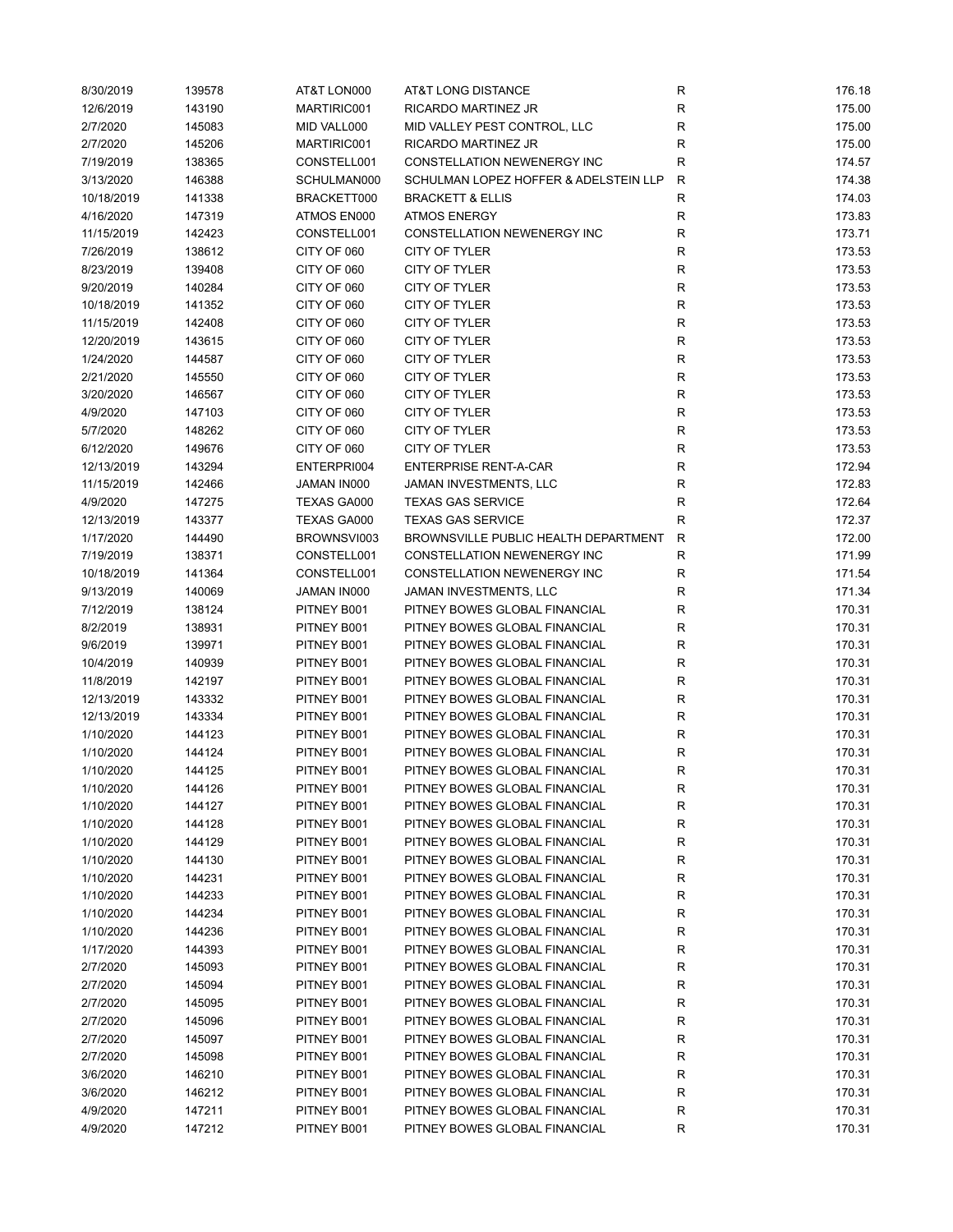| 4/9/2020   | 147213    | PITNEY B001 | PITNEY BOWES GLOBAL FINANCIAL        | R           | 170.31 |
|------------|-----------|-------------|--------------------------------------|-------------|--------|
| 4/9/2020   | 147214    | PITNEY B001 | PITNEY BOWES GLOBAL FINANCIAL        | R           | 170.31 |
| 4/9/2020   | 147215    | PITNEY B001 | PITNEY BOWES GLOBAL FINANCIAL        | R           | 170.31 |
| 4/9/2020   | 147216    | PITNEY B001 | PITNEY BOWES GLOBAL FINANCIAL        | R           | 170.31 |
| 4/9/2020   | 147217    | PITNEY B001 | PITNEY BOWES GLOBAL FINANCIAL        | R           | 170.31 |
| 4/9/2020   | 147218    | PITNEY B001 | PITNEY BOWES GLOBAL FINANCIAL        | R           | 170.31 |
| 4/9/2020   | 147219    | PITNEY B001 | PITNEY BOWES GLOBAL FINANCIAL        | R           | 170.31 |
| 4/9/2020   | 147222    | PITNEY B001 | PITNEY BOWES GLOBAL FINANCIAL        | R           | 170.31 |
| 4/9/2020   | 147223    | PITNEY B001 | PITNEY BOWES GLOBAL FINANCIAL        | R           | 170.31 |
| 4/16/2020  | 147418    | PITNEY B001 | PITNEY BOWES GLOBAL FINANCIAL        | R           | 170.31 |
| 5/7/2020   |           | PITNEY B001 | PITNEY BOWES GLOBAL FINANCIAL        | R           | 170.31 |
|            | 148338    |             |                                      |             |        |
| 5/7/2020   | 148339    | PITNEY B001 | PITNEY BOWES GLOBAL FINANCIAL        | R           | 170.31 |
| 5/7/2020   | 148340    | PITNEY B001 | PITNEY BOWES GLOBAL FINANCIAL        | R           | 170.31 |
| 5/7/2020   | 148341    | PITNEY B001 | PITNEY BOWES GLOBAL FINANCIAL        | R           | 170.31 |
| 5/7/2020   | 148342    | PITNEY B001 | PITNEY BOWES GLOBAL FINANCIAL        | R           | 170.31 |
| 5/7/2020   | 148343    | PITNEY B001 | PITNEY BOWES GLOBAL FINANCIAL        | R           | 170.31 |
| 6/5/2020   | 149515    | PITNEY B001 | PITNEY BOWES GLOBAL FINANCIAL        | R           | 170.31 |
| 6/5/2020   | 149517    | PITNEY B001 | PITNEY BOWES GLOBAL FINANCIAL        | R           | 170.31 |
| 9/6/2019   | 139858    | MIDLAND 001 | MIDLAND CHAMBER OF COMMERCE          | R           | 170.00 |
| 11/8/2019  | 142342    | RESIDENT000 | RESIDENTIAL IMPROVEMENT SERVICES LLC | R           | 170.00 |
| 2/28/2020  | 145993    | MIDLAND 001 | MIDLAND CHAMBER OF COMMERCE          | $\mathsf R$ | 170.00 |
| 3/20/2020  | 146687    | THE COLL000 | THE COLLEGE BOARD                    | $\mathsf R$ | 170.00 |
| 8/2/2019   | 138797    | CONSTELL001 | CONSTELLATION NEWENERGY INC          | R           | 169.92 |
| 2/14/2020  | 145267    | CENTERPO001 | <b>CENTERPOINT ENERGY</b>            | R           | 169.59 |
| 8/30/2019  | 192000379 | DUNN DAR000 | DUNN DAR000                          | Α           | 169.59 |
| 11/15/2019 | 142421    | CONSTELL001 | CONSTELLATION NEWENERGY INC          | R           | 169.56 |
| 7/19/2019  | 192000116 | SHERRTER002 | SHERRTER002                          | Α           | 169.05 |
| 12/13/2019 | 143226    | 1800 PLU001 | 1800 PLUMBER OF TEXAS PAN HANDLE     | R           | 169.00 |
| 5/14/2020  | 148685    | PFLUGERV000 | PFLUGERVILLE CEDARS CENTER, LLC      | R           | 168.75 |
| 12/27/2019 | 143941    | TEXAS GA000 | <b>TEXAS GAS SERVICE</b>             | R           | 168.73 |
| 7/19/2019  | 192000134 | WINDLALL000 | WINDLALL000                          | Α           | 168.70 |
|            | 143295    | EZ RIDER000 | <b>EZ RIDER</b>                      |             |        |
| 12/13/2019 |           |             |                                      | R           | 168.00 |
| 2/21/2020  | 192001145 | DUPRIDIA000 | DUPRIDIA000                          | Α           | 167.90 |
| 5/7/2020   | 148279    | CONSTELL001 | CONSTELLATION NEWENERGY INC          | R           | 167.74 |
| 1/10/2020  | 192000986 | MUNOZERN000 | MUNOZERN000                          | Α           | 167.74 |
| 2/21/2020  | 145647    | SOUTHERN006 | SOUTHERN FLORAL COMPANY              | R           | 167.64 |
| 12/3/2019  | 142963    | ATMOS EN000 | <b>ATMOS ENERGY</b>                  | R           | 167.59 |
| 1/10/2020  | 144247    | SAN ANTO004 | SAN ANTONIO WATER SYSTEM             | R           | 167.53 |
| 2/7/2020   | 145181    | CONSTELL001 | CONSTELLATION NEWENERGY INC          | R           | 167.43 |
| 12/13/2019 | 143510    | LAKESHOR000 | LAKESHORE LEARNING MATERIALS         | R           | 167.16 |
| 2/14/2020  | 145382    | SOUTHERN006 | SOUTHERN FLORAL COMPANY              | R           | 166.68 |
| 2/14/2020  | 192001132 | STOCKASH000 | STOCKASH000                          | Α           | 166.47 |
| 7/19/2019  | 138370    | CONSTELL001 | CONSTELLATION NEWENERGY INC          | R           | 166.44 |
| 9/13/2019  | 192000479 | GARCIEUT000 | GARCIEUT000                          | Α           | 166.35 |
| 1/24/2020  | 144688    | UPS 001     | <b>UPS</b>                           | R           | 166.32 |
| 1/10/2020  | 144232    | PITNEY B001 | PITNEY BOWES GLOBAL FINANCIAL        | R           | 166.14 |
| 1/10/2020  | 144235    | PITNEY B001 | PITNEY BOWES GLOBAL FINANCIAL        | R           | 166.14 |
| 4/9/2020   | 147221    | PITNEY B001 | PITNEY BOWES GLOBAL FINANCIAL        | R           | 166.14 |
| 4/9/2020   | 147224    | PITNEY B001 | PITNEY BOWES GLOBAL FINANCIAL        | R           | 166.14 |
| 1/17/2020  | 144337    | COMPUDAT001 | COMPUDATA SOLUTIONS, LLC             | R           | 166.00 |
| 12/20/2019 | 192000925 | KRAUSHOL000 | KRAUSHOL000                          | Α           | 165.88 |
| 8/16/2019  | 139193    | CONSTELL001 | CONSTELLATION NEWENERGY INC          | R           | 165.05 |
| 9/27/2019  | 140675    | COMPUDAT001 | COMPUDATA SOLUTIONS, LLC             | R           | 165.00 |
| 5/21/2020  | 148976    | KLEEN AI000 | KLEEN AIR FILTER SERVICE & SALES     | R           | 165.00 |
| 8/2/2019   | 192000170 | JOHNSHEA000 | JOHNSHEA000                          |             | 164.72 |
|            |           |             |                                      | Α           |        |
| 12/6/2019  | 143211    | SAM'S CL004 | SAM'S CLUB DIRECT #866               | R           | 164.40 |
| 12/13/2019 | 143255    | CENTERPO001 | <b>CENTERPOINT ENERGY</b>            | R           | 164.26 |
| 8/23/2019  | 139495    | ADT SECU001 | <b>ADT SECURITY SERVICES</b>         | R           | 164.04 |
| 11/22/2019 | 142837    | ADT SECU001 | <b>ADT SECURITY SERVICES</b>         | R           | 164.04 |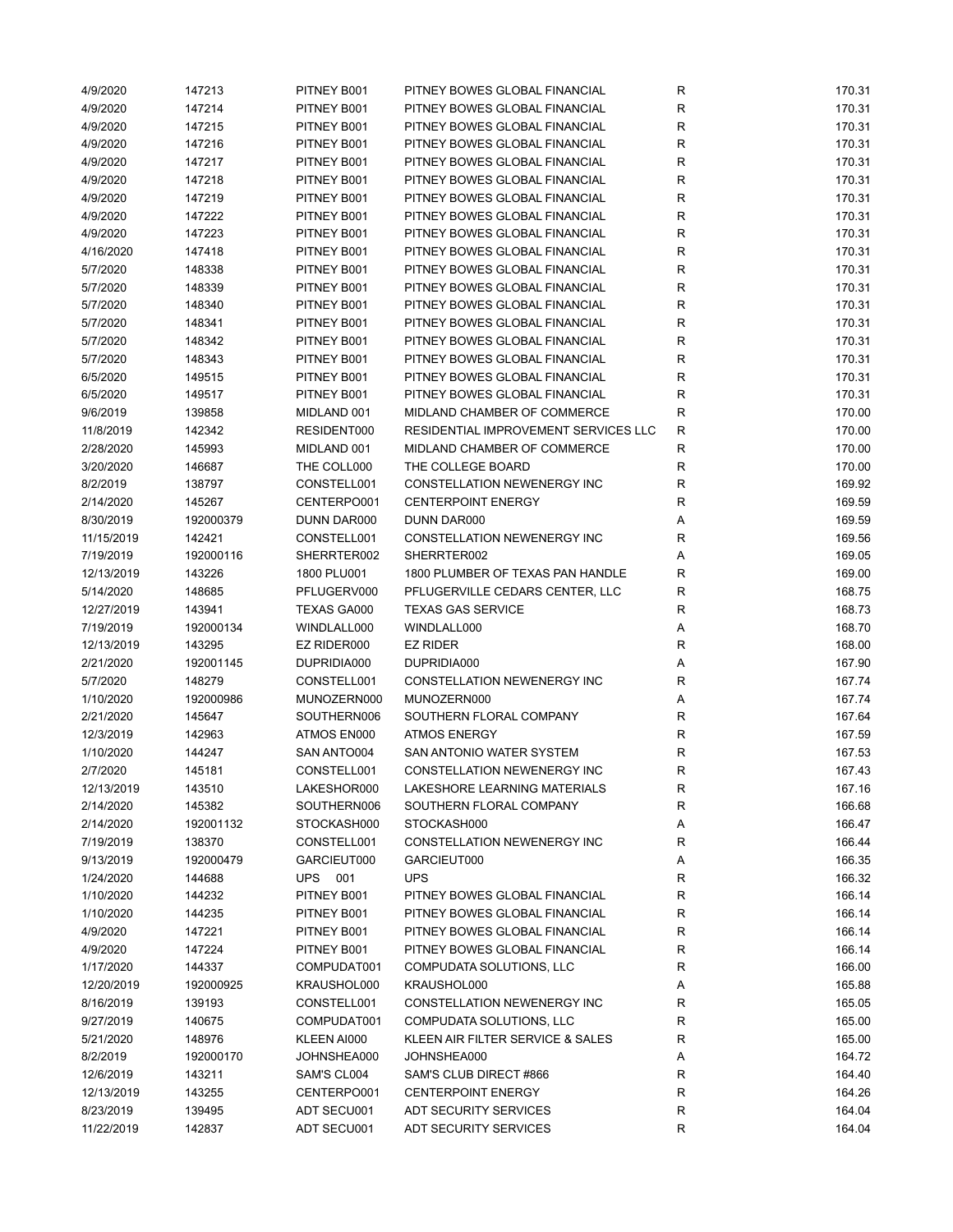| 2/28/2020  | 145809    | ADT SECU001 | <b>ADT SECURITY SERVICES</b>      | R            | 164.04 |
|------------|-----------|-------------|-----------------------------------|--------------|--------|
| 5/21/2020  | 148842    | ADT SECU001 | <b>ADT SECURITY SERVICES</b>      | $\mathsf{R}$ | 164.04 |
| 4/2/2020   | 147019    | SPARKLIG000 | <b>SPARKLIGHT</b>                 | $\mathsf{R}$ | 163.73 |
| 2/7/2020   | 145195    | E-THERAP001 | E-THERAPY LLC                     | ${\sf R}$    | 163.50 |
| 5/14/2020  | 148515    | CONSTELL001 | CONSTELLATION NEWENERGY INC       | $\mathsf{R}$ | 163.50 |
| 11/1/2019  | 142079    | SAM'S CL004 | SAM'S CLUB DIRECT #866            | $\mathsf{R}$ | 163.43 |
| 1/31/2020  | 192001059 | DUNN DAR000 | DUNN DAR000                       | Α            | 163.30 |
| 2/28/2020  | 192001204 | HANSEKRI000 | HANSEKRI000                       | Α            | 163.10 |
| 8/2/2019   | 138807    | CONSTELL001 | CONSTELLATION NEWENERGY INC       | R            | 162.59 |
| 7/12/2019  | 192000079 | RICHABAB000 | RICHABAB000                       | Α            | 162.49 |
| 11/22/2019 | 142897    | LAKESHOR000 | LAKESHORE LEARNING MATERIALS      | $\mathsf{R}$ | 162.36 |
| 1/17/2020  | 192001042 | RODRIMEL000 | RODRIMEL000                       | Α            | 162.31 |
|            |           |             |                                   | $\mathsf{R}$ |        |
| 10/4/2019  | 141024    | CITY OF 025 | <b>CITY OF EARLY</b>              |              | 162.00 |
| 10/11/2019 | 141240    | SAN ANTO004 | SAN ANTONIO WATER SYSTEM          | $\mathsf{R}$ | 161.81 |
| 2/7/2020   | 145219    | TEACHERS002 | <b>TEACHERS PAY TEACHERS</b>      | $\mathsf{R}$ | 161.70 |
| 1/10/2020  | 144054    | CENTERPO000 | <b>CENTERPOINT ENERGY</b>         | $\mathsf{R}$ | 161.53 |
| 3/13/2020  | 146386    | SCHOOL H000 | SCHOOL HEALTH CORPORATION         | $\mathsf{R}$ | 161.52 |
| 2/14/2020  | 192001116 | BERRYMAR000 | BERRYMAR000                       | Α            | 160.90 |
| 3/25/2020  | 146835    | FASTSIGN009 | FASTSIGNS 10501 - LEWISVILLE      | R            | 160.75 |
| 9/20/2019  | 140328    | E-THERAP001 | E-THERAPY LLC                     | $\mathsf{R}$ | 160.42 |
| 2/28/2020  | 146007    | TEXAS GA000 | <b>TEXAS GAS SERVICE</b>          | $\mathsf{R}$ | 160.40 |
| 10/11/2019 | 141115    | AQUA CHI000 | AQUA CHILL OF AUSTIN              | $\mathsf{R}$ | 160.00 |
| 10/11/2019 | 141131    | BEYER PL000 | BEYER PLUMBING COMPANY, LTD       | $\mathsf{R}$ | 160.00 |
| 2/7/2020   | 144999    | AQUA CHI000 | AQUA CHILL OF AUSTIN              | $\mathsf{R}$ | 160.00 |
| 4/2/2020   | 146967    | GLOVEMAR000 | <b>MARTHA JULIETA GLOVER</b>      | $\mathsf{R}$ | 160.00 |
| 6/12/2020  | 149647    | AQUA CHI000 | AQUA CHILL OF AUSTIN              | $\mathsf{R}$ | 160.00 |
| 2/21/2020  | 192001155 | MUNOZERN000 | MUNOZERN000                       | Α            | 159.96 |
| 4/9/2020   | 147255    | SAN ANTO004 | SAN ANTONIO WATER SYSTEM          | $\mathsf{R}$ | 159.71 |
| 2/28/2020  | 145914    | SOUTHERN006 | SOUTHERN FLORAL COMPANY           | $\mathsf{R}$ | 158.81 |
| 12/6/2019  | 143144    | CITY OF 060 | CITY OF TYLER                     | $\mathsf{R}$ | 158.80 |
| 1/10/2020  | 144284    | UPS<br>001  | <b>UPS</b>                        | $\mathsf{R}$ | 158.31 |
| 11/22/2019 | 142768    | JAMAN IN000 | JAMAN INVESTMENTS, LLC            | $\mathsf{R}$ | 157.69 |
| 9/27/2019  | 140718    | MICHAEL'002 | MICHAEL'S KEYS, INC               | $\mathsf{R}$ | 157.40 |
| 3/13/2020  | 146287    | CITY OF 017 | CITY OF DEL RIO                   | $\mathsf{R}$ | 156.97 |
| 11/15/2019 | 142381    | ATTAINME000 | ATTAINMENT COMPANY, INC           | $\mathsf{R}$ | 156.45 |
| 7/12/2019  | 138269    | SAN ANTO004 | SAN ANTONIO WATER SYSTEM          | $\mathsf{R}$ | 156.44 |
| 7/12/2019  |           |             |                                   |              |        |
|            | 138263    | REPUBLIC006 | REPUBLIC SERVICES #691            | $\mathsf{R}$ | 156.37 |
| 8/9/2019   | 139106    | RISE BRO000 | <b>RISE BROADBAND</b>             | $\mathsf{R}$ | 155.94 |
| 9/6/2019   | 139976    | RISE BRO000 | <b>RISE BROADBAND</b>             | R            | 155.94 |
| 10/4/2019  | 141071    | RISE BRO000 | <b>RISE BROADBAND</b>             | R            | 155.94 |
| 11/8/2019  | 142344    | RISE BRO000 | <b>RISE BROADBAND</b>             | $\mathsf{R}$ | 155.94 |
| 12/13/2019 | 143362    | RISE BRO000 | RISE BROADBAND                    | R            | 155.94 |
| 1/3/2020   | 144011    | RISE BRO000 | RISE BROADBAND                    | R            | 155.94 |
| 2/7/2020   | 145112    | RISE BRO000 | RISE BROADBAND                    | R            | 155.94 |
| 3/6/2020   | 146122    | RISE BRO000 | <b>RISE BROADBAND</b>             | R            | 155.94 |
| 4/9/2020   | 147250    | RISE BRO000 | <b>RISE BROADBAND</b>             | $\mathsf{R}$ | 155.94 |
| 5/7/2020   | 148354    | RISE BRO000 | <b>RISE BROADBAND</b>             | $\mathsf{R}$ | 155.94 |
| 6/5/2020   | 149534    | RISE BRO000 | RISE BROADBAND                    | $\mathsf{R}$ | 155.94 |
| 4/30/2020  | 147965    | ATMOS EN000 | <b>ATMOS ENERGY</b>               | R            | 155.04 |
| 12/20/2019 | 192000909 | ARIASLYM000 | ARIASLYM000                       | Α            | 154.85 |
| 9/27/2019  | 192000569 | PARKEDEZ000 | PARKEDEZ000                       | Α            | 154.28 |
| 7/12/2019  | 138265    | RISE BRO000 | <b>RISE BROADBAND</b>             | R            | 154.26 |
| 2/28/2020  | 145880    | METROPLE000 | METROPLEX EDUCATIONAL CONSULTANTS | R            | 154.00 |
| 6/5/2020   | 149392    | E-THERAP001 | E-THERAPY LLC                     | R            | 154.00 |
| 8/30/2019  | 192000386 | KALDEDAV000 | KALDEDAV000                       | Α            | 153.82 |
| 8/30/2019  | 192000372 | BROWNMIC004 | BROWNMIC004                       | Α            | 152.51 |
| 8/23/2019  | 192000254 | DUNN DAR000 | DUNN DAR000                       | Α            | 151.96 |
| 7/19/2019  | 138359    | COLLEGE 002 | THE COLLEGE BOARD                 | R            | 151.50 |
| 9/13/2019  | 140157    | AQUAONE 000 | AQUAONE INC                       | $\mathsf{R}$ | 151.17 |
|            |           |             |                                   |              |        |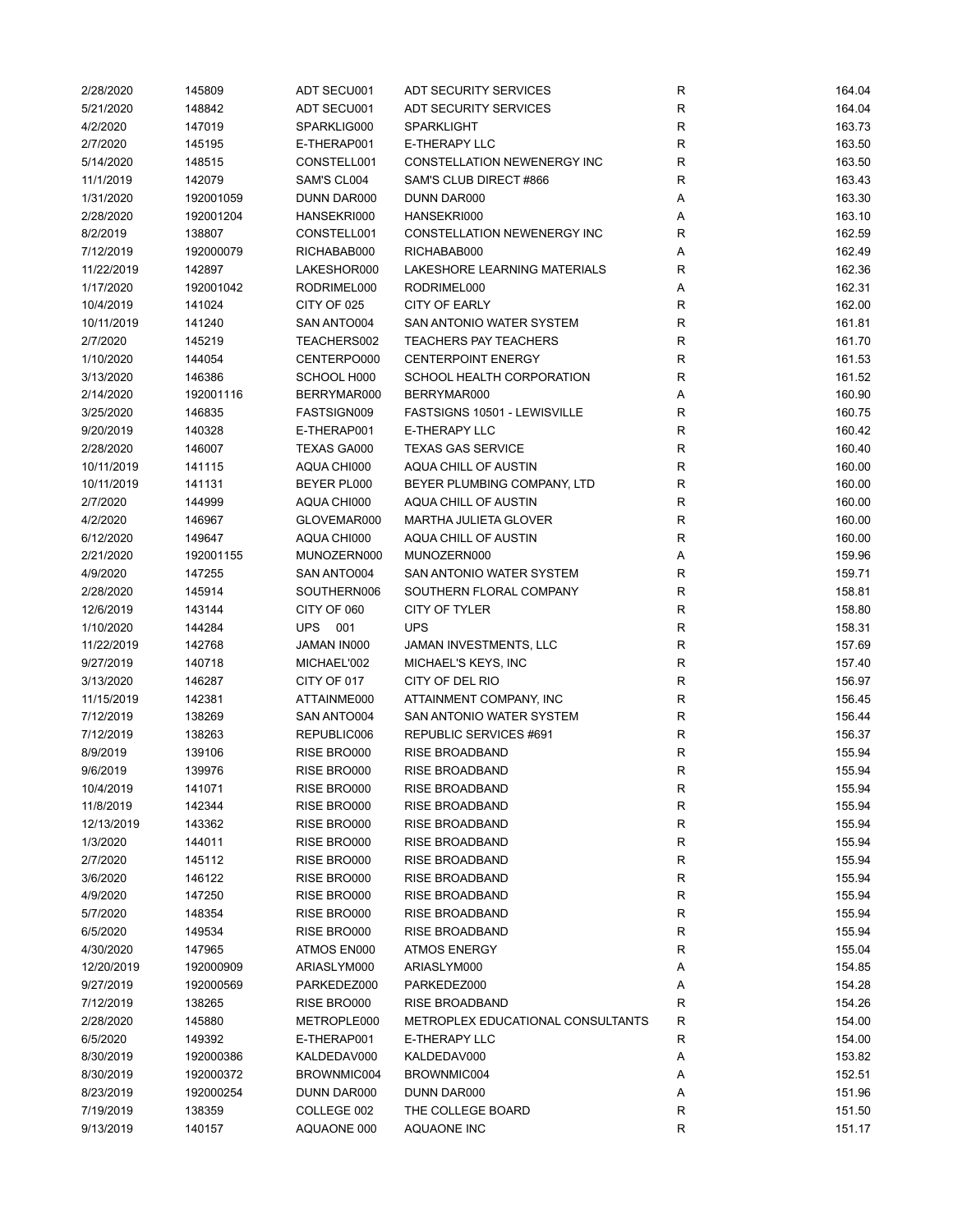| 2/28/2020               | 192001199 | BERNAJAS000        | BERNAJAS000                             | Α            | 150.65 |
|-------------------------|-----------|--------------------|-----------------------------------------|--------------|--------|
| 8/9/2019                | 139048    | SAN ANTO004        | SAN ANTONIO WATER SYSTEM                | $\mathsf{R}$ | 150.20 |
| 9/6/2019                | 192000438 | GREENJEN000        | GREENJEN000                             | Α            | 150.07 |
| 7/19/2019               | 138431    | PACER PR000        | <b>PACER PRINTING</b>                   | $\mathsf{R}$ | 150.00 |
| 9/13/2019               | 140036    | CONCHO V000        | CONCHO VALLEY COUNCIL OF GOVERNMENT! R  |              | 150.00 |
| 9/13/2019               | 140204    | <b>ROTO ROO000</b> | ROTO ROOTER                             | R            | 150.00 |
| 10/4/2019               | 140889    | CONCHO V000        | CONCHO VALLEY COUNCIL OF GOVERNMENT! R  |              | 150.00 |
| 11/8/2019               | 142330    | LIBERTY 004        | <b>LIBERTY PEST CONTROL</b>             | R            | 150.00 |
| 11/22/2019              | 142776    | LIBERTY 004        | <b>LIBERTY PEST CONTROL</b>             | R            | 150.00 |
|                         | 143347    | REGION 1000        | <b>REGION 1 EDUC SERV CENTER</b>        | $\mathsf{R}$ | 150.00 |
| 12/13/2019<br>2/14/2020 | 145449    | LIBERTY 004        | <b>LIBERTY PEST CONTROL</b>             | R            | 150.00 |
|                         |           |                    |                                         |              |        |
| 4/16/2020               | 147372    | CORPORAT000        | CORPORATE COMMUNICATIONS CENTER, INC R  |              | 150.00 |
| 6/19/2020               | 150032    | PACER PR000        | <b>PACER PRINTING</b>                   | $\mathsf{R}$ | 150.00 |
| 5/14/2020               | 148536    | DANIELS 004        | DANIELS PLUMBING                        | $\mathsf{R}$ | 149.50 |
| 8/30/2019               | 192000367 | <b>BAIN NIC000</b> | <b>BAIN NIC000</b>                      | Α            | 148.94 |
| 12/20/2019              | 143625    | CONSTELL001        | CONSTELLATION NEWENERGY INC             | $\mathsf{R}$ | 148.77 |
| 4/16/2020               | 147374    | CRAWSLEI000        | LEIGH HERBERT CRAWSHAW                  | R            | 148.75 |
| 11/22/2019              | 192000832 | KRAUSHOL000        | KRAUSHOL000                             | Α            | 148.48 |
| 6/12/2020               | 149765    | SAN ANTO004        | SAN ANTONIO WATER SYSTEM                | R            | 148.46 |
| 9/27/2019               | 140769    | ABSOLUTE000        | ABSOLUTE LAWN CARE, INC                 | $\mathsf{R}$ | 148.44 |
| 11/1/2019               | 141870    | ABSOLUTE000        | ABSOLUTE LAWN CARE, INC                 | $\mathsf{R}$ | 148.44 |
| 11/22/2019              | 142836    | ABSOLUTE000        | ABSOLUTE LAWN CARE, INC                 | $\mathsf{R}$ | 148.44 |
| 12/27/2019              | 143909    | ABSOLUTE000        | ABSOLUTE LAWN CARE, INC                 | $\mathsf{R}$ | 148.44 |
| 2/28/2020               | 145947    | ABSOLUTE000        | ABSOLUTE LAWN CARE, INC                 | $\mathsf{R}$ | 148.44 |
| 4/2/2020                | 146902    | ABSOLUTE000        | ABSOLUTE LAWN CARE, INC                 | $\mathsf{R}$ | 148.44 |
| 4/23/2020               | 147510    | ABSOLUTE000        | ABSOLUTE LAWN CARE, INC                 | $\mathsf{R}$ | 148.44 |
| 6/26/2020               | 150176    | ABSOLUTE000        | ABSOLUTE LAWN CARE, INC                 | $\mathsf{R}$ | 148.44 |
| 5/7/2020                | 148358    | SAN ANTO004        | SAN ANTONIO WATER SYSTEM                | $\mathsf{R}$ | 148.20 |
| 8/30/2019               | 192000385 | JOLLIDAV001        | JOLLIDAV001                             | Α            | 148.18 |
| 9/6/2019                | 192000434 | GOFF GUA000        | GOFF GUA000                             | Α            | 148.15 |
| 1/24/2020               | 144765    | TEXAS BO000        | <b>TEXAS BOOK COMPANY</b>               | $\mathsf{R}$ | 147.90 |
| 7/19/2019               | 138404    | <b>FUSION C000</b> | <b>FUSION CLOUD SERVICES LLC</b>        | $\mathsf{R}$ | 147.44 |
|                         |           |                    |                                         | Α            |        |
| 9/6/2019                | 192000449 | STONEPAT000        | STONEPAT000                             |              | 146.97 |
| 7/12/2019               | 192000025 | LAMINKAR000        | LAMINKAR000                             | Α            | 146.94 |
| 12/20/2019              | 192000933 | SOREMBEA000        | SOREMBEA000                             | Α            | 146.86 |
| 7/12/2019               | 192000041 | SCHNESAN000        | SCHNESAN000                             | Α            | 146.43 |
| 11/8/2019               | 142295    | COMPUDAT001        | COMPUDATA SOLUTIONS, LLC                | $\mathsf{R}$ | 145.00 |
| 2/14/2020               | 192001130 | SMITHVAN000        | SMITHVAN000                             | Α            | 144.59 |
| 10/4/2019               | 141065    | PURCHASE000        | <b>PURCHASE POWER</b>                   | R            | 144.55 |
| 12/6/2019               | 143209    | SAM'S CL000        | SAM'S CLUB DIRECT #080                  | R            | 144.44 |
| 11/1/2019               | 192000714 | GUERRSHE000        | GUERRSHE000                             | Α            | 144.42 |
| 11/8/2019               | 142214    | REPUBLIC002        | REPUBLIC SERVICES #794                  | R            | 143.75 |
| 9/6/2019                | 139803    | CITY OF 025        | CITY OF EARLY                           | R            | 143.17 |
| 8/2/2019                | 192000167 | HOGANLAU000        | HOGANLAU000                             | Α            | 142.68 |
| 2/14/2020               | 145442    | DANIELS 000        | DANIELS BROTHERS PLUMBING CO            | R            | 142.50 |
| 10/18/2019              | 141435    | TEXAS BO000        | <b>TEXAS BOOK COMPANY</b>               | $\mathsf{R}$ | 142.10 |
| 5/14/2020               | 148518    | CONSTELL001        | CONSTELLATION NEWENERGY INC             | $\mathsf{R}$ | 142.03 |
| 9/6/2019                | 192000457 | GRAY MAR000        | GRAY MAR000                             | Α            | 141.03 |
| 2/14/2020               | 145413    | WM CORPO000        | WM CORPORATE SERVICES INC               | $\mathsf{R}$ | 141.01 |
| 8/9/2019                | 192000210 | SHERRTER002        | SHERRTER002                             | Α            | 140.85 |
| 8/9/2019                | 192000214 | VARNEAMB000        | VARNEAMB000                             | Α            | 140.85 |
| 3/20/2020               | 146704    | UPS<br>001         | <b>UPS</b>                              | $\mathsf{R}$ | 140.16 |
| 9/6/2019                | 139948    | EZ RIDER000        | <b>EZ RIDER</b>                         | R            | 140.00 |
| 9/27/2019               | 140798    | CITY OF 059        | CITY OF SAN JUAN                        | R            | 140.00 |
| 12/13/2019              | 143248    | BLACK PL000        | <b>BLACK PLUMBING, INC.</b>             | R            | 140.00 |
| 1/17/2020               | 144356    | EZ RIDER000        | <b>EZ RIDER</b>                         | R            | 140.00 |
|                         |           |                    | <b>COMPASS RECYCLING &amp; DISPOSAL</b> | $\mathsf{R}$ |        |
| 6/12/2020               | 149683    | COMPASS 005        |                                         |              | 140.00 |
| 5/21/2020               | 148859    | AT&T LON000        | AT&T LONG DISTANCE                      | $\mathsf{R}$ | 139.54 |
| 12/6/2019               | 143143    | CITY OF 025        | <b>CITY OF EARLY</b>                    | R            | 139.41 |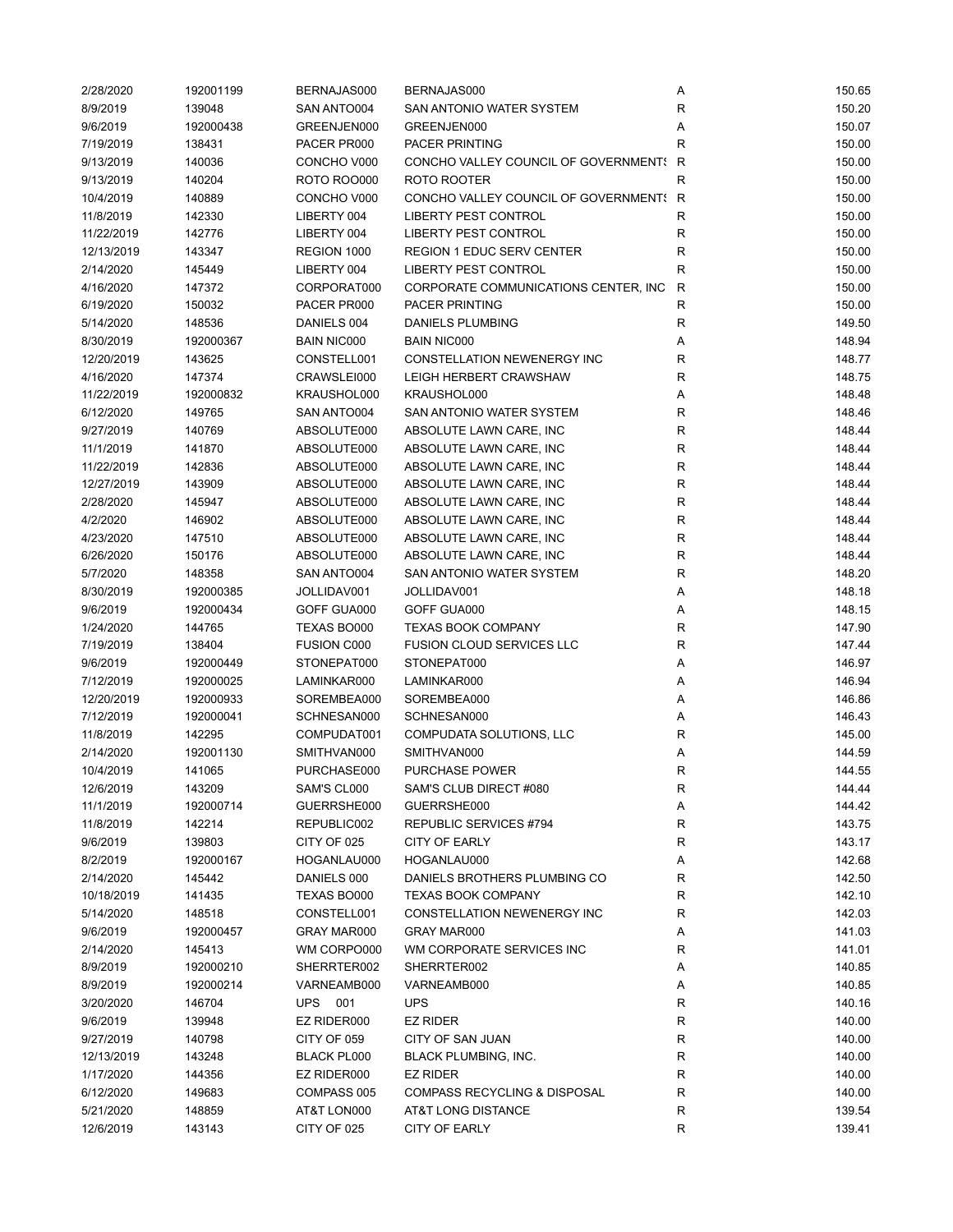| 3/20/2020  | 146718    | ATMOS EN000 | <b>ATMOS ENERGY</b>                  | R            | 139.12 |
|------------|-----------|-------------|--------------------------------------|--------------|--------|
| 11/22/2019 | 142861    | CITY OF 003 | <b>CITY OF AMARILLO</b>              | R            | 139.09 |
| 12/20/2019 | 143905    | CITY OF 003 | CITY OF AMARILLO                     | R            | 139.09 |
| 1/31/2020  | 144820    | CITY OF 003 | CITY OF AMARILLO                     | R            | 139.09 |
| 2/28/2020  | 145963    | CITY OF 003 | CITY OF AMARILLO                     | $\mathsf R$  | 139.09 |
| 3/25/2020  | 146805    | CITY OF 003 | <b>CITY OF AMARILLO</b>              | R            | 139.09 |
| 4/23/2020  | 147592    | CITY OF 003 | <b>CITY OF AMARILLO</b>              | R            | 139.09 |
| 5/28/2020  | 149134    | CITY OF 003 | CITY OF AMARILLO                     | $\mathsf R$  | 139.09 |
| 6/26/2020  | 150218    | CITY OF 003 | <b>CITY OF AMARILLO</b>              | R            | 139.09 |
| 4/30/2020  | 148079    | JOHNSON 001 | JOHNSON CONTROLS SECURITY SOLUTIONS  | $\mathsf{R}$ | 139.05 |
|            |           |             | <b>MCALLEN SPORTS</b>                |              |        |
| 5/28/2020  | 149229    | MCALLEN 002 |                                      | R            | 138.93 |
| 7/12/2019  | 138253    | REPUBLIC002 | REPUBLIC SERVICES #794               | R            | 138.50 |
| 8/9/2019   | 139032    | REPUBLIC002 | REPUBLIC SERVICES #794               | R            | 138.50 |
| 10/11/2019 | 192000650 | ALLENJUL000 | ALLENJUL000                          | Α            | 138.48 |
| 12/20/2019 | 192000908 | ALLENJUL000 | ALLENJUL000                          | Α            | 138.48 |
| 9/27/2019  | 192000561 | MARTIBER000 | MARTIBER000                          | Α            | 138.38 |
| 9/13/2019  | 192000495 | PRINZAMA000 | PRINZAMA000                          | Α            | 138.06 |
| 1/31/2020  | 144828    | CONSTELL001 | CONSTELLATION NEWENERGY INC          | R            | 137.70 |
| 9/27/2019  | 140770    | ADAMS EX001 | ADAMS EXTERMINATING COMPANY          | R            | 137.50 |
| 11/15/2019 | 142539    | ADAMS EX001 | ADAMS EXTERMINATING COMPANY          | R            | 137.50 |
| 12/13/2019 | 143234    | ADAMS EX001 | ADAMS EXTERMINATING COMPANY          | R            | 137.50 |
| 1/24/2020  | 144549    | ADAMS EX001 | ADAMS EXTERMINATING COMPANY          | R            | 137.50 |
| 2/21/2020  | 145515    | ADAMS EX001 | ADAMS EXTERMINATING COMPANY          | R            | 137.50 |
| 4/9/2020   | 147061    | ADAMS EX001 | ADAMS EXTERMINATING COMPANY          | R            | 137.50 |
| 6/19/2020  | 149805    | ADAMS EX001 | ADAMS EXTERMINATING COMPANY          | R            | 137.50 |
| 11/22/2019 | 142819    | THERAPY 001 | THERAPY SHOPPE, INC                  | R            | 137.49 |
| 2/14/2020  | 145250    | AQUAONE 000 | AQUAONE INC                          | R            | 137.45 |
| 9/6/2019   | 192000447 | SEIDELIN000 | SEIDELIN000                          | Α            | 137.30 |
| 10/18/2019 | 141359    | CONSTELL001 | CONSTELLATION NEWENERGY INC          | R            | 136.69 |
| 11/1/2019  | 141893    | CITY OF 003 | CITY OF AMARILLO                     | R            | 136.00 |
| 7/19/2019  | 138442    | RUSHING 000 | RUSHING PEST CONTROL SERVICE INC     | R            | 135.89 |
|            |           |             |                                      |              |        |
| 8/23/2019  | 192000264 | LINTOLIS000 | LINTOLIS000                          | Α            | 135.72 |
| 12/6/2019  | 192000843 | CASTLGAY001 | CASTLGAY001                          | Α            | 135.15 |
| 2/7/2020   | 192001095 | COODYDON001 | COODYDON001                          | Α            | 135.13 |
| 2/7/2020   | 192001097 | GROTHJOS000 | GROTHJOS000                          | Α            | 134.55 |
| 6/19/2020  | 149962    | HIGGINBO002 | <b>HIGGINBOTHAM INSURANCE AGENCY</b> | R            | 134.40 |
| 2/7/2020   | 145158    | VOYAGER 000 | <b>VOYAGER SOPRIS LEARNING INC</b>   | $\mathsf R$  | 134.04 |
| 2/7/2020   | 145238    | WOODLAND002 | <b>WOODLANDS SPRINGHILL SUITES</b>   | $\mathsf R$  | 133.75 |
| 10/11/2019 | 141116    | AQUAONE 000 | AQUAONE INC                          | R            | 133.70 |
| 4/30/2020  | 147964    | AT&T LON000 | AT&T LONG DISTANCE                   | R            | 133.57 |
| 7/19/2019  | 192000105 | KREIGJOH000 | KREIGJOH000                          | Α            | 133.55 |
| 12/20/2019 | 143752    | ATMOS EN000 | <b>ATMOS ENERGY</b>                  | R            | 133.51 |
| 12/6/2019  | 192000872 | CASTLGAY001 | CASTLGAY001                          | Α            | 133.40 |
| 1/10/2020  | 192000978 | CASTLGAY001 | CASTLGAY001                          | Α            | 133.40 |
| 6/19/2020  | 149823    | ATMOS EN000 | <b>ATMOS ENERGY</b>                  | R            | 132.66 |
| 8/30/2019  | 139600    | CONSTELL001 | CONSTELLATION NEWENERGY INC          | R            | 132.41 |
| 11/22/2019 | 192000808 | DIMASSYL000 | DIMASSYL000                          | Α            | 132.31 |
| 7/26/2019  | 138604    | CITY OF 003 | CITY OF AMARILLO                     | R            | 132.17 |
| 8/30/2019  | 139592    | CITY OF 003 | <b>CITY OF AMARILLO</b>              | R            | 132.17 |
| 9/27/2019  | 140666    | CITY OF 003 | <b>CITY OF AMARILLO</b>              | ${\sf R}$    | 132.17 |
| 7/19/2019  | 138432    | PATHFIND000 | PATHFINDER INTELLIGENCE INC          | R            | 132.00 |
| 5/28/2020  | 192001381 | TALLEEAR000 | TALLEEAR000                          | Α            | 131.32 |
| 6/5/2020   | 149411    | GAYLE LY000 | <b>GAYLE LYON TVI/COMS INC</b>       | R            | 131.25 |
| 5/14/2020  | 148481    | CITY OF 043 | CITY OF LAREDO UTILITIES             | R            | 131.01 |
| 10/11/2019 | 141227    | REPUBLIC002 | REPUBLIC SERVICES #794               | R            | 130.47 |
|            |           |             |                                      |              |        |
| 12/13/2019 | 143350    | REPUBLIC002 | REPUBLIC SERVICES #794               | R            | 130.47 |
| 1/10/2020  | 144135    | REPUBLIC002 | REPUBLIC SERVICES #794               | R            | 130.47 |
| 2/14/2020  | 145360    | REPUBLIC002 | REPUBLIC SERVICES #794               | $\mathsf R$  | 130.47 |
| 3/13/2020  | 146379    | REPUBLIC005 | REPUBLIC SERVICES #615               | R            | 130.47 |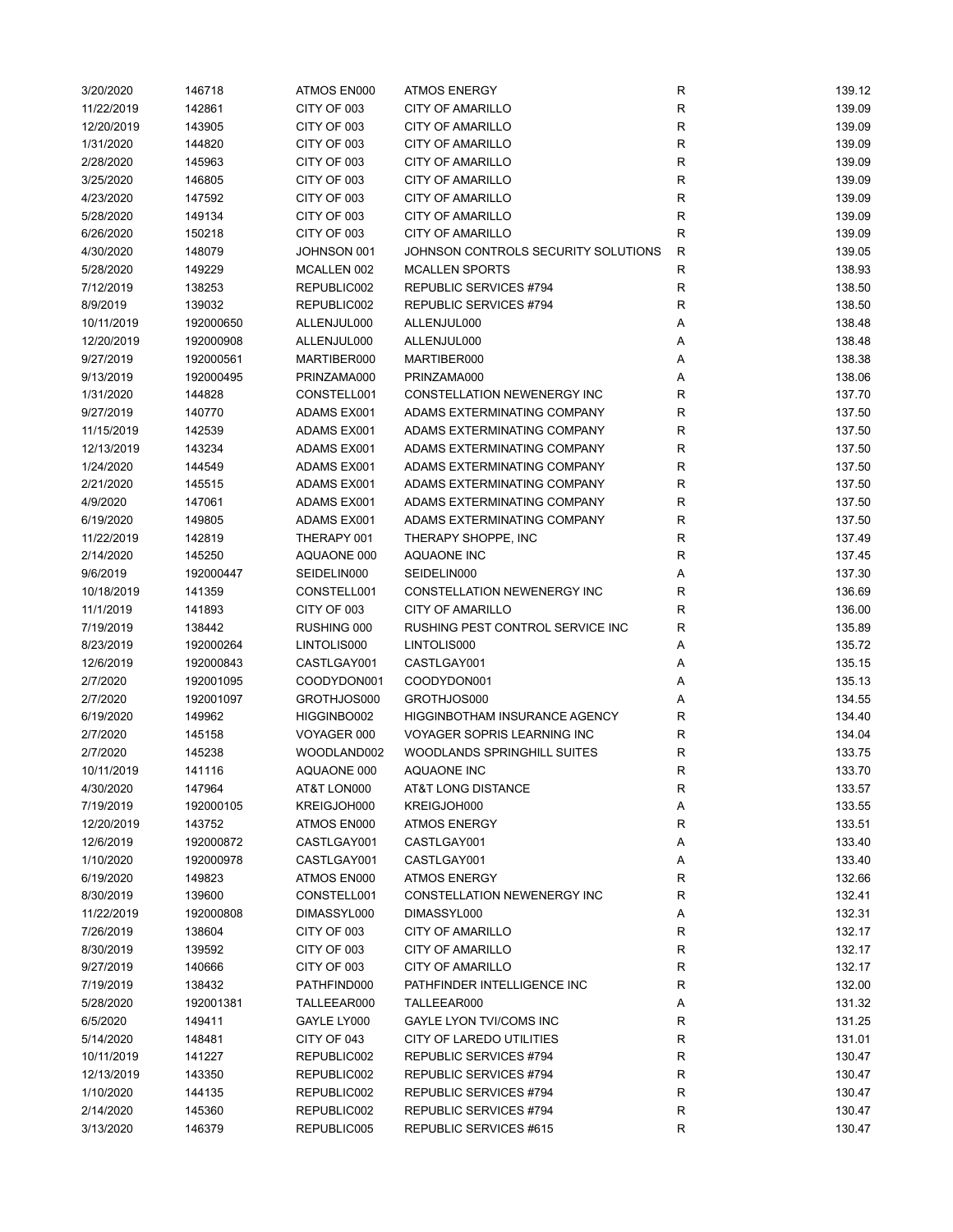| 4/9/2020   | 147239    | REPUBLIC002 | REPUBLIC SERVICES #794              | R                 | 130.47 |
|------------|-----------|-------------|-------------------------------------|-------------------|--------|
| 6/12/2020  | 149747    | REPUBLIC002 | REPUBLIC SERVICES #794              | $\mathsf{R}$      | 130.47 |
| 8/23/2019  | 192000297 | LACY D'M000 | LACY D'M000                         | Α                 | 130.40 |
| 7/19/2019  | 138319    | ABSOLUTE000 | ABSOLUTE LAWN CARE, INC             | ${\sf R}$         | 130.00 |
| 7/19/2019  | 138427    | MIDTOWN 000 | MIDTOWN PLUMBING CO                 | $\mathsf{R}$      | 130.00 |
| 9/27/2019  | 140720    | MIDTOWN 000 | MIDTOWN PLUMBING CO                 | $\mathsf{R}$      | 130.00 |
| 10/11/2019 | 192000669 | SCHOEHEA000 | SCHOEHEA000                         | Α                 | 129.98 |
| 2/28/2020  | 192001177 | CASTLGAY001 | CASTLGAY001                         | Α                 | 129.96 |
| 4/23/2020  | 147531    | ATMOS EN000 | <b>ATMOS ENERGY</b>                 | $\mathsf{R}$      | 129.43 |
| 11/15/2019 | 142427    | CONSTELL001 | CONSTELLATION NEWENERGY INC         | $\mathsf{R}$      | 129.06 |
| 11/15/2019 | 142426    | CONSTELL001 | CONSTELLATION NEWENERGY INC         | $\mathsf{R}$      | 127.55 |
| 2/28/2020  | 145979    | CRAWSLEI000 | LEIGH HERBERT CRAWSHAW              | $\mathsf{R}$      | 127.50 |
| 1/17/2020  |           |             |                                     |                   |        |
|            | 144310    | ATMOS EN000 | <b>ATMOS ENERGY</b>                 | R<br>$\mathsf{R}$ | 127.46 |
| 12/13/2019 | 143229    | A-TERRY'000 | A-TERRY'S PLUMBING HEATING & AC INC |                   | 127.00 |
| 1/31/2020  | 144901    | STAPLES 003 | STAPLES TECHNOLOGY SOLUTIONS        | $\mathsf{R}$      | 126.84 |
| 5/21/2020  | 149002    | NBU (NEW000 | NBU (NEW BRAUNFELS UTILITIES)       | $\mathsf{R}$      | 126.27 |
| 2/28/2020  | 146004    | TEACHERS002 | <b>TEACHERS PAY TEACHERS</b>        | R                 | 126.00 |
| 1/10/2020  | 192000977 | CASH ALL000 | CASH ALL000                         | Α                 | 125.85 |
| 12/13/2019 | 143254    | CENTERPO000 | <b>CENTERPOINT ENERGY</b>           | R                 | 125.71 |
| 9/13/2019  | 140105    | REPUBLIC005 | REPUBLIC SERVICES #615              | $\mathsf{R}$      | 125.70 |
| 8/23/2019  | 192000286 | SPIVEMEL000 | SPIVEMEL000                         | Α                 | 125.28 |
| 8/9/2019   | 192000215 | ZUNIGPAU000 | ZUNIGPAU000                         | Α                 | 125.17 |
| 8/30/2019  | 139750    | RUSHING 000 | RUSHING PEST CONTROL SERVICE INC    | $\mathsf{R}$      | 125.00 |
| 2/14/2020  | 145459    | RUSHING 000 | RUSHING PEST CONTROL SERVICE INC    | $\mathsf{R}$      | 125.00 |
| 11/8/2019  | 142290    | CITY OF 024 | CITY OF DUBLIN                      | $\mathsf{R}$      | 124.85 |
| 12/20/2019 | 143607    | CITY OF 043 | CITY OF LAREDO UTILITIES            | $\mathsf{R}$      | 124.56 |
| 12/20/2019 | 143791    | CONSTELL001 | CONSTELLATION NEWENERGY INC         | $\mathsf{R}$      | 124.33 |
| 9/6/2019   | 192000451 | TURNEWIN000 | TURNEWIN000                         | Α                 | 124.12 |
| 8/9/2019   | 192000202 | KILTOJAM001 | KILTOJAM001                         | Α                 | 124.07 |
| 3/6/2020   | 146194    | ENTERPRI004 | <b>ENTERPRISE RENT-A-CAR</b>        | $\mathsf{R}$      | 123.76 |
| 2/14/2020  | 145353    | PURCHASE000 | <b>PURCHASE POWER</b>               | $\mathsf{R}$      | 123.46 |
| 4/16/2020  | 147356    | CONSTELL001 | CONSTELLATION NEWENERGY INC         | $\mathsf{R}$      | 123.16 |
| 7/26/2019  | 138677    | RPI ELEC000 | <b>RPI ELECTRIC</b>                 | $\mathsf{R}$      | 123.00 |
| 10/18/2019 | 141408    | MOUNTAIN000 | <b>MOUNTAIN GLACIER, LLC</b>        | $\mathsf{R}$      | 122.72 |
| 8/2/2019   | 138887    | UPS 001     | <b>UPS</b>                          | $\mathsf{R}$      | 122.59 |
| 2/21/2020  | 145558    | CONSTELL001 | <b>CONSTELLATION NEWENERGY INC</b>  | $\mathsf{R}$      | 122.39 |
| 11/22/2019 | 192000812 | MARTIONY000 | MARTIONY000                         | Α                 | 122.38 |
| 11/22/2019 | 142845    | ATMOS EN000 | <b>ATMOS ENERGY</b>                 | $\mathsf{R}$      | 122.37 |
| 6/19/2020  | 149899    | CONSTELL001 | CONSTELLATION NEWENERGY INC         | R                 | 122.10 |
|            |           |             |                                     |                   |        |
| 9/13/2019  | 192000494 | PRADOALM000 | PRADOALM000                         | Α                 | 122.08 |
| 4/30/2020  | 192001314 | HAM AIM000  | HAM AIM000                          | Α                 | 121.91 |
| 2/14/2020  | 145257    | ATMOS EN000 | <b>ATMOS ENERGY</b>                 | R                 | 121.11 |
| 9/6/2019   | 192000424 | BLAIRHIL000 | BLAIRHIL000                         | Α                 | 121.11 |
| 8/30/2019  | 192000409 | SCHNESAN000 | SCHNESAN000                         | Α                 | 121.10 |
| 11/22/2019 | 142839    | AMAZON C000 | AMAZON CAPITAL SERVICES INC         | R                 | 120.56 |
| 9/20/2019  | 140240    | AQUAONE 000 | AQUAONE INC                         | $\mathsf{R}$      | 120.36 |
| 1/10/2020  | 192000989 | QUINTCRY000 | QUINTCRY000                         | Α                 | 120.19 |
| 12/6/2019  | 143200    | PURCHASE000 | PURCHASE POWER                      | R                 | 120.00 |
| 6/5/2020   | 149353    | CLEMOCLI000 | <b>CLIFF CLEMONS</b>                | $\mathsf{R}$      | 120.00 |
| 6/5/2020   | 149525    | PUGH JUS000 | <b>JUSTIN WAYNE PUGH</b>            | $\mathsf{R}$      | 120.00 |
| 4/2/2020   | 146937    | CITY OF 017 | CITY OF DEL RIO                     | $\mathsf{R}$      | 119.54 |
| 8/2/2019   | 192000174 | PABENANN000 | PABENANN000                         | Α                 | 119.48 |
| 8/23/2019  | 192000274 | RENNICHE000 | RENNICHE000                         | Α                 | 119.48 |
| 8/30/2019  | 192000365 | ASHLEMIC000 | ASHLEMIC000                         | Α                 | 119.48 |
| 8/30/2019  | 192000374 | CANTUELE000 | CANTUELE000                         | Α                 | 119.10 |
| 8/9/2019   | 192000212 | TORREENO000 | TORREENO000                         | Α                 | 118.89 |
| 11/8/2019  | 192000744 | HOWE BRI000 | HOWE BRI000                         | Α                 | 118.87 |
| 11/15/2019 | 142422    | CONSTELL001 | CONSTELLATION NEWENERGY INC         | R                 | 118.44 |
| 7/12/2019  | 192000061 | DIMASSYL000 | DIMASSYL000                         | Α                 | 118.33 |
|            |           |             |                                     |                   |        |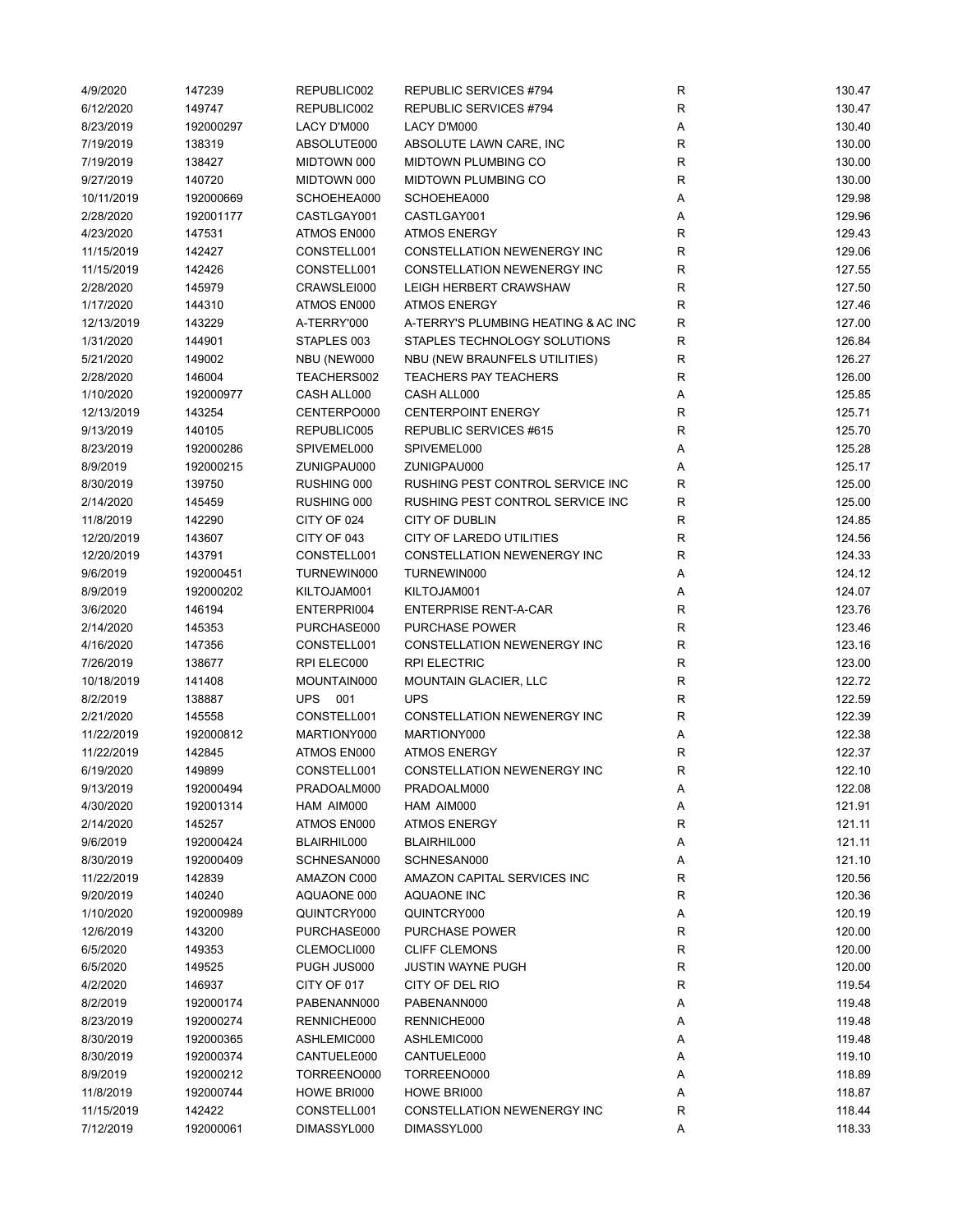| 2/14/2020  | 145304    | ENTERPRI004        | <b>ENTERPRISE RENT-A-CAR</b>             | R            | 117.87 |
|------------|-----------|--------------------|------------------------------------------|--------------|--------|
| 9/20/2019  | 140251    | ATMOS EN000        | <b>ATMOS ENERGY</b>                      | $\mathsf{R}$ | 117.85 |
| 12/20/2019 | 143623    | CONSTELL001        | <b>CONSTELLATION NEWENERGY INC</b>       | $\mathsf{R}$ | 117.45 |
| 2/7/2020   | 145029    | CITY OF 024        | CITY OF DUBLIN                           | $\mathsf{R}$ | 117.34 |
| 10/4/2019  | 140976    | TEXAS AS002        | TEXAS ASSOCIATION OF SCHOOL ADMINISTRA R |              | 117.25 |
| 12/13/2019 | 143346    | REF EXPE000        | REF EXPERTS AND HVAC LLC                 | R            | 116.94 |
| 11/15/2019 | 142373    | AQUAONE 000        | AQUAONE INC                              | R            | 116.81 |
| 7/12/2019  | 192000014 | COKERMAR000        | COKERMAR000                              | Α            | 116.64 |
| 10/11/2019 | 141177    | E-THERAP001        | E-THERAPY LLC                            | $\mathsf{R}$ | 116.25 |
| 4/23/2020  | 147774    | NBU (NEW000        | NBU (NEW BRAUNFELS UTILITIES)            | $\mathsf{R}$ | 116.12 |
| 5/21/2020  | 148889    | CENTEX R000        | <b>CENTEX RECOGNITION</b>                | $\mathsf{R}$ | 115.90 |
|            |           |                    |                                          | $\mathsf{R}$ |        |
| 12/20/2019 | 143810    | E-THERAP001        | E-THERAPY LLC                            |              | 115.50 |
| 6/19/2020  | 149926    | E-THERAP001        | E-THERAPY LLC                            | $\mathsf{R}$ | 115.50 |
| 1/10/2020  | 192000983 | KALDEDAV000        | KALDEDAV000                              | A            | 115.08 |
| 7/19/2019  | 138479    | ANDY'S P000        | ANDY'S PEST TROOPERS, INC.               | $\mathsf{R}$ | 115.00 |
| 11/1/2019  | 141874    | ANDY'S P000        | ANDY'S PEST TROOPERS, INC.               | $\mathsf{R}$ | 115.00 |
| 1/31/2020  | 144925    | ANDY'S P000        | ANDY'S PEST TROOPERS, INC.               | $\mathsf{R}$ | 115.00 |
| 5/7/2020   | 148219    | ANDY'S P000        | ANDY'S PEST TROOPERS, INC.               | R            | 115.00 |
| 8/30/2019  | 192000376 | COKERTER001        | COKERTER001                              | Α            | 114.84 |
| 4/16/2020  | 147363    | CONSTELL001        | CONSTELLATION NEWENERGY INC              | R            | 114.58 |
| 1/10/2020  | 144237    | PITNEY B001        | PITNEY BOWES GLOBAL FINANCIAL            | $\mathsf{R}$ | 114.11 |
| 4/16/2020  | 147417    | PITNEY B001        | PITNEY BOWES GLOBAL FINANCIAL            | $\mathsf{R}$ | 114.11 |
| 9/6/2019   | 192000445 | MULLIAPR000        | MULLIAPR000                              | Α            | 114.01 |
| 10/31/2019 | 142104    | SAM'S CL001        | SAM'S CLUB DIRECT #457                   | $\mathsf{R}$ | 113.82 |
| 1/17/2020  | 144503    | CONSTELL001        | <b>CONSTELLATION NEWENERGY INC</b>       | $\mathsf{R}$ | 113.27 |
| 10/18/2019 | 141475    | <b>UPS</b><br>001  | <b>UPS</b>                               | $\mathsf{R}$ | 113.20 |
| 8/16/2019  | 139154    | AT&T 000           | AT&T                                     | $\mathsf{R}$ | 113.04 |
| 1/10/2020  | 192001003 | MUNOZERN000        | MUNOZERN000                              | Α            | 113.00 |
| 3/13/2020  | 192001246 | KIDD CHA000        | KIDD CHA000                              | Α            | 112.82 |
| 10/25/2019 | 141668    | CITY OF 000        | <b>CITY OF ABILENE</b>                   | $\mathsf{R}$ | 112.69 |
| 2/7/2020   | 192001096 | EMPSOALI000        | EMPSOALI000                              | Α            | 112.63 |
| 3/20/2020  | 146551    | CITY OF 000        | <b>CITY OF ABILENE</b>                   | $\mathsf{R}$ | 111.42 |
|            |           |                    |                                          | $\mathsf{R}$ |        |
| 8/30/2019  | 139724    | ENTERPRI004        | <b>ENTERPRISE RENT-A-CAR</b>             |              | 111.27 |
| 11/22/2019 | 142701    | CITY OF 000        | <b>CITY OF ABILENE</b>                   | $\mathsf{R}$ | 111.17 |
| 12/6/2019  | 143155    | CONSTELL001        | CONSTELLATION NEWENERGY INC              | $\mathsf{R}$ | 111.11 |
| 8/23/2019  | 139511    | CITY OF 000        | <b>CITY OF ABILENE</b>                   | $\mathsf{R}$ | 110.69 |
| 9/27/2019  | 140832    | TIME WAR004        | TIME WARNER CABLE                        | $\mathsf{R}$ | 110.57 |
| 10/25/2019 | 141854    | TIME WAR004        | TIME WARNER CABLE                        | $\mathsf{R}$ | 110.57 |
| 2/21/2020  | 145635    | REF EXPE000        | REF EXPERTS AND HVAC LLC                 | R            | 110.50 |
| 3/20/2020  | 146581    | CONSTELL001        | CONSTELLATION NEWENERGY INC              | R            | 110.38 |
| 12/20/2019 | 192000950 | KING JUL000        | KING JUL000                              | Α            | 110.16 |
| 11/1/2019  | 142035    | COMPUDAT001        | COMPUDATA SOLUTIONS, LLC                 | R            | 110.00 |
| 12/20/2019 | 143756    | <b>BLACK PL000</b> | <b>BLACK PLUMBING, INC.</b>              | R            | 110.00 |
| 2/14/2020  | 145433    | <b>AUSTIN P001</b> | AUSTIN POLICE DEPT.                      | R            | 110.00 |
| 2/21/2020  | 145615    | KLEEN AI000        | KLEEN AIR FILTER SERVICE & SALES         | R            | 110.00 |
| 5/14/2020  | 148627    | KLEEN AI000        | KLEEN AIR FILTER SERVICE & SALES         | $\mathsf{R}$ | 110.00 |
| 1/3/2020   | 143972    | CITY OF 025        | <b>CITY OF EARLY</b>                     | $\mathsf{R}$ | 109.96 |
| 5/14/2020  | 192001337 | RIOS AUD000        | RIOS AUD000                              | Α            | 109.89 |
| 3/20/2020  | 146574    | CONSTELL001        | CONSTELLATION NEWENERGY INC              | R            | 109.51 |
| 12/20/2019 | 192000911 | COKERMAR000        | COKERMAR000                              | Α            | 109.18 |
| 3/20/2020  | 146656    | PURCHASE000        | <b>PURCHASE POWER</b>                    | R            | 108.99 |
| 8/2/2019   | 138852    | NASCO 000          | <b>NASCO</b>                             | R            | 108.29 |
| 10/11/2019 | 141157    | COMMUNIC000        | COMMUNICATION BY HAND, LLC               | $\mathsf{R}$ | 108.00 |
| 11/1/2019  | 142034    | COMMUNIC000        | COMMUNICATION BY HAND, LLC               | R            | 108.00 |
| 11/8/2019  | 142318    | GOLD STA001        | <b>GOLD STAR EXTERMINATORS</b>           | R            | 108.00 |
|            |           |                    |                                          |              |        |
| 5/21/2020  | 148869    | ATMOS EN000        | <b>ATMOS ENERGY</b>                      | R            | 107.87 |
| 4/2/2020   | 147026    | TEXAS GA000        | <b>TEXAS GAS SERVICE</b>                 | R            | 107.41 |
| 4/2/2020   | 146939    | CITY OF 025        | <b>CITY OF EARLY</b>                     | R            | 106.32 |
| 3/6/2020   | 146025    | AQUAONE 000        | <b>AQUAONE INC</b>                       | $\mathsf{R}$ | 105.98 |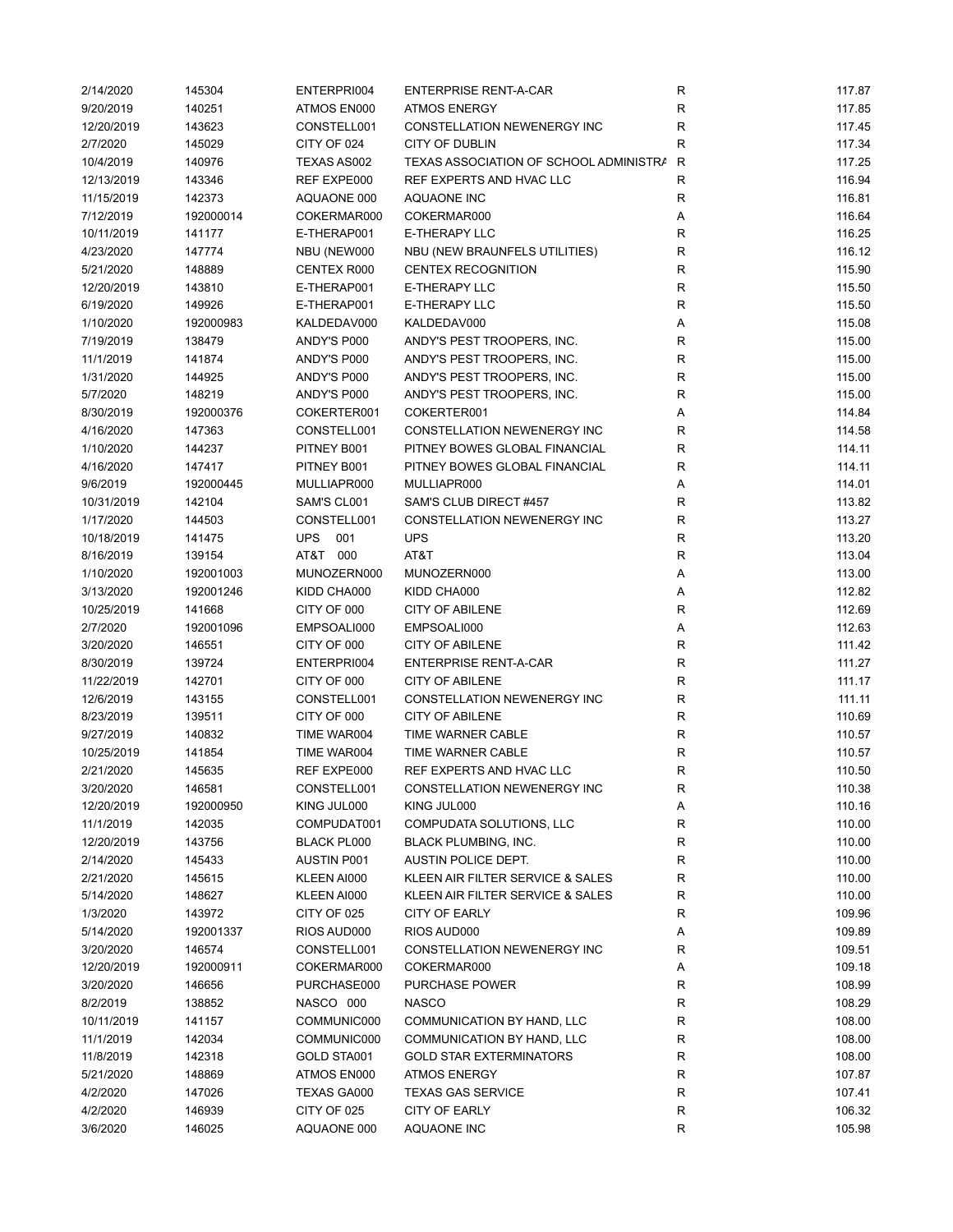| 8/23/2019  | 192000246 | BRANDMAR000        | BRANDMAR000                      | Α            | 105.92 |
|------------|-----------|--------------------|----------------------------------|--------------|--------|
| 2/7/2020   | 192001101 | PRINZAMA000        | PRINZAMA000                      | Α            | 105.92 |
| 11/8/2019  | 142354    | TEXAS GA000        | <b>TEXAS GAS SERVICE</b>         | R            | 105.89 |
| 4/9/2020   | 147273    | TEACHERS002        | <b>TEACHERS PAY TEACHERS</b>     | R            | 105.89 |
| 12/20/2019 | 143629    | CONSTELL001        | CONSTELLATION NEWENERGY INC      | $\mathsf R$  | 105.70 |
| 1/31/2020  | 144868    | KINGS AI000        | KINGS AIRE, INC                  | $\mathsf R$  | 105.54 |
| 8/2/2019   | 138791    | CITY OF 025        | <b>CITY OF EARLY</b>             | R            | 105.53 |
| 11/22/2019 | 142864    | CITY OF 017        | CITY OF DEL RIO                  | $\mathsf R$  | 105.50 |
| 12/20/2019 | 143624    | CONSTELL001        | CONSTELLATION NEWENERGY INC      | $\mathsf R$  | 105.44 |
| 9/20/2019  | 140503    | AMAZON C000        | AMAZON CAPITAL SERVICES INC      | $\mathsf R$  | 105.36 |
| 7/26/2019  | 138580    | AT&T<br>000        | AT&T                             | $\mathsf R$  | 105.15 |
|            |           |                    |                                  | $\mathsf R$  |        |
| 9/20/2019  | 140247    | AT&T<br>000        | AT&T                             |              | 105.15 |
| 10/18/2019 | 141546    | AT&T<br>000        | AT&T                             | $\mathsf R$  | 105.15 |
| 11/15/2019 | 142547    | AT&T<br>000        | AT&T                             | $\mathsf{R}$ | 105.15 |
| 12/20/2019 | 143577    | AT&T<br>000        | AT&T                             | $\mathsf{R}$ | 105.15 |
| 1/17/2020  | 144304    | 000<br>AT&T        | AT&T                             | R            | 105.15 |
| 2/14/2020  | 145426    | AT&T<br>000        | AT&T                             | $\mathsf R$  | 105.15 |
| 3/20/2020  | 146526    | AT&T<br>000        | AT&T                             | R            | 105.15 |
| 4/16/2020  | 147311    | AT&T<br>000        | AT&T                             | R            | 105.15 |
| 5/14/2020  | 148422    | AT&T<br>000        | AT&T                             | $\mathsf R$  | 105.15 |
| 6/12/2020  | 149652    | AT&T 000           | AT&T                             | $\mathsf{R}$ | 105.15 |
| 3/20/2020  | 146580    | CONSTELL001        | CONSTELLATION NEWENERGY INC      | $\mathsf R$  | 105.14 |
| 7/19/2019  | 138349    | CHARTER 000        | CHARTER COMMUNICATIONS           | $\mathsf R$  | 104.98 |
| 8/16/2019  | 139169    | CHARTER 000        | CHARTER COMMUNICATIONS           | $\mathsf R$  | 104.98 |
| 9/13/2019  | 140166    | CHARTER 000        | CHARTER COMMUNICATIONS           | $\mathsf R$  | 104.98 |
| 10/11/2019 | 141276    | CHARTER 000        | CHARTER COMMUNICATIONS           | $\mathsf R$  | 104.98 |
| 11/15/2019 | 142395    | CHARTER 000        | CHARTER COMMUNICATIONS           | R            | 104.98 |
| 12/13/2019 | 143489    | CHARTER 000        | CHARTER COMMUNICATIONS           | R            | 104.98 |
| 1/10/2020  | 144057    | CHARTER 000        | CHARTER COMMUNICATIONS           | $\mathsf R$  | 104.98 |
| 2/21/2020  | 145539    | CITY OF 000        | <b>CITY OF ABILENE</b>           | R            | 104.90 |
| 3/25/2020  | 146866    | NBU (NEW000        | NBU (NEW BRAUNFELS UTILITIES)    | R            | 104.84 |
| 6/5/2020   | 149345    | CITY OF 025        | <b>CITY OF EARLY</b>             | $\mathsf R$  | 104.73 |
| 4/9/2020   | 147058    | ABILENE 004        | ABILENE GOODWILL INDUSTRIES INC  | $\mathsf R$  | 104.64 |
| 2/28/2020  | 145939    | VELASVIR000        | VIRGINIA VELASQUEZ               | $\mathsf R$  | 104.50 |
|            |           |                    |                                  | $\mathsf R$  |        |
| 3/6/2020   | 146104    | MOJICADR000        | <b>ADRIAN MOJICA</b>             |              | 104.50 |
| 7/12/2019  | 138284    | TEXAS GA000        | <b>TEXAS GAS SERVICE</b>         | R            | 104.14 |
| 8/9/2019   | 139127    | TEXAS GA000        | <b>TEXAS GAS SERVICE</b>         | R            | 104.14 |
| 9/13/2019  | 140125    | TEXAS GA000        | <b>TEXAS GAS SERVICE</b>         | R            | 104.14 |
| 10/11/2019 | 141253    | <b>TEXAS GA000</b> | <b>TEXAS GAS SERVICE</b>         | R            | 104.14 |
| 6/12/2020  | 149781    | TEXAS GA000        | <b>TEXAS GAS SERVICE</b>         | R            | 104.14 |
| 11/8/2019  | 142114    | AQUAONE 000        | AQUAONE INC                      | R            | 103.70 |
| 11/15/2019 | 142491    | <b>ROTO ROO002</b> | ROTO ROOTER PLUMBING AND SERVICE | R            | 103.50 |
| 2/21/2020  | 145741    | <b>ROTO ROO007</b> | ROTO ROOTER                      | R            | 103.50 |
| 1/17/2020  | 192001032 | TAUZISAN000        | TAUZISAN000                      | Α            | 103.48 |
| 10/18/2019 | 141332    | AQUAONE 000        | <b>AQUAONE INC</b>               | R            | 103.34 |
| 1/31/2020  | 144926    | AQUAONE 000        | AQUAONE INC                      | R            | 103.33 |
| 11/1/2019  | 141911    | CONSTELL001        | CONSTELLATION NEWENERGY INC      | $\mathsf R$  | 103.18 |
| 12/20/2019 | 143568    | ARTIC AI000        | ARTIC AIR CONDITIONING           | $\mathsf R$  | 103.00 |
| 2/28/2020  | 145826    | <b>BEST WES000</b> | BEST WESTERN INN AND SUITES      | R            | 102.72 |
| 1/10/2020  | 192000974 | BROWNMIC004        | BROWNMIC004                      | Α            | 102.54 |
| 3/6/2020   | 146058    | CITY OF 025        | <b>CITY OF EARLY</b>             | R            | 102.35 |
| 3/20/2020  | 146658    | PURCHASE000        | PURCHASE POWER                   | R            | 102.00 |
| 8/23/2019  | 192000296 | KASAPJEN000        | KASAPJEN000                      | Α            | 101.96 |
| 11/1/2019  | 192000712 | DOLLITHE001        | DOLLITHE001                      | Α            | 101.84 |
| 9/27/2019  | 192000564 | MONTABRI000        | MONTABRI000                      | Α            | 101.70 |
| 2/28/2020  | 192001203 | GONZARUB002        | GONZARUB002                      | Α            | 101.63 |
| 12/20/2019 | 143630    | CONSTELL001        | CONSTELLATION NEWENERGY INC      | R            | 101.03 |
| 7/12/2019  | 138291    | TOWNEPLA001        | TOWNEPLACE SUITES BY MARRIOTT    | R            | 100.90 |
| 1/17/2020  | 144504    | CONSTELL001        | CONSTELLATION NEWENERGY INC      | R            | 100.55 |
|            |           |                    |                                  |              |        |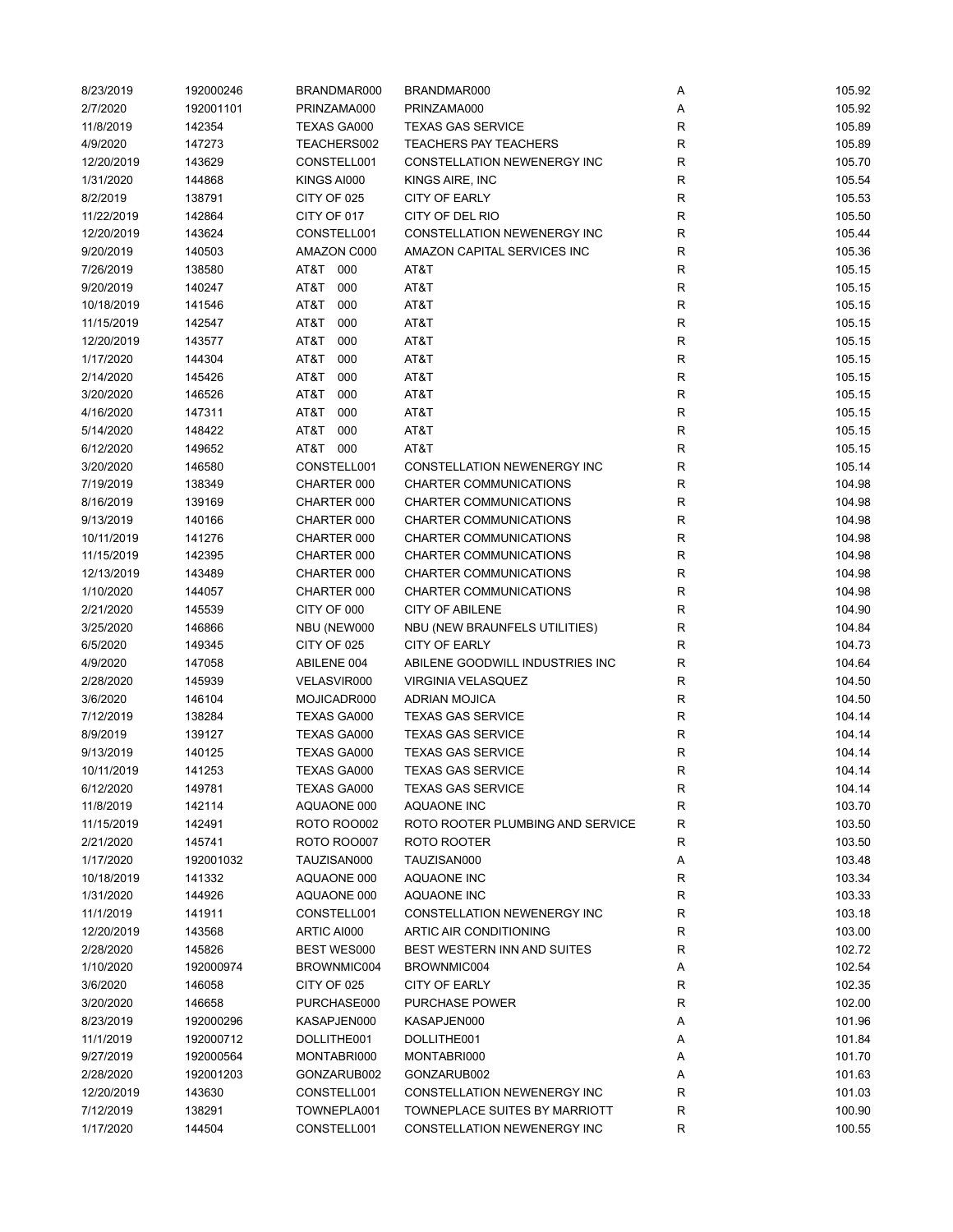| 7/26/2019  | 138757    | TIME WAR004        | TIME WARNER CABLE                    | R            | 100.51 |
|------------|-----------|--------------------|--------------------------------------|--------------|--------|
| 8/23/2019  | 139485    | TIME WAR004        | TIME WARNER CABLE                    | R            | 100.51 |
| 1/17/2020  | 144536    | SOUTHERN006        | SOUTHERN FLORAL COMPANY              | R            | 100.38 |
| 8/2/2019   | 138776    | AT&T LON000        | AT&T LONG DISTANCE                   | R            | 100.04 |
| 7/12/2019  | 138249    | PURCHASE000        | <b>PURCHASE POWER</b>                | R            | 100.00 |
| 8/2/2019   | 138913    | CITY OF 041        | CITY OF LAREDO - HEALTH DEPT         | R            | 100.00 |
| 8/9/2019   | 139023    | PHILLVER001        | <b>VERONICA ALEXIS PHILLIPS</b>      | R            | 100.00 |
| 8/16/2019  | 139244    | REGION 1009        | <b>REGION 15 EDUC SERV CENTER</b>    | R            | 100.00 |
| 8/23/2019  | 139462    | MUNOZERN000        | <b>ERNESTO MUNOZ</b>                 | R            | 100.00 |
| 9/13/2019  | 140000    | AFM ELIT000        | AFM ELITE LLC                        | R            | 100.00 |
| 10/18/2019 | 141395    | KLEEN AI000        | KLEEN AIR FILTER SERVICE & SALES     | R            | 100.00 |
|            |           |                    |                                      |              |        |
| 2/28/2020  | 145903    | REGION 2000        | <b>REGION 20 EDUC SERV CENTER</b>    | R            | 100.00 |
| 11/1/2019  | 142031    | CITY OF 025        | <b>CITY OF EARLY</b>                 | R            | 99.96  |
| 8/30/2019  | 192000417 | TORREENO000        | TORREENO000                          | Α            | 99.85  |
| 11/1/2019  | 141975    | SCHOOL H000        | SCHOOL HEALTH CORPORATION            | R            | 99.47  |
| 9/6/2019   | 139951    | GARBO'S 000        | GARBO'S LOCKSMITH, INC               | R            | 99.35  |
| 3/6/2020   | 146063    | CITY OF 088        | CITY OF SAN ANGELO                   | $\mathsf R$  | 99.24  |
| 4/16/2020  | 147446    | <b>TEXAS ST009</b> | <b>TEXAS STATE TECHNICAL COLLEGE</b> | R            | 99.00  |
| 7/19/2019  | 192000131 | TOVIAVIR000        | TOVIAVIR000                          | Α            | 98.89  |
| 12/13/2019 | 192000903 | SHEPPVAL000        | SHEPPVAL000                          | Α            | 98.65  |
| 1/17/2020  | 144312    | ATMOS EN000        | <b>ATMOS ENERGY</b>                  | R            | 98.26  |
| 8/30/2019  | 192000361 | WEIS RAC000        | WEIS RAC000                          | Α            | 98.14  |
| 8/9/2019   | 139085    | FRONTIER003        | <b>FRONTIER COMMUNICATIONS</b>       | R            | 97.98  |
| 10/25/2019 | 141700    | FRONTIER003        | <b>FRONTIER COMMUNICATIONS</b>       | R            | 97.98  |
| 11/22/2019 | 142748    | FRONTIER003        | <b>FRONTIER COMMUNICATIONS</b>       | R            | 97.98  |
| 12/20/2019 | 143655    | FRONTIER003        | <b>FRONTIER COMMUNICATIONS</b>       | R            | 97.98  |
| 1/24/2020  | 144616    | FRONTIER003        | <b>FRONTIER COMMUNICATIONS</b>       | R            | 97.98  |
| 2/21/2020  | 145714    | FRONTIER003        | <b>FRONTIER COMMUNICATIONS</b>       | R            | 97.98  |
| 3/20/2020  | 146610    | FRONTIER003        | <b>FRONTIER COMMUNICATIONS</b>       | R            | 97.98  |
| 4/16/2020  | 147385    | FRONTIER003        | <b>FRONTIER COMMUNICATIONS</b>       | R            | 97.98  |
| 5/14/2020  | 148568    | FRONTIER003        | <b>FRONTIER COMMUNICATIONS</b>       | R            | 97.98  |
| 6/19/2020  | 149944    | FRONTIER003        | <b>FRONTIER COMMUNICATIONS</b>       | R            | 97.98  |
|            | 142128    | CITY OF 024        | CITY OF DUBLIN                       | $\mathsf R$  | 97.73  |
| 11/8/2019  |           |                    |                                      |              |        |
| 12/13/2019 | 143508    | KINGS AI000        | KINGS AIRE, INC                      | R            | 97.50  |
| 3/13/2020  | 146441    | JOHNSON 001        | JOHNSON CONTROLS SECURITY SOLUTIONS  | $\mathsf{R}$ | 97.34  |
| 11/8/2019  | 142345    | SCHOOL H000        | SCHOOL HEALTH CORPORATION            | R            | 97.26  |
| 1/17/2020  | 144296    | AMAZON C000        | AMAZON CAPITAL SERVICES INC          | R            | 97.24  |
| 4/30/2020  | 148009    | CONSTELL001        | CONSTELLATION NEWENERGY INC          | R            | 97.19  |
| 6/5/2020   | 149360    | CONSTELL001        | CONSTELLATION NEWENERGY INC          | R            | 97.19  |
| 12/3/2019  | 142979    | CONSTELL001        | CONSTELLATION NEWENERGY INC          | R            | 97.07  |
| 11/1/2019  | 141916    | CONSTELL001        | CONSTELLATION NEWENERGY INC          | R            | 97.00  |
| 1/31/2020  | 144833    | CONSTELL001        | CONSTELLATION NEWENERGY INC          | R            | 96.91  |
| 2/28/2020  | 145971    | CONSTELL001        | CONSTELLATION NEWENERGY INC          | R            | 96.89  |
| 4/9/2020   | 147118    | CONSTELL001        | CONSTELLATION NEWENERGY INC          | R            | 96.86  |
| 10/4/2019  | 140891    | CONSTELL001        | CONSTELLATION NEWENERGY INC          | R            | 96.81  |
| 12/27/2019 | 143929    | CONSTELL001        | CONSTELLATION NEWENERGY INC          | R            | 96.78  |
| 11/8/2019  | 142133    | CITY OF 060        | CITY OF TYLER                        | R            | 96.70  |
| 1/17/2020  | 144333    | CITY OF 060        | CITY OF TYLER                        | R            | 96.70  |
| 2/7/2020   | 145062    | ENTERPRI004        | <b>ENTERPRISE RENT-A-CAR</b>         | R            | 96.43  |
| 8/2/2019   | 138802    | CONSTELL001        | CONSTELLATION NEWENERGY INC          | R            | 96.12  |
| 8/30/2019  | 139606    | CONSTELL001        | CONSTELLATION NEWENERGY INC          | R            | 96.12  |
| 6/5/2020   | 149543    | SCHOOL H000        | SCHOOL HEALTH CORPORATION            | R            | 96.00  |
| 10/11/2019 | 141107    | ABILENE 004        | ABILENE GOODWILL INDUSTRIES INC      | R            | 95.85  |
| 12/20/2019 | 143628    | CONSTELL001        | CONSTELLATION NEWENERGY INC          | R            | 95.60  |
| 4/2/2020   | 146927    | CENTERPO000        | <b>CENTERPOINT ENERGY</b>            | R            | 95.18  |
| 7/26/2019  | 138728    | DTK FACI001        | DTK FACILITY SERVICES LLC - SUPPLIES | R            | 95.16  |
| 11/1/2019  | 142083    | STAPLES 003        | STAPLES TECHNOLOGY SOLUTIONS         | R            | 95.00  |
| 1/10/2020  | 144218    | JM LAWNC001        | <b>JM LAWNCARE &amp; SPRINKLER</b>   | R            | 95.00  |
| 2/28/2020  | 192001187 |                    | JARAMMYR000                          | Α            | 94.83  |
|            |           | JARAMMYR000        |                                      |              |        |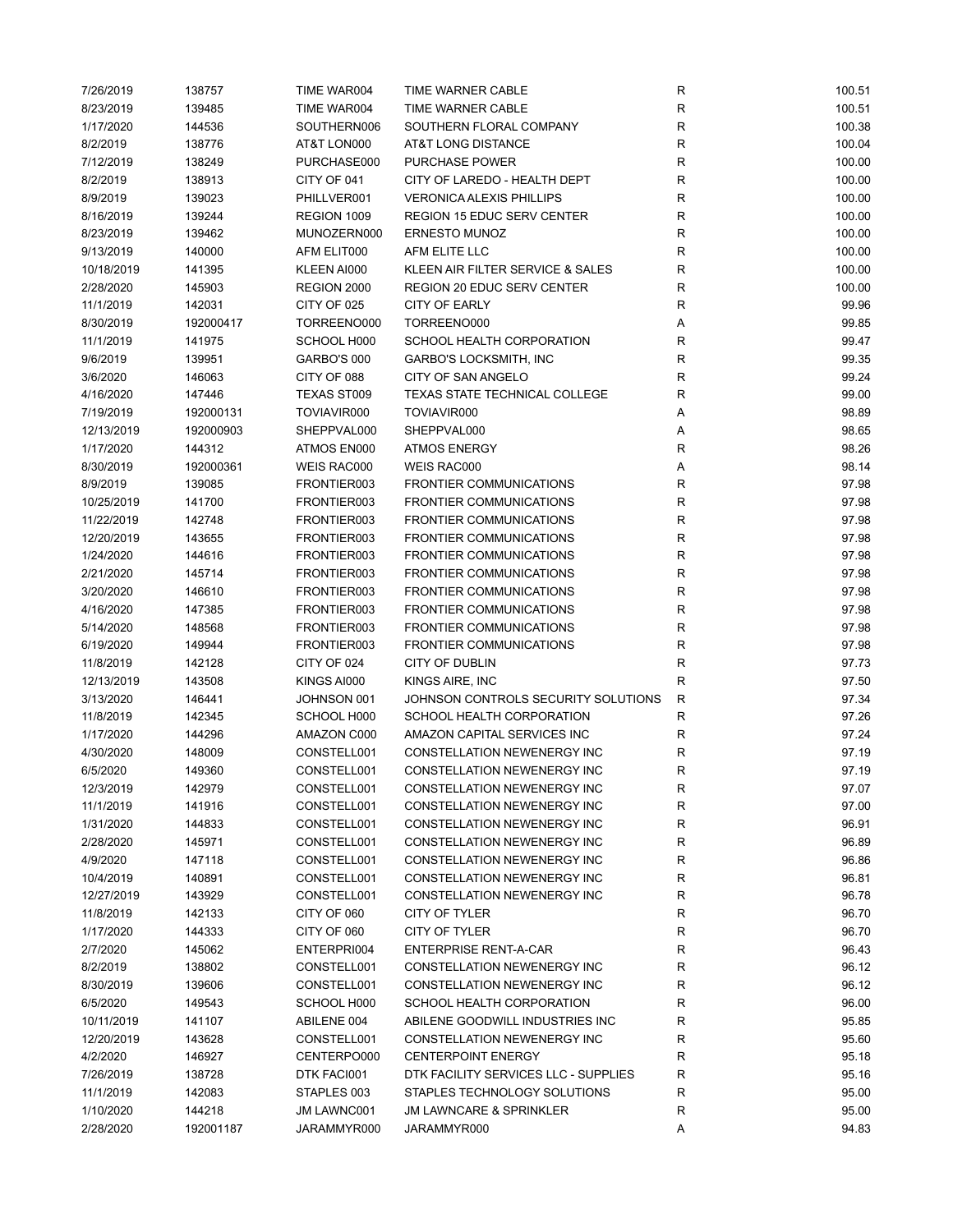| 1/31/2020  | 144943    | CITY OF 025       | <b>CITY OF EARLY</b>               | R            | 94.73          |
|------------|-----------|-------------------|------------------------------------|--------------|----------------|
| 2/14/2020  | 145455    | PINSOREB000       | REBEKAH ANN PINSON                 | ${\sf R}$    | 94.68          |
| 1/17/2020  | 144298    | AQUAONE 000       | AQUAONE INC                        | $\mathsf R$  | 94.16          |
| 1/3/2020   | 143979    | CONSTELL001       | CONSTELLATION NEWENERGY INC        | ${\sf R}$    | 94.09          |
| 1/10/2020  | 192001008 | WITHRKAT000       | WITHRKAT000                        | Α            | 94.07          |
| 5/14/2020  | 192001343 | ZAMORROS000       | ZAMORROS000                        | Α            | 94.00          |
| 7/19/2019  | 138347    | CENTURY 002       | CENTURY PEST CONTROL, INC.         | R            | 93.98          |
| 9/27/2019  | 140790    | CENTURY 002       | CENTURY PEST CONTROL, INC.         | $\mathsf R$  | 93.98          |
| 12/6/2019  | 143134    | CENTURY 002       | CENTURY PEST CONTROL, INC.         | $\mathsf R$  | 93.98          |
|            |           |                   | CENTURY PEST CONTROL, INC.         | $\mathsf R$  |                |
| 1/10/2020  | 144195    | CENTURY 002       |                                    | $\mathsf R$  | 93.98<br>93.98 |
| 1/31/2020  | 144816    | CENTURY 002       | CENTURY PEST CONTROL, INC.         |              |                |
| 3/6/2020   | 146047    | CENTURY 002       | CENTURY PEST CONTROL, INC.         | $\mathsf R$  | 93.98          |
| 3/25/2020  | 146804    | CENTURY 002       | CENTURY PEST CONTROL, INC.         | $\mathsf R$  | 93.98          |
| 6/5/2020   | 149334    | CENTURY 002       | CENTURY PEST CONTROL, INC.         | $\mathsf R$  | 93.98          |
| 6/19/2020  | 149851    | CENTURY 002       | CENTURY PEST CONTROL, INC.         | $\mathsf R$  | 93.98          |
| 8/30/2019  | 192000382 | HUERTMAY000       | HUERTMAY000                        | Α            | 93.96          |
| 11/1/2019  | 141902    | CITY OF 088       | CITY OF SAN ANGELO                 | $\mathsf R$  | 93.83          |
| 5/21/2020  | 149001    | NBU (NEW000       | NBU (NEW BRAUNFELS UTILITIES)      | $\mathsf R$  | 93.68          |
| 1/17/2020  | 144509    | CONSTELL001       | <b>CONSTELLATION NEWENERGY INC</b> | R            | 93.67          |
| 2/28/2020  | 145973    | CONSTELL001       | CONSTELLATION NEWENERGY INC        | $\mathsf R$  | 93.59          |
| 2/7/2020   | 145043    | CONSTELL001       | CONSTELLATION NEWENERGY INC        | $\mathsf R$  | 93.28          |
| 9/13/2019  | 192000473 | BURNSLAU000       | BURNSLAU000                        | Α            | 93.28          |
| 5/14/2020  | 148516    | CONSTELL001       | CONSTELLATION NEWENERGY INC        | $\mathsf R$  | 92.84          |
| 2/21/2020  | 145565    | CONSTELL001       | <b>CONSTELLATION NEWENERGY INC</b> | $\mathsf R$  | 92.36          |
| 12/13/2019 | 143235    | AMAZON C000       | AMAZON CAPITAL SERVICES INC        | $\mathsf R$  | 91.94          |
| 12/20/2019 | 192000919 | GONZAMAR002       | GONZAMAR002                        | A            | 91.78          |
| 5/21/2020  | 149065    | <b>UPS 001</b>    | <b>UPS</b>                         | $\mathsf R$  | 91.72          |
| 2/21/2020  | 192001165 | ALLENJUL000       | ALLENJUL000                        | Α            | 91.56          |
| 3/13/2020  | 192001235 | ALLENJUL000       | ALLENJUL000                        | Α            | 91.56          |
| 8/23/2019  | 139437    | FASTSIGN009       | FASTSIGNS 10501 - LEWISVILLE       | $\mathsf R$  | 91.50          |
| 10/11/2019 | 141292    | MOUNTAIN000       | <b>MOUNTAIN GLACIER, LLC</b>       | $\mathsf R$  | 91.49          |
| 12/20/2019 | 143842    | NBU (NEW000       | NBU (NEW BRAUNFELS UTILITIES)      | R            | 91.36          |
| 5/7/2020   | 148238    | ATMOS EN000       | <b>ATMOS ENERGY</b>                | $\mathsf R$  | 91.25          |
| 9/27/2019  | 140646    | AQUAONE 000       | <b>AQUAONE INC</b>                 | $\mathsf{R}$ | 91.10          |
| 10/25/2019 | 141643    |                   | <b>AQUAONE INC</b>                 | $\mathsf R$  | 91.10          |
|            |           | AQUAONE 000       | <b>ATMOS ENERGY</b>                | $\mathsf R$  |                |
| 2/14/2020  | 145429    | ATMOS EN000       |                                    | $\mathsf R$  | 91.03          |
| 3/6/2020   | 146124    | SAM'S CL000       | SAM'S CLUB DIRECT #080             |              | 91.03          |
| 6/19/2020  | 149897    | CONSTELL001       | CONSTELLATION NEWENERGY INC        | $\mathsf R$  | 90.82          |
| 12/6/2019  | 192000848 | COURTSHA000       | COURTSHA000                        | Α            | 90.60          |
| 1/17/2020  | 192001027 | PARKEDEZ000       | PARKEDEZ000                        | Α            | 90.60          |
| 6/26/2020  | 150295    | NBU (NEW000       | NBU (NEW BRAUNFELS UTILITIES)      | R            | 90.55          |
| 2/28/2020  | 145918    | STAPLES 002       | STAPLES INC                        | $\mathsf R$  | 90.32          |
| 10/11/2019 | 192000641 | MCKINDEB000       | MCKINDEB000                        | Α            | 90.24          |
| 3/20/2020  | 146579    | CONSTELL001       | CONSTELLATION NEWENERGY INC        | R            | 90.21          |
| 8/23/2019  | 139547    | SC TREE 000       | SC TREE AND LAWN SERVICE           | R            | 90.00          |
| 8/30/2019  | 139752    | SC TREE 000       | SC TREE AND LAWN SERVICE           | R            | 90.00          |
| 10/4/2019  | 141074    | SC TREE 000       | SC TREE AND LAWN SERVICE           | $\mathsf R$  | 90.00          |
| 11/1/2019  | 141974    | SC TREE 000       | SC TREE AND LAWN SERVICE           | $\mathsf R$  | 90.00          |
| 5/21/2020  | 149028    | SC TREE 000       | SC TREE AND LAWN SERVICE           | $\mathsf R$  | 90.00          |
| 6/19/2020  | 150069    | SC TREE 000       | SC TREE AND LAWN SERVICE           | R            | 90.00          |
| 4/2/2020   | 146921    | ATMOS EN000       | ATMOS ENERGY                       | $\mathsf R$  | 89.94          |
| 11/15/2019 | 142553    | ATMOS EN000       | ATMOS ENERGY                       | $\mathsf R$  | 89.52          |
| 8/30/2019  | 192000347 | SALINMEL001       | SALINMEL001                        | Α            | 89.22          |
| 7/19/2019  | 138512    | <b>UPS</b> 001    | <b>UPS</b>                         | R            | 88.87          |
| 1/10/2020  | 192000992 | SWAN JEA000       | SWAN JEA000                        | Α            | 88.75          |
| 11/15/2019 | 142574    | JAMAN IN000       | JAMAN INVESTMENTS, LLC             | R            | 88.52          |
| 7/26/2019  | 138664    | NBU (NEW000       | NBU (NEW BRAUNFELS UTILITIES)      | R            | 88.49          |
| 9/27/2019  | 192000575 | SPENCMOL000       | SPENCMOL000                        | Α            | 88.16          |
| 12/13/2019 | 143404    | <b>UPS</b><br>001 | <b>UPS</b>                         | R            | 88.14          |
|            |           |                   |                                    |              |                |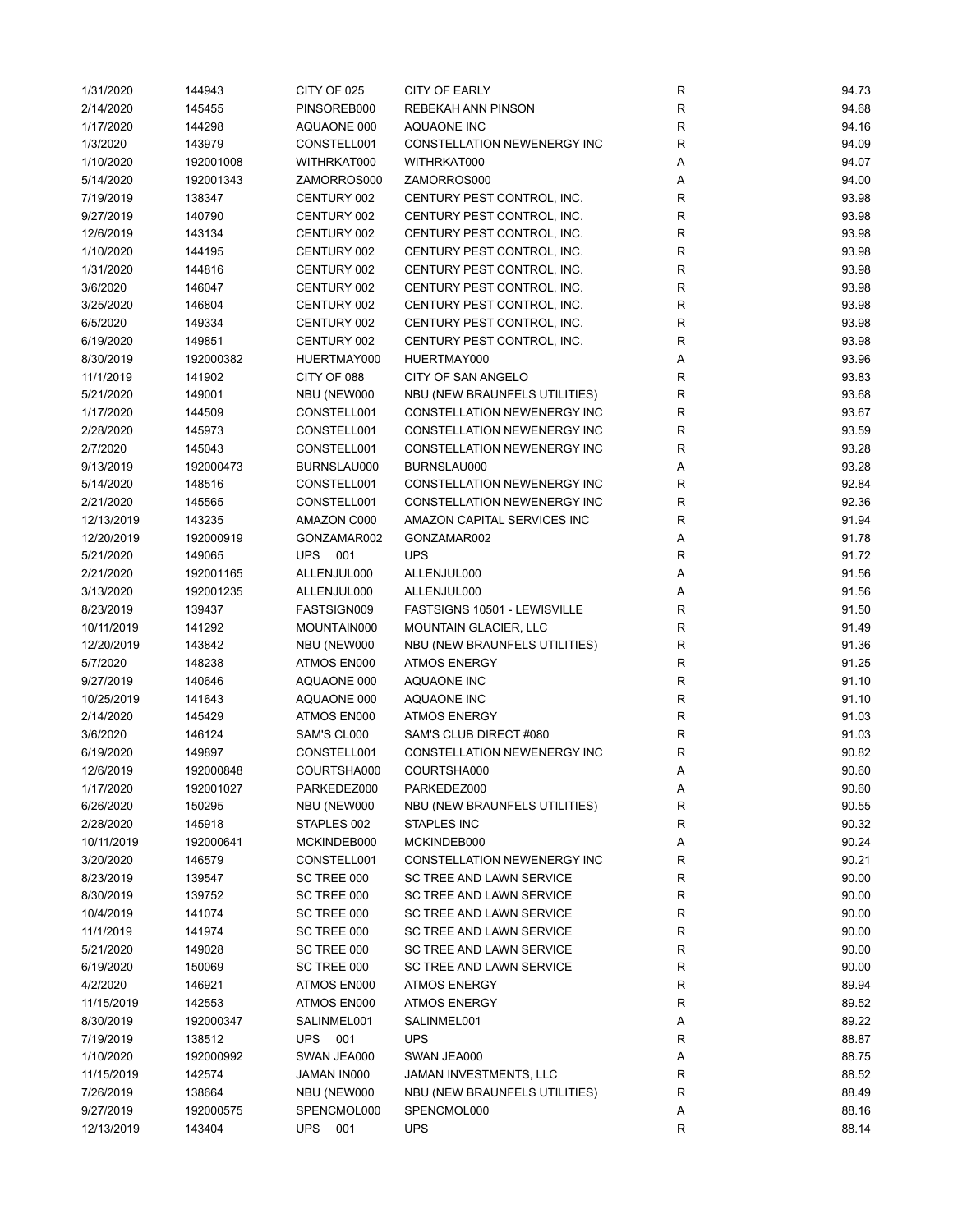| 11/8/2019  | 192000746 | LEDESSOF000        | LEDESSOF000                               | Α                 | 87.97 |
|------------|-----------|--------------------|-------------------------------------------|-------------------|-------|
| 9/13/2019  | 192000467 | BEATYCRY000        | BEATYCRY000                               | Α                 | 87.92 |
| 2/21/2020  | 145633    | PURCHASE000        | <b>PURCHASE POWER</b>                     | $\mathsf{R}$      | 87.80 |
| 1/24/2020  | 144552    | AMARILLO008        | <b>AMARILLO DEAF</b>                      | $\mathsf{R}$      | 87.50 |
| 10/4/2019  | 140886    | CITY OF 088        | CITY OF SAN ANGELO                        | $\mathsf{R}$      | 87.38 |
| 12/6/2019  | 143147    | CITY OF 088        | CITY OF SAN ANGELO                        | $\mathsf{R}$      | 87.38 |
| 2/21/2020  | 145585    | ENTERPRI004        | <b>ENTERPRISE RENT-A-CAR</b>              | $\mathsf{R}$      | 87.34 |
| 1/10/2020  | 144102    | GROTHJOS000        | <b>JOSHUA GORDON GROTH</b>                | R                 | 87.11 |
| 1/10/2020  | 192000976 | BUGENCHR000        | BUGENCHR000                               | Α                 | 87.00 |
|            | 143121    | AQUAONE 000        | AQUAONE INC                               |                   |       |
| 12/6/2019  |           |                    | SATTAR INVESTMENTS INC                    | R<br>$\mathsf{R}$ | 86.90 |
| 1/10/2020  | 144248    | SATTAR 1000        |                                           |                   | 86.46 |
| 12/27/2019 | 143922    | CITY OF 017        | CITY OF DEL RIO                           | $\mathsf{R}$      | 86.20 |
| 8/2/2019   | 192000187 | NIETOREY000        | NIETOREY000                               | Α                 | 85.84 |
| 8/16/2019  | 192000227 | HERNAKRI000        | HERNAKRI000                               | Α                 | 85.84 |
| 10/4/2019  | 192000590 | BROWNRIC000        | BROWNRIC000                               | Α                 | 85.84 |
| 11/22/2019 | 142679    | AQUAONE 000        | AQUAONE INC                               | $\mathsf{R}$      | 85.50 |
| 1/31/2020  | 144944    | CITY OF 088        | CITY OF SAN ANGELO                        | $\mathsf{R}$      | 85.40 |
| 3/25/2020  | 146815    | CITY OF 088        | CITY OF SAN ANGELO                        | $\mathsf{R}$      | 85.40 |
| 11/22/2019 | 142672    | ABILENE 004        | ABILENE GOODWILL INDUSTRIES INC           | R                 | 85.35 |
| 12/3/2019  | 142988    | TEXAS GA000        | <b>TEXAS GAS SERVICE</b>                  | R                 | 85.30 |
| 10/4/2019  | 141058    | MOUNTAIN000        | <b>MOUNTAIN GLACIER, LLC</b>              | $\mathsf{R}$      | 85.21 |
| 7/19/2019  | 138390    | DAW PEST000        | <b>DAW PEST CONTROL</b>                   | $\mathsf{R}$      | 85.00 |
| 8/23/2019  | 139526    | D'S PEST000        | <b>D'S PEST CONTROL</b>                   | $\mathsf{R}$      | 85.00 |
| 9/20/2019  | 140320    | DAW PEST000        | DAW PEST CONTROL                          | $\mathsf{R}$      | 85.00 |
| 11/15/2019 | 142561    | D'S PEST000        | <b>D'S PEST CONTROL</b>                   | $\mathsf{R}$      | 85.00 |
| 11/22/2019 | 142731    | DAW PEST000        | DAW PEST CONTROL                          | $\mathsf{R}$      | 85.00 |
| 1/24/2020  | 144603    | DAW PEST000        | DAW PEST CONTROL                          | R                 | 85.00 |
| 1/24/2020  | 144760    | SPECIALI000        | SPECIALIZED ASSESSMENT & CONSULTING, LI R |                   | 85.00 |
| 2/14/2020  | 145441    | D'S PEST000        | <b>D'S PEST CONTROL</b>                   | R                 | 85.00 |
| 5/7/2020   | 148287    | D'S PEST000        | <b>D'S PEST CONTROL</b>                   | R                 | 85.00 |
| 5/7/2020   | 148288    | DAW PEST000        | DAW PEST CONTROL                          | R                 | 85.00 |
|            |           |                    |                                           |                   |       |
| 6/5/2020   | 149297    | ABC HOME001        | ABC HOME & COMMERCIAL SERVICES OF AUS R   |                   | 84.99 |
| 6/12/2020  | 149742    | PURCHASE000        | <b>PURCHASE POWER</b>                     | R                 | 84.99 |
| 8/16/2019  | 139147    | AMAZON C000        | AMAZON CAPITAL SERVICES INC               | R                 | 84.94 |
| 7/12/2019  | 192000085 | TATUMJAN000        | TATUMJAN000                               | Α                 | 84.80 |
| 12/6/2019  | 192000836 | ALLENJUL000        | ALLENJUL000                               | Α                 | 84.49 |
| 2/21/2020  | 145681    | ATMOS EN000        | <b>ATMOS ENERGY</b>                       | $\mathsf{R}$      | 84.31 |
| 1/17/2020  | 144510    | CONSTELL001        | CONSTELLATION NEWENERGY INC               | R                 | 83.44 |
| 11/1/2019  | 142042    | E-THERAP001        | E-THERAPY LLC                             | R                 | 83.42 |
| 5/7/2020   | 148257    | CITY OF 025        | <b>CITY OF EARLY</b>                      | R                 | 83.27 |
| 2/14/2020  | 145278    | CITY OF 060        | CITY OF TYLER                             | R                 | 82.90 |
| 4/16/2020  | 147362    | CONSTELL001        | CONSTELLATION NEWENERGY INC               | $\mathsf{R}$      | 82.53 |
| 2/21/2020  | 145564    | CONSTELL001        | CONSTELLATION NEWENERGY INC               | R                 | 82.47 |
| 3/20/2020  | 146576    | CONSTELL001        | CONSTELLATION NEWENERGY INC               | R                 | 82.44 |
| 7/19/2019  | 192000132 | TREVIMEL000        | TREVIMEL000                               | Α                 | 82.09 |
| 10/4/2019  | 192000617 | WHITESTE000        | WHITESTE000                               | Α                 | 81.67 |
| 8/23/2019  | 192000259 | GUAJAZAI000        | GUAJAZAI000                               | Α                 | 81.59 |
| 10/11/2019 | 192000640 | MATHEBLA000        | MATHEBLA000                               | Α                 | 81.58 |
| 1/17/2020  | 144508    | CONSTELL001        | <b>CONSTELLATION NEWENERGY INC</b>        | R                 | 81.50 |
| 12/6/2019  | 192000849 | CUELLSTE000        | CUELLSTE000                               | Α                 | 81.13 |
| 1/3/2020   | 143976    | CITY OF 088        | CITY OF SAN ANGELO                        | R                 | 80.93 |
| 2/21/2020  | 145737    | PURCHASE000        | <b>PURCHASE POWER</b>                     | R                 | 80.74 |
| 10/11/2019 | 192000621 | AMASOLUC001        | AMASOLUC001                               | Α                 | 80.62 |
| 12/20/2019 | 143813    | ENTERPRI004        | <b>ENTERPRISE RENT-A-CAR</b>              | R                 | 80.58 |
| 4/2/2020   | 147008    | SAM'S CL000        | SAM'S CLUB DIRECT #080                    | R                 | 80.42 |
|            |           |                    |                                           |                   |       |
| 3/20/2020  | 146575    | CONSTELL001        | CONSTELLATION NEWENERGY INC               | R                 | 80.18 |
| 8/30/2019  | 139706    | <b>BUG EXPR000</b> | <b>BUG EXPRESS PEST CONTROL</b>           | R                 | 80.00 |
| 12/6/2019  | 143008    | BUG EXPR000        | <b>BUG EXPRESS PEST CONTROL</b>           | R                 | 80.00 |
| 3/13/2020  | 146277    | BUG EXPR000        | <b>BUG EXPRESS PEST CONTROL</b>           | R                 | 80.00 |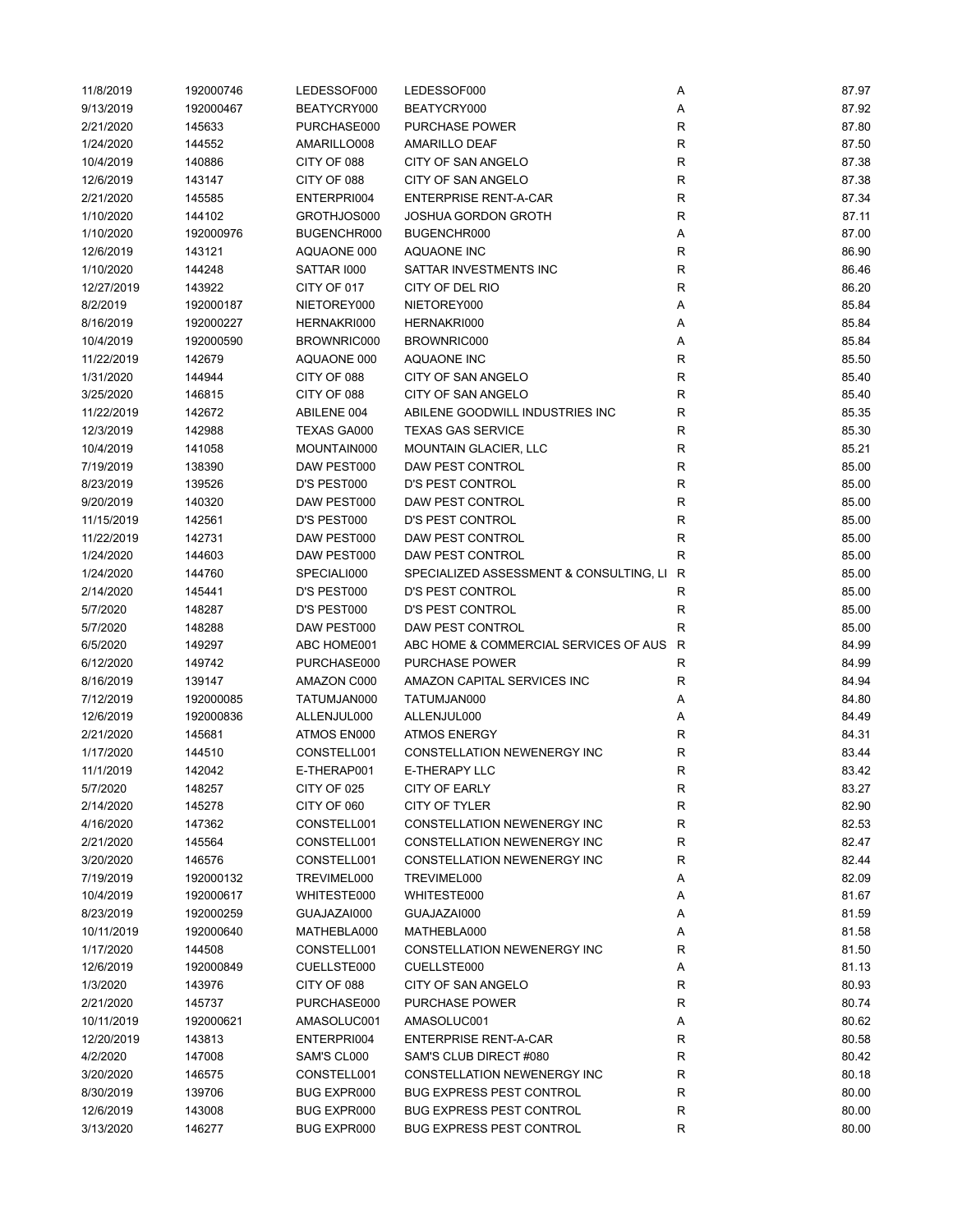| 5/14/2020  | 148763    | TEXAS SO000        | <b>TEXAS SOUTHMOST COLLEGE</b>         | R           | 80.00 |
|------------|-----------|--------------------|----------------------------------------|-------------|-------|
| 5/28/2020  | 149124    | <b>BUG EXPR000</b> | <b>BUG EXPRESS PEST CONTROL</b>        | R           | 80.00 |
| 3/13/2020  | 146255    | AQUAONE 000        | AQUAONE INC                            | R           | 79.90 |
| 6/19/2020  | 149818    | ATMOS EN000        | <b>ATMOS ENERGY</b>                    | R           | 79.72 |
| 8/16/2019  | 139253    | STAPLES 002        | STAPLES BUSINESS ADVANTAGE             | R           | 79.68 |
| 2/14/2020  | 145269    | CHILD 1S000        | CHILD 1ST PUBLICATIONS, LLC            | R           | 79.03 |
| 9/6/2019   | 139932    | COMPUDAT001        | COMPUDATA SOLUTIONS, LLC               | R           | 79.00 |
| 6/12/2020  | 192001411 | GUTIENAH000        | GUTIENAH000                            | Α           | 79.00 |
| 4/16/2020  | 147361    | CONSTELL001        | CONSTELLATION NEWENERGY INC            | R           | 78.95 |
| 1/10/2020  | 192000980 | GARCIMIC000        | GARCIMIC000                            | Α           | 78.85 |
| 4/23/2020  | 147589    | CITY OF 000        | <b>CITY OF ABILENE</b>                 | $\mathsf R$ | 78.82 |
|            | 146909    |                    |                                        | $\mathsf R$ |       |
| 4/2/2020   |           | AQUAONE 000        | AQUAONE INC                            |             | 78.76 |
| 1/31/2020  | 192001084 | NAVARJES000        | NAVARJES000                            | Α           | 78.66 |
| 1/17/2020  | 144354    | ENTERPRI004        | ENTERPRISE RENT-A-CAR                  | $\mathsf R$ | 78.58 |
| 2/28/2020  | 145886    | NBU (NEW000        | NBU (NEW BRAUNFELS UTILITIES)          | R           | 78.51 |
| 6/5/2020   | 149352    | CITY OF 088        | CITY OF SAN ANGELO                     | R           | 78.48 |
| 10/25/2019 | 141807    | CENTURY 002        | CENTURY PEST CONTROL, INC.             | $\mathsf R$ | 78.47 |
| 3/13/2020  | 192001249 | MARTIAMY000        | MARTIAMY000                            | Α           | 78.46 |
| 10/18/2019 | 192000687 | SMITHJUD001        | SMITHJUD001                            | Α           | 78.00 |
| 2/21/2020  | 145559    | CONSTELL001        | <b>CONSTELLATION NEWENERGY INC</b>     | $\mathsf R$ | 77.77 |
| 6/26/2020  | 150228    | CITY OF 070        | <b>CITY OF EDINBURG</b>                | R           | 77.74 |
| 2/7/2020   | 192001110 | EMPSOALI000        | EMPSOALI000                            | Α           | 76.66 |
| 1/17/2020  | 192001026 | OLIVEPAT000        | OLIVEPAT000                            | Α           | 76.21 |
| 8/30/2019  | 192000407 | RIGGSMAR000        | RIGGSMAR000                            | Α           | 76.21 |
| 3/13/2020  | 146295    | CITY OF 060        | <b>CITY OF TYLER</b>                   | R           | 75.99 |
| 9/27/2019  | 140677    | CONSTELL001        | CONSTELLATION NEWENERGY INC            | ${\sf R}$   | 75.82 |
| 6/19/2020  | 149824    | ATMOS EN000        | <b>ATMOS ENERGY</b>                    | ${\sf R}$   | 75.71 |
| 2/28/2020  | 145814    | AQUAONE 000        | AQUAONE INC                            | R           | 75.70 |
| 5/14/2020  | 148762    | TEXAS GA000        | <b>TEXAS GAS SERVICE</b>               | $\mathsf R$ | 75.66 |
| 8/2/2019   | 138856    | PITNEY B002        | PITNEY BOWES, INC                      | $\mathsf R$ | 75.59 |
| 2/28/2020  | 145895    | PITNEY B002        | PITNEY BOWES, INC                      | $\mathsf R$ | 75.59 |
| 4/2/2020   | 146994    | PITNEY B002        | PITNEY BOWES, INC                      | $\mathsf R$ | 75.59 |
|            |           |                    |                                        |             |       |
| 7/12/2019  | 192000070 | KASAPJEN000        | KASAPJEN000                            | Α           | 75.40 |
| 3/13/2020  | 146432    | ATMOS EN000        | <b>ATMOS ENERGY</b>                    | R           | 75.03 |
| 8/30/2019  | 139754    | SCHULMAN000        | SCHULMAN LOPEZ HOFFER & ADELSTEIN LLP  | R           | 75.00 |
| 9/13/2019  | 140170    | CITY OF 061        | CITY OF TYLER                          | R           | 75.00 |
| 11/8/2019  | 142248    | THE COLL000        | THE COLLEGE BOARD                      | R           | 75.00 |
| 12/6/2019  | 143013    | CITY OF 001        | <b>CITY OF ABILENE</b>                 | R           | 75.00 |
| 1/17/2020  | 144338    | CONCHO V000        | CONCHO VALLEY COUNCIL OF GOVERNMENT! R |             | 75.00 |
| 2/21/2020  | 145619    | LONGODIA000        | <b>DIANA LONGORIA</b>                  | R           | 75.00 |
| 3/6/2020   | 146174    | CONCHO V000        | CONCHO VALLEY COUNCIL OF GOVERNMENT! R |             | 75.00 |
| 2/21/2020  | 145649    | SPARKLET000        | SPARKLETTS AND SIERRA SPRINGS          | R           | 74.99 |
| 9/6/2019   | 139808    | CITY OF 088        | CITY OF SAN ANGELO                     | R           | 74.48 |
| 4/23/2020  | 147773    | NBU (NEW000        | NBU (NEW BRAUNFELS UTILITIES)          | R           | 74.40 |
| 3/20/2020  | 146550    | CITY OF 000        | <b>CITY OF ABILENE</b>                 | R           | 74.28 |
| 4/9/2020   | 147089    | CENTERPO000        | <b>CENTERPOINT ENERGY</b>              | R           | 74.17 |
| 4/9/2020   | 147124    | CONSTELL001        | CONSTELLATION NEWENERGY INC            | R           | 74.11 |
| 8/30/2019  | 192000332 | LOYA MAR000        | LOYA MAR000                            | Α           | 73.91 |
| 8/9/2019   | 192000201 | JONESCYN000        | JONESCYN000                            | Α           | 73.54 |
| 7/19/2019  | 192000118 | VELASAZE000        | VELASAZE000                            | Α           | 73.18 |
| 7/12/2019  | 192000073 | MEZA DOR000        | MEZA DOR000                            | Α           | 72.93 |
| 9/13/2019  | 140155    | AMAZON C000        | AMAZON CAPITAL SERVICES INC            | R           | 72.88 |
| 6/12/2020  | 192001417 | ZAMORROS000        | ZAMORROS000                            | Α           | 72.71 |
| 8/16/2019  | 139315    | PURCHASE000        | <b>PURCHASE POWER</b>                  | R           | 72.03 |
| 1/24/2020  | 144767    | TEXAS GA000        | <b>TEXAS GAS SERVICE</b>               | R           | 71.99 |
|            |           |                    |                                        |             |       |
| 11/22/2019 | 142841    | ATMOS EN000        | <b>ATMOS ENERGY</b>                    | R           | 71.87 |
| 7/19/2019  | 138487    | CITY OF 017        | CITY OF DEL RIO                        | R           | 71.56 |
| 4/30/2020  | 148002    | CITY OF 088        | CITY OF SAN ANGELO                     | R           | 71.56 |
| 6/26/2020  | 150233    | CITY OF 088        | CITY OF SAN ANGELO                     | R           | 71.56 |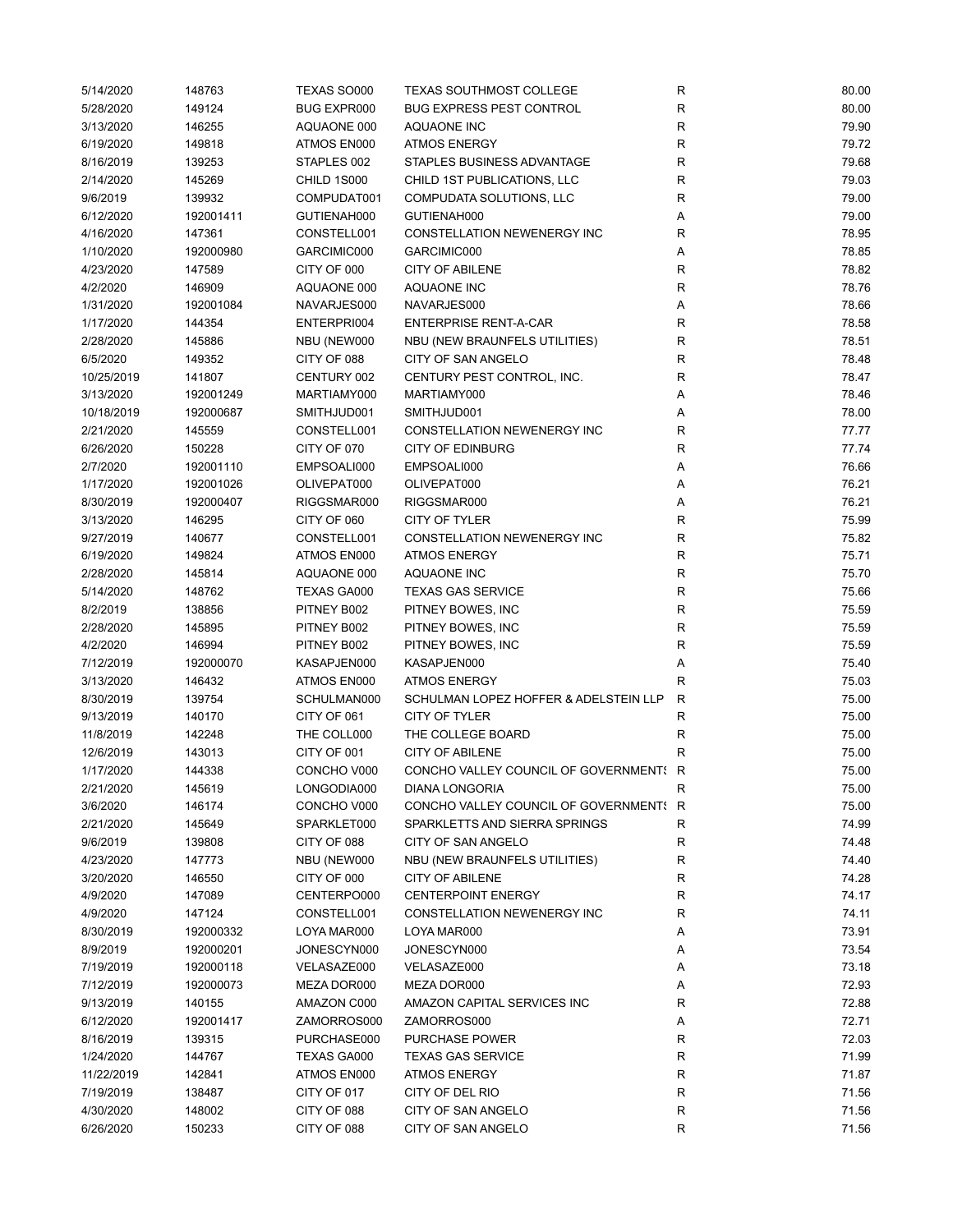| 3/25/2020  | 146863    | MGM PRIN000 | MGM PRINTING SERVICES, INC.             | R            | 71.55 |
|------------|-----------|-------------|-----------------------------------------|--------------|-------|
| 10/25/2019 | 141799    | ATMOS EN000 | <b>ATMOS ENERGY</b>                     | $\mathsf{R}$ | 71.46 |
| 2/21/2020  | 145563    | CONSTELL001 | <b>CONSTELLATION NEWENERGY INC</b>      | ${\sf R}$    | 71.27 |
| 5/21/2020  | 148860    | ATMOS EN000 | <b>ATMOS ENERGY</b>                     | ${\sf R}$    | 70.93 |
| 4/23/2020  | 192001309 | RICE RIC001 | RICE RIC001                             | Α            | 70.81 |
| 8/2/2019   | 138842    | JOSTENS 001 | <b>JOSTENS - MIDLAND</b>                | $\mathsf{R}$ | 70.64 |
| 12/20/2019 | 143580    | ATMOS EN000 | <b>ATMOS ENERGY</b>                     | $\mathsf{R}$ | 70.51 |
| 10/11/2019 | 141269    | ATMOS EN000 | <b>ATMOS ENERGY</b>                     | $\mathsf{R}$ | 70.44 |
| 8/9/2019   | 139132    | TONY SME000 | TONY SMEATON PEST CONTROL               | $\mathsf{R}$ | 70.00 |
| 11/1/2019  | 142090    | TONY SME000 | TONY SMEATON PEST CONTROL               | $\mathsf{R}$ | 70.00 |
| 11/8/2019  | 142137    | COMPASS 005 | <b>COMPASS RECYCLING &amp; DISPOSAL</b> | $\mathsf{R}$ | 70.00 |
|            |           |             |                                         | $\mathsf{R}$ |       |
| 2/28/2020  | 145925    | TONY SME000 | TONY SMEATON PEST CONTROL               |              | 70.00 |
| 5/28/2020  | 149279    | TONY SME000 | TONY SMEATON PEST CONTROL               | $\mathsf{R}$ | 70.00 |
| 6/5/2020   | 149426    | HINOJNIC000 | NICOLAS HINOJOSA                        | $\mathsf{R}$ | 70.00 |
| 6/5/2020   | 149457    | LAWRECHA000 | <b>CHARLES DONALD LAWRENCE</b>          | $\mathsf{R}$ | 70.00 |
| 6/5/2020   | 149364    | CONSTELL001 | CONSTELLATION NEWENERGY INC             | R            | 69.90 |
| 3/13/2020  | 146321    | ENTERPRI004 | <b>ENTERPRISE RENT-A-CAR</b>            | $\mathsf{R}$ | 69.88 |
| 1/24/2020  | 144547    | ABILENE 004 | ABILENE GOODWILL INDUSTRIES INC         | R            | 69.78 |
| 10/11/2019 | 141151    | CITY OF 060 | <b>CITY OF TYLER</b>                    | R            | 69.34 |
| 1/17/2020  | 192001009 | ALLENJUL000 | ALLENJUL000                             | Α            | 69.24 |
| 8/9/2019   | 139000    | ENTERPRI004 | <b>ENTERPRISE RENT-A-CAR</b>            | R            | 68.98 |
| 7/19/2019  | 192000106 | LINTOLIS000 | LINTOLIS000                             | Α            | 68.44 |
| 8/9/2019   | 139101    | MCDOUGAL001 | MCDOUGAL SERVICES                       | $\mathsf{R}$ | 68.38 |
| 12/20/2019 | 143569    | ASIATICO000 | ASIATICO LAW, PLLC                      | $\mathsf{R}$ | 68.22 |
| 8/2/2019   | 138793    | CITY OF 088 | <b>CITY OF SAN ANGELO</b>               | ${\sf R}$    | 68.03 |
| 7/12/2019  | 138169    | THE COLL000 | THE COLLEGE BOARD                       | $\mathsf{R}$ | 68.00 |
| 1/31/2020  | 144843    | CPS ENER000 | <b>CPS ENERGY</b>                       | ${\sf R}$    | 67.99 |
| 10/25/2019 | 141706    | GANDY'S 000 | <b>GANDY'S DAIRIES, INC</b>             | ${\sf R}$    | 67.80 |
| 2/21/2020  | 145538    | CITY OF 000 | <b>CITY OF ABILENE</b>                  | $\mathsf{R}$ | 67.76 |
| 12/20/2019 | 143767    | CITY OF 000 | <b>CITY OF ABILENE</b>                  | $\mathsf{R}$ | 67.71 |
| 2/28/2020  | 192001181 | CRAIGMAS000 | CRAIGMAS000                             | Α            | 67.71 |
| 7/12/2019  | 138199    | ATMOS EN000 | <b>ATMOS ENERGY</b>                     | R            | 67.71 |
| 2/21/2020  | 145560    | CONSTELL001 | CONSTELLATION NEWENERGY INC             | $\mathsf{R}$ | 67.56 |
|            |           |             |                                         | $\mathsf{R}$ |       |
| 11/22/2019 | 142700    | CITY OF 000 | <b>CITY OF ABILENE</b>                  |              | 67.51 |
| 9/13/2019  | 140200    | PRICE'S 000 | PRICE'S CREAMERIES                      | $\mathsf{R}$ | 67.49 |
| 9/27/2019  | 140737    | PRICE'S 000 | PRICE'S CREAMERIES                      | $\mathsf{R}$ | 67.49 |
| 9/27/2019  | 140821    | PRICE'S 000 | PRICE'S CREAMERIES                      | $\mathsf{R}$ | 67.49 |
| 10/11/2019 | 141222    | PRICE'S 000 | <b>PRICE'S CREAMERIES</b>               | $\mathsf{R}$ | 67.49 |
| 11/15/2019 | 142584    | PRICE'S 000 | <b>PRICE'S CREAMERIES</b>               | R            | 67.49 |
| 1/17/2020  | 144505    | CONSTELL001 | CONSTELLATION NEWENERGY INC             | R            | 67.20 |
| 3/20/2020  | 146533    | ATMOS EN000 | <b>ATMOS ENERGY</b>                     | $\mathsf{R}$ | 67.10 |
| 3/20/2020  | 146548    | CITY OF 000 | <b>CITY OF ABILENE</b>                  | R            | 67.01 |
| 4/23/2020  | 147586    | CITY OF 000 | <b>CITY OF ABILENE</b>                  | R            | 67.01 |
| 12/20/2019 | 143765    | CITY OF 000 | <b>CITY OF ABILENE</b>                  | R            | 66.96 |
| 1/24/2020  | 144575    | CITY OF 000 | <b>CITY OF ABILENE</b>                  | R            | 66.96 |
| 11/22/2019 | 142698    | CITY OF 000 | <b>CITY OF ABILENE</b>                  | R            | 66.76 |
| 8/16/2019  | 139194    | CONSTELL001 | <b>CONSTELLATION NEWENERGY INC</b>      | $\mathsf{R}$ | 66.49 |
| 8/23/2019  | 139509    | CITY OF 000 | <b>CITY OF ABILENE</b>                  | $\mathsf{R}$ | 66.46 |
| 4/30/2020  | 148169    | TEXAS GA000 | <b>TEXAS GAS SERVICE</b>                | $\mathsf{R}$ | 66.45 |
| 1/17/2020  | 144420    | TEACHERS002 | <b>TEACHERS PAY TEACHERS</b>            | $\mathsf{R}$ | 66.29 |
| 8/16/2019  | 192000223 | BLUNDKEN000 | BLUNDKEN000                             | Α            | 65.92 |
| 5/28/2020  | 149108    | ATMOS EN000 | <b>ATMOS ENERGY</b>                     | R            | 65.82 |
| 10/25/2019 | 141665    | CITY OF 000 | <b>CITY OF ABILENE</b>                  | R            | 65.81 |
| 8/16/2019  | 139291    | ATMOS EN000 | <b>ATMOS ENERGY</b>                     | R            | 65.76 |
| 7/19/2019  | 192000110 | NIETOREY000 | NIETOREY000                             | Α            | 65.66 |
| 8/30/2019  | 139673    | TOWNEPLA001 | TOWNEPLACE SUITES BY MARRIOTT           | R            | 65.59 |
| 9/20/2019  | 140513    | CITY OF 000 | <b>CITY OF ABILENE</b>                  | R            | 65.59 |
| 11/15/2019 | 142614    | UPS 001     | <b>UPS</b>                              | R            | 65.42 |
| 8/9/2019   | 139049    | SCHOOL H000 | SCHOOL HEALTH CORPORATION               | $\mathsf{R}$ | 65.32 |
|            |           |             |                                         |              |       |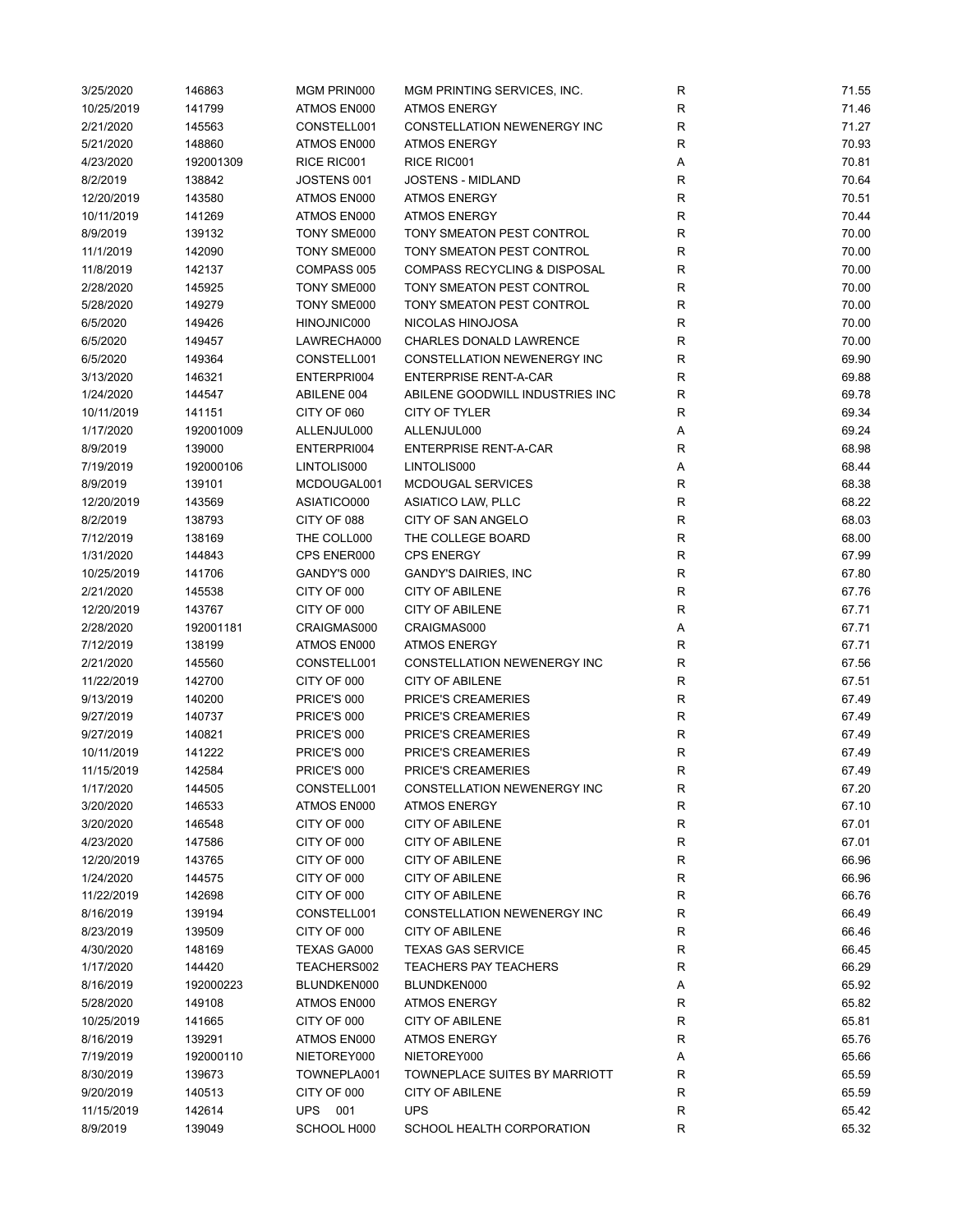| 9/20/2019  | 192000522 | RAMONCYN000    | RAMONCYN000                        | Α           | 65.00 |
|------------|-----------|----------------|------------------------------------|-------------|-------|
| 10/25/2019 | 141667    | CITY OF 000    | <b>CITY OF ABILENE</b>             | R           | 64.94 |
| 9/20/2019  | 140514    | CITY OF 000    | <b>CITY OF ABILENE</b>             | R           | 64.78 |
| 1/31/2020  | 144974    | SAM'S CL004    | SAM'S CLUB DIRECT #866             | R           | 64.52 |
| 2/21/2020  | 145684    | ATMOS EN000    | <b>ATMOS ENERGY</b>                | R           | 64.34 |
| 1/10/2020  | 192000996 | YANEZNAT000    | YANEZNAT000                        | Α           | 64.26 |
| 6/19/2020  | 149976    | JONES SC000    | JONES SCHOOL SUPPLY CO, INC        | R           | 64.23 |
| 2/28/2020  | 145936    | <b>UPS</b> 001 | <b>UPS</b>                         | R           | 64.22 |
| 2/28/2020  | 145813    | AQUA CHI000    | AQUA CHILL OF AUSTIN               | $\mathsf R$ | 64.00 |
| 3/20/2020  | 146518    | AQUA CHI000    | AQUA CHILL OF AUSTIN               | R           | 64.00 |
| 7/12/2019  | 192000064 | HUERTMAY000    | HUERTMAY000                        | Α           | 64.00 |
| 6/5/2020   | 149323    | ATMOS EN000    | <b>ATMOS ENERGY</b>                | $\mathsf R$ | 63.72 |
|            | 147357    | CONSTELL001    | <b>CONSTELLATION NEWENERGY INC</b> | R           |       |
| 4/16/2020  |           |                |                                    |             | 63.58 |
| 5/14/2020  | 148511    | CONSTELL001    | CONSTELLATION NEWENERGY INC        | R           | 63.42 |
| 9/20/2019  | 192000538 | MENDOMEL000    | MENDOMEL000                        | Α           | 63.39 |
| 6/5/2020   | 149343    | CITY OF 017    | CITY OF DEL RIO                    | R           | 63.37 |
| 1/31/2020  | 144875    | NBU (NEW000    | NBU (NEW BRAUNFELS UTILITIES)      | R           | 62.98 |
| 7/19/2019  | 138366    | CONSTELL001    | CONSTELLATION NEWENERGY INC        | R           | 62.65 |
| 9/6/2019   | 139772    | ADAMS EX001    | ADAMS EXTERMINATING COMPANY        | R           | 62.62 |
| 12/6/2019  | 143117    | ADAMS EX001    | ADAMS EXTERMINATING COMPANY        | R           | 62.50 |
| 9/13/2019  | 192000481 | GONZAPAT000    | GONZAPAT000                        | Α           | 62.26 |
| 4/9/2020   | 147102    | CITY OF 060    | CITY OF TYLER                      | R           | 62.19 |
| 9/20/2019  | 140438    | PURCHASE000    | PURCHASE POWER                     | R           | 62.15 |
| 9/27/2019  | 140699    | ENTERPRI004    | <b>ENTERPRISE RENT-A-CAR</b>       | $\mathsf R$ | 62.10 |
| 8/9/2019   | 139030    | REALLY G000    | REALLY GOOD STUFF LLC              | R           | 61.83 |
| 5/14/2020  | 148474    | CENTERPO001    | <b>CENTERPOINT ENERGY</b>          | R           | 61.71 |
| 3/6/2020   | 146095    | JOSTENS 005    | <b>JOSTENS</b>                     | $\mathsf R$ | 61.42 |
| 8/30/2019  | 192000373 | BUGENCHR000    | BUGENCHR000                        | Α           | 61.31 |
| 4/23/2020  | 147588    | CITY OF 000    | <b>CITY OF ABILENE</b>             | R           | 61.24 |
| 5/21/2020  | 148894    | CITY OF 000    | <b>CITY OF ABILENE</b>             | $\mathsf R$ | 61.24 |
| 6/19/2020  | 149858    | CITY OF 000    | <b>CITY OF ABILENE</b>             | $\mathsf R$ | 61.24 |
| 1/24/2020  | 144577    | CITY OF 000    | <b>CITY OF ABILENE</b>             | R           | 61.19 |
| 1/24/2020  | 144580    | CITY OF 000    | <b>CITY OF ABILENE</b>             | $\mathsf R$ | 61.04 |
| 3/6/2020   | 146105    | MOUNTAIN000    | <b>MOUNTAIN GLACIER, LLC</b>       | $\mathsf R$ | 60.98 |
| 11/1/2019  | 142023    | ATMOS EN000    | <b>ATMOS ENERGY</b>                | R           | 60.63 |
| 7/26/2019  |           | CITY OF 000    | <b>CITY OF ABILENE</b>             | $\mathsf R$ | 60.59 |
|            | 138603    |                |                                    |             |       |
| 8/23/2019  | 192000263 | JENKISHE000    | JENKISHE000                        | Α           | 60.55 |
| 8/30/2019  | 192000311 | COODYDON001    | COODYDON001                        | Α           | 60.55 |
| 8/30/2019  | 192000338 | NORWOKHA000    | NORWOKHA000                        | Α           | 60.55 |
| 8/30/2019  | 192000339 | OLIVACOU000    | OLIVACOU000                        | Α           | 60.55 |
| 8/30/2019  | 192000352 | SMITHVAN000    | SMITHVAN000                        | Α           | 60.55 |
| 8/30/2019  | 192000358 | WALKESUS000    | WALKESUS000                        | Α           | 60.55 |
| 8/30/2019  | 192000329 | JOLLIDAV001    | JOLLIDAV001                        | Α           | 60.54 |
| 2/21/2020  | 145536    | CITY OF 000    | <b>CITY OF ABILENE</b>             | R           | 60.49 |
| 2/21/2020  | 145537    | CITY OF 000    | <b>CITY OF ABILENE</b>             | R           | 60.49 |
| 3/20/2020  | 146549    | CITY OF 000    | <b>CITY OF ABILENE</b>             | R           | 60.49 |
| 4/23/2020  | 147587    | CITY OF 000    | <b>CITY OF ABILENE</b>             | R           | 60.49 |
| 5/21/2020  | 148892    | CITY OF 000    | <b>CITY OF ABILENE</b>             | R           | 60.49 |
| 5/21/2020  | 148893    | CITY OF 000    | <b>CITY OF ABILENE</b>             | ${\sf R}$   | 60.49 |
| 6/19/2020  | 149856    | CITY OF 000    | <b>CITY OF ABILENE</b>             | R           | 60.49 |
| 6/19/2020  | 149857    | CITY OF 000    | <b>CITY OF ABILENE</b>             | $\mathsf R$ | 60.49 |
| 12/20/2019 | 143766    | CITY OF 000    | <b>CITY OF ABILENE</b>             | R           | 60.44 |
| 1/24/2020  | 144576    | CITY OF 000    | <b>CITY OF ABILENE</b>             | R           | 60.44 |
| 7/26/2019  | 138598    | CITY OF 000    | <b>CITY OF ABILENE</b>             | R           | 60.39 |
| 7/26/2019  | 138599    | CITY OF 000    | <b>CITY OF ABILENE</b>             | $\mathsf R$ | 60.39 |
| 8/23/2019  | 139510    | CITY OF 000    | <b>CITY OF ABILENE</b>             | R           | 60.39 |
| 9/20/2019  | 140511    | CITY OF 000    | <b>CITY OF ABILENE</b>             | R           | 60.39 |
| 9/20/2019  | 140512    | CITY OF 000    | <b>CITY OF ABILENE</b>             | R           | 60.39 |
| 1/28/2020  | 144786    | HOME DEP000    | <b>HOME DEPOT</b>                  | R           | 60.39 |
|            |           |                |                                    |             |       |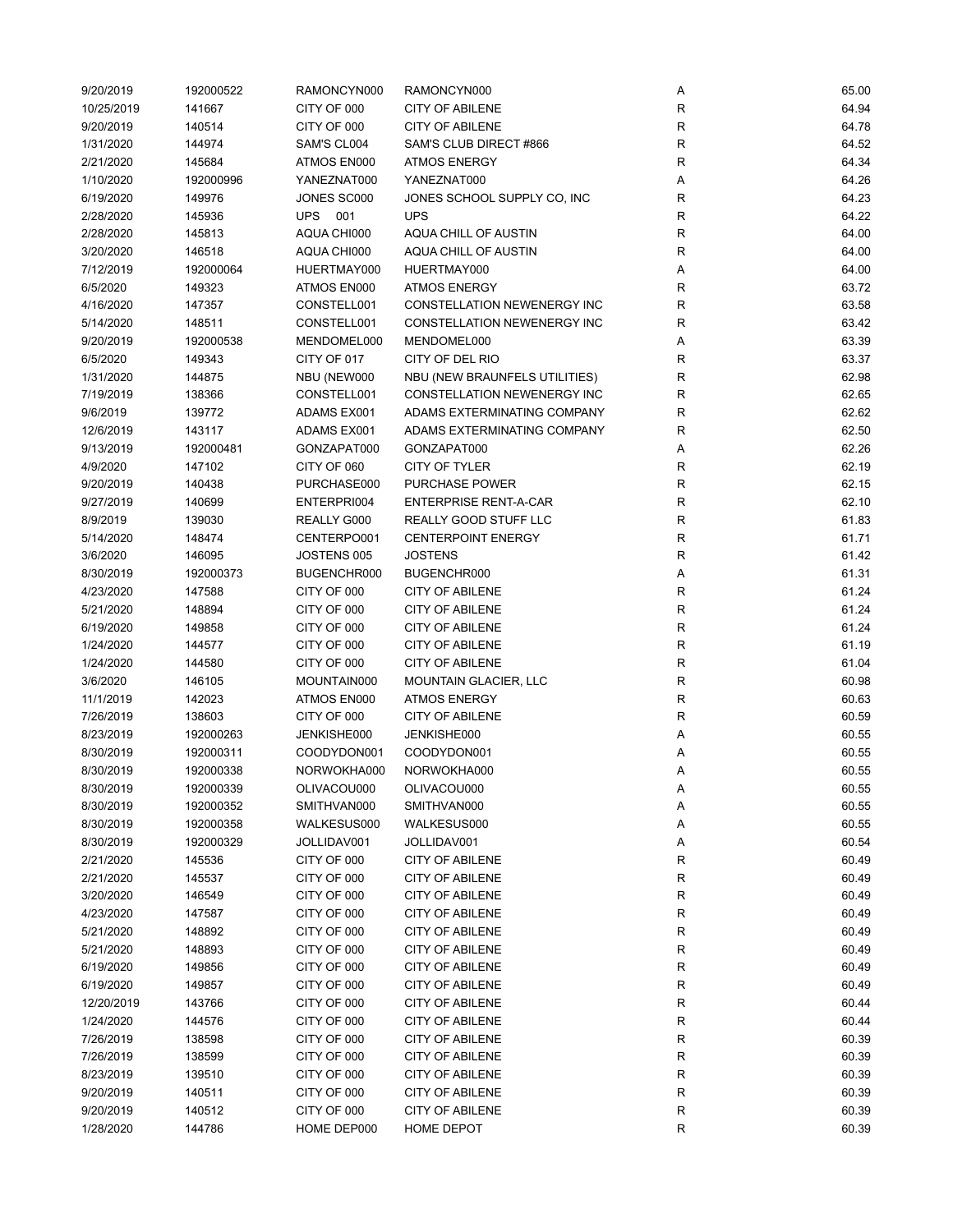| 11/15/2019 | 142613    | <b>UPS</b><br>001          | <b>UPS</b>                           | R            | 60.24 |
|------------|-----------|----------------------------|--------------------------------------|--------------|-------|
| 11/22/2019 | 142699    | CITY OF 000                | <b>CITY OF ABILENE</b>               | ${\sf R}$    | 60.24 |
| 2/21/2020  | 145733    | POND MYR000                | <b>MYRAS POND</b>                    | R            | 60.20 |
| 9/27/2019  | 140703    | GANDY'S 000                | <b>GANDY'S DAIRIES, INC</b>          | R            | 60.00 |
| 10/25/2019 | 141792    | <b>ACTION S000</b>         | ACTION SHRED OF TEXAS, LLC           | $\mathsf R$  | 60.00 |
| 10/25/2019 | 141666    | CITY OF 000                | <b>CITY OF ABILENE</b>               | R            | 59.74 |
| 12/6/2019  | 192000869 | VASQUDEN000                | VASQUDEN000                          | Α            | 59.63 |
| 7/26/2019  | 138600    | CITY OF 000                | <b>CITY OF ABILENE</b>               | $\mathsf R$  | 59.52 |
| 4/23/2020  | 147877    | TEACHERS002                | <b>TEACHERS PAY TEACHERS</b>         | R            | 59.50 |
| 5/7/2020   | 148271    | CONSTELL001                | CONSTELLATION NEWENERGY INC          | R            | 59.27 |
| 2/21/2020  | 145688    | CITY OF 000                | <b>CITY OF ABILENE</b>               | R            | 59.26 |
| 4/23/2020  | 147585    | CITY OF 000                | <b>CITY OF ABILENE</b>               | R            | 59.26 |
|            |           |                            |                                      |              | 59.21 |
| 12/20/2019 | 143764    | CITY OF 000                | <b>CITY OF ABILENE</b>               | R            |       |
| 3/20/2020  | 146513    | ABILENE 004                | ABILENE GOODWILL INDUSTRIES INC      | $\mathsf R$  | 59.02 |
| 6/19/2020  | 149822    | ATMOS EN000                | <b>ATMOS ENERGY</b>                  | R            | 59.02 |
| 11/22/2019 | 142702    | CITY OF 000                | <b>CITY OF ABILENE</b>               | R            | 59.01 |
| 8/30/2019  | 192000356 | VILLAFEL000                | VILLAFEL000                          | Α            | 58.97 |
| 9/20/2019  | 140510    | CITY OF 000                | <b>CITY OF ABILENE</b>               | R            | 58.71 |
| 9/20/2019  | 140515    | CITY OF 000                | <b>CITY OF ABILENE</b>               | R            | 58.71 |
| 12/20/2019 | 143584    | ATMOS EN000                | <b>ATMOS ENERGY</b>                  | $\mathsf R$  | 58.38 |
| 4/23/2020  | 147533    | ATMOS EN000                | <b>ATMOS ENERGY</b>                  | R            | 58.36 |
| 4/23/2020  | 147527    | ATMOS EN000                | <b>ATMOS ENERGY</b>                  | R            | 57.79 |
| 12/13/2019 | 143291    | E-THERAP001                | E-THERAPY LLC                        | $\mathsf{R}$ | 57.75 |
| 11/15/2019 | 142551    | ATMOS EN000                | <b>ATMOS ENERGY</b>                  | R            | 57.73 |
| 2/7/2020   | 145117    | SCHOOL S000                | <b>SCHOOL SPECIALTY</b>              | ${\sf R}$    | 57.68 |
| 12/20/2019 | 143666    | GANDY'S 000                | <b>GANDY'S DAIRIES, INC</b>          | $\mathsf R$  | 57.63 |
| 12/20/2019 | 192000915 | DOWNSSAR000                | DOWNSSAR000                          | Α            | 57.07 |
| 6/12/2020  | 149732    | ORIENTAL000                | ORIENTAL TRADING AND MINDWARE        | R            | 56.94 |
| 5/14/2020  | 148517    | CONSTELL001                | CONSTELLATION NEWENERGY INC          | R            | 56.56 |
| 12/6/2019  | 143045    | NASCO 000                  | <b>NASCO</b>                         | R            | 56.53 |
| 8/30/2019  | 192000322 | GONZALIL000                | GONZALIL000                          | Α            | 56.50 |
| 4/16/2020  | 147447    | THE CREA000                | THE CREATIVITY INSTITUTE             | R            | 56.40 |
| 10/4/2019  | 192000613 | SOREMBEA000                | SOREMBEA000                          | Α            | 56.38 |
| 1/31/2020  | 192001089 | SUH JOO000                 | SUH JOO000                           | Α            | 56.26 |
| 2/28/2020  | 192001191 | SUH JOO000                 | SUH JOO000                           | Α            | 56.26 |
| 11/1/2019  | 141883    | ATMOS EN000                | <b>ATMOS ENERGY</b>                  | R            | 56.22 |
| 8/30/2019  |           | BERRYCAT000                | BERRYCAT000                          | Α            | 56.12 |
|            | 192000307 |                            |                                      |              |       |
| 8/30/2019  | 192000363 | WORLTHEI000<br>ROYALLAW000 | WORLTHEI000                          | Α            | 56.07 |
| 7/26/2019  | 192000158 |                            | ROYALLAW000                          | Α            | 56.03 |
| 6/12/2020  | 149698    | EZ RIDER000                | <b>EZ RIDER</b>                      | R            | 56.00 |
| 11/8/2019  | 142286    | CENTERPO001                | <b>CENTERPOINT ENERGY</b>            | R            | 55.92 |
| 1/24/2020  | 144553    | AMAZON C000                | AMAZON CAPITAL SERVICES INC          | R            | 55.81 |
| 1/31/2020  | 144886    | PURCHASE000                | <b>PURCHASE POWER</b>                | R            | 55.60 |
| 3/6/2020   | 192001218 | GONZARUB002                | GONZARUB002                          | Α            | 55.60 |
| 2/7/2020   | 145201    | HARTFORD002                | THE HARTFORD                         | R            | 55.57 |
| 8/2/2019   | 138817    | DTK FACI001                | DTK FACILITY SERVICES LLC - SUPPLIES | R            | 55.49 |
| 1/10/2020  | 192001006 | STOCKASH000                | STOCKASH000                          | Α            | 55.31 |
| 7/9/2019   | 138058    | SUDDENLI001                | SUDDENLINK COMMUNICATIONS            | R            | 55.24 |
| 8/9/2019   | 139122    | SUDDENLI001                | SUDDENLINK COMMUNICATIONS            | R            | 55.24 |
| 10/4/2019  | 141087    | SUDDENLI001                | SUDDENLINK COMMUNICATIONS            | R            | 55.24 |
| 11/1/2019  | 141993    | SUDDENLI001                | <b>SUDDENLINK</b>                    | $\mathsf R$  | 55.24 |
| 11/22/2019 | 142814    | SUDDENLI001                | <b>SUDDENLINK</b>                    | $\mathsf R$  | 55.24 |
| 12/6/2019  | 143084    | SUDDENLI001                | <b>SUDDENLINK</b>                    | ${\sf R}$    | 55.24 |
| 1/17/2020  | 144416    | SUDDENLI001                | <b>SUDDENLINK</b>                    | R            | 55.24 |
| 2/14/2020  | 145391    | SUDDENLI000                | <b>SUDDENLINK</b>                    | R            | 55.24 |
| 3/6/2020   | 146232    | SUDDENLI000                | <b>SUDDENLINK</b>                    | R            | 55.19 |
| 4/9/2020   | 147269    | SUDDENLI000                | <b>SUDDENLINK</b>                    | R            | 55.19 |
| 5/14/2020  | 148753    | SUDDENLI000                | <b>SUDDENLINK</b>                    | R            | 55.19 |
| 6/5/2020   | 149573    | SUDDENLI000                | <b>SUDDENLINK</b>                    | R            | 55.19 |
|            |           |                            |                                      |              |       |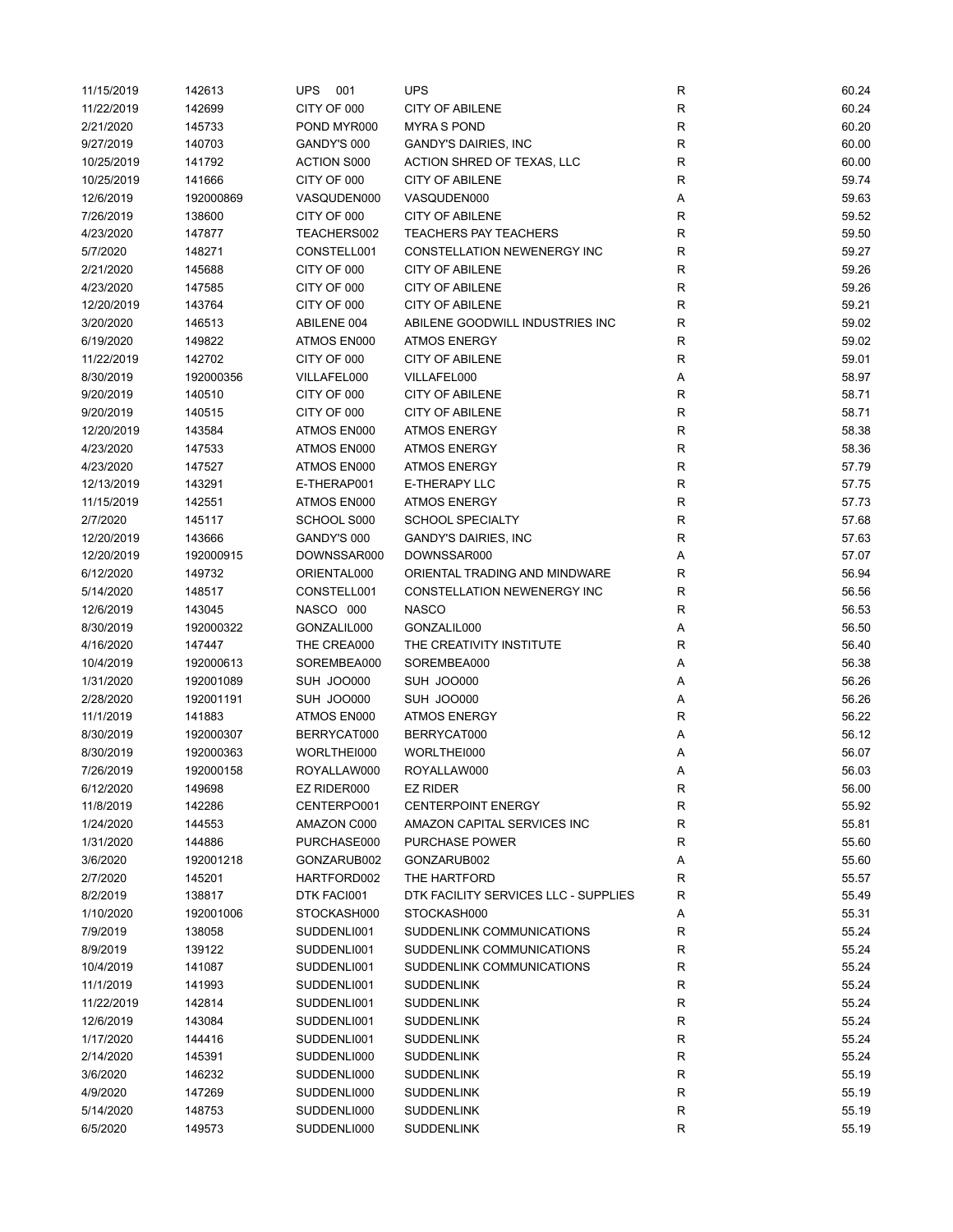| 1/31/2020  | 192001054 | ARANAJAC000        | ARANAJAC000                 | Α           | 54.90 |
|------------|-----------|--------------------|-----------------------------|-------------|-------|
| 7/12/2019  | 192000089 | VASQUCAR000        | VASQUCAR000                 | Α           | 54.71 |
| 10/4/2019  | 192000611 | SHEPPVAL000        | SHEPPVAL000                 | Α           | 54.62 |
| 2/21/2020  | 145689    | CITY OF 000        | <b>CITY OF ABILENE</b>      | R           | 54.57 |
| 3/20/2020  | 146553    | CITY OF 000        | <b>CITY OF ABILENE</b>      | R           | 54.57 |
| 4/23/2020  | 147591    | CITY OF 000        | <b>CITY OF ABILENE</b>      | R           | 54.57 |
| 5/21/2020  | 148897    | CITY OF 000        | <b>CITY OF ABILENE</b>      | ${\sf R}$   | 54.57 |
| 6/19/2020  | 149861    | CITY OF 000        | <b>CITY OF ABILENE</b>      | R           | 54.57 |
| 8/23/2019  | 139514    | CITY OF 000        | <b>CITY OF ABILENE</b>      | R           | 54.52 |
| 9/20/2019  | 140516    | CITY OF 000        | <b>CITY OF ABILENE</b>      | R           | 54.52 |
| 12/20/2019 | 143770    | CITY OF 000        | <b>CITY OF ABILENE</b>      | R           | 54.52 |
|            |           | CITY OF 000        | <b>CITY OF ABILENE</b>      | R           | 54.32 |
| 11/22/2019 | 142703    |                    | QUINTCRY000                 |             |       |
| 8/30/2019  | 192000343 | QUINTCRY000        |                             | Α           | 54.26 |
| 4/16/2020  | 147358    | CONSTELL001        | CONSTELLATION NEWENERGY INC | R           | 54.21 |
| 5/14/2020  | 148735    | SOUTHERN006        | SOUTHERN FLORAL COMPANY     | R           | 54.16 |
| 8/2/2019   | 192000177 | ROYALLAW000        | ROYALLAW000                 | Α           | 54.08 |
| 2/28/2020  | 145815    | ARLINGTO001        | <b>ARLINGTON ISD</b>        | R           | 54.00 |
| 10/25/2019 | 141670    | CITY OF 000        | <b>CITY OF ABILENE</b>      | R           | 53.82 |
| 5/7/2020   | 148244    | CENTERPO000        | <b>CENTERPOINT ENERGY</b>   | ${\sf R}$   | 53.52 |
| 12/20/2019 | 143697    | POND MYR000        | <b>MYRAS POND</b>           | R           | 53.00 |
| 4/2/2020   | 147030    | TIME WAR004        | TIME WARNER CABLE           | $\mathsf R$ | 52.80 |
| 2/21/2020  | 145535    | CITY OF 000        | <b>CITY OF ABILENE</b>      | ${\sf R}$   | 52.74 |
| 3/20/2020  | 146547    | CITY OF 000        | <b>CITY OF ABILENE</b>      | R           | 52.74 |
| 3/20/2020  | 146552    | CITY OF 000        | <b>CITY OF ABILENE</b>      | ${\sf R}$   | 52.74 |
| 4/23/2020  | 147590    | CITY OF 000        | <b>CITY OF ABILENE</b>      | ${\sf R}$   | 52.74 |
| 5/21/2020  | 148891    | CITY OF 000        | <b>CITY OF ABILENE</b>      | R           | 52.74 |
| 5/21/2020  | 148895    | CITY OF 000        | <b>CITY OF ABILENE</b>      | ${\sf R}$   | 52.74 |
| 5/21/2020  | 148896    | CITY OF 000        | <b>CITY OF ABILENE</b>      | ${\sf R}$   | 52.74 |
| 6/19/2020  | 149855    | CITY OF 000        | <b>CITY OF ABILENE</b>      | R           | 52.74 |
| 6/19/2020  | 149859    | CITY OF 000        | <b>CITY OF ABILENE</b>      | R           | 52.74 |
| 6/19/2020  | 149860    | CITY OF 000        | <b>CITY OF ABILENE</b>      | $\mathsf R$ | 52.74 |
| 12/20/2019 | 143769    | CITY OF 000        | <b>CITY OF ABILENE</b>      | $\mathsf R$ | 52.69 |
| 1/24/2020  | 144574    | CITY OF 000        | <b>CITY OF ABILENE</b>      | R           | 52.69 |
| 1/24/2020  | 144579    | CITY OF 000        | <b>CITY OF ABILENE</b>      | R           | 52.69 |
| 7/26/2019  | 138597    | CITY OF 000        | <b>CITY OF ABILENE</b>      | ${\sf R}$   | 52.64 |
| 7/26/2019  |           | CITY OF 000        | <b>CITY OF ABILENE</b>      | $\mathsf R$ | 52.64 |
|            | 138601    |                    |                             |             |       |
| 7/26/2019  | 138602    | CITY OF 000        | <b>CITY OF ABILENE</b>      | ${\sf R}$   | 52.64 |
| 8/23/2019  | 139508    | CITY OF 000        | <b>CITY OF ABILENE</b>      | ${\sf R}$   | 52.64 |
| 8/23/2019  | 139512    | CITY OF 000        | <b>CITY OF ABILENE</b>      | R           | 52.64 |
| 8/23/2019  | 139513    | CITY OF 000        | <b>CITY OF ABILENE</b>      | R           | 52.64 |
| 11/22/2019 | 142697    | CITY OF 000        | <b>CITY OF ABILENE</b>      | R           | 52.49 |
| 7/19/2019  | 192000126 | LONGOMAR001        | LONGOMAR001                 | Α           | 52.39 |
| 5/14/2020  | 148512    | CONSTELL001        | CONSTELLATION NEWENERGY INC | R           | 52.12 |
| 8/2/2019   | 138879    | TEXAS GA000        | <b>TEXAS GAS SERVICE</b>    | R           | 52.07 |
| 8/30/2019  | 139668    | TEXAS GA000        | <b>TEXAS GAS SERVICE</b>    | R           | 52.07 |
| 10/4/2019  | 140979    | <b>TEXAS GA000</b> | <b>TEXAS GAS SERVICE</b>    | $\mathsf R$ | 52.07 |
| 10/25/2019 | 141853    | TEXAS GA000        | <b>TEXAS GAS SERVICE</b>    | $\mathsf R$ | 52.07 |
| 6/26/2020  | 150328    | TEXAS GA000        | <b>TEXAS GAS SERVICE</b>    | R           | 52.07 |
| 10/25/2019 | 141664    | CITY OF 000        | <b>CITY OF ABILENE</b>      | $\mathsf R$ | 51.99 |
| 10/25/2019 | 141669    | CITY OF 000        | <b>CITY OF ABILENE</b>      | R           | 51.99 |
| 12/13/2019 | 143364    | SCHOOL H000        | SCHOOL HEALTH CORPORATION   | R           | 51.81 |
| 8/23/2019  | 192000302 | TOVIAVIR000        | TOVIAVIR000                 | Α           | 51.62 |
| 5/28/2020  | 149109    | ATMOS EN000        | <b>ATMOS ENERGY</b>         | R           | 51.26 |
| 3/20/2020  | 146573    | CONSTELL001        | CONSTELLATION NEWENERGY INC | R           | 50.99 |
| 8/16/2019  | 139292    | ATMOS EN000        | <b>ATMOS ENERGY</b>         | R           | 50.79 |
| 8/2/2019   | 138779    | ATMOS EN000        | <b>ATMOS ENERGY</b>         | R           | 50.73 |
| 9/6/2019   | 139787    | ATMOS EN000        | <b>ATMOS ENERGY</b>         | $\mathsf R$ | 50.51 |
| 10/4/2019  | 140860    | ATMOS EN000        | <b>ATMOS ENERGY</b>         | ${\sf R}$   | 50.51 |
| 3/13/2020  | 146421    | UPS<br>001         | <b>UPS</b>                  | R           | 50.51 |
|            |           |                    |                             |             |       |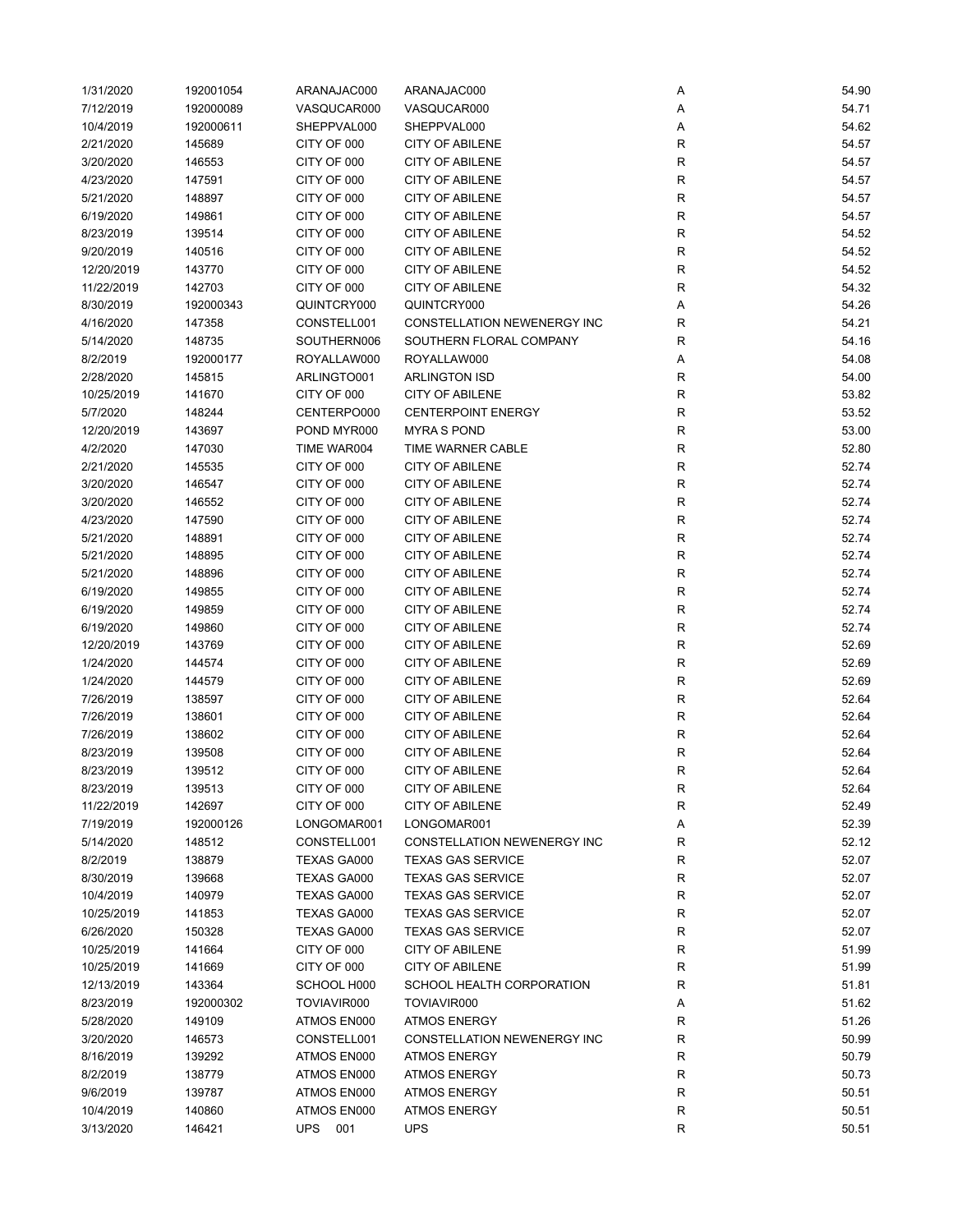| 12/3/2019  | 142974    | CONSTELL001    | CONSTELLATION NEWENERGY INC               | R            | 50.08 |
|------------|-----------|----------------|-------------------------------------------|--------------|-------|
| 10/18/2019 | 141551    | ATMOS EN000    | <b>ATMOS ENERGY</b>                       | R            | 50.02 |
| 5/21/2020  | 148861    | ATMOS EN000    | <b>ATMOS ENERGY</b>                       | $\mathsf{R}$ | 50.02 |
| 6/19/2020  | 149819    | ATMOS EN000    | <b>ATMOS ENERGY</b>                       | $\mathsf{R}$ | 50.02 |
| 11/8/2019  | 142272    | YOUR GRA000    | YOUR GRAD SHOP LLC                        | $\mathsf{R}$ | 50.00 |
| 6/5/2020   | 149302    | ALAMO CO000    | ALAMO COLLEGES DISTRICT                   | $\mathsf{R}$ | 50.00 |
| 6/5/2020   | 149303    | ALL ABOU001    | ALL ABOUT SPORTS                          | $\mathsf{R}$ | 49.99 |
| 10/25/2019 | 141800    | ATMOS EN000    | <b>ATMOS ENERGY</b>                       | $\mathsf{R}$ | 49.97 |
| 10/18/2019 | 141555    | ATMOS EN000    | <b>ATMOS ENERGY</b>                       | $\mathsf{R}$ | 49.38 |
|            |           |                |                                           | $\mathsf{R}$ | 49.38 |
| 5/21/2020  | 148867    | ATMOS EN000    | <b>ATMOS ENERGY</b>                       | $\mathsf{R}$ |       |
| 10/18/2019 | 141357    | CONSTELL001    | CONSTELLATION NEWENERGY INC               |              | 49.01 |
| 3/6/2020   | 146016    | 1800 PLU001    | 1800 PLUMBER OF TEXAS PAN HANDLE          | $\mathsf{R}$ | 49.00 |
| 1/24/2020  | 144654    | SCHOOL S000    | <b>SCHOOL SPECIALTY</b>                   | $\mathsf{R}$ | 48.62 |
| 6/19/2020  | 149812    | AQUAONE 000    | AQUAONE INC                               | $\mathsf{R}$ | 48.48 |
| 5/7/2020   | 148261    | CITY OF 060    | CITY OF TYLER                             | $\mathsf{R}$ | 48.40 |
| 12/20/2019 | 143622    | CONSTELL001    | CONSTELLATION NEWENERGY INC               | $\mathsf{R}$ | 48.28 |
| 12/13/2019 | 143513    | MOUNTAIN000    | <b>MOUNTAIN GLACIER, LLC</b>              | R            | 48.23 |
| 7/19/2019  | 192000099 | FRANCHIL000    | FRANCHIL000                               | Α            | 48.21 |
| 10/4/2019  | 140914    | ENTERPRI004    | <b>ENTERPRISE RENT-A-CAR</b>              | $\mathsf{R}$ | 48.00 |
| 3/6/2020   | 192001231 | GONZAROS000    | GONZAROS000                               | Α            | 47.84 |
| 11/15/2019 | 142420    | CONSTELL001    | CONSTELLATION NEWENERGY INC               | R            | 47.72 |
| 2/21/2020  | 145659    | <b>UPS 001</b> | <b>UPS</b>                                | $\mathsf{R}$ | 47.66 |
| 8/2/2019   | 138778    | ATMOS EN000    | <b>ATMOS ENERGY</b>                       | $\mathsf{R}$ | 47.42 |
| 8/23/2019  | 139501    | ATMOS EN000    | <b>ATMOS ENERGY</b>                       | $\mathsf{R}$ | 47.23 |
| 9/13/2019  | 192000506 | WRENTDAN000    | WRENTDAN000                               | Α            | 47.12 |
| 7/12/2019  | 192000076 | ORTIZCLA000    | ORTIZCLA000                               | Α            | 47.10 |
| 7/26/2019  | 138585    | ATMOS EN000    | <b>ATMOS ENERGY</b>                       | $\mathsf{R}$ | 46.88 |
| 1/24/2020  | 144689    | <b>UPS 001</b> | <b>UPS</b>                                | $\mathsf{R}$ | 46.87 |
| 8/30/2019  | 139700    | ATMOS EN000    | <b>ATMOS ENERGY</b>                       | ${\sf R}$    | 46.83 |
| 10/11/2019 | 141126    | ATMOS EN000    | <b>ATMOS ENERGY</b>                       | $\mathsf{R}$ | 46.83 |
|            |           |                |                                           |              |       |
| 7/19/2019  | 138334    | ATMOS EN000    | <b>ATMOS ENERGY</b>                       | $\mathsf{R}$ | 46.79 |
| 9/27/2019  | 140651    | ATMOS EN000    | <b>ATMOS ENERGY</b>                       | $\mathsf{R}$ | 46.74 |
| 8/30/2019  | 139696    | ATMOS EN000    | <b>ATMOS ENERGY</b>                       | $\mathsf{R}$ | 46.59 |
| 9/27/2019  | 140649    | ATMOS EN000    | <b>ATMOS ENERGY</b>                       | R            | 46.58 |
| 6/12/2020  | 149642    | ABC HOME001    | ABC HOME & COMMERCIAL SERVICES OF AUS R   |              | 46.36 |
| 10/18/2019 | 141476    | <b>UPS 001</b> | <b>UPS</b>                                | R            | 46.35 |
| 8/23/2019  | 139473    | SCHOOL H000    | SCHOOL HEALTH CORPORATION                 | R            | 46.33 |
| 7/19/2019  | 138337    | ATMOS EN000    | <b>ATMOS ENERGY</b>                       | $\mathsf{R}$ | 46.26 |
| 11/1/2019  | 141920    | CONSTELL001    | CONSTELLATION NEWENERGY INC               | R            | 46.22 |
| 8/16/2019  | 139294    | ATMOS EN000    | <b>ATMOS ENERGY</b>                       | R            | 46.19 |
| 9/20/2019  | 140506    | ATMOS EN000    | <b>ATMOS ENERGY</b>                       | $\mathsf{R}$ | 46.19 |
| 9/20/2019  | 140306    | CONSTELL001    | CONSTELLATION NEWENERGY INC               | $\mathsf{R}$ | 46.14 |
| 9/27/2019  | 140753    | THE LINC000    | THE LINCOLN NATIONAL LIFE INSURANCE CON R |              | 46.14 |
| 7/19/2019  | 138475    | ABILENE 004    | ABILENE GOODWILL INDUSTRIES INC           | R            | 46.04 |
| 9/6/2019   | 192000433 | GALVABER000    | GALVABER000                               | Α            | 46.02 |
| 12/6/2019  | 143151    | CONSTELL001    | CONSTELLATION NEWENERGY INC               | R            | 45.98 |
| 1/10/2020  | 192000985 | LOPEZALL000    | LOPEZALL000                               | Α            | 45.92 |
| 10/4/2019  | 140991    | <b>UPS 001</b> | <b>UPS</b>                                | R            | 45.82 |
| 1/3/2020   | 143980    | CONSTELL001    | CONSTELLATION NEWENERGY INC               | $\mathsf{R}$ | 45.77 |
| 6/5/2020   | 149366    | CONSTELL001    | <b>CONSTELLATION NEWENERGY INC</b>        | R            | 45.76 |
| 2/7/2020   | 145045    | CONSTELL001    | CONSTELLATION NEWENERGY INC               | R            | 45.75 |
| 3/6/2020   | 146175    | CONSTELL001    | CONSTELLATION NEWENERGY INC               | $\mathsf{R}$ | 45.67 |
| 5/7/2020   |           | CONSTELL001    | CONSTELLATION NEWENERGY INC               | $\mathsf{R}$ | 45.67 |
|            | 148272    |                | CONSTELLATION NEWENERGY INC               | R            |       |
| 4/9/2020   | 147125    | CONSTELL001    |                                           |              | 45.26 |
| 12/20/2019 | 192000910 | CHRISSAV000    | CHRISSAV000                               | Α            | 45.01 |
| 2/21/2020  | 145628    | PEARSON 004    | PEARSON CLINICAL ASSESSMENT               | R            | 45.00 |
| 3/20/2020  | 192001265 | MCKINDEB000    | DEBORAH E MCKINNEY                        | Α            | 44.91 |
| 10/4/2019  | 140897    | CONSTELL001    | CONSTELLATION NEWENERGY INC               | R            | 44.74 |
| 1/31/2020  | 144872    | MOUNTAIN000    | <b>MOUNTAIN GLACIER, LLC</b>              | R            | 44.73 |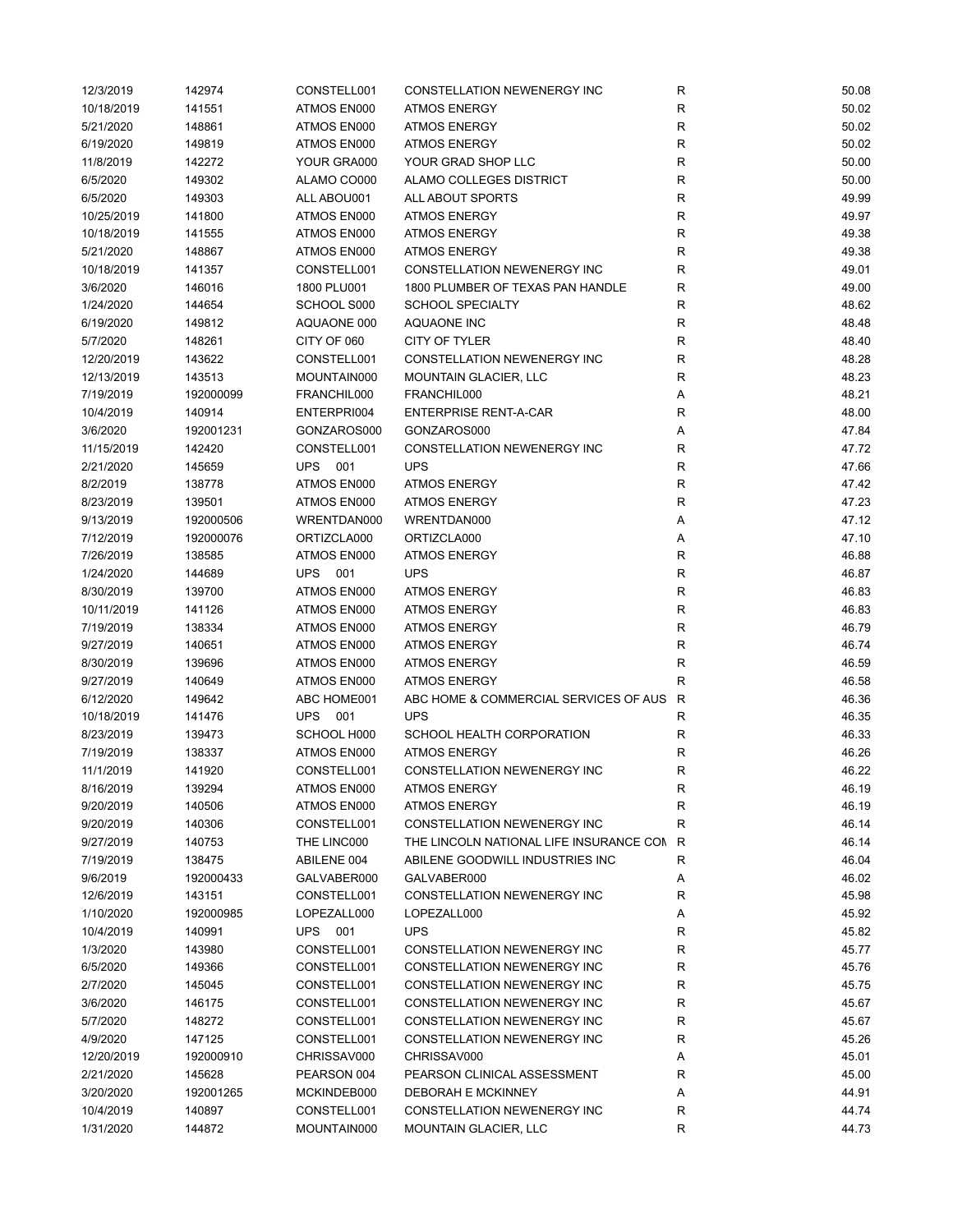| 8/23/2019  | 192000261 | HAMILKRI000        | HAMILKRI000                               | Α            | 44.56 |
|------------|-----------|--------------------|-------------------------------------------|--------------|-------|
| 3/6/2020   | 146144    | <b>UPS</b><br>001  | <b>UPS</b>                                | R            | 44.37 |
| 8/23/2019  | 192000277 | SALIMCLA000        | SALIMCLA000                               | Α            | 44.37 |
| 10/11/2019 | 141140    | CENTERPO001        | <b>CENTERPOINT ENERGY</b>                 | R            | 44.32 |
| 2/21/2020  | 145557    | CONSTELL001        | CONSTELLATION NEWENERGY INC               | $\mathsf R$  | 44.26 |
| 8/23/2019  | 139396    | CDW GOVE000        | CDW GOVERNMENT, INC                       | R            | 44.03 |
| 8/23/2019  | 192000265 | LOPEZJUL000        | LOPEZJUL000                               | Α            | 44.00 |
| 5/14/2020  | 148513    | CONSTELL001        | CONSTELLATION NEWENERGY INC               | R            | 43.98 |
| 7/12/2019  | 138207    | CENTERPO001        | <b>CENTERPOINT ENERGY</b>                 | R            | 43.88 |
| 7/26/2019  | 138584    | ATMOS EN000        | <b>ATMOS ENERGY</b>                       | R            | 43.42 |
| 12/6/2019  | 192000873 | SHEPPVAL000        | SHEPPVAL000                               | Α            | 43.42 |
|            |           | CENTERPO001        | <b>CENTERPOINT ENERGY</b>                 | R            | 43.39 |
| 8/16/2019  | 139167    |                    |                                           |              |       |
| 9/13/2019  | 140019    | CENTERPO001        | <b>CENTERPOINT ENERGY</b>                 | $\mathsf R$  | 43.35 |
| 6/12/2020  | 149665    | CENTERPO001        | <b>CENTERPOINT ENERGY</b>                 | $\mathsf R$  | 43.35 |
| 6/26/2020  | 192001444 | ZUNIGPAU000        | ZUNIGPAU000                               | Α            | 43.30 |
| 11/22/2019 | 142741    | ENTERPRI004        | <b>ENTERPRISE RENT-A-CAR</b>              | R            | 43.29 |
| 1/17/2020  | 144502    | CONSTELL001        | CONSTELLATION NEWENERGY INC               | R            | 43.17 |
| 8/23/2019  | 192000256 | EAST YVE000        | EAST YVE000                               | Α            | 43.12 |
| 7/19/2019  | 138488    | CITY OF 017        | CITY OF DEL RIO                           | R            | 43.10 |
| 8/23/2019  | 139401    | CITY OF 017        | CITY OF DEL RIO                           | $\mathsf R$  | 43.10 |
| 9/27/2019  | 140796    | CITY OF 017        | CITY OF DEL RIO                           | R            | 43.10 |
| 11/22/2019 | 142865    | CITY OF 017        | CITY OF DEL RIO                           | R            | 43.10 |
| 12/20/2019 | 143604    | CITY OF 017        | CITY OF DEL RIO                           | $\mathsf{R}$ | 43.10 |
| 2/14/2020  | 145271    | CITY OF 017        | CITY OF DEL RIO                           | R            | 43.10 |
| 3/13/2020  | 146288    | CITY OF 017        | CITY OF DEL RIO                           | ${\sf R}$    | 43.10 |
| 4/2/2020   | 146938    | CITY OF 017        | CITY OF DEL RIO                           | $\mathsf R$  | 43.10 |
| 5/7/2020   | 148256    | CITY OF 017        | CITY OF DEL RIO                           | $\mathsf R$  | 43.10 |
| 6/5/2020   | 149344    | CITY OF 017        | CITY OF DEL RIO                           | $\mathsf R$  | 43.10 |
| 8/9/2019   | 138974    | CONSTELL001        | CONSTELLATION NEWENERGY INC               | R            | 43.07 |
| 8/30/2019  | 192000304 | ATHERMAR000        | ATHERMAR000                               | Α            | 42.83 |
| 9/20/2019  | 140505    | ATMOS EN000        | <b>ATMOS ENERGY</b>                       | R            | 42.79 |
| 9/6/2019   | 139813    | CONSTELL001        | CONSTELLATION NEWENERGY INC               | R            | 42.78 |
| 6/26/2020  | 150344    | ATMOS EN000        | <b>ATMOS ENERGY</b>                       | R            | 42.74 |
|            |           |                    |                                           | Α            |       |
| 7/26/2019  | 192000156 | BUSBYKAR000        | BUSBYKAR000                               |              | 42.69 |
| 12/13/2019 | 143369    | SPECIALI000        | SPECIALIZED ASSESSMENT & CONSULTING, LI R |              | 42.50 |
| 9/27/2019  | 192000583 | COODYDON001        | COODYDON001                               | Α            | 42.33 |
| 10/25/2019 | 141831    | MOUNTAIN000        | <b>MOUNTAIN GLACIER, LLC</b>              | R            | 42.24 |
| 2/7/2020   | 192001094 | BLUNDKEN000        | BLUNDKEN000                               | Α            | 42.08 |
| 2/21/2020  | 145512    | A SIGN 0000        | A SIGN OF QUALITY                         | R            | 42.00 |
| 12/20/2019 | 192000957 | STEINCRA000        | STEINCRA000                               | Α            | 42.00 |
| 2/28/2020  | 145848    | CPS ENER000        | <b>CPS ENERGY</b>                         | R            | 41.27 |
| 8/30/2019  | 192000323 | HANDYTAY000        | HANDYTAY000                               | Α            | 41.12 |
| 11/22/2019 | 142882    | CPS ENER000        | <b>CPS ENERGY</b>                         | R            | 40.82 |
| 2/21/2020  | 192001149 | GONZALIL000        | GONZALIL000                               | Α            | 40.76 |
| 7/12/2019  | 138273    | SPARKLET000        | SPARKLETTS AND SIERRA SPRINGS             | R            | 40.72 |
| 8/30/2019  | 192000345 | REYESELI000        | REYESELI000                               | Α            | 40.70 |
| 7/12/2019  | 192000058 | CAMARELI000        | CAMARELI000                               | Α            | 40.65 |
| 6/26/2020  | 150305    | PURCHASE000        | PURCHASE POWER                            | R            | 40.20 |
| 1/3/2020   | 192000969 | MARTIONY000        | MARTIONY000                               | Α            | 40.02 |
| 10/25/2019 | 141757    | SCHOOL H000        | SCHOOL HEALTH CORPORATION                 | R            | 40.01 |
| 7/12/2019  | 138070    | BALCONES000        | <b>BALCONES RECYCLING, INC</b>            | $\mathsf R$  | 40.00 |
| 8/16/2019  | 139158    | BALCONES000        | <b>BALCONES RECYCLING, INC</b>            | $\mathsf R$  | 40.00 |
| 9/13/2019  | 140010    | BALCONES000        | <b>BALCONES RECYCLING, INC</b>            | R            | 40.00 |
| 10/11/2019 | 141128    | BALCONES000        | BALCONES RECYCLING, INC                   | R            | 40.00 |
| 10/18/2019 | 141337    | <b>BIO-OPS 000</b> | <b>BIO-OPS LLC</b>                        | R            | 40.00 |
| 12/6/2019  | 143006    | BALCONES000        | <b>BALCONES RECYCLING, INC</b>            | R            | 40.00 |
| 12/6/2019  | 143059    | REGION 2000        | REGION 20 EDUC SERV CENTER                | R            | 40.00 |
| 12/6/2019  | 143063    | SAM'S CL003        | SAM'S CLUB DIRECT #864                    | R            | 40.00 |
|            |           |                    |                                           |              |       |
| 12/13/2019 | 143246    | BALCONES000        | BALCONES RECYCLING, INC                   | R            | 40.00 |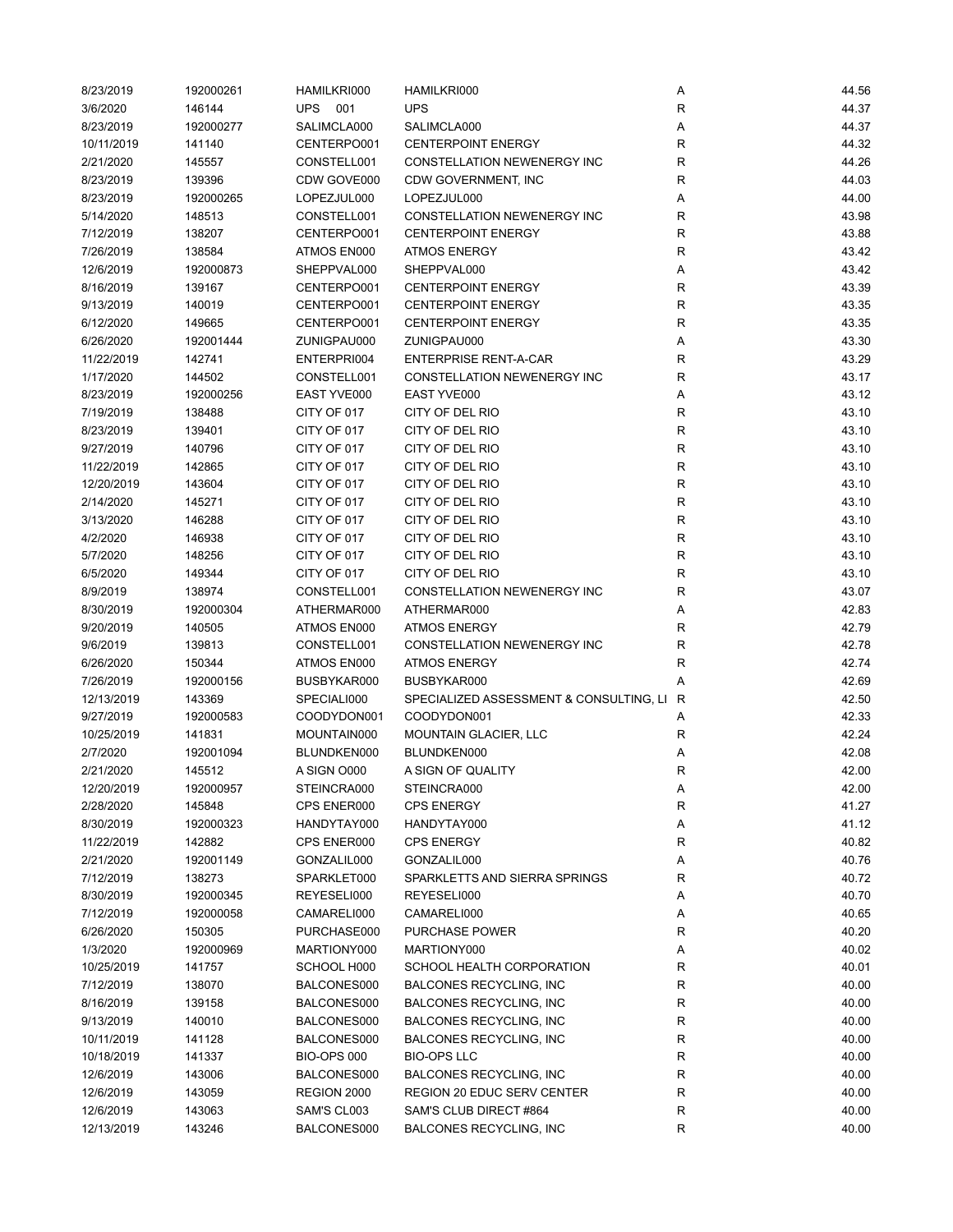| 1/17/2020  | 144315    | BALCONES000        | <b>BALCONES RECYCLING, INC</b>          | ${\sf R}$        | 40.00 |
|------------|-----------|--------------------|-----------------------------------------|------------------|-------|
| 2/14/2020  | 145258    | BALCONES000        | <b>BALCONES RECYCLING, INC</b>          | R                | 40.00 |
| 3/6/2020   | 146164    | BALCONES000        | BALCONES RECYCLING, INC                 | R                | 40.00 |
| 3/25/2020  | 146788    | <b>BIO-OPS 000</b> | <b>BIO-OPS LLC</b>                      | R                | 40.00 |
| 4/9/2020   | 147082    | BALCONES000        | BALCONES RECYCLING, INC                 | R                | 40.00 |
| 5/14/2020  | 148433    | BALCONES000        | <b>BALCONES RECYCLING, INC</b>          | R                | 40.00 |
| 6/5/2020   | 149324    | BALCONES000        | <b>BALCONES RECYCLING, INC</b>          | R                | 40.00 |
| 1/17/2020  | 192001018 | GARCIEUT000        | GARCIEUT000                             | Α                | 39.96 |
| 4/23/2020  | 192001307 | LONG KAC000        | LONG KAC000                             | Α                | 39.79 |
| 3/20/2020  | 192001263 | KELLYWIL001        | <b>WILLIAM C KELLY</b>                  |                  | 39.10 |
|            |           |                    |                                         | Α<br>$\mathsf R$ |       |
| 11/22/2019 | 142920    | PRICE'S 000        | PRICE'S CREAMERIES                      |                  | 39.06 |
| 9/13/2019  | 192000492 | OLIVAJON001        | OLIVAJON001                             | Α                | 38.98 |
| 2/14/2020  | 145300    | E-THERAP001        | <b>E-THERAPY LLC</b>                    | ${\sf R}$        | 38.50 |
| 8/16/2019  | 139304    | CITY OF 070        | <b>CITY OF EDINBURG</b>                 | R                | 38.35 |
| 4/30/2020  | 148181    | UPS<br>001         | <b>UPS</b>                              | R                | 38.15 |
| 1/31/2020  | 192001093 | WHITESTE000        | WHITESTE000                             | Α                | 37.91 |
| 1/10/2020  | 144241    | PURCHASE000        | <b>PURCHASE POWER</b>                   | R                | 37.79 |
| 5/28/2020  | 149242    | PURCHASE000        | <b>PURCHASE POWER</b>                   | R                | 37.20 |
| 9/6/2019   | 192000442 | LONGOMAR001        | LONGOMAR001                             | Α                | 36.88 |
| 6/5/2020   | 149583    | TEXAS GA000        | <b>TEXAS GAS SERVICE</b>                | $\mathsf R$      | 36.76 |
| 2/21/2020  | 192001163 | ZAMORNOR000        | ZAMORNOR000                             | Α                | 36.75 |
| 5/14/2020  | 148409    | AMAZON C000        | AMAZON CAPITAL SERVICES INC             | R                | 36.64 |
| 1/10/2020  | 144037    | AQUAONE 000        | AQUAONE INC                             | R                | 36.55 |
| 8/23/2019  | 139400    | CITY OF 017        | CITY OF DEL RIO                         | R                | 36.51 |
| 5/7/2020   | 148255    | CITY OF 017        | CITY OF DEL RIO                         | R                | 36.51 |
| 7/12/2019  | 138212    | CITY OF 060        | CITY OF TYLER                           | R                | 36.45 |
| 8/16/2019  | 139178    | CITY OF 060        | CITY OF TYLER                           | R                | 36.45 |
| 9/13/2019  | 140031    | CITY OF 060        | CITY OF TYLER                           | $\mathsf R$      | 36.45 |
| 8/30/2019  | 192000413 | SWAN JEA000        | SWAN JEA000                             | Α                | 36.20 |
| 5/7/2020   | 192001324 | MORALOSV001        | MORALOSV001                             | Α                | 36.07 |
| 6/5/2020   | 149448    | JOSTENS 002        | <b>JOSTENS OF ABILENE</b>               | R                | 35.31 |
|            |           |                    | AQUAONE INC                             | R                |       |
| 12/20/2019 | 143567    | AQUAONE 000        |                                         |                  | 35.10 |
| 7/12/2019  | 138194    | AQUAONE 000        | AQUAONE INC                             | R                | 35.00 |
| 8/16/2019  | 139283    | AQUAONE 000        | AQUAONE INC                             | R                | 35.00 |
| 12/13/2019 | 143273    | COMPASS 005        | <b>COMPASS RECYCLING &amp; DISPOSAL</b> | R                | 35.00 |
| 4/23/2020  | 147522    | AQUAONE 000        | AQUAONE INC                             | R                | 35.00 |
| 5/21/2020  | 148849    | AQUAONE 000        | AQUAONE INC                             | R                | 35.00 |
| 11/8/2019  | 142208    | PRICE'S 000        | PRICE'S CREAMERIES                      | $\mathsf R$      | 34.70 |
| 5/1/2020   | 201900366 | TEXAS WO001        | TEXAS WO001                             | V                | 34.68 |
| 12/20/2019 | 143804    | CPS ENER000        | <b>CPS ENERGY</b>                       | R                | 33.92 |
| 9/6/2019   | 139844    | GANDY'S 000        | <b>GANDY'S DAIRIES, INC</b>             | R                | 33.90 |
| 10/4/2019  | 141041    | GANDY'S 000        | <b>GANDY'S DAIRIES, INC</b>             | R                | 33.90 |
| 11/1/2019  | 142047    | GANDY'S 000        | <b>GANDY'S DAIRIES, INC</b>             | R                | 33.90 |
| 11/15/2019 | 142456    | GANDY'S 000        | <b>GANDY'S DAIRIES, INC</b>             | R                | 33.90 |
| 12/13/2019 | 143302    | GANDY'S 000        | GANDY'S DAIRIES, INC                    | R                | 33.90 |
| 1/24/2020  | 144620    | GANDY'S 000        | <b>GANDY'S DAIRIES, INC</b>             | R                | 33.90 |
| 2/14/2020  | 145316    | GANDY'S 000        | <b>GANDY'S DAIRIES, INC</b>             | R                | 33.90 |
| 2/21/2020  | 145594    | GANDY'S 000        | GANDY'S DAIRIES, INC                    | R                | 33.90 |
| 2/28/2020  | 145866    | GANDY'S 000        | <b>GANDY'S DAIRIES, INC</b>             | R                | 33.90 |
| 4/16/2020  | 147355    | CONSTELL001        | CONSTELLATION NEWENERGY INC             | R                | 33.58 |
| 7/19/2019  | 138344    | BRACKETT000        | <b>BRACKETT &amp; ELLIS</b>             | R                | 33.13 |
| 5/28/2020  | 149096    | AMAZON C000        | AMAZON CAPITAL SERVICES INC             | R                | 32.96 |
| 6/26/2020  | 150326    | TEXAS FI001        | <b>TEXAS FIRE ALARM, INC</b>            | R                | 32.95 |
| 2/7/2020   | 192001105 | TORUNCRU000        | TORUNCRU000                             | Α                | 32.90 |
|            |           |                    |                                         |                  |       |
| 9/13/2019  | 140141    | UPS 001            | <b>UPS</b>                              | R                | 32.80 |
| 3/6/2020   | 146215    | <b>PRO-ED 1000</b> | PRO-ED INC                              | R                | 32.72 |
| 6/19/2020  | 149898    | CONSTELL001        | CONSTELLATION NEWENERGY INC             | R                | 32.53 |
| 8/23/2019  | 139533    | GANDY'S 000        | <b>GANDY'S DAIRIES, INC</b>             | R                | 32.45 |
| 9/13/2019  | 140107    | RIGHTEOU000        | RIGHTEOUS BBQ                           | R                | 32.16 |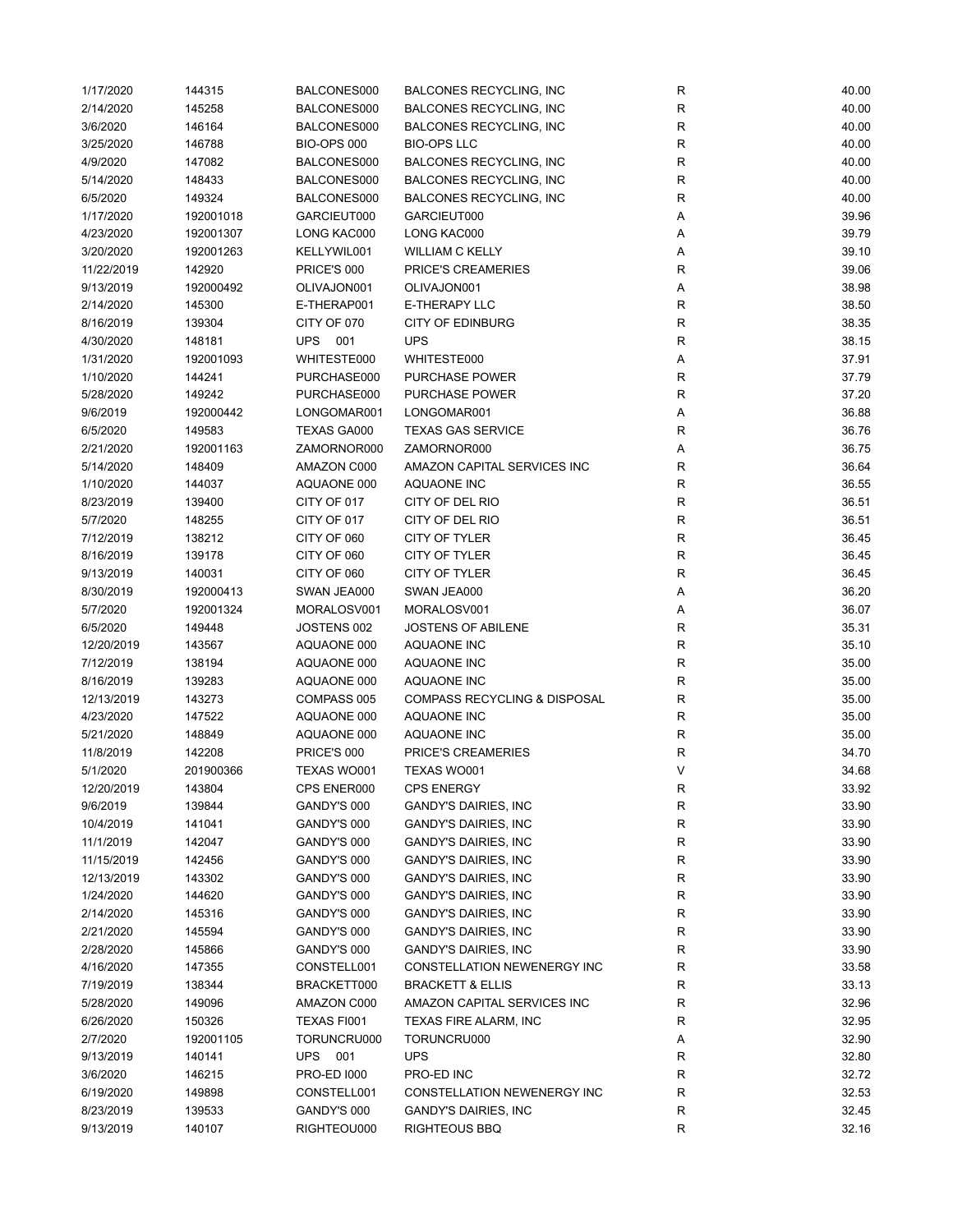| 2/21/2020  | 145513    | ABILENE 004        | ABILENE GOODWILL INDUSTRIES INC    | R            | 32.13 |
|------------|-----------|--------------------|------------------------------------|--------------|-------|
| 7/19/2019  | 138405    | GLOBAL A002        | <b>GLOBAL ALARM SYSTEMS</b>        | R            | 32.00 |
| 8/16/2019  | 139221    | GLOBAL A002        | <b>GLOBAL ALARM SYSTEMS</b>        | $\mathsf{R}$ | 32.00 |
| 9/20/2019  | 140354    | GLOBAL A002        | <b>GLOBAL ALARM SYSTEMS</b>        | ${\sf R}$    | 32.00 |
| 10/18/2019 | 141388    | GLOBAL A002        | <b>GLOBAL ALARM SYSTEMS</b>        | $\mathsf{R}$ | 32.00 |
| 11/22/2019 | 142755    | GLOBAL A002        | <b>GLOBAL ALARM SYSTEMS</b>        | $\mathsf{R}$ | 32.00 |
| 12/20/2019 | 143668    | GLOBAL A002        | <b>GLOBAL ALARM SYSTEMS</b>        | R            | 32.00 |
| 1/17/2020  | 144366    | GLOBAL A002        | <b>GLOBAL ALARM SYSTEMS</b>        | R            | 32.00 |
| 2/21/2020  | 145597    | GLOBAL A002        | <b>GLOBAL ALARM SYSTEMS</b>        | $\mathsf{R}$ | 32.00 |
|            |           | HERFF JO002        | <b>HERFF JONES</b>                 | $\mathsf{R}$ |       |
| 2/21/2020  | 145600    |                    |                                    |              | 32.00 |
| 3/20/2020  | 146619    | GLOBAL A002        | <b>GLOBAL ALARM SYSTEMS</b>        | $\mathsf{R}$ | 32.00 |
| 4/9/2020   | 147172    | GLOBAL A002        | <b>GLOBAL ALARM SYSTEMS</b>        | $\mathsf{R}$ | 32.00 |
| 5/28/2020  | 149193    | GLOBAL A002        | <b>GLOBAL ALARM SYSTEMS</b>        | $\mathsf{R}$ | 32.00 |
| 6/5/2020   | 149414    | GLOBAL A002        | <b>GLOBAL ALARM SYSTEMS</b>        | $\mathsf{R}$ | 32.00 |
| 7/19/2019  | 192000115 | ROBINALI000        | ROBINALI000                        | Α            | 32.00 |
| 8/23/2019  | 192000278 | SALINMEL001        | SALINMEL001                        | Α            | 32.00 |
| 10/4/2019  | 192000596 | GARZAJOS001        | GARZAJOS001                        | Α            | 32.00 |
| 3/25/2020  | 192001274 | MARKEDAN000        | MARKEDAN000                        | Α            | 32.00 |
| 2/21/2020  | 192001143 | BERRYMAR000        | BERRYMAR000                        | Α            | 31.30 |
| 8/16/2019  | 139192    | CONSTELL001        | CONSTELLATION NEWENERGY INC        | R            | 31.24 |
| 11/15/2019 | 142582    | MOUNTAIN000        | <b>MOUNTAIN GLACIER, LLC</b>       | $\mathsf{R}$ | 31.23 |
| 12/13/2019 | 143324    | MOUNTAIN000        | <b>MOUNTAIN GLACIER, LLC</b>       | $\mathsf{R}$ | 31.23 |
| 8/30/2019  | 192000366 | BAILESAR000        | BAILESAR000                        | Α            | 30.80 |
| 6/5/2020   | 149319    | ATMOS EN000        | <b>ATMOS ENERGY</b>                | $\mathsf{R}$ | 30.61 |
| 11/22/2019 | 192000806 | CHIRHCAS000        | CHIRHCAS000                        | Α            | 30.16 |
| 10/25/2019 | 141636    | ACTION S000        | ACTION SHRED OF TEXAS, LLC         | $\mathsf{R}$ | 30.00 |
| 10/25/2019 | 141835    | PHARR FI000        | PHARR FIRE DEPARTMENT              | $\mathsf{R}$ | 30.00 |
| 12/13/2019 | 143233    | <b>ACTION S000</b> | ACTION SHRED OF TEXAS, LLC         | ${\sf R}$    | 30.00 |
| 12/13/2019 | 143516    | PHARR FI000        | PHARR FIRE DEPARTMENT              | $\mathsf{R}$ | 30.00 |
| 1/17/2020  | 144485    | <b>ACTION S000</b> | ACTION SHRED OF TEXAS, LLC         | $\mathsf{R}$ | 30.00 |
| 3/13/2020  | 146251    | <b>ACTION S000</b> | ACTION SHRED OF TEXAS, LLC         | R            | 30.00 |
|            |           |                    |                                    |              |       |
| 3/13/2020  | 146358    | PHARR FI000        | PHARR FIRE DEPARTMENT              | R            | 30.00 |
| 9/20/2019  | 192000536 | HERRELUI000        | HERRELUI000                        | Α            | 30.00 |
| 7/19/2019  | 138509    | PURCHASE000        | <b>PURCHASE POWER</b>              | R            | 29.99 |
| 3/20/2020  | 146675    | SPARKLET000        | SPARKLETTS AND SIERRA SPRINGS      | $\mathsf{R}$ | 29.98 |
| 8/2/2019   | 138788    | CENTRAL 005        | CENTRAL ON-LINE SECURITY           | $\mathsf{R}$ | 29.95 |
| 9/13/2019  | 140164    | CENTRAL 005        | CENTRAL ON-LINE SECURITY           | R            | 29.95 |
| 12/20/2019 | 143762    | CENTRAL 005        | CENTRAL ON-LINE SECURITY           | R            | 29.95 |
| 1/17/2020  | 144491    | CENTRAL 005        | CENTRAL ON-LINE SECURITY           | R            | 29.95 |
| 2/28/2020  | 145837    | CENTRAL 005        | CENTRAL ON-LINE SECURITY           | R            | 29.95 |
| 3/6/2020   | 146170    | CENTRAL 005        | CENTRAL ON-LINE SECURITY           | R            | 29.95 |
| 4/9/2020   | 147091    | CENTRAL 005        | <b>CENTRAL ON-LINE SECURITY</b>    | $\mathsf{R}$ | 29.95 |
| 6/12/2020  | 149667    | CENTRAL 005        | CENTRAL ON-LINE SECURITY           | R            | 29.95 |
| 3/13/2020  | 146335    | GANDY'S 000        | <b>GANDY'S DAIRIES, INC</b>        | R            | 29.83 |
| 2/7/2020   | 145152    | <b>UPS</b> 001     | <b>UPS</b>                         | R            | 28.83 |
| 3/25/2020  | 146843    | GANDY'S 000        | <b>GANDY'S DAIRIES, INC</b>        | R            | 28.81 |
| 3/20/2020  | 146568    | CITY OF 070        | <b>CITY OF EDINBURG</b>            | R            | 28.69 |
| 6/19/2020  | 149895    | CONSTELL001        | CONSTELLATION NEWENERGY INC        | $\mathsf{R}$ | 28.61 |
| 6/19/2020  | 149894    | CONSTELL001        | <b>CONSTELLATION NEWENERGY INC</b> | $\mathsf{R}$ | 28.55 |
| 3/20/2020  | 146705    | UPS 001            | <b>UPS</b>                         | R            | 28.34 |
| 8/30/2019  | 192000320 | GARCIEUT000        | GARCIEUT000                        | Α            | 28.30 |
| 8/30/2019  | 192000324 | HOGANLAU000        | HOGANLAU000                        | Α            | 28.30 |
| 2/14/2020  | 192001121 | COODYDON001        | COODYDON001                        | Α            | 28.14 |
| 9/13/2019  | 192000478 | FRANCHIL000        | FRANCHIL000                        | Α            | 28.10 |
| 9/27/2019  | 140806    | EZ RIDER000        | <b>EZ RIDER</b>                    | R            | 28.00 |
| 5/14/2020  | 148510    | CONSTELL001        | CONSTELLATION NEWENERGY INC        | R            | 27.82 |
|            |           |                    | CONSTELLATION NEWENERGY INC        |              |       |
| 7/19/2019  | 138364    | CONSTELL001        |                                    | R            | 27.78 |
| 6/5/2020   | 149614    | UPS 001            | <b>UPS</b>                         | R            | 27.12 |
| 8/23/2019  | 192000269 | MEZA DOR000        | MEZA DOR000                        | Α            | 27.10 |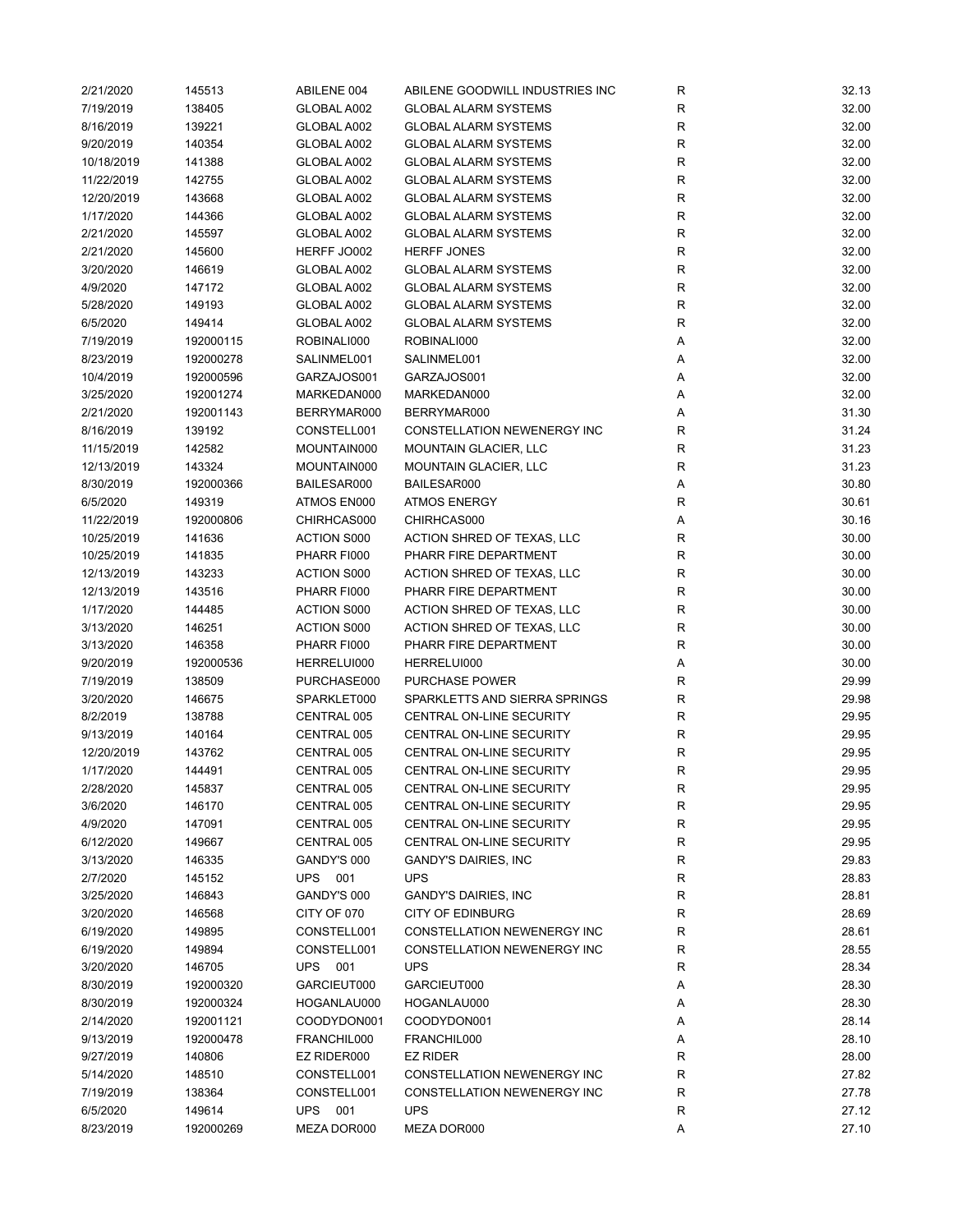| 7/19/2019  | 138400    | FRONTIER003               | <b>FRONTIER COMMUNICATIONS</b> | R           | 27.03          |
|------------|-----------|---------------------------|--------------------------------|-------------|----------------|
| 11/8/2019  | 192000749 | PAGE MEL000               | PAGE MEL000                    | Α           | 26.99          |
| 8/16/2019  | 192000232 | SCHOBJEN000               | SCHOBJEN000                    | Α           | 26.80          |
| 8/16/2019  | 139155    | AT&T 000                  | AT&T                           | R           | 26.07          |
| 8/16/2019  | 139302    | CITY OF 070               | <b>CITY OF EDINBURG</b>        | R           | 25.92          |
| 8/16/2019  | 139305    | CITY OF 070               | <b>CITY OF EDINBURG</b>        | $\mathsf R$ | 25.92          |
| 8/16/2019  | 139306    | CITY OF 070               | <b>CITY OF EDINBURG</b>        | R           | 25.92          |
| 8/16/2019  | 139307    | CITY OF 070               | <b>CITY OF EDINBURG</b>        | $\mathsf R$ | 25.92          |
| 8/16/2019  | 139309    | CITY OF 070               | <b>CITY OF EDINBURG</b>        | R           | 25.92          |
| 9/13/2019  | 192000504 | TIBBIMAR000               | TIBBIMAR000                    | Α           | 25.56          |
| 7/19/2019  | 138510    | READY RE000               | <b>READY REFRESH</b>           | R           | 25.47          |
|            |           |                           | <b>READY REFRESH</b>           | $\mathsf R$ | 25.47          |
| 11/15/2019 | 142488    | READY RE000               |                                |             |                |
| 10/25/2019 | 141795    | AQUAONE 000               | AQUAONE INC                    | R           | 25.46          |
| 11/8/2019  | 142276    | AQUAONE 000               | AQUAONE INC                    | $\mathsf R$ | 25.46          |
| 2/21/2020  | 145720    | JOESEJUL001               | <b>JULIE JOESEL</b>            | $\mathsf R$ | 25.00          |
| 9/20/2019  | 140375    | JIVE COM000               | JIVE COMMUNICATIONS, INC.      | R           | 24.82          |
| 11/15/2019 | 142441    | ENTERPRI004               | <b>ENTERPRISE RENT-A-CAR</b>   | $\mathsf R$ | 24.75          |
| 12/6/2019  | 192000852 | DONAGTAN000               | DONAGTAN000                    | Α           | 24.57          |
| 7/26/2019  | 138581    | AT&T 000                  | AT&T                           | R           | 24.25          |
| 9/20/2019  | 140248    | AT&T<br>000               | AT&T                           | $\mathsf R$ | 24.25          |
| 10/18/2019 | 141547    | AT&T<br>000               | AT&T                           | $\mathsf R$ | 24.25          |
| 11/15/2019 | 142548    | AT&T<br>000               | AT&T                           | $\mathsf R$ | 24.25          |
| 12/20/2019 | 143578    | AT&T<br>000               | AT&T                           | $\mathsf R$ | 24.25          |
| 1/17/2020  | 144305    | AT&T<br>000               | AT&T                           | $\mathsf R$ | 24.25          |
| 2/14/2020  | 145427    | AT&T<br>000               | AT&T                           | R           | 24.25          |
| 3/20/2020  | 146527    | AT&T<br>000               | AT&T                           | $\mathsf R$ | 24.25          |
| 4/16/2020  | 147312    | AT&T<br>000               | AT&T                           | $\mathsf R$ | 24.25          |
| 5/14/2020  | 148423    | AT&T<br>000               | AT&T                           | R           | 24.25          |
| 6/12/2020  | 149653    | AT&T 000                  | AT&T                           | $\mathsf R$ | 24.25          |
| 10/18/2019 | 192000673 | ATHERMAR000               | ATHERMAR000                    | Α           | 23.96          |
| 3/13/2020  | 192001247 | LINTOLIS000               | LINTOLIS000                    | Α           | 23.89          |
| 1/10/2020  | 144179    | <b>UPS</b><br>001         | <b>UPS</b>                     | $\mathsf R$ | 23.86          |
| 5/7/2020   | 148380    | <b>UPS</b><br>001         | <b>UPS</b>                     | $\mathsf R$ | 23.67          |
|            |           |                           | <b>ENTERPRISE RENT-A-CAR</b>   | R           |                |
| 7/19/2019  | 138494    | ENTERPRI004<br><b>UPS</b> | <b>UPS</b>                     |             | 23.40<br>23.34 |
| 6/12/2020  | 149792    | 001                       |                                | R           |                |
| 6/26/2020  | 150195    | AT&T LON000               | AT&T LONG DISTANCE             | R           | 22.93          |
| 8/2/2019   | 138886    | <b>UPS</b><br>001         | <b>UPS</b>                     | R           | 22.91          |
| 2/7/2020   | 145153    | <b>UPS</b><br>001         | <b>UPS</b>                     | R           | 22.90          |
| 4/16/2020  | 147341    | CITY OF 070               | <b>CITY OF EDINBURG</b>        | R           | 22.89          |
| 4/30/2020  | 192001312 | ALLENJUL000               | ALLENJUL000                    | Α           | 22.89          |
| 8/16/2019  | 139250    | SPARKLET000               | SPARKLETTS AND SIERRA SPRINGS  | R           | 22.63          |
| 4/16/2020  | 147384    | ENTERPRI004               | <b>ENTERPRISE RENT-A-CAR</b>   | R           | 22.30          |
| 11/8/2019  | 142262    | UPS 001                   | <b>UPS</b>                     | R           | 22.26          |
| 11/15/2019 | 142392    | CENTERPO000               | <b>CENTERPOINT ENERGY</b>      | R           | 21.92          |
| 4/30/2020  | 148164    | TEACHERS002               | <b>TEACHERS PAY TEACHERS</b>   | R           | 21.70          |
| 8/16/2019  | 139301    | CITY OF 070               | <b>CITY OF EDINBURG</b>        | R           | 21.46          |
| 9/20/2019  | 140285    | CITY OF 070               | <b>CITY OF EDINBURG</b>        | R           | 21.46          |
| 10/18/2019 | 141353    | CITY OF 070               | <b>CITY OF EDINBURG</b>        | $\mathsf R$ | 21.46          |
| 11/22/2019 | 142715    | CITY OF 070               | <b>CITY OF EDINBURG</b>        | ${\sf R}$   | 21.46          |
| 12/20/2019 | 143616    | CITY OF 070               | <b>CITY OF EDINBURG</b>        | ${\sf R}$   | 21.46          |
| 2/14/2020  | 145438    | CITY OF 070               | <b>CITY OF EDINBURG</b>        | ${\sf R}$   | 21.46          |
| 5/21/2020  | 148910    | CITY OF 070               | <b>CITY OF EDINBURG</b>        | ${\sf R}$   | 21.46          |
| 4/30/2020  | 148179    | <b>UPS</b><br>001         | <b>UPS</b>                     | $\mathsf R$ | 20.93          |
| 3/25/2020  | 146821    | CPS ENER000               | <b>CPS ENERGY</b>              | R           | 20.65          |
| 2/7/2020   | 145138    | <b>UPS</b><br>001         | <b>UPS</b>                     | R           | 20.56          |
| 2/7/2020   | 145149    | <b>UPS</b><br>001         | <b>UPS</b>                     | R           | 20.50          |
| 10/4/2019  | 140965    | SAM'S CL001               | SAM'S CLUB DIRECT #457         | R           | 20.16          |
| 12/6/2019  | 143224    | SAM'S CL001               | SAM'S CLUB DIRECT #457         | R           | 20.16          |
|            |           |                           | QUINTCRY000                    |             |                |
| 7/19/2019  | 192000113 | QUINTCRY000               |                                | Α           | 20.00          |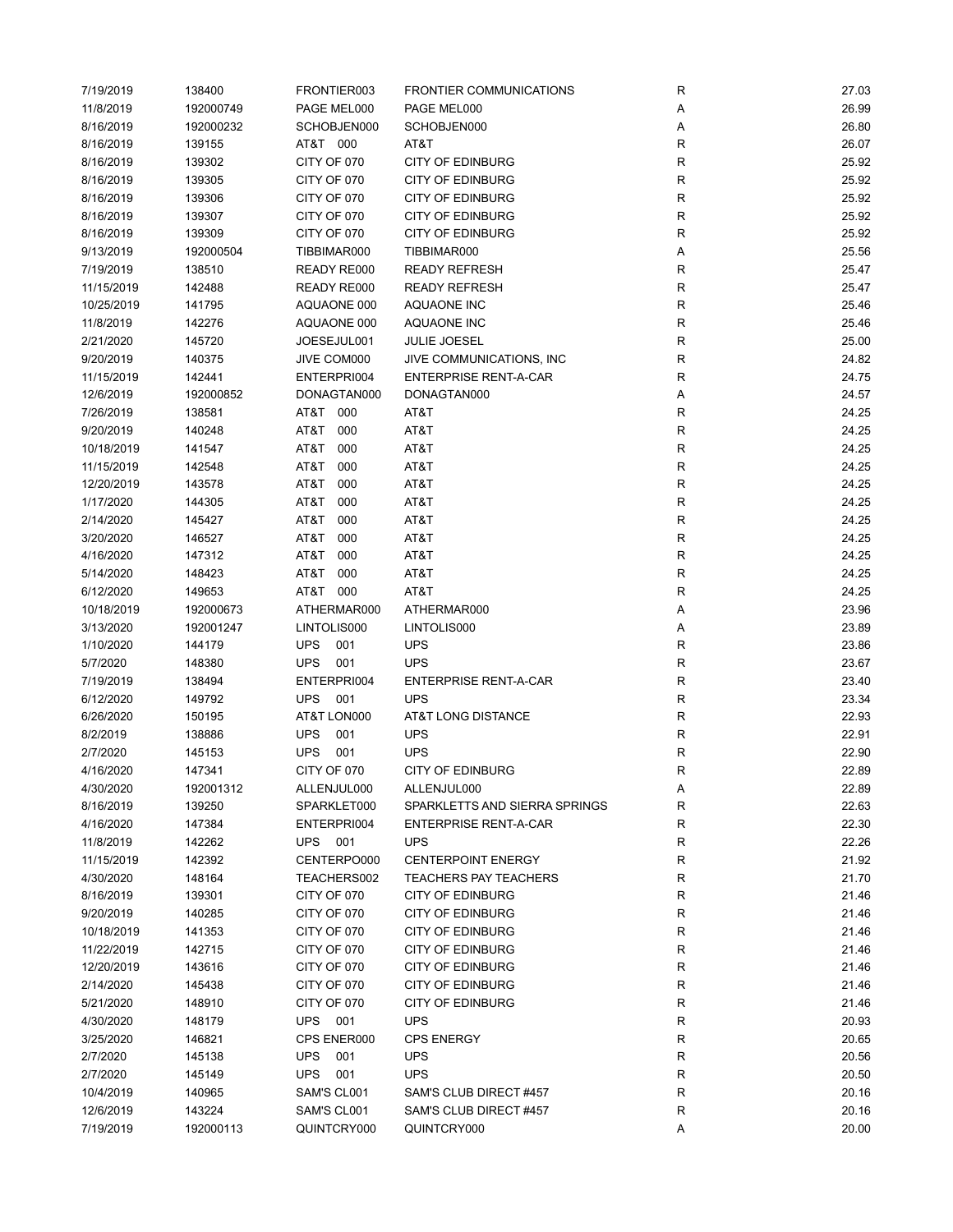| 8/23/2019  | 192000244 | BLUNDKEN000       | BLUNDKEN000                         | Α            | 20.00 |
|------------|-----------|-------------------|-------------------------------------|--------------|-------|
| 12/6/2019  | 143104    | <b>UPS</b><br>001 | <b>UPS</b>                          | R            | 19.90 |
| 5/14/2020  | 148777    | <b>UPS</b><br>001 | <b>UPS</b>                          | R            | 19.90 |
| 3/20/2020  | 146604    | ENTERPRI004       | <b>ENTERPRISE RENT-A-CAR</b>        | $\mathsf R$  | 19.59 |
| 12/13/2019 | 143236    | AQUAONE 000       | <b>AQUAONE INC</b>                  | $\mathsf R$  | 19.47 |
| 2/28/2020  | 145949    | AQUAONE 000       | <b>AQUAONE INC</b>                  | $\mathsf R$  | 19.47 |
| 6/5/2020   | 149333    | CENTERPO000       | <b>CENTERPOINT ENERGY</b>           | $\mathsf R$  | 19.21 |
| 7/26/2019  | 138747    | STAPLES 002       | STAPLES BUSINESS ADVANTAGE          | $\mathsf R$  | 18.87 |
| 7/19/2019  | 138459    | TIME WAR008       | TIME WARNER CABLE                   | $\mathsf R$  | 18.83 |
| 11/1/2019  | 142096    | UPS 001           | <b>UPS</b>                          | $\mathsf R$  | 18.68 |
| 1/31/2020  | 192001078 | COKERMAR000       | COKERMAR000                         | Α            | 18.63 |
|            |           |                   |                                     |              |       |
| 6/19/2020  | 149893    | CONSTELL001       | CONSTELLATION NEWENERGY INC         | R            | 18.54 |
| 8/30/2019  | 139731    | GANDY'S 000       | <b>GANDY'S DAIRIES, INC</b>         | $\mathsf R$  | 18.40 |
| 2/28/2020  | 145870    | HURST-EU000       | HURST-EULESS-BEDFORD ISD            | $\mathsf R$  | 18.10 |
| 8/2/2019   | 138820    | ENTERPRI004       | <b>ENTERPRISE RENT-A-CAR</b>        | $\mathsf R$  | 18.03 |
| 10/11/2019 | 141139    | CENTERPO000       | <b>CENTERPOINT ENERGY</b>           | $\mathsf R$  | 17.51 |
| 2/7/2020   | 145069    | GANDY'S 000       | <b>GANDY'S DAIRIES, INC</b>         | R            | 17.29 |
| 9/20/2019  | 140487    | <b>UPS 001</b>    | <b>UPS</b>                          | R            | 16.99 |
| 3/20/2020  | 146661    | READY RE000       | <b>READY REFRESH</b>                | $\mathsf R$  | 16.98 |
| 4/16/2020  | 147427    | READY RE000       | <b>READY REFRESH</b>                | $\mathsf{R}$ | 16.98 |
| 11/22/2019 | 142754    | GANDY'S 000       | <b>GANDY'S DAIRIES, INC</b>         | $\mathsf R$  | 16.95 |
| 3/6/2020   | 146082    | GANDY'S 000       | <b>GANDY'S DAIRIES, INC</b>         | $\mathsf{R}$ | 16.95 |
| 1/31/2020  | 144802    | ATMOS EN000       | <b>ATMOS ENERGY</b>                 | $\mathsf R$  | 16.89 |
| 7/12/2019  | 138206    | CENTERPO000       | <b>CENTERPOINT ENERGY</b>           | $\mathsf R$  | 16.82 |
| 8/16/2019  | 139166    | CENTERPO000       | <b>CENTERPOINT ENERGY</b>           | ${\sf R}$    | 16.82 |
| 9/13/2019  | 140018    | CENTERPO000       | <b>CENTERPOINT ENERGY</b>           | R            | 16.82 |
| 9/13/2019  | 140088    | POND MYR000       | <b>MYRAS POND</b>                   | $\mathsf R$  | 16.68 |
| 11/22/2019 | 192000830 | EDWARASH000       | EDWARASH000                         | Α            | 16.12 |
| 8/2/2019   | 192000166 | HANSEKRI000       | HANSEKRI000                         | Α            | 16.02 |
| 6/26/2020  | 150241    | CONSTELL001       | CONSTELLATION NEWENERGY INC         | R            | 16.00 |
| 8/30/2019  | 192000380 | GONZAADR000       | GONZAADR000                         | Α            | 16.00 |
|            |           |                   |                                     |              |       |
| 10/11/2019 | 192000651 | ATHERMAR000       | ATHERMAR000                         | Α            | 16.00 |
| 2/21/2020  | 192001148 | GONZAADR000       | GONZAADR000                         | Α            | 15.93 |
| 11/22/2019 | 142873    | CONSTELL001       | CONSTELLATION NEWENERGY INC         | $\mathsf R$  | 15.79 |
| 12/20/2019 | 143786    | CONSTELL001       | CONSTELLATION NEWENERGY INC         | $\mathsf R$  | 15.72 |
| 10/18/2019 | 141366    | CONSTELL001       | CONSTELLATION NEWENERGY INC         | $\mathsf R$  | 15.71 |
| 1/24/2020  | 144591    | CONSTELL001       | CONSTELLATION NEWENERGY INC         | $\mathsf R$  | 15.66 |
| 2/21/2020  | 145566    | CONSTELL001       | CONSTELLATION NEWENERGY INC         | $\mathsf R$  | 15.65 |
| 5/14/2020  | 148523    | CONSTELL001       | <b>CONSTELLATION NEWENERGY INC</b>  | $\mathsf R$  | 15.63 |
| 4/16/2020  | 147364    | CONSTELL001       | CONSTELLATION NEWENERGY INC         | R            | 15.58 |
| 3/20/2020  | 146588    | CONSTELL001       | <b>CONSTELLATION NEWENERGY INC</b>  | $\mathsf R$  | 15.54 |
| 7/12/2019  | 138256    | REPUBLIC005       | REPUBLIC SERVICES #615              | R            | 15.30 |
| 6/5/2020   | 149514    | PITNEY B001       | PITNEY BOWES GLOBAL FINANCIAL       | R            | 15.17 |
| 9/6/2019   | 139966    | PHARR PO000       | PHARR POLICE DEPARTMENT             | R            | 15.00 |
| 5/28/2020  | 149086    | ABILENE 004       | ABILENE GOODWILL INDUSTRIES INC     | R            | 14.84 |
| 7/19/2019  | 138375    | CONSTELL001       | <b>CONSTELLATION NEWENERGY INC</b>  | R            | 14.83 |
| 8/23/2019  | 139415    | CONSTELL001       | CONSTELLATION NEWENERGY INC         | $\mathsf R$  | 14.67 |
| 9/20/2019  | 140303    | CONSTELL001       | CONSTELLATION NEWENERGY INC         | R            | 14.57 |
| 8/30/2019  | 139675    | <b>UPS</b><br>001 | <b>UPS</b>                          | $\mathsf R$  | 14.31 |
| 10/18/2019 | 141474    | <b>UPS</b><br>001 | <b>UPS</b>                          | $\mathsf{R}$ | 14.09 |
| 5/7/2020   | 148381    | <b>UPS</b><br>001 | <b>UPS</b>                          | $\mathsf R$  | 14.02 |
| 7/19/2019  | 138501    | JOHNSON 001       | JOHNSON CONTROLS SECURITY SOLUTIONS | R            | 13.98 |
| 12/13/2019 | 143403    | <b>UPS 001</b>    | <b>UPS</b>                          | R            | 13.95 |
| 8/23/2019  | 139379    | AQUAONE 000       | AQUAONE INC                         | R            | 13.48 |
|            |           |                   | <b>ATMOS ENERGY</b>                 |              |       |
| 12/27/2019 | 143911    | ATMOS EN000       |                                     | R            | 13.45 |
| 12/3/2019  | 142957    | ATMOS EN000       | <b>ATMOS ENERGY</b>                 | R            | 13.34 |
| 5/14/2020  | 148776    | UPS 001           | <b>UPS</b>                          | R            | 12.71 |
| 4/2/2020   | 146917    | ATMOS EN000       | <b>ATMOS ENERGY</b>                 | $\mathsf{R}$ | 12.66 |
| 6/19/2020  | 149892    | CONSTELL001       | CONSTELLATION NEWENERGY INC         | $\mathsf R$  | 12.32 |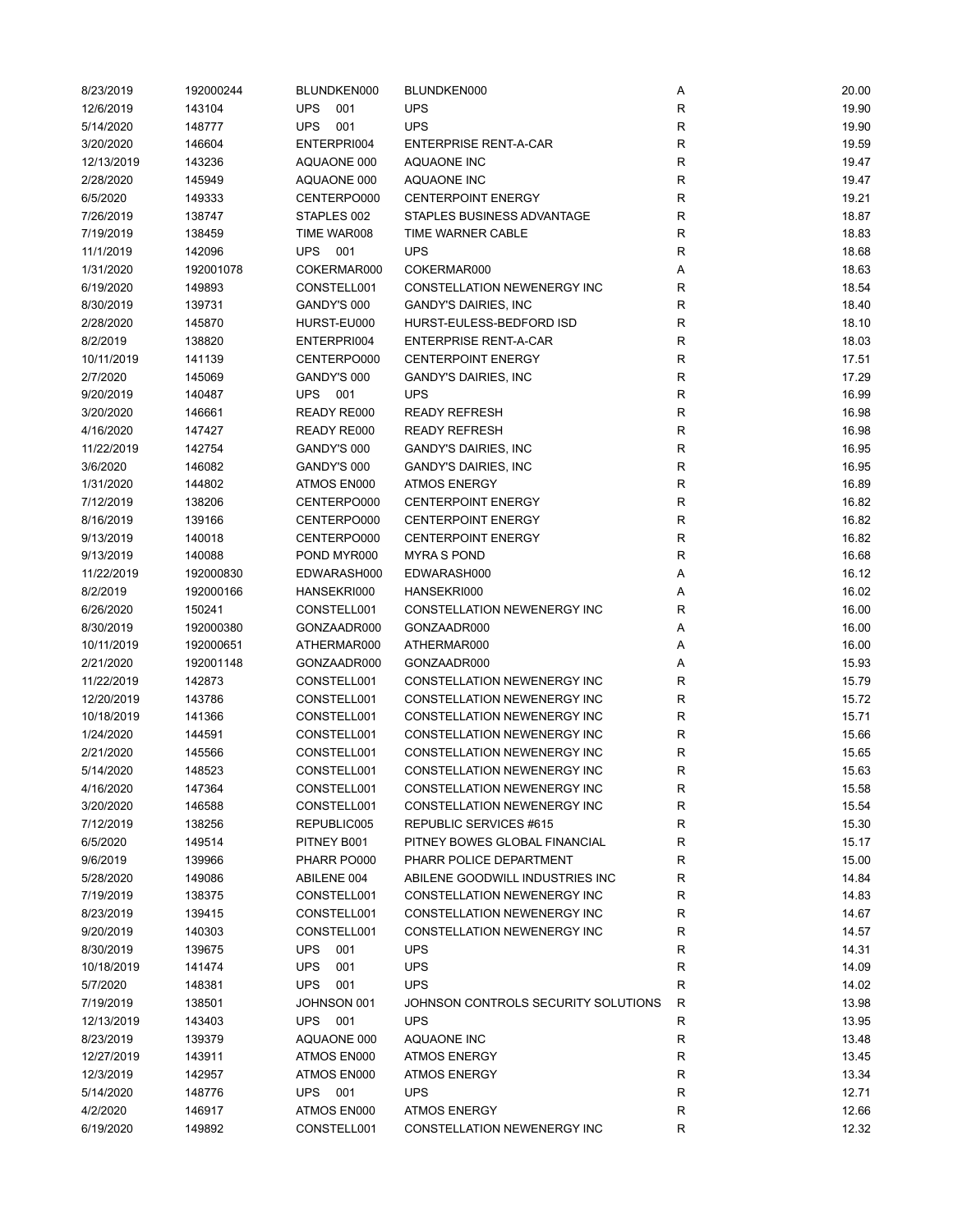| 2/28/2020  | 145952    | ATMOS EN000       | <b>ATMOS ENERGY</b>                | R            | 12.00 |
|------------|-----------|-------------------|------------------------------------|--------------|-------|
| 5/7/2020   | 148232    | ATMOS EN000       | <b>ATMOS ENERGY</b>                | $\mathsf{R}$ | 11.90 |
| 12/6/2019  | 143152    | CONSTELL001       | CONSTELLATION NEWENERGY INC        | $\mathsf{R}$ | 11.85 |
| 6/5/2020   | 149613    | <b>UPS 001</b>    | <b>UPS</b>                         | R            | 11.73 |
| 7/12/2019  | 138085    | CONSTELL001       | CONSTELLATION NEWENERGY INC        | $\mathsf{R}$ | 11.61 |
| 11/1/2019  | 141881    | ATMOS EN000       | <b>ATMOS ENERGY</b>                | $\mathsf{R}$ | 11.60 |
| 11/1/2019  | 141921    | CONSTELL001       | CONSTELLATION NEWENERGY INC        | R            | 11.41 |
| 1/24/2020  | 144672    | <b>UPS</b> 001    | <b>UPS</b>                         | R            | 11.41 |
| 8/9/2019   | 138975    | CONSTELL001       | CONSTELLATION NEWENERGY INC        | $\mathsf{R}$ | 11.29 |
| 9/6/2019   | 139817    | CONSTELL001       | CONSTELLATION NEWENERGY INC        | $\mathsf{R}$ | 11.29 |
| 10/4/2019  | 140904    | CONSTELL001       | <b>CONSTELLATION NEWENERGY INC</b> | $\mathsf{R}$ | 11.29 |
|            |           |                   |                                    |              |       |
| 1/3/2020   | 143982    | CONSTELL001       | CONSTELLATION NEWENERGY INC        | $\mathsf{R}$ | 11.29 |
| 2/7/2020   | 145046    | CONSTELL001       | CONSTELLATION NEWENERGY INC        | R            | 11.29 |
| 3/6/2020   | 146176    | CONSTELL001       | CONSTELLATION NEWENERGY INC        | $\mathsf{R}$ | 11.29 |
| 4/9/2020   | 147126    | CONSTELL001       | CONSTELLATION NEWENERGY INC        | $\mathsf{R}$ | 11.29 |
| 5/7/2020   | 148273    | CONSTELL001       | CONSTELLATION NEWENERGY INC        | $\mathsf{R}$ | 11.29 |
| 6/5/2020   | 149367    | CONSTELL001       | CONSTELLATION NEWENERGY INC        | $\mathsf{R}$ | 11.29 |
| 4/2/2020   | 147040    | <b>UPS</b><br>001 | <b>UPS</b>                         | R            | 10.90 |
| 4/2/2020   | 147037    | <b>UPS</b><br>001 | <b>UPS</b>                         | R            | 10.89 |
| 9/27/2019  | 140685    | CPS ENER000       | <b>CPS ENERGY</b>                  | $\mathsf{R}$ | 10.85 |
| 5/7/2020   | 148388    | <b>UPS</b><br>001 | <b>UPS</b>                         | $\mathsf{R}$ | 10.73 |
| 2/14/2020  | 192001124 | JOLLIDAV001       | JOLLIDAV001                        | Α            | 10.72 |
| 5/21/2020  | 149068    | <b>UPS</b><br>001 | <b>UPS</b>                         | $\mathsf{R}$ | 10.69 |
| 8/2/2019   | 138777    | ATMOS EN000       | <b>ATMOS ENERGY</b>                | $\mathsf{R}$ | 10.67 |
| 8/30/2019  | 139579    | ATMOS EN000       | <b>ATMOS ENERGY</b>                | $\mathsf{R}$ | 10.67 |
| 10/4/2019  | 141015    | ATMOS EN000       | <b>ATMOS ENERGY</b>                | $\mathsf{R}$ | 10.67 |
| 5/28/2020  | 149158    | CPS ENER000       | <b>CPS ENERGY</b>                  | $\mathsf{R}$ | 10.55 |
| 12/13/2019 | 143385    | <b>UPS</b><br>001 | <b>UPS</b>                         | $\mathsf{R}$ | 10.16 |
| 8/23/2019  | 139524    | CPS ENER000       | CPS ENERGY                         | $\mathsf{R}$ | 9.89  |
| 7/26/2019  | 138624    | CPS ENER000       | <b>CPS ENERGY</b>                  | $\mathsf{R}$ | 9.55  |
| 10/25/2019 | 141811    | CPS ENER000       | <b>CPS ENERGY</b>                  | R            | 9.55  |
| 4/23/2020  | 147618    | CPS ENER000       | <b>CPS ENERGY</b>                  | $\mathsf{R}$ | 9.55  |
| 6/26/2020  | 150248    | CPS ENER000       | <b>CPS ENERGY</b>                  | $\mathsf{R}$ | 9.55  |
|            |           |                   | <b>UPS</b>                         | $\mathsf{R}$ |       |
| 12/6/2019  | 143105    | <b>UPS</b> 001    |                                    |              | 9.52  |
| 10/18/2019 | 141620    | SPARKLET000       | SPARKLETTS AND SIERRA SPRINGS      | $\mathsf{R}$ | 9.44  |
| 1/31/2020  | 144829    | CONSTELL001       | CONSTELLATION NEWENERGY INC        | $\mathsf{R}$ | 9.21  |
| 12/3/2019  | 142975    | CONSTELL001       | <b>CONSTELLATION NEWENERGY INC</b> | R            | 9.13  |
| 6/5/2020   | 149615    | <b>UPS</b><br>001 | <b>UPS</b>                         | $\mathsf{R}$ | 9.13  |
| 8/2/2019   | 138796    | CONSTELL001       | CONSTELLATION NEWENERGY INC        | R            | 9.09  |
| 8/30/2019  | 139602    | CONSTELL001       | CONSTELLATION NEWENERGY INC        | R            | 9.09  |
| 7/26/2019  | 138702    | <b>UPS</b><br>001 | <b>UPS</b>                         | R            | 9.07  |
| 11/1/2019  | 141910    | CONSTELL001       | CONSTELLATION NEWENERGY INC        | R            | 9.05  |
| 12/20/2019 | 143792    | CONSTELL001       | CONSTELLATION NEWENERGY INC        | R            | 9.05  |
| 9/27/2019  | 140678    | CONSTELL001       | CONSTELLATION NEWENERGY INC        | R            | 9.04  |
| 11/22/2019 | 142931    | SPARKLET000       | SPARKLETTS AND SIERRA SPRINGS      | R            | 9.03  |
| 12/20/2019 | 143872    | SPARKLET000       | SPARKLETTS AND SIERRA SPRINGS      | R            | 9.03  |
| 1/10/2020  | 144171    | UPS 001           | <b>UPS</b>                         | $\mathsf{R}$ | 9.01  |
| 10/25/2019 | 141849    | SPARKLET000       | SPARKLETTS AND SIERRA SPRINGS      | $\mathsf{R}$ | 9.00  |
| 4/30/2020  | 147946    | AQUAONE 000       | AQUAONE INC                        | $\mathsf{R}$ | 8.66  |
| 6/26/2020  | 150186    | AQUAONE 000       | AQUAONE INC                        | $\mathsf{R}$ | 8.66  |
| 2/7/2020   | 145156    | <b>UPS</b><br>001 | <b>UPS</b>                         | $\mathsf{R}$ | 8.44  |
| 2/7/2020   | 145154    | <b>UPS</b><br>001 | <b>UPS</b>                         | $\mathsf{R}$ | 8.41  |
| 1/10/2020  | 144280    | <b>UPS</b><br>001 | <b>UPS</b>                         | $\mathsf{R}$ | 8.26  |
| 2/7/2020   | 145227    | <b>UPS</b><br>001 | <b>UPS</b>                         | R            | 7.96  |
| 7/12/2019  | 138301    | <b>UPS</b><br>001 | <b>UPS</b>                         | R            | 7.62  |
| 7/19/2019  | 138468    | <b>UPS</b><br>001 | <b>UPS</b>                         | R            | 7.62  |
| 9/20/2019  | 140481    | <b>UPS</b><br>001 | <b>UPS</b>                         | R            | 7.62  |
|            |           |                   | <b>UPS</b>                         | $\mathsf{R}$ |       |
| 10/18/2019 | 141450    | <b>UPS</b><br>001 |                                    |              | 7.62  |
| 7/26/2019  | 138573    | AQUAONE 000       | AQUAONE INC                        | $\mathsf{R}$ | 7.49  |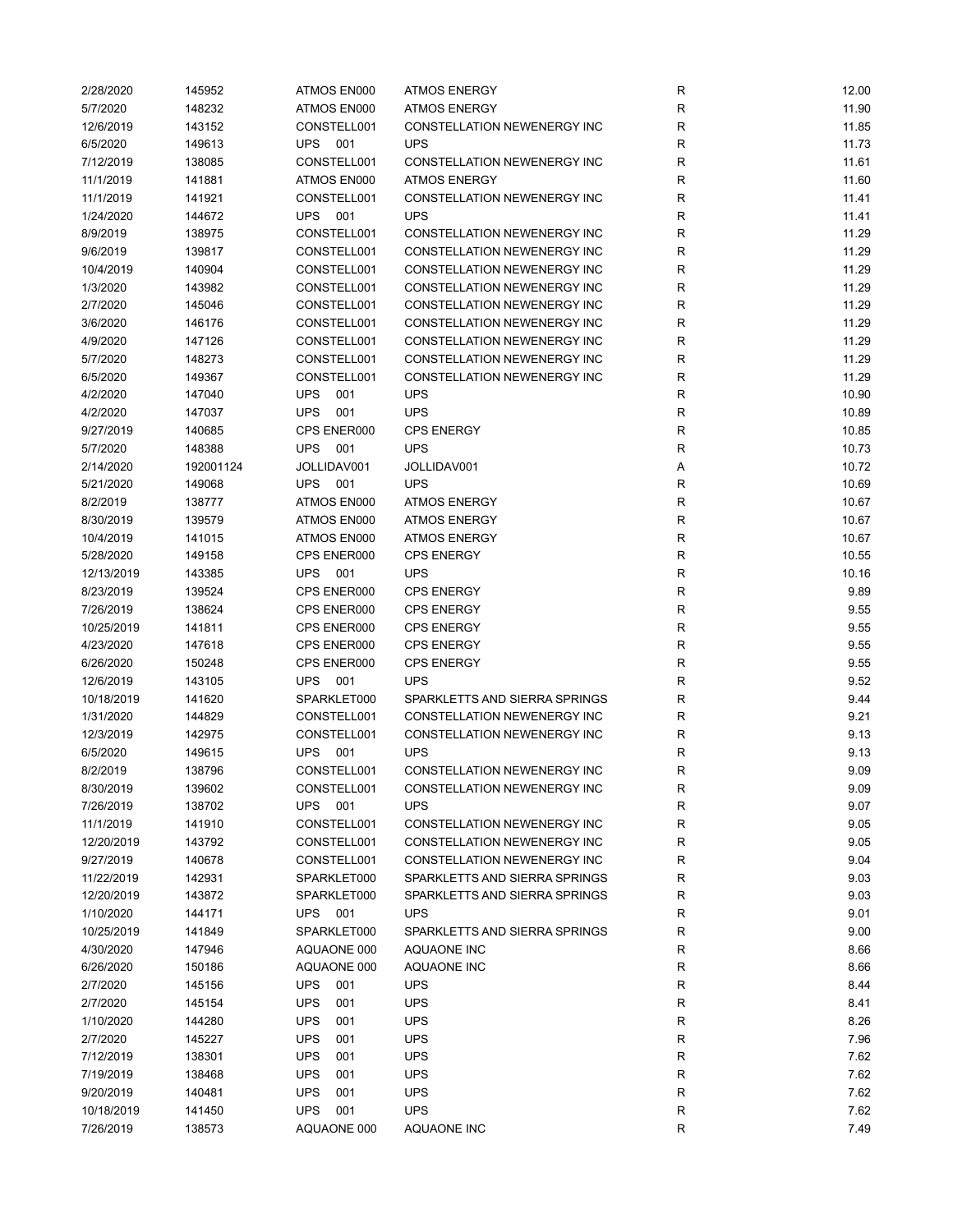| 2/14/2020  | 145467 | <b>UPS</b><br>001 | <b>UPS</b>                    | R           | 7.13 |
|------------|--------|-------------------|-------------------------------|-------------|------|
| 2/7/2020   | 145141 | <b>UPS</b><br>001 | <b>UPS</b>                    | R           | 7.08 |
| 3/13/2020  | 146417 | <b>UPS</b><br>001 | <b>UPS</b>                    | ${\sf R}$   | 6.58 |
| 10/18/2019 | 141448 | <b>UPS</b><br>001 | <b>UPS</b>                    | ${\sf R}$   | 6.56 |
| 1/10/2020  | 144273 | <b>UPS</b><br>001 | <b>UPS</b>                    | ${\sf R}$   | 6.41 |
| 6/5/2020   | 149601 | <b>UPS</b><br>001 | <b>UPS</b>                    | ${\sf R}$   | 6.41 |
| 12/13/2019 | 143395 | <b>UPS</b><br>001 | <b>UPS</b>                    | ${\sf R}$   | 6.28 |
| 2/7/2020   | 145226 | <b>UPS</b><br>001 | <b>UPS</b>                    | R           | 6.00 |
| 8/30/2019  | 139649 | READY RE000       | <b>READY REFRESH</b>          | ${\sf R}$   | 5.96 |
| 2/7/2020   | 145233 | <b>UPS</b><br>001 | <b>UPS</b>                    | ${\sf R}$   | 5.58 |
| 4/30/2020  | 148178 | <b>UPS</b><br>001 | <b>UPS</b>                    | $\mathsf R$ | 5.45 |
|            |        |                   |                               |             |      |
| 5/7/2020   | 148386 | <b>UPS</b><br>001 | <b>UPS</b>                    | R           | 5.44 |
| 5/14/2020  | 148781 | <b>UPS</b><br>001 | <b>UPS</b>                    | R           | 5.44 |
| 5/21/2020  | 149067 | <b>UPS</b><br>001 | <b>UPS</b>                    | R           | 5.44 |
| 3/20/2020  | 146695 | <b>UPS</b><br>001 | <b>UPS</b>                    | ${\sf R}$   | 5.43 |
| 6/5/2020   | 149616 | <b>UPS</b><br>001 | <b>UPS</b>                    | $\mathsf R$ | 5.42 |
| 3/20/2020  | 146691 | <b>UPS</b><br>001 | <b>UPS</b>                    | ${\sf R}$   | 5.08 |
| 10/25/2019 | 141719 | JIVE COM000       | JIVE COMMUNICATIONS, INC      | ${\sf R}$   | 5.00 |
| 12/6/2019  | 143036 | JIVE COM000       | JIVE COMMUNICATIONS, INC      | ${\sf R}$   | 5.00 |
| 1/24/2020  | 144631 | JIVE COM000       | JIVE COMMUNICATIONS, INC      | R           | 5.00 |
| 3/6/2020   | 146090 | JIVE COM000       | JIVE COMMUNICATIONS, INC      | R           | 5.00 |
| 3/6/2020   | 146091 | JIVE COM000       | JIVE COMMUNICATIONS, INC      | $\mathsf R$ | 5.00 |
| 2/28/2020  | 145932 | <b>UPS</b><br>001 | <b>UPS</b>                    | R           | 4.96 |
| 3/13/2020  | 146415 | <b>UPS</b><br>001 | <b>UPS</b>                    | R           | 4.72 |
| 10/18/2019 | 141449 | <b>UPS</b><br>001 | <b>UPS</b>                    | R           | 4.69 |
| 3/6/2020   | 146147 | <b>UPS</b><br>001 | <b>UPS</b>                    | ${\sf R}$   | 4.64 |
| 12/13/2019 | 143392 | <b>UPS</b><br>001 | <b>UPS</b>                    | ${\sf R}$   | 4.61 |
| 12/13/2019 | 143393 | <b>UPS</b><br>001 | <b>UPS</b>                    | ${\sf R}$   | 4.61 |
| 10/18/2019 | 141447 | <b>UPS</b><br>001 | <b>UPS</b>                    | ${\sf R}$   | 4.42 |
| 1/24/2020  | 144668 | <b>UPS</b><br>001 | <b>UPS</b>                    | ${\sf R}$   | 4.36 |
| 3/13/2020  | 146413 | <b>UPS</b><br>001 | <b>UPS</b>                    | ${\sf R}$   | 4.36 |
| 1/24/2020  | 144678 | <b>UPS</b><br>001 | <b>UPS</b>                    | ${\sf R}$   | 4.31 |
| 2/7/2020   | 145139 | <b>UPS</b><br>001 | <b>UPS</b>                    | ${\sf R}$   | 4.31 |
| 2/7/2020   | 145225 | <b>UPS</b><br>001 | <b>UPS</b>                    | $\mathsf R$ | 4.31 |
| 3/20/2020  | 146694 | <b>UPS</b><br>001 | <b>UPS</b>                    | R           | 4.31 |
| 4/2/2020   | 147036 | <b>UPS</b><br>001 | <b>UPS</b>                    | R           | 4.31 |
| 12/13/2019 | 143405 | <b>UPS</b><br>001 | <b>UPS</b>                    | R           | 4.30 |
| 3/6/2020   | 146148 | <b>UPS</b><br>001 | <b>UPS</b>                    | R           | 4.30 |
| 3/13/2020  | 146412 | <b>UPS</b><br>001 | <b>UPS</b>                    | R           | 4.30 |
| 3/13/2020  | 146414 | <b>UPS</b><br>001 | <b>UPS</b>                    | R           | 4.30 |
| 1/24/2020  | 144680 | <b>UPS</b><br>001 | <b>UPS</b>                    | R           | 4.29 |
| 1/10/2020  | 144175 | <b>UPS</b><br>001 | <b>UPS</b>                    | ${\sf R}$   | 4.18 |
| 1/10/2020  | 144176 | <b>UPS</b><br>001 | <b>UPS</b>                    | ${\sf R}$   | 4.18 |
| 1/10/2020  | 144286 | <b>UPS</b>        | <b>UPS</b>                    |             | 4.18 |
| 1/24/2020  | 144676 | 001<br><b>UPS</b> | <b>UPS</b>                    | ${\sf R}$   | 4.18 |
|            |        | 001               |                               | ${\sf R}$   |      |
| 3/13/2020  | 146411 | <b>UPS</b><br>001 | <b>UPS</b>                    | ${\sf R}$   | 4.18 |
| 10/18/2019 | 141457 | <b>UPS</b><br>001 | <b>UPS</b>                    | R           | 4.14 |
| 1/10/2020  | 144267 | <b>UPS</b><br>001 | <b>UPS</b>                    | ${\sf R}$   | 4.10 |
| 12/13/2019 | 143394 | <b>UPS</b><br>001 | <b>UPS</b>                    | R           | 4.08 |
| 8/16/2019  | 139269 | <b>UPS</b><br>001 | <b>UPS</b>                    | R           | 4.03 |
| 10/4/2019  | 140983 | <b>UPS</b><br>001 | <b>UPS</b>                    | ${\sf R}$   | 4.03 |
| 5/14/2020  | 148737 | SPARKLET000       | SPARKLETTS AND SIERRA SPRINGS | ${\sf R}$   | 3.99 |
| 12/6/2019  | 143093 | <b>UPS</b><br>001 | <b>UPS</b>                    | ${\sf R}$   | 3.95 |
| 12/13/2019 | 143386 | <b>UPS</b><br>001 | <b>UPS</b>                    | ${\sf R}$   | 3.95 |
| 12/13/2019 | 143387 | <b>UPS</b><br>001 | <b>UPS</b>                    | ${\sf R}$   | 3.95 |
| 12/13/2019 | 143389 | <b>UPS</b><br>001 | <b>UPS</b>                    | ${\sf R}$   | 3.95 |
| 12/13/2019 | 143397 | <b>UPS</b><br>001 | <b>UPS</b>                    | $\mathsf R$ | 3.95 |
| 12/13/2019 | 143400 | <b>UPS</b><br>001 | <b>UPS</b>                    | ${\sf R}$   | 3.95 |
| 1/10/2020  | 144268 | <b>UPS</b><br>001 | <b>UPS</b>                    | R           | 3.95 |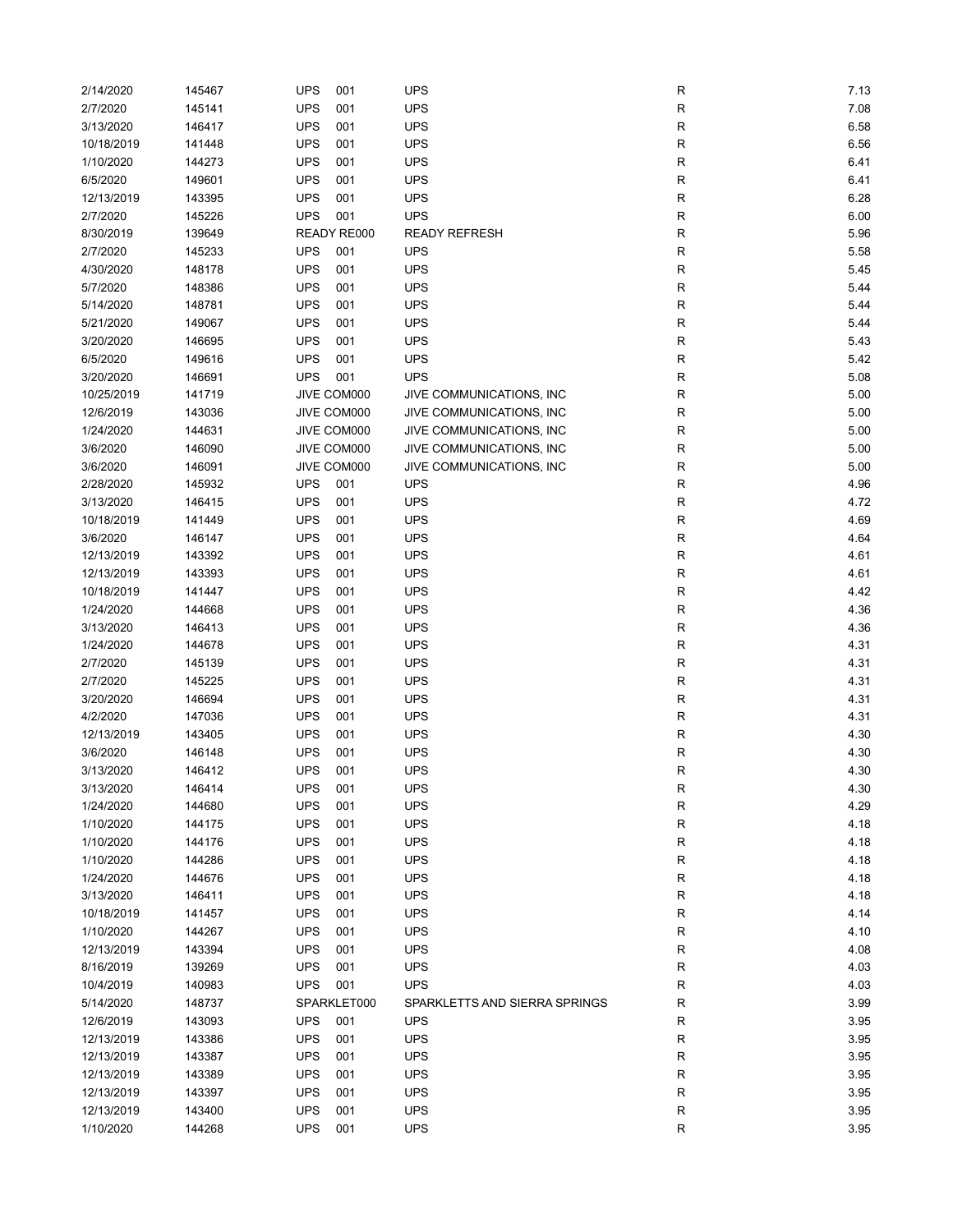| 1/10/2020  | 144270 | <b>UPS</b><br>001 | <b>UPS</b>                    | R           | 3.95 |
|------------|--------|-------------------|-------------------------------|-------------|------|
| 1/10/2020  | 144272 | <b>UPS</b><br>001 | <b>UPS</b>                    | R           | 3.95 |
| 1/10/2020  | 144276 | <b>UPS</b><br>001 | <b>UPS</b>                    | R           | 3.95 |
| 1/10/2020  | 144285 | <b>UPS</b><br>001 | <b>UPS</b>                    | R           | 3.95 |
| 1/24/2020  | 144667 | <b>UPS</b><br>001 | <b>UPS</b>                    | R           | 3.95 |
|            |        |                   |                               |             |      |
| 1/24/2020  | 144669 | <b>UPS</b><br>001 | <b>UPS</b>                    | R           | 3.95 |
| 1/24/2020  | 144677 | <b>UPS</b><br>001 | <b>UPS</b>                    | R           | 3.95 |
| 1/24/2020  | 144679 | <b>UPS</b><br>001 | <b>UPS</b>                    | ${\sf R}$   | 3.95 |
| 1/24/2020  | 144681 | <b>UPS</b><br>001 | <b>UPS</b>                    | ${\sf R}$   | 3.95 |
| 1/24/2020  | 144684 | <b>UPS</b><br>001 | <b>UPS</b>                    | R           | 3.95 |
| 2/7/2020   | 145132 | <b>UPS</b><br>001 | <b>UPS</b>                    | R           | 3.95 |
| 2/7/2020   | 145144 | <b>UPS</b><br>001 | <b>UPS</b>                    | R           | 3.95 |
| 2/7/2020   | 145148 | <b>UPS</b><br>001 | <b>UPS</b>                    | R           | 3.95 |
| 2/7/2020   | 145155 | <b>UPS</b><br>001 | <b>UPS</b>                    | R           | 3.95 |
| 2/28/2020  | 145929 | <b>UPS</b><br>001 | <b>UPS</b>                    | R           | 3.95 |
| 2/28/2020  | 145930 | <b>UPS</b><br>001 | <b>UPS</b>                    | R           | 3.95 |
| 2/28/2020  | 145937 | <b>UPS</b><br>001 | UPS                           | R           | 3.95 |
| 3/13/2020  | 146410 | <b>UPS</b><br>001 | <b>UPS</b>                    | R           | 3.95 |
| 3/20/2020  | 146693 | <b>UPS</b><br>001 | <b>UPS</b>                    | R           | 3.95 |
| 3/20/2020  | 146698 | <b>UPS</b><br>001 | <b>UPS</b>                    | R           | 3.95 |
| 5/7/2020   | 148385 | <b>UPS</b><br>001 | <b>UPS</b>                    | R           | 3.95 |
| 5/7/2020   | 148387 | <b>UPS</b><br>001 | <b>UPS</b>                    | R           | 3.95 |
| 6/5/2020   | 149610 | <b>UPS</b><br>001 | <b>UPS</b>                    | R           | 3.93 |
| 8/16/2019  | 139211 | ENTERPRI004       | <b>ENTERPRISE RENT-A-CAR</b>  | R           | 3.90 |
| 7/12/2019  | 138174 | <b>UPS</b><br>001 | <b>UPS</b>                    | R           | 3.81 |
| 7/12/2019  | 138175 | <b>UPS</b><br>001 | <b>UPS</b>                    | R           | 3.81 |
|            |        |                   |                               |             |      |
| 7/12/2019  | 138177 | <b>UPS</b><br>001 | <b>UPS</b>                    | R           | 3.81 |
| 7/12/2019  | 138295 | <b>UPS</b><br>001 | <b>UPS</b>                    | R           | 3.81 |
| 7/12/2019  | 138299 | <b>UPS</b><br>001 | <b>UPS</b>                    | ${\sf R}$   | 3.81 |
| 7/12/2019  | 138302 | <b>UPS</b><br>001 | <b>UPS</b>                    | R           | 3.81 |
| 7/12/2019  | 138304 | <b>UPS</b><br>001 | <b>UPS</b>                    | R           | 3.81 |
| 7/12/2019  | 138311 | <b>UPS</b><br>001 | <b>UPS</b>                    | R           | 3.81 |
| 7/19/2019  | 138466 | <b>UPS</b><br>001 | <b>UPS</b>                    | R           | 3.81 |
| 7/26/2019  | 138701 | <b>UPS</b><br>001 | <b>UPS</b>                    | R           | 3.81 |
| 8/16/2019  | 139270 | <b>UPS</b><br>001 | <b>UPS</b>                    | R           | 3.81 |
| 8/30/2019  | 139677 | <b>UPS</b><br>001 | <b>UPS</b>                    | R           | 3.81 |
| 9/13/2019  | 140137 | <b>UPS</b><br>001 | <b>UPS</b>                    | R           | 3.81 |
| 9/13/2019  | 140142 | <b>UPS</b><br>001 | <b>UPS</b>                    | R           | 3.81 |
| 9/20/2019  | 140480 | <b>UPS</b><br>001 | <b>UPS</b>                    | R           | 3.81 |
| 10/4/2019  | 140984 | 001<br><b>UPS</b> | <b>UPS</b>                    | R           | 3.81 |
| 10/4/2019  | 140985 | <b>UPS</b><br>001 | <b>UPS</b>                    | R           | 3.81 |
| 10/4/2019  | 140992 | <b>UPS</b><br>001 | <b>UPS</b>                    | $\mathsf R$ | 3.81 |
| 10/18/2019 | 141451 | <b>UPS</b><br>001 | <b>UPS</b>                    | ${\sf R}$   | 3.81 |
| 10/18/2019 | 141454 | <b>UPS</b><br>001 | <b>UPS</b>                    | ${\sf R}$   | 3.81 |
| 10/18/2019 | 141458 | <b>UPS</b><br>001 | <b>UPS</b>                    | R           | 3.81 |
| 10/18/2019 | 141459 | <b>UPS</b><br>001 | <b>UPS</b>                    | R           | 3.81 |
| 10/18/2019 | 141460 | <b>UPS</b><br>001 | <b>UPS</b>                    | R           | 3.81 |
|            |        |                   |                               |             |      |
| 11/8/2019  | 142256 | <b>UPS</b><br>001 | <b>UPS</b>                    | ${\sf R}$   | 3.80 |
| 11/15/2019 | 142602 | <b>UPS</b><br>001 | <b>UPS</b>                    | R           | 3.80 |
| 11/15/2019 | 142615 | <b>UPS</b><br>001 | <b>UPS</b>                    | R           | 3.80 |
| 7/26/2019  | 138662 | MOUNTAIN000       | <b>MOUNTAIN GLACIER, LLC</b>  | ${\sf R}$   | 3.50 |
| 1/31/2020  | 144964 | MOUNTAIN000       | <b>MOUNTAIN GLACIER, LLC</b>  | R           | 3.50 |
| 3/13/2020  | 146446 | MOUNTAIN000       | <b>MOUNTAIN GLACIER, LLC</b>  | R           | 3.50 |
| 4/9/2020   | 147200 | MOUNTAIN000       | <b>MOUNTAIN GLACIER, LLC</b>  | R           | 3.50 |
| 5/7/2020   | 148327 | MOUNTAIN000       | <b>MOUNTAIN GLACIER, LLC</b>  | R           | 3.50 |
| 6/12/2020  | 149725 | MOUNTAIN000       | <b>MOUNTAIN GLACIER, LLC</b>  | R           | 3.50 |
| 8/9/2019   | 139111 | SPARKLET000       | SPARKLETTS AND SIERRA SPRINGS | R           | 2.99 |
| 1/17/2020  | 144406 | SPARKLET000       | SPARKLETTS AND SIERRA SPRINGS | R           | 2.99 |
| 4/23/2020  | 147858 | SPARKLET000       | SPARKLETTS AND SIERRA SPRINGS | R           | 2.99 |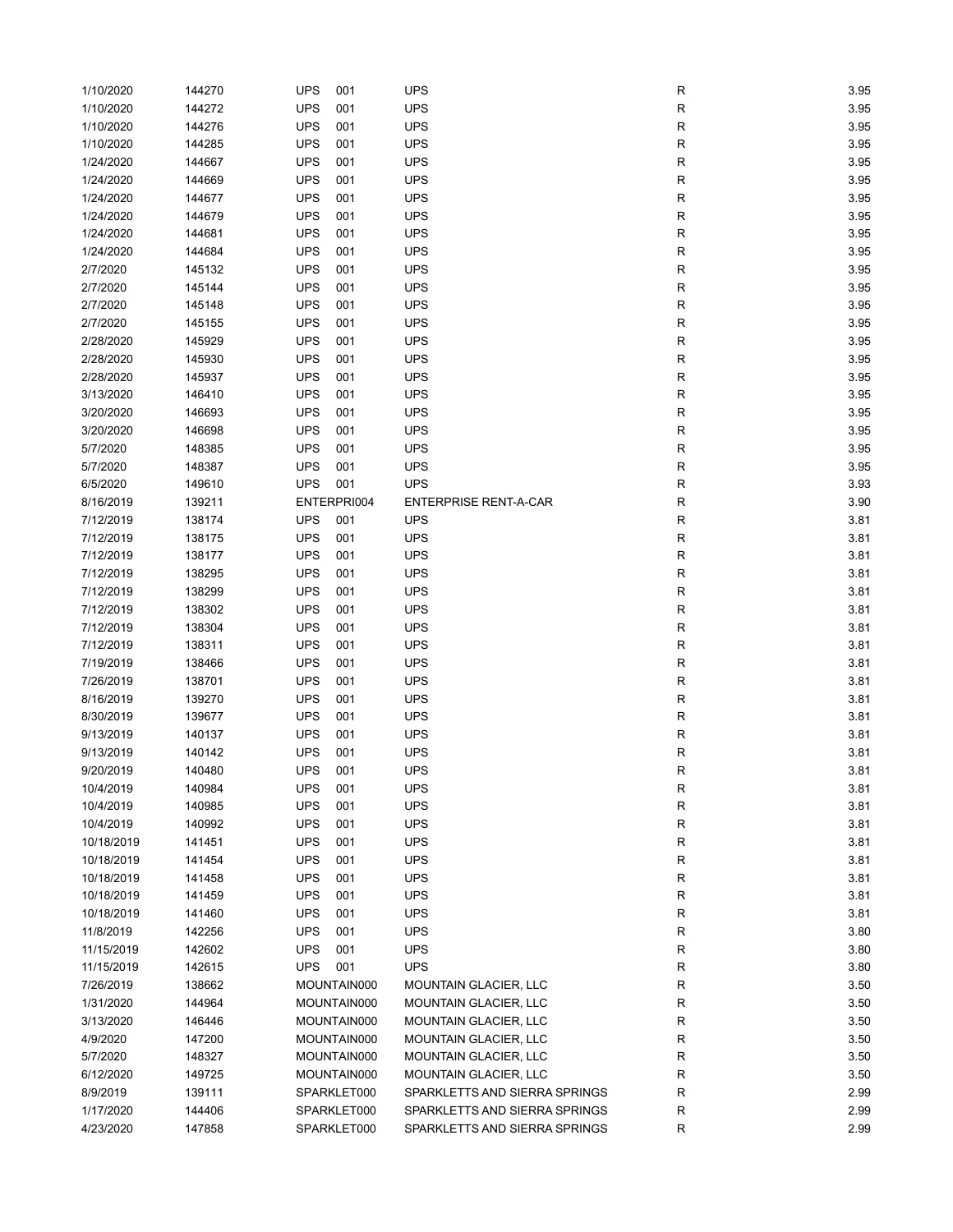| 10/11/2019 | 141306    | SPARKLET000        | SPARKLETTS AND SIERRA SPRINGS             | R            | 2.75          |
|------------|-----------|--------------------|-------------------------------------------|--------------|---------------|
| 9/13/2019  | 140115    | SPARKLET000        | SPARKLETTS AND SIERRA SPRINGS             | $\mathsf R$  | 2.50          |
| 5/28/2020  | 149209    | JIVE COM000        | JIVE COMMUNICATIONS, INC                  | $\mathsf R$  | 2.50          |
| 11/1/2019  | 141935    | ENTERPRI004        | <b>ENTERPRISE RENT-A-CAR</b>              | $\mathsf R$  | 2.43          |
| 1/10/2020  | 144173    | <b>UPS</b><br>001  | <b>UPS</b>                                | $\mathsf R$  | 1.41          |
| 4/23/2020  | 147808    | PURCHASE000        | <b>PURCHASE POWER</b>                     | R            | 0.65          |
| 8/16/2019  | 139288    | AT&T<br>000        | AT&T                                      | R            | 248.20        |
| 10/14/2019 | 139288    | AT&T 000           | AT&T 000                                  | V            | $-248.20$     |
| 8/30/2019  | 139632    | JOHNSON 002        | JOHNSON CONTROLS INC                      | R            | 142,000.00    |
| 8/26/2019  | 139632    | JOHNSON 002        | JOHNSON 002                               | $\vee$       | $-142,000.00$ |
| 9/6/2019   | 139840    | EP REMOD000        | EP REMODELING SERVICES LLC                | R            | 11,930.00     |
|            |           |                    |                                           | V            |               |
| 9/10/2019  | 139840    | EP REMOD000        | EP REMOD000                               |              | $-11,930.00$  |
| 9/6/2019   | 139974    | REGION 1001        | <b>REGION 11 EDUC SERV CENTER</b>         | R            | 100.50        |
| 11/12/2019 | 139974    | REGION 1001        | REGION 1001                               | V            | $-100.50$     |
| 9/25/2019  | 140768    | CITY OF 096        | <b>CITY OF GRANBURY</b>                   | $\mathsf R$  | 827.50        |
| 9/26/2019  | 140768    | CITY OF 096        | CITY OF 096                               | $\vee$       | $-827.50$     |
| 10/11/2019 | 141312    | THREE ST000        | THREE STAR NURSE AIDE TRAINING            | R            | 3,960.00      |
| 10/28/2019 | 141312    | THREE ST000        | THREE ST000                               | V            | $-3,960.00$   |
| 11/8/2019  | 142116    | AT&T 000           | AT&T                                      | R            | 555.08        |
| 11/7/2019  | 142116    | AT&T 000           | AT&T 000                                  | V            | $-555.08$     |
| 11/8/2019  | 142210    | RADIO ON000        | RADIO ONE OF TEXAS II LLC                 | R            | 200.00        |
| 12/3/2019  | 142210    | RADIO ON000        | RADIO ON000                               | $\vee$       | $-200.00$     |
| 11/8/2019  | 142337    | PHARR FI000        | PHARR FIRE DEPARTMENT                     | $\mathsf R$  | 30.00         |
| 12/11/2019 | 142337    | PHARR FI000        | PHARR FI000                               | V            | $-30.00$      |
| 11/22/2019 | 142781    | NBU (NEW000        | NBU (NEW BRAUNFELS UTILITIES)             | R            | 981.12        |
| 12/13/2019 | 142781    | NBU (NEW000        | NBU (NEW000                               | V            | $-981.12$     |
| 12/6/2019  | 143018    | CORNERST000        | <b>CORNERSTONE STAFFING</b>               | $\mathsf{R}$ | 3,494.56      |
| 1/7/2020   | 143018    | CORNERST000        | CORNERST000                               | $\vee$       | $-3,494.56$   |
| 12/17/2019 | 143554    | HIDELL A000        | HIDELL AND ASSOCIATES ARCHITECTS INC      | R            | 134,481.61    |
| 12/17/2019 | 143554    | HIDELL A000        | HIDELL A000                               | V            | $-134,481.61$ |
| 12/20/2019 | 143705    | <b>ROTO ROO007</b> | ROTO ROOTER                               | R            | 448.50        |
|            |           |                    | <b>ROTO ROO007</b>                        | V            |               |
| 2/18/2020  | 143705    | <b>ROTO ROO007</b> |                                           |              | $-448.50$     |
| 2/1/2020   | 144438    | 6218 WEL000        | 6218 WELMED LLC                           | R            | 13,732.73     |
| 1/29/2020  | 144438    | 6218 WEL000        | 6218 WEL000                               | $\vee$       | $-13,732.73$  |
| 2/1/2020   | 144449    | EASTGATE000        | <b>EASTGATE CHURCH</b>                    | $\mathsf{R}$ | 3,955.00      |
| 3/31/2020  | 144449    | EASTGATE000        | EASTGATE000                               | V            | $-3,955.00$   |
| 1/24/2020  | 144646    | NEW BRAU000        | NEW BRAUNFELS CIVIC/CONVENTION CENTEF R   |              | 300.00        |
| 1/28/2020  | 144646    | NEW BRAU000        | <b>NEW BRAU000</b>                        | V            | $-300.00$     |
| 2/7/2020   | 145056    | DANIELS 002        | DANIELS PLUMBING                          | R            | 142.50        |
| 2/14/2020  | 145056    | DANIELS 002        | DANIELS 002                               | $\mathsf{V}$ | $-142.50$     |
| 2/14/2020  | 145359    | REPUBLIC001        | REPUBLIC SERVICES #688                    | ${\sf R}$    | 420.65        |
| 2/12/2020  | 145359    | REPUBLIC001        | REPUBLIC001                               | V            | $-420.65$     |
| 2/21/2020  | 145509    | WEST INT000        | WEST INTERACTIVE SERVICES CORP            | R            | 16,800.00     |
| 3/17/2020  | 145509    | WEST INT000        | WEST INT000                               | V            | $-16,800.00$  |
| 3/1/2020   | 145772    | EMB TEXA002        | EMB TEXAS VENTURES, LLC                   | R            | 1,133.18      |
| 4/13/2020  | 145772    | EMB TEXA002        | EMB TEXA002                               | V            | $-1,133.18$   |
| 4/1/2020   | 146468    | BONIUK 1000        | <b>BONIUK INTERESTS, LTD</b>              | R            | 21,758.84     |
| 5/12/2020  | 146468    | BONIUK 1000        | BONIUK 1000                               | V            | $-21,758.84$  |
| 3/20/2020  | 146618    | GARCIEST000        | <b>ESTEBAN NAVA GARCIA</b>                | R            | 350.00        |
| 5/12/2020  | 146618    | GARCIEST000        | GARCIEST000                               | V            | $-350.00$     |
| 4/2/2020   | 146974    | IGLESIA 000        | IGLESIA PENTECOSTAL DE JESUCRISTO EL FA R |              | 4,100.00      |
| 6/9/2020   | 146974    | IGLESIA 000        | IGLESIA 000                               | V            | $-4,100.00$   |
| 5/21/2020  | 148918    | COMMUNIT012        | COMMUNITIES IN SCHOOLS OF THE S PLAINS    | R            | 12,500.00     |
| 6/25/2020  | 148918    | COMMUNIT012        | COMMUNIT012                               | V            | $-12,500.00$  |
| 5/1/2020   | 201900310 | TEXAS WO001        | TEXAS WO001                               | V            | $-9.75$       |
|            |           |                    |                                           |              |               |
| 3/6/2020   | 146048    | CENTURY 002        | CENTURY PEST CONTROL, INC.                | R            | $-15.51$      |
| 2/7/2020   | 145167    | ATMOS EN000        | <b>ATMOS ENERGY</b>                       | R            | $-35.23$      |
| 7/23/2019  | 136227    | BUSBYKAR000        | BUSBYKAR000                               | V            | $-42.69$      |
| 5/1/2020   | 201900414 | TEXAS WO001        | TEXAS WO001                               | V            | $-60.26$      |